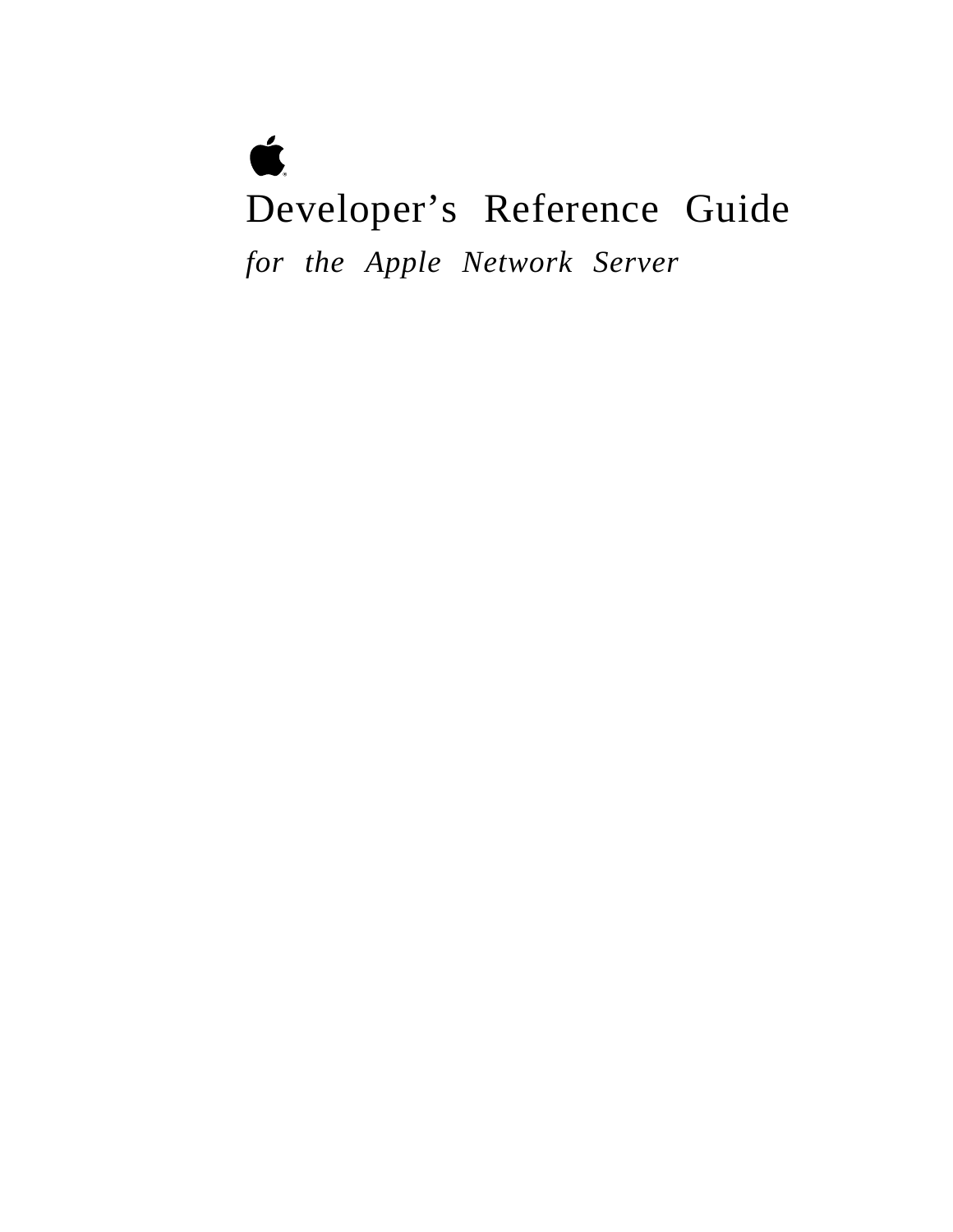#### Apple Computer, Inc.

This manual is copyrighted by Apple or by Apple's suppliers, with all rights reserved. Under the copyright laws, this manual may not be copied, in whole or in part, without the written consent of Apple Computer, Inc. This exception does not allow copies to be made for others, whether or not sold, but all of the material purchased may be sold, given, or lent to another person. Under the law, copying includes translating into another language.

The Apple logo is a registered trademark of Apple Computer, Inc. Use of the "keyboard" Apple logo (Option-Shift-K) for commercial purposes without the prior written consent of Apple may constitute trademark infringement and unfair competition in violation of federal and state laws.

© Apple Computer, Inc., 1996 20525 Mariani Avenue Cupertino, CA 95014-6299 (408) 996-1010

Apple, the Apple logo, AppleTalk, APDA, LaserWriter, and Macintosh are trademarks of Apple Computer, Inc., registered in the United States and other countries.

Finder and Mac are trademarks of Apple Computer, Inc.

Adobe and PostScript are trademarks of Adobe Systems, Incorporated or its subsidiaries and may be registered in certain jurisdictions.

AIX and AIXwindows are registered trademarks of International Business Machines Corporation and are being used under license.

InfoExplorer, MicroChannel, PowerPC and RISC System/6000 are trademarks of International Business Machines Corporation.

Metrowerks is a a registered trademark of Metrowerks, Inc. Codewarrior is a trademark of Metrowerks, Inc.

Motif is a trademark of Open Software Foundation, Inc.

Open Firmware is a trademark of Sun Microsystems, Inc.

UNIX is a registered trademark of Novell, Inc., in the United States and other countries, licensed exclusively through X/Open Company, Ltd.

X Window System is a trademark of Massachusetts Institute of Technology.

Simultaneously published in the United States and Canada.

Mention of third-party products is for informational purposes only and constitues neither an endorsement nor a recommendation. Apple assumes no responsibility with regard to the performance of these products.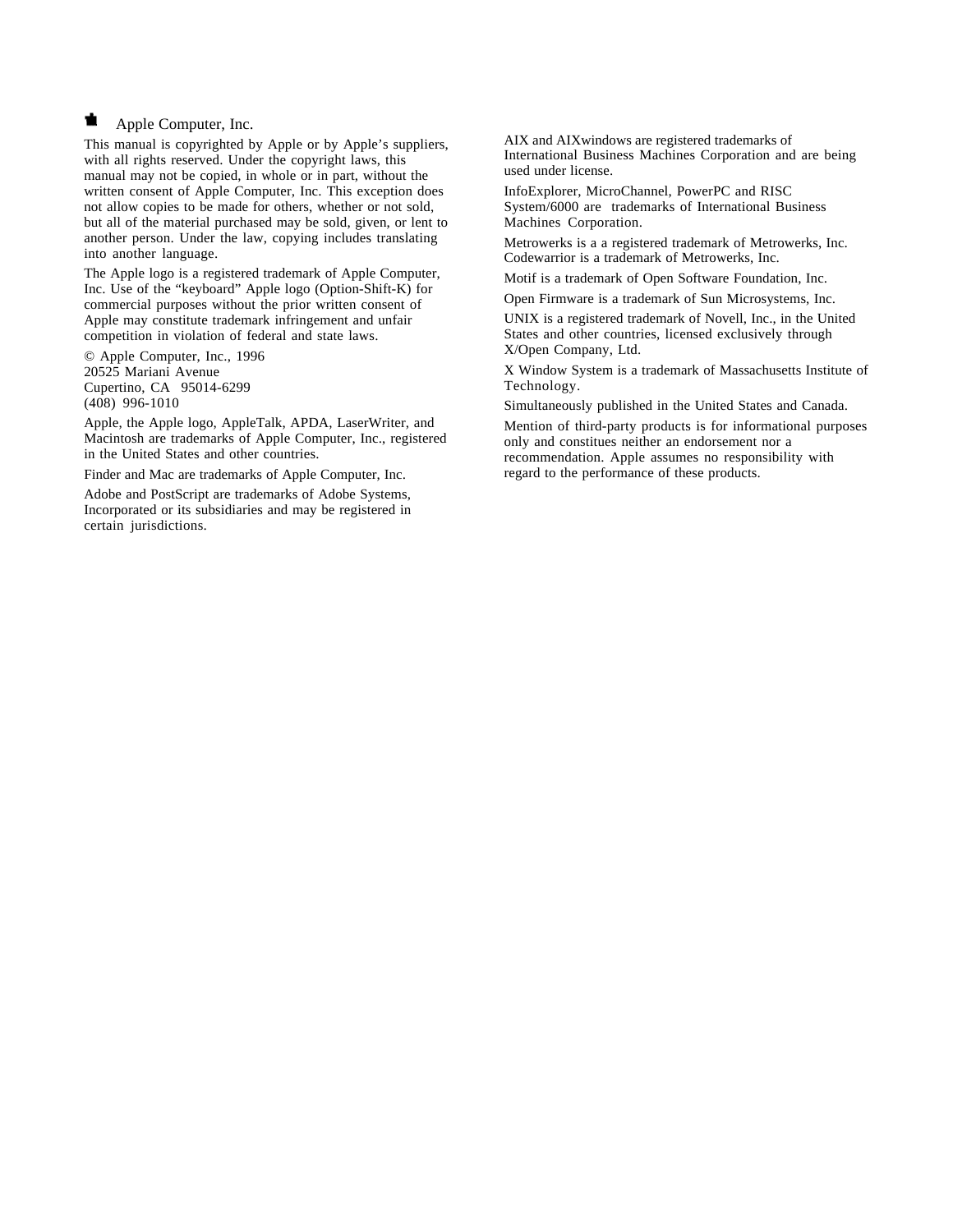### **Contents**

#### [Preface](#page-9-0)

| Who should use this guide x    |     |   |
|--------------------------------|-----|---|
| Conventions used in this guide |     | X |
| The Courier font               | X   |   |
| Italics xi                     |     |   |
| Command notation               | X11 |   |
| For more information           | 16  |   |
| $APDA = 16$                    |     |   |

### **[Part I Developing Client/Server Applications for the Network](#page-13-0) Server**

#### [1 Overview of Client/Server Applications for the Network Serve](#page-16-0)r

[Client/Server applications available on the Network Server 5](#page-17-0)

| 10 |
|----|
|    |
|    |
|    |

### [2 Developing the Macintosh Client Componen](#page-25-0)t

[Macintosh development environment 14](#page-26-0)

[Using the PPC Browser to create a network connection 14](#page-26-0) [Filtering Servers in the PPC Browser 17](#page-29-0)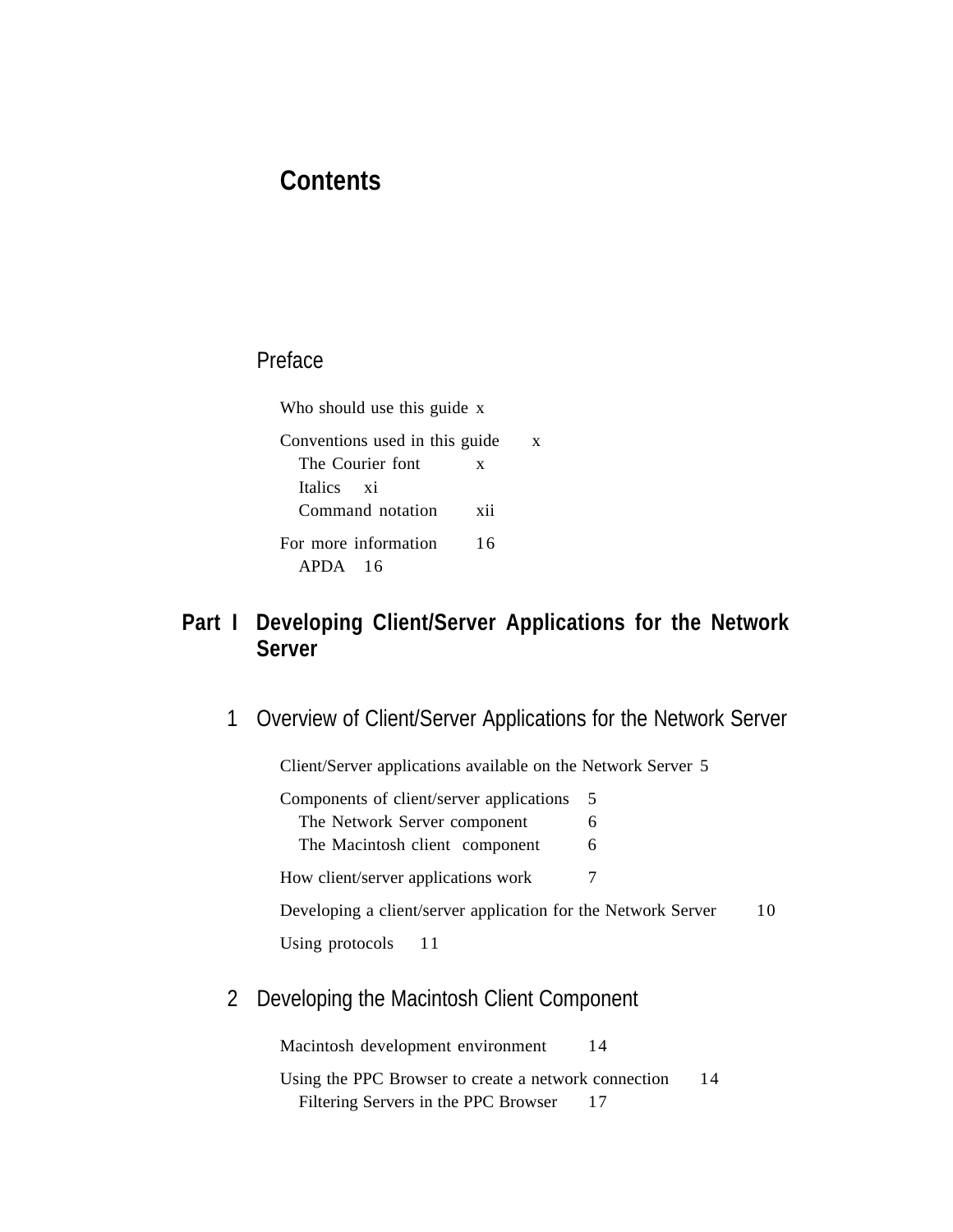| Authenticating a network connection |    | 19 |    |
|-------------------------------------|----|----|----|
| Using Apple events                  |    | 19 |    |
| Maintaining a network connection    |    |    | 20 |
| Debugging                           | 22 |    |    |

### [3 Developing the Network Server Component](#page-35-0)

| Network Server development environments       |    | 22 |
|-----------------------------------------------|----|----|
| Header files and libraries 22                 |    |    |
| Creating and maintaining a network connection |    | 23 |
| Using Apple events<br>24                      |    |    |
| Writing the main program loop<br>26           |    |    |
| Setting up and starting the PPC daemon        | 26 |    |
| Working with security and authorization       | 29 |    |
| Debugging and troubleshooting<br>30           |    |    |

### [4 A Sample Application](#page-45-0)

[The Macintosh client component 32](#page-46-0) [The Network Server component 34](#page-48-0)

### **Part II [Developing Device Drivers](#page-50-0)**

[5 Overview of Changes for the Network Server](#page-55-0)

| Hardware differences | 44 |
|----------------------|----|
| Software differences | 45 |

### [6 The Open Firmware Device Tree](#page-59-0)

| System startup and device discovery |    |  |
|-------------------------------------|----|--|
| About the device tree               | 48 |  |
| Access to the device tree           | 52 |  |
| The path of a device                | 52 |  |
| The handle attribute                | 53 |  |
|                                     |    |  |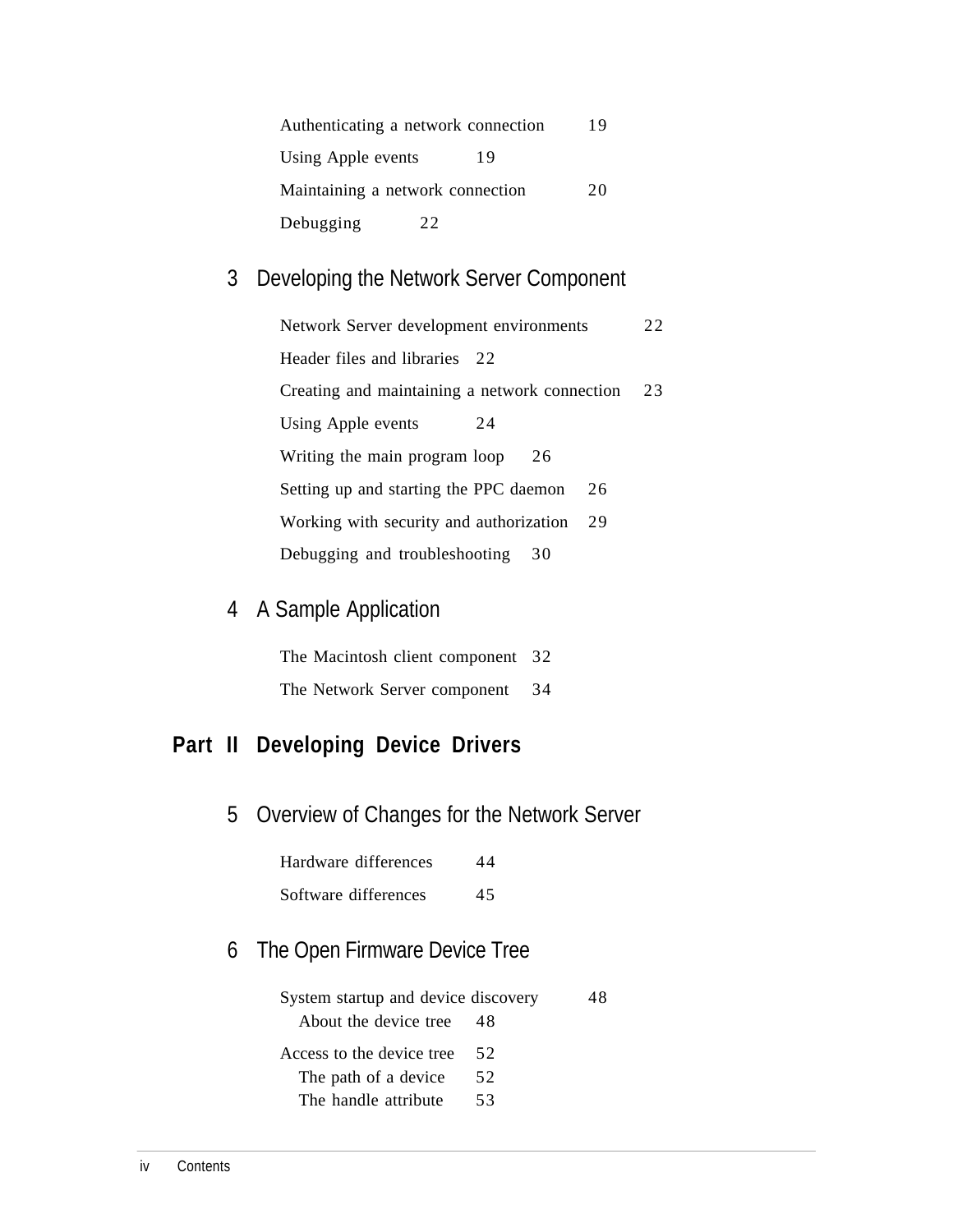|   | Open Firmware routines                                    | 53 |    |    |
|---|-----------------------------------------------------------|----|----|----|
|   | The Open Firmware command-line interface                  |    | 54 |    |
|   | Displaying the device tree                                | 55 |    |    |
|   | Displaying device properties                              | 55 |    |    |
| 7 | Device Configuration With the Network Server              |    |    |    |
|   | The Network Server device hierarchy                       | 58 |    |    |
|   | The ODM databases<br>59                                   |    |    |    |
|   | The device ID field in the Predefined Devices database 60 |    |    |    |
|   | Building package names for child devices                  |    | 62 |    |
|   | The handle attribute in the Predefined Attribute database |    |    | 63 |
|   | Writing configuration methods                             | 64 |    |    |
| 8 | Device I/O on the Network Server                          |    |    |    |
|   |                                                           |    |    |    |

| Address translation on the Network Server  | 72 |
|--------------------------------------------|----|
| I/O controller types on the Network Server | 73 |
| I/O space on the Network Server 74         |    |
| Programmed I/O to PCI devices<br>75        |    |
| Direct memory access<br>76                 |    |
| Allocating contiguous physical memory      | 77 |

### [9 The Network Server Interrupt Subsystem](#page-89-0)

[Overview of the interrupt subsystem 80](#page-90-0) [Interrupt levels 81](#page-91-0)

### [10 Implementing Graphics Input and 2D Graphics Device Drive](#page-93-0)rs

[Graphics environment 86](#page-94-0) [The X server 86](#page-94-0) [Mouse support 86](#page-94-0) [Other input device issues 87](#page-95-0)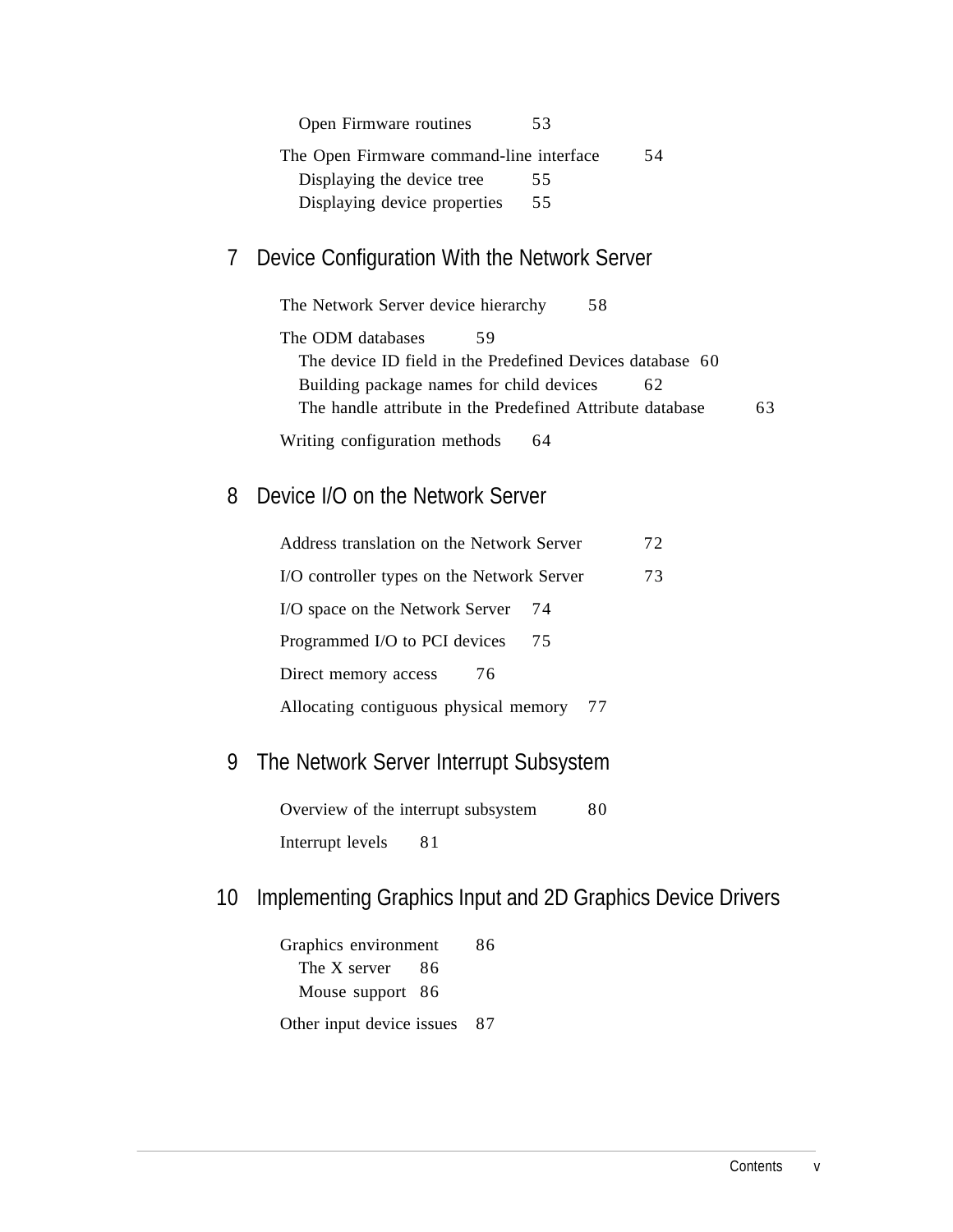### **Part III [AppleTalk Programming Interfaces](#page-96-0)**

### [11 AppleTalk Programming Interfaces](#page-98-0)

| Datagram Delivery Protocol (DDP)          |     | 92  |
|-------------------------------------------|-----|-----|
| DDP library functions<br>93               |     |     |
| The ddp_open function                     | 94  |     |
| The ddp_close function                    | 94  |     |
| The atpproto_open function 94             |     |     |
| The adspproto_open function               |     | 95  |
| <b>DDP</b> Error Codes<br>95              |     |     |
| Routing Table Maintenance Protocol (RTMP) |     | 96  |
| <b>RTMP</b> library functions             | 96  |     |
| <b>AppleTalk Transaction Protocol</b>     | 97  |     |
| ATP library functions<br>98               |     |     |
| The atp_open function                     | 100 |     |
| The atp_close function                    | 100 |     |
| The atp_sendreq function                  | 100 |     |
| The atp_getreq function                   | 102 |     |
| The atp_sendrsp function                  | 103 |     |
| The atp_getresp function                  | 103 |     |
| The atp_look function                     | 104 |     |
| The atp_abort function                    | 104 |     |
| Name Binding Protocol<br>104              |     |     |
| NBP library functions<br>106              |     |     |
| The nbp_parse_entity function             |     | 108 |
| The nbp_make_entity function              |     | 108 |
| The nbp_confirm function                  | 109 |     |
| The nbp_lookup function                   | 109 |     |
| The nbp_register function                 | 110 |     |
| The nbp_remove function                   | 110 |     |
| <b>Printer Access Protocol</b><br>110     |     |     |
| PAP Client library functions              | 111 |     |
| The pap_open function                     | 111 |     |
| The pap_read function                     | 111 |     |
| The pap_read_ignore function              |     | 111 |
| The pap_status function                   | 112 |     |
| The pap_write function                    | 112 |     |
| The pap_close function                    | 112 |     |
| AppleTalk Data Stream Protocol            | 113 |     |
| ADSP Socket-like Interface                | 113 |     |
| The ADSPaccept function                   | 114 |     |
| The ADSPbind function                     | 115 |     |
|                                           |     |     |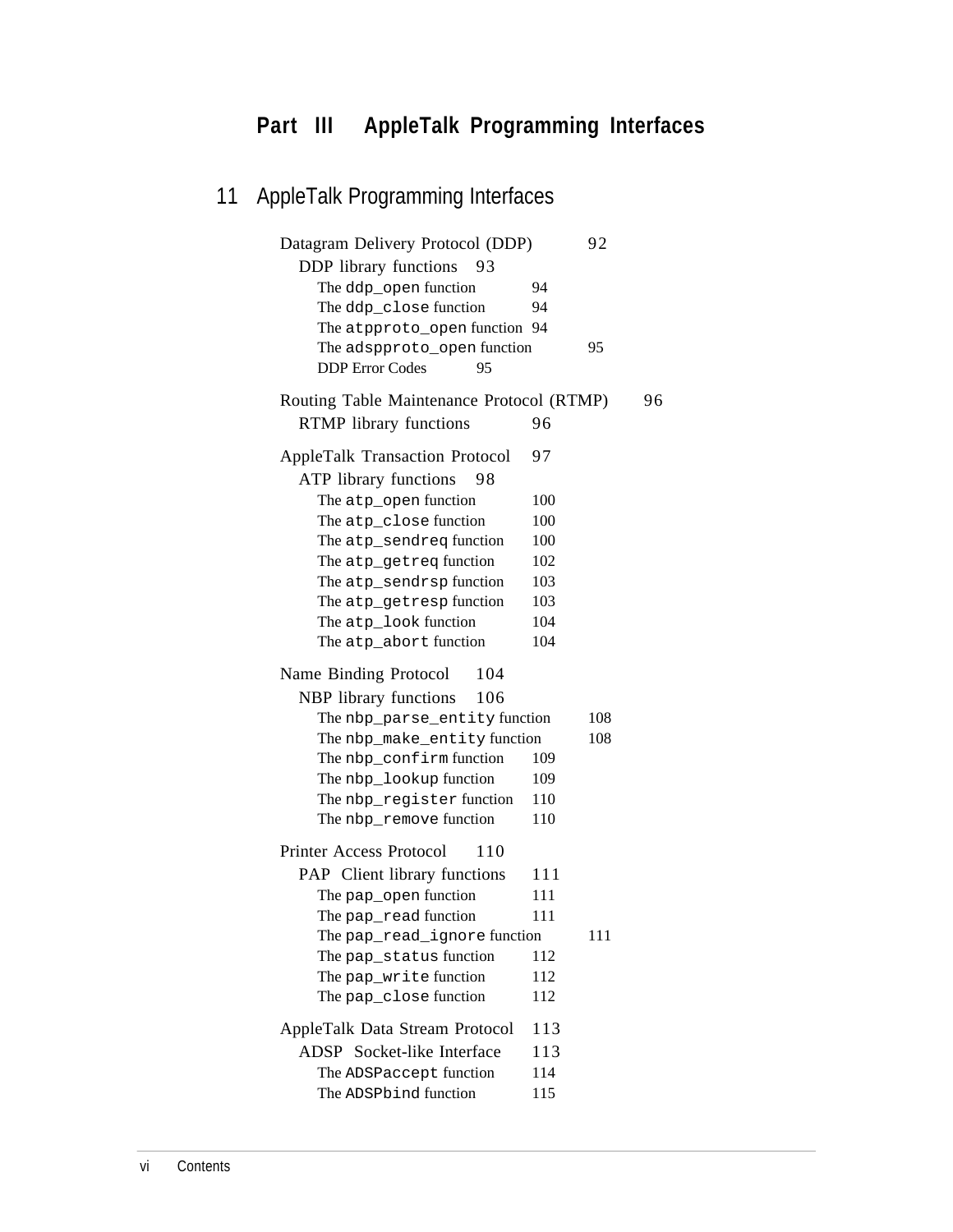| The ADSPclose function                                     | 115 |     |
|------------------------------------------------------------|-----|-----|
| The ADSP connect function                                  | 116 |     |
| The ADSPfwdreset function                                  | 116 |     |
| The ADSPgetpeername function                               |     | 116 |
| The ADSPgetsocketname function                             |     | 117 |
| The ADSPgetsockopt function                                |     | 118 |
| The ADSPrecy function                                      | 118 |     |
| The ADSPsend function                                      | 119 |     |
| The ADSPsetsockopt function                                |     | 119 |
| The at_adspopt structure                                   | 120 |     |
| The ADSPsocket function                                    | 121 |     |
| The ASYNCread function and the ASYNCread_complete function |     |     |
| 121                                                        |     |     |
| ADSP TLI Interface<br>123                                  |     |     |
| <b>AppleTalk Session Protocol</b>                          | 125 |     |
| ASP library functions<br>125                               |     |     |
| The SPAttention function                                   | 126 |     |
| The SPCloseSession function                                |     | 127 |
| The SPCmdReply function                                    | 127 |     |
| The SPCommand function                                     | 128 |     |
| The SPConfigure function                                   | 129 |     |
| The SPEnableSelect function                                |     | 130 |
| The SPGetParms function                                    | 130 |     |
| The SPGetRemEntity function                                |     | 131 |
| The SPGetReply function                                    | 131 |     |
| The SPGetRequest function                                  | 132 |     |
| The SPGetSession function                                  | 133 |     |
| The SPGetStatus function                                   | 134 |     |
| The SPInit function<br>134                                 |     |     |
| The SPLook function<br>135                                 |     |     |
| The SPNewStatus function                                   | 135 |     |
| The SPOpenSession function                                 | 136 |     |
| The SPRegister function                                    | 137 |     |
| The SPRemove function                                      | 137 |     |
| The SPSetPid function                                      | 138 |     |
| The SPWrite function 138                                   |     |     |
| The SPWrtContinue function                                 | 140 |     |
| The SPWrtReply function                                    | 141 |     |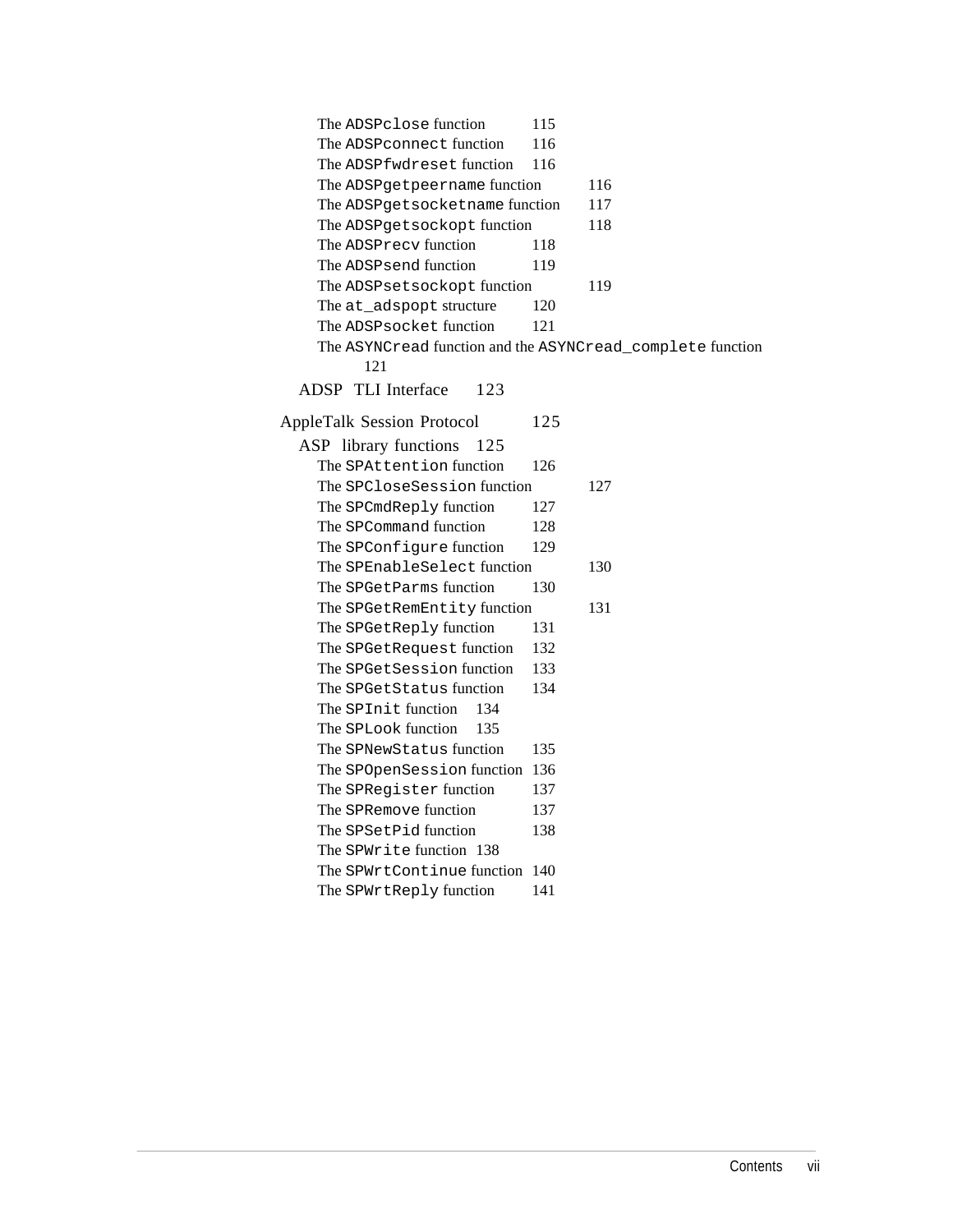### **[Part IV Manual Pages](#page-150-0)**

[Command Reference—Section 1](#page-150-0) [atlookup](#page-152-0) 145 [atprint](#page-155-0) 148 [at\\_cho\\_prn](#page-158-0) 151 [atstatus](#page-160-0) 153 [eject](#page-161-0) 154 [System Administrator's Reference—Section 1M](#page-162-0) [appleping](#page-162-0) 155 [appletalk](#page-163-0) 156 [cmdshld](#page-165-0) 158 [discusd](#page-166-0) 159 [javelind](#page-167-0) 160 [mandeld](#page-168-0) 161 [ppcd](#page-169-0) 162 [ppcd.conf](#page-171-0) 164 [Programmer's Reference—Section 3](#page-173-0) [OF\\_child](#page-173-0) 166 [OF\\_getprop](#page-174-0) 167 [OF\\_hdl2path](#page-175-0) 168 [OF\\_nextprop](#page-176-0) 169 [OF\\_parent](#page-177-0) 170 [OF\\_path2hdl](#page-178-0) 171 [OF\\_peer](#page-179-0) 172 [pci\\_cfgrw](#page-180-0) 173 [resolve\\_gc\\_offset](#page-182-0) 175 [resolve\\_intr\\_level](#page-184-0) 177 [resolve\\_pci\\_config\\_space](#page-186-0) 179 [resolve\\_pci\\_io\\_space](#page-187-0) 180 [resolve\\_pci\\_mem\\_space](#page-189-0) 182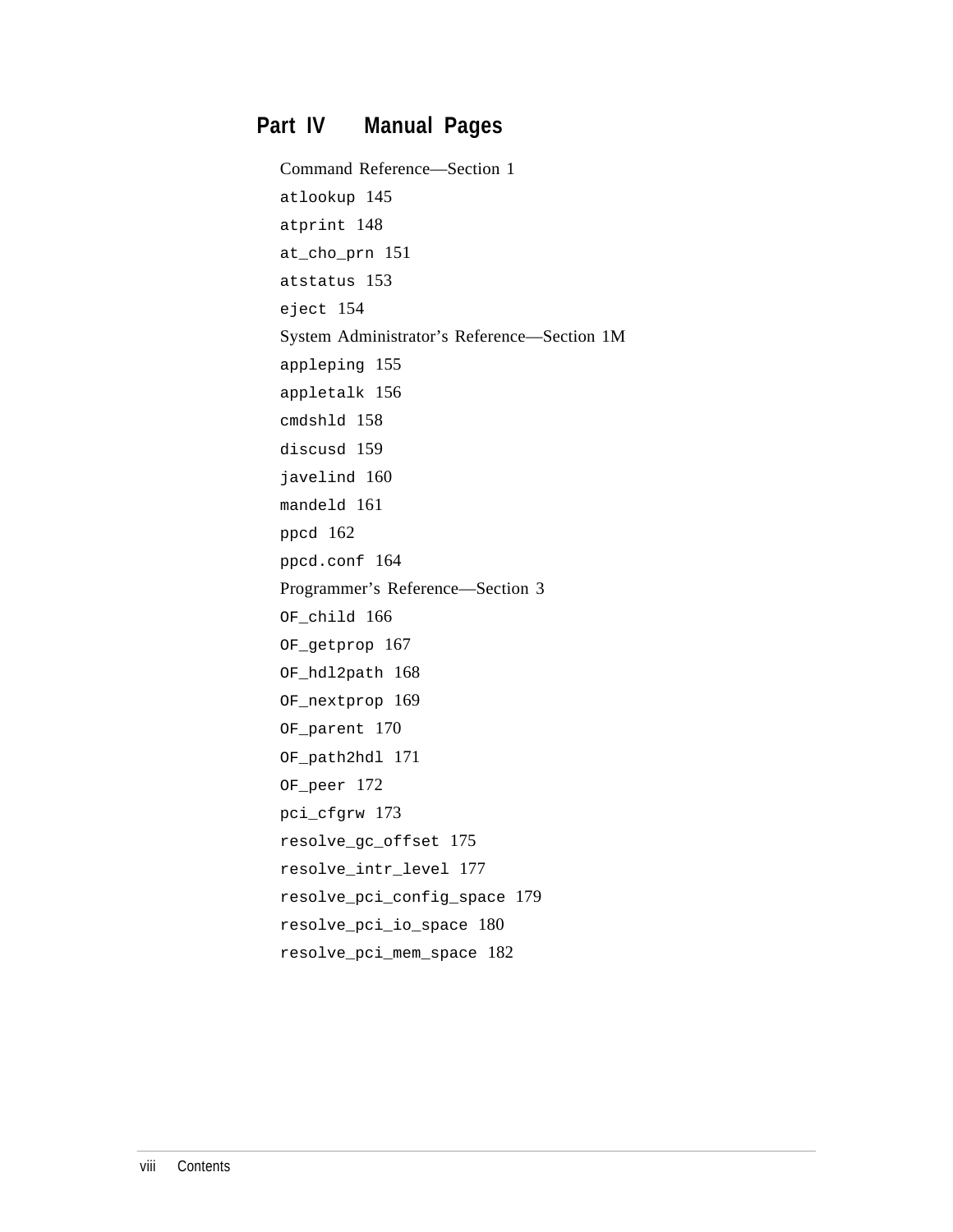## [Appendix Keyboard Positions 185](#page-191-0)

| The Network Server Keyboard<br>186           |     |
|----------------------------------------------|-----|
| Generating the third symbol for a key        | 186 |
| Creating diacritical marks<br>187            |     |
| Differences for international keyboards      | 187 |
| Italian Keyboard<br>187                      |     |
| United Kingdom English Keyboard              | 188 |
| 189<br>Finnish/Swedish Keyboard              |     |
| 189<br>Norwegian Keyboard                    |     |
| Danish Keyboard<br>190                       |     |
| Belgian-French, Dutch, and Flemish Keyboards | 190 |
| German Keyboard<br>190                       |     |

[Index 192](#page-197-0)

### Figures and Tables

| Listing 6-1 An Open Firmware device tree for the Network Server<br>51 |
|-----------------------------------------------------------------------|
| Figure 7-1 The Network Server device hierarchy 60                     |
| Figure 8-1 Block address translation<br>74                            |
| Figure 8-2 Address mapping<br>76                                      |
| Figure A-1 The key positions for the Network Server<br>186            |
|                                                                       |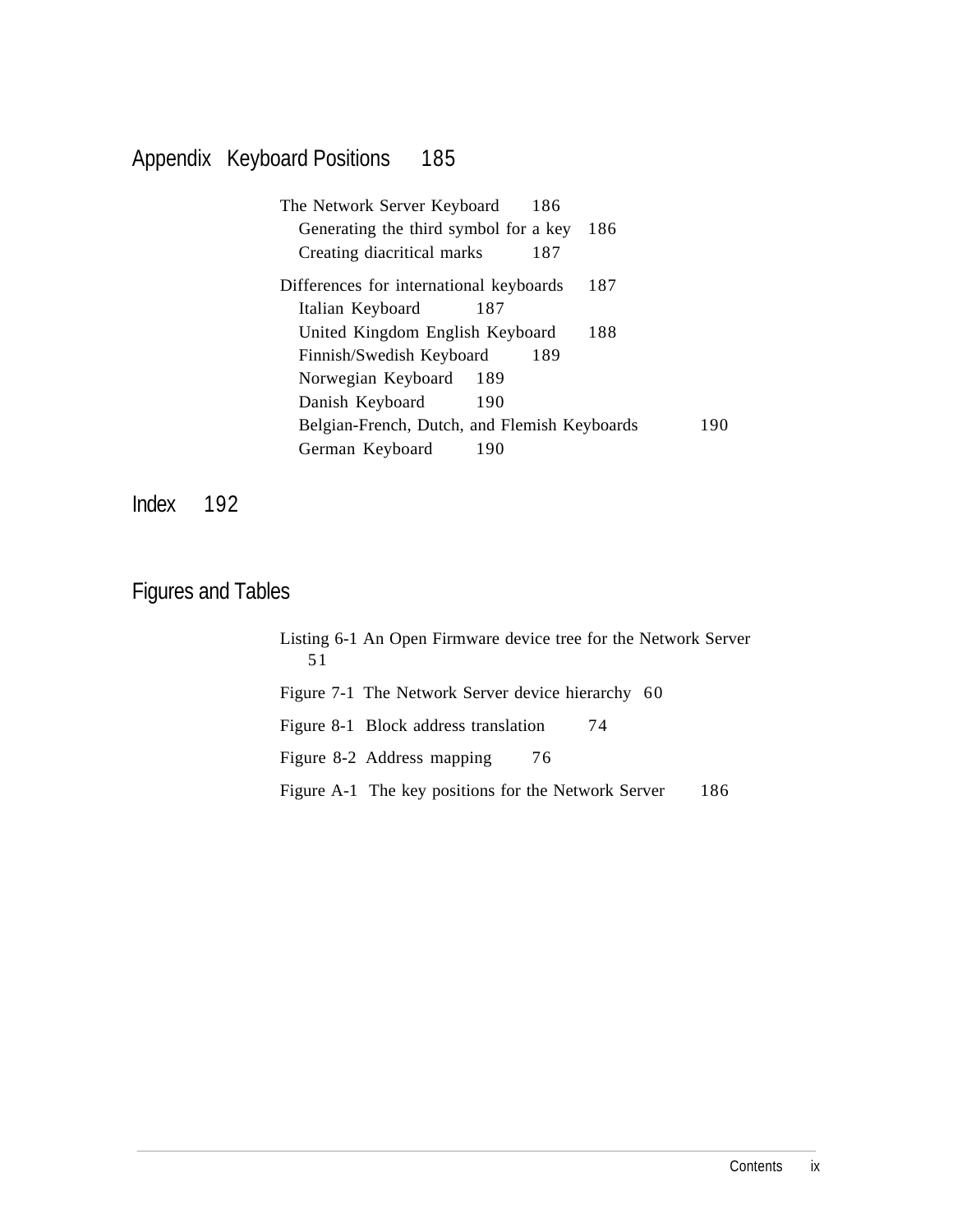### <span id="page-9-0"></span>**Preface**

This guide describes the changes that affect developers for AIX and AppleTalk services on the Network Server. This guide is not intended to replace the existing IBM AIX documentation; it simply supplements the IBM documentation and highlights the differences you may encounter when developing for AIX for the Network Server.

#### **Who should use this guide**

Programmers should read this guide who

- need to create Mac OS client applications for the Network Server
- need to write or modify device drivers for the Network Server
- use the AppleTalk API
- need to consult the reference pages for new commands

#### **Conventions used in this guide**

This guide follows specific conventions to convey information more clearly. For example, words that require special emphasis appear in specific fonts or font styles. The following sections describe the conventions used in this guide.

#### **The Courier font**

Throughout this manual, words that appear on the screen or that you must type exactly as shown are in the Courier font. For example, suppose you see this instruction: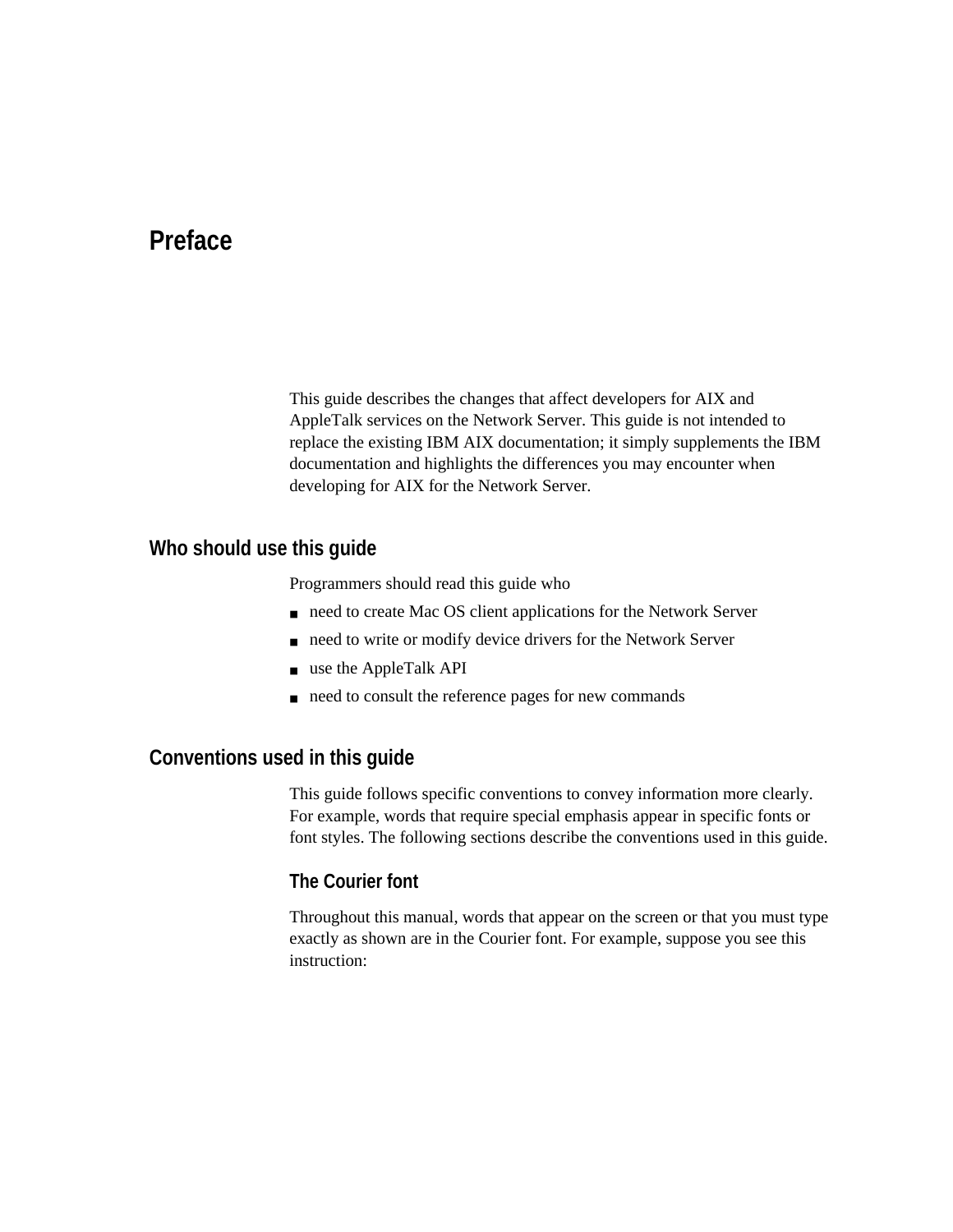<span id="page-10-0"></span>Type date on the command line and press RETURN.

The word date is in the Courier font to indicate that you must type it.

Suppose you then read this explanation:

After you press RETURN, information such as this appears on the screen:

Tues Oct 17 17:04:00 PDT 1989

In this case, Courier is used to represent the text that appears on the screen.

#### **Italics**

When shown in text, commands often contain "placeholder" words or characters that appear in italics. These placeholders represent parts of a command for which you substitute different values when you actually enter the command. For example, in the sample command

cat *file*

the word *file* is a placeholder for the name of a file you want to display. If you wanted to display the contents of a file named Elvis, you would issue the cat command, typing the word Elvis in place of *filename*. In other words, you would enter

cat Elvis

Sometimes italic placeholders are used in other contexts—for example, to represent text that appears on the screen or to represent the value of a field in a file. Here is a sample prompt that might appear on your screen:

Apple Computer, Inc. (*hostname*)

login:

In this prompt, the word *hostname* is a placeholder for the name of the computer to which you can log in.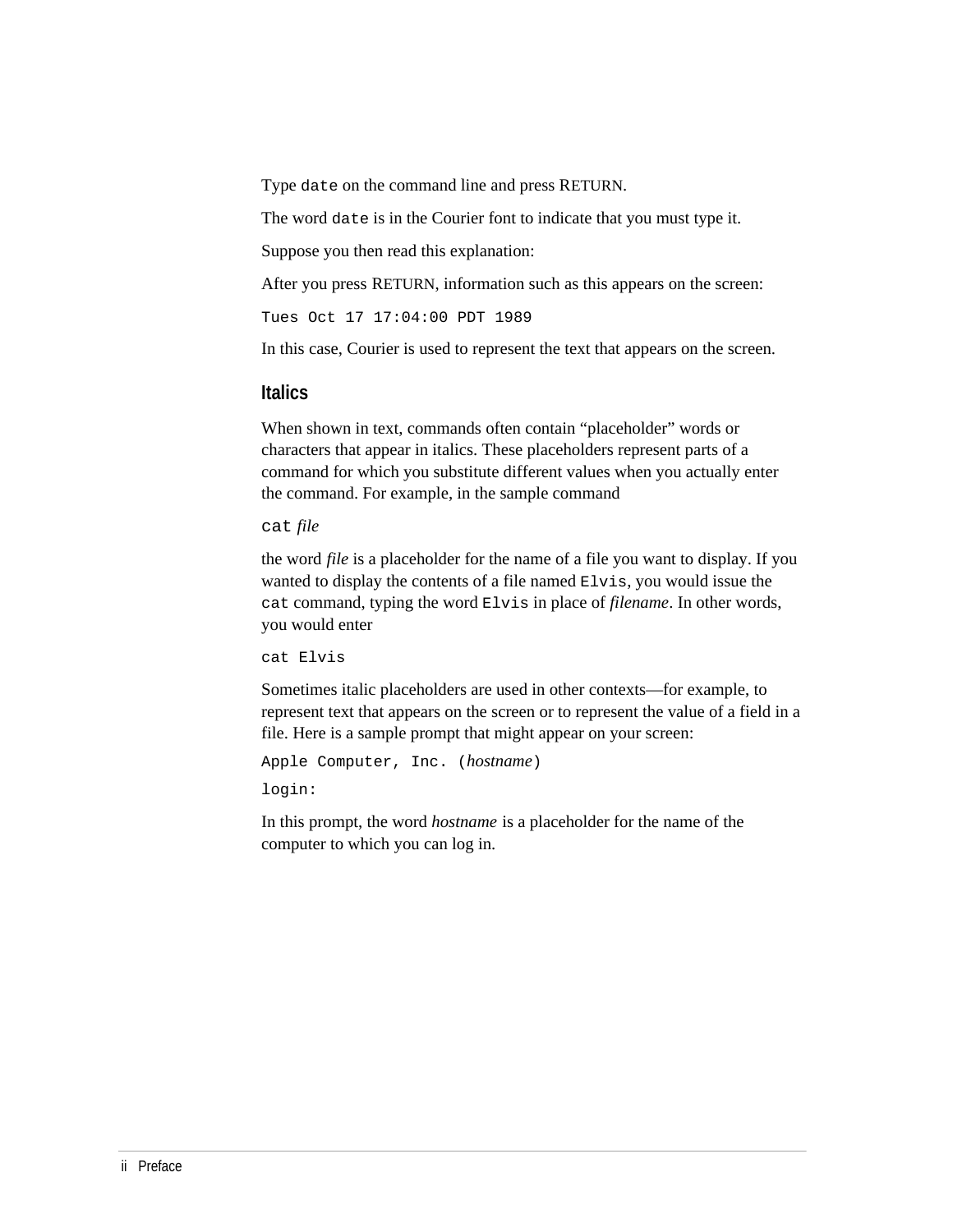#### <span id="page-11-0"></span>**Command notation**

This guide uses special notation to present commands. This notation is designed to reflect the syntax of the command—that is, to indicate how to enter the command so that its structure is legal and its parts are interpreted properly.

Here is a description of each element of the command notation.

| Element  | Description                                                                                                                                                                                                 |
|----------|-------------------------------------------------------------------------------------------------------------------------------------------------------------------------------------------------------------|
| command  | The command name. This element appears in the Courier<br>font, as explained earlier.                                                                                                                        |
| option   | A character or group of characters that modifies the<br>command. Most options have the form <i>-option</i> , where<br>option is a letter representing an option. Most commands<br>have one or more options. |
| argument | A value that modifies the behavior of a command,<br>typically the name of an object that the command acts<br>upon.                                                                                          |
| $\lceil$ | Brackets used to enclose an optional item—that is, an item<br>that is not essential for execution of the command.                                                                                           |
| $\cdots$ | Ellipsis points are used to indicate that you can enter the<br>argument preceding the ellipsis points more than once.                                                                                       |

A typical command line comprises the command name, followed by options and arguments. For example, the wc command would look like this:

wc [-c] [-l] [-w] *file*...

In this example, wc is the command,  $-c$ ,  $-1$ , and  $-w$  are options of which you can specify zero or more; *file* indicates that an argument consisting of a filename is required; and the ellipsis points (...) indicate that you can specify more than one filename argument. Brackets and ellipses are *not* to be typed. Also, note that each command element is separated from the next element by a space.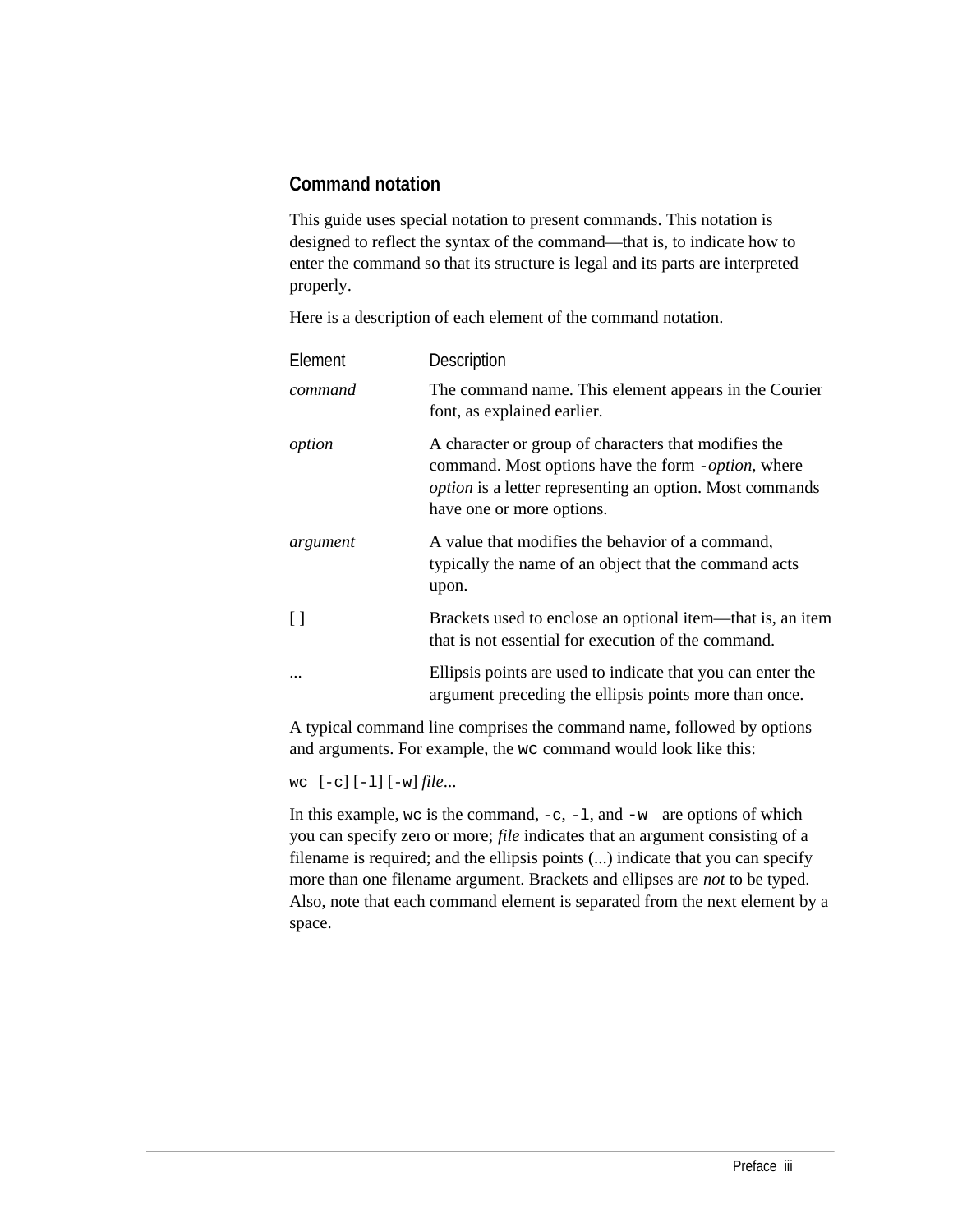To count the words in a file named Priscilla, you would use the -w option and replace the placeholder *file* with that filename. The command you enter would look like this:

wc -w Priscilla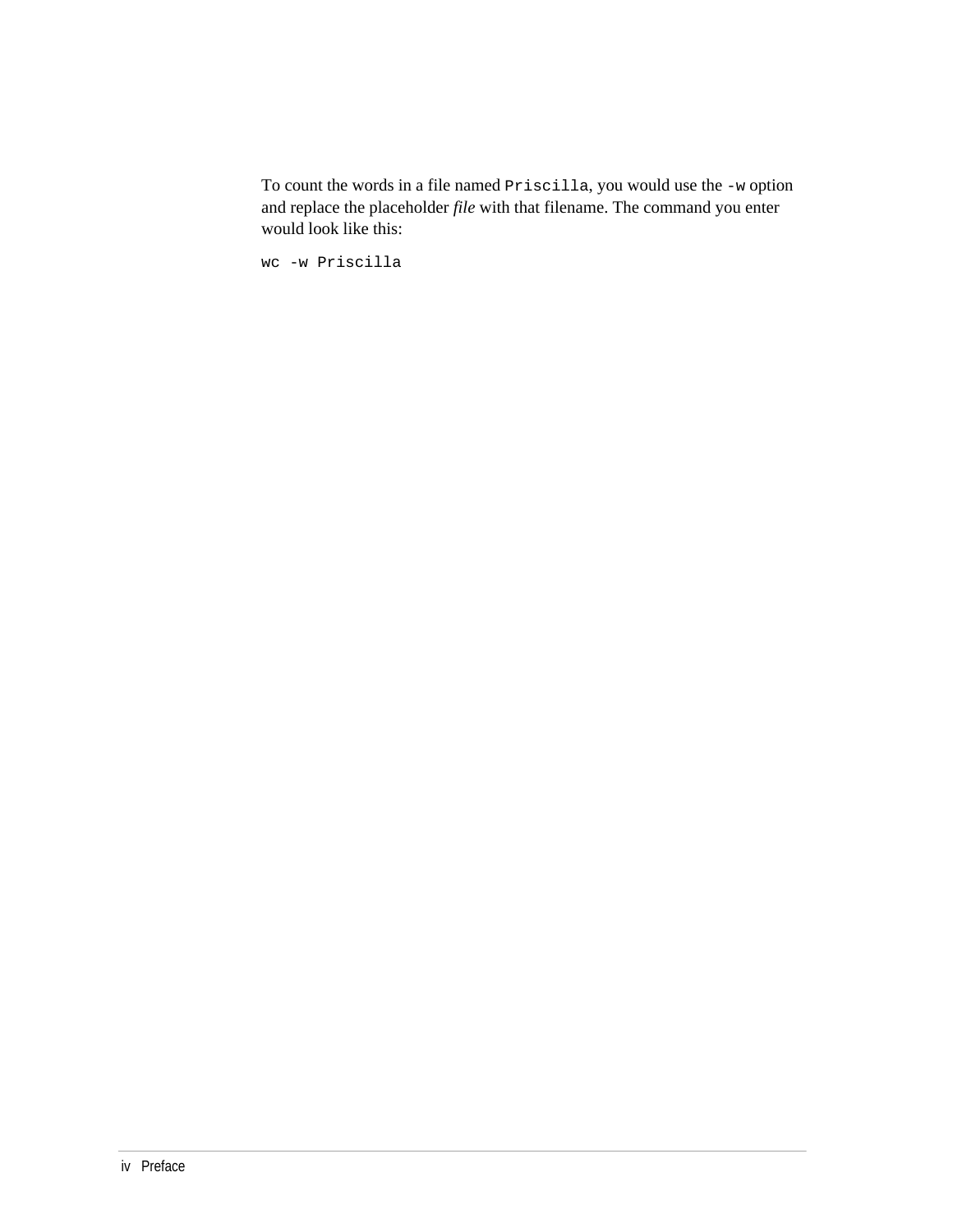### <span id="page-13-0"></span>**Section 1 Developing Client/Server Applications for the Network Server Using Apple Protocols**

This section describes how to develop client/server applications for the Network Server, which let users access AIX on Network Servers from Macintosh computers. These client/server applications have two components: a Network Server component that acts as a server and a Macintosh component that acts as a client. You develop the two components separately and provide for the exchange of information between them.

This section details how these client/server applications work, how to develop both the Macintosh and Network Server components, and how to exchange messages between the two components.

This section is intended for programmers and developers who want to create applications with a Macintosh interface and a Network Server back end.

To get the most out of this section, you need to understand program development in both the Macintosh and AIX environments, and you need to be familiar with Apple events.

This section presents sample routines using Metrowerks CodeWarrior and the Macintosh Programmer's Workshop (MPW). The sample code listings are shown in C and C++.

This section contains the following chapters:

- Chapter 1, "Overview of Client/Server Applications for the Network Server," describes how the components of client/server applications work and discusses the protocols they use.
- Chapter 2, "Developing the Macintosh Component," describes how to establish communication with the Network Server, use Apple events, and send "heartbeat" Apple events.
- Chapter 3, "Developing the Network Server Component," covers include files and libraries; it also describes using Apple events, sending heartbeat Apple events, and debugging the Network Server component.
- Chapter 4, "A Sample Application," describes the files used in both the Macintosh and Network Server components of the Status Demo AppleTalk Services application, which is provided with AIX for the Network Server.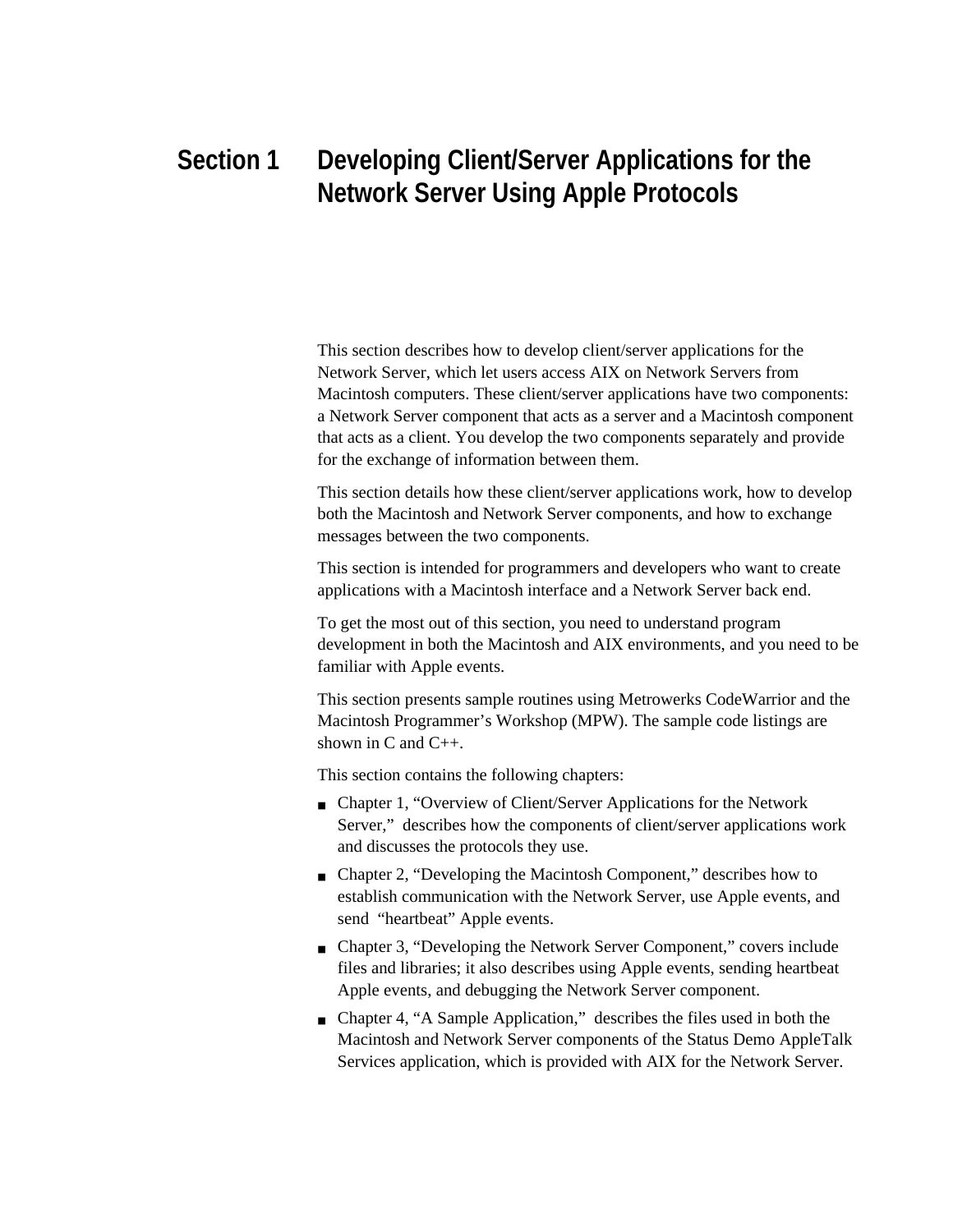#### **For more information**

The following technical books, documents, and resources provide additional information about developing client/server applications, AppleTalk and Apple events, and UNIX and Macintosh programming.

■ Macintosh Programmer's Workshop (MPW)

The MPW development environment includes these books: *Macintosh Programmer's Workshop Development Environment*, Volume 1;*Macintosh Programmer's Workshop Development Environment*, Volume 2; *MPW Pascal*; *Macintosh Programmer's Workshop C*. These books are available from APDA. (See the ordering information later in this Preface.)

■ MacApp development environment

To use the MacApp development environment, consult the *Programmer's Section to MacApp* (available from APDA).

■ AIX development environment

For information about the available compilers, debuggers, and development tools, see the AIX documentation.

■ AppleTalk networks

For additional information about Macintosh networking and communication, see *Inside AppleTalk*, second edition. This technical reference describes the AppleTalk network system protocols in detail. Another good reference is *AppleTalk Network System Overview*, a technical description of the AppleTalk network system. Both books are written and produced by Apple Computer and published by Addison-Wesley Publishing Company. You can obtain these books at your local bookstore and from APDA.

#### **APDA**

APDA is Apple's worldwide source for over three hundred development tools, technical resources, training products, and information for anyone interested in developing applications on Apple platforms. Customers receive the quarterly *APDA Tools Catalog* featuring all current versions of Apple development tools and the most popular third-party development tools. Ordering is easy; there are no membership fees, and application forms are not required for most APDA products. APDA offers convenient payment and shipping options including site licensing.

To order a product or to request a complimentary copy of the *APDA Tools Catalog*, contact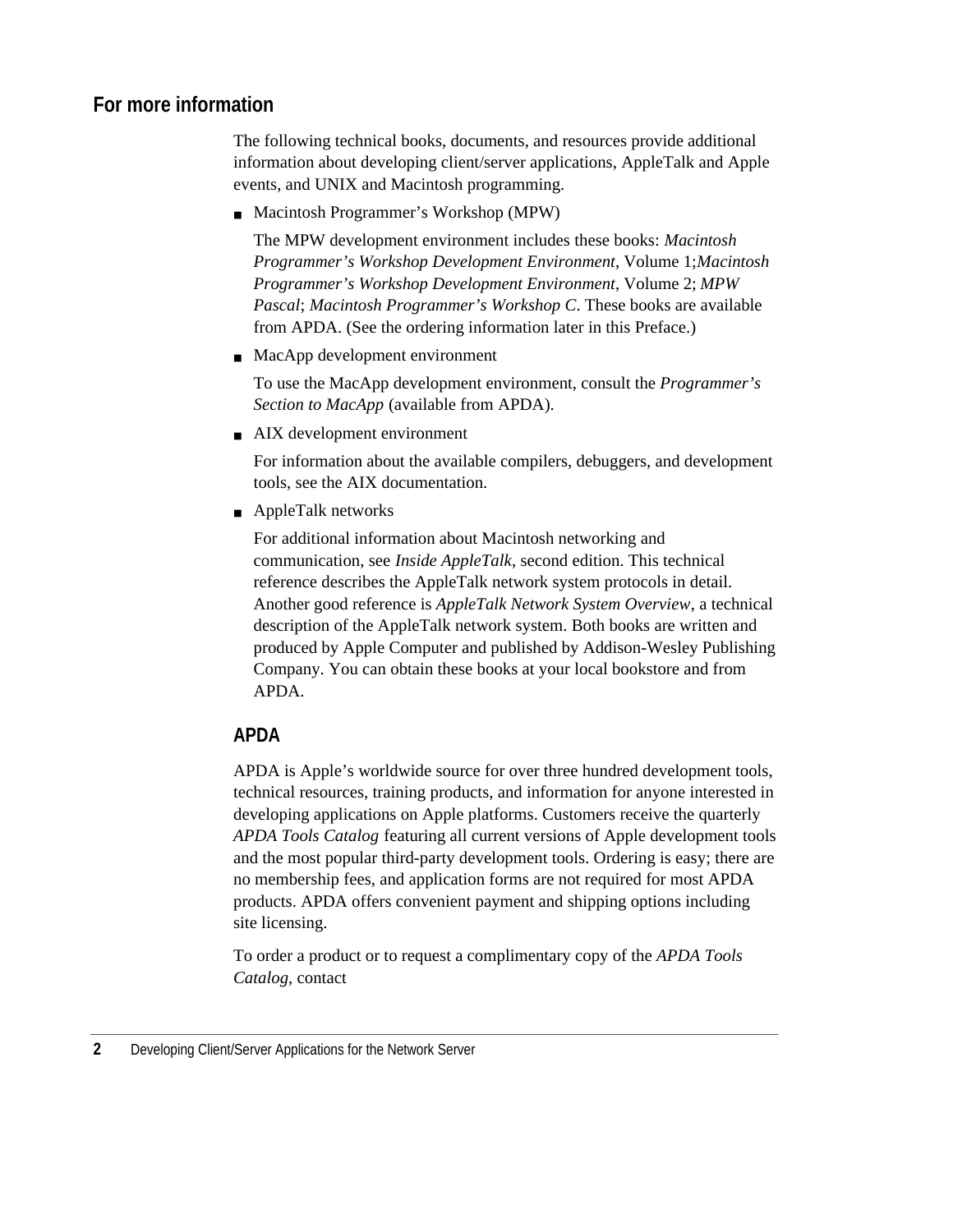APDA Apple Computer, Inc. P.O. Box 319 Buffalo, NY 14207-0319 800-282-2732 (United States) 800-637-0029 (Canada) 716-871-6555 (International) Fax: 716-871-6511

AppleLink: APDA America Online: APDA CompuServe: 76666,2405 Internet: APDA@applelink.apple.com

If you plan to develop Apple-compatible hardware or software products for sale through retail channels, you can get valuable support from the Developer Support Center by calling 408-974-4897 or using AppleLink (DEVSUPPORT).

Developers outside the United States and Canada should contact their local Apple office or distributor for information on local developer programs.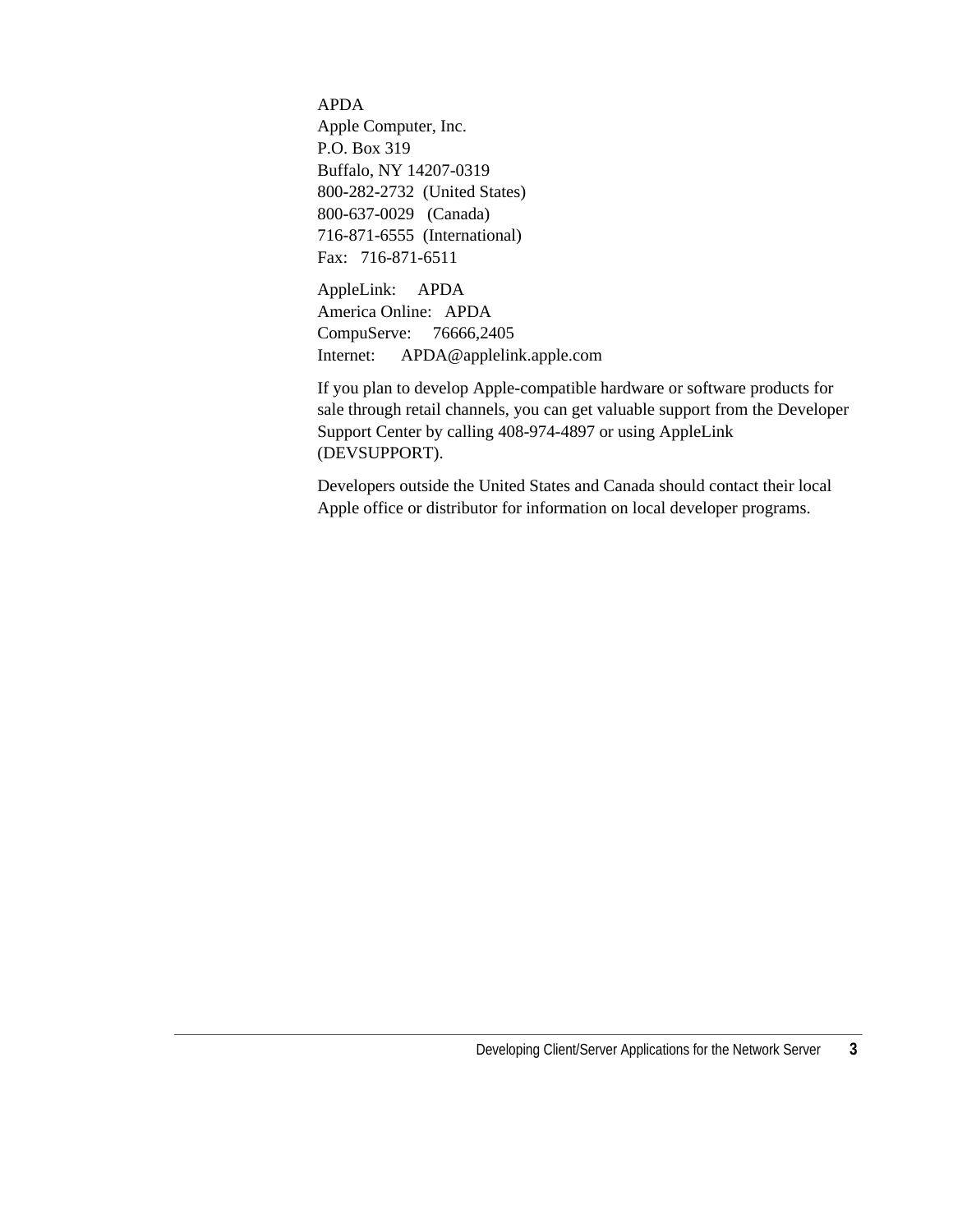### <span id="page-16-0"></span>**1 Overview of Client/Server Applications for the Network Server**

The Network Server allows you to develop applications that integrate the power and services of AIX with the easy-to-use interface of the Macintosh interface. The applications you develop consist of components for both the AIX and Macintosh environments. They communicate over a network to form a single service.

The server component of this model runs on a Network Server and the Macintosh client component run on any Mac OS system. Macintosh clients can contact the Network Server for information and can perform tasks, such as file system management, on the server.

The two components of these client/server applications exchange messages using AppleTalk protocols and Apple events. Apple events provide a flexible, robust method for communication and relieve you of creating your own communication protocol.

This chapter begins by describing some sample client/server applications available for AIX. It then gives overviews of:

- the components of client/server applications
- the process by which client/server applications work
- the process you use to develop a client/server applications
- the protocols you use with a client/server application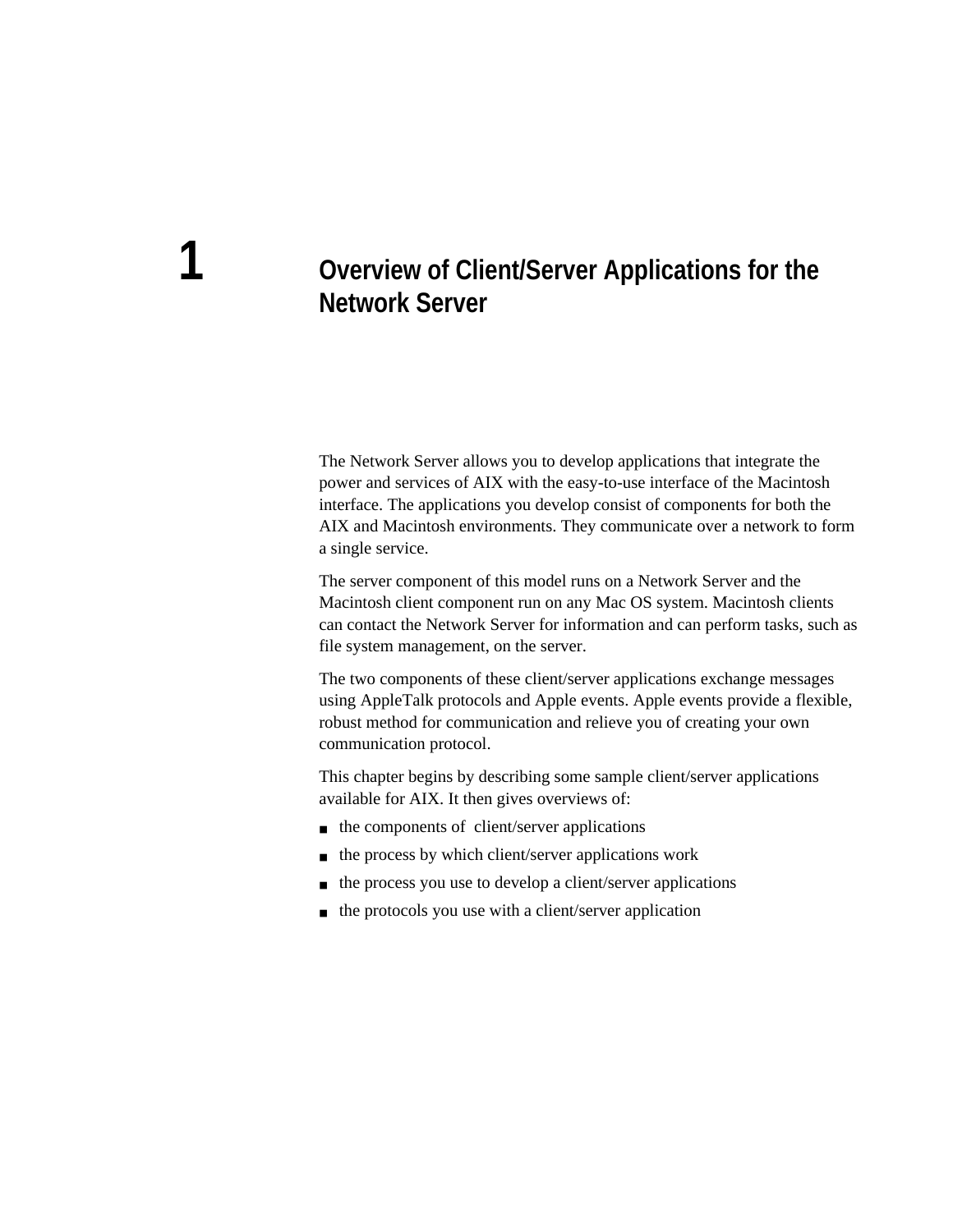#### <span id="page-17-0"></span>**Client/Server applications available on the Network Server**

The following client/server applications are provided with AIX for the Network Server:

- Status Demo AppleTalk Services, a sample application for developers (see Chapter 4, "A Sample Application")
- Fractal Demo AppleTalk Services, a sample application for developers (see Chapter 4, "A Sample Application")
- Disk Management Utility, a Logical Volume Manager application for AIX for the Network Server
- CommandShell, a multi-windowed VT100-compatible terminal emulator

You can develop applications to perform other services. Examples of client/server applications for the Network Server that might be useful include

- Macintosh clients for Network Server applications, such as relational databases
- Modules that plug into an OPI publishing prepress server (OPI is an extensible pre-press interface that allows clients to request document manipulation operations on the server)
- remote print spooler management tools
- Network Server system monitoring applications
- InfoExplorer clients that allow Macintosh users to read the online documentation for the Network Server

#### **Components of client/server applications**

When you develop a client/server application, you create two separate programs that work together—a component for the server side that runs on the Network Server and a component for the client side that runs under the Mac OS. By developing each component separately, you can use the best tools for each environment. AIX for the Network Server provides several features that allow you to develop client/server applications.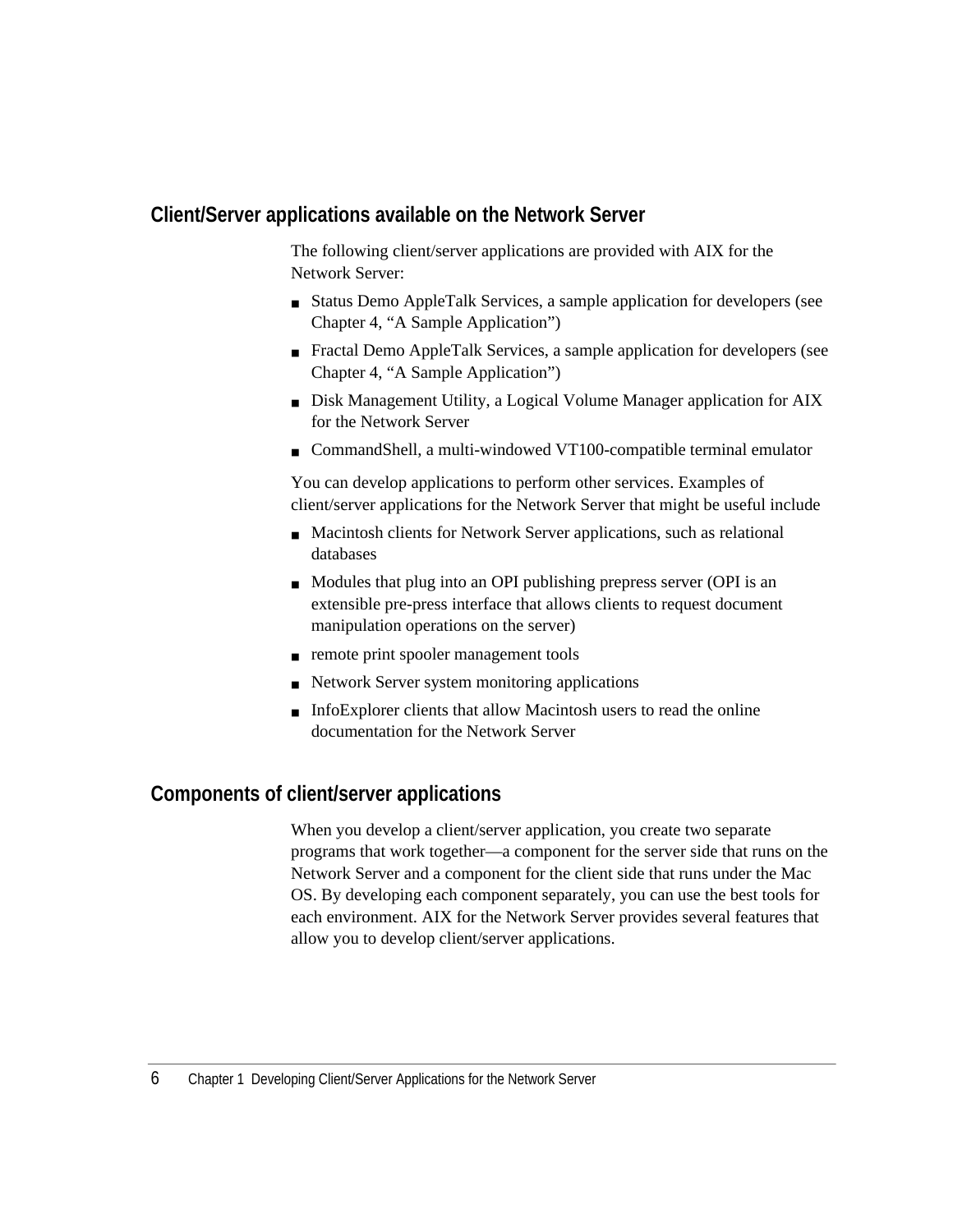#### <span id="page-18-0"></span>**The Network Server component**

The server component of a client/server application consists of the program you create and uses several server features available on AIX for the Network Server. Here are the primary components involved in the server side of a client/server application:

■ The Network Server component.

This is the program you create that runs on the Network Server. The server component is a noninteractive UNIX daemon application.

■ An AIX library implementation of the Apple Event Manager.

This library is used by the Network Server component. This follows the Macintosh Apple Event Manager interface with a couple of additional routines.

■ The PPC daemon (ppcd).

The PPC daemon uses a configuration file (/etc/ppcd.conf) to get information about the Macintosh services available on the Network Server and advertise those services to clients. It also authenticates client requests and starts the Network Server component.

The Network Server component starts when the Macintosh client component of your client/server application contacts the PPC daemon on the Network Server.

The Network Server component and the PPC daemon communicate with the Macintosh client component using the AppleTalk Data Stream Protocol (ADSP) services through the Network Server AppleTalk stack. The PPC daemon also uses the NBP (Name Binding Protocol) as specified by the Macintosh Program-to-Program Communications protocol.

#### **The Macintosh client component**

The client side of a client/server application involves these features:

■ The Macintosh client component—the program you create to provide the interface for the client/server application and to create a network connection. (The client uses Macintosh System 7 features to create the network connection.)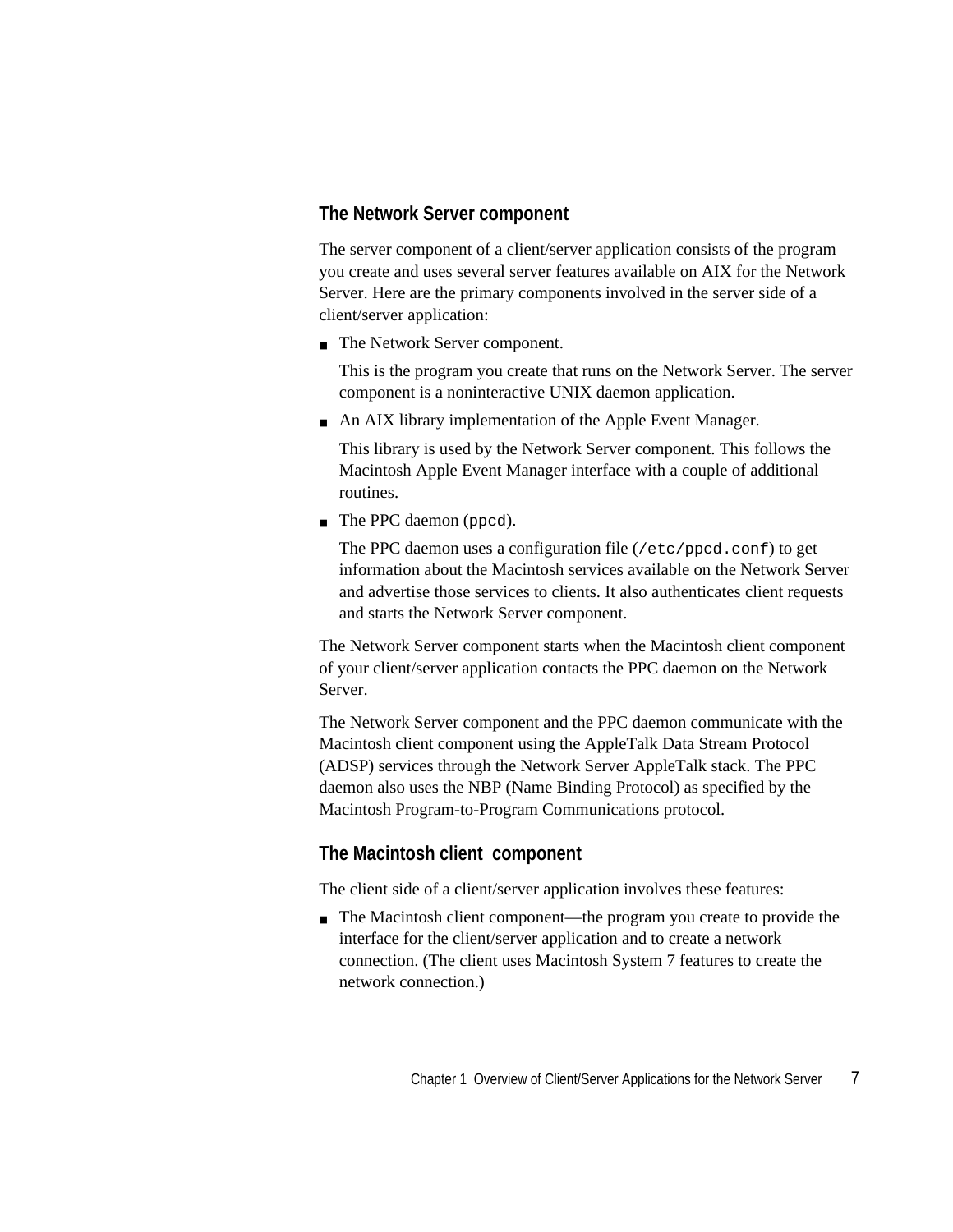<span id="page-19-0"></span>■ The Network Server Passwd Tool. You need to install this extension when you install the Macintosh components from the *Mac OS Utilities for the Network Server With AIX* installation disk. For information about the installation process, see *Using AIX, AppleTalk Services, and Mac OS Utilities on the Network Server*.

#### **How client/server applications work**

To use client/server applications for the Network Server , users must establish communication between the Macintosh client and the Network Server.

To start a client/server application, the user simply double-clicks the application icon in the Finder on the remote Macintosh. The PPC Browser presents a dialog box to allow the user to select an AppleTalk zone, Network Server, and client/server daemon on that server.

*Note*: In this dialog box, the Macintoshes list corresponds to the Network Server and the Servers list corresponds to the particular AIX daemon.

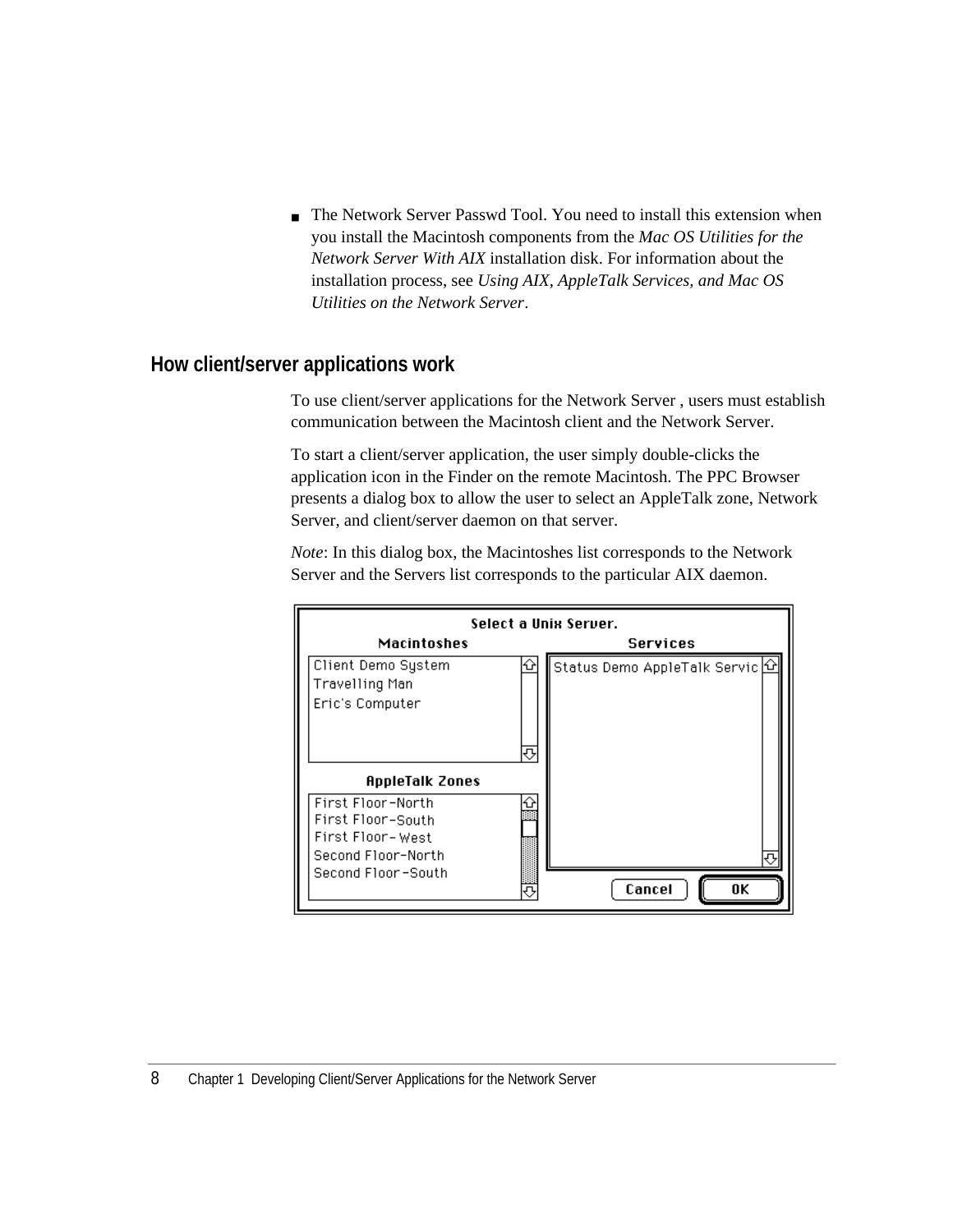When a user selects a zone in the PPC Browser dialog box, the PPC Browser sends out a request to find all Network Servers in that zone. The PPC daemon on each Network Server in the zone responds to this request. When the user chooses a particular server, the PPC Browser requests a list of available services from the PPC daemon on that server.

The PPC daemon returns a list of client/server application services and some of their features—for example, information about the type of service and availability of guest access. This list of services appears in the PPC Browser dialog box.

A Macintosh client component can filter the list of available client/server application services so that the PPC Browser dialog box shows only the services related to the client component. For example, when it calls the PPC Browser, the Macintosh client can specify which types of services on Network Servers to display. The types are specified in the ppcd.conf file on the Network Server and provided by the PPC daemon when the Macintosh client queries the network for available servers.

After a user selects a service, the client displays the authentication dialog box for the user's name and password. The user must enter the name and password of a valid AIX user account on the Network Server.

|                  | Link to "Status Demo AppleTalk Services" |    |
|------------------|------------------------------------------|----|
|                  | on "Server" as :                         |    |
| $\bigcirc$ Guest |                                          |    |
|                  | ◉ Registered User                        |    |
|                  |                                          |    |
| Name:            |                                          |    |
| Password:        |                                          |    |
| Cancel           |                                          | ΩK |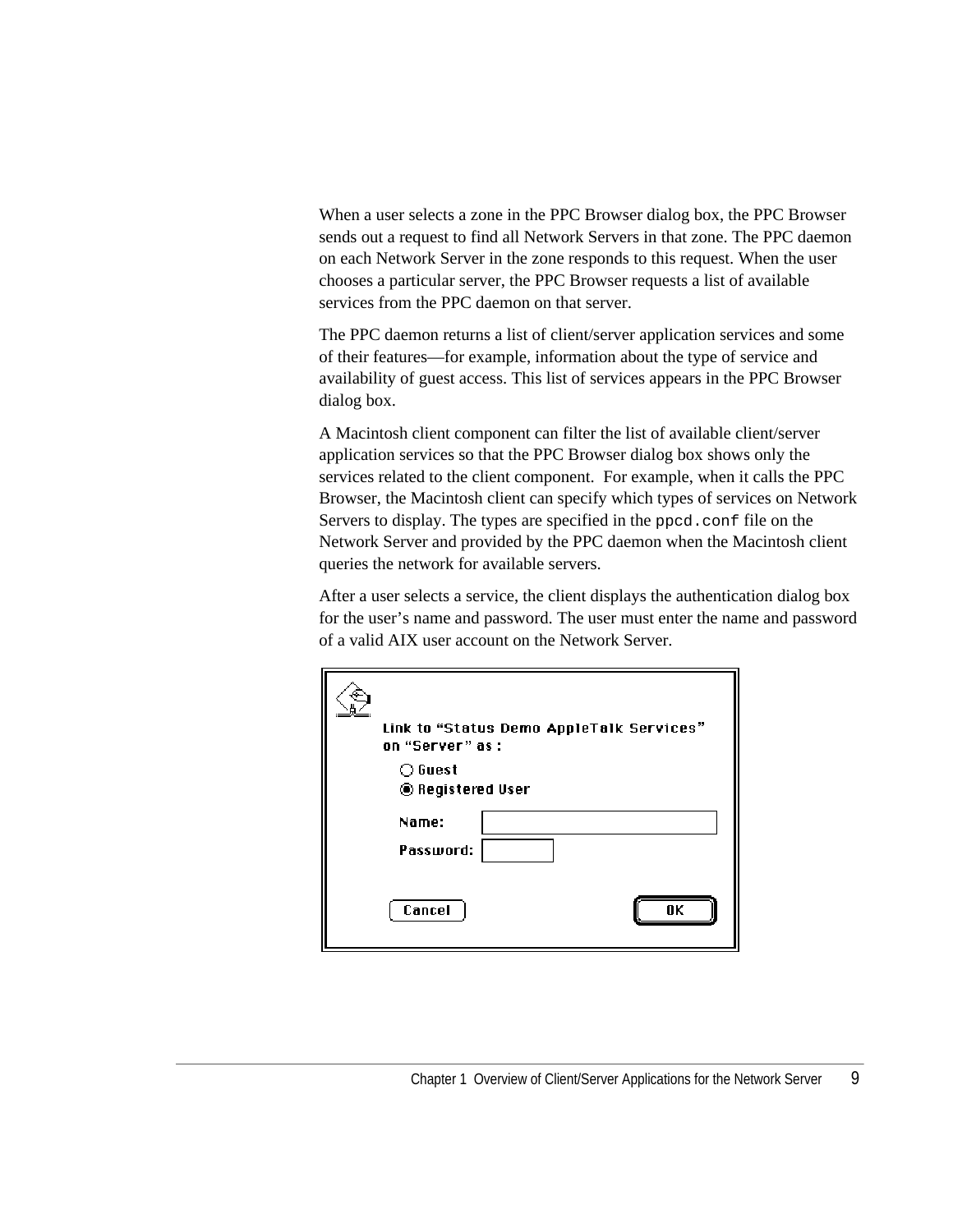The user name may be either a Network Server user name or the user's full name as it appears in the password file on the Network Server. The password is encoded for transmission over the network.

*Note:* Some services allow guest access. This information is defined by the Network Server component of the client/server application and is sent with the list of services.

After the user has provided a name and password, the client sends the information to the PPC daemon on the server. The server verifies the accuracy of the user name and password. (For guest access, no password checking occurs.)

Once the user name and password has been verified, the PPC daemon starts the Network Server component of the client/server application and sets up a network connection between the Macintosh component and the Network Server component. Each connection from a Macintosh component gets a new Network Server process.

Before the PPC daemon starts the Network Server component, the PPC daemon uses the client's user name to perform additional checks for security and determine access privileges. To control the level of access clients have, you can add a list of privileged users to an applications description in the ppcd.conf file. If a user is not listed in this file as a privileged user, your application's server component could make a setuid system call to change the ID of the process to the user's normal level. (The server component initially starts at root privileges.) Your application can also use the ppcd.conf file to examine the privileged user list and display or disable features of a client/server application based on the username and if it appears in the list of privileged users.

The ppcd.conf file is located in the /etc directory. For complete information about defining privileged users in the ppcd.conf file, see "Working With Security and Authorization" in Chapter 3, "Developing the Network Server Component."

After the connection between the components of your application has been established, the PPC daemon closes its connection to the Macintosh client, and resumes listening for new requests. The client continues to use its same connection to communicate with the Network Server component.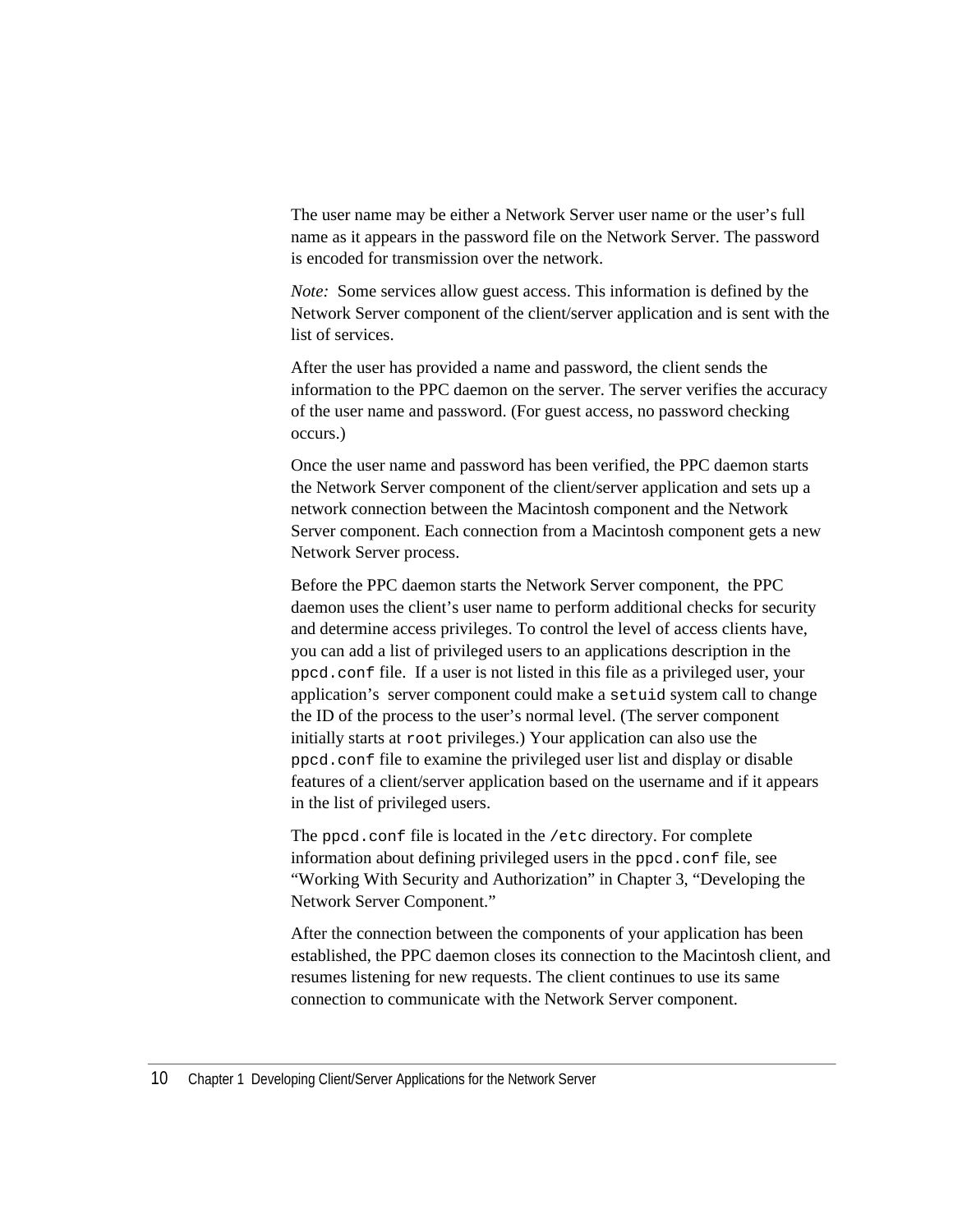<span id="page-22-0"></span>Once both the client and server components of your application are running, they can exchange information through Apple events.

If one side of the application is not going to be communicating with the other component, the component may send "heartbeat" Apple events to let the other side know that the component is still active. The sample applications (described in Chapter 4) use heartbeats to notify components when to quit. Otherwise, processes for components could run indefinitely.

### **Developing a client/server application for the Network Server**

The two halves of a client/server application are two separate programs. This simplifies application development because you can use the best tools available for each environment.

The Macintosh client component is a standard Macintosh application that uses Apple events. It connects to the Network Server component just as it would connect to another Macintosh computer.

The Network Server component does not need to worry about the network connection. The PPC daemon on the Network Server receives the Macintosh client request and starts the Network Server component. The Network Server component simply needs to call a library routine to initialize the Apple event communication.

Here is an overview of the steps involved in developing a client/server application:

**1 Determine the functionality for the Macintosh client component and the Network Server component.**

Decide which tasks each component performs.

**2 Determine which Apple events are needed to exchange information and how the two components must communicate.**

*Note:* You may need to register new Apple events with Apple Computer.

**3 Write the Macintosh client component.**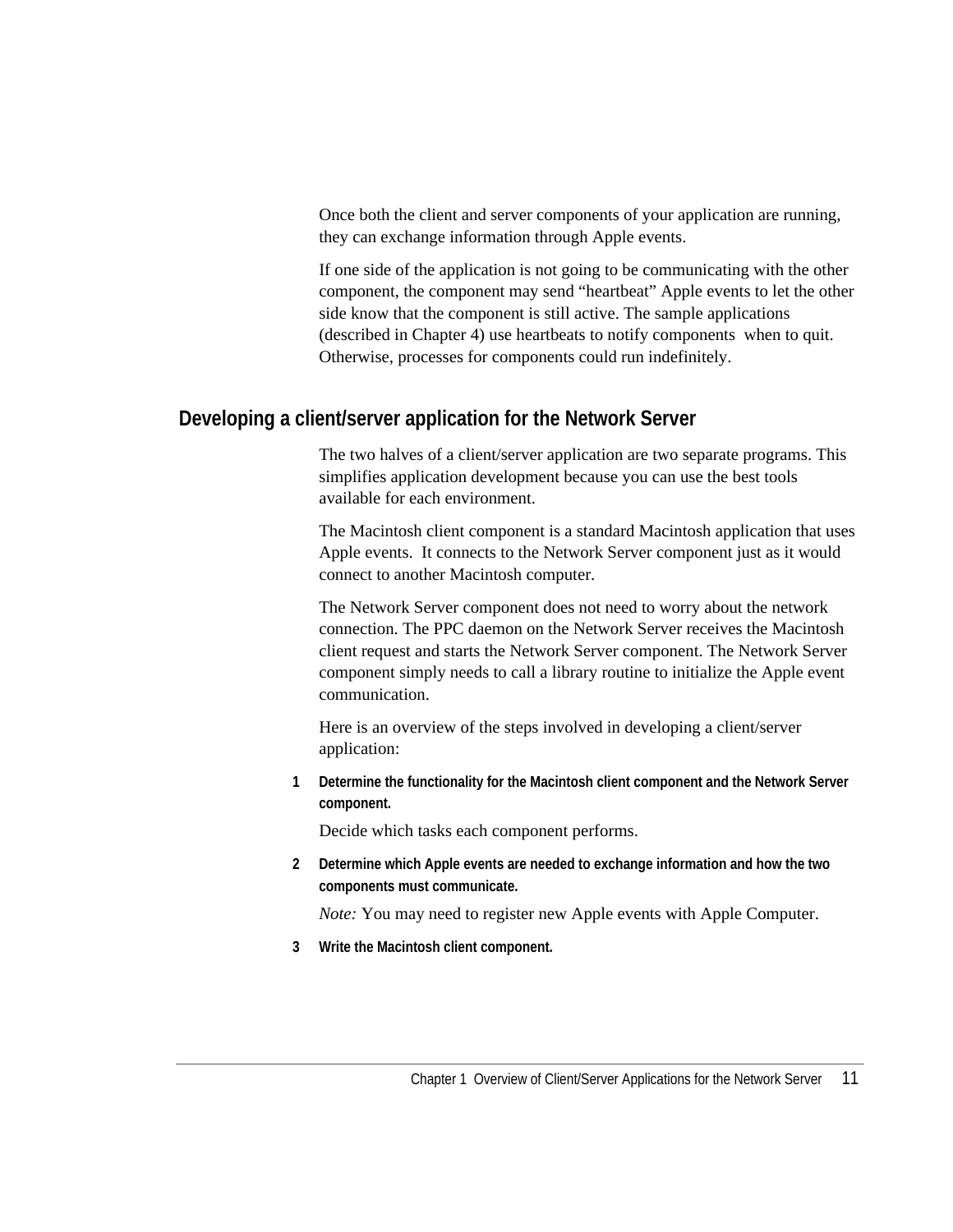<span id="page-23-0"></span>To create the Macintosh application, you need to be familiar with Apple events and the Macintosh interface. You can use any Macintosh development tools and debuggers as long as they allow access to the PPC Browser and Apple events.

#### **4 Write the Network Server component.**

Your server component should use the Apple Event Manager library to communicate with the client and use standard socket calls to detect input or output on the ADSP socket. For information about socket calls, see the AIX documentation.

#### **5 Test both components of the application and their communication.**

Because client/server applications use Apple events and the PPC daemon to set up the connection, you don't need to know any special network programming techniques. Apple events are essentially used as a remote procedure call (RPC) mechanism.

*Note:* If you prefer, you can use ADSP or the ADSP connection established by the PPC daemon instead of Apple events.

The only special development tool you need to use is a Network Server debugger that can attach to a running process, such as dbx. You need to use this kind of debugger because you rely on the PPC daemon to start the server component, and you cannot start the server component from the command line.

#### **Using protocols**

AppleTalk is the underlying communication channel for client/server applications. With AppleTalk, you can register an application name on the network and make it visible to all other computers on the network. The following AppleTalk protocols can be used with client/server applications for the Network Server:

■ Apple Event Interprocess Messaging Protocol (AEIMP)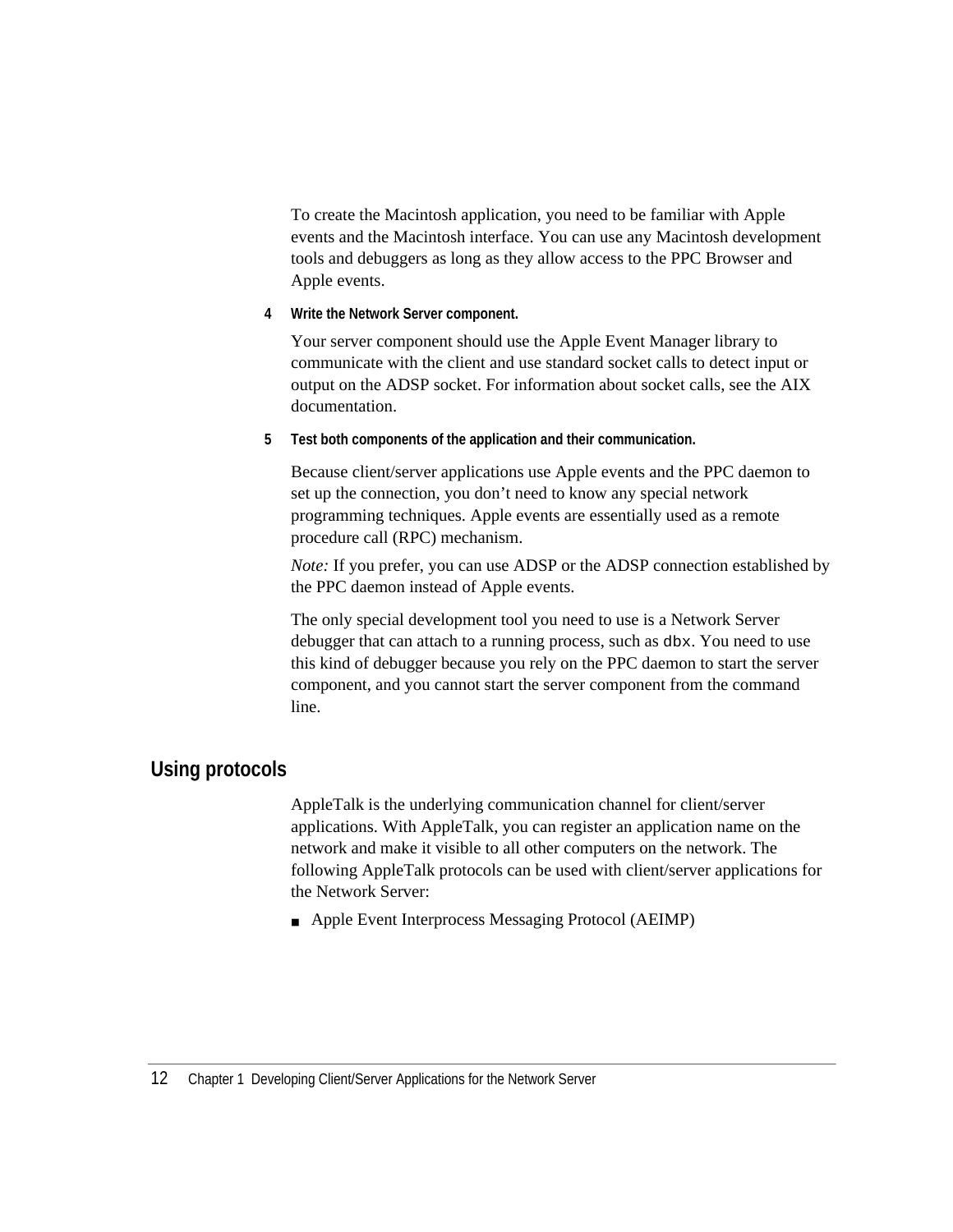You must use AEIMP for client/server applications. You do not need to know the specifics of the protocol; you simply need to use the routines described in *Inside Macintosh,* Volume VI. Both the Macintosh and Network Server components can use these routines without modifications. AEIMP differentiates a high-level event from an Apple event, and the Apple Event Manager handles the details. Generic (developer-defined) high-level events are not currently supported.

■ ADSP (AppleTalk Data Stream Protocol)

To develop client/server applications, you do not need to be familiar with ADSP, but you can use it instead of Apple events if you prefer.

ADSP is a connection-oriented, reliable, sequenced network protocol. (It is similar to TCP, with some added features.) The kernel ADSP interface is difficult to use: because there aren't any direct high-level calls to access the protocol, you must use the ioctl system call to fill out parameter blocks and post them to the system where the call completes asynchronously through a SIGIO signal handler. The response is always sent to the process that created the ADSP connection, which is not necessarily the process that posted the call.

For more information, see the AppleTalk API section of the Developer's Kit.

■ Macintosh PPC (Program-to-Program Communications)

This protocol lets the Macintosh client and the Network Server component communicate over the network. It uses ADSP as its transport mechanism. The PPC Toolbox is used by server applications to make their presence known to the host system (and network) and by client applications to browse for servers to connect with.

To develop a client/server application, you need to know enough about PPC to connect the two halves of your application. Specifically, you need to be familiar with the PPC Browser described in *Inside Macintosh ,* Volume VI.

■ Name Binding Protocol (NBP)

The PPC daemon uses this protocol as specified by the Macintosh Programto-Program Communications protocol.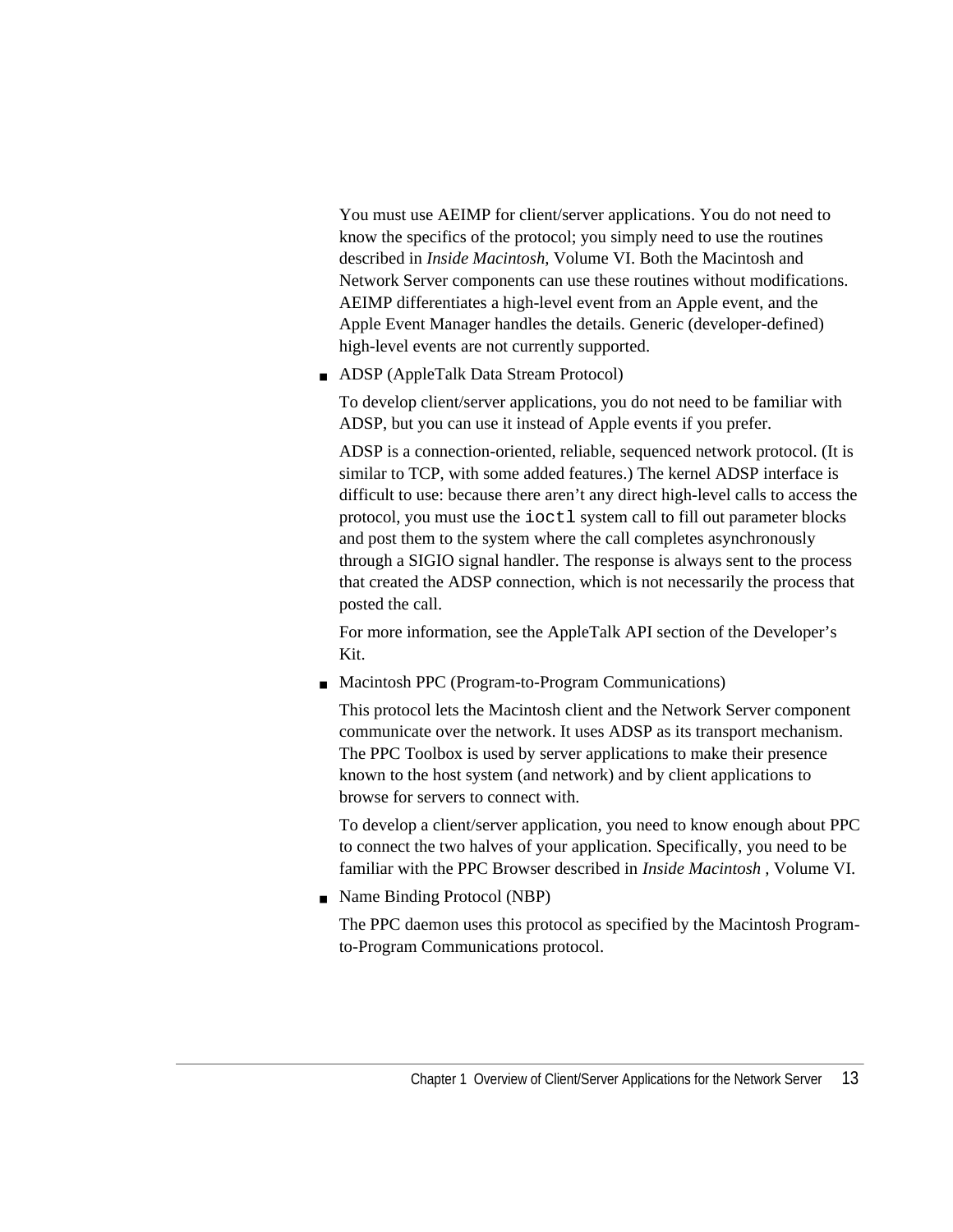# <span id="page-25-0"></span>**2 Developing the Macintosh Client Component**

The Macintosh component is the client side of a client/server application for the Network Server. It provides the interface for the client/server application.

This chapter introduces the information you need to develop the Macintosh client component. It describes

- Macintosh development environments
- connecting to a Network Server through the PPC Browser
- authenticating the connection
- using Apple events
- maintaining a network connection through "heartbeat" Apple events
- debugging and troubleshooting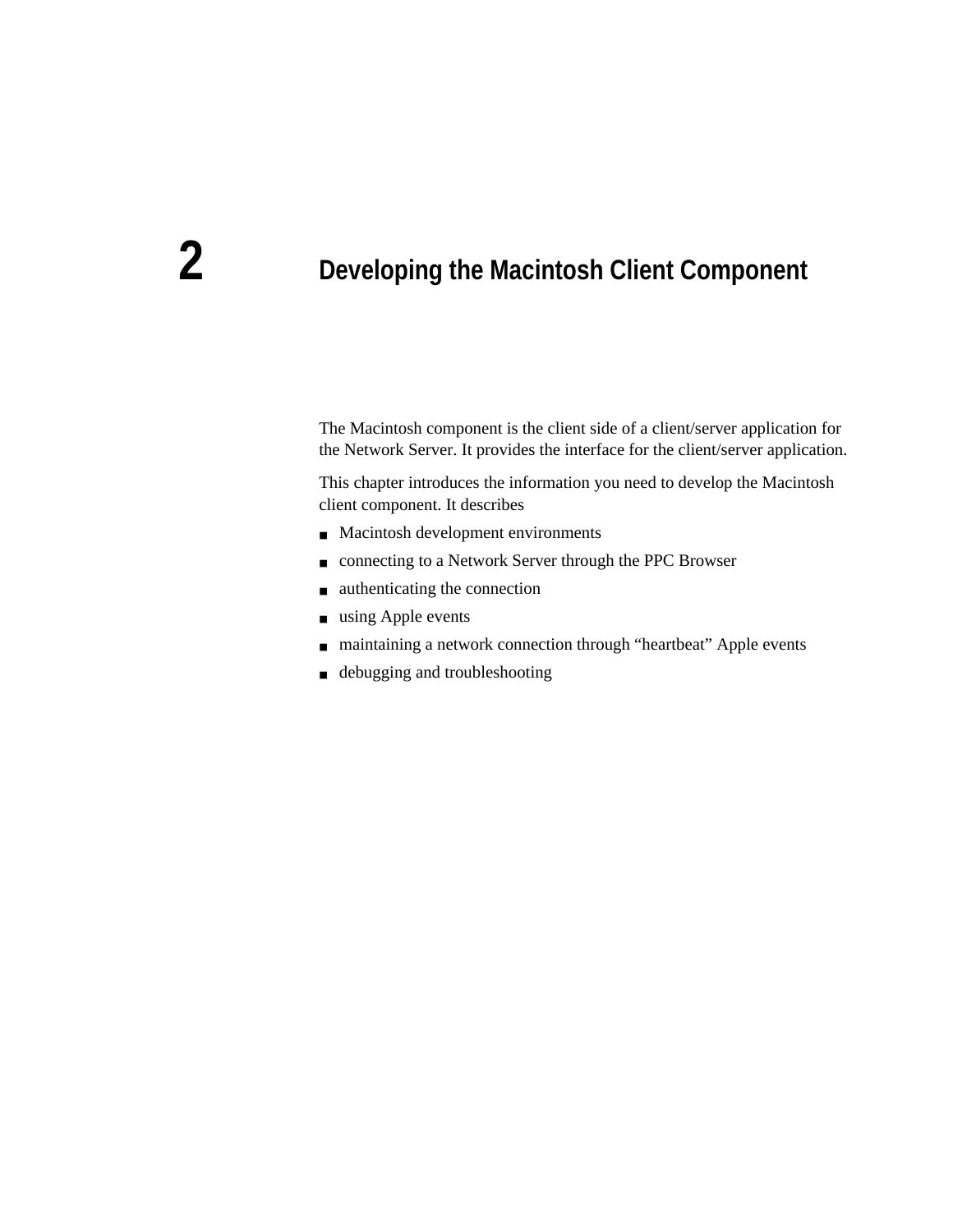#### <span id="page-26-0"></span>**Macintosh development environment**

The Macintosh user interface is a unique environment. The Macintosh User Interface Toolbox is a collection of graphics routines accessible to all software in the system. You can use this Toolbox to incorporate the Macintosh interface into the Macintosh client component of a client/server application.

You can use any Macintosh development environment, tools, and debuggers as long as they give you access to the PPC Browser and Apple events.

The most commonly used development environments are MacApp and MPW (Macintosh Programmer's Workshop). For information on these development environments, see the *Programmer's Guide to MacApp*; *Macintosh Programmer's Workshop Development Environment*, Volume 1; *Macintosh Programmer's Workshop Development Environment*, Volume 2; *MPW Pascal; Macintosh Programmer's Workshop C*. These books are available from APDA (see the Preface for ordering information).

The Macintosh client component of a client/server application also runs properly on Sun and Hewlett-Packard systems that are running the Macintosh Application Environment 2.0, which supports AppleTalk.

For complete information about developing Macintosh applications, see *Inside Macintosh.* For information about human interface guidelines, see *Macintosh Human Interface Guidelines*.

#### **Using the PPC Browser to create a network connection**

You use the PPC Browser to locate and connect to the Network Server component of your client/server application. The client component of the application needs to make a call to display the PPC Browser dialog box, which allows the user to select the desired AppleTalk zone, Network Server, and service. When the user selects a zone in the PPC Browser dialog box, the PPC Browser sends out a request to find all Network Servers in that zone. The PPC daemon on each Network Server in the zone responds to this request. When the user chooses a particular server, the PPC Browser requests a list of available services from the PPC daemon on that server.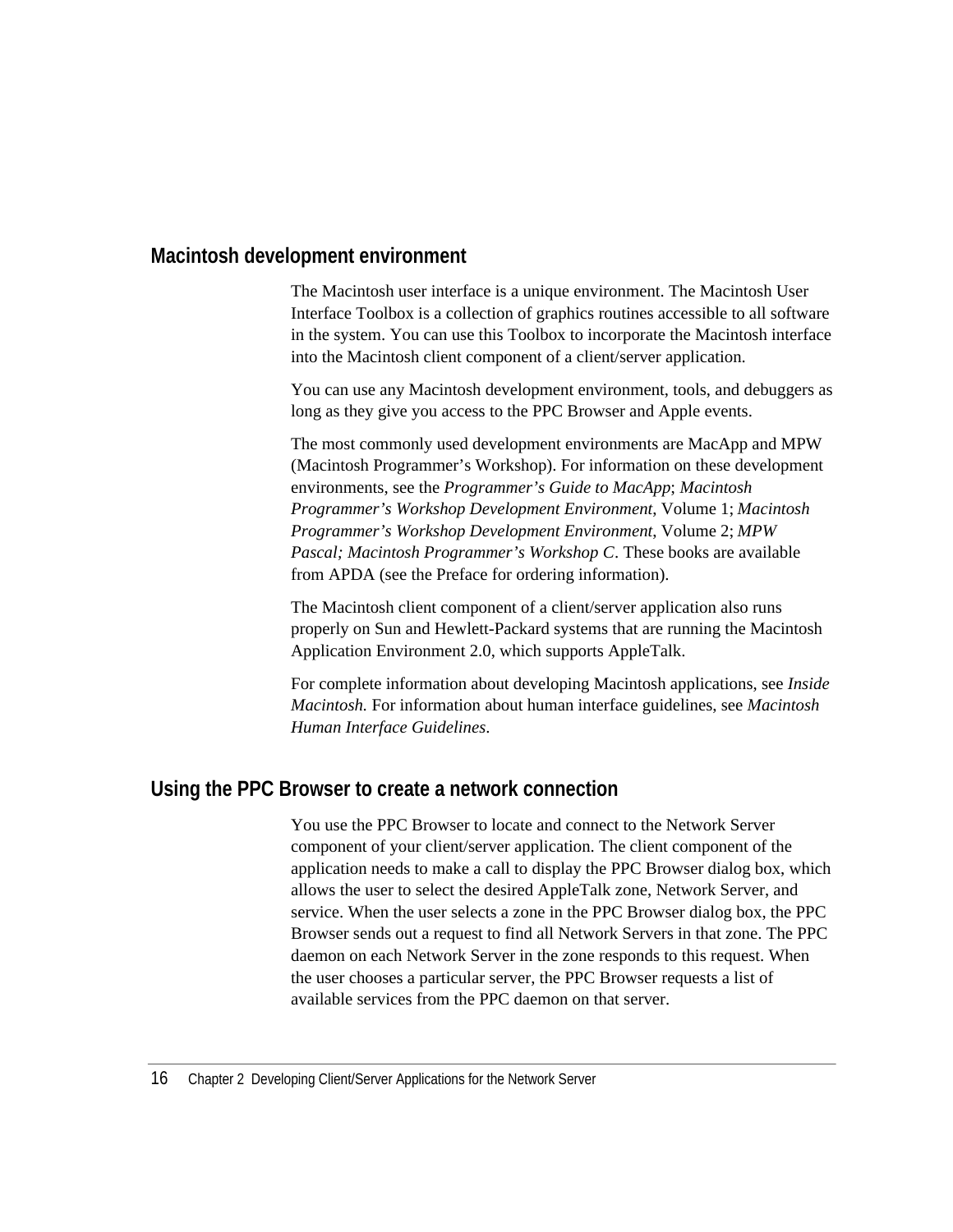The PPC daemon returns a list of Network Server services and some of their features—for example, information about the type of service and availability of guest access. This list of services appears in the PPC Browser dialog box.

The following routine displays the PPC Browser dialog box and searches for Network Server components.

err = PPCBrowser (prompt, applListLabel, defaultSpecified, theLocation, thePortInfo, portFilter, theLocNBPType);

If the PPCBrowser routine returns noErr after the user has selected a server and service, the parameters theLocation and thePortInfo specify the connection chosen by user. If the routine returns a userCanceledErr result code, the user clicked the Cancel button and no port was selected.

The parameters to the routine have the following values:

■ prompt

The prompt parameter is a string of text that the PPCBrowser routine displays as a prompt in the PPC Browser dialog box. If you specify NIL or pass an empty string, the default prompt "Choose a program to link to" is used.

■ applListLabel

The applListLabel parameter is a string that specifies the title of the list of PPC ports in the dialog box. If you specify NIL or pass an empty string, the default title "Programs" is used.

■ defaultSpecified

If you set this parameter to true, the PPCBrowser routine tries to highlight the PPC port specified by the parameters theLocation and thePortInfo when the PPC Browser dialog box first appears. If that port cannot be found, the routine highlights the first PPC port in the list.

■ portFilter

The portFilter parameter determines which ports appear in the PPC Browser dialog box. If you specify NIL, the names of all existing PPC ports are displayed; otherwise, you must specify a pointer to a port filter function. (For details, see the next section, "Filtering Servers in the PPC Browser.")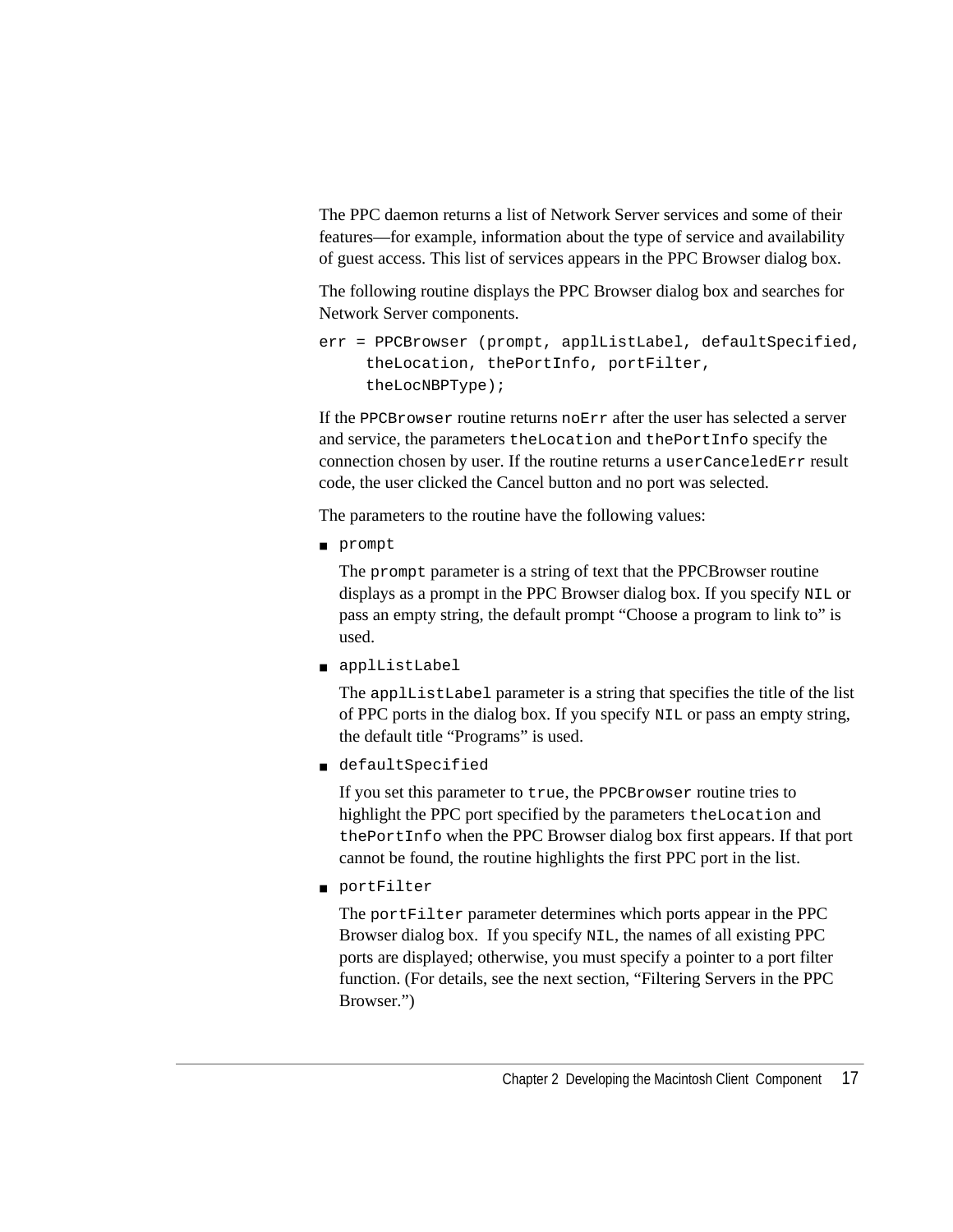■ theLocNBPType

This parameter specifies the NBP type passed to NBPLookup to generate the list of servers. If you specify NIL or pass an empty string, the default PPCToolBox is used. Note that the current computer is always included in the list of servers.

The PPCBrowser routine fills in two data structures: a LocationNameRec structure and a PortInfoRec structure, neither of which, by itself, is a valid destination for an Apple event from the Macintosh component. Instead, you must create a third data structure of type TargetID, and fill it with all of the LocationNameRec information and part of the PortInfoRec information. You configure the target address for Apple events from the Macintosh component as an AEAddressDesc structure by setting its descriptorType field to typeTargetID and its handle to the contents of the TargetID structure as shown in this sample code.

| AEAddressDesc                                                                              | targetAddr;                                                                                                    |  |
|--------------------------------------------------------------------------------------------|----------------------------------------------------------------------------------------------------------------|--|
| LocationNameRec theLocation;                                                               |                                                                                                                |  |
| PortInfoRec                                                                                | thePortInfo;                                                                                                   |  |
| TargetID theTargetID;                                                                      |                                                                                                                |  |
|                                                                                            | osErr = PPC Browser("\pTitle", "\pPrograms", false, & the Location,<br>&thePortInfo, MyPPC BrowserFilter, ""); |  |
| $the TargetID. location = theLocation$                                                     |                                                                                                                |  |
|                                                                                            | $the TargetID.name = the PortInfo.name$                                                                        |  |
|                                                                                            | $targetAddr.descriptorType = typeTargetID;$                                                                    |  |
| $PtrToHand( (Ptr) & theTargetID, & (targetAddr.dataH andle)$ ,<br>$sizeof(therargetID))$ ; |                                                                                                                |  |

The target address is required for all future communication with the Network Server component.

For complete information about using the PPC Browser, see the PPC Toolbox chapter in *Inside Macintosh,* Volume VI.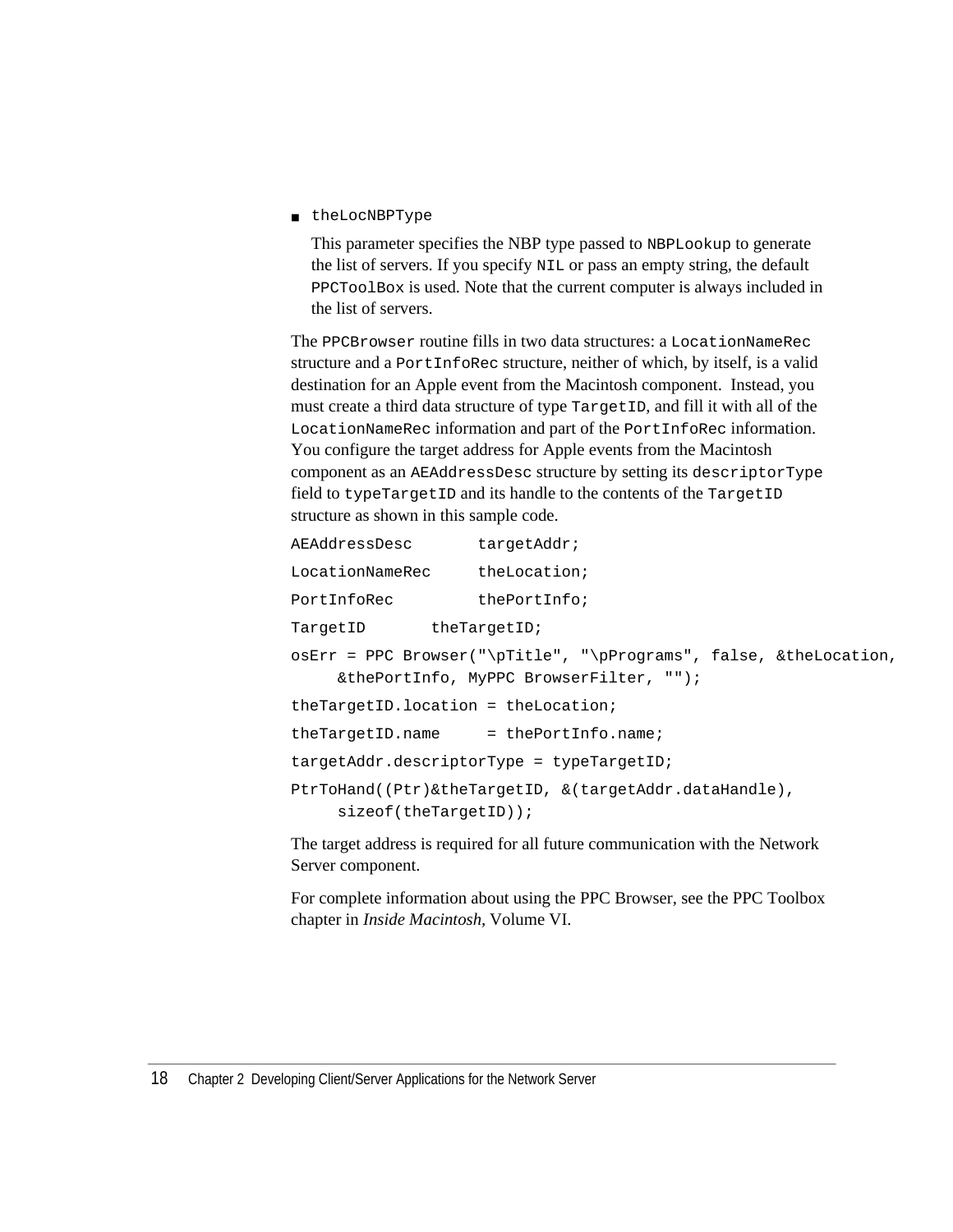#### <span id="page-29-0"></span>**Filtering Servers in the PPC Browser**

A Macintosh client component can filter the list of Network Servers in the PPC Browser dialog box to show only servers that provide services related to the client component. When you call the PPC Browser, you can specify which types of servers to display. The types are previously specified in the ppcd.conf file on the Network Server side and provided by the PPC daemon when the Macintosh client queries the network for available servers. (For information about the ppcd.conf file and specifying application types, see "Using the PPC Daemon Configuration File" in Chapter 3, "Developing the Network Server Component.")

For example, you can choose to display only servers for the Status Demo AppleTalk Services application (of type 'JVLN' in the ppcd.conf file).

To filter servers in the PPC Browser, you need to define a filter function and pass this function as a parameter to the PPCBrowser routine.

The following sample function illustrates how you use a filter. In this example, the MyPPCBrowserFilter function returns true for ports with the port type string 'JVLN'.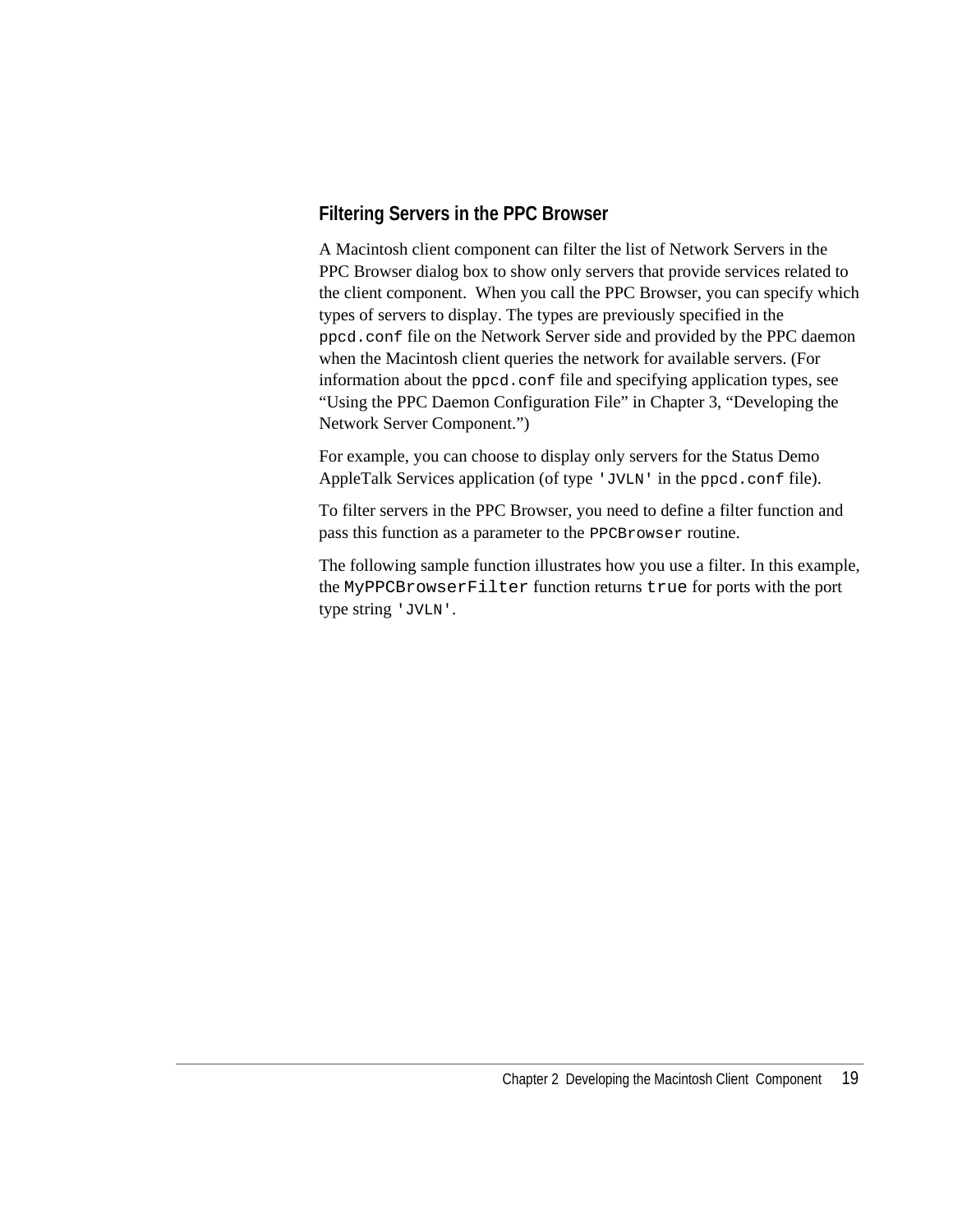```
static pascal Boolean MyPPCBrowserFilter(LocationNamePtr
/* theLocation */, PortInfoPtr thePortInfo)
{
     OSType type;
     if (thePortInfo->name.portKindSelector == 
          ppcByString)
     {
          BlockMove(thePortInfo->name.u.portTypeStr + 1, 
               Ptr(&type), sizeof(type));
          // The BlockMove is so that we don't get an
          // address error on a 68000-based machine 
          // due to referencing a long at an odd-address.
          if (type == JVLN)
               return TRUE;
     }
     return FALSE;
}
```
The PPCBrowser routine calls your filter function once for each port on the selected server. Your function should return TRUE for each port you want to display in the PPC Browser dialog box and FALSE for each port that you do not want to display. Do not modify the data in the filter function parameters theLocation and thePortInfo.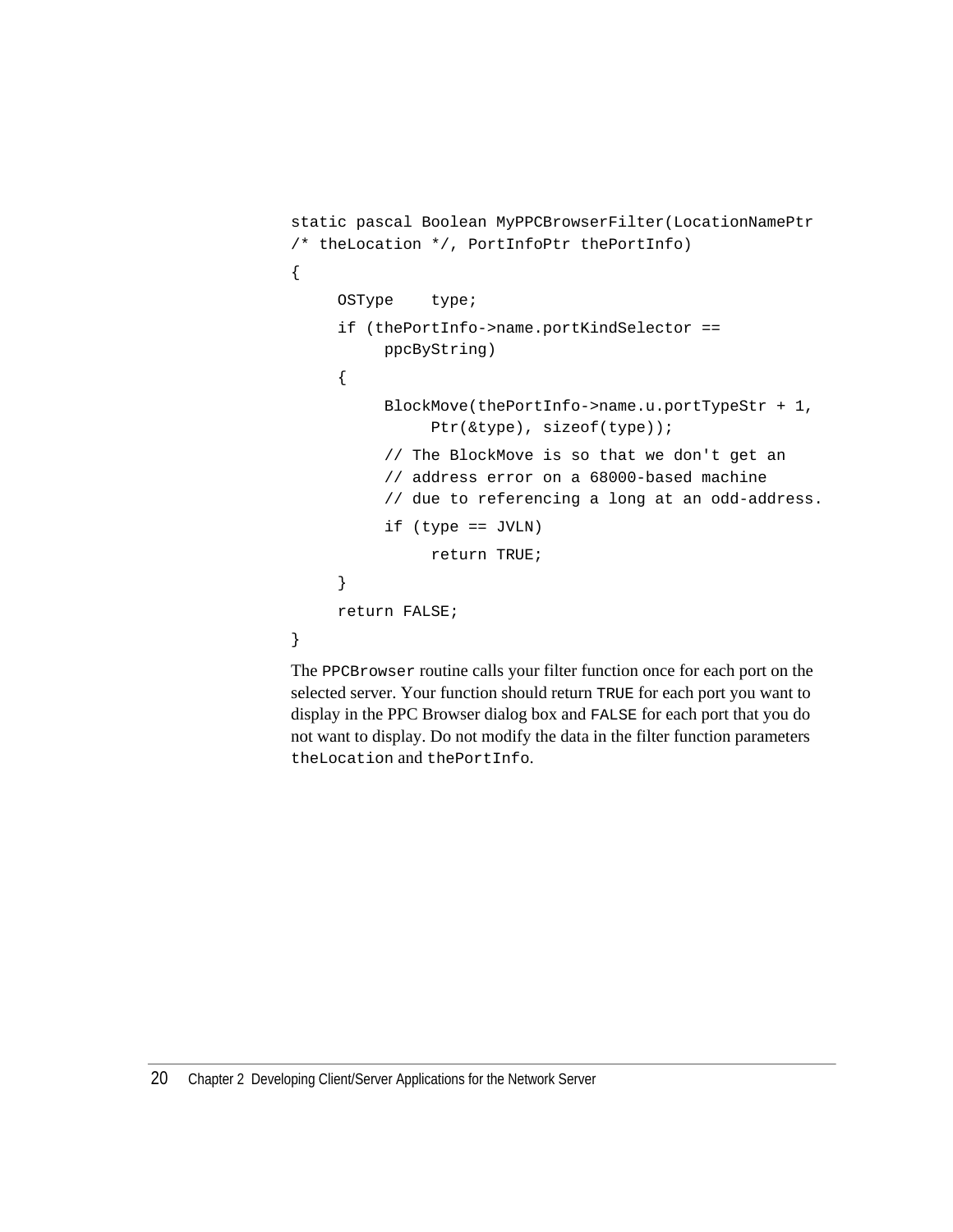#### <span id="page-31-0"></span>**Authenticating a network connection**

Before the Macintosh client component of your application can connect to a server, you must run the AppleTalk Services installation program from the floppy disk titled *Mac OS Utilities for the Network Server.* (This disk is provided with AIX for the Network Server.) During the installation process, place the Network Server Passwd Tool in the System Folder on the Macintosh client. The Macintosh component uses this system extension to support encoded password communication and it is required for all client/server applications.

After a user has selected a Network Server component to connect to from the PPCBrowser, the PPC daemon on the server sends the Mac OS client a request to authenticate the user, and it displays the authentication dialog box for the user's name and password. You do not need to call a routine to provide the user authentication dialog box.

*Note:* Some services allow guest access. Guest access is defined by the /etc/ppcd.conf file and is sent to the client with the list of services. For guest access, the server does not require a password.

#### **Using Apple events**

To write the Macintosh client component of your application, you need to be familiar with Apple events. After your Macintosh component has established a connection with the Network Server component and has obtained the Network Server's address from the PPC Browser, the components can exchange information using Apple events.

**IMPORTANT** The Network Server component of a client/server application does not start running until an Apple event is sent from the Macintosh component.

Apple events from the Macintosh component may contain commands to be run on the Network Server, such as ls, date, or format. Apple events from the server component may contain the results of the commands.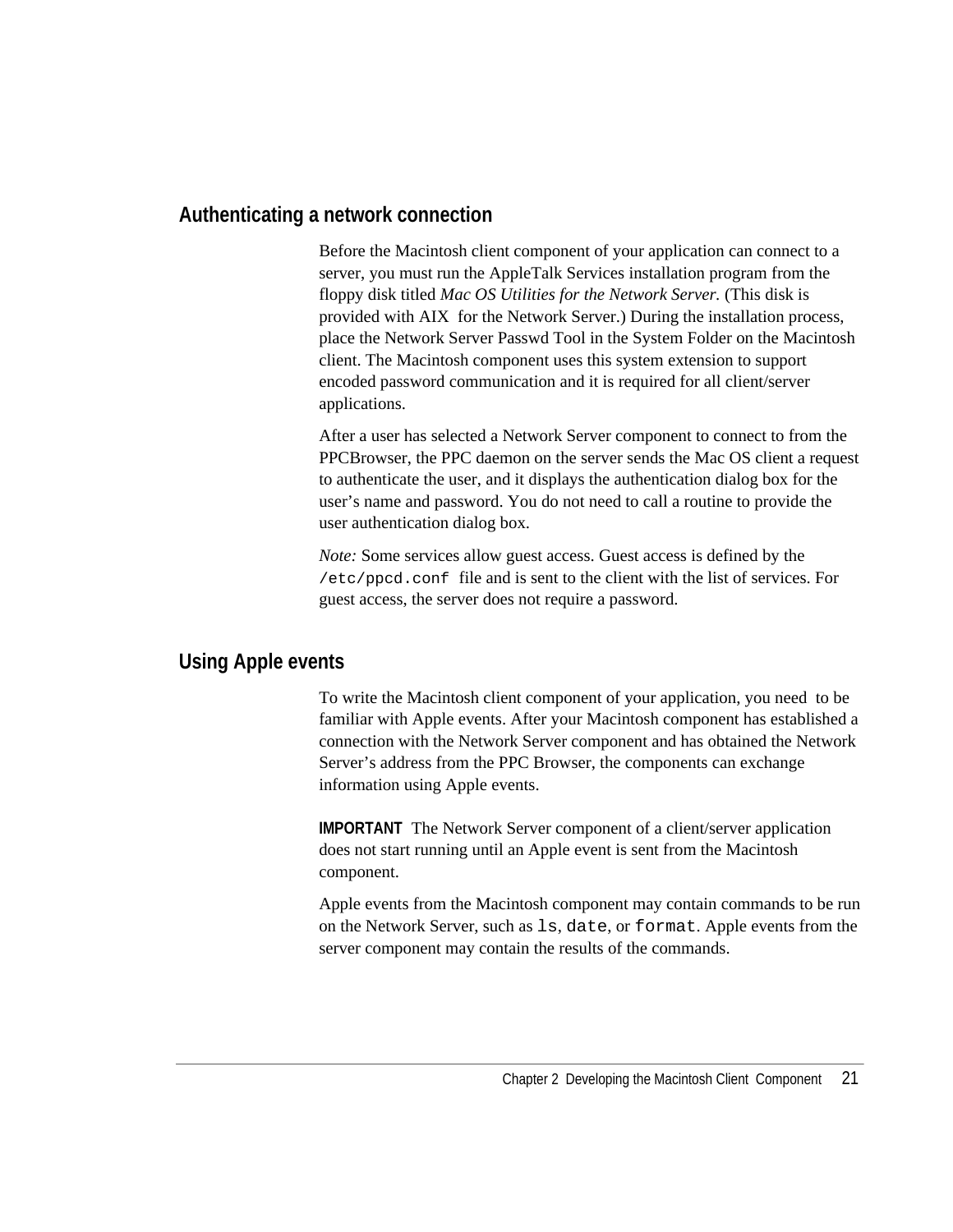<span id="page-32-0"></span>You can use any of the Apple event routines described in the Apple Event Manager chapter of *Inside Macintosh*, Volume VI. For most clients, you only need to use a few Apple Event Manager routines. You can use commands to process, create, and send information. For some Apple events, you can also specify that you want a reply from the server.

Follow these steps to send information to the server (the routines are fully detailed in *Inside Macintosh*):

- **1 Create an Apple event with the AECreateAppleEvent routine.**
- **2** Include the necessary information in the Apple event with the **AEPutParamPtr** routine.
- **3 Send the Apple event with the AESend routine. Send the event to the address received from the PPC Browser.**

When you receive an Apple event from the Network Server component, use the AEGetParamPtr routine to extract information from it.

#### **Maintaining a network connection**

When the Macintosh client component is connected to the Network Server component, it can periodically check to ensure that the server component is still active. It does this with heartbeat Apple events. The server component sends heartbeat Apple events to ensure that the network connection is working and the client has not shut down. The client component can check to see if the server component has sent heartbeats and inform the user if heartbeats have not been received.

To use heartbeat Apple events, you need to keep track of when you received the last Apple event. After the Macintosh component receives a heartbeat Apple events or other Apple event, it returns its heartbeat counter to 0. If one component has not received a heartbeat or an Apple event in a specified period of time, the component shuts down.

This section provides sample code for checking heartbeats. (Complete sample code is available in /usr/lpp/apple.remoteutils/src/client.)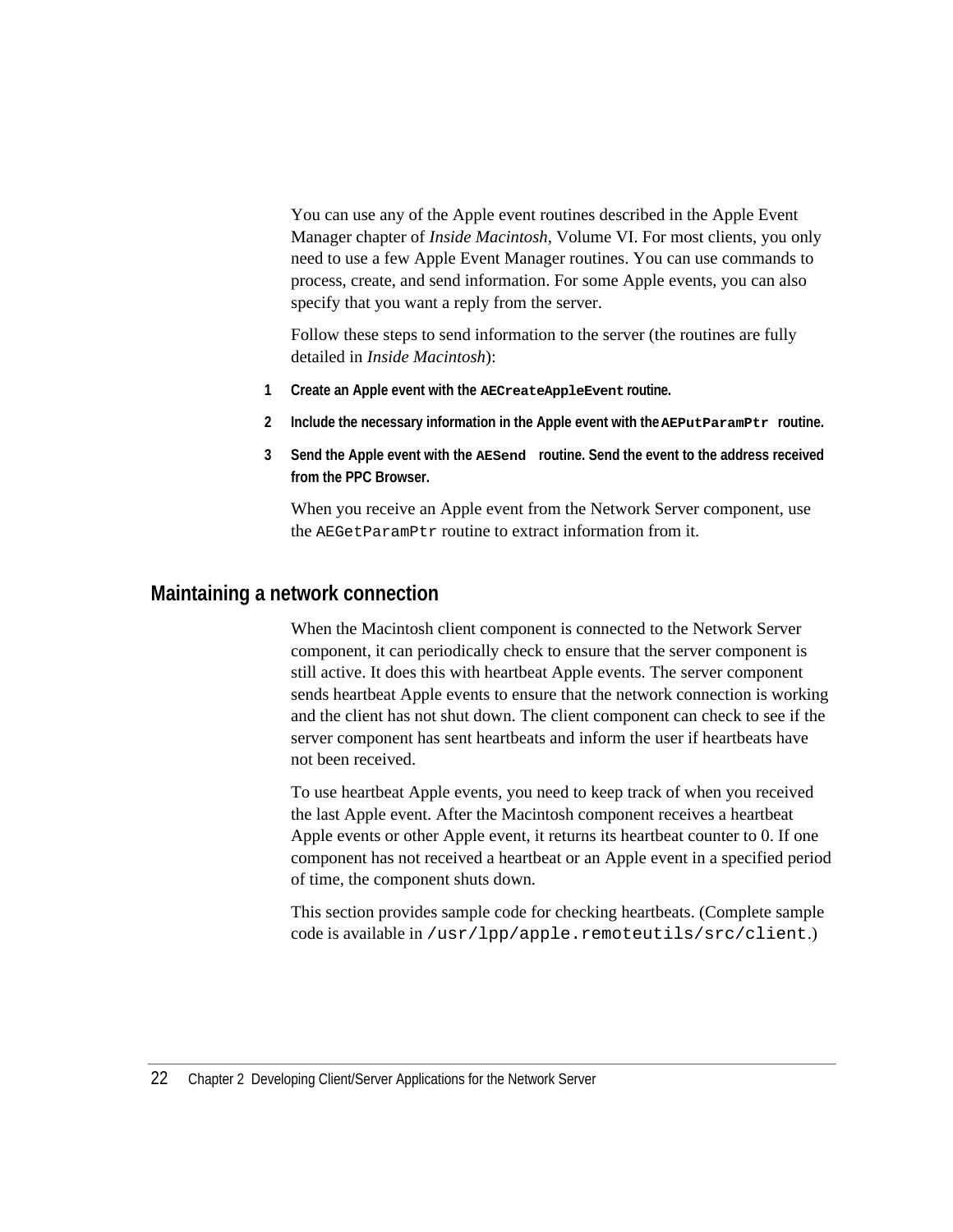The following are variables used in determining when to send heartbeats and whether to shut down. The variables keep track of when the last heartbeat was received and when the component last checked for a heartbeat. Another variable keeps track of how many times the component has checked for a heartbeat without find finding one. When this value reaches a predetermined number (3 in the sample code), the component assumes the other component has quit and it shuts down. At first, these variables are set to 0.

```
long time_of_last_recv=0;
long time_of_last_check=0;
int missed_heartbeats=0;
Boolean TimeToQuit=false;
```
The following code checks to see if a heartbeat Apple event has been received since the last check. If you reach the maximum number of checks for heartbeats without a response from the server component, the Macintosh component should quit.

```
void chk_heartbeat(void)
{
     time_of_last_check = TickCount();
     if ((time_of_last_check - time_of_last_recv) >
HEARTBEAT_CHECK) {
         missed_heartbeats++;
        if (missed heartbeats >= MAX MISSED HEARTBEATS) {
             TimeToQuit=TRUE;
         }
     }
     else
        missed heartbeats = 0;}
```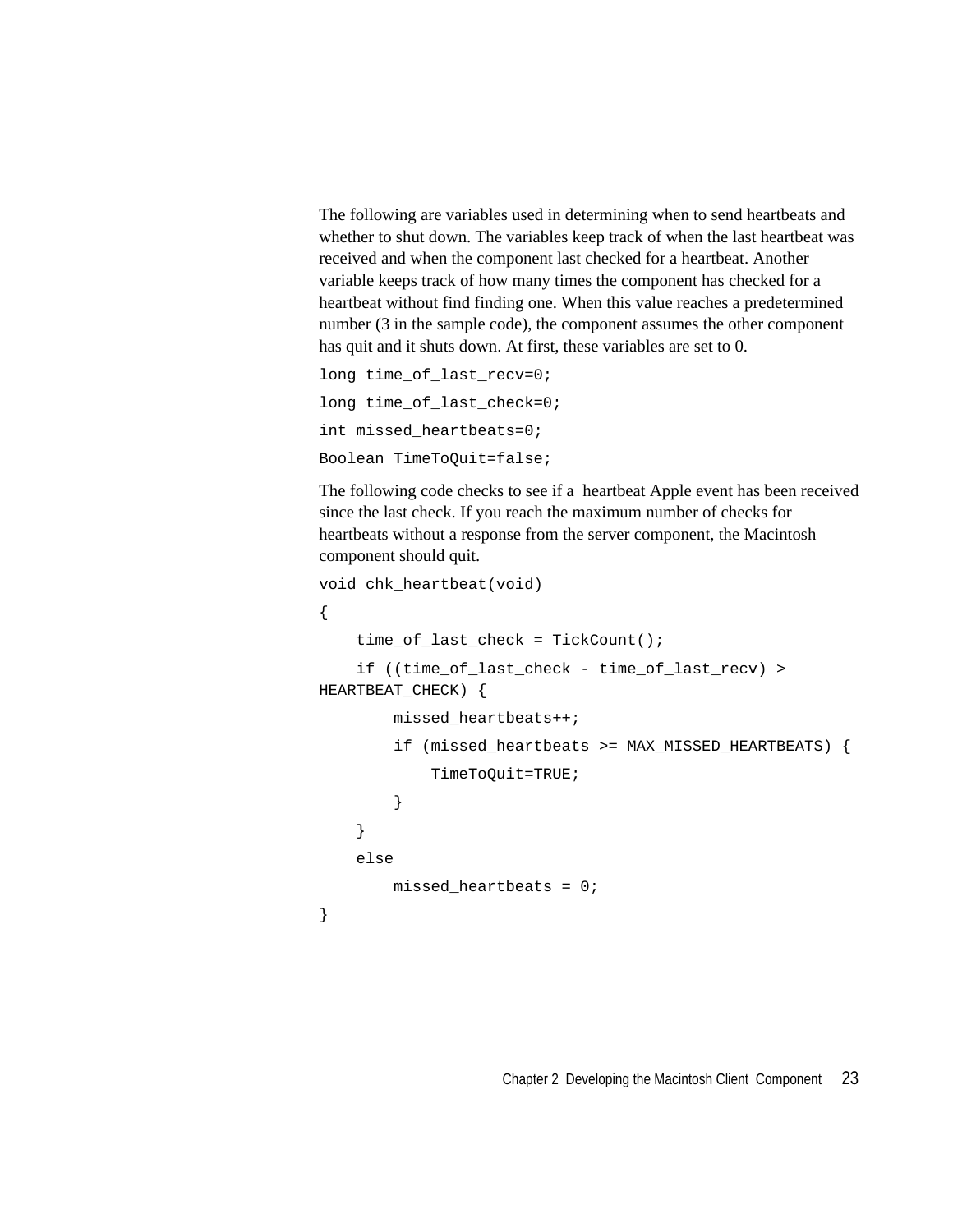<span id="page-34-0"></span>When the Macintosh client component quits, it must inform the Network Server component that the connection is closing down so that the server component can take appropriate action before quitting. If the Macintosh component were to quit without informing the Network Server component, the Network Server process for the application could run indefinitely.

#### **Debugging**

To debug a client/server application, you can any Macintosh debugging tool that suits your application. Some of the available debuggers include:

- SourceBug
- MacsBug,
- Jasiks debugger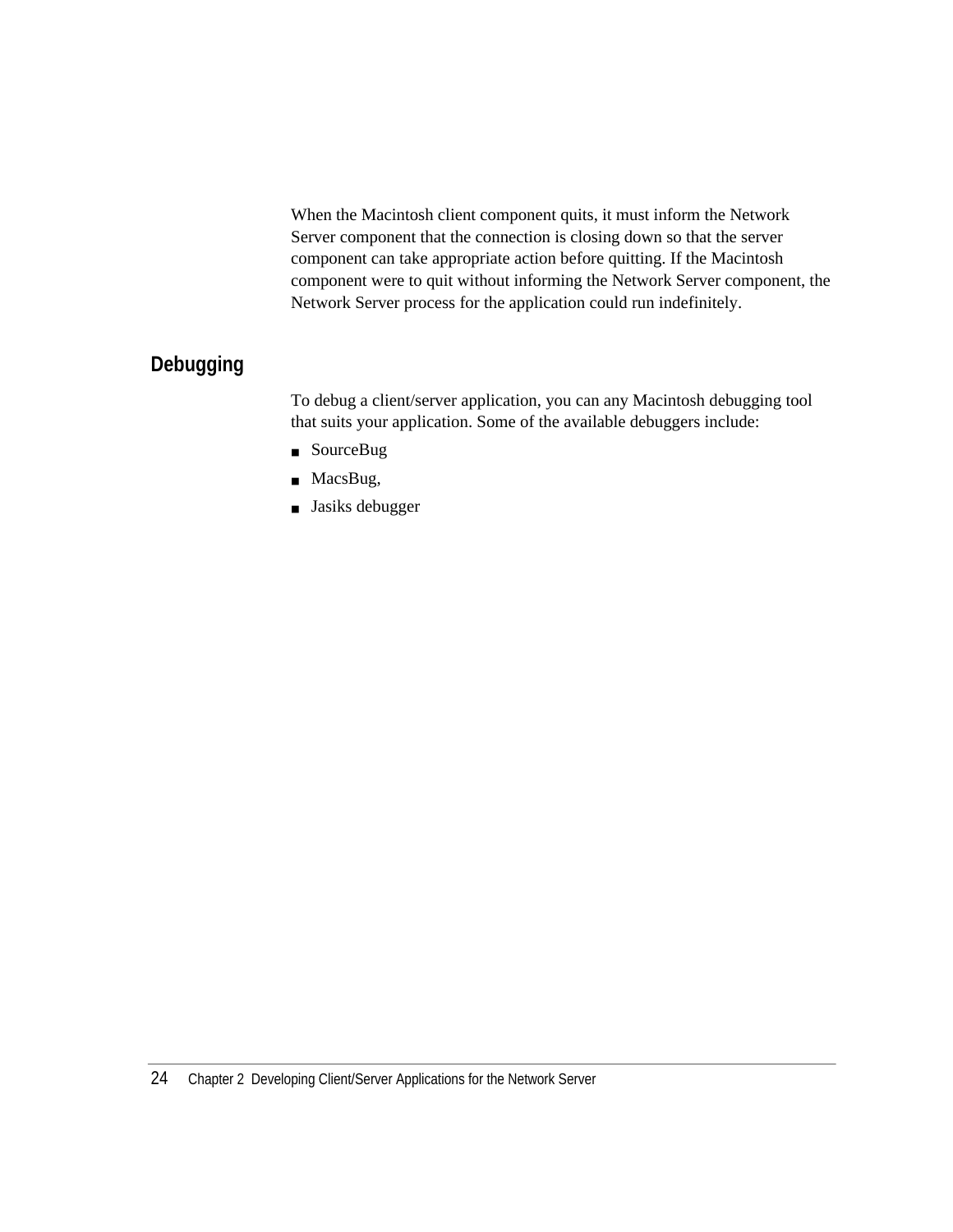### **3 Developing the Network Server Component**

The Network Server component of a client/server application is a noninteractive AIX daemon application, executing on the Network Server. After the Macintosh client component makes a connection, the PPC daemon starts the Network Server component. The Network Server component executes commands for the Macintosh component, which is controlled by the user.

Users cannot start the Network Server component from the command line or initiate a connection with the Macintosh component from the Network Server.

This chapter details how to develop the Network Server component of a client/server application. It discusses

- the Network Server development environment
- the header files and libraries provided with AIX for the Network Server
- the network connection between the components
- Apple events used by the Network Server component
- creating the main program loop for the Network Server component
- security issues
- the configuration file for the PPC daemon
- debugging issues

<span id="page-35-0"></span>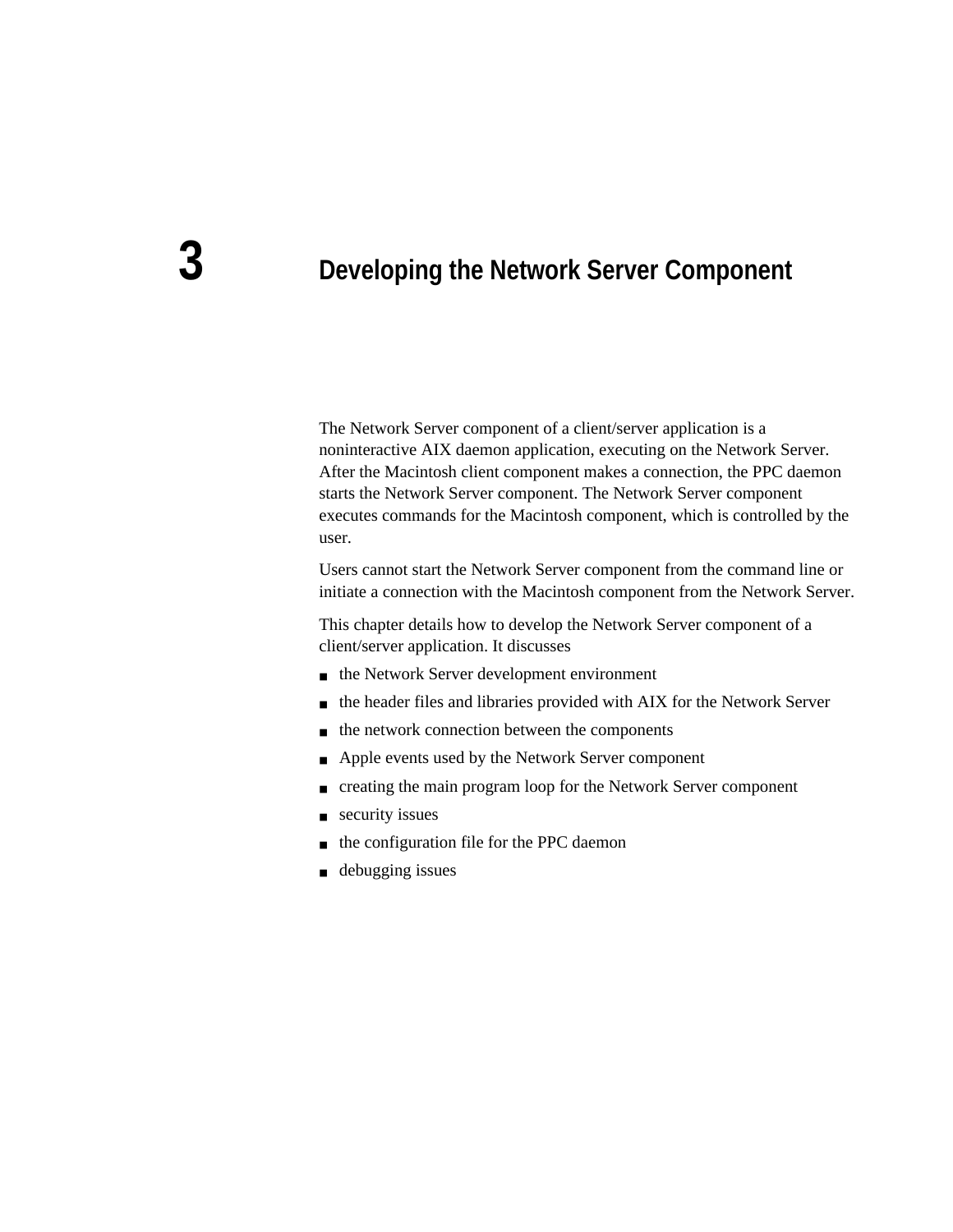#### **Network Server development environments**

To develop the Network Server component, you can use any UNIX C compiler and development environment. You must use a debugger, such as dbx, that can attach to a running process.

### **Header files and libraries**

AIX for the Network Server provides several header files and libraries to help you develop client/server applications for the Network Server.

The following header files are available in /usr/include/mac/\*.h:

■ AppleEvents.h

This header file contains standard Apple event definitions.

■ AUXAESuite.h

This header file contains Apple event definitions specific to the applications provided by Apple Computer.

■ Types.h

This header file contains type definitions.

The following shared libraries are available in /usr/lib:

■ libaem.a

This library holds all the Apple Event Manager routines.

■ libat.a

This library contains all the AppleTalk routines for the Network Server component.

■ libadsp.a

This library contains all the ADSP Manager routines you need if you choose to use ADSP instead of Apple events.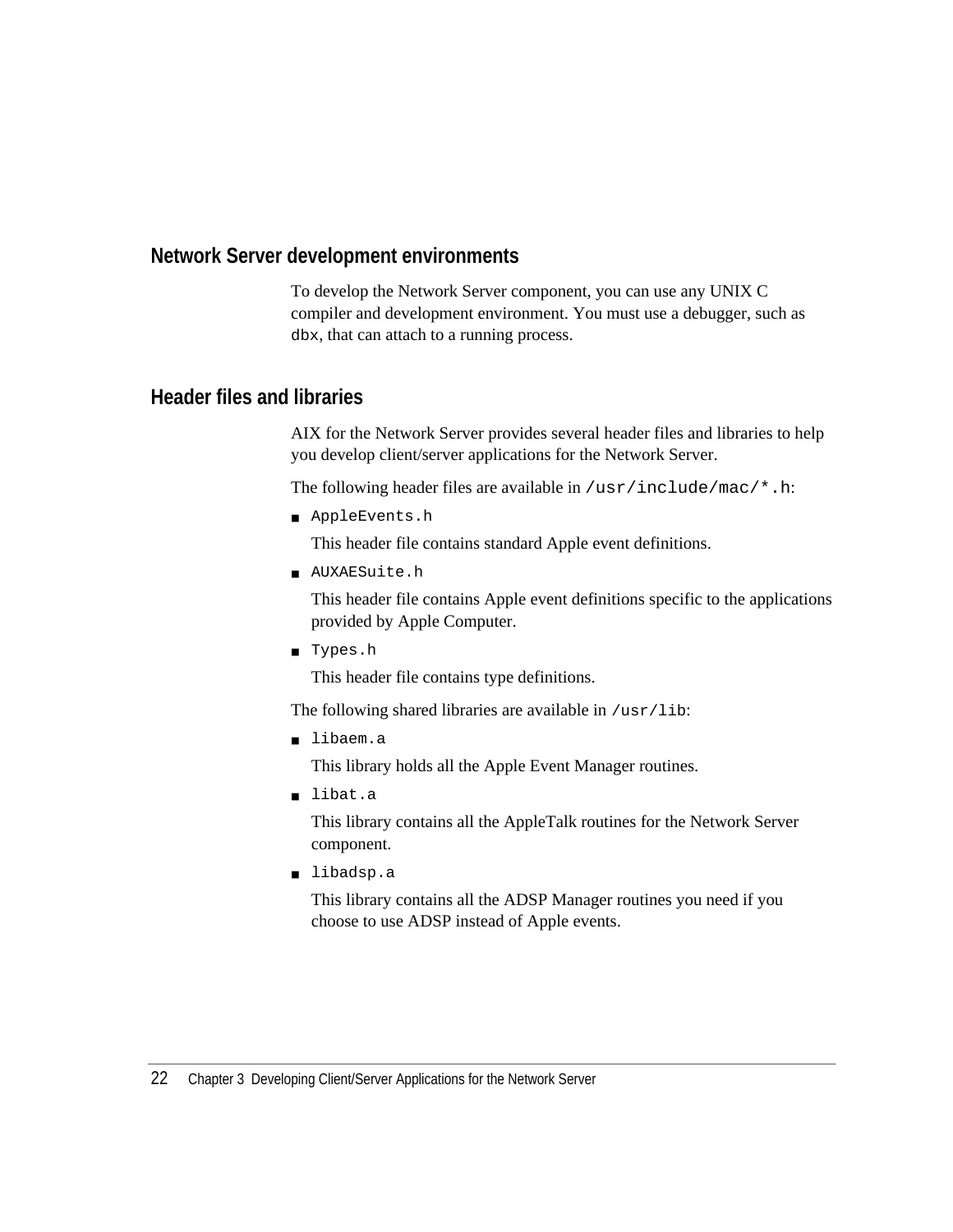#### **Creating and maintaining a network connection**

The Network Server component cannot establish the network connection; the Macintosh client component contacts the PPC daemon on the Network Server and the PPC daemon authenticates the Macintosh request. When the PPC daemon on the Network Server receives the Macintosh request and authenticates it, the daemon starts the appropriate Network Server component for the application. Once started, the Network Server component needs to call a library routine to initialize the Apple event communication.

*Note:* The Network Server component is not started until the Mac OS client sends an initial Apple event intended for the Network Server component.

To ensure that one component does not continue running after the other side has shut down, the components of a client/server application can keep track of each other. If Apple events are not exchanged regularly, the server component can send a "heartbeat" Apple event to the client to ensure that the client is still active and has not quit. This is important because if the Macintosh component were to quit without notification, the Network Server process could run indefinitely. Heartbeats ensure that components of client/server applications do not run indefinitely after the other side of the application has quit. It is possible to clean up components of client/server applications other ways after the client side has unexpectedly quit, but we recommend using heartbeat Apple events.

To use heartbeats, the server component sends a heartbeat Apple event to the client. If the WaitNextAppleEvent routine returns a value of -1, the network connection has been broken and the server component shuts down.

You need to keep track of when you sent the last Apple event. After the server receives a heartbeat Apple event or other Apple event, it returns its heartbeat counter to 0. If one component has not received a heartbeat or an Apple event in a specified period of time, the component shuts down.

You can use the snd heartbeat command (in misc.c) to send heartbeats to the other side.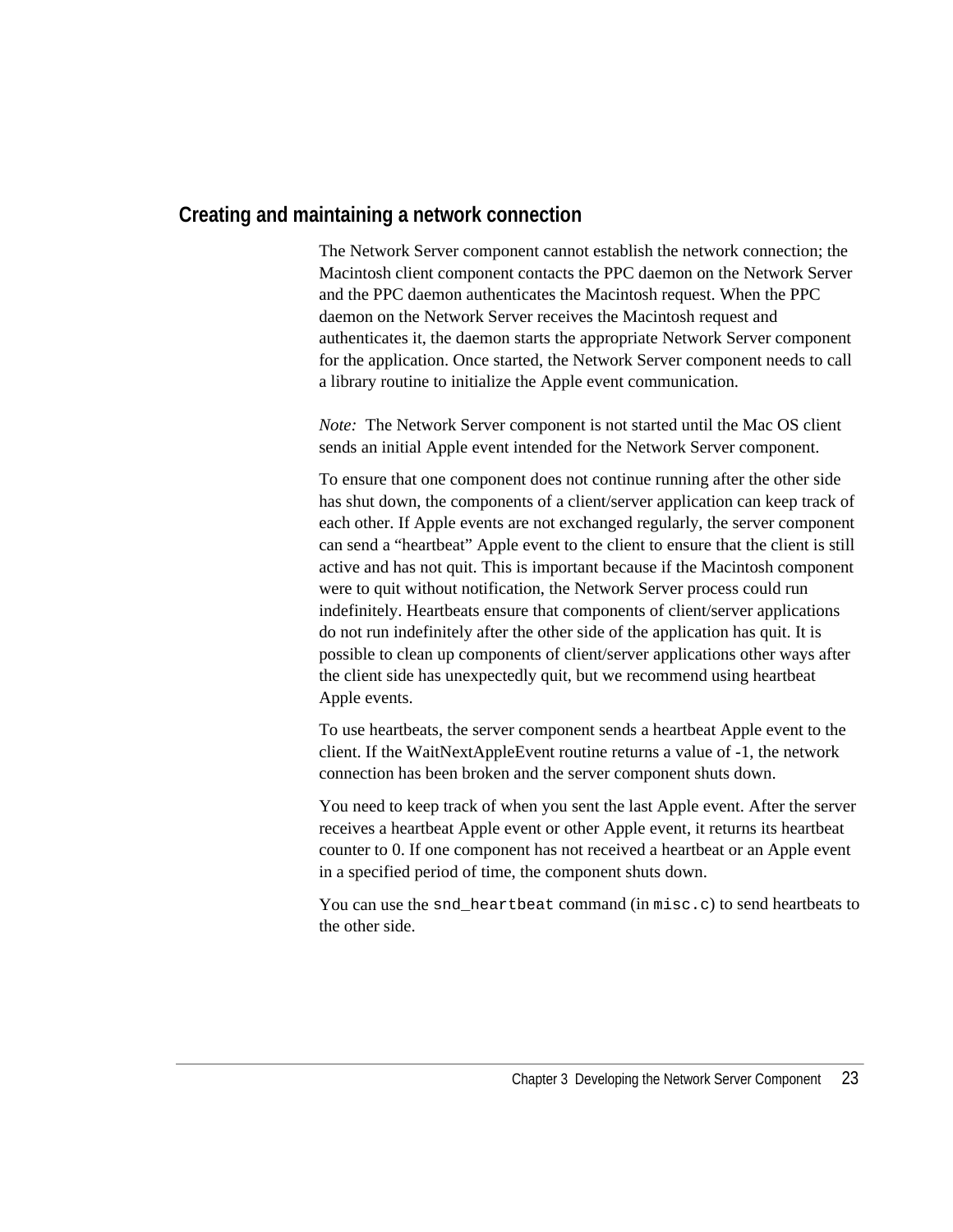This section provides sample code for working with heartbeat commands. (Complete sample code is available in the

/usr/lpp/apple.remoteutils/src/server directory. See Chapter 4 for complete details.)

The following are variables used in determining when to send heartbeats and whether to shut down. The variables keep track of when the last heartbeat was sent and when the values where last updated. At first, these variables are set to 0.

```
 time_t time_of_last_send = 0;
time t time of last update = 0;
```
The next command sets the current time. You use the time for later calculations.

(void)time(&time\_now);

The next line of code determines whether it is time to send another heartbeat command to the client. If the difference between the current time and the time the last heartbeat was sent is greater that the HEARTBEAT\_SEND value, the snd\_heartbeat command sends a heartbeat to the client.

```
if (difftime(time now, time of last send ) >= HEARTBEAT SEND
) snd_heartbeat();
```
#### **Using Apple events**

The Network Server component uses Apple events to register event handlers and to respond to incoming events and provide replies as requested.

When the Network Server component starts, it needs to call one library routine to initialize the Apple Event Manager:

```
AEInit ()
```
After you make this call, your application can exchange Apple events with the Macintosh client component.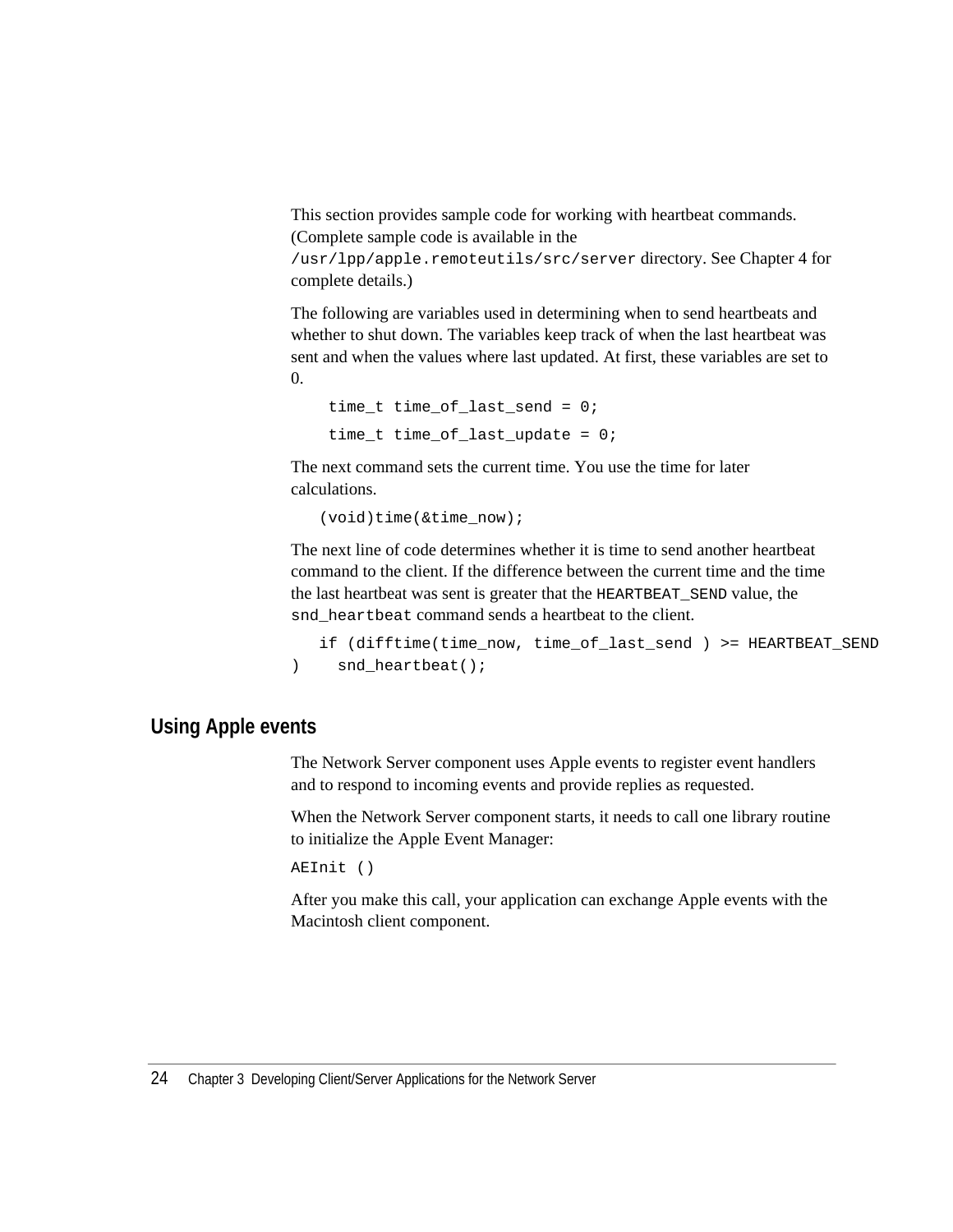You can use any of the Apple event routines described in the Apple Event Manager chapter of *Inside Macintosh*, Volume VI. Most client/server applications need to use only a few Apple event routines. The routines most likely to be useful are AEPutParamPtr, for placing information in an Apple event, AEGetParamPtr, for extracting information from an Apple event, and AESend, for sending the Apple event.

The only Apple event routine that behaves differently from its Macintosh implementation is WaitNextAppleEvent which the Network Server component uses to retrieve Apple events from the Macintosh component. This routine is similar to the Macintosh Toolbox routine WaitNextEvent. The main difference is that only events of type kHighLevelEvent will be returned, so there is no need to check the event type before you send it to AEProcessAppleEvent.

Additionally, the time-out value for the kHighLevelEvent routine is different from that used in the Macintosh implementation. In the Network Server implementation, a AIX timeval structure lets you specify a time in seconds and microseconds. The time-out parameter can be used in three different ways:

- If you specify a filled-in structure that determines how long WaitNextAppleEvent waits for an event, and if an event arrives before the time-out interval expires, WaitNextAppleEvent returns and does not wait for the rest of the interval.
- If you specify 0 for the time-out value, WaitNextAppleEvent checks for an event. If there is an event to process, the routine returns a value of true and fills in the event record. If an event is not available, the routine returns false.
- If you pass NULL in place of a timeval structure, WaitNextAppleEvent waits for an event and blocks the calling Network Server process.

All the other Apple Event Manager routines can be used as described in *Inside Macintosh*, Volume VI, and all AIX libraries and system calls can be used as they are described in the AIX documentation.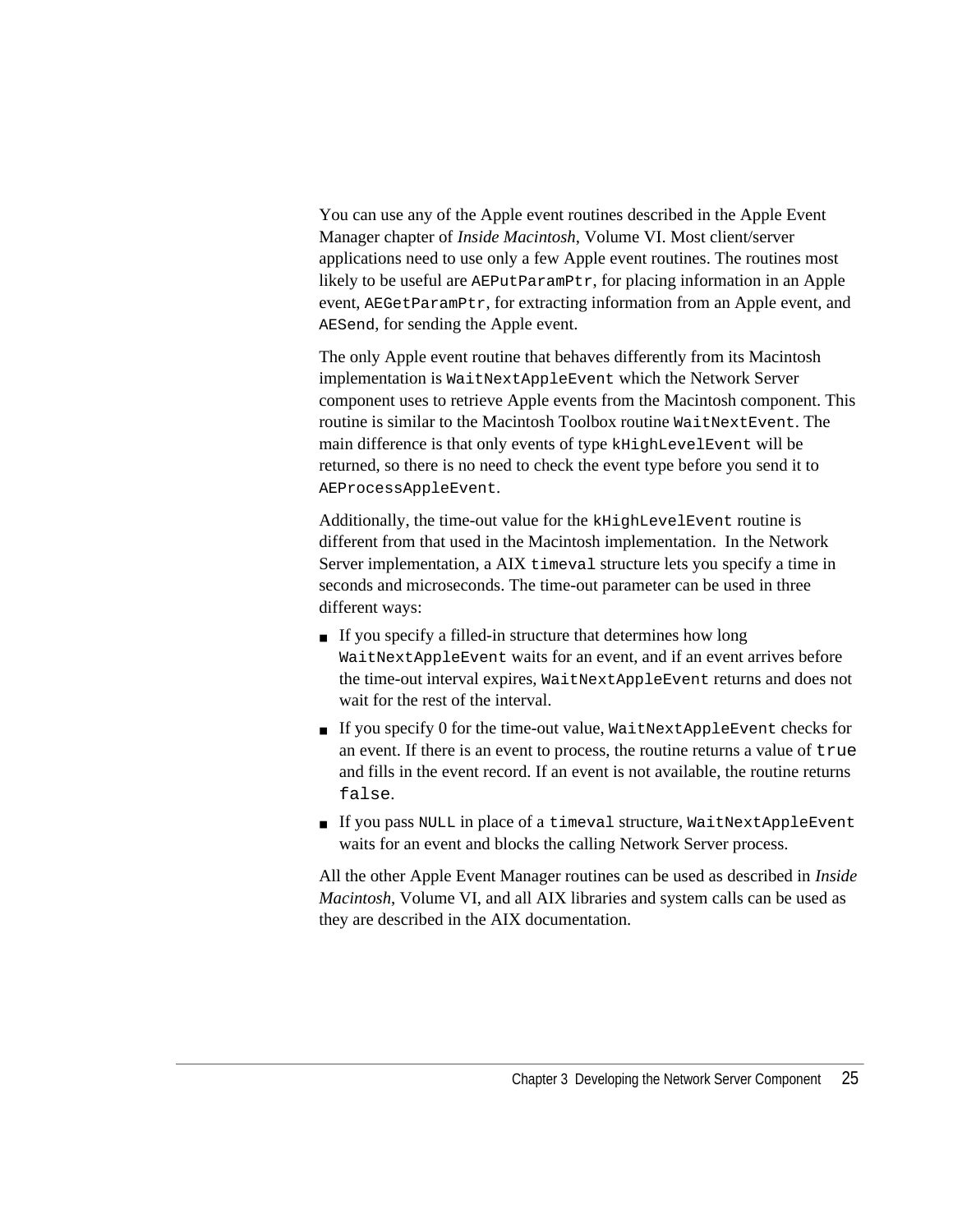#### **Writing the main program loop**

The main program of the server component may need to monitor input from several processes at one time. You might need to switch control between waiting for and processing Apple events and performing client tasks on the server. To do, create a loop that follows this format:

*Until instructed to quit:*

*Wait for Apple events;*

*If an Apple event contains a task for the server;*

*Process Apple event by matching it with a routine listed in the Apple event handler table;*

*end*

*end*

Use the select system call to wait for input from a process on the server and to wait for Apple events at that same time.

The select system call lets you maintain your connection with the client while you are performing tasks that require some time. For example, if the client component instructs the server component to format a hard disk, the command may take some time. While the command is executing, the server side needs to wait for the outcome, but it still needs to listen to the client for additional commands and heartbeats.

To use the select call, refer to the select manual page.

To see an example of a main program loop, see the /usr/lpp/apple.remoteutils/src/server/javelin.c file. See Chapter 4, "A Sample Application," for more information about the sample files.

#### **Setting up and starting the PPC daemon**

The PPC daemon supports client/server applications and manages the exchange of AppleTalk communications between Macintosh client components and the Network Server.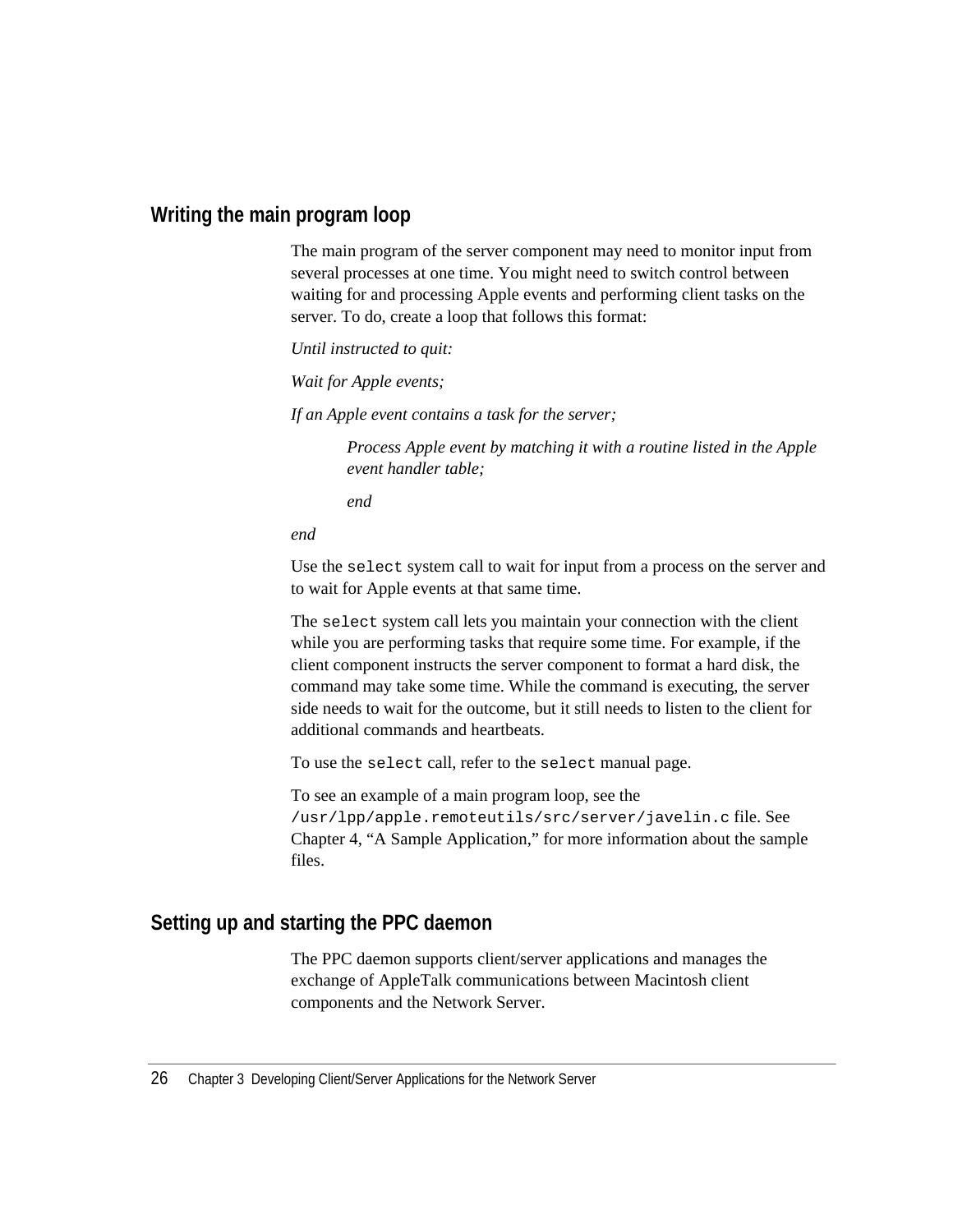You can start, stop, and customize the PPC daemon through the Program-to-Program Communication option in the SMIT AppleTalk Services menu. You can also use this option to add new daemons to the server that you have created for Macintosh clients. For complete information about using the PPC daemon with SMIT, see *Using AIX, AppleTalk Services, and Mac OS Utilities on the Network Server*.

To use client/server applications, you must start the PPC daemon. To start the PPC daemon:

#### **1 Click "Start the 'ppcd' daemon."**

This option appears in the Program-to-Program Communication menu available from the AppleTalk Services menu.

A dialog box appears.

#### **2 Specify when you want to start the daemon.**

You can start the daemon now, at the next system restart, or both.

- **3 Provide a hostname for you computer.**
- **4 Click OK.**

The daemon starts.

In addition to starting the PPC daemon, the PPC daemon selection under the AppleTalk Services item contains the following options:

- Stop the 'ppcd' Daemon
- List all 'ppcd' Services

This option displays all the daemons on the server used for client/server applications such as the Disk Management Utility, the Status Demo AppleTalk Services application, and CommandShell. If you have added any additional daemons, they will also be displayed.

■ Add a 'ppcd' Service

This option lets you add a new daemon for a client/server application to your system. When you choose this option, a dialog box appears that lets you specify information for the daemon.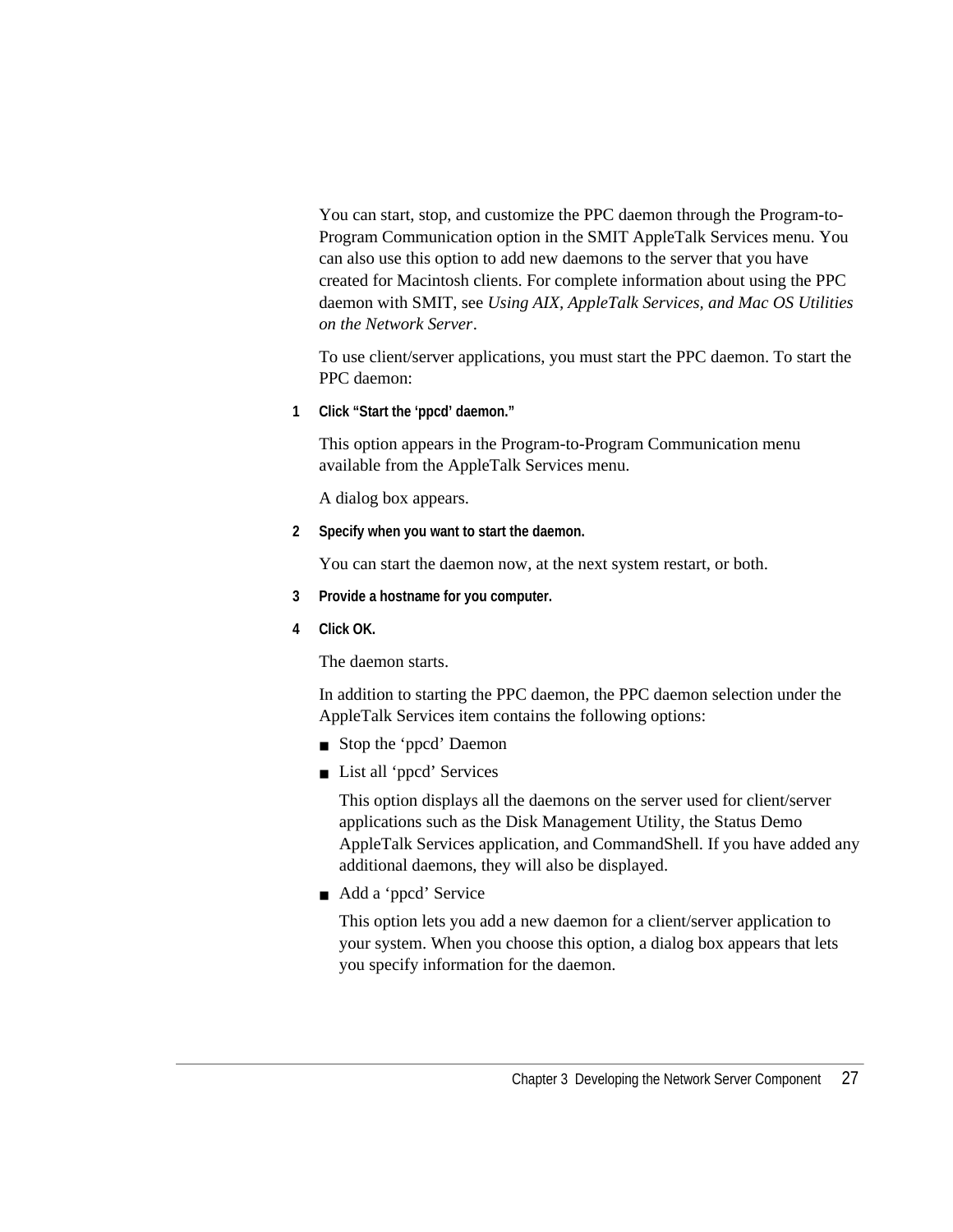| $\overline{\phantom{a}}$ |                                |
|--------------------------|--------------------------------|
| ۹                        |                                |
|                          | NONE                           |
|                          | NONE                           |
| ۰                        |                                |
|                          | ľ                              |
|                          | $\mathbb{R}^n$<br>$\Delta$     |
|                          | $\operatorname{\mathbb{N}ONE}$ |
| £.                       | a.                             |
| .                        |                                |

To add a PPCD service, you need to specify:

- Name of the service. Specify the name of the PPC component as you want it to appear in the PPCBrowser dialog box for the Mac OS client. Do not use spaces in the name.
- User ID. Provide a user name or user ID. This value determines the privileges the application has when it runs.
- Group ID. Provide a group name or group ID. This value determines the privileges the application has when it runs.
- Path of the daemon executable. Provide the full path to the server component (daemon).
- Daemon signature. The signature is a unique four-letter code that identifies the daemon. Mac OS clients use the signature to filter client/server applications and search for specific types of applications.
- Guest access. The guest field is optional. If you select guest access, any client can connect to the application as the guest user (an actual account). If you choose not to have guest access, the user must supply a valid account (user name) and password to start the client/server application.
- Privileged users. If you want specific users to be able the run an application with extra privileges (such as root privileges), provide their names in this field. If a user is listed in this field, the user ID and group ID values are not used.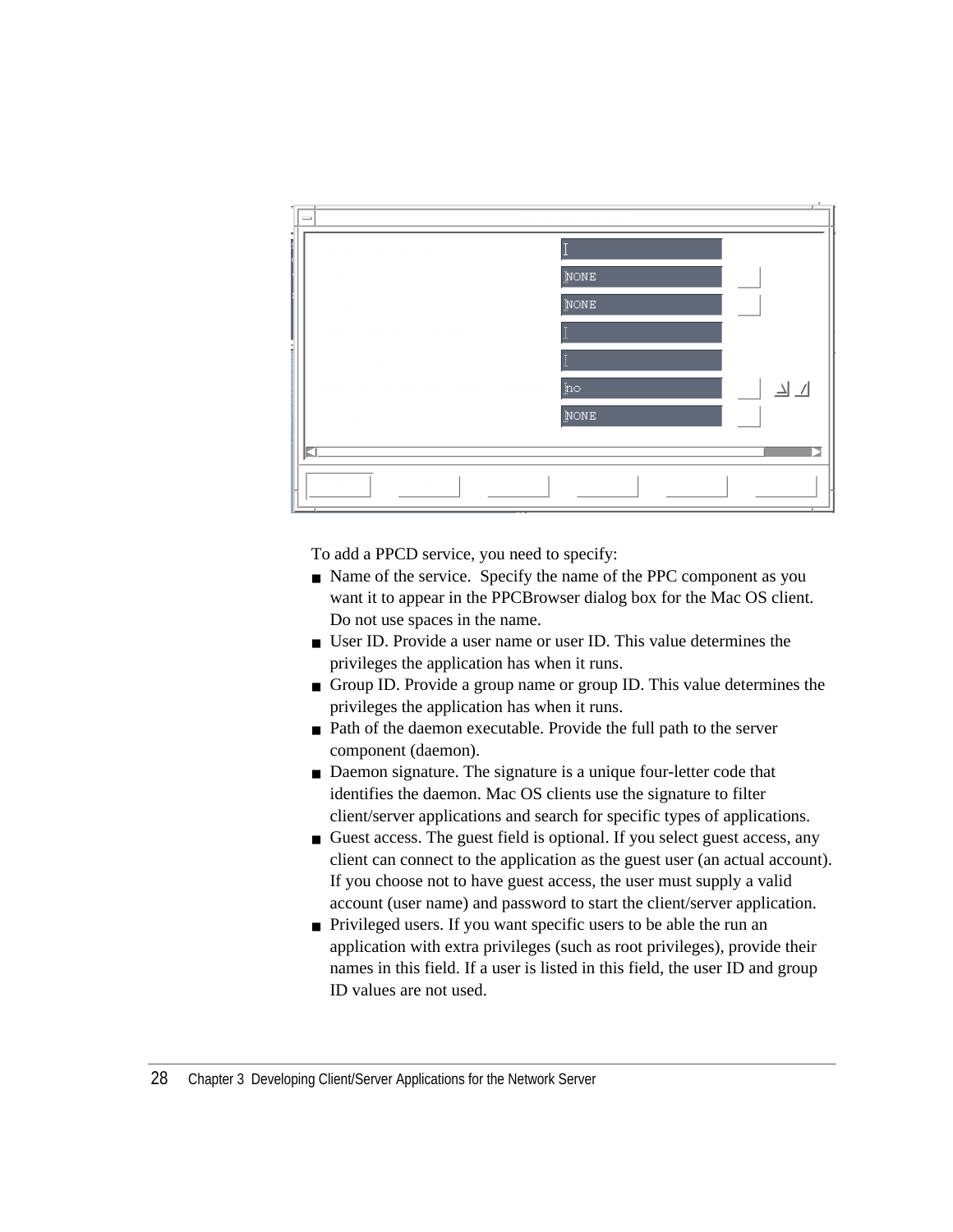■ Change/Show Characteristics of a 'ppcd' Service

After you select this option, select a service (daemon) to examine. The same options appear as those for the Add a 'ppcd' Service option. You can change any of them or just examine them.

■ Remove a 'ppcd' Daemon

Deletes an entry for a daemon from the PPC daemon configuration file.

The PPC daemon uses the ppcd.conf file as the basis for the information it advertises to clients. The ppcd.conf file can also be used to provide guest access. The ppcd.conf file is located in the /etc directory.

Each client/server application needs an entry in the configuration file, /etc/ppcd.conf, in order for the PPC daemon to be able to start the Network Server component.

*Note*: When you add a new client/server application, you need to send the PPC daemon process a "hangup" signal to have it reread its ppcd.conf file or you should stop and restart the PPC daemon.

### **Working with security and authorization**

When the PPC daemon starts the Network Server component, the component runs with root privileges. You can use the setuid system call in your application to change permissions and modify the way specific users can access the information on the server and run commands.

Before the PPC daemon starts the Network Server component, it examines the user's name. The PPC daemon can use this name to determine the level of client access before it starts the Network Server component. The PPC daemon uses the last field of the ppcd.conf file to determine if the specified user has special privileges. The PPC daemon can check the ppcd.conf file to see if the specified user has special privileges. If the user name is in the ppcd.conf file , the PPC daemon can let the user maintain full privileges. If the user name is not in the ppcd.conf file , the PPC daemon can call the setuid system call and change the permissions of the process to the user's normal access permissions.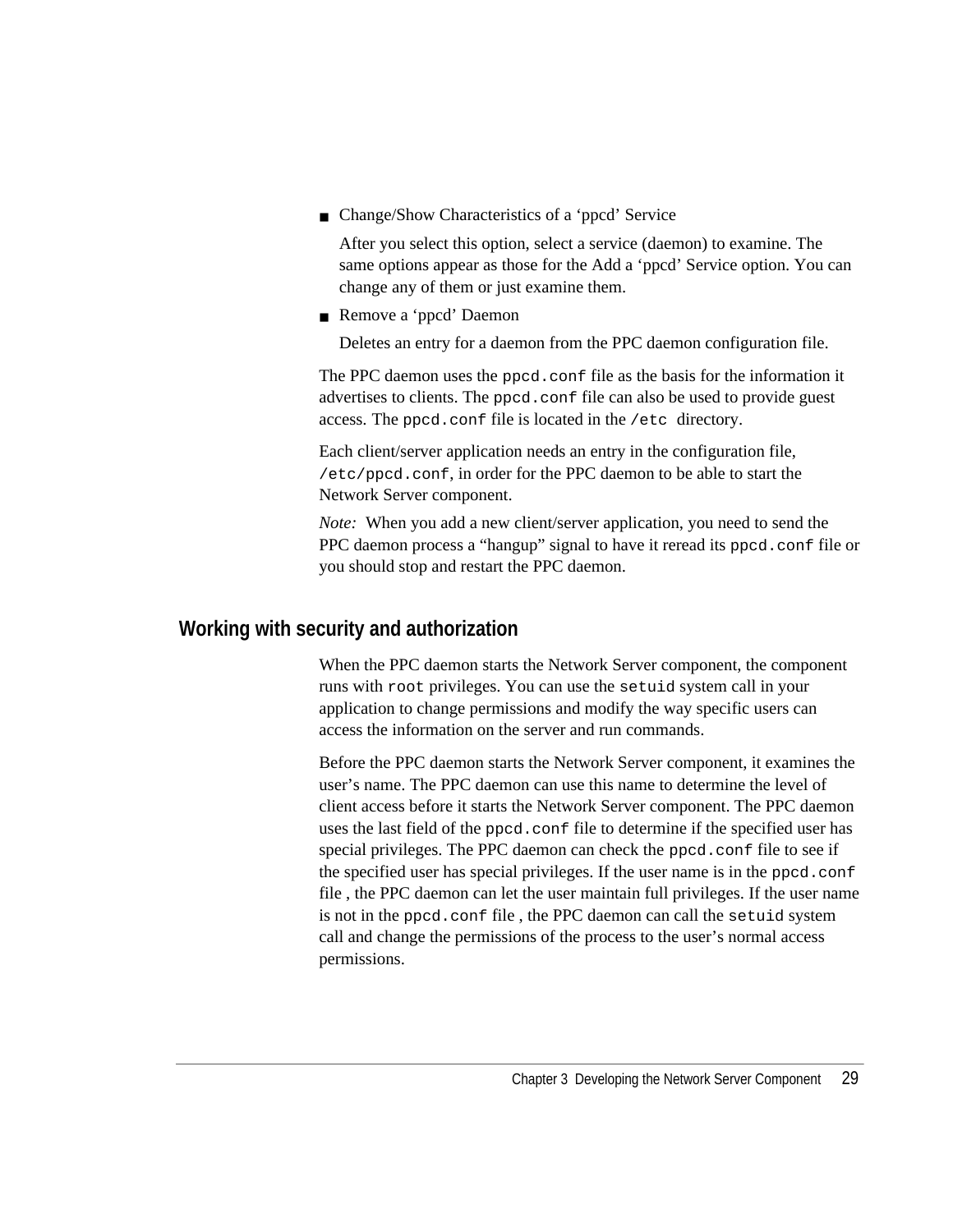## **Debugging and troubleshooting**

The only special development tool you must use is a UNIX debugger that can attach to a running process, such as the dbx debugger. This is necessary because the server component must be launched by the PPC daemon, which does the connection setup.

If your Network Server component quits before you can attach to the running process, or if you have problems with the startup of the Network Server component, you can instruct the daemon to sleep for two minutes before doing any initialization. The two minutes of inactivity will give you enough time to attach to the process. Be sure to insert the sleep command before your application performs any tasks.

To instruct the Network Server component to sleep, add the following code to your application before the Network Server component initializes any values and performs any tasks.

```
#ifdef SLEEP
     #ifdef DEBUG
          fprintf(debugfp,"STATUS DEMO APPLETALK SERVICES:
Sleeping 120 seconds to allow dbx to attach...\n \n \frac{\n \ln \n}{i} #endif
     sleep(120);
#endif
```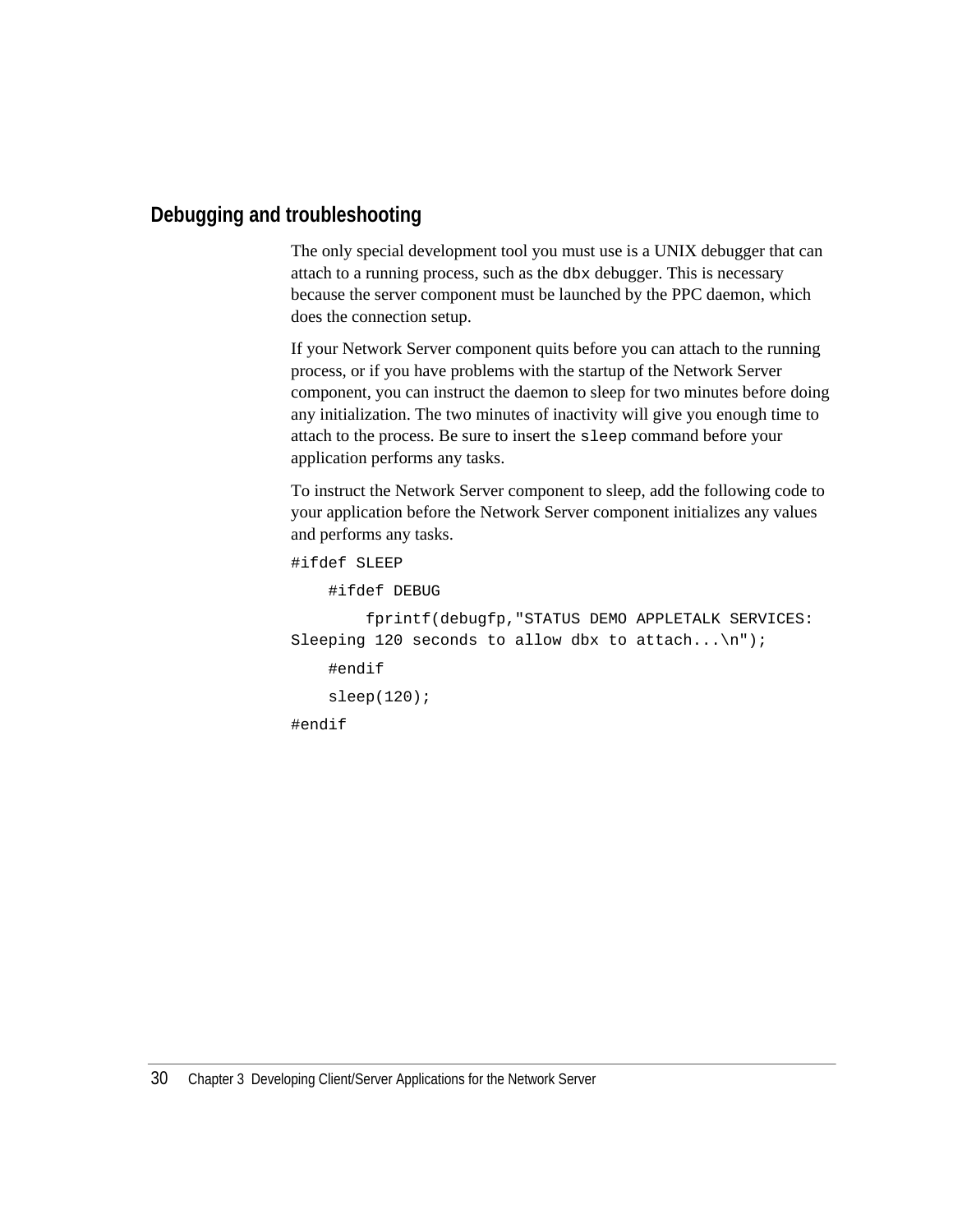# **4 A Sample Application**

This chapter discusses the files used by Status Demo AppleTalk Services, a sample client/server application that obtains system information from a Network Server and displays it on a remote Macintosh. The Status Demo application is provided with AIX for the Network Server, and you can find its complete source code in the /usr/lpp/apple.remoteutils/src directory. In this directory are two subdirectories, /client and /server. These directories separate the code for the Macintosh client component and the Network Server component.

The code shows how Apple events are exchanged, how the network connection is established, how the connection is kept active, and how the Network Server component collects and sends system information.

For the client side, there are two examples of the code. They both work with the server component. One is in the CodeWarrior developer environment and uses Metrowerks (C). The other example is in the Macintosh Developer's Workshop (MPW) and uses the MacApp 3.0.1 framework.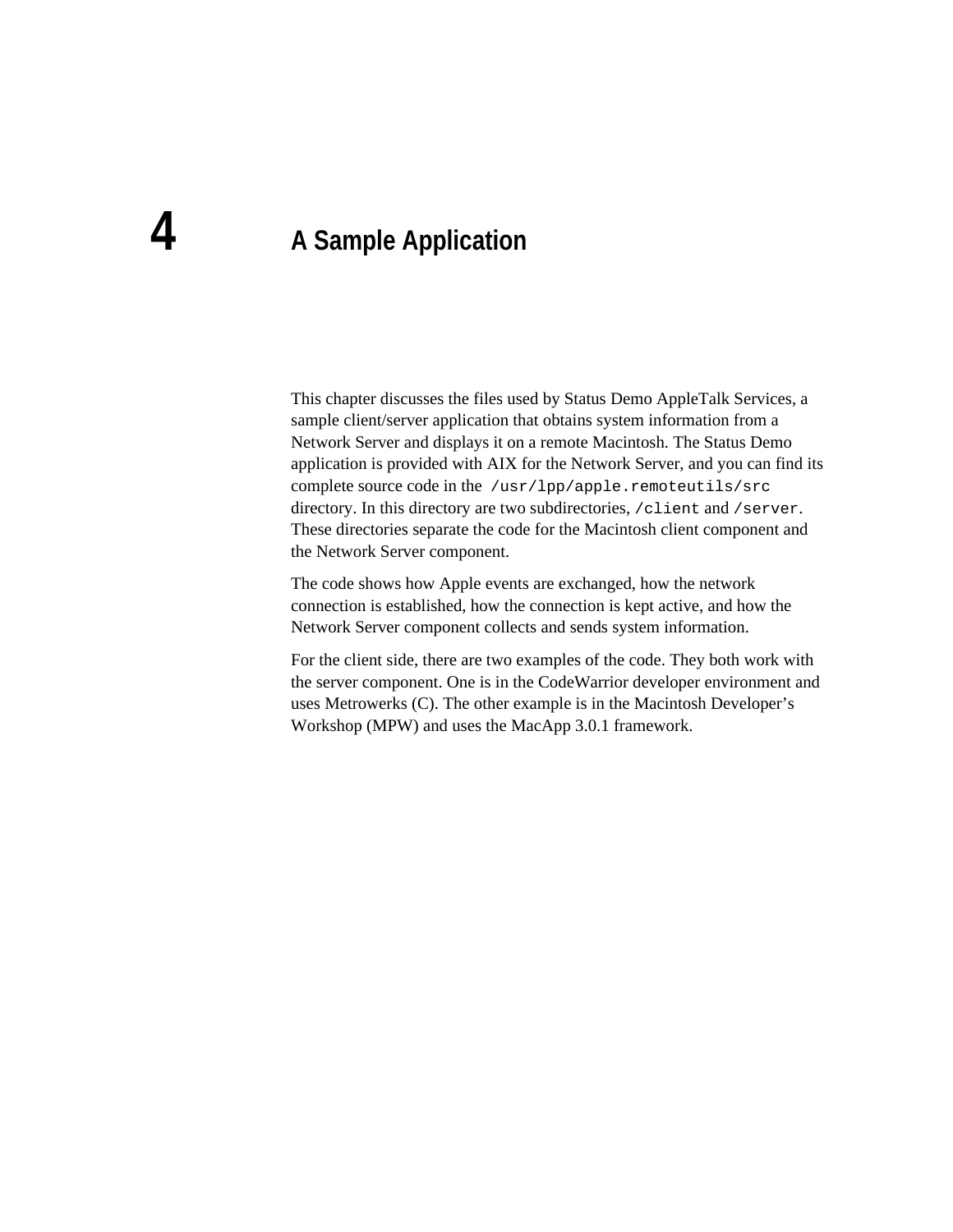#### **The Macintosh client component**

You can use many different compilers and approaches for the Macintosh client component of a client/server application. Two types of sample code are provided for the Status Demo client component: procedural (C in Metrowerks CodeWarrior) and object-oriented (C++ in MPW/MacApp).

To develop the Macintosh component, you need to include code to communicate with the Network Server component, handle Apple events, and provide the Macintosh interface.

The Metrowerks C version of the Status Demo client component uses the following files:

■ javelin.c

This file contains the main program loop of the Status Demo application and performs such tasks as displaying the PPC Browser, filtering available services in the PPC Browser, and handling Apple events.

■ symbiont.c

The calls in this file can be used in any client/server application. They perform such tasks as sending and checking heartbeat Apple events, defining Apple event handlers, and exchanging version information. This file also contains generic Macintosh routines for mouse and window operations.

■ javelin.h

This file is the header file for information specific to the Status Demo application.

■ JavelinEvents.h

This file defines Apple events for the Status Demo application.

■ symbionts.h

This file defines heartbeat values, such as the intervals at which to send and check for heartbeat Apple events and the number of missed heartbeats your component detects before shutting down. This file also defines other constants for the application.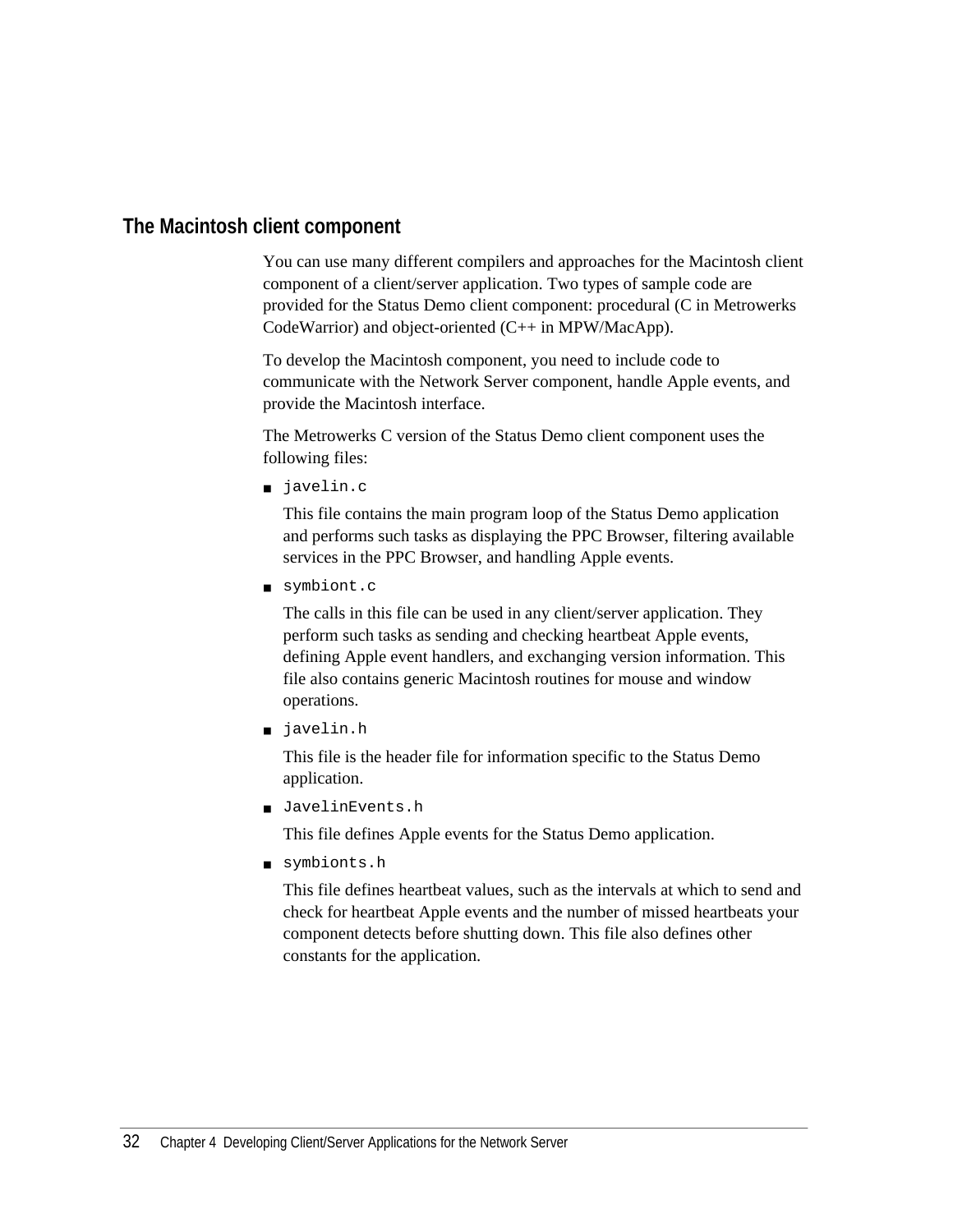■ version.h

This file contains the version number of the application. The version number is exchanged between an application's server and client components to ensure that they can exchange information properly.

The MPW/MacApp version of the Status Demo client component uses the following files:

■ Javelin.MAMake

The make file for the application.

■ Javelin.r

This file contains the resources.

■ JavelinIcePick.rsrc

This file contains the view resources.

■ MJavelin.cp

This file contains main program.

■ UJavelin.cp

This file contains the application classes.

- UClientCommands.cp and UClientCommands.h These files manage received Apple events.
- UCommandJavelin.cp and UCommandJavelin.h These files call the PPC Browser.
- UDocumentJavelin.cp and UDocumentJavelin.h These files contain the document classes.
- UJavelinAppleEvent.cp and UJavelinAppleEvent.h These files contain the routines for Apple events.
- UJavelinDialogs.cp and UJavelinDialogs.h These files contain the dialog boxes and routines for error conditions.
- UJavelinView.cp and UJavelinView.h

These files contain the view routines.

■ URemoteCommands.cp and URemoteCommands.h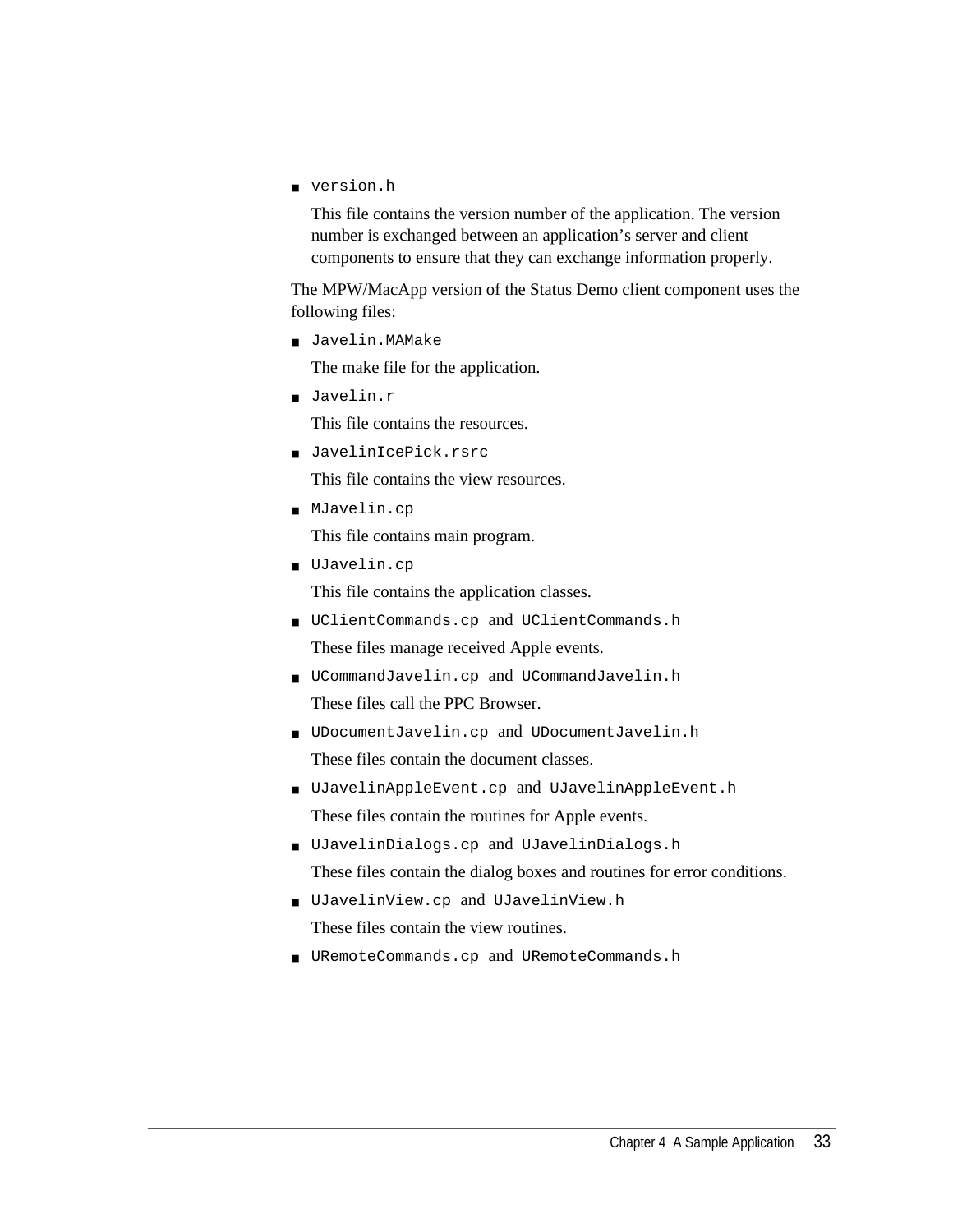These files contain routines to send Apple events.

■ AUXSuite.h

This file contains descriptions of Apple events.

#### **The Network Server component**

This section describes the files used by the Network Server component of the Status Demo application.

■ javelin.c

This is the primary file for the Status Demo application. This file initializes the Network Server to use Apple events, sets up a select loop to listen for input from various sockets, and maintains the connection with the client component by sending heartbeat Apple events. The file also determines how to respond to incoming Apple events.

■ handler.c

This file contains the Apple event handlers for the Status Demo Network Server component.

■ misc.c

This file contains miscellaneous routines for the Status Demo program, including those that check and send heartbeats and those that get and send information in the form of Apple events.

■ javelin.h

This file is the header file for information specific to the Status Demo application.

■ misc.h

This file defines heartbeat values, such as the interval at which to send and check for heartbeat commands and the number of missed heartbeats your component detects before shutting down. This file also defines other constants for the application.

■ version.h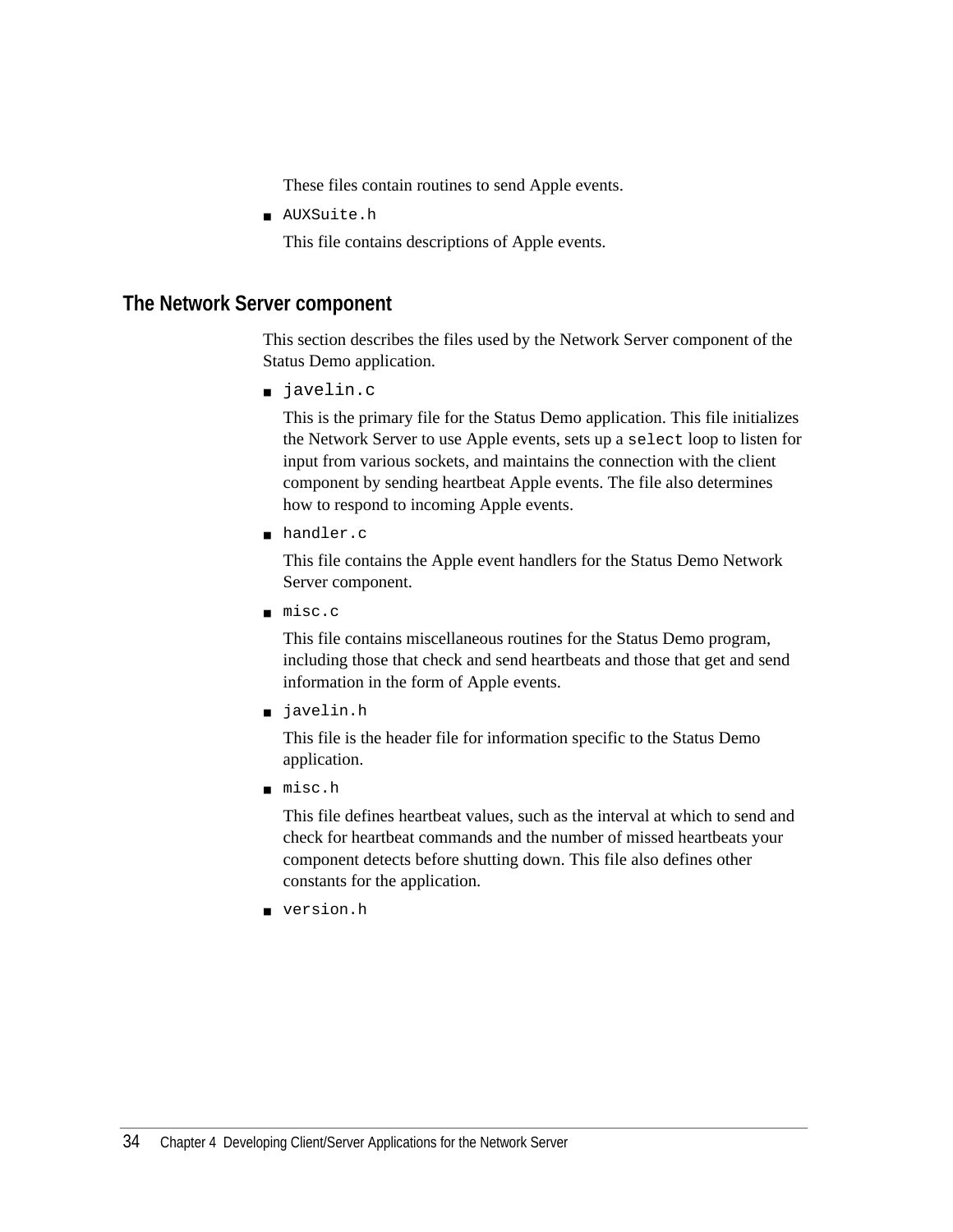This file contains the version number of the application. The version number is exchanged between an application's server and client components to ensure that they can exchange information properly.

■ AEregistry.h

This file contains C interfaces to Apple Event Registry.

■ AppleEvent.h

This file contains C interfaces to Macintosh libraries for handling Apple events.

■ AUXSuite.h

This file defines Apple events for the Status Demo Network Server component.

■ mac/types.h

This file contains data structures and type definitions for Apple events and Macintosh routines.

■ UEPPC.h

This file contains C interfaces to the Macintosh libraries for the PPC Browser and PPC Toolbox.

■ UPPCToolbox.h

This file contains C interfaces to the PPC Toolbox.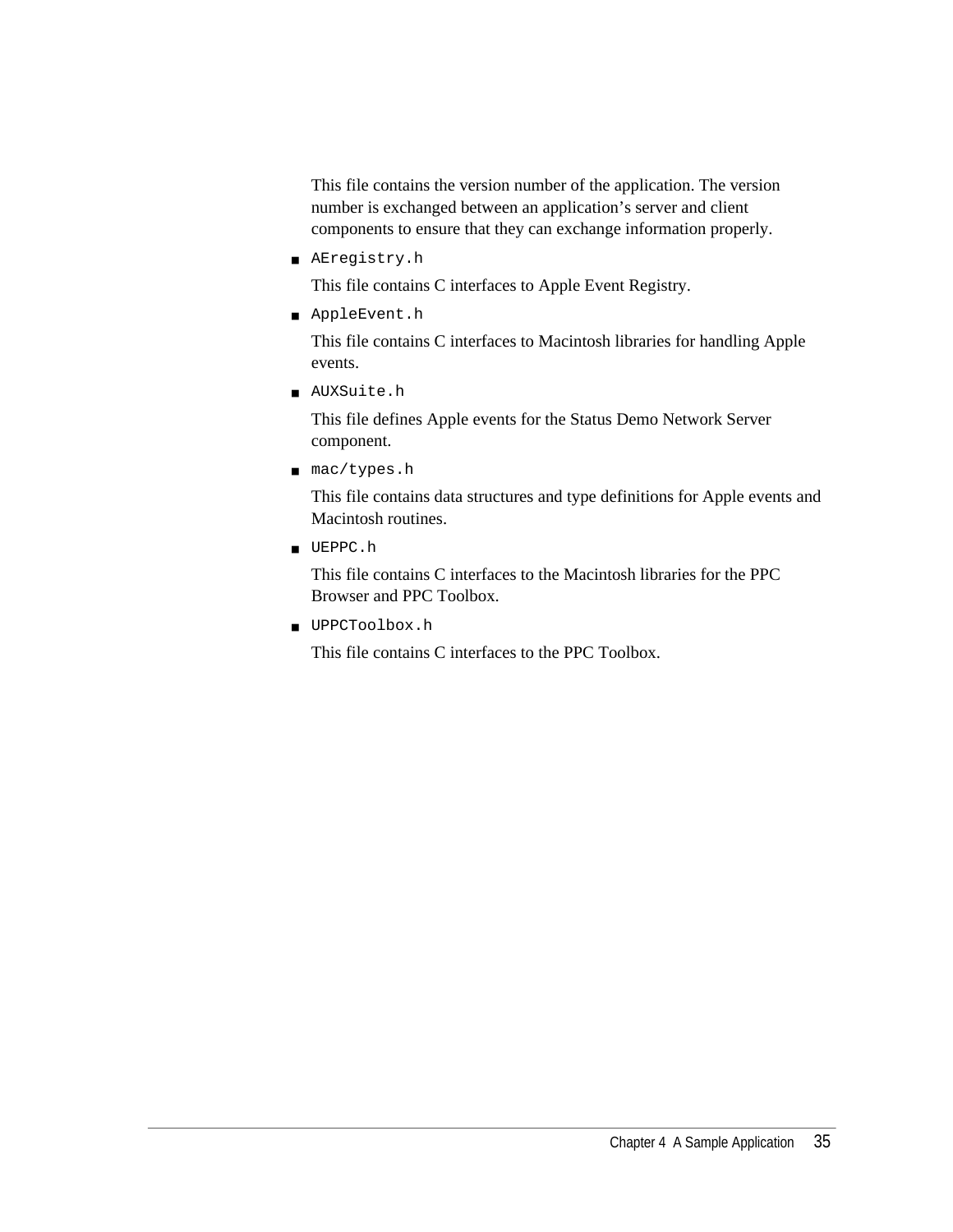# **Section II Developing Device Drivers**

This section supplements the AIX Version 4.1 book *Writing a Device Driver.* You should be familiar with the material in that guide before you read this one.

You should have a working knowledge of the C programming language, and you should have some experience writing device drivers. You should also be familiar with the AIX operating system. If you need to learn more about AIX, see the section "For More Information" at the end of this introduction.

This guide provides information about the modifications made to AIX so that it runs on the Network Server. The chapters are organized as shown here:

- Chapter 5, "Overview of Changes With the Network Server," describes hardware and software differences that relate to all aspects of device driver development.
- Chapter 6, "The Open Firmware Device Tree," describes the Network Server system startup, device discovery, and the device tree that stores values for devices.
- Chapter 7, "Device Configuration on the Network Server," details the new device hierarchy, changes to the Object Database Manager (ODM), and configuration methods.
- Chapter 8, "Device I/O on the Network Server," describes changes to the I/O subsystem and Direct Memory Access (DMA).
- Chapter 9, "The Network Server Interrupt Subsystem," highlights differences in interrupt levels and mapping.
- Chapter 10, "Implementing Graphic Input and 2D Graphic Device Drivers," highlights the differences between IBM's and Apple's graphics libraries.

Also, refer to the following chapter for additional information.

■ Appendix, "Keyboard Positions," contains information about the keyboard for the Network Server and describes differences in key positions for international keyboards..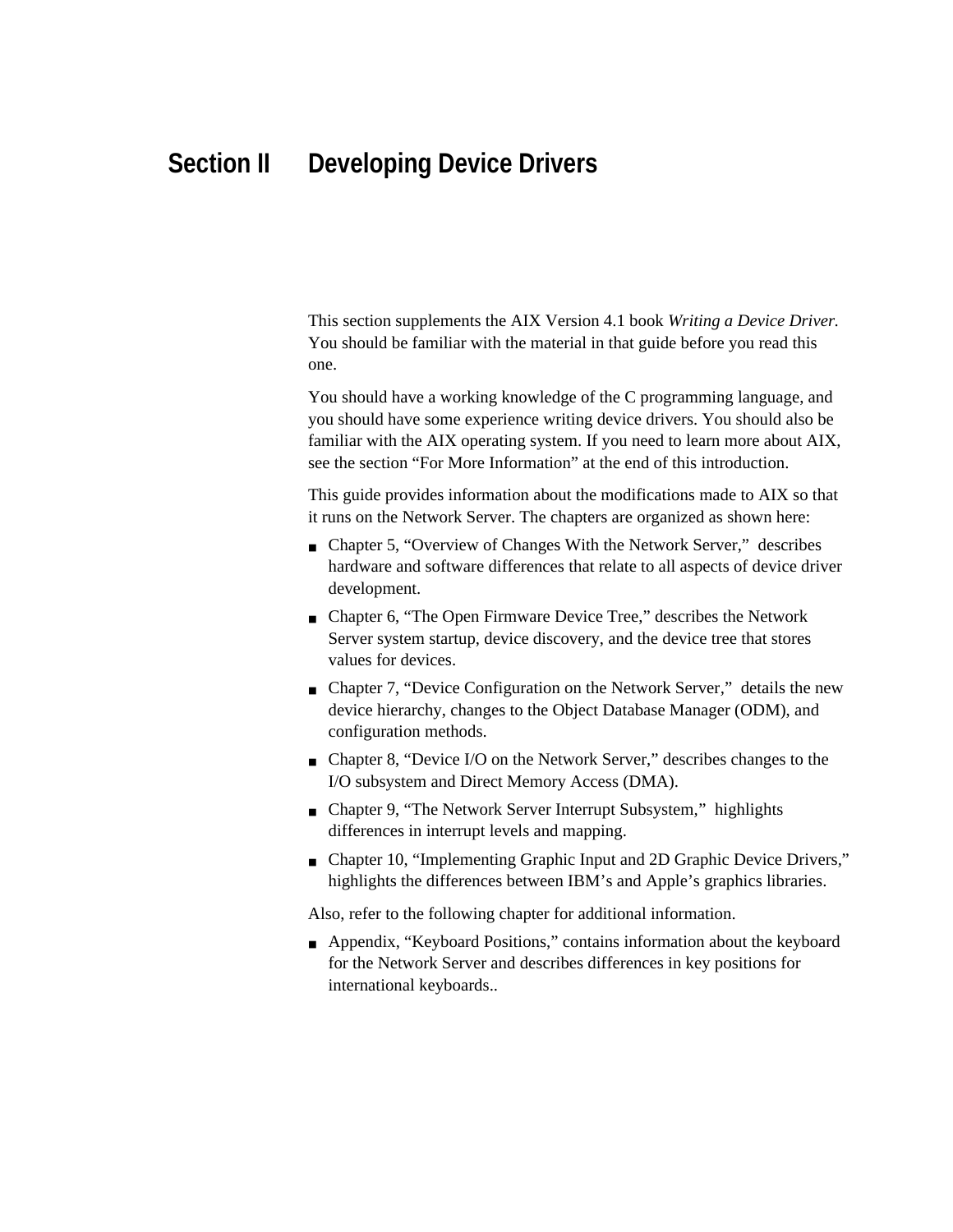#### **How to use this guide**

This guide is a supplement to the AIX 4.1 book *Writing a Device Driver*. Use that book for an overview of device driver development, general information, definition of terms, and general procedures. After you are familiar with the general device driver development, refer to this guide to learn about the specific changes to device drivers for AIX on the Network Server.

#### **For more information**

The following technical books, documents, and resources provide additional information about developing device drivers.

Most important, you'll want to keep this book on hand for reference:

■ AIX Version 4.1 *Writing a Device Driver*. Available from IBM, order number SC23-2593.

Other documentation that you may find useful:

- AIX Version 4.1 *Commands Reference*. Available from IBM, order number SBOF-1851.
- AIX Version 4.1 *General Programming Concepts: Writing and Debugging Programs.* Available from IBM, order number SC23-2533.
- AIX Version 4.1 *Communications Programming Concepts*. Available from IBM, order number SC23-2610.
- AIX Version 4.1 *Kernel Extensions and Device Support Programming Concepts.* Available from IBM, order number SC23-2611.
- AIX Version 4.1 *Files Reference*. Available from IBM, order number SC23-2512.
- AIX Version 4.1 *Problem Solving Guide and Reference*. Available from IBM, order number SC23-2606.
- AIX Version 4.1 *Technical Reference, Volume 5: Kernel and Subsystems.* Available from IBM, order number SC23-2618.
- AIX Version 4.1 *Technical Reference, Volume 6: Kernel and Subsystems.* Available from IBM, order number SC23-2619.
- *UNIX System V Release 4, Programmer's Guide: STREAMS*. Englewood Cliffs, N.J.: Prentice-Hall, 1990.
- Angebranndt, Susan, Raymond Drewry, Philip Karlton, Todd Newman, Keith Packard, and Robert W. Scheifler. *Strategies for Porting the X v11 Sample Server*. Massachusetts Institute of Technology,1991.
- Fortune, Erik and Elias Israel. *The X Window Server*. Digital Press.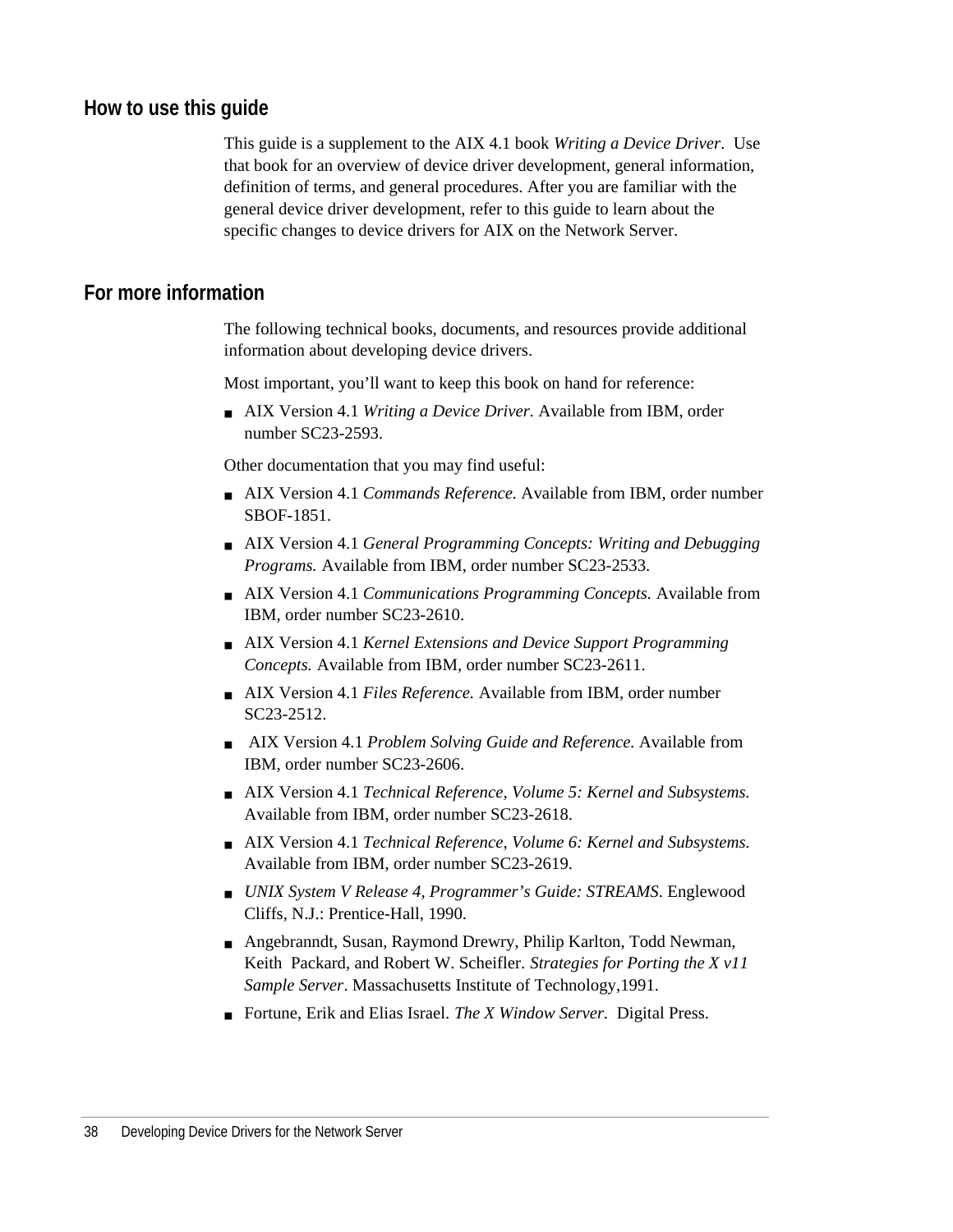- Gettys, James, Ron Newman, and Robert W. Scheifler. *Xlib—C Language X Interface*: *MIT X Consortium Standard, X Version 11, Release 5*. MIT X Consortium, Massachusetts Institute of Technology, 1991.
- Patrick, Mark, and George Sachs. *X11 Input Extension Library Specification: MIT X Consortium Standard, X Version 11, Release 5.* Hewlett-Packard Company, Ardent Computer, and the Massachusetts Institute of Technology, 1989, 1990, 1991.
- Patrick, Mark, and George Sachs. *X11 Input Extension Protocol Specification: MIT X Consortium Standard, X Version 11, Release 5.* Hewlett-Packard Company, Ardent Computer, and the Massachusetts Institute of Technology, 1989, 1990, 1991.
- Sachs, George. *X11 Input Extension Porting Document. MIT X Consortium Standard*. X Version 11, Release 5 . Hewlett-Packard Company and the Massachusetts Institute of Technology. 1989, 1990, 1991.
- Scheifler, Robert W. *X Window System Protocol: MIT X Consortium Standard, X Version 11, Release 5.* MIT X Consortium, 1991.

### **APDA**

APDA is Apple's worldwide source for over three hundred development tools, technical resources, training products, and information for anyone interested in developing applications on Apple platforms. Customers receive the quarterly *APDA Tools Catalog* featuring all current versions of Apple development tools and the most popular third-party development tools. Ordering is easy; there are no membership fees, and application forms are not required for most APDA products. APDA offers convenient payment and shipping options including site licensing.

To order products or to request a complimentary copy of the *APDA Tools Catalog,* contact

APDA Apple Computer, Inc. P.O. Box 319 Buffalo, NY 14207-0319 800-282-2732 (United States) 800-637-0029 (Canada) 716-871-6555 (International) Fax: 716-871-6511

AppleLink: APDA America Online: APDA CompuServe: 76666,2405 Internet: APDA@applelink.apple.com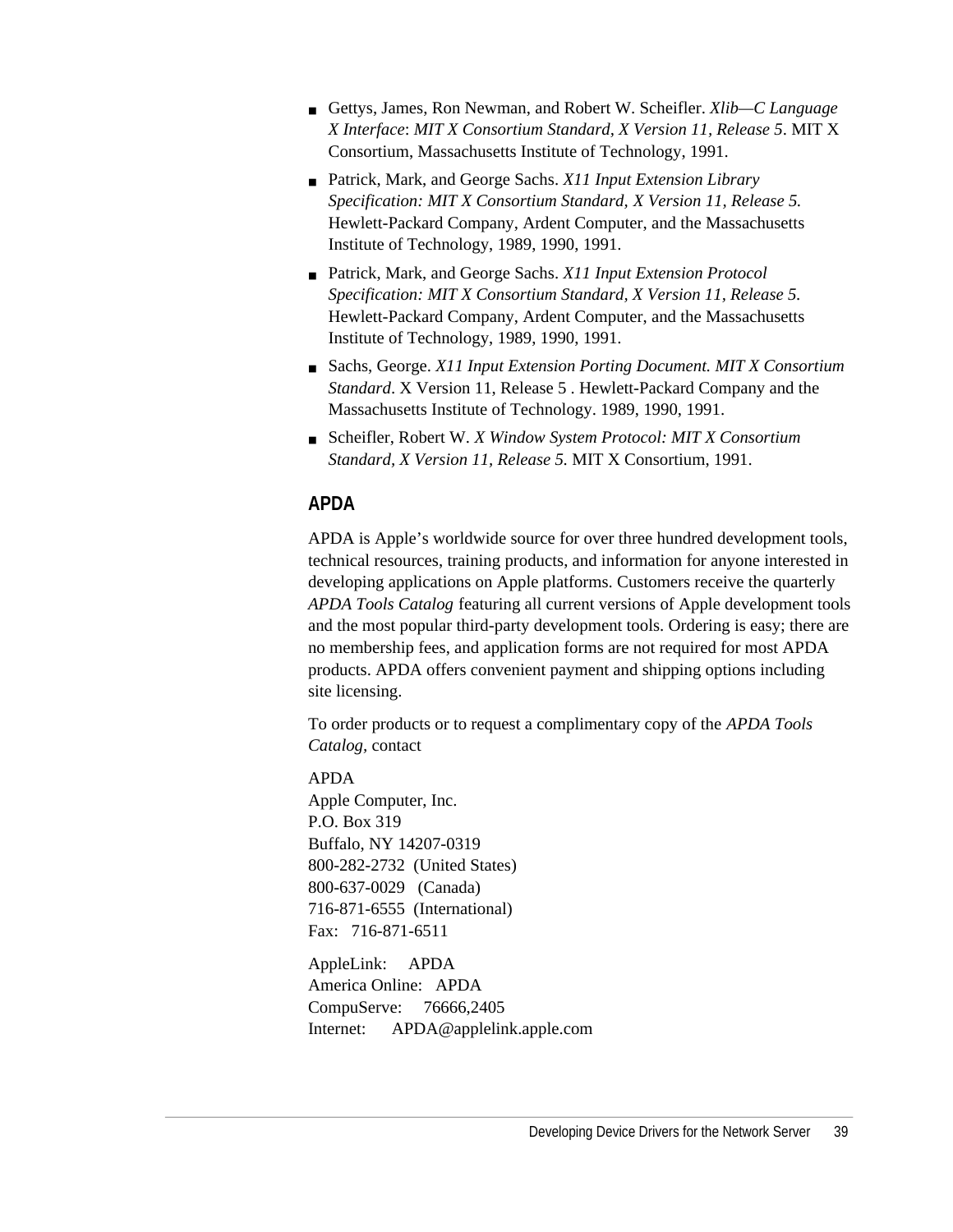If you plan to develop Apple-compatible hardware or software products for sale through retail channels, you can get valuable support from the Developer Support Center by calling 408-974-4897 or using AppleLink (DEVSUPPORT).

Developers outside the United States and Canada should contact their local Apple office or distributor for information on local developer programs.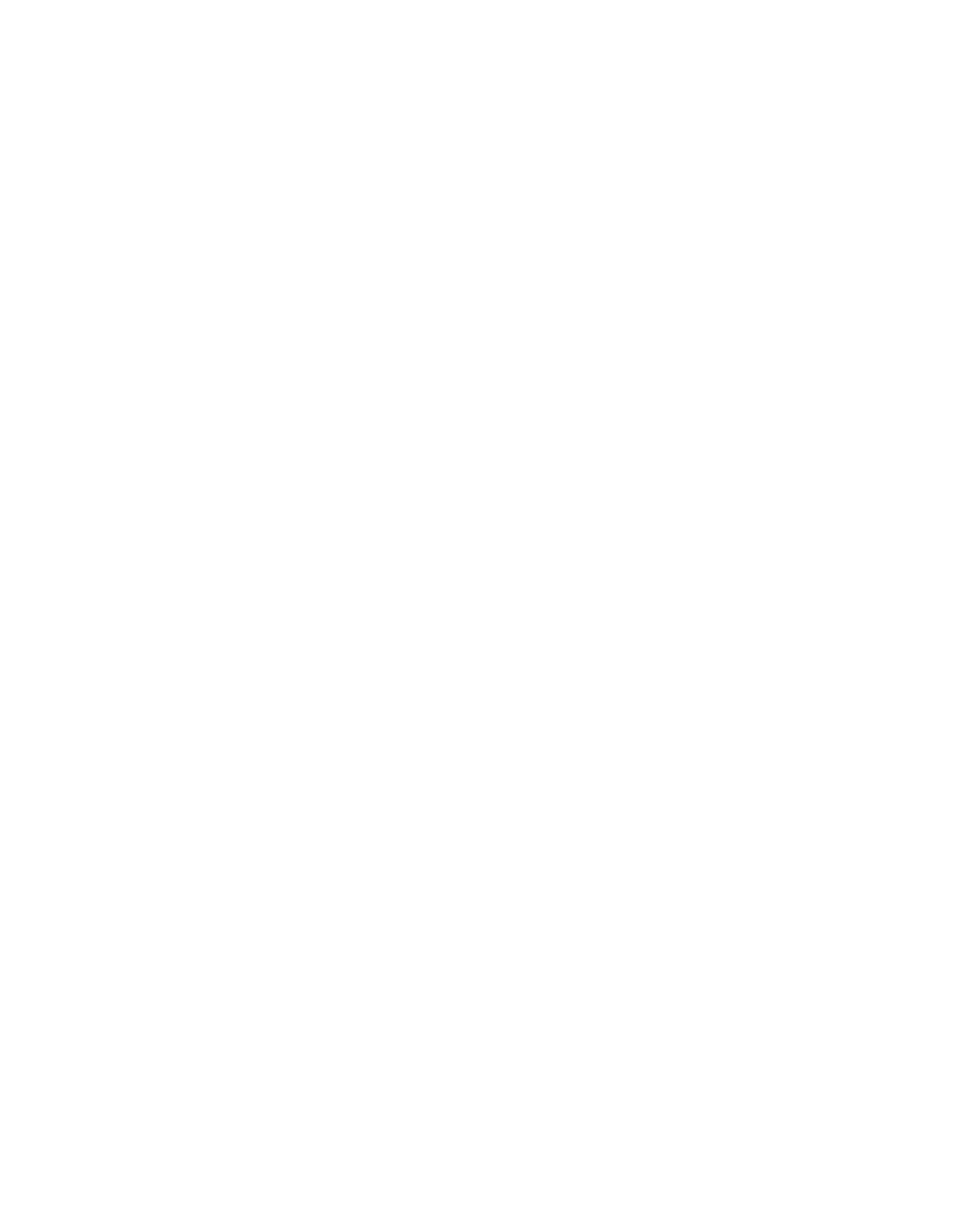# **5 Overview of Changes for the Network Server**

This guide details the hardware and software differences you may encounter when you develop a device driver for the AIX operating system for the Network Server as opposed to AIX Version 4.1 for other platforms. This guide does not replace IBM documentation for device drivers, rather, it highlights modifications and supplements the IBM documentation.

The majority of changes to AIX for the Network Server are due to the differences in firmware and hardware between the Network Server and the IBM AIX platforms. Changes have been made in the AIX 4.1 subsystem to reflect differences in hardware and to use the Network Server's Open Firmware functionality for device information. AIX for the Network Server makes most of these differences invisible to the user and maintains the same interfaces, routines, and structure.

This chapter introduces the differences in AIX for the Network Server for developers of device drivers. The following chapters provide more detail about the changes.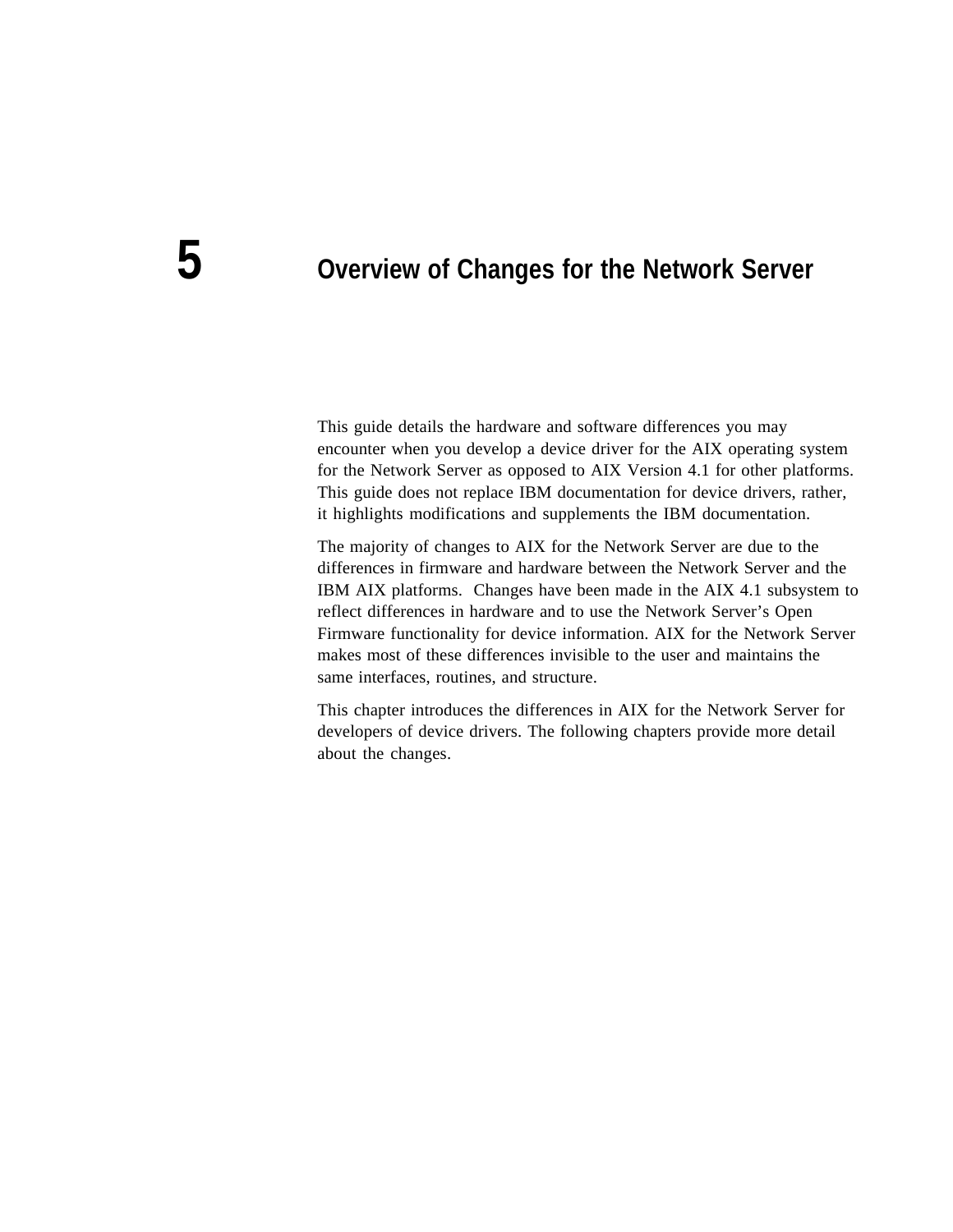#### **Hardware differences**

The operating system for the Network Server consists of the AIX 4.1 operating system ported to the Network Server hardware platform. Although the operating system remains essentially the same, the underlying hardware is different.

The hardware differences do not effect the user and seldom affect the developer. Wherever possible, the same hardware interface has been maintained.

The Network Server uses the PCI bus architecture (instead of another bus architecture, such as MicroChannel). The Network Server also uses Open Firmware to configure devices during startup. Chapter 6, "The Open Firmware Device Tree," describes the new startup process.

The Network Server device hierarchy is also different from other AIX device hierarchies. Chapter 7, "Device Configuration," outlines these changes.

The Network Server's interrupt hardware is considerably different from that of the IBM RS/6000. The interrupt interfaces are the same, although the AIX interrupt subsystem has been modified to account for the hardware differences.

Despite these hardware differences, the AIX operating system is essentially preserved on the Network Server. Several software differences result from the hardware differences, but most of these are hidden from the user.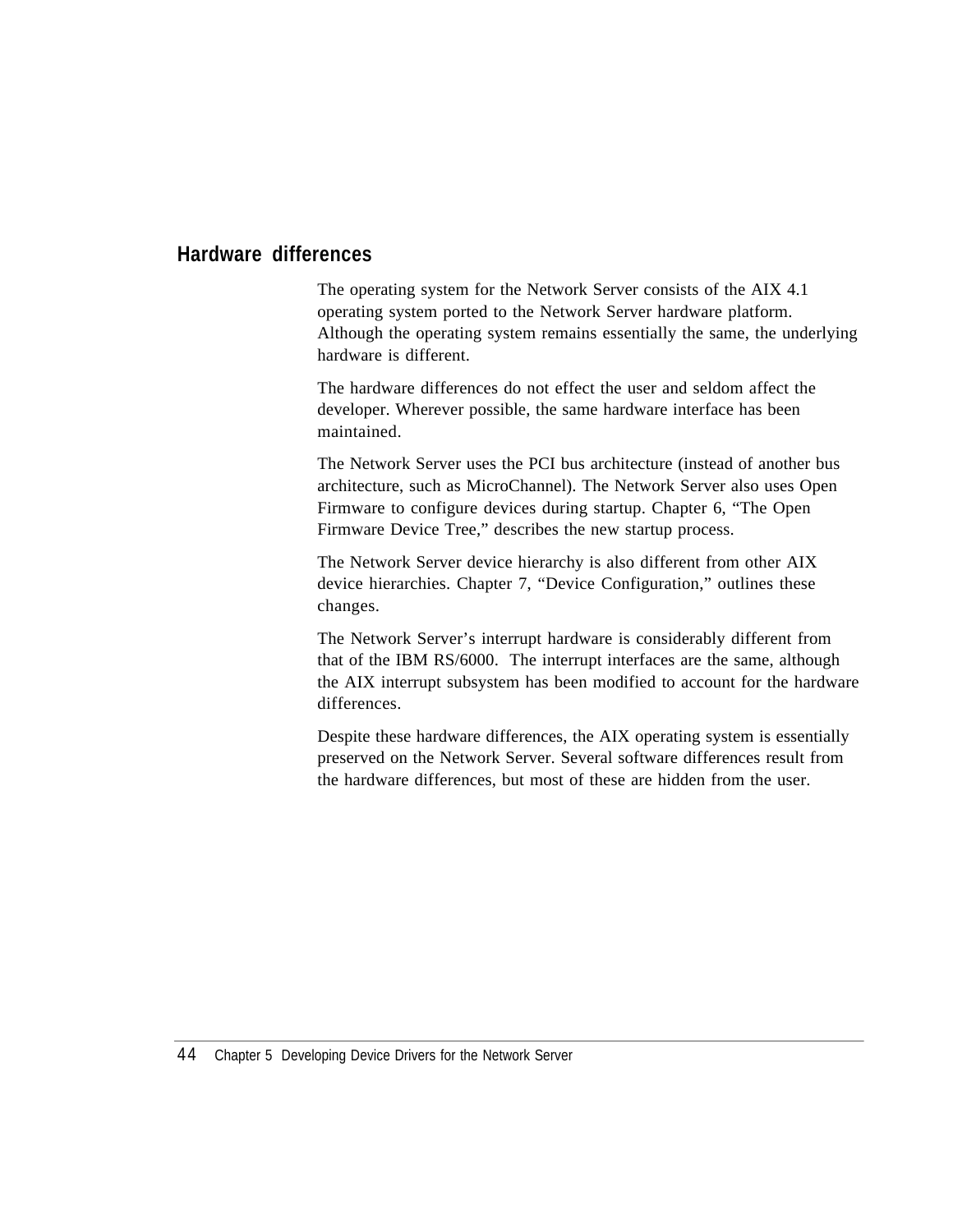#### **Software differences**

If you are a developer of device drivers and are already familiar with AIX 4.1, you need to be concerned with the following differences in the software:

■ Open Firmware

The Open Firmware startup process changes the way devices are configured and changes the way you access certain information, such as addresses and interrupt levels.

 $\blacksquare$  device  $I/O$ 

The Network Server has a different on-board I/O controller.

■ DMA

DMA (direct memory access) is different, and DMA support services are not used. The IBM platform shared DMA through a DMA engine. With the Network Server, each device has an individual DMA engine.

■ device configuration methods

With the new device hierarchy for the Network Server, device configuration methods use Open Firmware. Open Firmware provides new routines for accessing information created during the Open Firmware startup process. The content of the ODM databases reflects the Network Server hardware.

■ graphics device drivers

3D features are not supported

■ network device drivers use the m\_nextpkt field

AIX for the Network Server uses the m\_nextpkt field of the mbuf structure to pass multiple packets to network drivers. Thus, the mbuf chain passed to the output routine of your driver will be twodimensional: the m\_next field from the first mbuf pointer links the fragments of the first packet; the m\_nextpkt field of the first mbuf pointer will (if non-NULL) point to the second packet.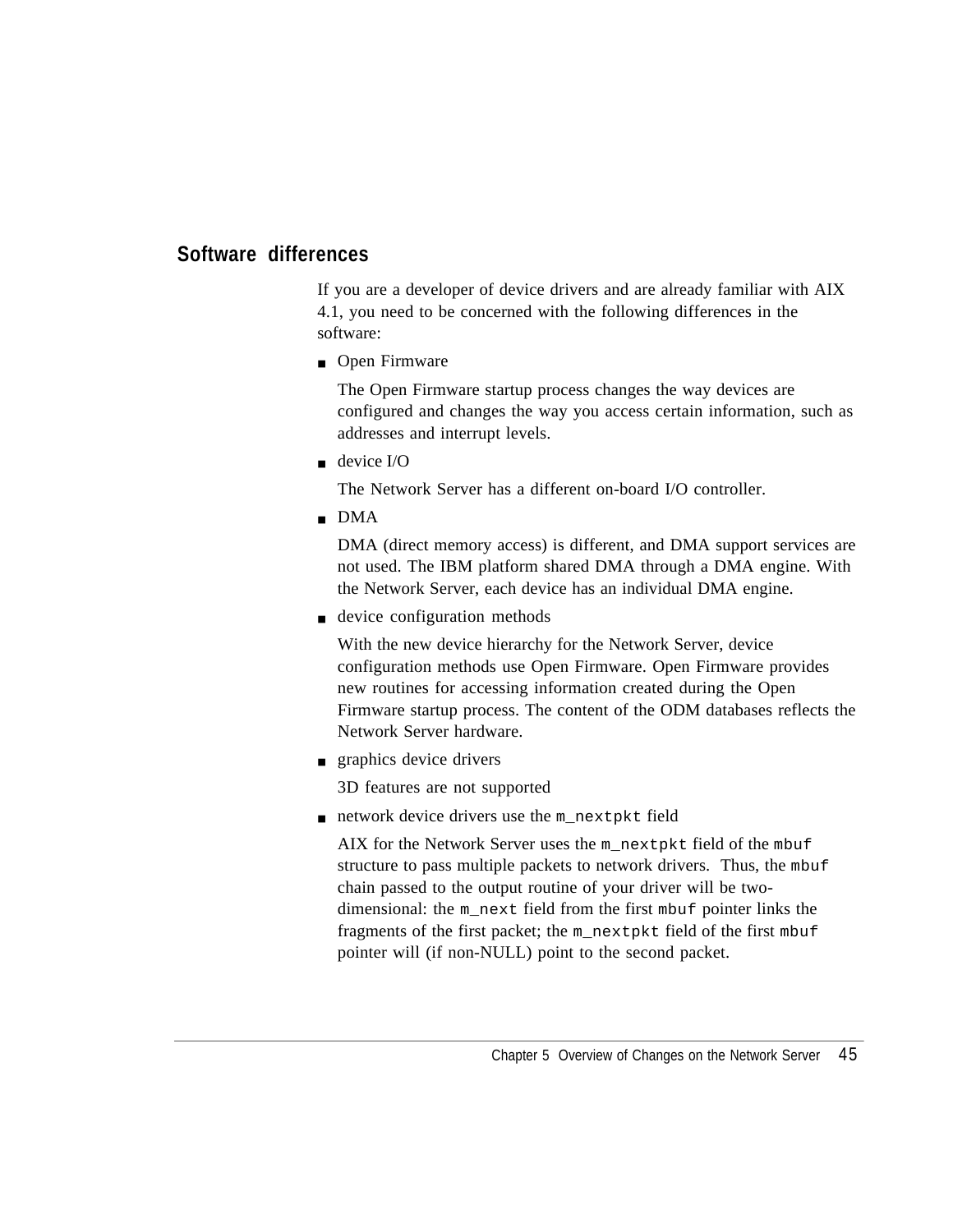*Note*: IMB's mbuf structure allows for this; however, their protocol stacks currently do not take advantage of this feature, and their network drivers typically do not follow the m\_nextpkt pointer. Currently, the AIX DLPI component does not pass packet chains down to network drivers, except for the specific case of the AppleTalk stack.

The following areas of device driver development have not been changed from IBM's AIX:

- synchronization and serialization
- block device drivers
- writing a virtual file system
- stream-based TTY interface

If you need information about these topics, see the IBM documentation. (*Note:* The IBM documentation may refer to hardware that does not apply to the Network Server.)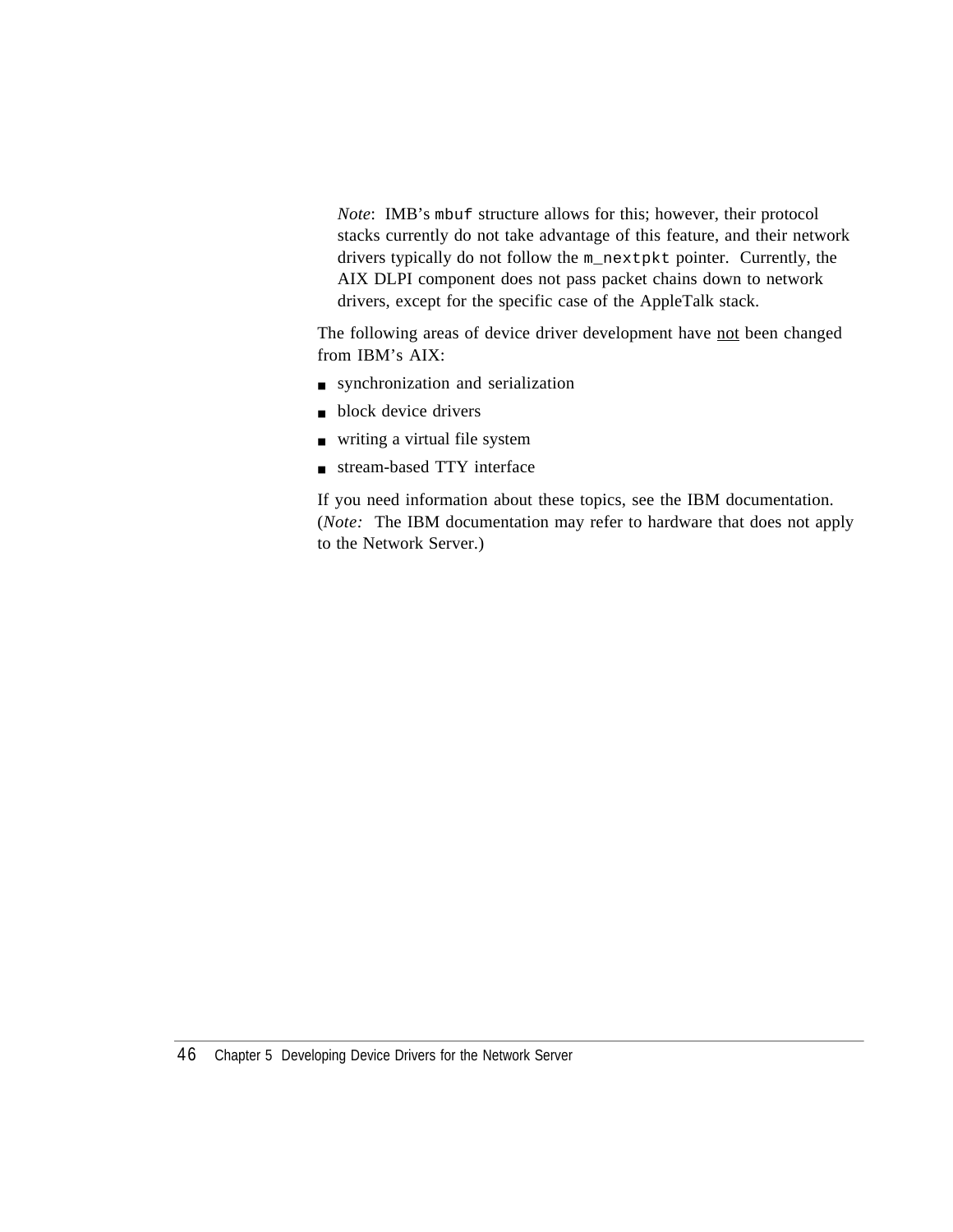# **6 The Open Firmware Device Tree**

The Network Server uses Open Firmware to configure the devices and start the operating system.

When the Network Server starts up, Open Firmware searches for devices and builds a data structure of nodes called a *device tree,* in which each device is defined. When Open Firmware has discovered devices and built the device tree, it starts the AIX operating system. AIX for the Network Server uses the device tree to learn about available devices and build Object Database Manager (ODM) device databases. To get device information from the device tree, your configuration methods use Open Firmware routines.

The Open Firmware startup process conforms to *IEEE Standard 1275* and the *PCI Bus Binding to IEEE 1275-1994* specification.

This chapter provides an overview of the startup and device configuration process, including

- system startup and device discovery
- the Open Firmware device tree
- obtaining device information from the device tree
- how the device tree relates to the ODM databases
- the Open Firmware routines and command-line interface

Chapter 7, "Device Configuration for the Network Server," provides more information about the device hierarchy and device configuration methods.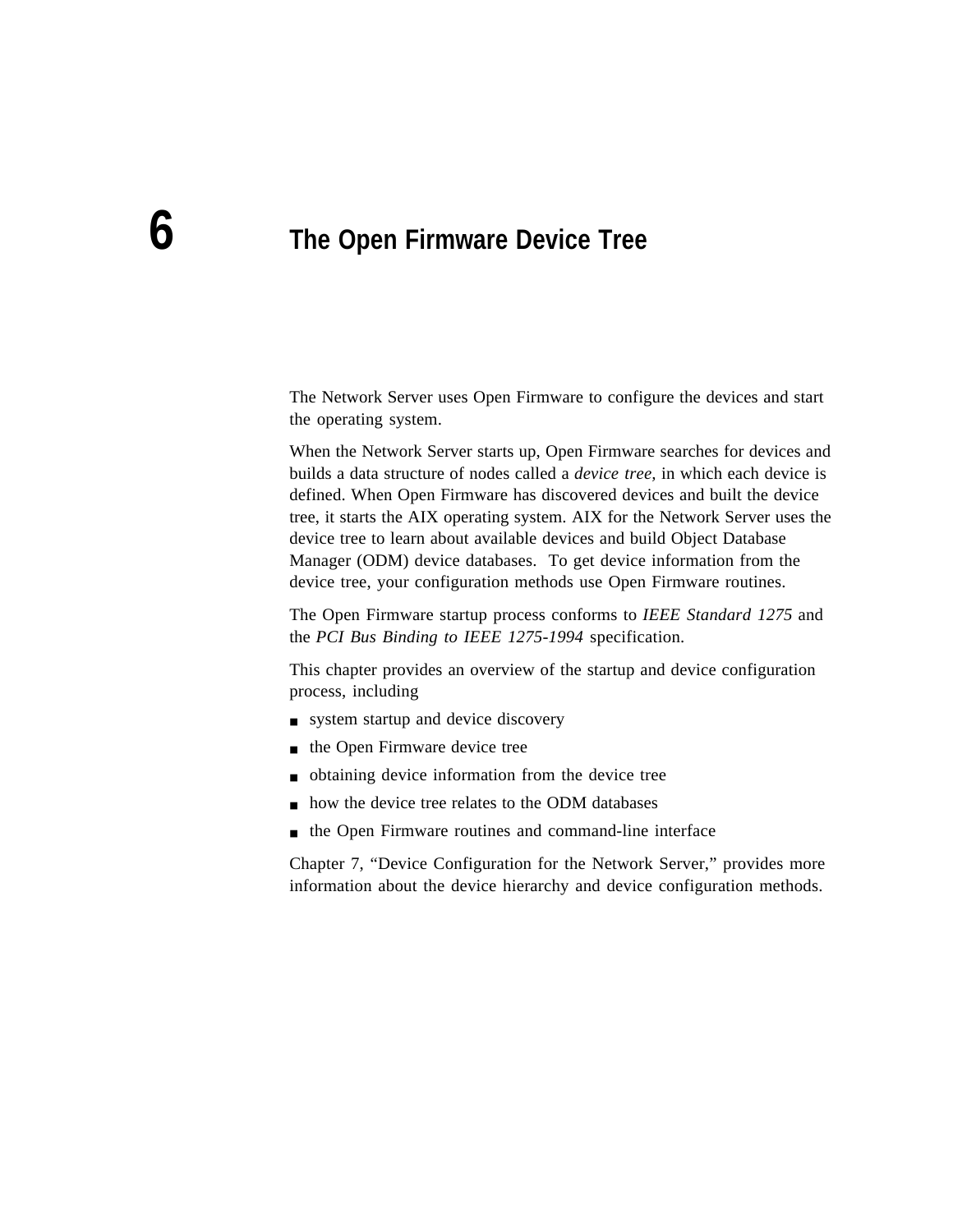#### **System startup and device discovery**

The Open Firmware startup process is driven by startup firmware (also called *boot firmware*) in the Network Server ROM and in memory chips on PCI cards (expansion ROM). During the Open Firmware startup process, startup firmware in the Network Server's ROM searches the PCI buses and generates a data structure, the device tree, that lists available PCI devices. The device tree also lists the support software, including drivers, provided by each expansion card. The startup firmware then finds the operating system on a device and loads it.

The Network Server firmware provides capabilities to query the hardware about device characteristics and build a device tree that an operating system can access to get information about the hardware. The operating system uses Open Firmware routines to access the information in the device tree.

#### **About the device tree**

The Open Firmware device tree is a data structure that describes the set of devices and services available to the system. The user and the operating system can use the device tree to examine the system's hardware configuration.

Devices are attached to a Network Server on a set of interconnected buses. Open Firmware represents the buses and the attached devices as nodes on the device tree. Open Firmware constructs the initial device tree based on built-in devices; the device tree grows as new devices are discovered during startup.

For example, the device tree for the Network Server, which uses the PCI bus, starts with a node for each PCI bridge. Open Firmware descends each node to look for other devices attached to it. This process is recursive, resulting in a hierarchical device tree.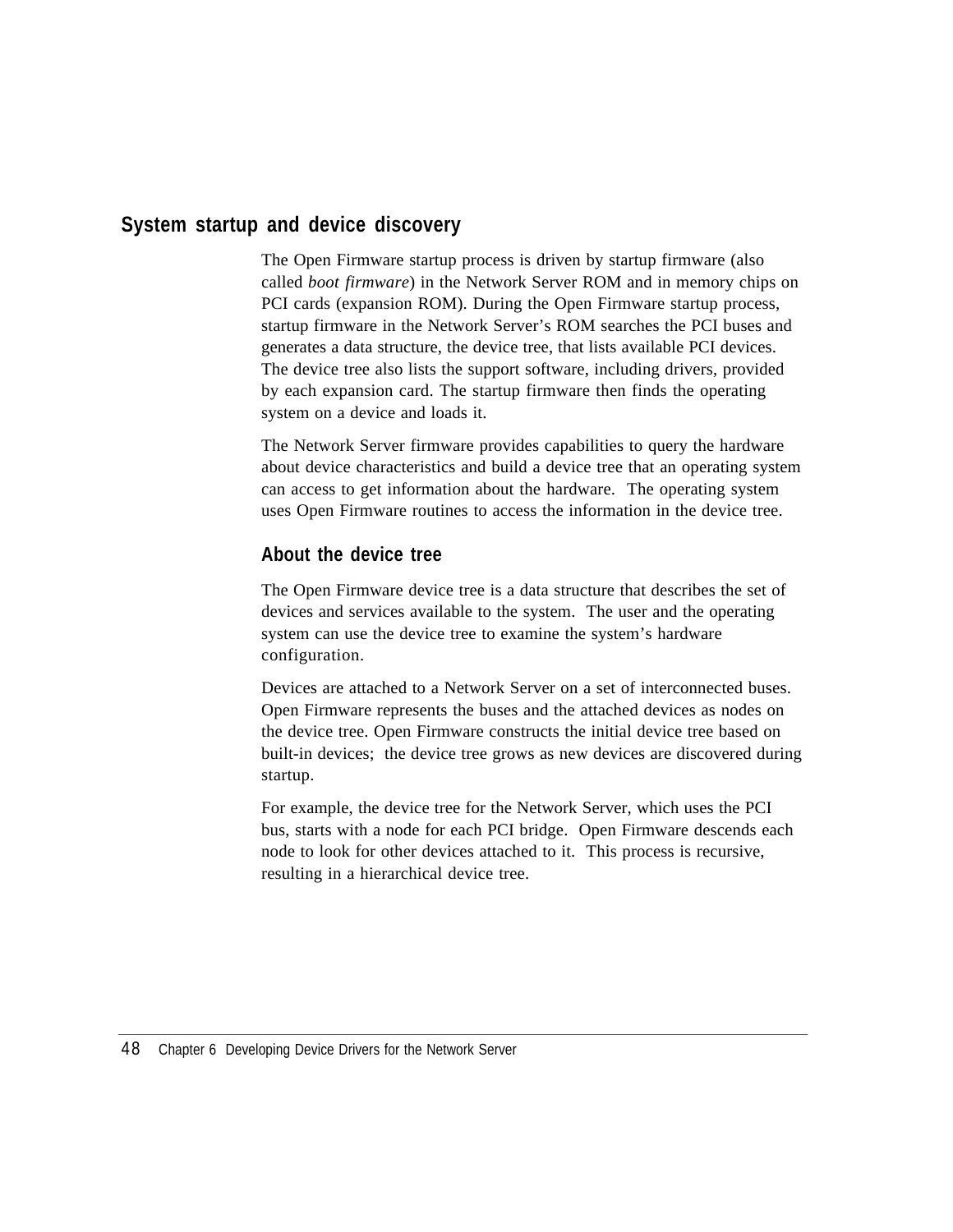Listing 6-1 shows a device tree for the Network Server. In this listing, child devices are indented under their parent devices.

```
/PowerPC,604@0
     /12-cache@0,0
/memory@0
/AAPL,ROM@FFC00000
/bandit@F20000000
     /53c825@11
     /53c825@12
/gc@10
     /53c94@1000
     /mace@11000
     /escc@13000
           /ch-a@13020
           /ch-b@13000
     /awacs@14000
     /swim3@15000
     /via-cuda@16000
     /adb@0,0
           /keyboard@0,0
           /mouse@1,0
     /54m30@F
/bandit@F40000000
     /53c875@10
/hammerhead@F80000000
Listing 6-1 An Open Firmware device tree for the Network Server
```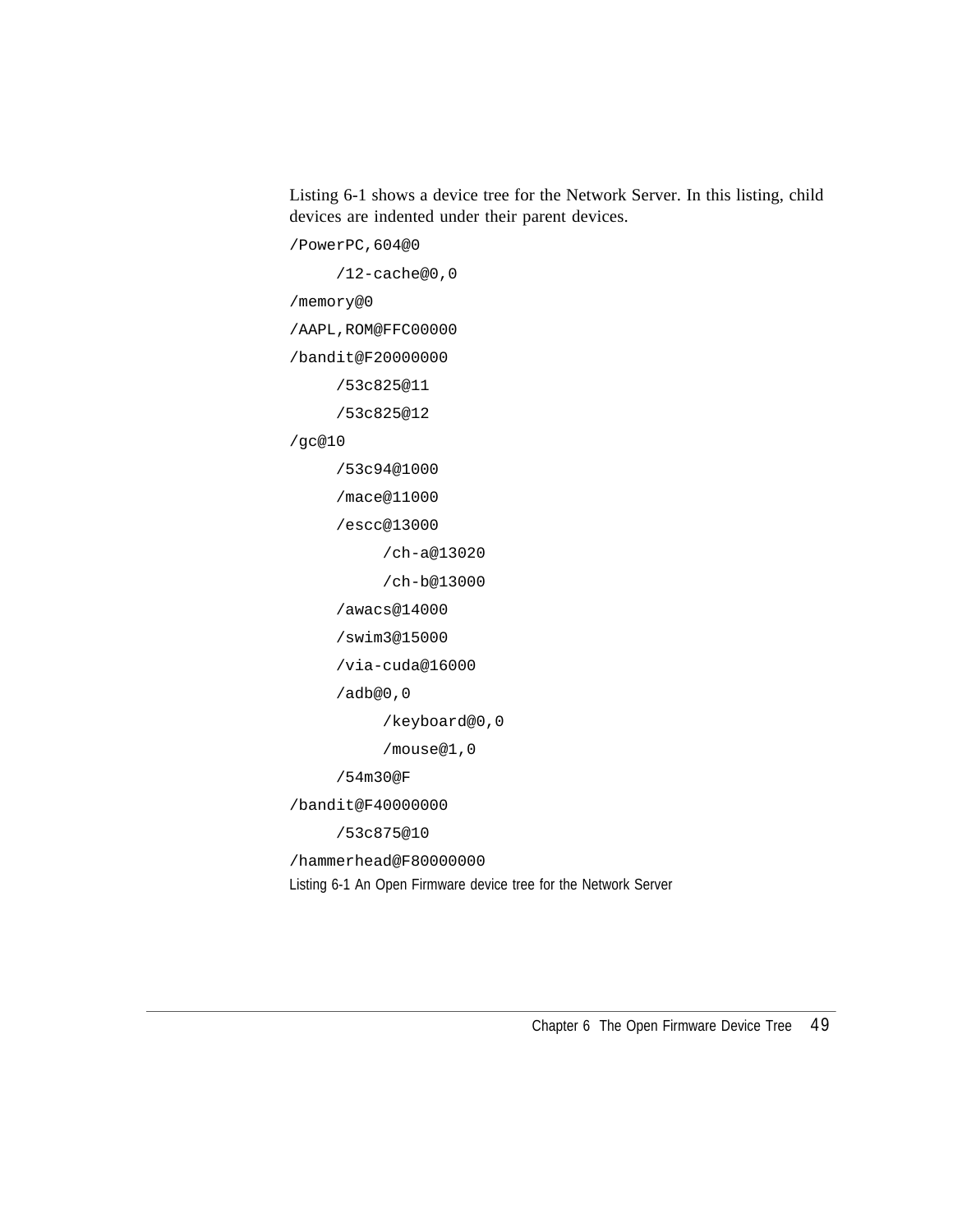Open Firmware starts with the CPU, then examines the memory controller. Then, Open Firmware examines the PCI devices (such as Apple Integrated I/O controller—listed in the example as gc) and discovers the available child devices, creating a node for each item it discovers.

Each node in the device tree consists of the following information:

■ Property list

This data structure is part of the node and describes the device. Properties include the name of the device and other device characteristics such as frame buffer size and pixel depth capabilities. Properties are added to the device tree as devices are located.

■ Methods

Device methods are sets of routines used to access the device.

Device tree nodes can also have

- children—other device nodes that are directly below the device in the tree
- a parent—the node that is directly above the device in the device tree.

The following example shows a device tree node and its associated properties. The device is a Symbios Logic 53c875 SCSI adapter card installed in the bottom PCI slot.

>dev /bandit@F4000000/53c875@10

| >.properties |          |
|--------------|----------|
| vendor-id    | 00001000 |
| device-id    | 0000000F |
| revision-id  | 00000001 |
| class-code   | 00010000 |
| interrupts   | 00000001 |
| min-grant    | 00000008 |
| max-latency  | 00000040 |
| devsel-speed | 00000001 |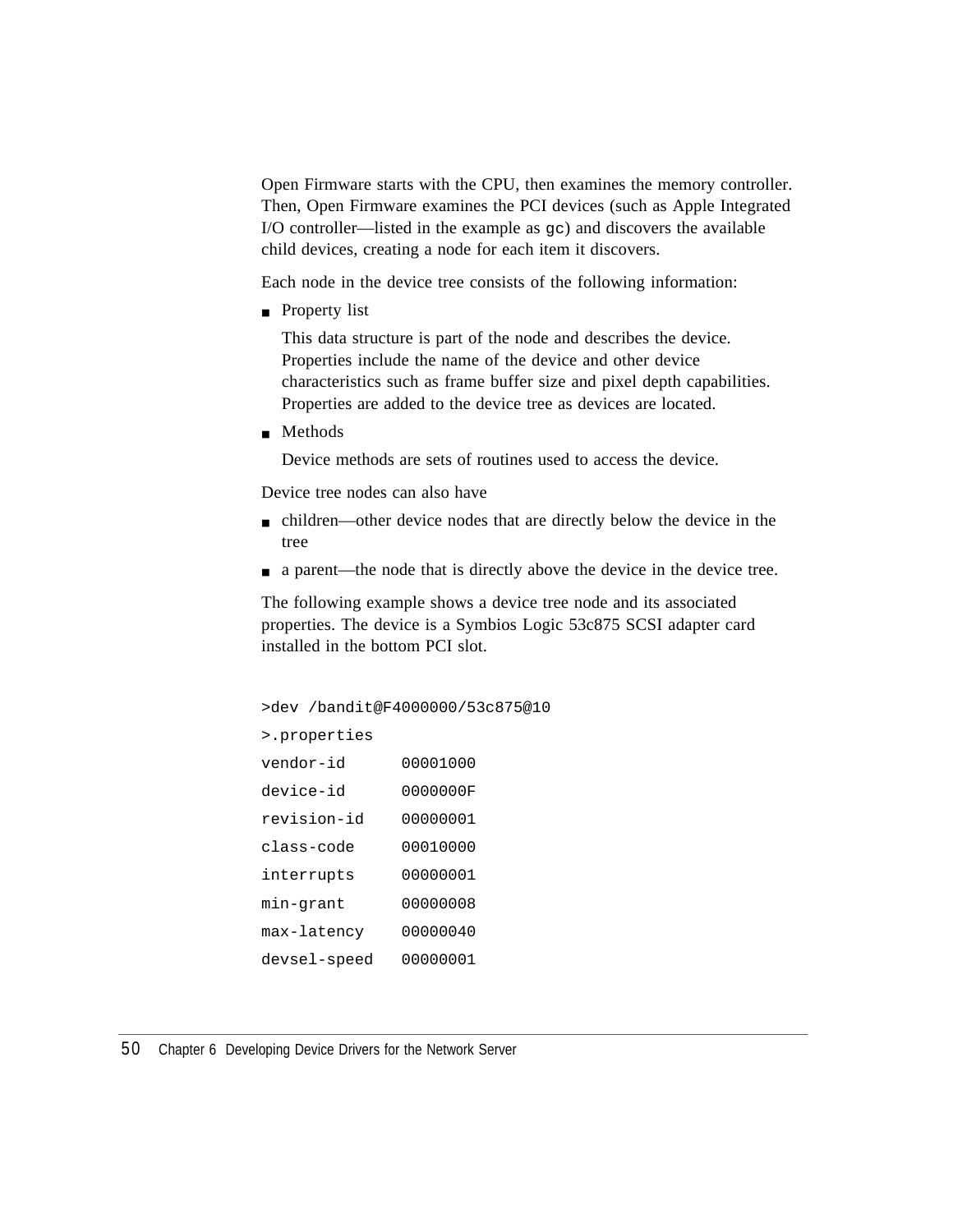```
AAPL,interrupts 0000001D
AAPL,slot-name SLOT6_PCI1
name 53c875
model NCR,875
compatible pci1000,f
device_type scsi
reg 00018000 00000000 00000000 00000000 00000000
    01018010 00000000 00000000 00000000 00000100
    02018014 00000000 00000000 00000000 00000100
    02018018 00000000 00000000 00000000 00001000
    02018030 00000000 00000000 00000000 00008000
power-consumption 007270E0 007270E0
assigned-addresses
    81018010 00000000 00000400 00000000 00000100
```
82018014 00000000 F5101000 00000000 00000100 82018018 00000000 F5100000 00000000 00001000 82018030 00000000 90000000 00000000 00008000

AIX device configuration methods can use the Open Firmware device tree to build their ODM database entries and configure devices. Device methods read the information from a node and pass it to their kernel extension to configure devices. Chapter 7, "Device Configuration for the Network Server," discusses configuration and the ODM databases; for complete information about the ODM databases, refer to the IBM AIX book *Writing a Device Driver*.

The properties guaranteed to be in the device tree for a device are the name property and the reg property. The name property identifies the device; the name must be stored in the Predefined Devices (PdDv) database of the ODM. The reg property contains the address of a device with respect to their parent device. For more information about these properties, see Chapter 7, "Device Configuration With the Network Server."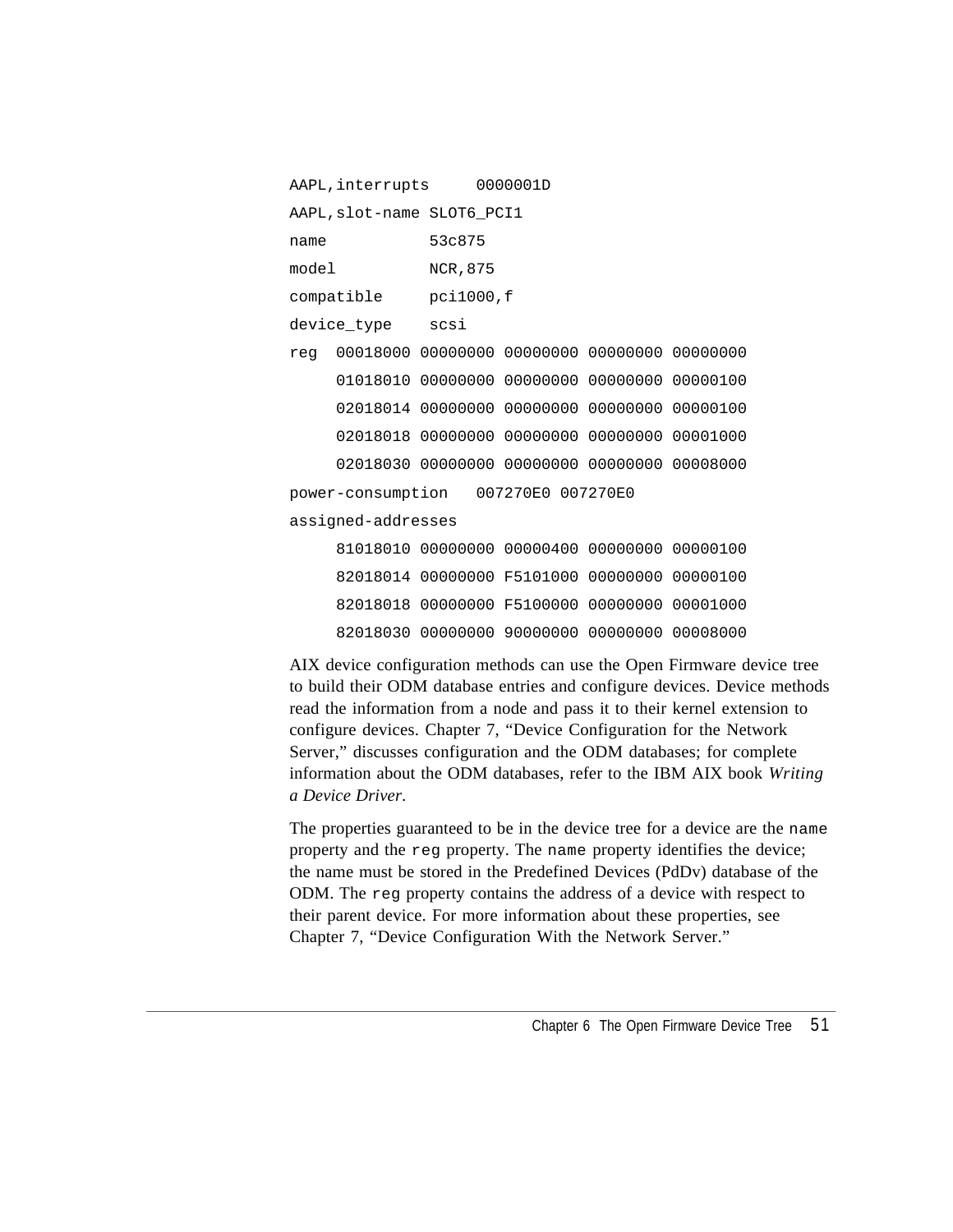#### **Access to the device tree**

Your configuration method can access the device tree to discover the properties of a device. By accessing the device tree, your configuration method can find values for a device's properties such as interrupt levels. You need to access the device tree primarily when you configure a device and use a configuration method.

*Note:* Devices features in the device tree are called properties; features of devices in the ODM are called attributes.

To access information in the device tree, you use Open Firmware routines. In order to reach a specific node, you need the complete path of the node or a "handle" into the device tree. A handle is an index that matches the path of the node in the device tree.

The Open Firmware routines allow you to convert a handle to a path and a path to a handle. See the manual pages in Section IV for more information.

#### **The path of a device**

Every configurable hardware device has a path into the Open Firmware device tree. The following example shows a device path:

```
/bandit@F4000000/53c875@10
```
The device path consists of node names separated by slashes (/). The initial slash represents the root node. Each node name has the form

#### *name*@*address:arguments*

You replace the *name* with a text string representing the device and *address* with a hexadecimal number.

When specifying a path, you can include either the *name* or the @*address*, or both. If you include only the name or the address, the firmware selects the device that best matches the information you specified.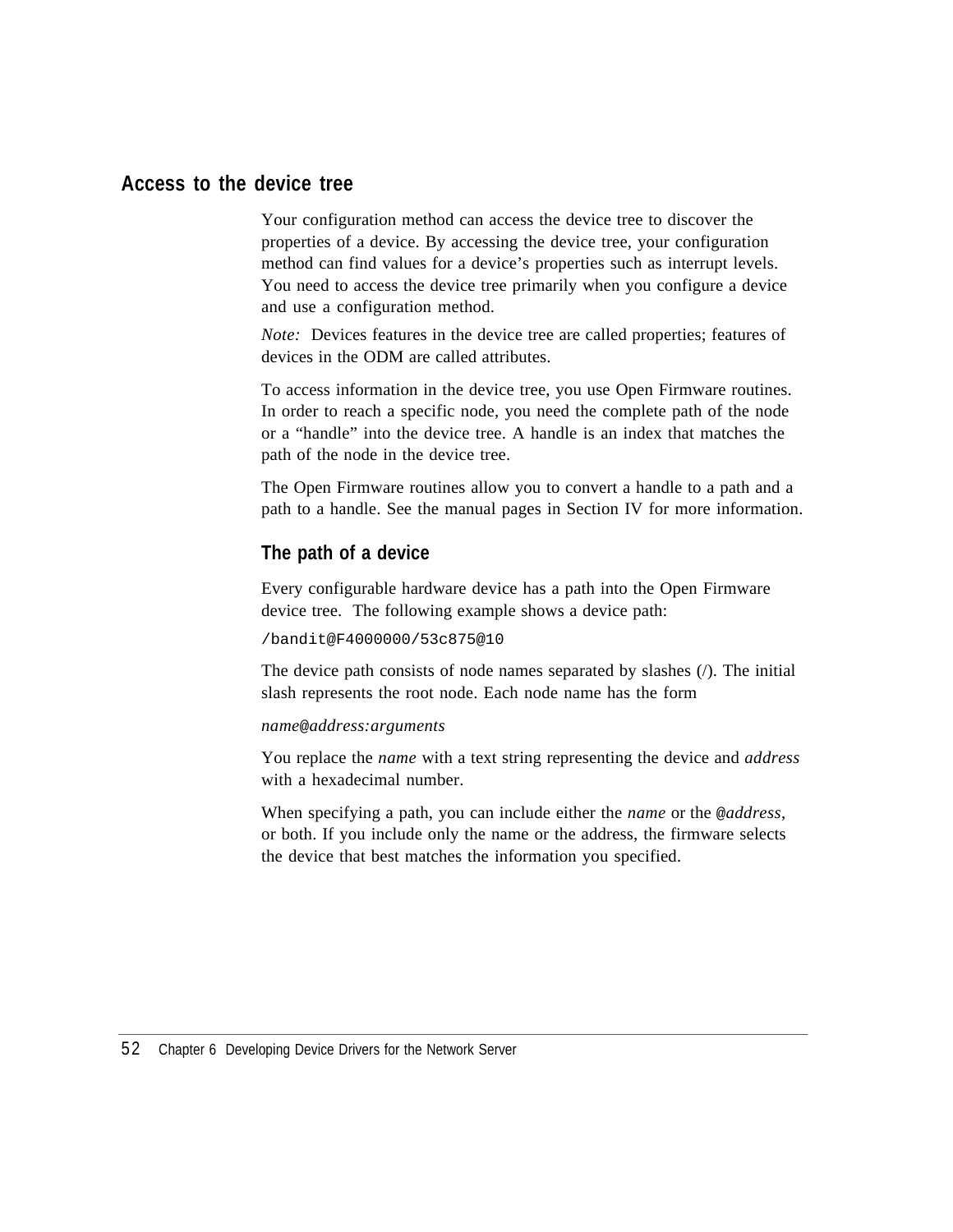#### **The handle attribute**

The handle attribute (OF\_handle) is an index into the Open Firmware device tree that matches the path of the node. The handle can then be used to make further inquiries about properties associated with that node. Each parent configure method sets the handle of its child devices. The handle is a parameter in many of the Open Firmware routines documented in Section 4, *Manual Pages*.

If you know the device path, you can find the handle of a node by using the path2hdl routine. For example, to find the handle of the SCSI device with the following path, use this routine:

OF\_path2hdl ("/bandit@F4000000/53c875@10")

For information about defining the handle attribute, see "The Handle Attribute in the Predefined Attributes Database" in Chapter 7, "Device Configuration for the Network Server."

#### **Open Firmware routines**

Configuration methods can obtain device information from the Open Firmware device tree by using the routines in this section.

*Note:* In most cases, the device-configuration support for the operating system manages most of the interaction between the Open Firmware routines and the device tree. Your device's configuration methods should communicate with the device configuration subsystem through the Open Firmware routines.

You can use the following routines to traverse the Open Firmware device tree and get information:

■ OF peer

Returns the handle to a device's sibling (another device with the same parent node) in the device tree.

■ OF\_child

Returns the handle to a device's first child.

■ OF\_parent

Returns the handle to a device's parent.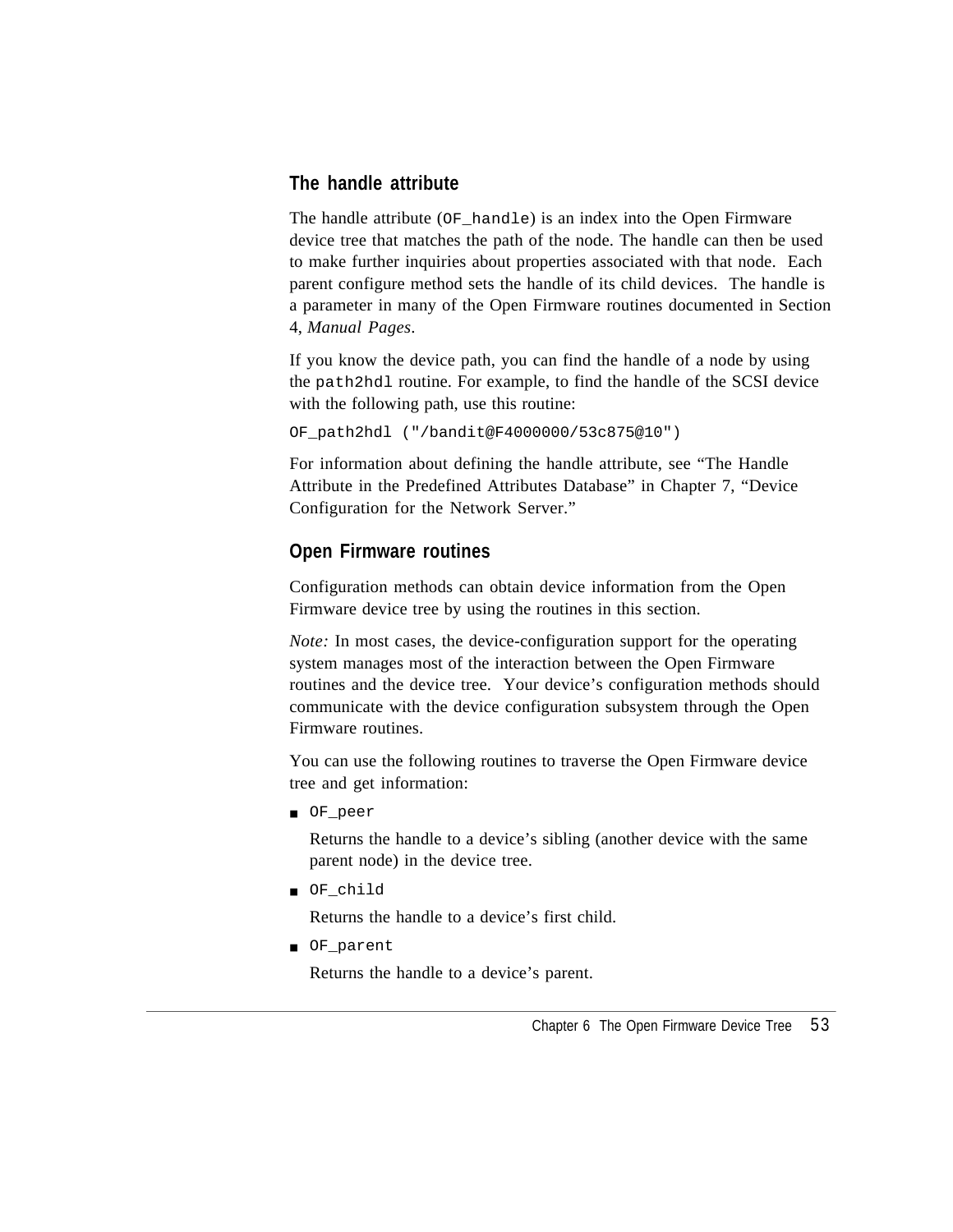■ OF\_hdl2path

Converts the Open Firmware handle to the path of the device in the Open Firmware device tree.

■ OF path2hdl

Converts the path of the device in the Open Firmware device tree to an Open Firmware handle.

■ OF qetprop

Gets the value of an Open Firmware property in the Open Firmware device tree.

■ OF\_nextprop

Gets the name of the next Open Firmware property.

For complete information about using these routines to get and set information in the Open Firmware device tree, see the manual pages documented in Section 4, *Manual Pages*.

#### **The Open Firmware command-line interface**

In most cases, the routines just described are all you need to obtain device information. However, Open Firmware also provides a command-line interface (the Forth monitor) that gives you access to routines for testing devices and examining the device tree. You can only access the Open Firmware environment early in the boot process.

To enter the Open Firmware command-line environment:

**1 Start or restart the system and press Command-Option-OF.**

Continue to hold down the keys until the 0> prompt appears. The system displays ok followed by the O> prompt.

If AIX is installed and a root password is set, the security prompt appears, and you need to enter the root password.

#### **2 If the Security prompt appears, type login and press Enter.**

Once you are in the Open Firmware command-line interface, you can display information in the device tree and test devices.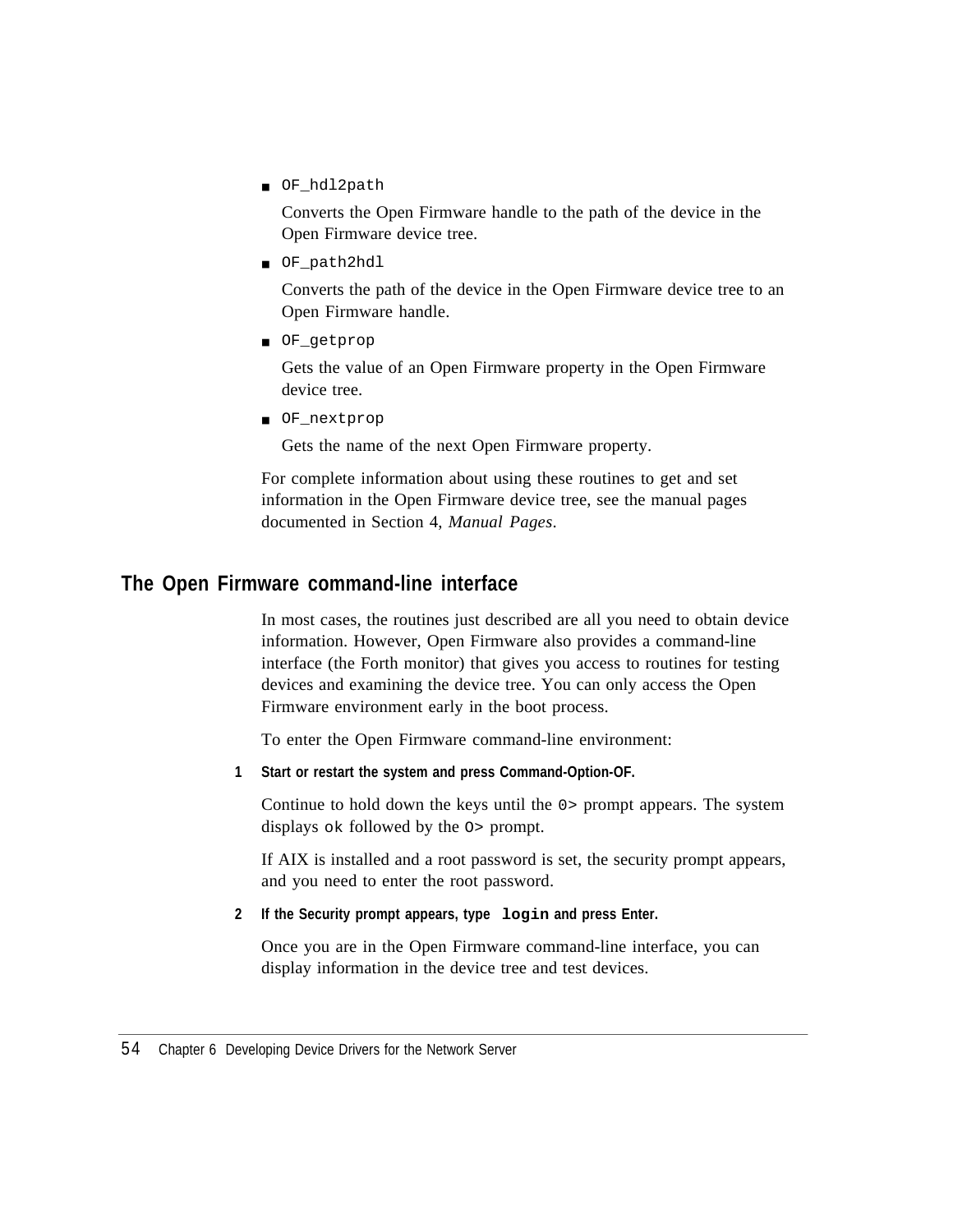### **Displaying the device tree**

To display the device tree to ensure that your device is listed, enter this command:

```
> dev /
```

```
> ls
```
Your Network Server displays a listing similar to the one shown earlier in this chapter in Listing 6-1.

### **Displaying device properties**

To display the properties of a node in the device tree , enter this command:

- > dev *pathname*
- > .properties

Your Network Server displays a listing similar to the one shown earlier in this chapter in the section "System Startup and Device Discovery."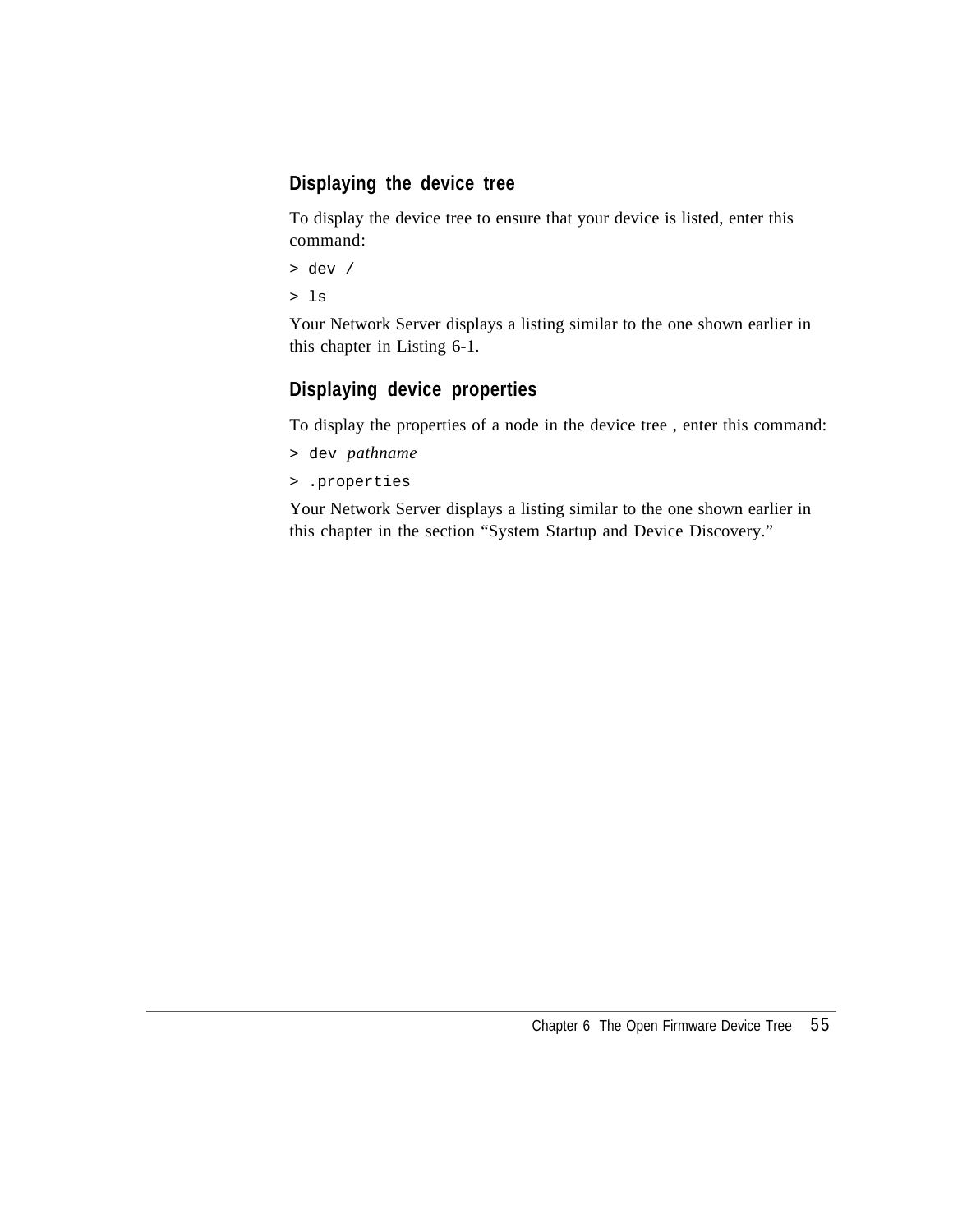# **7 Device Configuration With the Network Server**

The AIX operating system uses the Configuration Manager to define and maintain system configuration information, such as details about peripheral devices. For the Network Server, AIX first obtains this device information from the Open Firmware device tree and stores it in Object Database Manager (ODM) database files. At startup, AIX restores those databases properly and launches the Configuration Manager to load and configure device drivers as necessary. To do this, the Configuration Manager must launch the set of device configuration methods that are associated with each hardware device in the system.

This chapter discusses the configuration methods that you create for each device and highlights the modifications for device configuration to account for hardware and firmware differences between the Network Server and other AIX systems.

The primary differences that configuration methods must take into account are:

- the Network Server uses a different device hierarchy
- the ODM configuration databases have been modified to reflect the new device hierarchy
- the busresolve routine is unavailable (Open Firmware provides this information)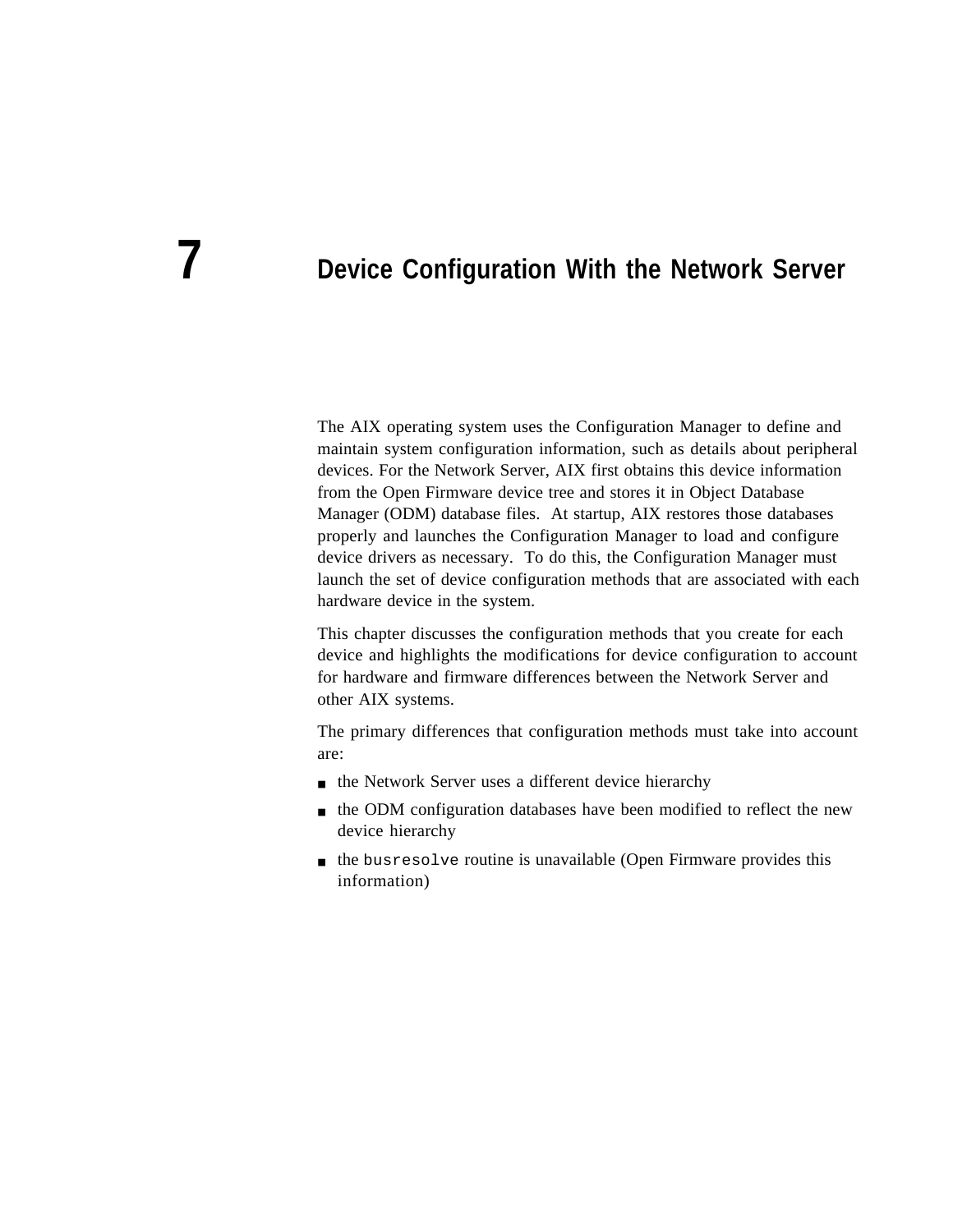#### **The Network Server device hierarchy**

Devices are organized into a hierarchical tree of parent-child relationships. Parent device methods detect their children. Once a child device is detected, the AIX Configuration Manager executes the appropriate configuration methods to introduce them to the operating system. These methods load the appropriate device drivers and make the devices available for use. The AIX Configuration Manager oversees the entire configuration process by starting configuration methods, interpreting errors, and managing the configuration of child devices.

The Configuration Manager adds the device information to the ODM device databases by invoking device methods based on device information in the Open Firmware device tree. Configuration is a hierarchical process, starting from the top device node in the ODM databases and descending through all levels of child nodes. Figure 7-1 shows the Network Server device hierarchy.



Figure 7-1 The Network Server device hierarchy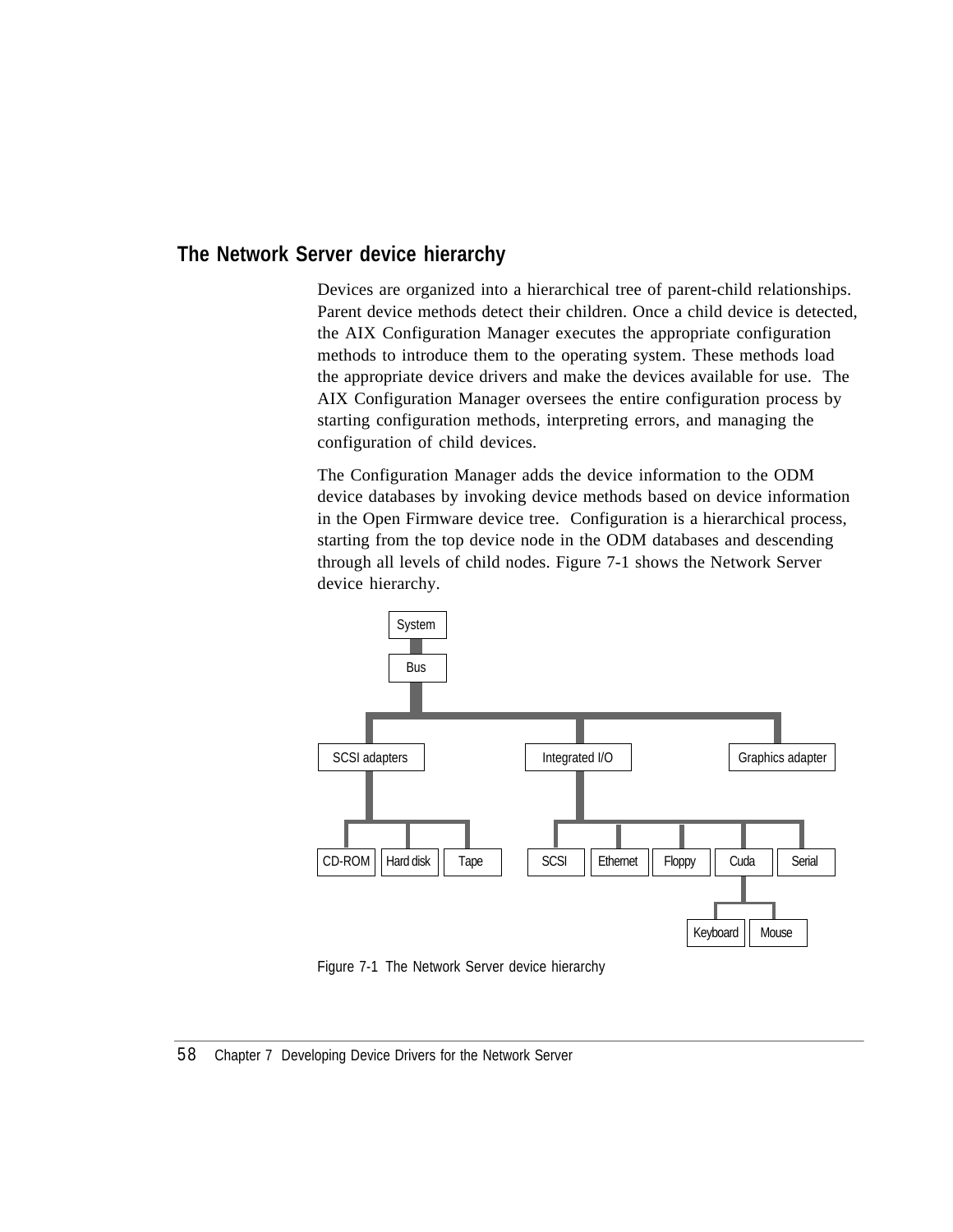Here are some of the changes to configuration routines for the Network Server:

- The cfgsys method queries Open Firmware for device tree information.
- The cfgbus method for the Network Server supports PCI bus architecture instead of IBM's MicroChannel bus. It queries the Open Firmware device tree to discover its children (such as PCI boards and other buses).
- The cfggc method configures the Network Server's Integrated I/O adapter and defines the devices it handles (floppy disk drive, keyboard, mouse, the two serial ports, SCSI, and Ethernet). This replaces IBM's equivalent cfgsio subsystem. The cfggc methods queries Open Firmware for information about its children.

#### **The ODM databases**

The Object Database Manager (ODM) contains system information for AIX. All AIX device configuration information and most of the system configuration information exist as objects (data structures) stored in ODM databases.

Objects that describe devices consist of one or more methods that act upon that object, one or more data fields, and zero or more links. For example, the Predefined Devices (PdDv) object class contains seven methods, eighteen data fields, and no links. The methods are Configure, Change, Define, Start, Stop, Unconfigure, and Undefine. An object in this class might contain general device information, such as the device driver name and the LED state to display during configuration.

Links between instances of objects reflect dependencies and arrange the objects into a tree structure that determines configuration order and control. Each tree structure constitutes a node. For example, if the SCSI bus adapter needed to be initialized before all the SCSI devices, the SCSI bus object would be placed at the top of the node and thus configured first. All the subsequent SCSI devices linked below it in the node would be configured in turn before the next node was configured.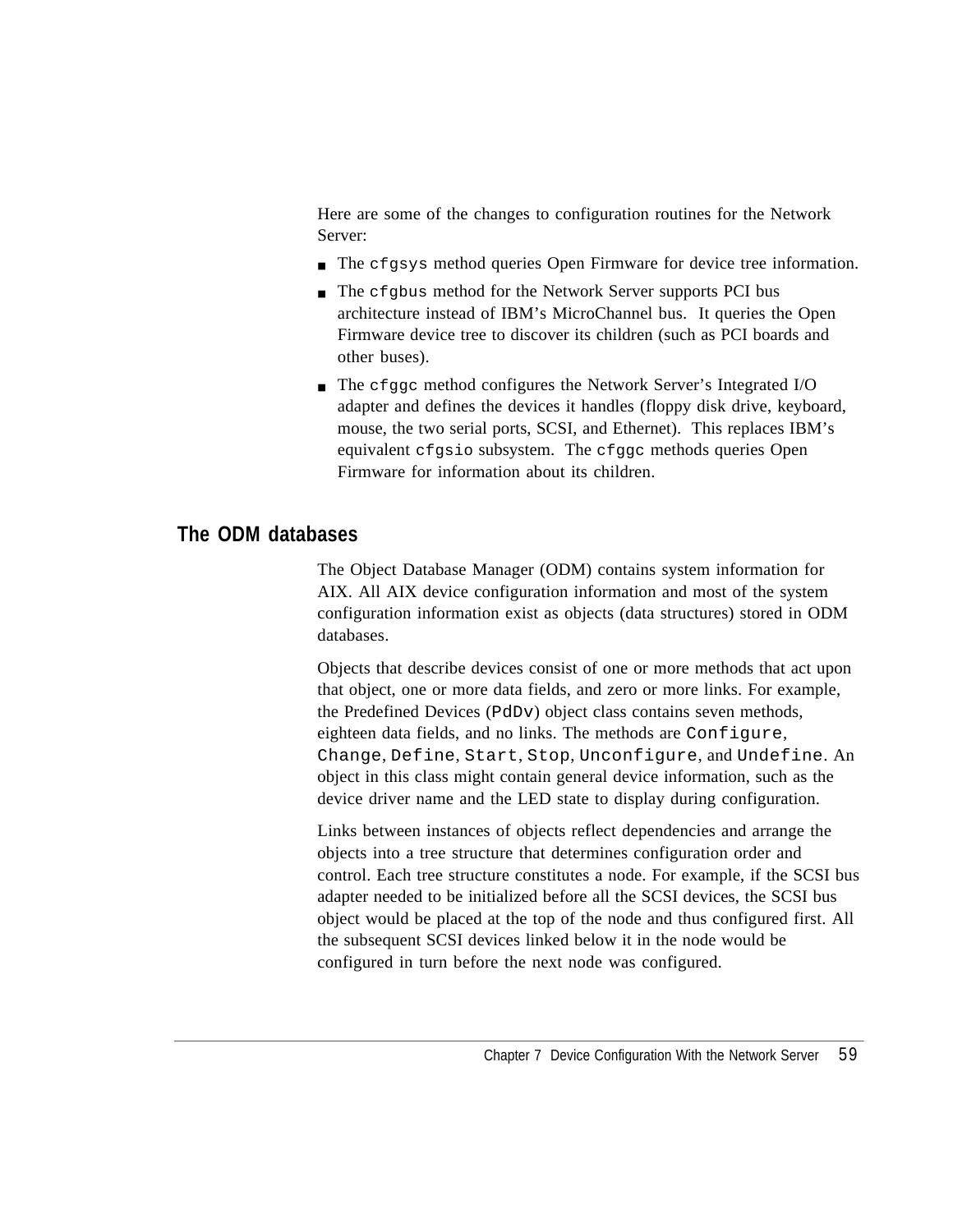The ODM provides eight object classes for device configuration. These classes are divided into predefined and customized databases:

- Each predefined database contains a general description of a class of objects. The predefined databases include the Predefined Attributes (PdAt) database, the Predefined Connections (PdCn) database, and the Predefined Devices (PdDv) database.
- Each customized database contains a precise description of an object currently configured with the system (an instance of the predefined description), such as scsi1 or hdisk0. The customized databases include the Customized Devices (CuDv) database, the Customized Dependencies (CuDep) database, the Customized Attributes (CuAt) database, the Customized Device Drivers (CuDvDr) database, and the Customized Vital Product Data (CuVPD) database.

In AIX for the Network Server, new entries reflecting Apple devices have been added to the ODM databases and other changes have been made for device drivers to support the Network Server platform. These changes are described in the following subsections. (Likewise, many entries in the AIX 4.1 ODM device databases are specific to IBM hardware and these entries do not appear in the ODM databases for the Network Server.)

### **The device ID field in the Predefined Devices database**

AIX for the Network Server uses the device ID field (devid) in the Predefined Devices (PdDv) database differently than AIX 4.1 for other platforms.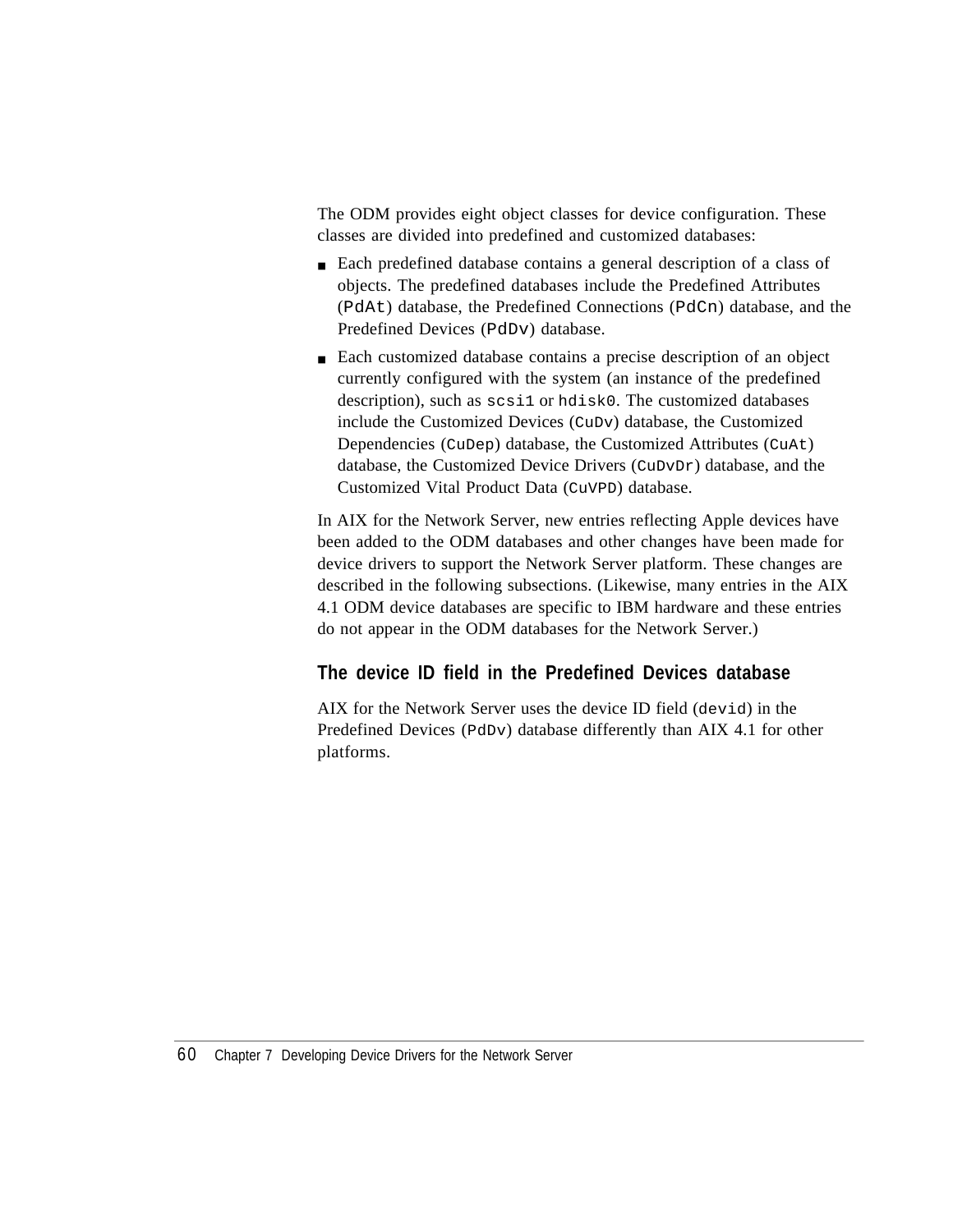In other versions of AIX 4.1, the value of the devid field often consisted of a pair of POS register values. AIX 4.1 software matched the unique number in the POS registers to the devid field in its PdDv database to determine the type of device. Since this situation is specific to IBM hardware, it does not occur on the Network Server. Instead, AIX for the Network Server matches device information from the Open Firmware device tree to the devid field to identify the device. (The methods that perform this mapping are cfgbus, cfggc, and cfgsys. Each of these methods reads the name and compatible properties from the Open Firmware device tree and searches the ODM for a devid that matches. Open Firmware guarantees a name property for devices in the Open Firmware device tree. If the device does not provide a name during startup, Open Firmware creates a name from the vendor ID and the device ID such as pci1000,3 for the 825A SCSI adapter.)

Here is part of an entry in the PdDv database for the SCSI device used in the examples in Chapter 6, "The Open Firmware Device Tree."

```
type = "pscsi"
class = "adapter"
subclass = "pci"
prefix = "scsi"
devid = "pci1000, 3"base = 1uniquetype = "adapter/pci/pscsi"
```
AIX restricts the devid field to 16 characters, including the null terminator. If you wish to store a name in the devid field that is greater than 15 characters plus the NULL terminator, leave the devid field in the PdDv blank to avoid truncation. Instead, use a PdAt attribute=devid and specify type=Z. Store the long name in the deflt field of a PdAt entry. Here is an example definition: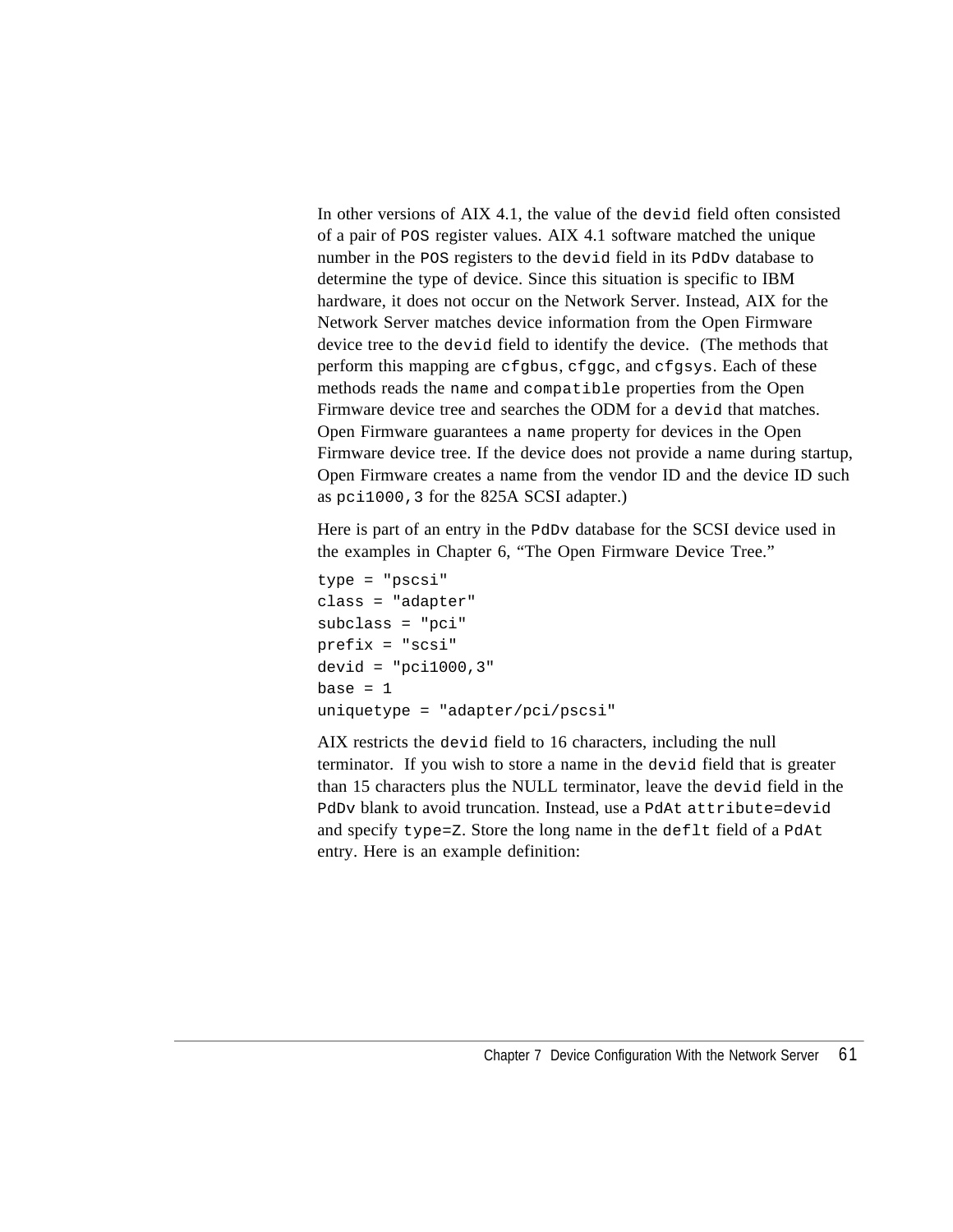```
uniquetype =attribute="devid"
deflt ="A_long_Open_Firmware_Name"
value =""
width =""
type ="Z"
generic=""
rep="s"
nls_index=""
```
PdAt:

You must fill in the uniquetype field with the appropriate *class/subclass/type* identifier associated with your device node—for example, adapter/pci/pscsi. The default value should be set to the appropriate string that comes from the Open Firmware name and compatible properties. It is represented as a string (rep="s") and identified as a type  $Z$  (type = " $Z$ ") attribute.

When the parent configure methods use Open Firmware to discover their children, they will detect the long name and attempt to use the PdAt database to map the device.

### **Building package names for child devices**

The cfgsys, cfgbus, and cfggc routines are responsible for building package names for the devices they discover during the installation process. The cfgbus routine (responsible for building packages for PCI devices) creates package names with the format *devices.pci.xxxx*, where *xxxx* is the Open Firmware name for the device.

*Note*: Package names cannot contain a comma (,). When building package names, configuration routines replace commas with plus signs (+) so that the installation works. For example, a package with a device ID of pci1000,3 maps to a package name of devices.pci.1000+3.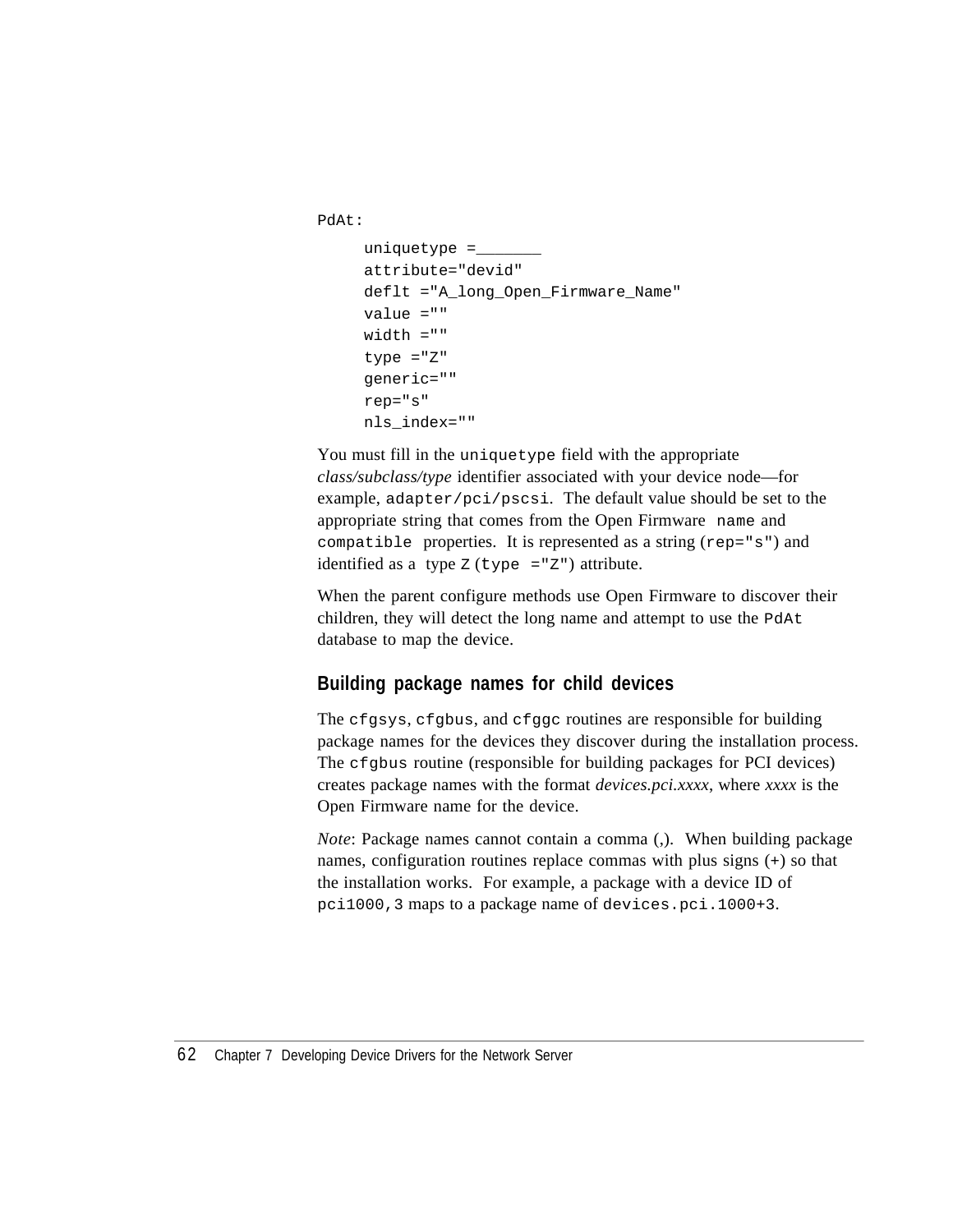#### **The handle attribute in the Predefined Attribute database**

The handle attribute (OF\_handle) is an index into the Open Firmware device tree that matches the path of the node. The handle can then be used to make further inquiries about properties associated with that node. The handle is a parameter in many of the Open Firmware routines documented in Section 4, *Manual Pages*.

Here is a sample definition of the handle attribute in the PdAt database: PdAt:

```
uniquetype =attribute="OF_handle"
deflt = "-1"value =""
width =""
type ="R"
generic="D"
rep="n"
nls_index=_______
```
You must fill in the uniquetype field with the appropriate *class/subclass/type* identifier associated with your device node—for example, adapter/pci/pscsi. You should set the default handle to -1. The attribute is also a regular  $(type=" R")$  attribute represented as a numeric (rep="n"). You can set the default handle as a displayable attribute (generic="D") and if so, the nls\_index should be filled in with the correct message number that maps to the attribute's textual description. For consistency, the textual description is "Open Firmware Device Tree Handle" and must be inserted in your devices catalog source file. (Reminder: The catalog filename and the set number associated with the nls\_index field are stored in the PdDv database.)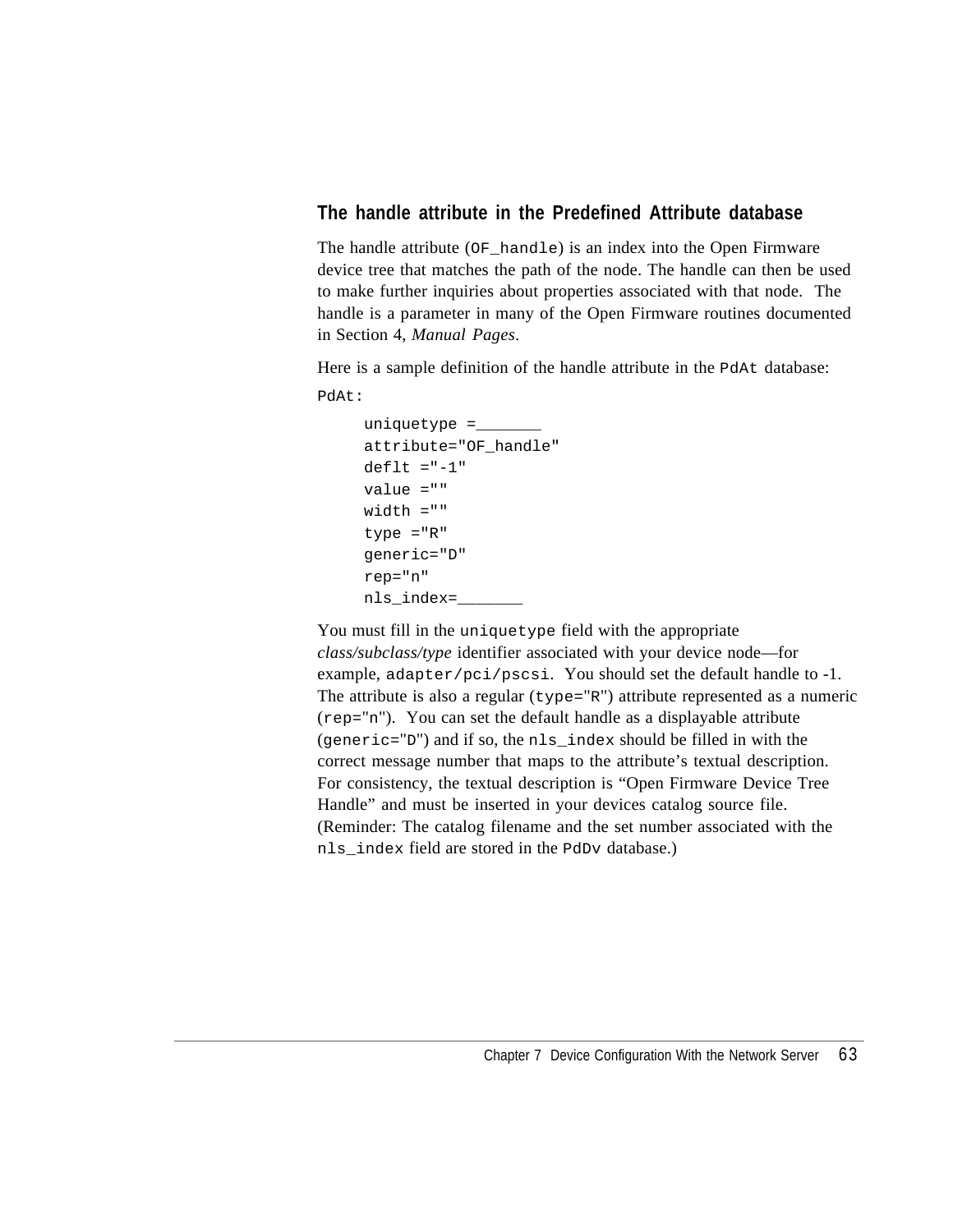The parent device is responsible for storing the Open Firmware handle as an attribute of the child (OF\_handle) in the ODM databases. This parent sets the handle for the child so the child can access the device tree. The parent device assumes a handle has been predefined in the Predefined Attributes (PdAt) database before device configuration and attempts to set its value in the Custom Attributes (CuAt) database during configuration. For example,  $cf$ gbus is responsible for setting the  $OF$  handle attribute for its child adapters.

#### **Writing configuration methods**

The dynamically loadable and unloadable aspect of the AIX Version 4.1 kernel requires that all device drivers have configuration methods to support the ability to load and unload them from the kernel. Configuration methods are sets of executables including a Define method, a Configure method, a Change method, an Unconfigure method, and an Undefine method. A Configure method is part of a set of configuration methods.

You use Configure methods to find a device's attributes, update the values in the ODM, find child devices, and load a device's driver.

When a device's Configure method reaches the final task of dealing with its children, it can detect them by traversing the Open Firmware device tree. After the parent Configure method defines a child device or even just updates its status in the CuDv, the parent must set the child's OF\_handle attribute in the CuDv database if the child device will need to obtain information from the Open Firmware device tree. This must be done each time the system starts up because the OF\_handle value is not guaranteed to be the same from one startup to the next.

When the Configure method for the child device is run, it has access to its own OF\_handle attribute and can use the Open Firmware routines to search the device tree for device information. (For more information about these routines, see "Open Firmware Routines" in Chapter 6, "The Open Firmware Device Tree," or see the manual pages in the Section IV.)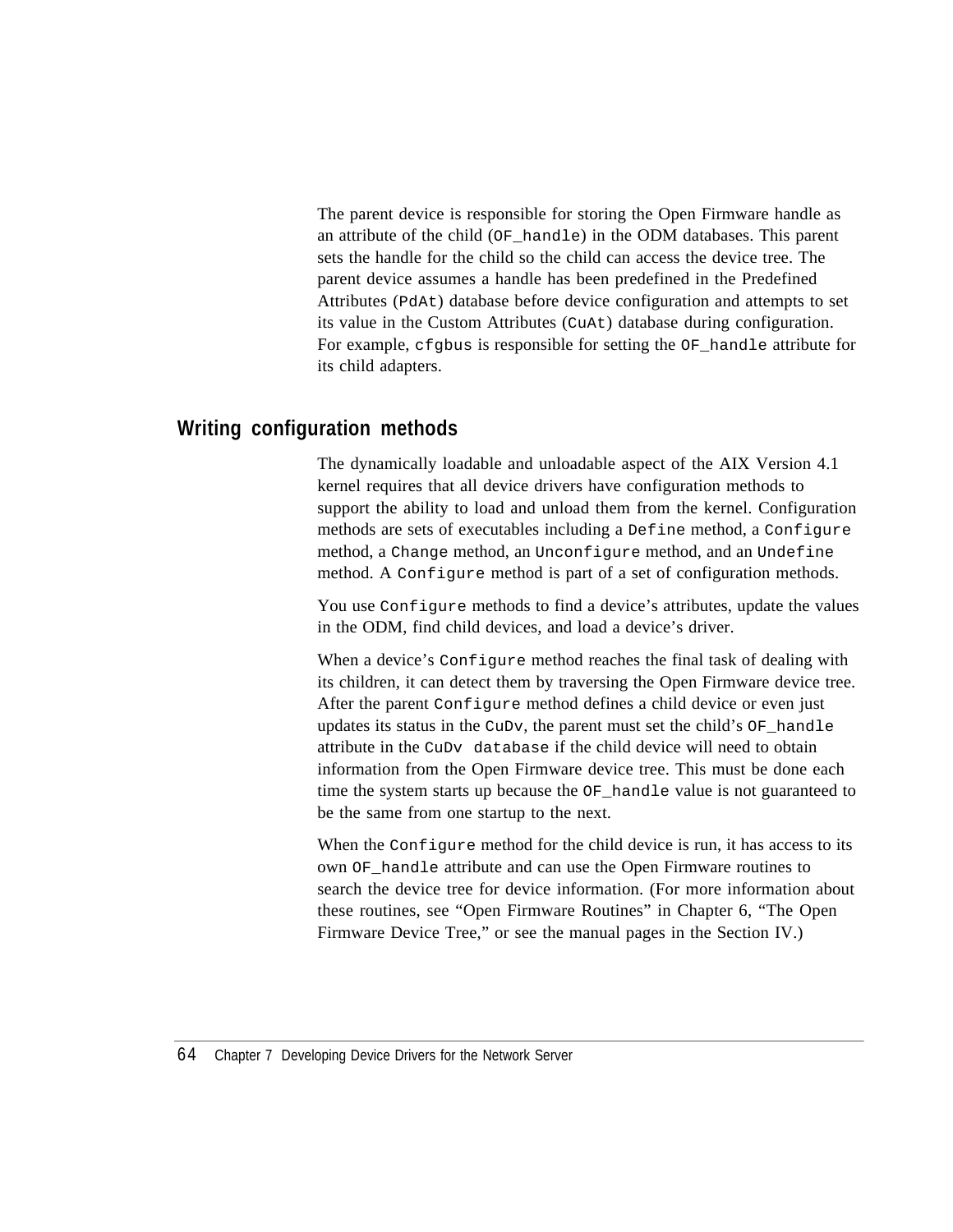AIX for the Network Server supports all but one of the deviceconfiguration library routines from other versions of AIX 4.1. The busresolve routine is currently not supported; this routine resolves contention of devices on shared system resources such as bus interrupts and DMA channels. On the Network Server, the busresolve functionality is replaced by the Open Firmware device tree. Device methods can query the Open Firmware device tree to get device and dbDMA interrupt levels. Open Firmware also provides all assigned device address spaces. AIX for the Network Server provides the following new set of library routines to obtain this information:

```
resolve_pci_cfg_space resolve_pci_mem_space
resolve_pci_io_space resolve_gc_offset
resolve_intr_lvl
```
The following sample code uses two of these routines and obtains attributes. The values obtained by this code are used for the sample code at the end of this section.

| long nodeh;                                                                  | /*Open Firmware node handle for this device |  |  |
|------------------------------------------------------------------------------|---------------------------------------------|--|--|
|                                                                              |                                             |  |  |
| ulong mem_addr_size;/*Open Firmware device mapped address space              |                                             |  |  |
| ulong cfg_addr; /*Open Firmware configuration space address                  |                                             |  |  |
|                                                                              |                                             |  |  |
| /*Read the bus attributes so we can set some of our attributes               |                                             |  |  |
| * based on the bus values. */                                                |                                             |  |  |
| bat_list = (struct attr_list *)                get_attr_list (CuDv_bus.name, |                                             |  |  |
|                                                                              | CuDv bus. PdDvLn Lvalue, &scratch, 2);      |  |  |
| if (bat list == (struct attr list *) NULL)                                   |                                             |  |  |
| $\{$                                                                         |                                             |  |  |
| DEBUG_1 ("bld_dds: get_attr_list for parent failed with                      |                                             |  |  |
| $error$ $d\n$ , scratch)                                                     |                                             |  |  |
| return (scratch);                                                            |                                             |  |  |
| /*scratch contains the error from get attr list*/                            |                                             |  |  |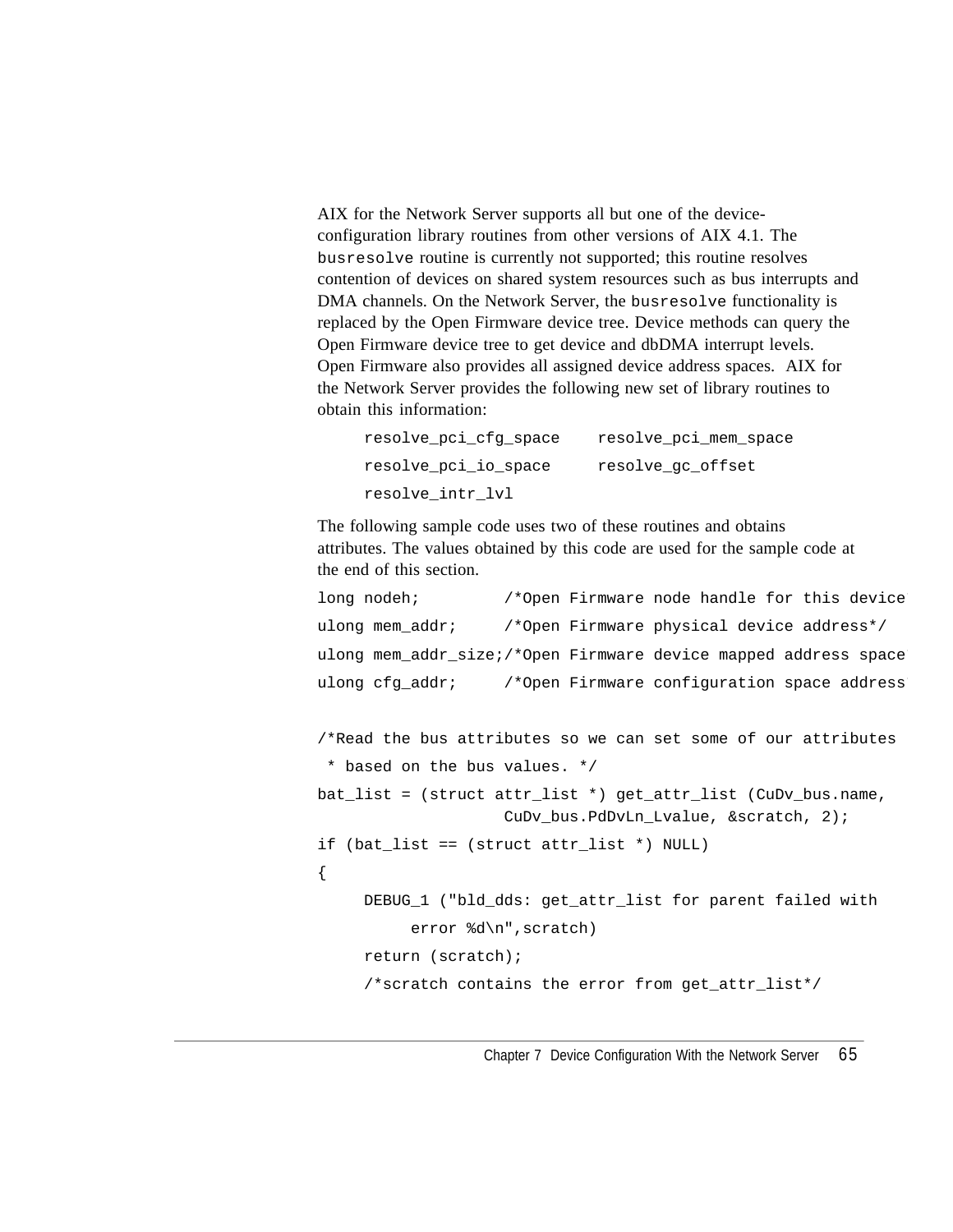```
}
/* Use the getatt function to extract the proper
  * customized or predefined attribute values from the ODM
  * database. Use the bus attribute list to get the bus
  * base_addr */
if ((rc = getatt(bat_list, "base_addr", (void *) &dds.base_addr,
               'i', &scratch)) !=0)
{
     return (rc);
}
DEBUG_1 ("dds.base_addr=%x\n",dds.base_addr)
/* Use the bus attribute list to get the bus-range for the bus
if ((rc = getatt (bat_list, 'bus-range', (void *)&dds.parent_pci_bus,
               'i', &scratch)) !=0)
{
     return (rc);
}
DEBUG_1 ("dds.base-range=%x\n",dds.base-range)
rc = get_OF_status(nodeh);
if (rc := E_OK) {
     return (rc);
}
rc = resolve_pci_mem_space (nodeh, &mem_addr, &mem_addr_size);
if (rc == E_OK) {
     dds.mem_space_addr = mem_addr;
     dds.mem_space_length = mem_addr_size;
} else {
```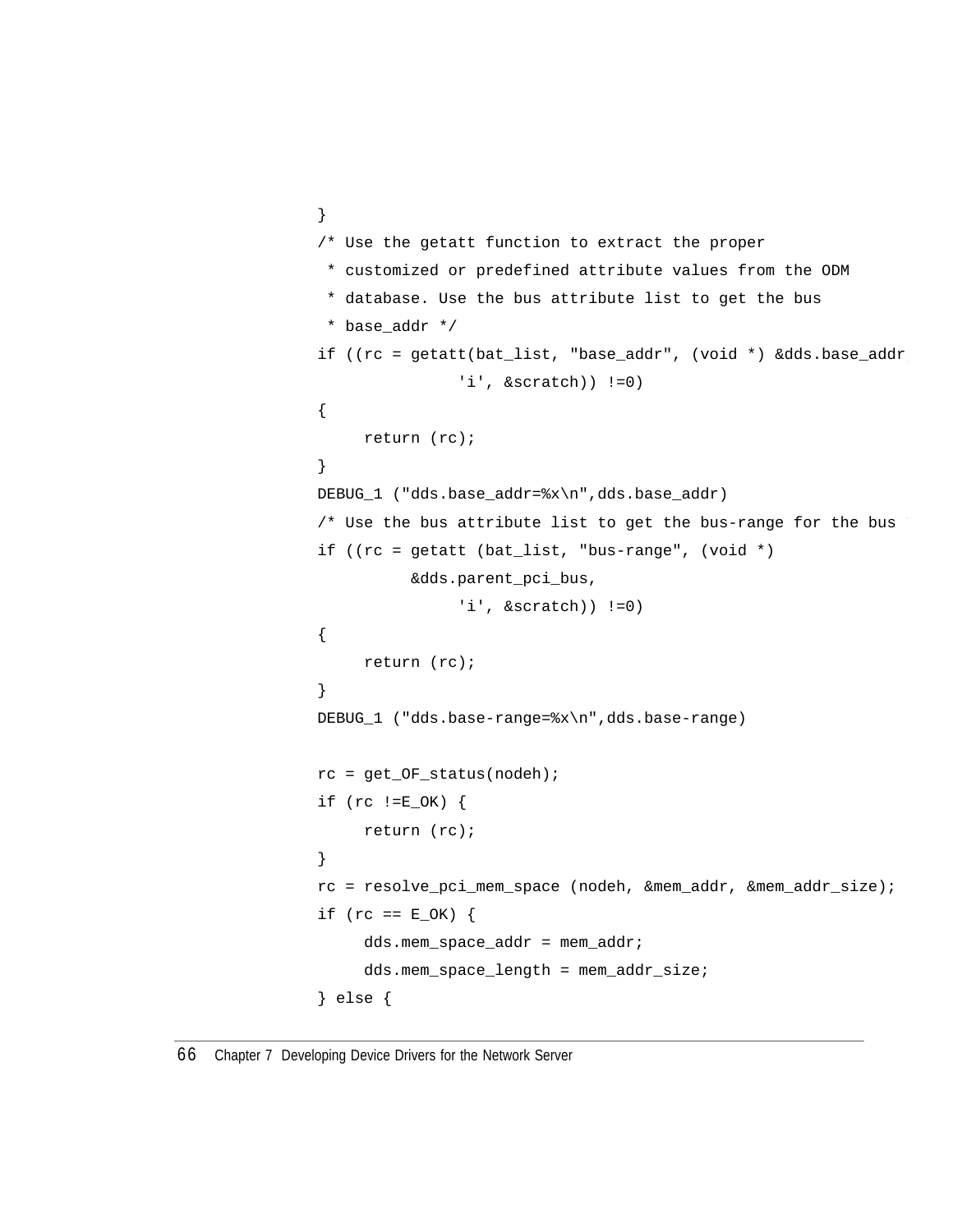```
return (rc);
}
rc = resolve_pci_cfg_space (nodeh, &cfg_addr);
if (rc == E<sub>OK</sub>) {
     dds.cfg_space_reg_val = cfg_addr;
     return (rc);
}
```
The routines that obtain device information use a basic set of library routines for querying the Open Firmware device tree including the following:

| OF child    | OF peer     | OF parent  |
|-------------|-------------|------------|
| OF hdl2path | OF path2hdl | OF_getprop |
| OF nextprop |             |            |

The complete reference pages for these routines are in Section IV, *Man Pages*.

The subclass field in the PdDv database should contain the string pci for any new PCI device.

PCI device developers need to obtain certain attributes to use with kernel services. When a device driver registers an interrupt handler, an interrupt structure must be filled. Use these guidelines for struct intr from intr.h.

| Interrupt structure field | Source of data                        |
|---------------------------|---------------------------------------|
| bid                       | Parent bus bus id attribute           |
| bus_type                  | Parent bus bus type attribute         |
| level                     | Use $resolve\_intr\_lvl()$ routine    |
|                           | (See man page in section 4.)          |
| priority                  | Device's PdAt intr priority attribute |

Your configuration method determines these values.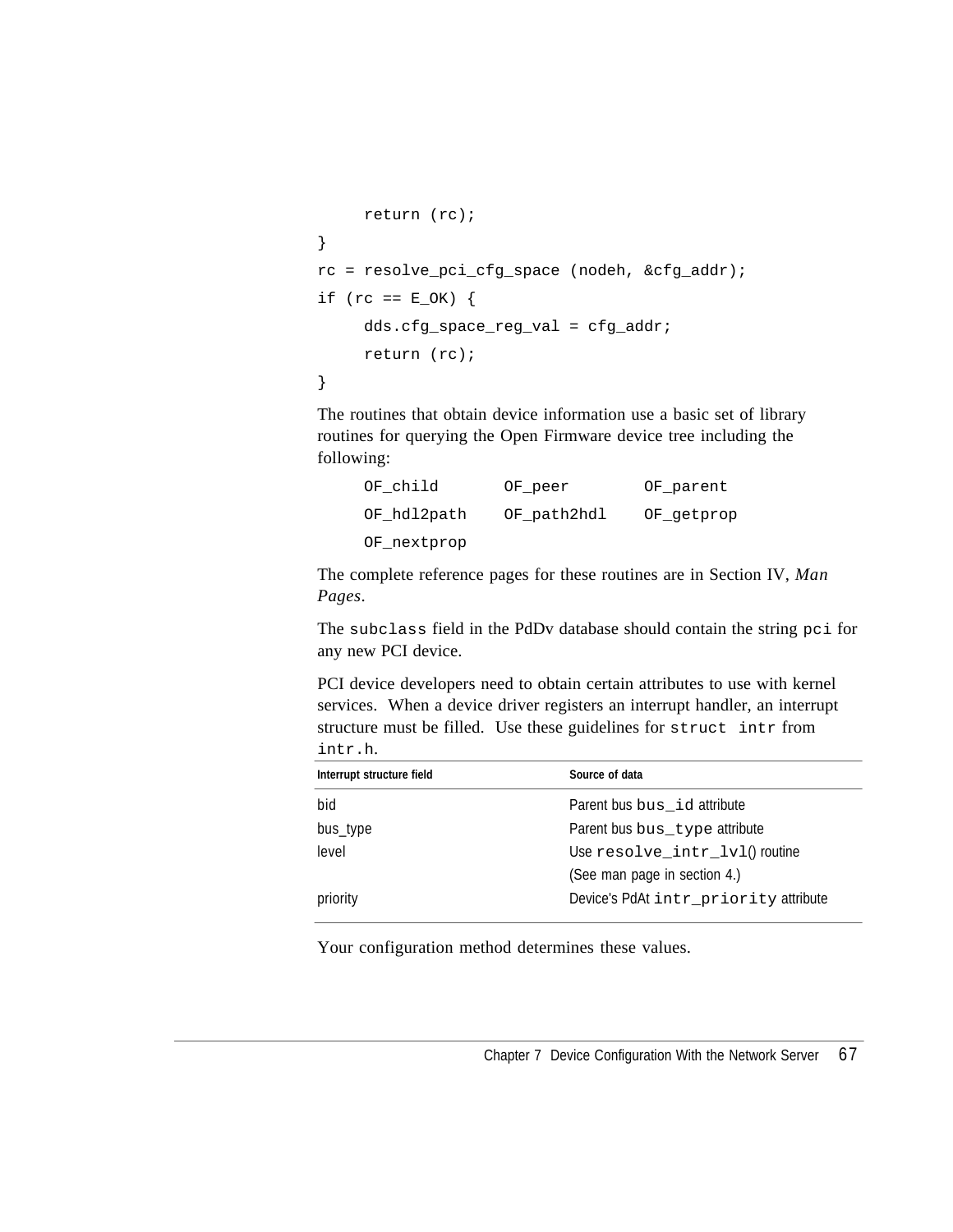When a device driver needs to use the  $pci_cfgrw$  () kernel routine, the mdio structure must be filled. Use these guidelines for MACH\_DD\_IO from mdio.h. The pci\_cfgrw routine is documented in Section IV, *Manual Pages*.

| mdio Field           | Source of data                                                                                                                                                                |
|----------------------|-------------------------------------------------------------------------------------------------------------------------------------------------------------------------------|
| md sla               | Use resolve pci cfg space() routine to                                                                                                                                        |
|                      | pass in appropriate value. The value represents:                                                                                                                              |
|                      | $(bus# * 16) + (devnum * 8) + function)$                                                                                                                                      |
| md length            | Specifies the $bus-range$ attribute of the parent bus or<br>parent bridge (whichever applies). Retrieve this attribute<br>through the configure method $bus-range$ attribute. |
| md data              | Pointer to data buffer.                                                                                                                                                       |
| md size              | Specifies the number of items of size specified by the<br>$md\_incr$ parameter. The maximum size is 256.                                                                      |
| md incr<br>supported | Specifies the access type. MV_WORD is the only<br>type for the Network Server.                                                                                                |
| md addr              | This should be the base address of bus                                                                                                                                        |
|                      | device ORed with the configuration register address.                                                                                                                          |
|                      | The base address portion should come from                                                                                                                                     |
|                      | the Parent bus base addr attribute.                                                                                                                                           |

Typically, you obtain this data with the configuration method, initialize the data with the device's DDS structure, and pass the information to the driver.

Here is some sample code that manages PCI configuration register cycles. (This code uses the sample code earlier in this chapter to obtain values.)

| #include <sys mdio.h=""></sys> | /*for config cycles*/ |
|--------------------------------|-----------------------|
|                                |                       |
| struct mdio md;                | /*from mdio.h*/       |
| ulong cfg data <i>;</i>        |                       |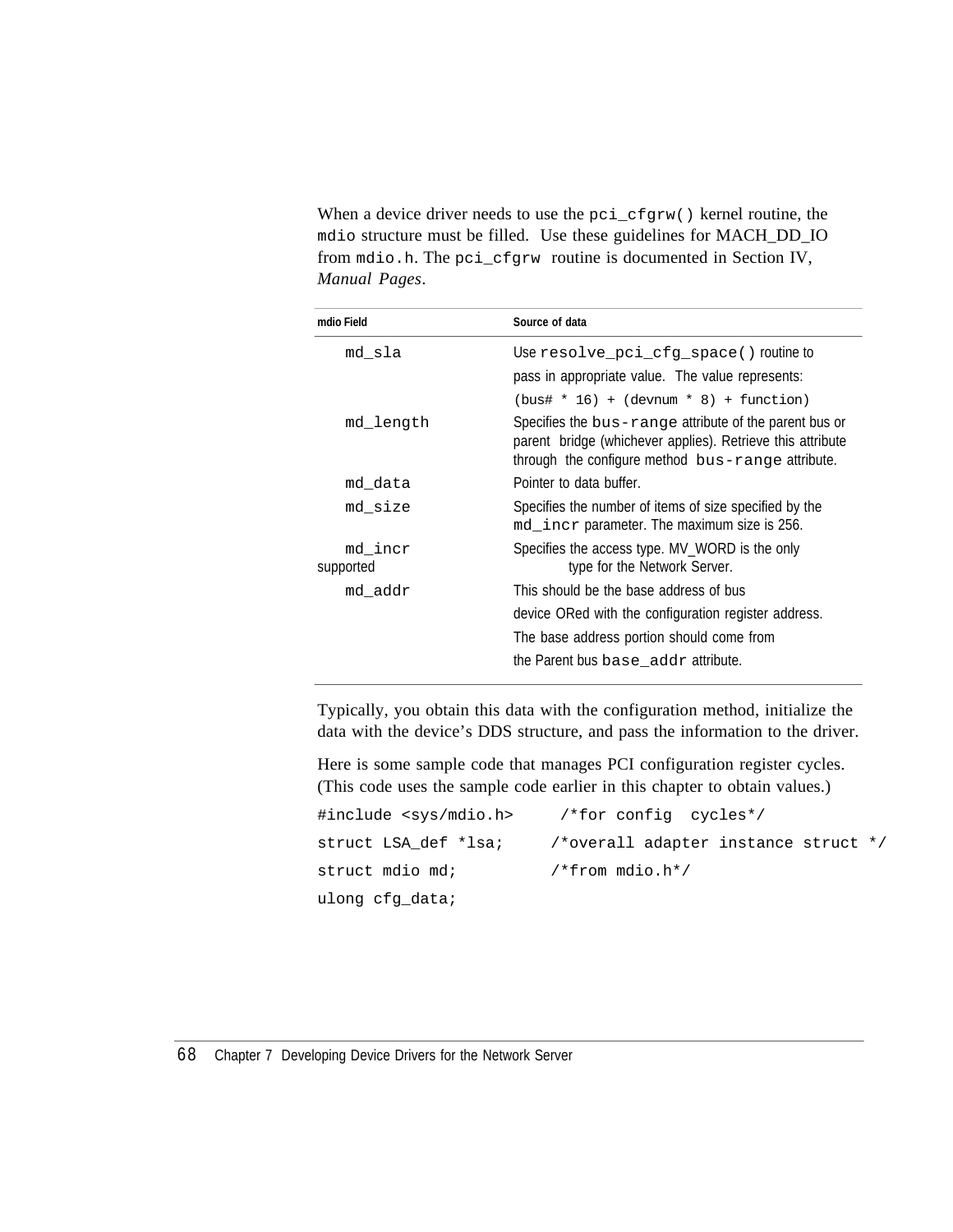```
/*
```

|  |  |  |  | * This value is retrieved by the config method through |  |  |  |  |  |
|--|--|--|--|--------------------------------------------------------|--|--|--|--|--|
|--|--|--|--|--------------------------------------------------------|--|--|--|--|--|

- \* the base\_addr attribute;
- \* lsa->ddi.base\_addr; pci bridge device base address
- \* This value is retrieved by the config method through the
- \* resolve\_pci\_cfg\_space routine. (See the man page for details
- \* lsa->ddi.cfg\_space\_reg\_val; bus/device/function combination
- \* This value is retrieved by the config method through the
- \* bus range attribute:
- \* lsa->ddi.parent\_pci\_bus; parent device PCI bus number

\* Initialize the mdio struct used for pci\_cfgrw() \*/ md.md\_addr = lsa->ddi.base\_addr; /\*pci bridge device base address\*/ /\* OR in the particular config register wanted, \* such as its address \*/ md.md\_addr  $|= 0x0$ ;  $/*$  go for config reg 0 for this case  $*/$ md.md\_sla = lsa->ddi.cfg\_space\_reg\_val; md.md\_data =  $&cfg_data$ ; /\* where pci\_cfgrw puts the data \*/ md.md\_size =  $1$ ;  $\frac{1}{2}$  /\* read 1 datum of size md\_incr \*/ md.md\_incr = MV\_WORD; /\*config data size will be int (4 bytes) \*/ md.md\_length = lsa->ddi.parent\_pci\_bus; /\*parent's PCI bus number \*/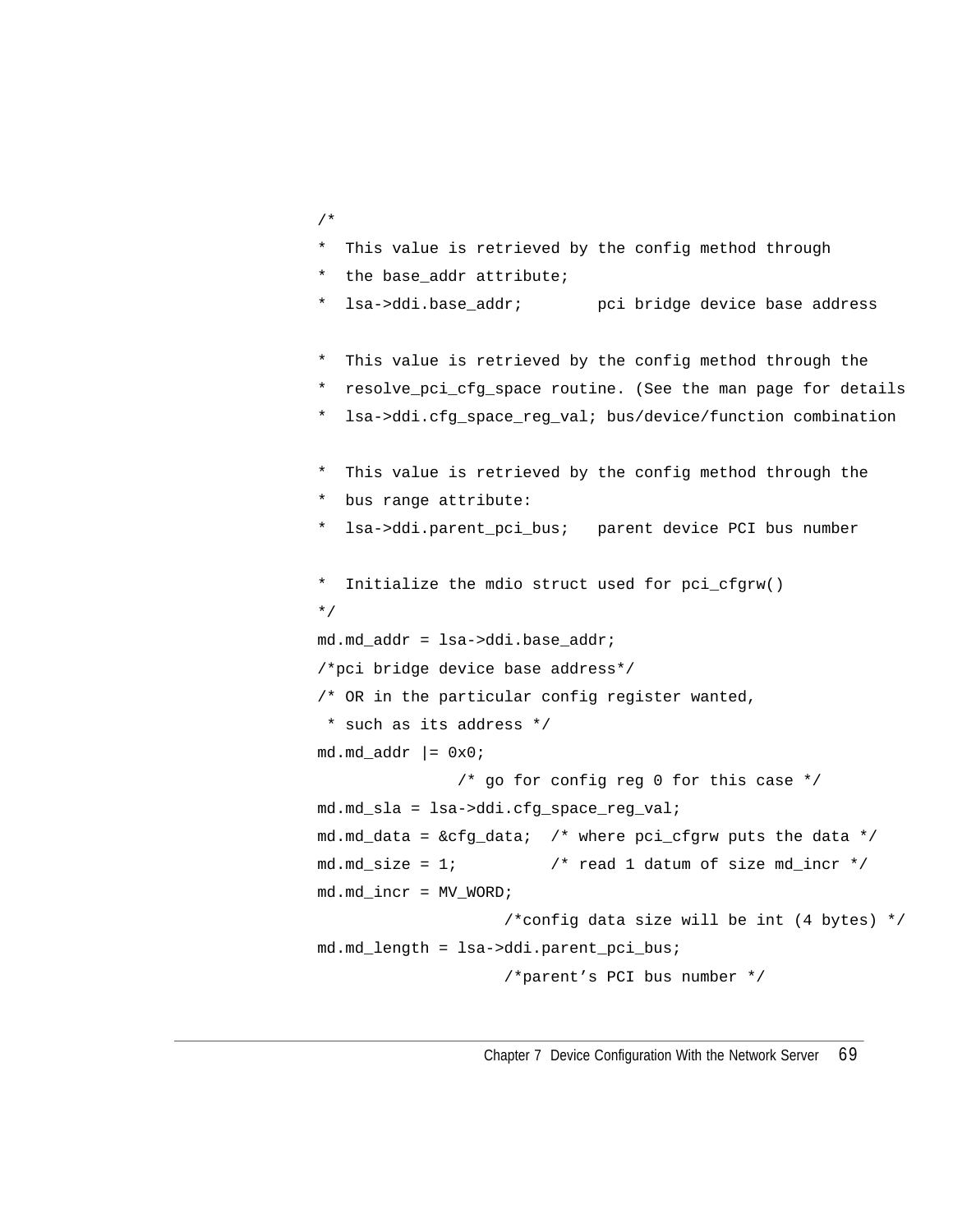```
/* read config register 0 */
rc = pci cfqrw(0, \text{ and}, READ);/*pci cfgrw() is a kernel routine */if ((cfg_data & 0xF0000) == 0xF0000 {
     printf("SymLogic875 config reg 0:dev/id = %x\n",cfg_data);
     lsa->chip_type = 0x875;
}
if (rc == 0) { /* if no previous error */md.md_addr = lsa->ddi.base_addr;
                /*bridge device base address*/
                /*OR in the particular config register wanted */
     mdmd\_addr |= 0x4;/* go for config reg 4, Status/Command reg */
     rc = pci_cfgrw(0, \text{ and}, \text{READ});printf("Config Reg 4: Status/Cmd; initially = x\nright", cfg_da
}
if (rc == 0) { /*if no previous error *//*now let's write our desired values */
     cfg_data = 0x16; /*BUS MASTER, MEM I/O Space, MEM WR & INV 
     rc = pci cfqrw(0, \delta m d, WRITE);}
if (rc == 0) { /*if no previous error *//* read it back to verify */
     rc = pci_cfgrw(0, \text{ and}, \text{READ});printf("Config Reg 4: changed to %x\n",cfg_data);
}
```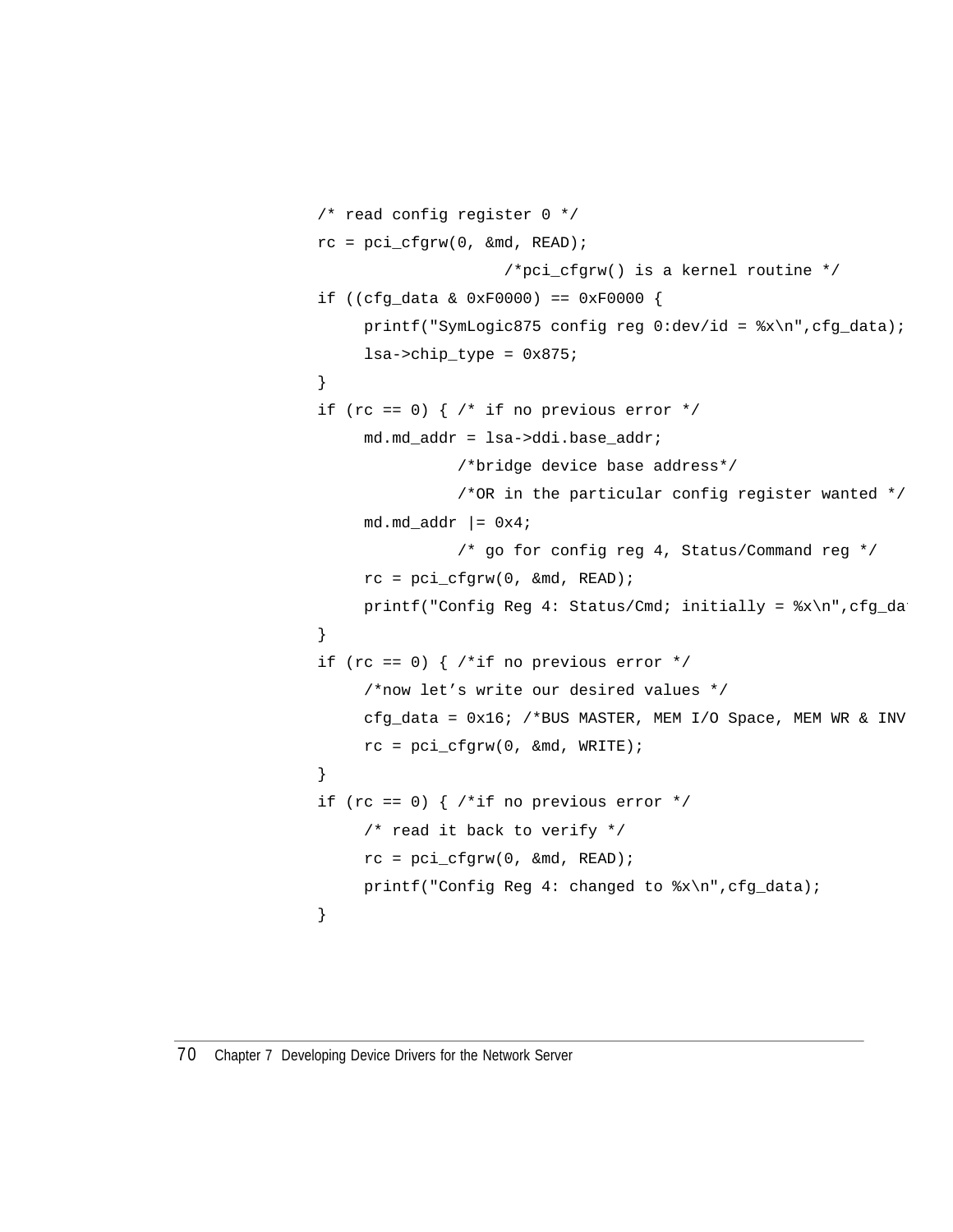# **8 Device I/O on the Network Server**

Even though a driver can perform many tasks, you usually write a driver to output data to a device or demand data from a device; in other words, drivers usually perform device I/O. A driver may have to read from, or write to, registers on a card that serves as an adapter between an I/O bus and a device connected to the card, or the driver may have to set up the means for data to be transferred in some other way.

The primary I/O differences between AIX for the Network Server and AIX 4.1 for other platforms are as follows:

- the Network Server does not use the IOCC and MicroChannel Adapter (MCA) architectures to control I/O.
- the Network Server uses different memory mapping for I/O spaces.
- some components of the Network Server use descriptor-based direct memory access (dbDMA) and the Network Server does not implement central DMA support and the DMA support services.

This chapter highlights the differences between AIX for the Network Server and AIX 4.1 for IBM platforms and discusses the following device I/O topics:

- how the Network Server translates effective addresses to real addresses
- how the Network Server I/O controller maps I/O space
- how programmed I/O works with PCI devices
- how to use DMA with the Network Server
- how to allocate contiguous physical memory for a device driver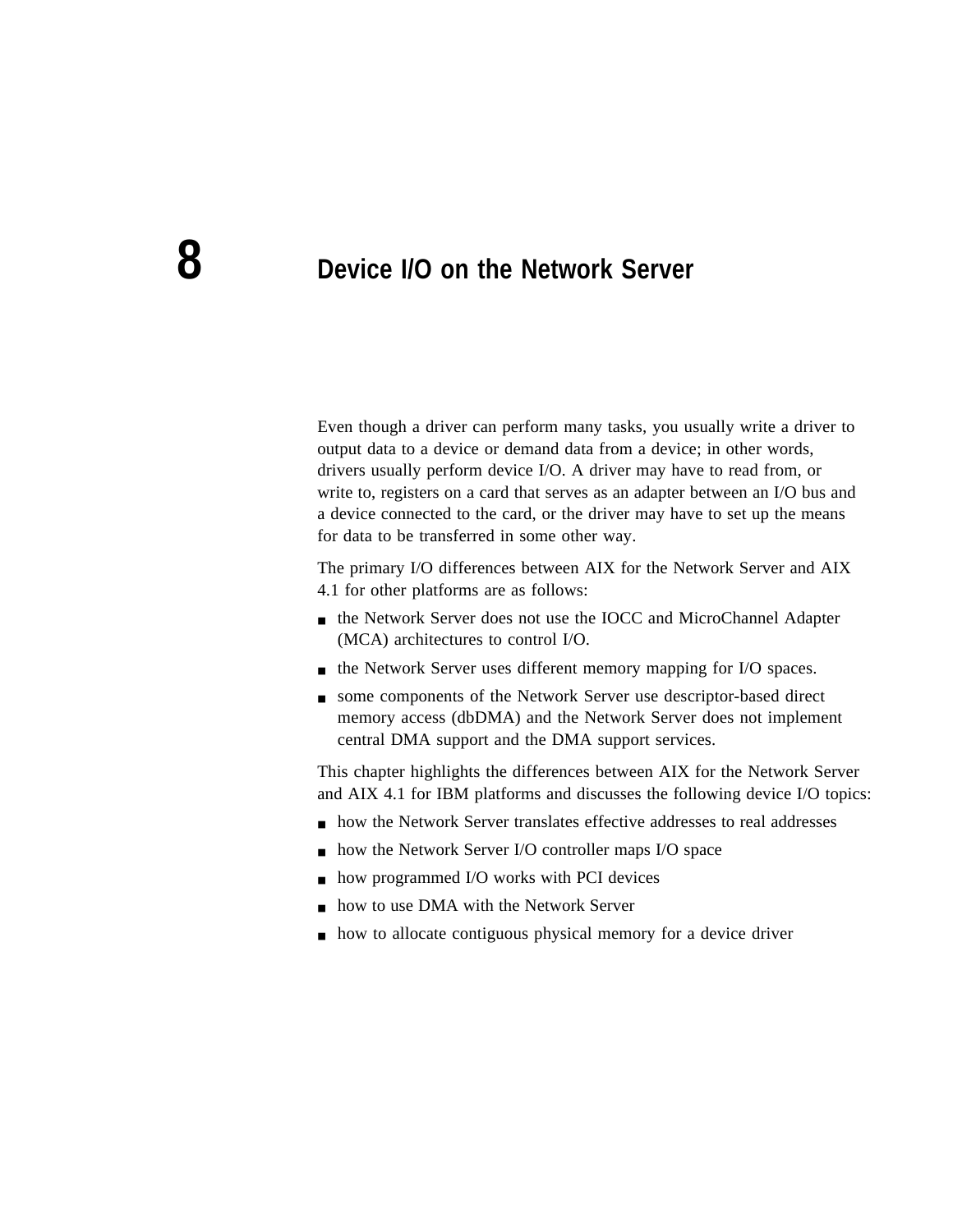Most of the differences related to the PCI architecture are hidden in the driver configuration methods and the iomem\_att and iomem\_det primitives. These AIX functions allow the driver to map and unmap I/O address space from the operating system.

#### **Address translation on the Network Server**

Device drivers need to map addresses from physical memory to the virtual memory of the kernel and to the virtual memory of certain processes. To do so, drivers must perform address translation.

When a device driver gains control of the system, it uses routines in the kernel to get to PCI memory space in the physical memory. The iomem\_att and iomem\_det routines perform mapping address translation for the driver.

AIX for the Network Server implements block address translation and segment address translation for device I/O access. Figure 8-1 shows how block address translation maps effective addresses to real addresses.



Figure 8-1 Block address translation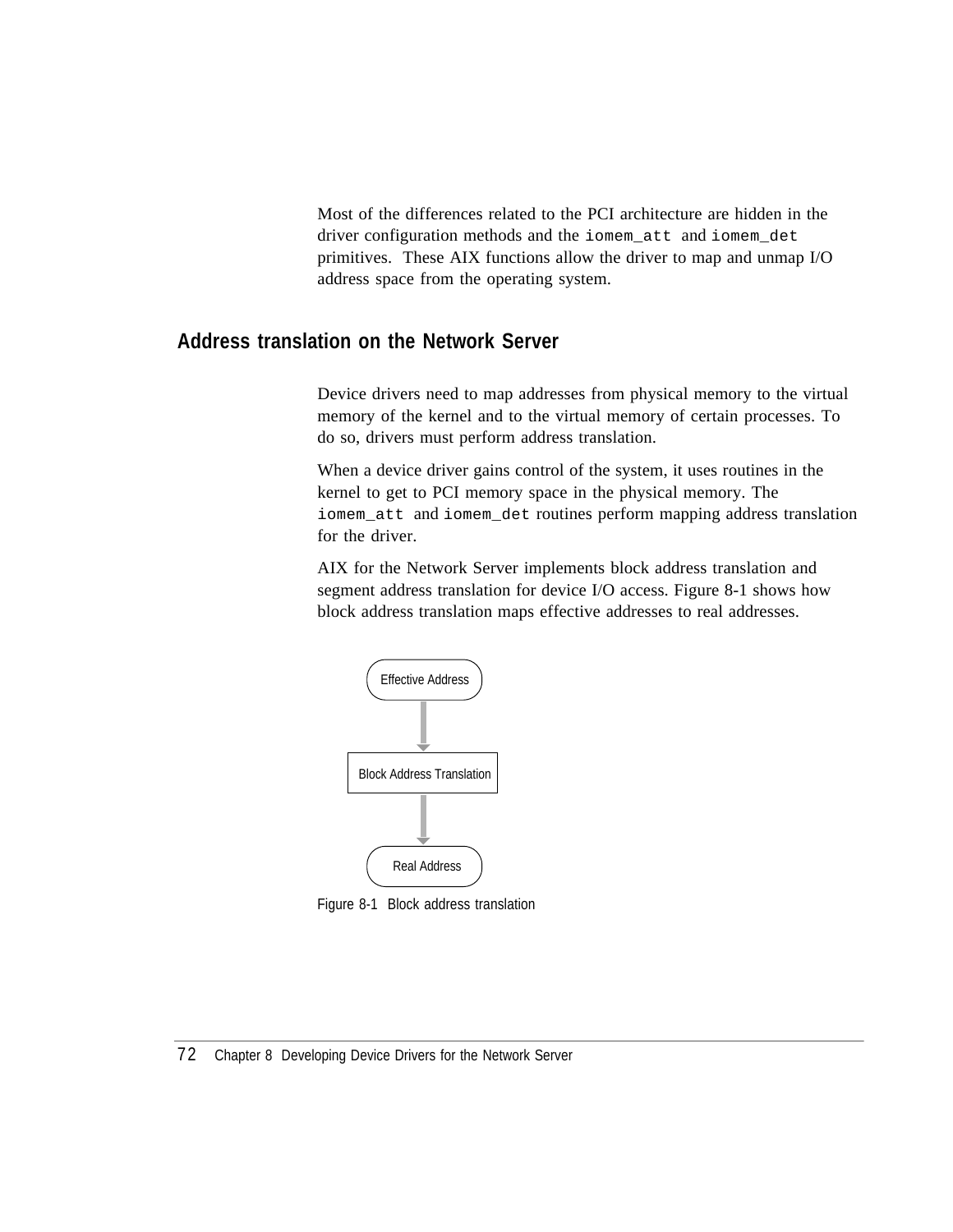Block address translation (BAT) is an alternative to page address translation. AIX for the Network Server uses BAT registers to map I/O. A BAT register can map up to 256 MB of information. The iomem\_attach and iomem\_detach routines hide the details of this address space from the device driver.

For more information on block address translation, see the book *PowerPC Architecture*.

# **I/O controller types on the Network Server**

The Network Server processor architecture expects an I/O controller to provide an interface between the system bus (the one the processors use to access RAM) and an I/O bus. A computer system may have more than one I/O bus, but each bus has its own I/O controller.

The Network Server has the following processor type, I/O controllers, and I/O bus protocol.

| <b>Processor</b> | <b>Controller</b> | <b>Bus protocol</b> | Address space for I/O                 |
|------------------|-------------------|---------------------|---------------------------------------|
| PowerPC          | PCI bridge        | PCI                 | Real address<br>(memory-mapped<br>I/O |

The I/O space is part of real address space—in other words, a memory controller translates real addresses so that certain address ranges access system RAM, and other address ranges access other devices. In this sense, I/O space is memory-mapped. For implementation details, see *Setting Up the Network Server*.

When you use the iomem\_att routine to establish access to memory mapped I/O, you need to provide the routine the values for the I/O controller and the I/O bus protocol.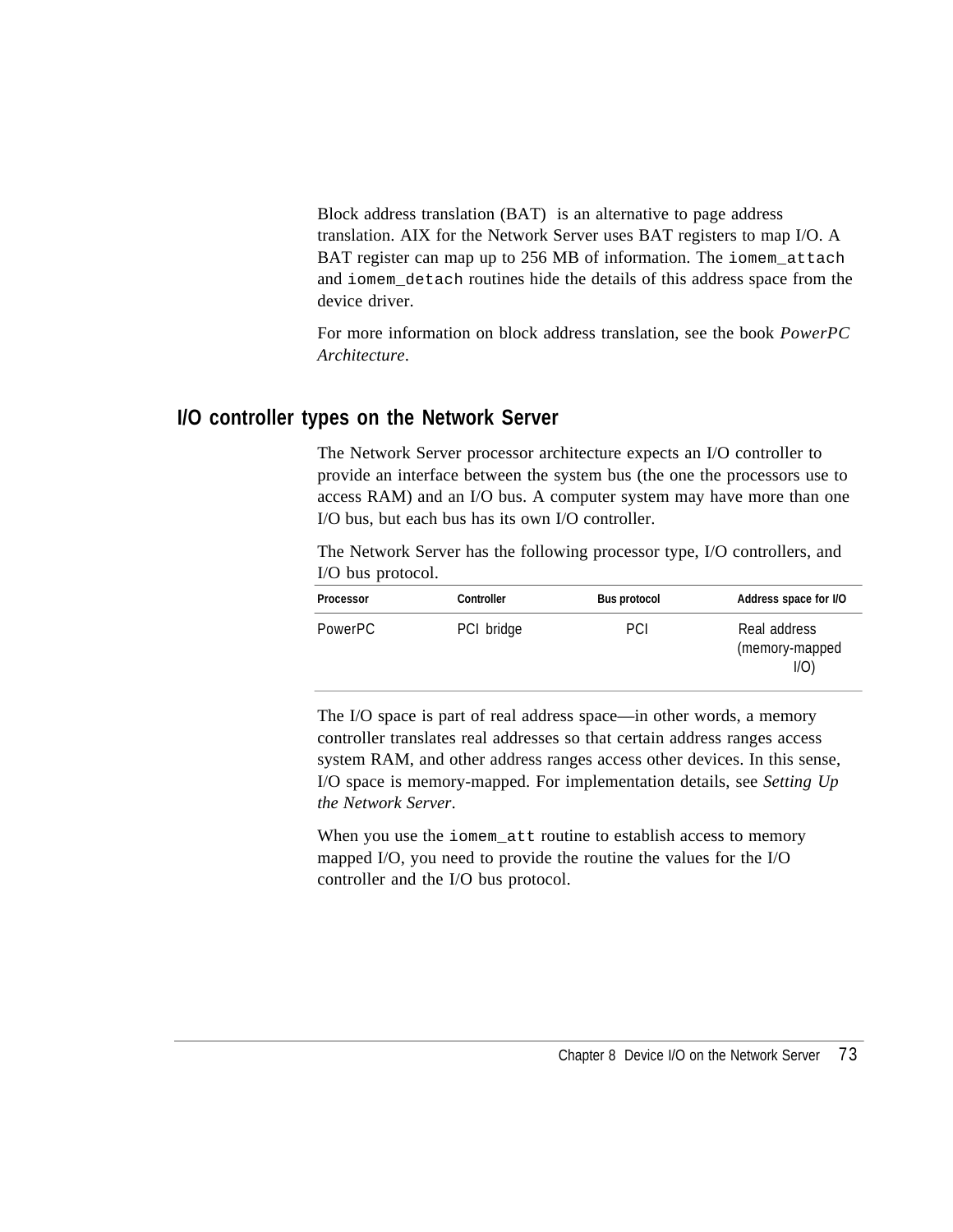# **I/O space on the Network Server**

Device drivers use the iomem\_att routine to access physical memory. The memory controller maps I/O space. You can access I/O space by generating real addresses through address translation.

Here are the main address allocations.

| <b>Address</b>            | <b>Purpose</b>             |
|---------------------------|----------------------------|
| 0x00000000-0x7FFFFFFFF    | RAM (2 GB)                 |
| 0x80000000-0xF8FFFFFF     | PCI memory                 |
| $0xF0000000-0xF8FFFFFFFF$ | PCI bridges/system control |
| $0xF9000000-0xFEFFFFFF$   | PCI memory                 |
| $0xFF000000-0xFFFFFFFF$   | <b>ROM</b>                 |
|                           |                            |

Figure 8-2 shows the address map. The first bar represents the first part of an address; the second bar represents the second part.



Figure 8-2 Address mapping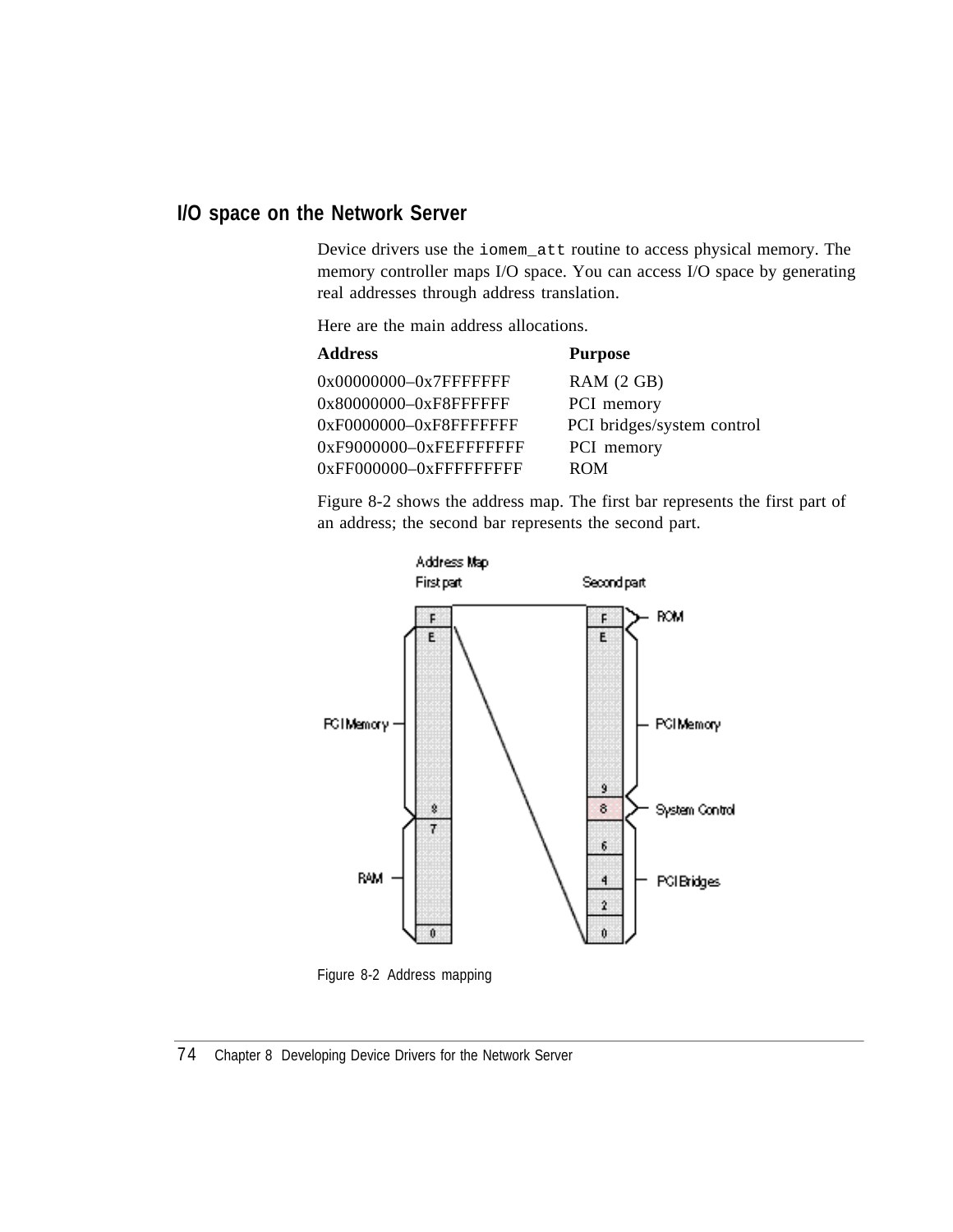# **Programmed I/O to PCI devices**

{

A routine performs programmed I/O whenever it issues a load or store instruction with an address mapped to a bus or device. You distinguish programmed I/O, where a system processor performs the data transfer, from direct memory access (DMA), where data is transferred by some other means.

The following code sample uses programmed I/O and the iomem\_att and iomem\_det routines:

```
#include <sys/ioacc.h>
#include <sys/adspace.h>
int
read_reg(struct LSA_def * lsa,
/* lsa is overall driver struct */
    uint offset)
    uint ret code = 0;uint val;
     uint* addr;
    void* mac_io_addr; /*keep intact for io_det */
     struct io_map iom = {IO_MEM_MAP, IOM_INHIBIT,
          SEGSIZE/2, REALMEM_BID, O};
     uchar* chip_addr;
     iom.busaddr = (struct ipl_cb *) lsa->chip_base_raddr;
          /*chip real addr */
     mac\_io\_addr = iomen\_att (&iom);
     chip_addr = (uchar * ) mac.io\_addr;
```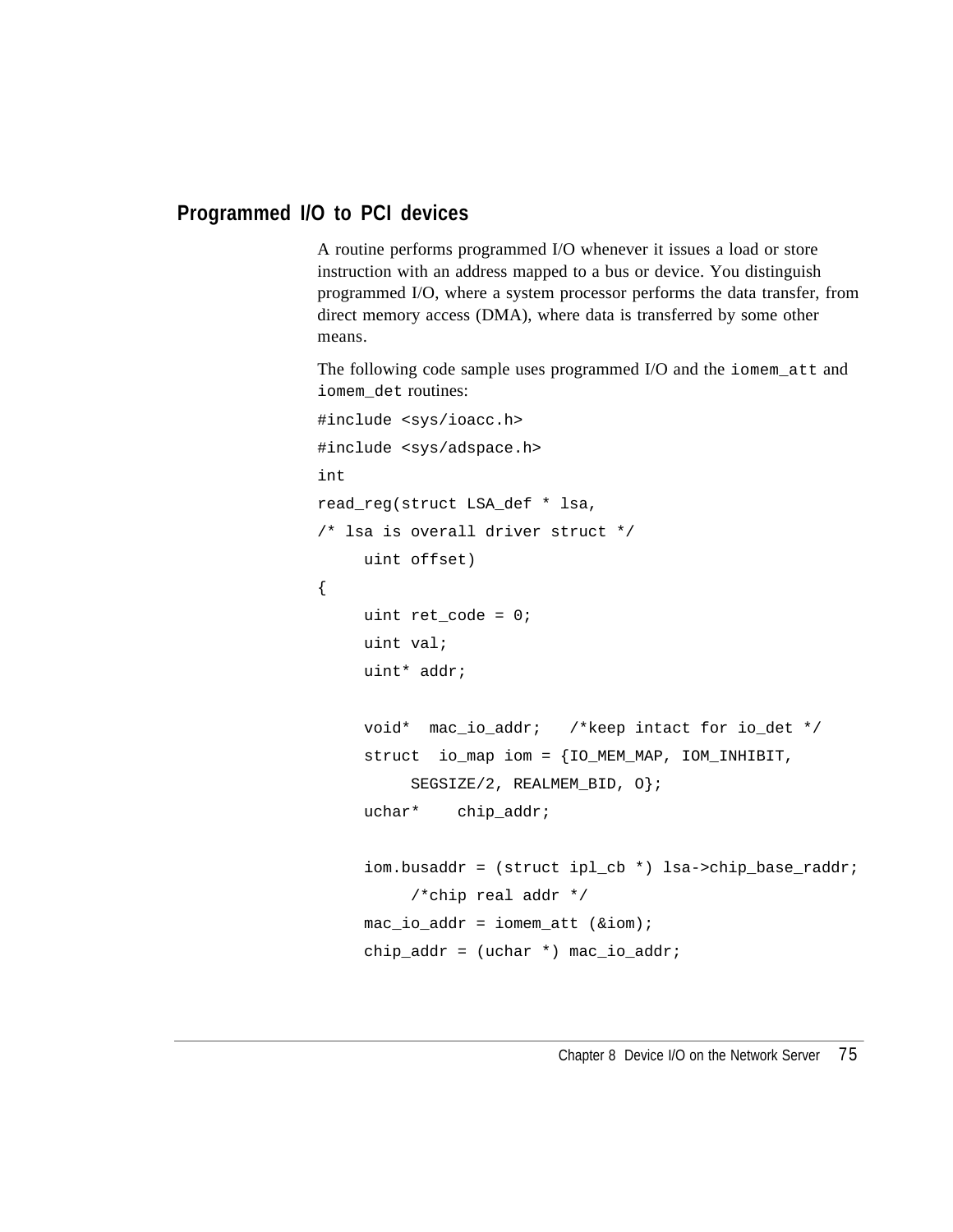```
addr = (uint*) (chip\_addr + offset);val = *addr;ret code = word revers(val);
/*byte swap needed for this driver */
iomem_det (mac_io_addr);
return (ret_code);
```
The argument to iomem\_att is a pointer to an io\_map structure as defined in sys/ioacc.h. The calling routine provides the size of the address space needed, a bus ID, which specifies the bus type of the region to be mapped. Network Server drivers use REALMEM\_BID as the bus ID.

A call to iomem\_att returns a valid virtual address. This address is to be passed to iomem\_det after the I/O operation is complete.

#### **Direct memory access**

}

To transfer data to or from a device without having a system processor issue load or store instructions, you can use direct memory access (DMA), which relies on capabilities designed into the Network Server DMA controller and the adapter communicating with the attached device.

AIX 4.1 for IBM platforms has a DMA subsystem that uses a central DMA engine and relies on IOCC and MCA. AIX for the Network Server, however, does not support central DMA services. Each device determines how to use DMA services.

There are two types of DMA:

■ DMA master

When an adapter card arbitrates for the bus and is able to transfer data directly by generating its own bus addresses and transfer lengths, then the transfer is a DMA master operation, and the card is a DMA master adapter.

■ DMA slave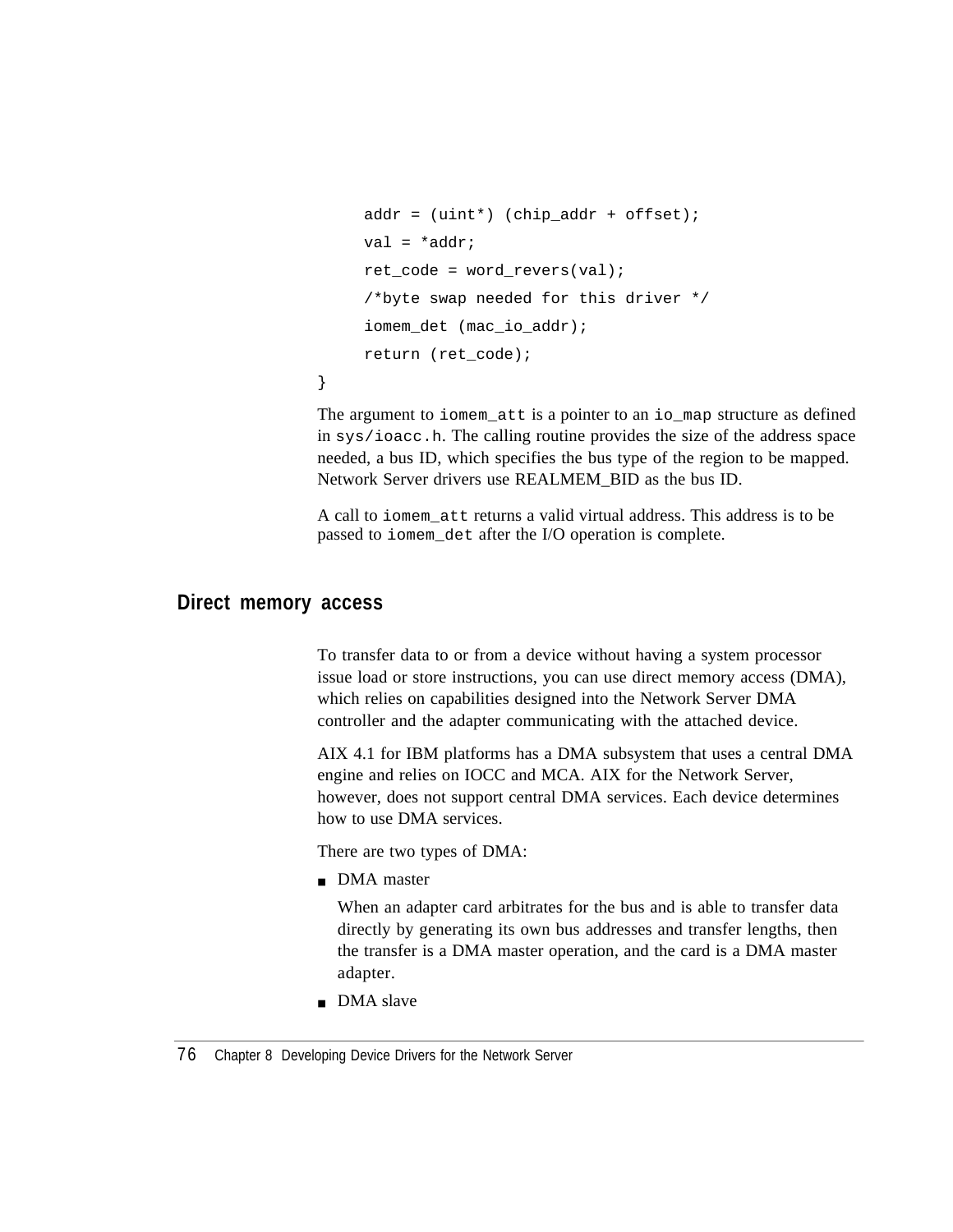When an adapter card arbitrates for control for the bus but lacks the ability to generate its own bus addresses to transfer data, a third party (a DMA controller) must perform the data transfer. In this case, the transfer is a DMA slave operation, and the card is a DMA slave adapter.

Because bus addresses are meaningless during DMA slave operations, DMA slave adapters cannot use the addresses during the DMA transfer to indicate the intended location for the data. However, the programmed I/O commands that the device driver has previously issued to the adapter typically enable the adapter to know where the data is to be put or where it is to be retrieved.

### **Allocating contiguous physical memory**

Some device drivers need to allocate contiguous physical memory space. Because of this, AIX for the Network Server uses IBM's *rheap* kernel code available on their RSPC class boxes. AIX for the Network Server lets the user configure the size of the real heap. (With IBM, the heap is a fixed size of 128 KB.)

The Network Server implementation of the real heap includes the following features:

- A real\_heap\_size attribute was added to sys0 in the PdAt database.
- AIX for the Network Servers includes database entries in SMIT to let you set the size attribute.
- The mkboot command (invoked by bosboot) has a new function, get heapsize(), which uses getattr() to obtain the value of real\_heap\_size.
- The mkboot command saves the heap size into the o\_resv2 field of the xcoff header of the generated boot image.
- The bootapple command uses the value in o\_resv2 and allocates contiguous physical memory right below the newly generated IPLCB. The init\_rheap\_buc() routine finds or generates an entry in the Bus Unit Controller table in the IPLCB which describes the allocated real heap memory.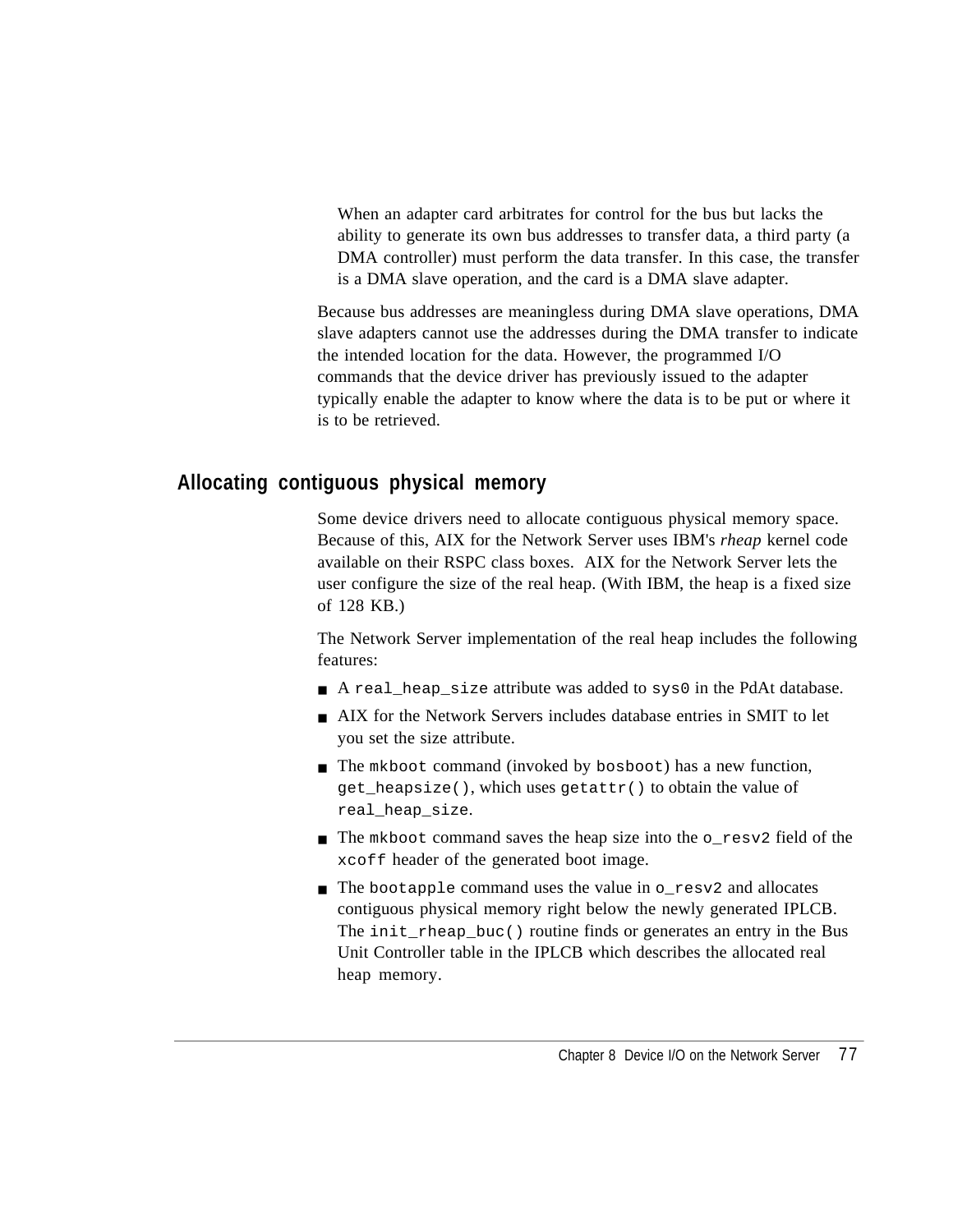# **9 The Network Server Interrupt Subsystem**

Because interrupt hardware for the Network Server is different from the interrupt hardware of other platforms supporting AIX 4.1, the interrupt subsystem has been modified. This chapter provides an overview of the Network Server interrupt subsystem, highlighting the differences in interrupt levels and mapping.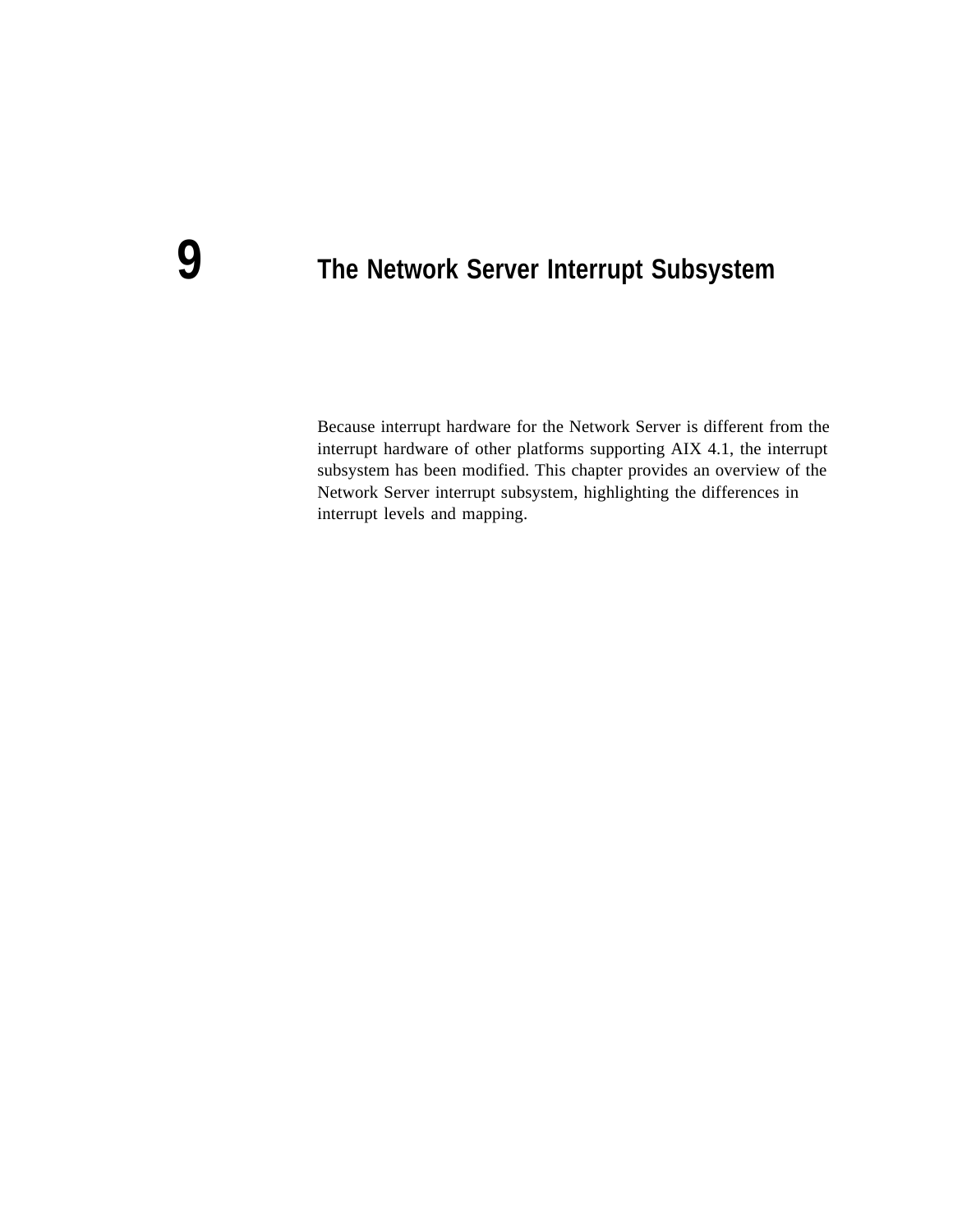# **Overview of the interrupt subsystem**

Adapters on any bus can generate interrupts to the host processor. Each interrupt is associated with a particular level, which the processor uses to determine how to handle the interrupt. Interrupt levels for the Network Server can be shared—that is, more than one device can generate interrupts on the same level.

Device drivers provide an interrupt handler to which the system dispatcher transfers control of an interrupt. An interrupt handler is a routine that is called by the kernel whenever an interrupt occurs at a given level. The interrupt handler must first determine whether the interrupt was caused by the adapter the driver is managing. If it was not, the handler exits immediately and returns and indication of failure. If it was, the interrupt handler performs the processing that is needed to deal with the interrupt, resets the interrupt in the adapter, and returns to the kernel.

When a device configures itself, it specifies the priority of interrupts from its associated adapter. When an interrupt occurs, interrupts from other devices at that priority level and below are disabled. Higher priority interrupts can still occur. Interrupt handlers for low-priority devices (such as printers) can be preempted if an interrupt occurs on a high-priority device.

When Open Firmware queries a device for information during the start up process, it obtains the interrupt level and includes it in the device tree. To obtain this information from the device tree, you use the Open Firmware routines. For information about these routines, see Chapter 6, "The Open Firmware Device Tree" and the manual pages in section 4.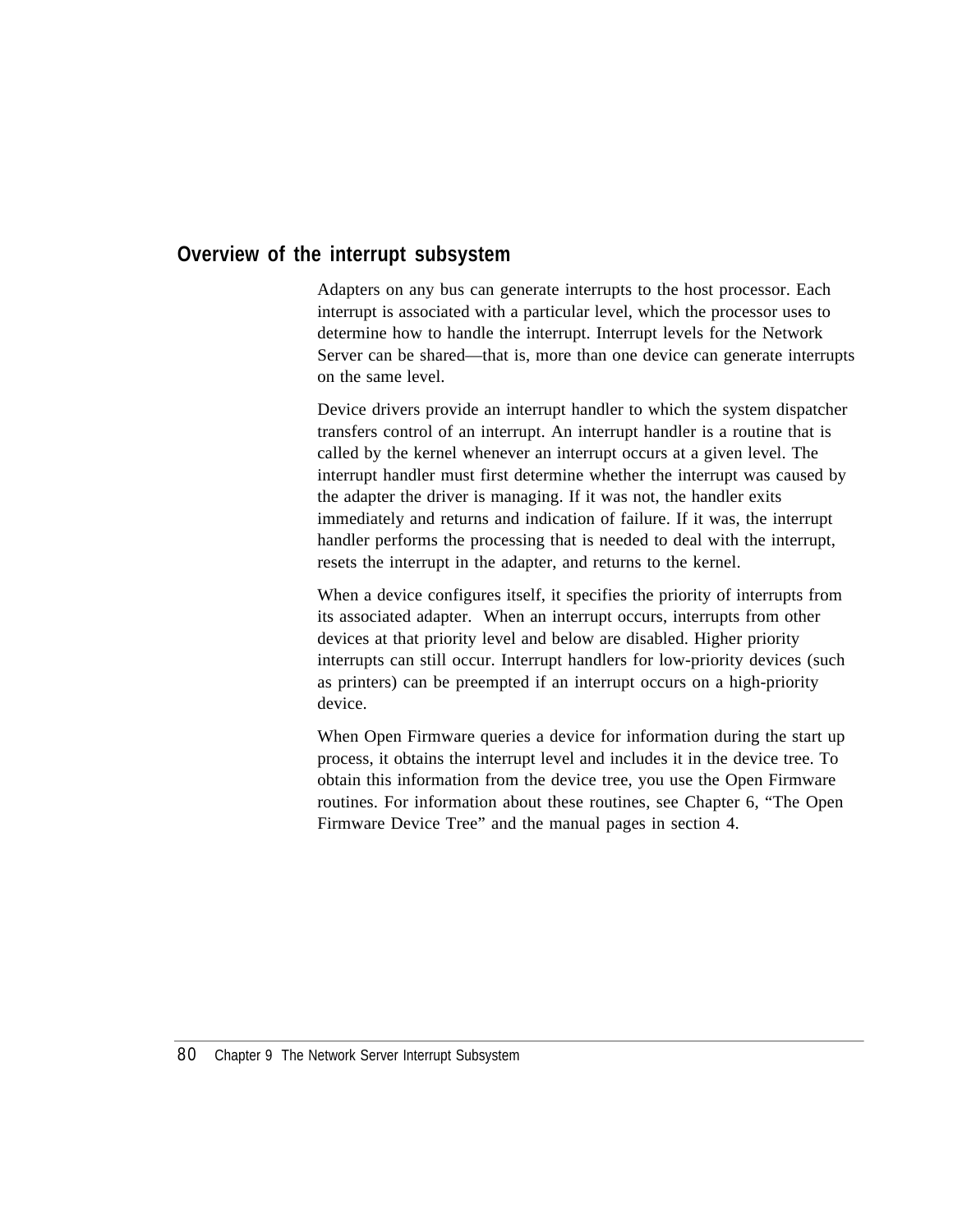#### **Interrupt levels**

To determine the source of an interrupt, the Network Server processor depends on a software interrupt level—a value that corresponds to a distinct hardware interrupt source on a device. When the processor receives an interrupt, the processor determines the interrupt level and uses it to call the appropriate interrupt handler.

You can obtain the interrupt value for a device from the Open Firmware device tree by using the resolve\_intr\_lvl() routine. See the man page in Section IV for complete information about this routine. The value of the Apple interrupt property must be used as the level field in the intr structure passed to  $i$  init().

The following table summarizes the interrupt levels for different types of buses.

| <b>Bus</b> | Interrupt<br>sensitivity | Can interrupt<br>levels be shared? | Are interrupt levels Available interrupt<br>programmable? | levels                         |
|------------|--------------------------|------------------------------------|-----------------------------------------------------------|--------------------------------|
| <b>MCA</b> | Level                    | Yes, with same<br>priority         | Yes                                                       | $1 - 16$                       |
| PCI        | Level                    | Yes                                | Yes                                                       | 15                             |
| <b>ISA</b> | Edge                     | No                                 | No                                                        | 5, 7, 9, 11, 14, 15            |
| Apple PCI  | Level                    | Yes                                | No                                                        | Determined by<br>Open Firmware |

The AIX 4.1 operating system uses the busresolve routine to find a bus interrupt level. AIX for the Network Server, however, does not support the busresolve routine; its functionality is provided by Open Firmware. During the startup process, Open Firmware obtains a device's interrupt level and stores the value in the Open Firmware device tree. You can use the routines described in Chapter 6, "The Open Firmware Device Tree," to access this value.

*Note:* The mapping of an interrupt's source to a specific processor interrupt level depends on the hardware architecture. Open Firmware handles the mapping of interrupts so that you do not have to.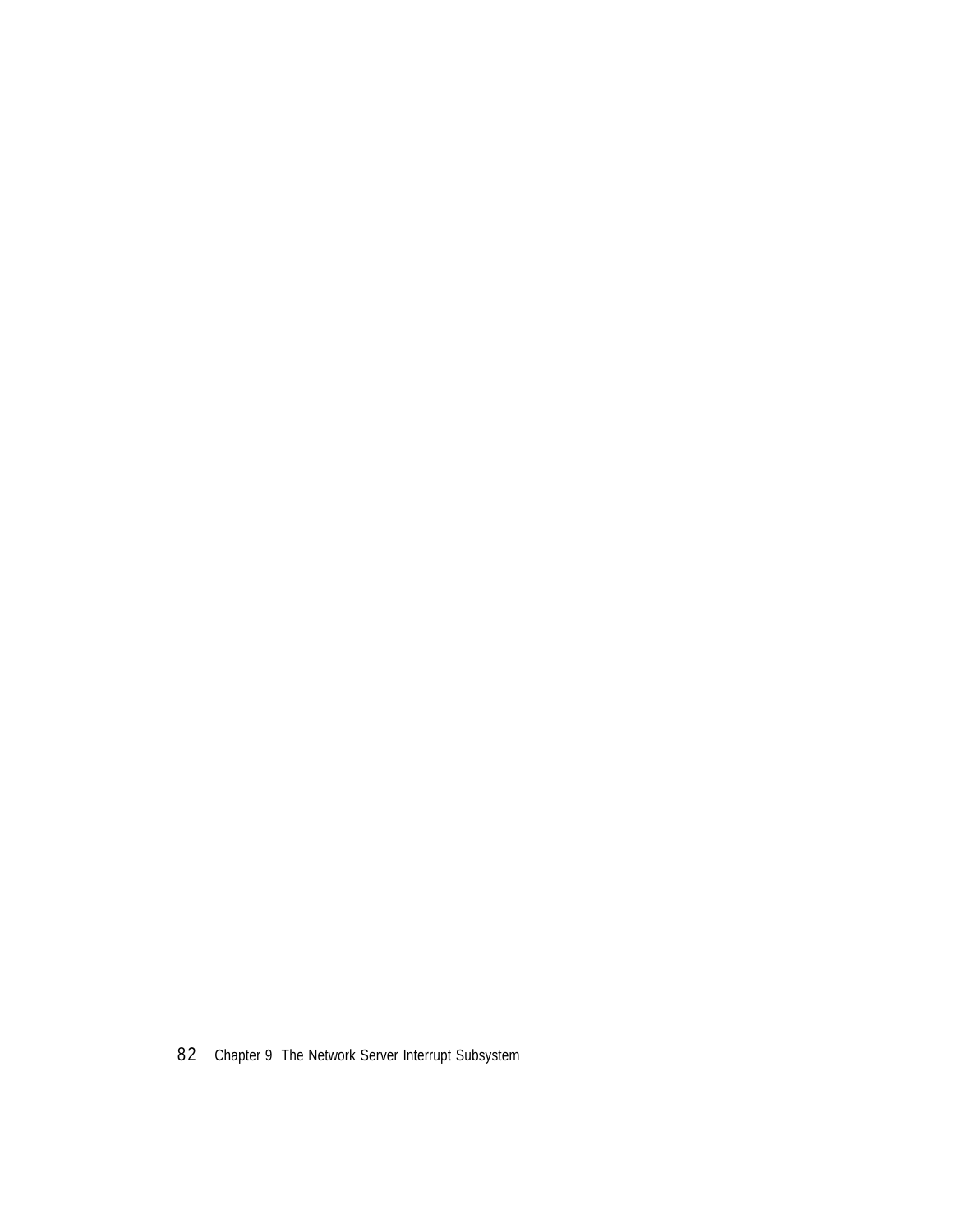# **10 Implementing Graphics Input and 2D Graphics Device Drivers**

The graphics system for the Network Server has only a few changes from the AIX 4.1 system for other platforms. The primary differences are as follows:

- The device-dependent level of the X Server is different to support the Network Server. This change does not affect device drivers.
- The Network Server does not support 3D features.

The 3D features allow you to provide lighting and shading. Unsupported 3D features include graPHIGS, PEX, 3D libraries, and GAI 3D Model libraries.

This chapter describes the X Server and changes to support for input and display devices.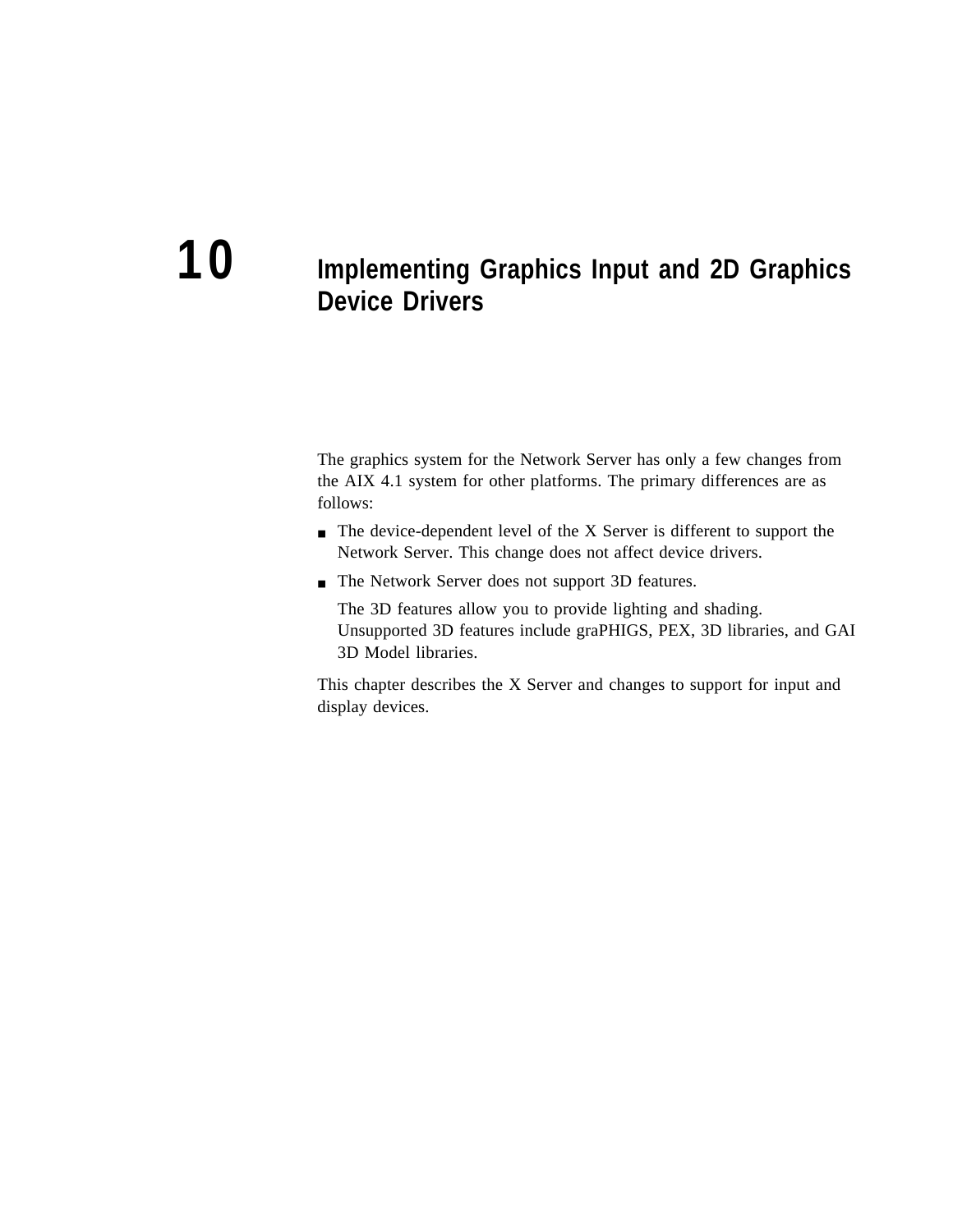# **Graphics environment**

To provide a graphics environment, AIX for the Network Server provides only the 2D portions of AIX Windows. The 2D portions enable the user to run system management applications or any other X Window System<sup>TM</sup> or Motif applications. AIX for the Network Server does not provide the 3D portions of AIX, such as PEX (the PHIGS extension to X Window System) or Silicon Graphics' OpenGL.

AIX Windows consists of the X Window System (X11R5 server, client libraries and applications, fonts, include files, and so on), Motif 1.2.3 (libraries, include files, and applications), and the COSE Desktop.

#### **The X server**

The X server provides a device-dependent layer that isolates nearly all hardware dependencies. AIX for the Network Server has changed much of this layer to work with Apple's video drivers.

- The Network Server supports the video modes provided by the video chip on the main logic board for 8-bit, 256 color displays. The Network Server meets the SVGA standards.
- The underlying video driver in the kernel has been changed to support the video chip. It interacts with the chip just like other video adapters in AIX.
- To support color with the X server, AIX for the Network Server includes the standard X Window System routines to calculate the clipping area. (AIX 4.1 does not include these routines because the IBM hardware provides this functionality.)

#### **Mouse support**

X applications typically expect a three-button mouse. Because the Network Server supports the Apple one-button mouse, AIX for the Network Server maps the arrow keys to the middle and right mouse buttons to overcome the limitations of the one-button mouse. With three-button mouse devices, the arrow keys perform normally.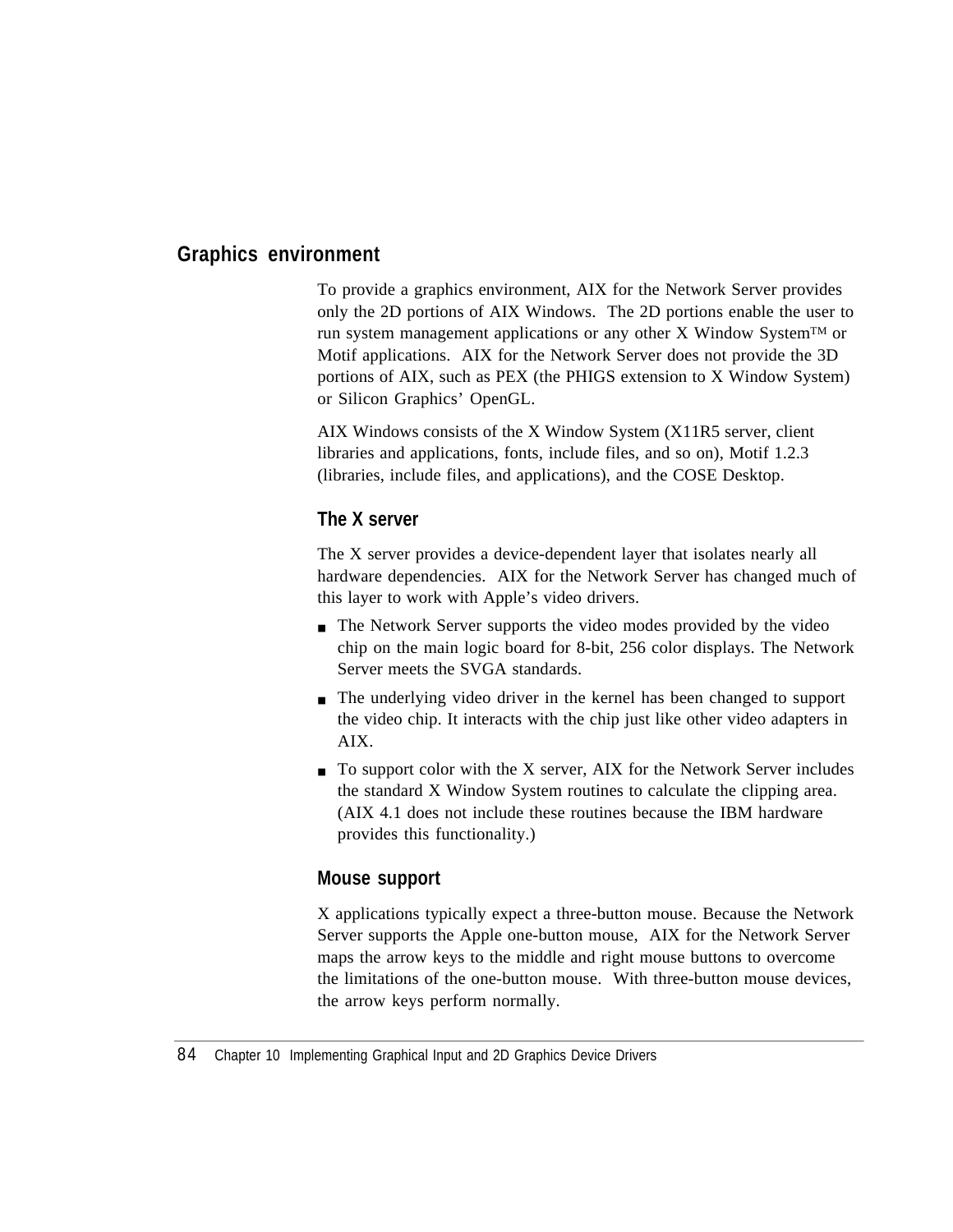# **Other input device issues**

In addition, the X server's key mappings have also been modified to support Apple's keyboards. The X Server has a keymap structure to reflect the keys on a keyboard. AIX for the Network Server has a keymap to reflect Apple keyboards.

The xinitrc startup script has been modified to reflect Apple ISO keyboards for foreign languages.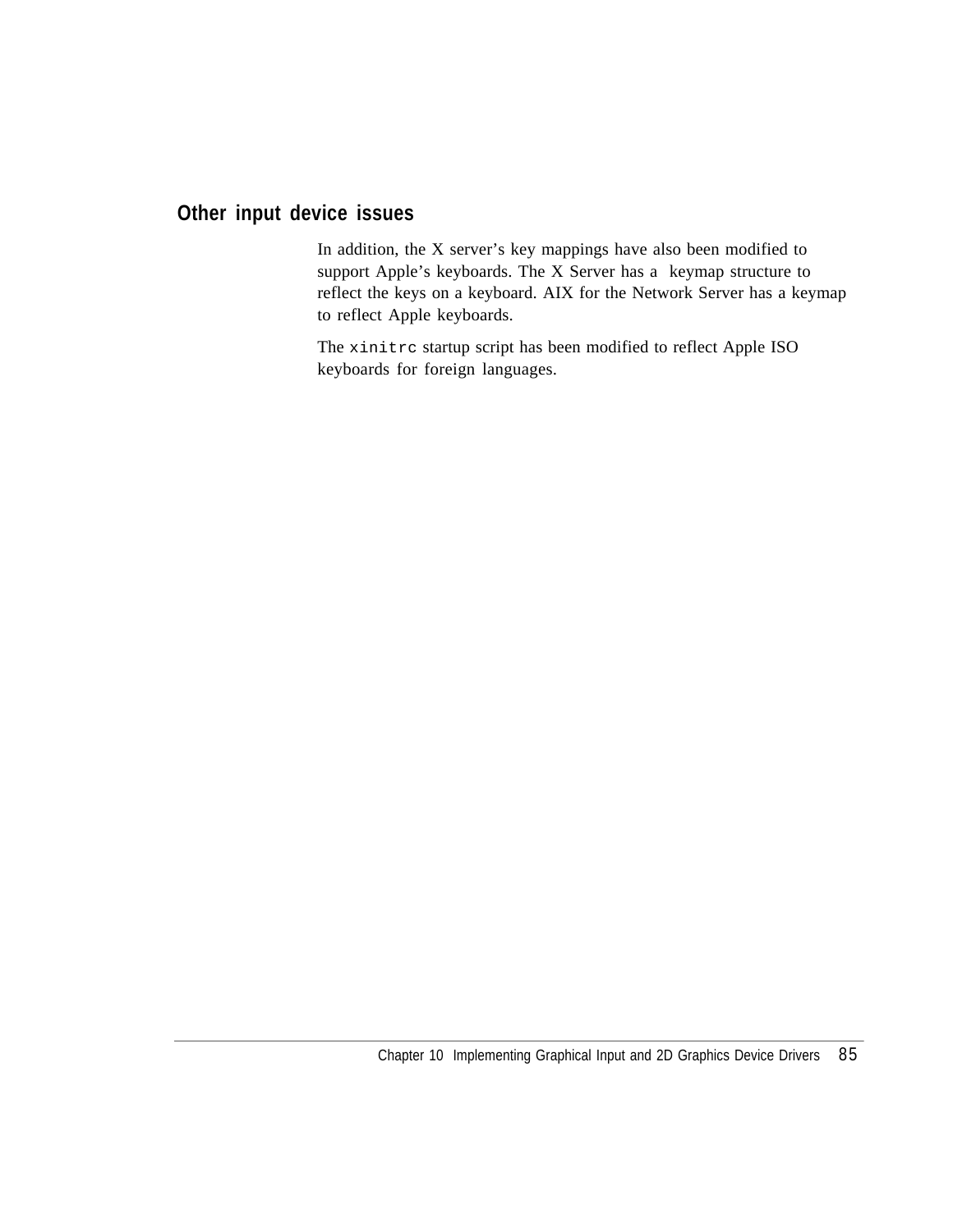# **Section III Using the AppleTalk API**

This section describes the programming interfaces to the AppleTalk API.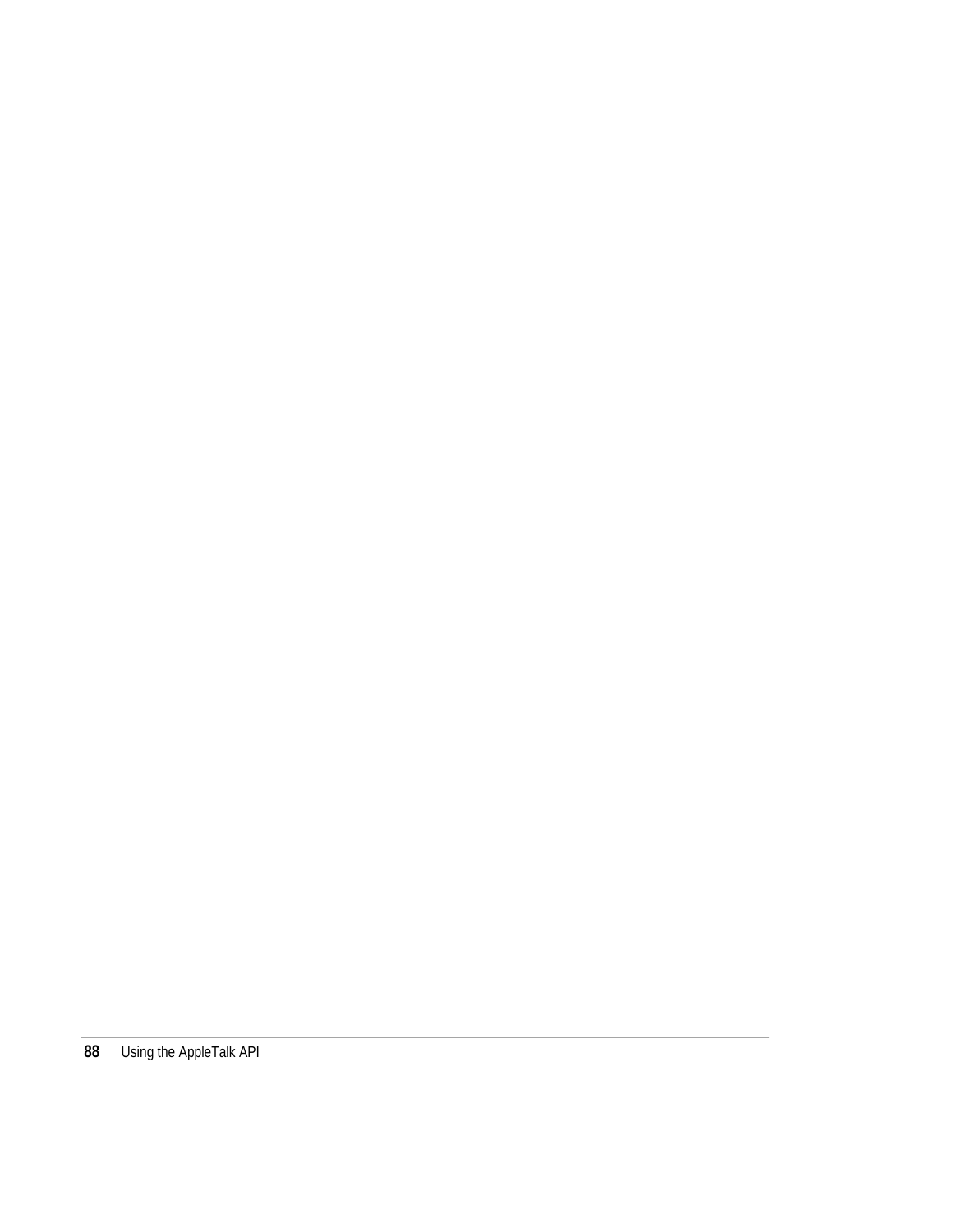# **11 AppleTalk Programming Interfaces**

This section describes the programming interfaces of the different AppleTalk Stack modules. The access to the following modules (DDP, ATP, NBP, RTMP, PAP, ASP) is provided through library function calls.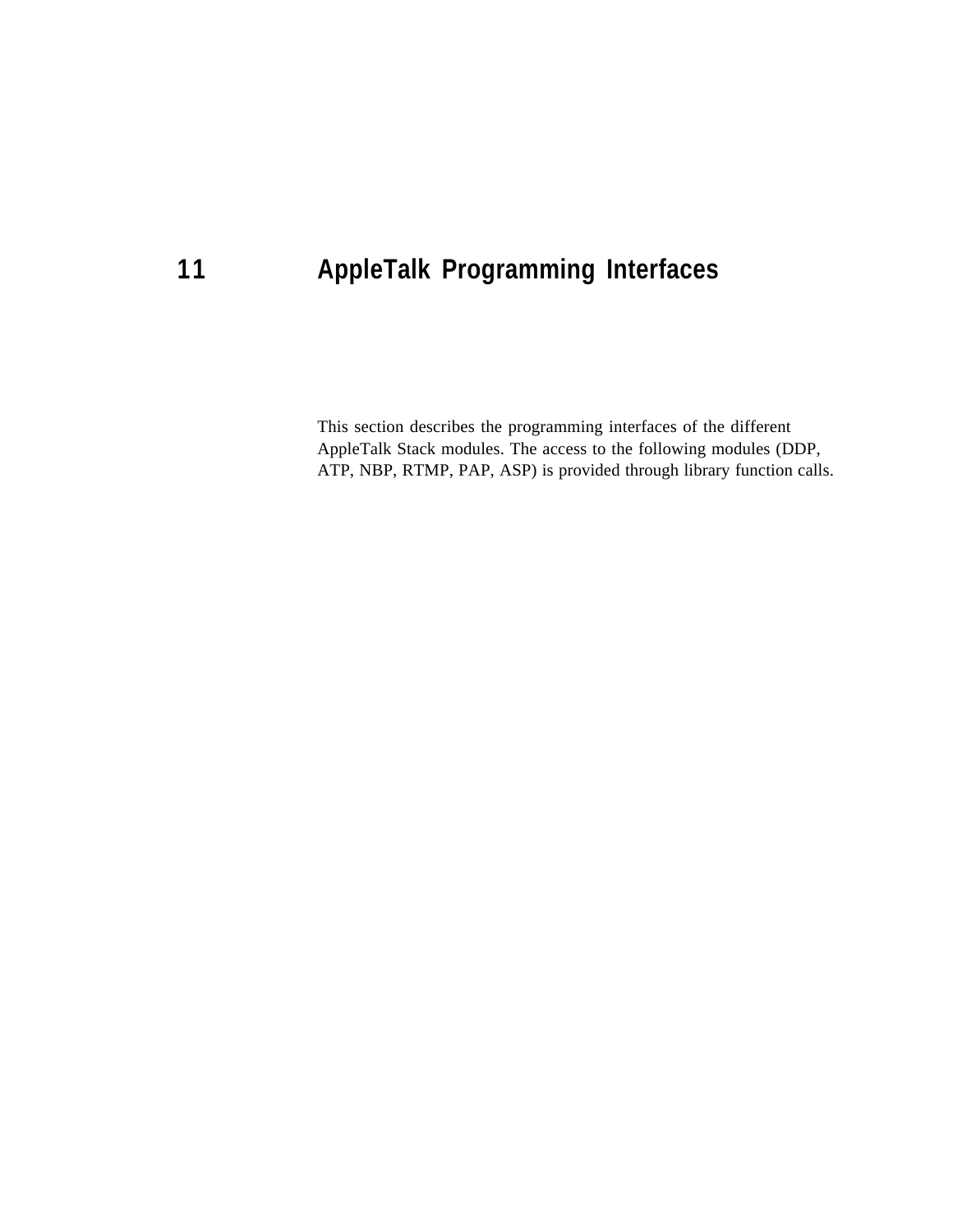# **Datagram Delivery Protocol (DDP)**

The Datagram Delivery Protocol (DDP)is a best-effort protocol, meaning there is no guarantee of reliable datagram delivery.

DDP is a connectionless datagram protocol, providing for delivery of datagrams not only from node to node but also from AppleTalk socket to AppleTalk socket and from internet to internet. You establish an application's connection to DDP by calling ddp\_open() routine using one of the 254 AppleTalk sockets that the DDP layer provides on each node.

The ddp\_open() routine takes an AppleTalk socket number as its argument. If a number between 1 and 127 (inclusive) is supplied, DDP returns a connection to that AppleTalk socket, known as a *static AppleTalk socket*. If the number 0 is supplied, DDP return a connection to an AppleTalk socket number in the range of 128 through 254, known as a *dynamic AppleTalk socket*.

Dynamic AppleTalk sockets are the most commonly used socket type. When you open a dynamic socket, you are guaranteed a unique socket ID, but you do not specify the number of that socket.

For certain applications, only static sockets are appropriate. For example, certain AppleTalk sockets are reserved for clients such as the AppleTalk core protocols (for example, ATP, NBP, and RTMP) and for low-level network services such as echoers. Others are reserved for unrestricted experimental use. These experimental sockets are not recommended for commercial products because there could be conflicting usage of the same socket numbers by different developers.

A datagram consists of a DDP header followed by data. The header contains:

- the data length
- source and destination
- addresses (The AppleTalk addresses in the header contain the full internet addresses of the AppleTalk sockets.)
- protocol type that identifies the caller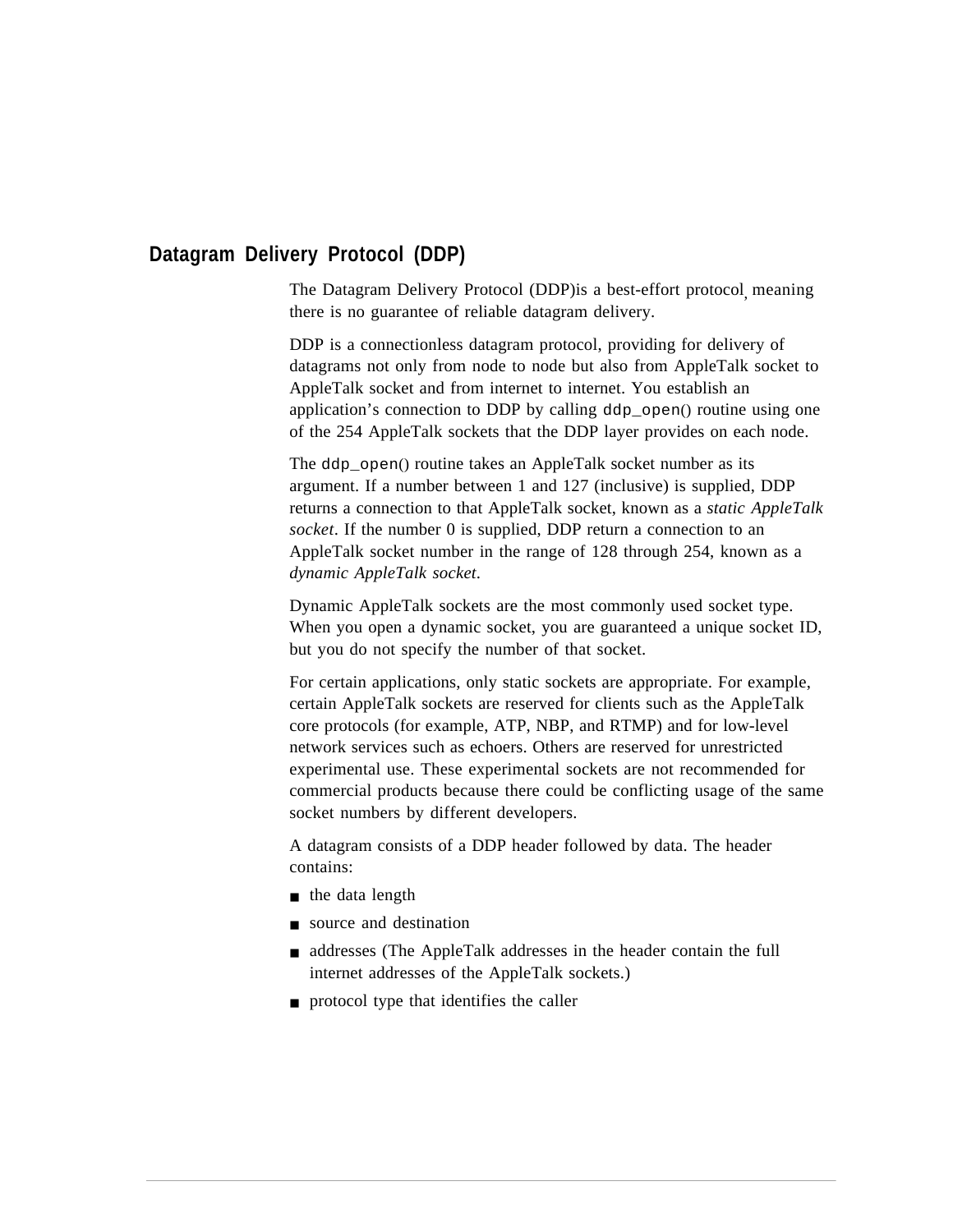- a hop count field that keeps track of the number of routers visited to avoid transmitting the datagram indefinitely
- a checksum field

On an AppleTalk internet, the router determines the route the datagram takes from source to destination. See *Inside AppleTalk* for more information about datagrams.

#### **DDP library functions**

The DDP functions use this structure:

```
typedef struct {
```

```
u_short unused : 2,
           hopcount : 4,
        length : 10;
u_short checksum;
at_net dst_net;
at net src net;
at node dst node;
at_node src_node;
at_socket dst_socket;
at_socket src_socket;
u char type;
u_char data[DDP_DATA_SIZE];
```

```
} at_ddp_t;
```
The checksum, dst\_net, dst\_node, dst\_socket, and data members must be set before you can write the datagram. The remaining members are set by DDP. The length member specifies the DDP packet length. If the checksum member is nonzero, DDP calculates a checksum for the data member and stores it in checksum.

The following sections detail the DDP functions.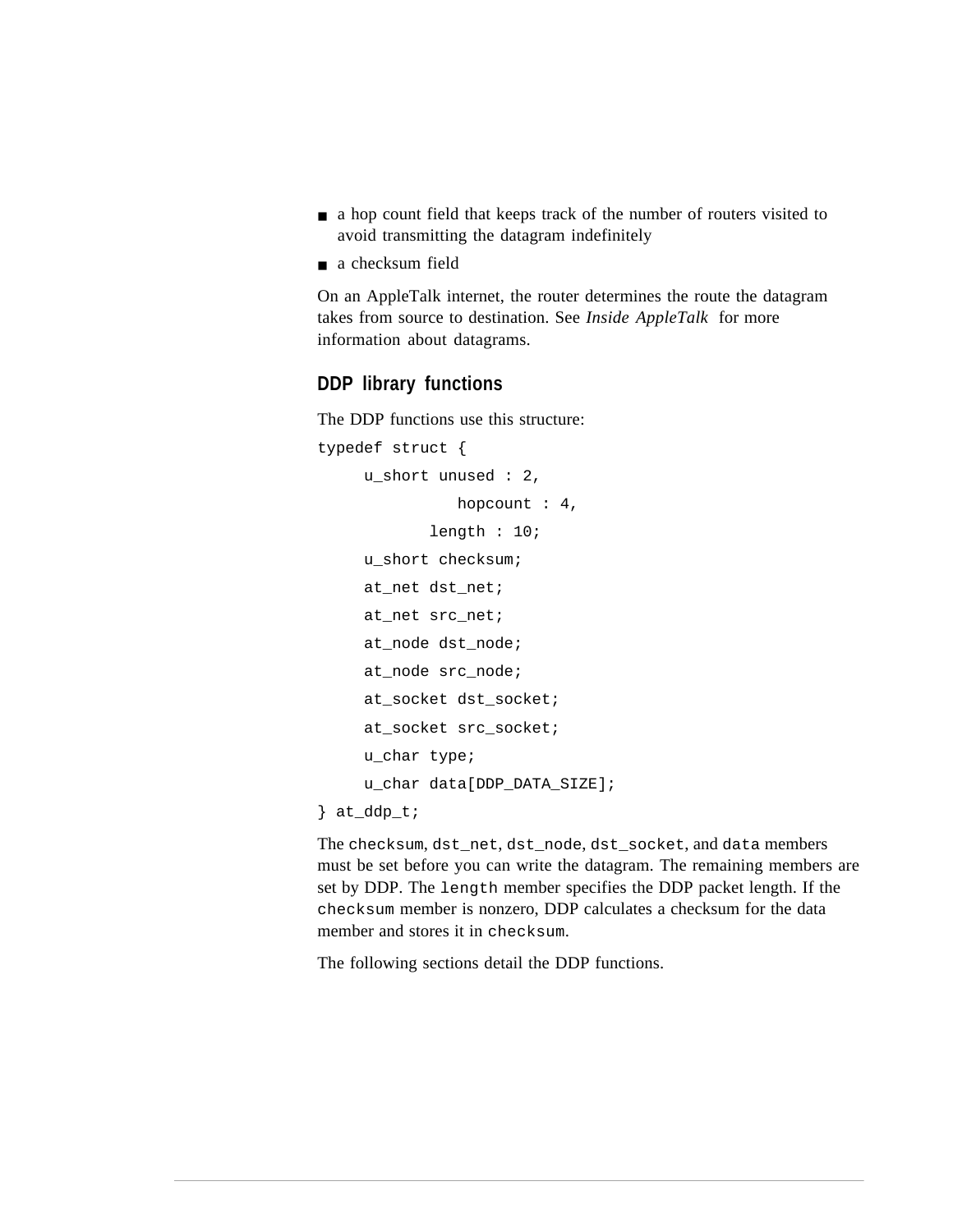The ddp\_open function int ddp\_open (socket) at socket \*socket;

This function opens a static or dynamic AppleTalk socket for sending or receiving DDP datagrams and returns a file descriptor that can be used to read and write DDP datagrams. The *socket* parameter is a pointer to a DDP socket number to open. If the socket number is 0 or if *socket* is NULL, a DDP socket is assigned dynamically. Otherwise, the static socket (in the range 1 to 127, inclusive) specified by *socket* is opened. Once opened, you can send and receive datagrams by calling the UNIX read() and write() system calls. You can send and receive asynchronously by calling the UNIX select() system call and by calling  $fentl()$  with the  $O$ \_NDELAY parameter. If you want to provide an implementation of ATP or ADSP directly over Apple's DDP layer, you must use atpproto\_open () or adspproto\_open , respectively.

The ddp\_close function int  $ddp_c$ lose( $fd$ ) int fd:

This function closes the DDP AppleTalk socket identified by *fd*.

The atpproto open function int atpproto\_open (socket) at socket \*socket;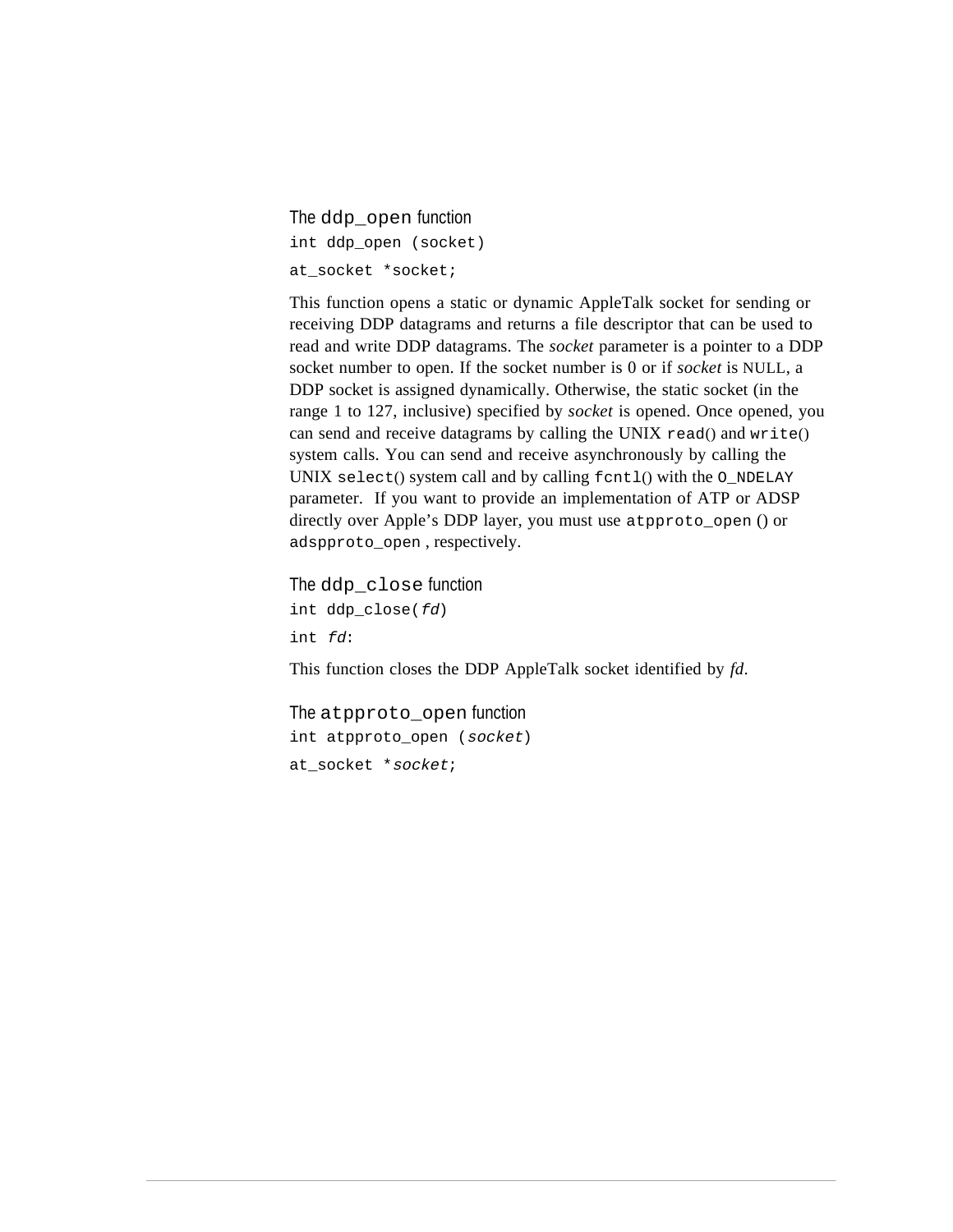This function must be used, in place of the ddp\_open() function, by an ATP layer running over DDP. It opens a static or dynamic DDP socket for sending or receiving ATP packets and returns a file descriptor that can be used to read and write DDP datagrams containing ATP protocol data units. The *socket* parameter is a pointer to a DDP socket number to open. If the socket number is 0 or if *socket* is NULL, a DDP socket is assigned dynamically. Otherwise, the static socket (in the range 1 to 127, inclusive) specified by *socket* is opened. Once opened, you can send and receive datagrams by calling the UNIX  $\text{read}()$  and  $\text{write}(()$  system calls. You can send and receive asynchronously by calling the UNIX select() system call and by calling  $fentl()$  with the O\_NDELAY parameter.

The adspproto open function int adspproto open (socket) at socket \*socket;

This function must be used, in place of the ddp open() function, by an ADSP layer running over DDP. It opens a static or dynamic DDP socket for sending or receiving ADSP packets and returns a file descriptor that can be used to read and write DDP datagrams containing ADSP protocol data units. The *socket* parameter is a pointer to a DDP socket number to open. If the socket number is 0 or if *socket* is NULL, a DDP socket is assigned dynamically. Otherwise, the static socket (in the range 1 to 127, inclusive) specified by *socket* is opened. Once opened, you can send and receive datagrams by calling the UNIX read() and write() system calls. You can send and receive asynchronously by calling the UNIX select() system call and by calling fcntl() with the O\_NDELAY parameter.

#### DDP Error Codes

All of the DDP functions return –1 to indicate an error with one of these error codes in errno:

#### EACCES

A user who does not have permission attempted to open a static AppleTalk socket.

**EADDRINUSE**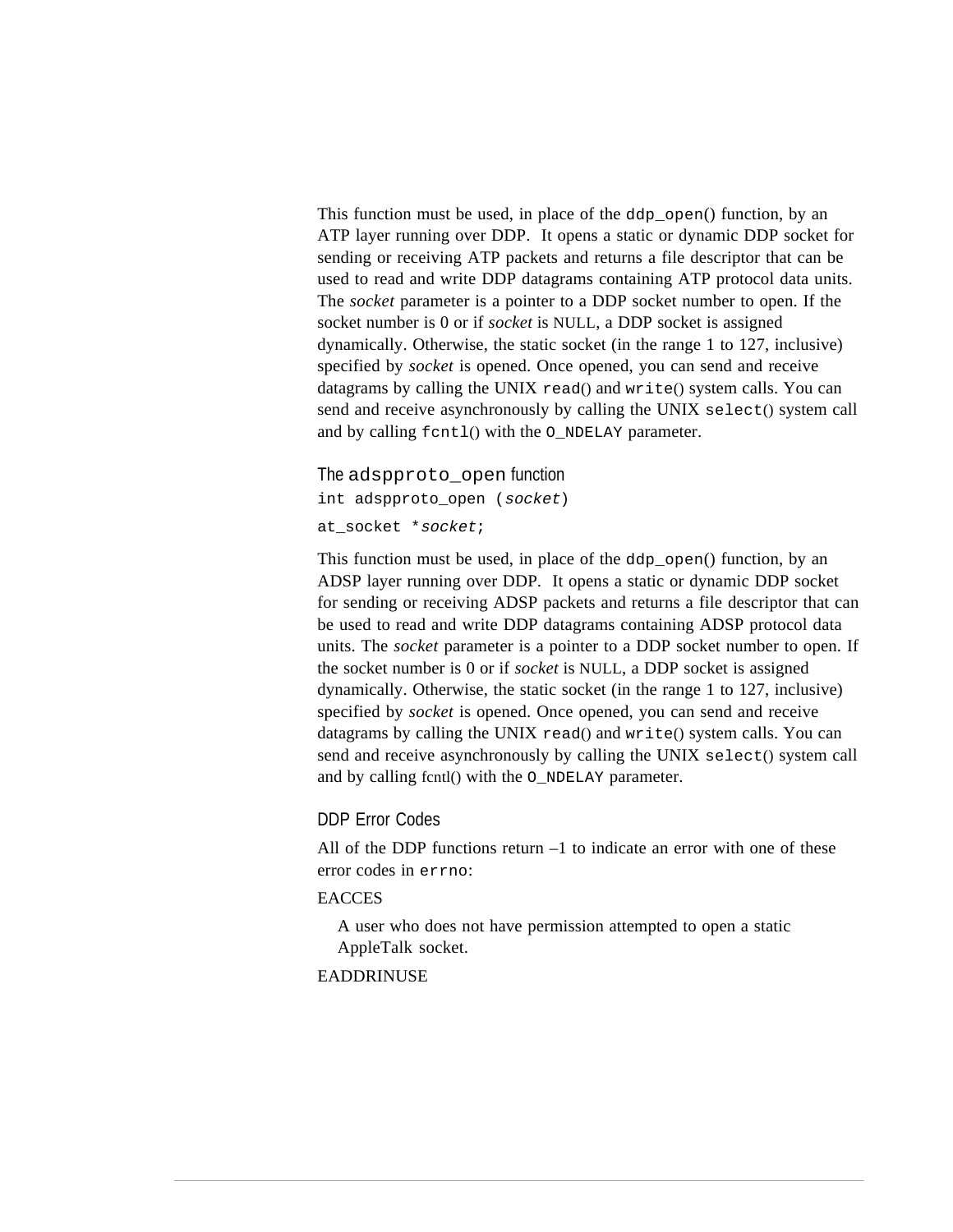An attempt was made to open a specific static socket that is already in use or an attempt was made to open a dynamic socket, all of which are in use.

#### EINVAL

An attempt was made to open an invalid AppleTalk socket number.

#### EMSGSIZE

A datagram is too large or too small.

#### **ENETDOWN**

The network interface is down.

#### **ENOBUES**

DDP is out of buffers.

### **Routing Table Maintenance Protocol (RTMP)**

RTMP creates (only in Routers) and maintains the routing information necessary to route packets to their destinations. In AIX on nonrouter nodes, RTMP is used primarily for maintaining network addresses when routers are present. When a router is present, it periodically transmits the current network number and router number. This allows for proper routing of a user's request by means of the AppleTalk internet address.

#### **RTMP library functions**

The only RTMP library function is rtmp\_netinfo(). Applications that use rtmp\_netinfo() should include the appletalk.h header file.

```
int rtmp_netinfo(fd, addr, bridge)
int fd;
at_inet_t *addr, *bridge;
```
This function obtains node and bridge addresses. The parameter *fd* specifies an AppleTalk file descriptor for an AppleTalk socket. The *addr* and *bridge* parameters point to at\_inet\_t structures, which are used to store the 32-bit address of a NVE (Network Visible Entity).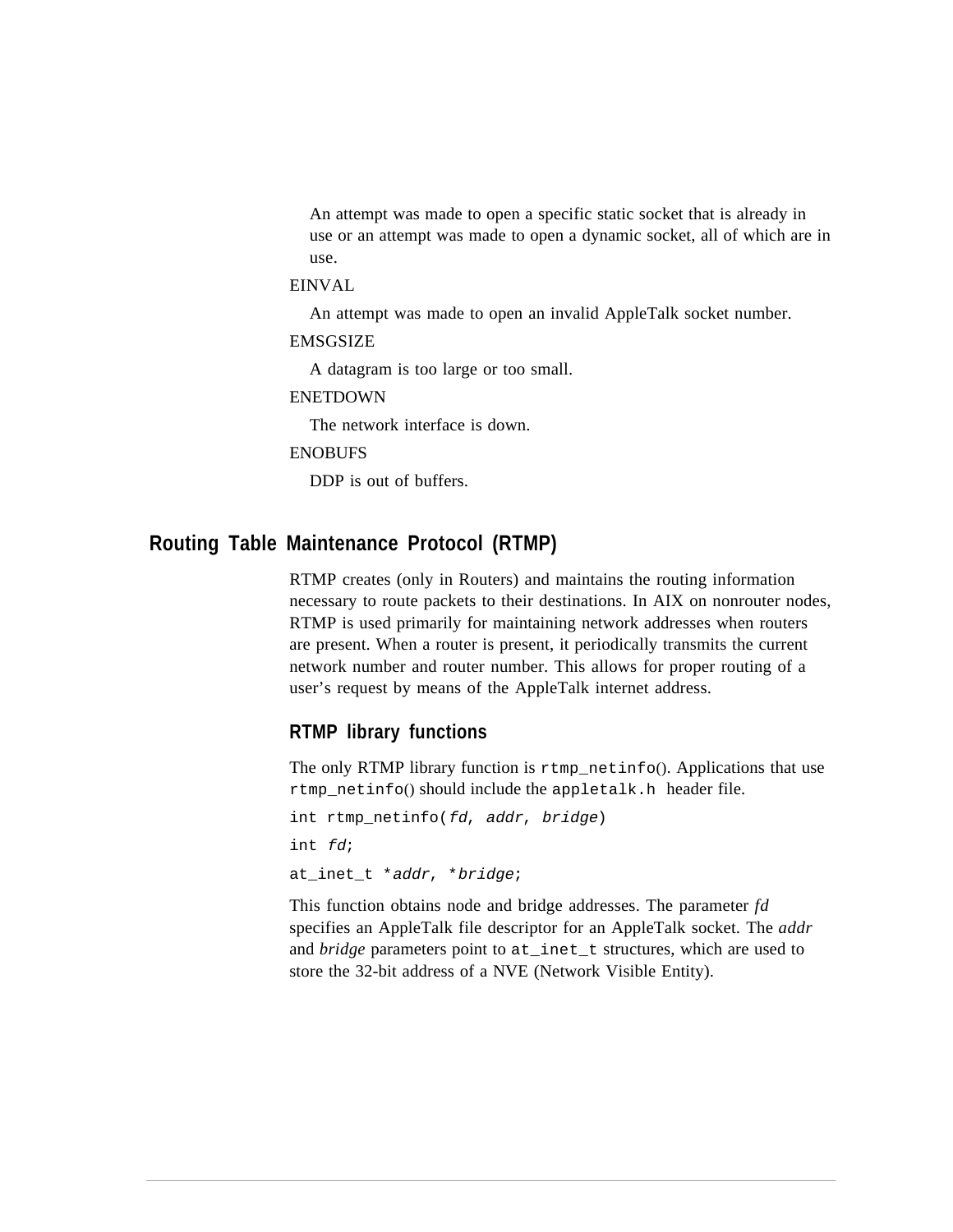To get the address of a node that is associated with an AppleTalk file descriptor, set *fd* to the value of a valid AppleTalk file descriptor and set the value of *bridge* to NULL. On return, the members of the at\_inet\_t structure pointed to by *addr* contain these values:

| net    | The network number. |
|--------|---------------------|
| node   | The node number.    |
| socket | The socket number.  |

A *network number* is between 1 and 65535. The network number is supplied by a router node and is not built into the nodes on a network. Therefore, if there are no router nodes on the network, the returned number is 0 for LocalTalk networks. For Ethernet networks, the network number is the network number the node had before the router disappeared, or a value from the startup range. Node numbers are assigned dynamically by the LAP layer when the network is established. A *node number* is between 1 and 254.

To get the address of a *bridge—*a device that provides the signal amplification necessary to extend a cable—set *fd* to –1. On return, the members of the at\_inet\_t structure pointed to by *addr* contain values for the local address and the members of the at\_inet\_tr structure pointed to by *bridge* contain these values:

| net    | For LocalTalk networks, 0; for EtherTalk networks, the network<br>number of the local router. |
|--------|-----------------------------------------------------------------------------------------------|
| node   | The node number.                                                                              |
| socket | Because the socket member for a bridge has no meaning, this<br>member is 0.                   |

The  $r$ tmp\_netinfo() function returns  $-1$  to indicate an error with this error code in errno:

EINVAL Indicates that both *addr* and *bridge* are NULL.

For additional values of errno, see "Datagram Delivery Protocol (DDP)," earlier in this section.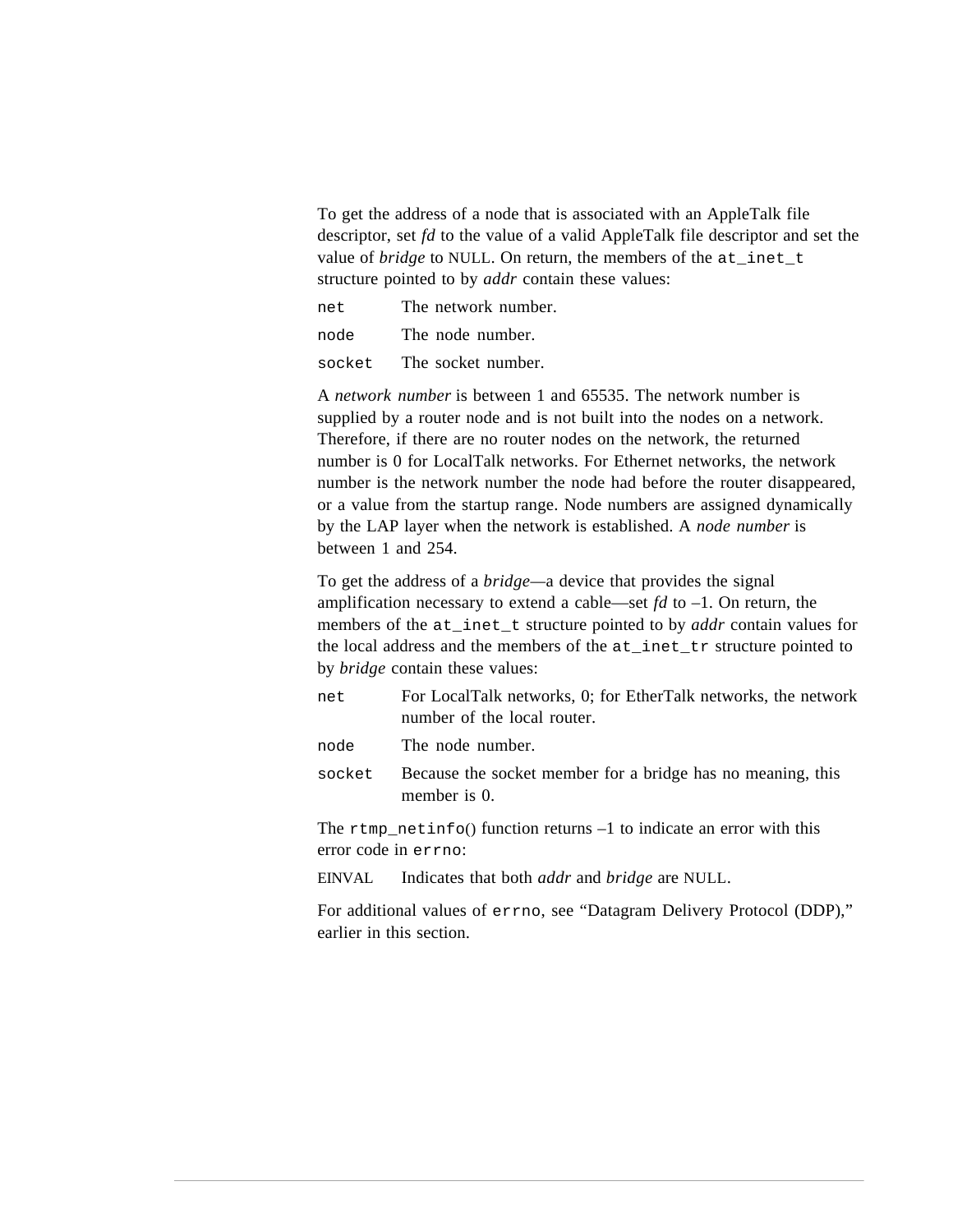#### **AppleTalk Transaction Protocol**

The AppleTalk Transaction Protocol (ATP) provides reliable transport between two AppleTalk nodes. At the ATP level, reliability is provided by these methods:

- noting lost packets and resending them
- noticing duplicate packets and discarding them
- detecting out-of-sequence packets and reassembling them in order

Reliability is achieved through the use of exactly-once (XO) transactions. With at-least-once (ALO) transactions, some of this reliability can be lost because ATP does not guarantee filtering of duplicate requests in all situations (for example, if a router fails during a transaction). See *Inside AppleTalk* for details.

In the current release, the ATP library functions provide both synchronous and asynchronous operations with the interface. ATP library functions allow for the preservation of packet boundaries. If your packets are of variable size or mixed composition (headers in one, data in another), you must preserve packet boundaries.

There are six functional areas of software support for ATP under AIX. One function is provided for each of these services:

- AppleTalk socket acquisition (atp\_open())
- AppleTalk socket disposal (atp\_close())
- request receipt (atp\_getreq())
- response sending (atp\_sendrsp())
- request sending (atp\_sendreq())
- response receipt (atp\_getresp())

#### **ATP library functions**

The ATP functions use the following structures.

```
typedef struct at_retry {
```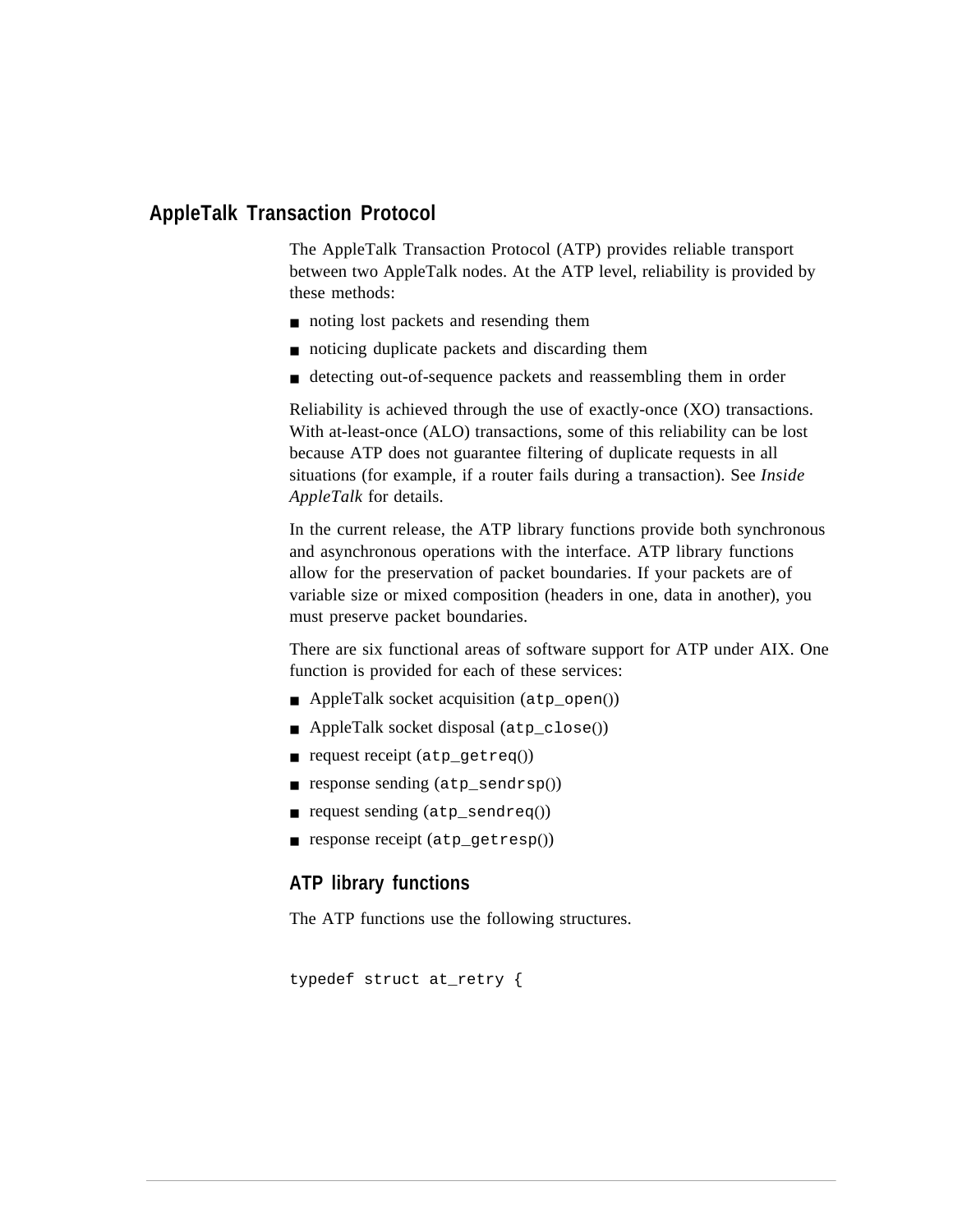```
short interval;
short retries;
u char backoff;
```
} at\_retry\_t;

This structure specifies the retry interval and maximum number of retries for an ATP transaction. The interval member specifies the number of seconds to wait before retrying an ATP request. The retries member specifies the maximum number of retries for an ATP request. The backup member specifies the value by which the retry interval is to be multiplied, to a maximum of 16 seconds, on each retry.

```
typedef struct at_resp {
     uchar bitmap;
     struct iovec resp[ATP_TRESP_MAX];
     int userdata[ATP_TRESP_MAX];
} at resp;
```
This structure specifies buffers to be used for response data. The bitmap member specifies the buffers for which responses are expected. The resp member is an iovec structure that describes the response buffers and their lengths. The userdata buffer member is an array of 32-bit words that holds the user bytes for each ATP response.

All of the ATP functions return  $-1$  to indicate an error and one of the following error codes in errno:

EAGAIN

Indicates that the request failed due to a temporary resource limitation.

EINVAL

Indicates that a *dest, len, resp,* or *retry* parameter is invalid.

ENOENT

Indicates that the request was an attempt to send a response to a nonexistent transaction.

**ETIMEDOUT**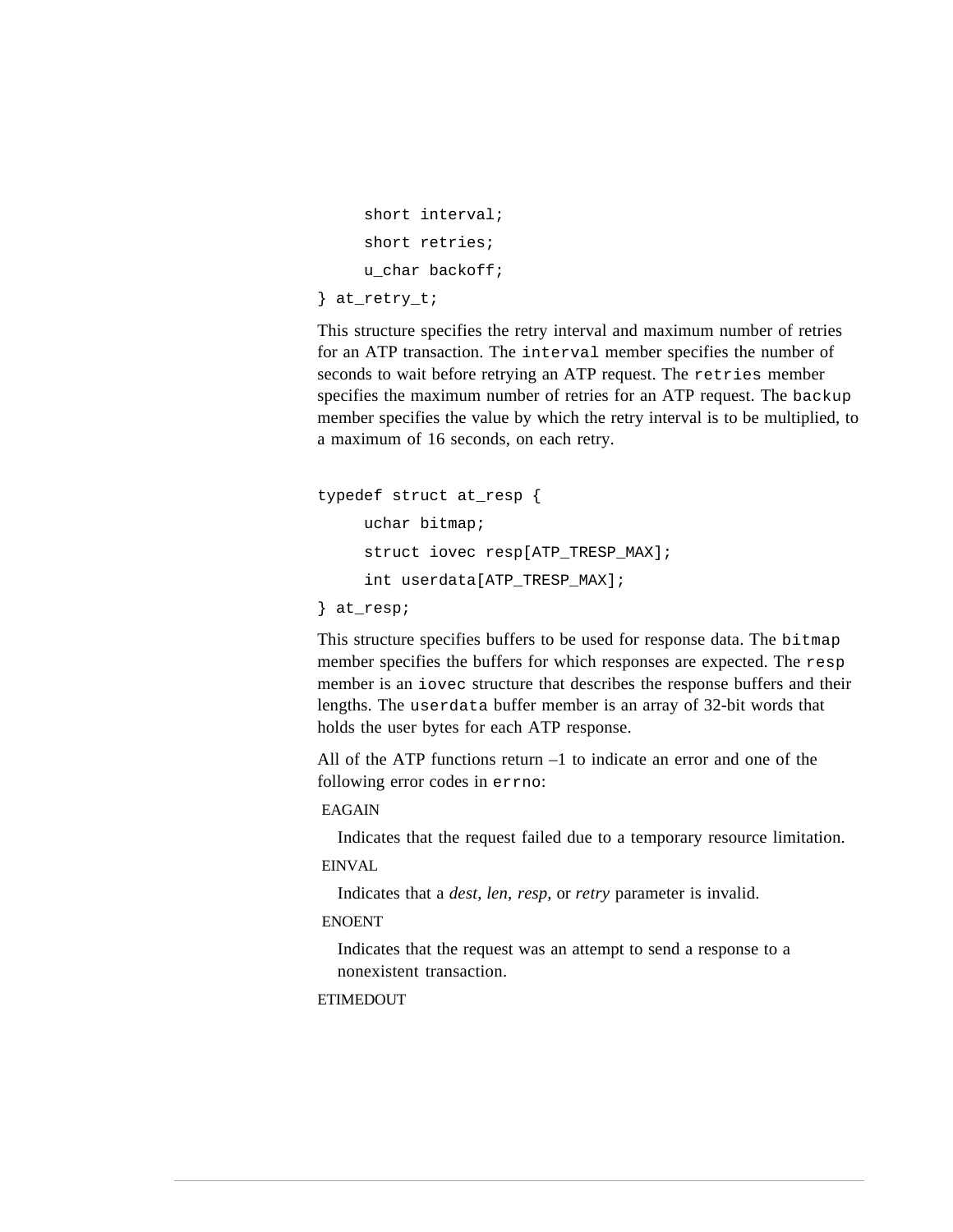Indicates that the request exceeded the maximum number of retries. EMSGSIZE

For atp\_sendreq(), indicates that the response was larger than the buffer or that more responses were received than expected. The response is truncated to the available buffer space.

For atp\_getreq(), indicates that the request buffer is too small for the requested data. The requested data is truncated is the available buffer space.

For atp\_sendrsp(), indicates that the response is too large. The maximum in bytes is ATP\_DATA\_SIZE.

The following sections detail the ATP functions.

The atp\_open function

```
int atp_open(socket)
```

```
at_socket *socket;
```
This function opens an ATP AppleTalk socket. It returns a file descriptor that you use when you call other ATP functions. The *socket* parameter is a pointer to an ATP socket number to open. If the socket number is 0 or if *socket* is NULL, an ATP socket is assigned dynamically. Otherwise, the static socket (in the range 1 to 127, inclusive) specified by *socket* is opened.

The atp\_close function int  $atp\_close(fd)$ int fd; This function closes the AppleTalk socket specified by *fd.*

```
The atp_sendreq function
int atp_sendreq(fd, dest, buf, len, userdata, xo, xo_relt,
               tid, resp, retry, nowait)
int fd;
at_inet_t *dest;
char *buf;
```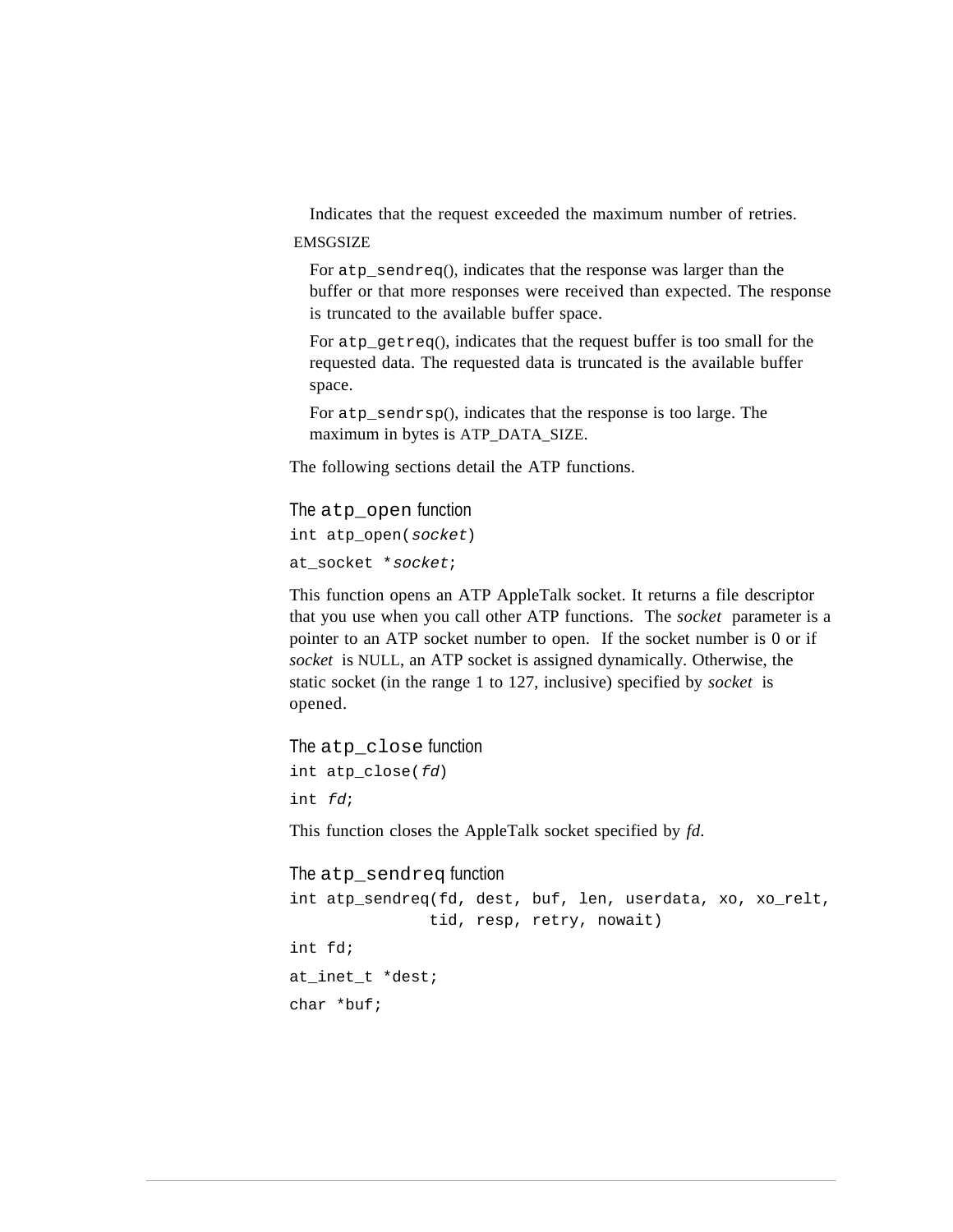int len, userdata, xo, xo\_relt; u short \*tid; at\_resp\_t \*resp; at\_retry\_t \*retry; int nowait;

This function sends an ATP request to another socket. If the flag nowait is set to non-zero, this functions returns immediately without waiting for the response (the response must later be received using the atp\_getresp() function); otherwise, it waits for the response. The parameter *fd* specifies the file descriptor to use in sending the request, and *dest* specifies the AppleTalk internet address of the AppleTalk socket to which the request is to be sent. The parameter *buf* points to the data to be sent and *len* specifies the number of bytes to send. The parameter *userdata* specifies the user bytes for the ATP request header.

The parameter *xo* is TRUE if the request is to be sent exactly once or FALSE if the request can be sent more than once. Setting *xo* to FALSE causes the next parameter, *xo\_relt* (which should be 0) to be ignored. When *xo* is TRUE, *xo\_relt* is used to set the release timer value on the remote socket. The value of *xo\_relt* can be 0 (or ATP\_XO\_DEF\_REL\_TIME) for the default value, ATP\_XO\_30SEC, ATP\_XO\_1MIN, ATP\_XO\_2MIN, ATP\_XO\_4MIN, or ATP\_XO\_8MIN.

On return, the parameter *tid* stores the transaction identifier for this transaction. The parameter *resp* is a pointer to an at\_resp\_at structure that, on return, stores the response for this transaction. The length of each response buffer, specified by the iov\_len member, is updated on return from atp\_sendreq(). When you use the atp\_sendreq() function in the no-wait mode, you do not need to specify the *resp* structure meaning the *resp* parameter can be 0; the default bitmap will be 0xff. If a different bitmap is desired, *resp* can be specified with only a bitmap value; the rest of the parameters in the *resp* structure are not necessary and need only be specified during the atp\_getresp() function.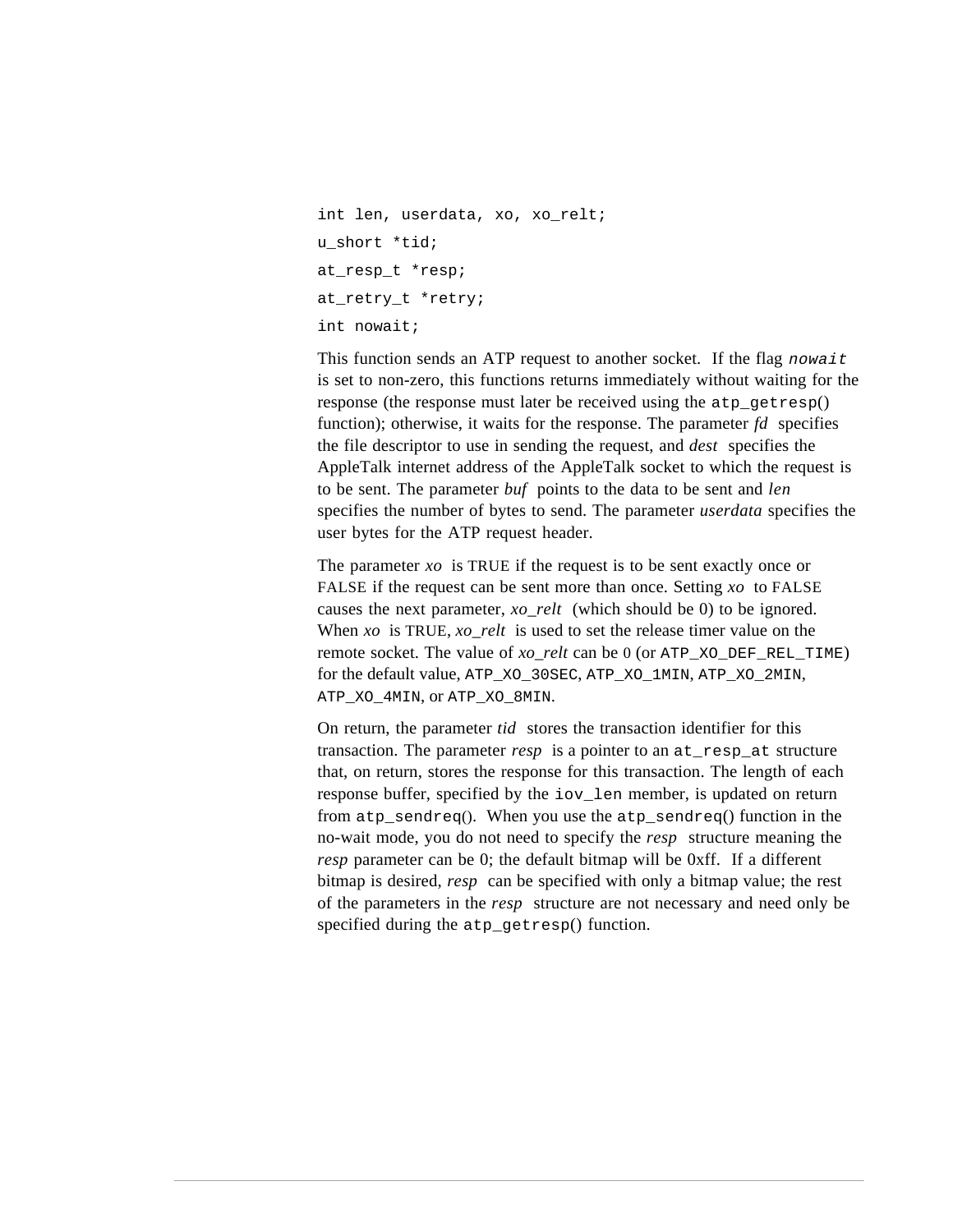The parameter *retry* is a pointer to an  $at\_retry_t$  structure, which specifies the retry interval and the maximum number of retries for this ATP transaction. If the value of *retry* is NULL, the retry interval is ATP\_DEF\_INTERVAL (that is, 2 seconds), the maximum number of retries is ATP\_DEF\_RETRIES (that is, 8) and the backoff value is 1. Setting the retries member of *retry* to AT\_INF\_RETRY causes the transaction to be repeated indefinitely.

The parameter *nowait* should be set to 0 to indicate synchronous operation or to 1 to indicate no-wait operation.

```
The atp getreg function
int atp_getreq(fd, src, buf, len, userdata, xo, tid, 
               bitmap, nowait)
int fd;
at_inet_t *src;
char *buf;
int *len, *userdata, *xo;
u_short *tid;
u_char bitmap;
int nowait;
```
This function receives an incoming ATP request sent from another AppleTalk socket. The parameter *fd* specifies the file descriptor to use in receiving the request, and *src* specifies the AppleTalk internet address of the AppleTalk socket from which the request was sent. The parameter *buf* points to a buffer where the incoming data will be stored, and *len* specifies in bytes the length of *buf.*

On return, the parameter *userdata* contains the user bytes from the ATP request header; the parameter *xo* is TRUE if the request is to be sent exactly once or FALSE if the request can be sent more than once; the parameter *tid* stores the transaction identifier for this transaction; and the parameter *bitmap* contains the responses expected by the requester.

In no-wait operation, this function returns -1 immediately if there is currently no ATP request from another AppleTalk socket.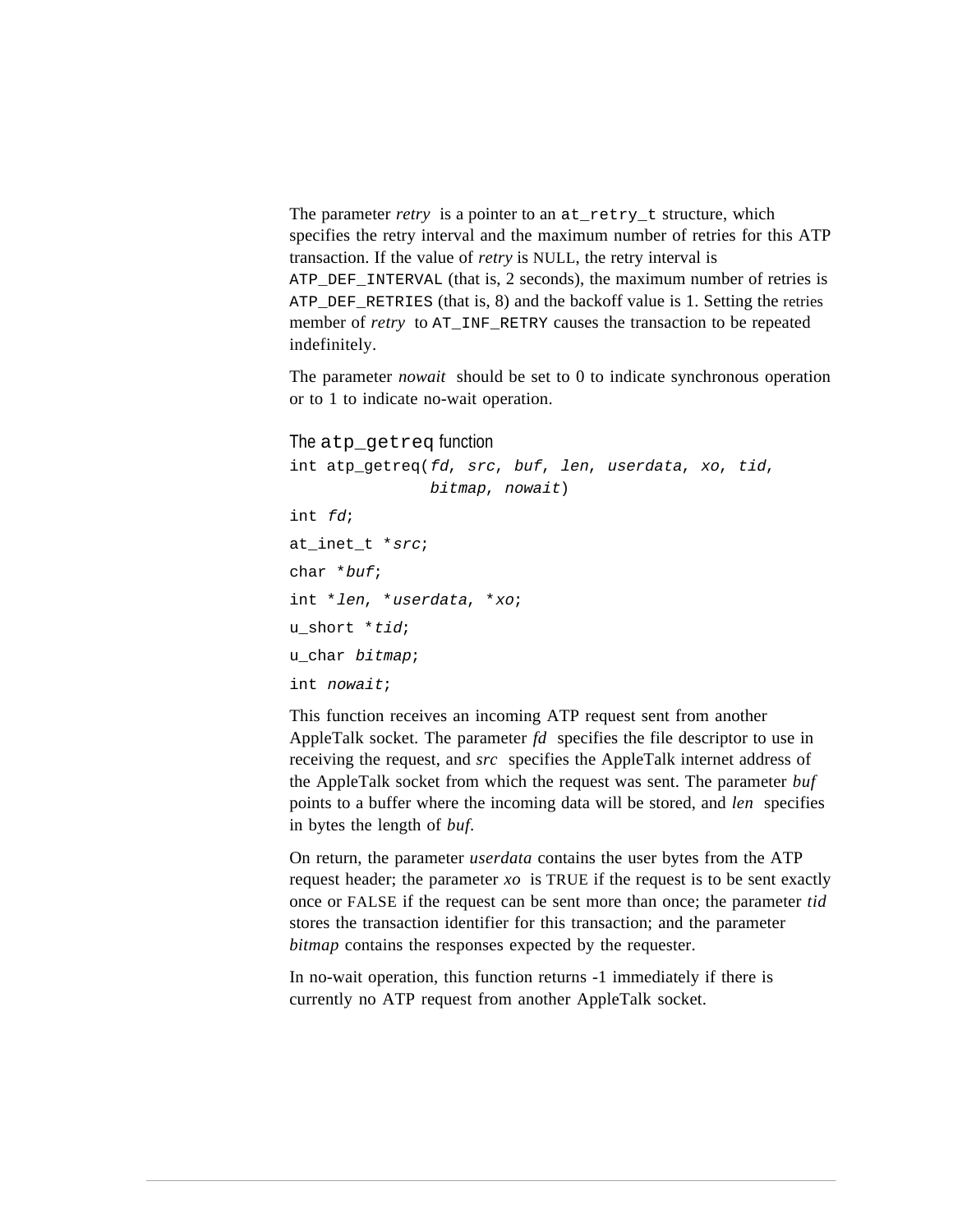The parameter *no-wait* should be set to 0 to indicate synchronous operation or to 1 to indicate no-wait operation.

The atp sendrsp function int atp sendrsp( $fd$ , dest, xo, tid, resp) int fd; at\_inet\_t \*dest; int xo; u short tid; at\_resp\_t \*resp;

This function sends an ATP response packet to another AppleTalk server socket. The parameter *fd* specifies the file descriptor to use in sending the response, and *dest* specifies the AppleTalk internet address of the AppleTalk socket to which the response should be sent. The value of *tid* is the transaction identifier for this transaction. The parameter *resp* is a pointer to an at resp t structure that contains two arrays for the response data: resp, which is an eight-entry iovec array and userdata, which is an eight-entry array. The iov\_base member of each iovec member points to a buffer containing the response data. The iov\_len member specifies the length of each response buffer. Each userdata member contains the user data to be sent with its respective ATP response packet.

```
The atp_getresp function
int atp_getresp(fd, tid, resp);
int fd;
u short tid;
at_resp_t *resp;
```
This function is used in the no-wait mode, (the  $\alpha$ <sub>terp</sub> sendreq() function was called without waiting for the response) to receive the incoming ATP response sent from another AppleTalk socket. The parameter *fd* specifies the file descriptor to use in receiving the response.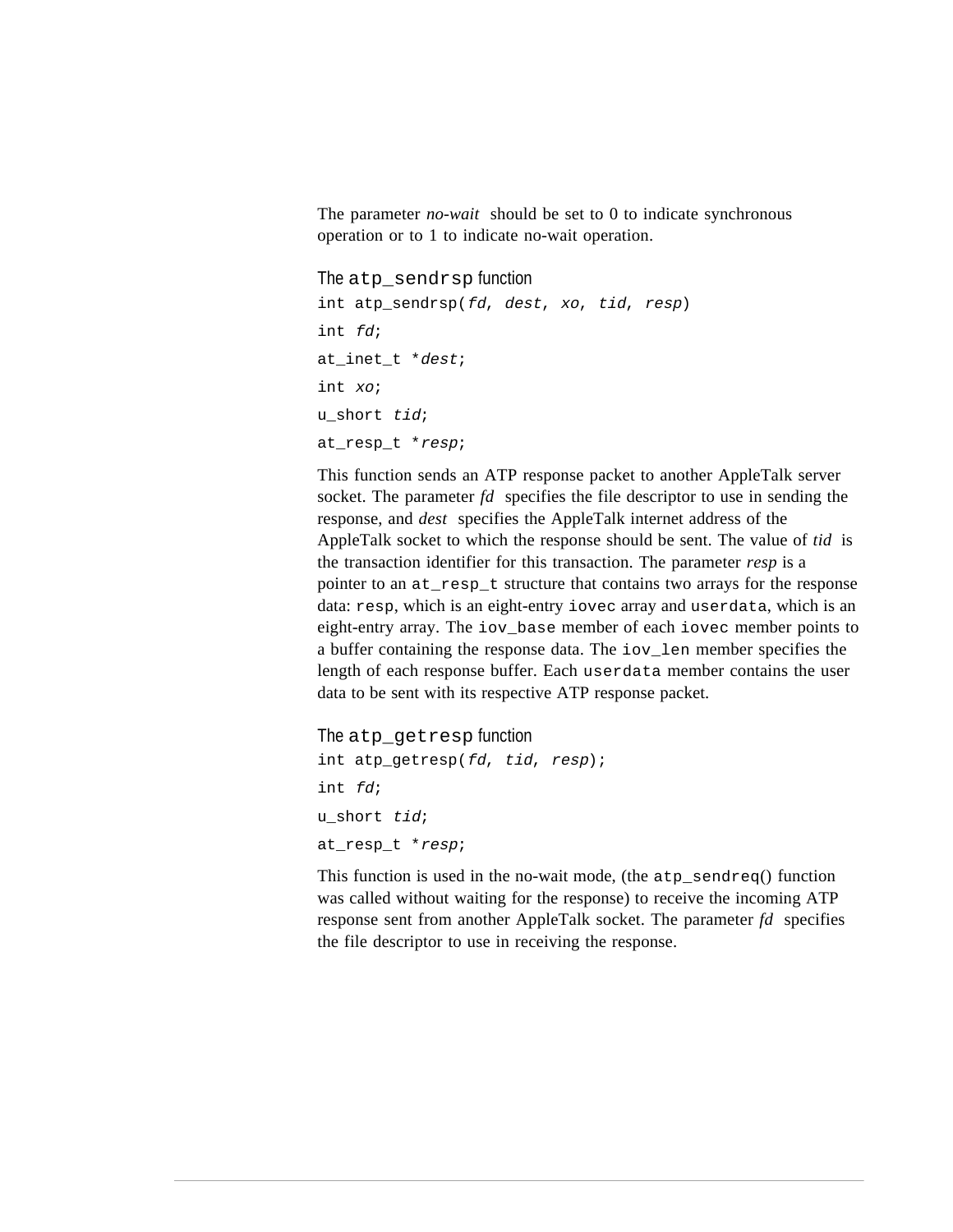On return, the parameter *tid* stores the transaction identifier for the previous transaction request for the matched response. The parameter *resp* is a pointer to an at\_resp\_t structure that, on return, stores the response information for the transaction.

The atp look function int  $atp\_look(fd)$ ; int fd;

This function looks at the current event on an ATP endpoint. It returns a 0 if the event is a transaction request coming from another ATP socket; it returns a non-zero value if the event is a transaction response or completion of a previous synchronous transaction request.

```
The atp_abort function
int atp_abort(fd, dest, tid);
int fd;
at_inet_t *dest;
u_short tid;
```
This function aborts a transaction request or transaction response in progress. If the parameter  $dest$  is set to 0, it is a transaction request abort. The value of *tid* is the transaction identifier of the transaction in progress.

On success, this function returns 0; otherwise, it returns -1.

## **Name Binding Protocol**

The Name Binding Protocol (NBP) translates the character name associated with a *network-visible entity* (NVE) into an AppleTalk internet address for use with the AppleTalk protocols. NBP allows the use of names rather than the numeric identifiers required for communication over the AppleTalk network. The address of a named entity must be obtained before that entity can be used over AppleTalk. The process of obtaining the address is known as *name binding*. NBP allows special characters to be substituted (wildcard name look-ups) in place of strings.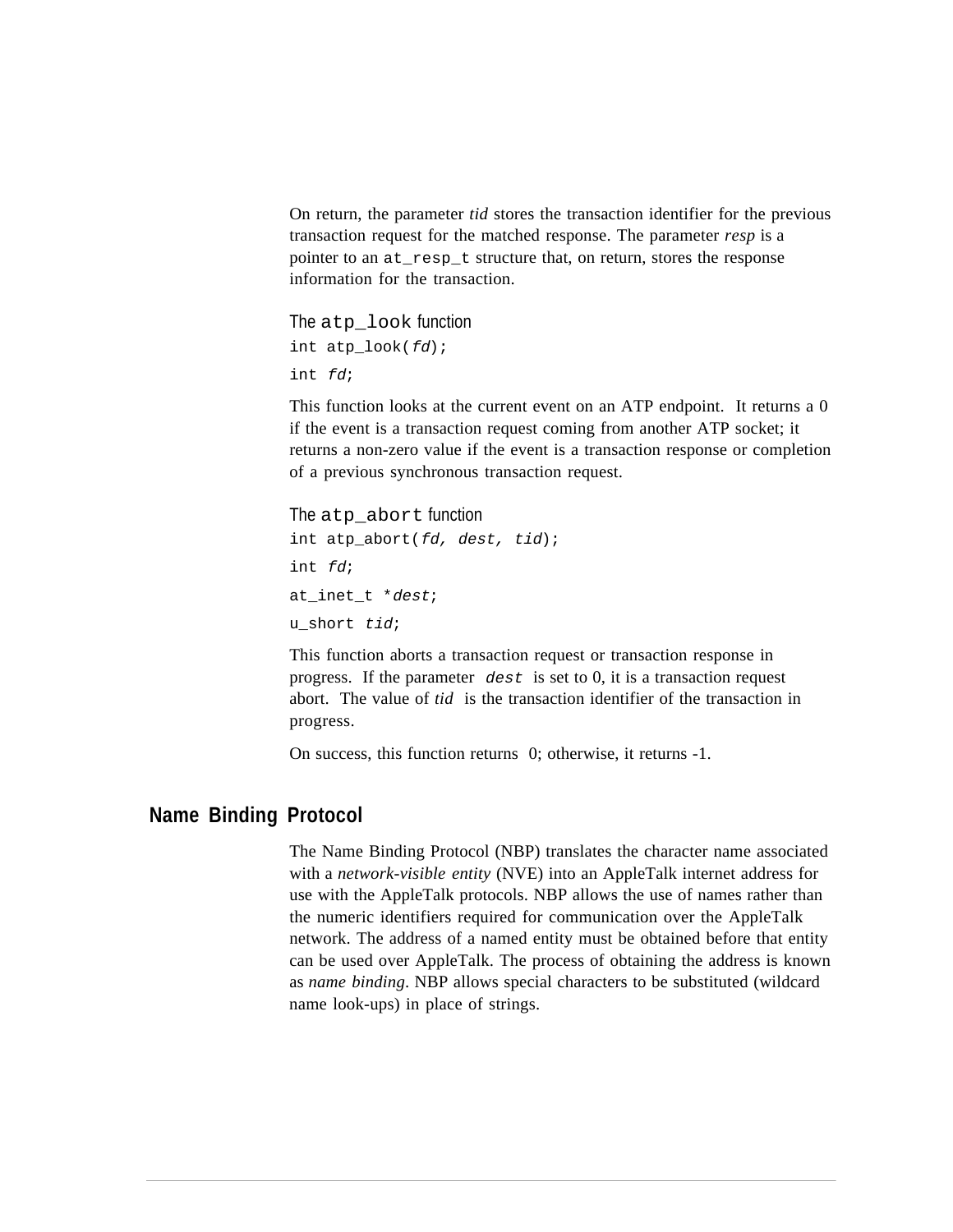The AppleTalk protocols refer to an NVE by its 32-bit address, which is composed of these three fields, as illustrated in the following figure.

- a 16-bit network address
- an 8-bit node address
- an 8-bit number representing the DDP socket number



Statically assigned by a bridge on an internet, 0x0000 on a local net

NBP associates an *entity name* (EN) with an NVE. An EN has three components:

- *object*, the name of the object
- *type*, the type of the object
- *zone*, the name of the zone in which the object resides

Each of these three components may be up to 32 characters long; uppercase and lowercase are ignored when comparisons are made. All characters are significant, including trailing spaces. The three components are concatenated to form the entity name. The *object* and *type* fields are separated by a colon (:), and the *zone* field is preceded by an "at" symbol (@). Here is an example of a possible entity name for a LaserWriter called writer4 in a zone named doc:

writer4:LaserWriter@doc

You can use an equal sign  $(=)$  as a wildcard to signify all possible values of the *object* or *type* field. You can use an asterisk (\*) in the *zone* field to represent the current zone.

Five functional areas are involved in name binding. A function in the library is provided for each of these functional areas: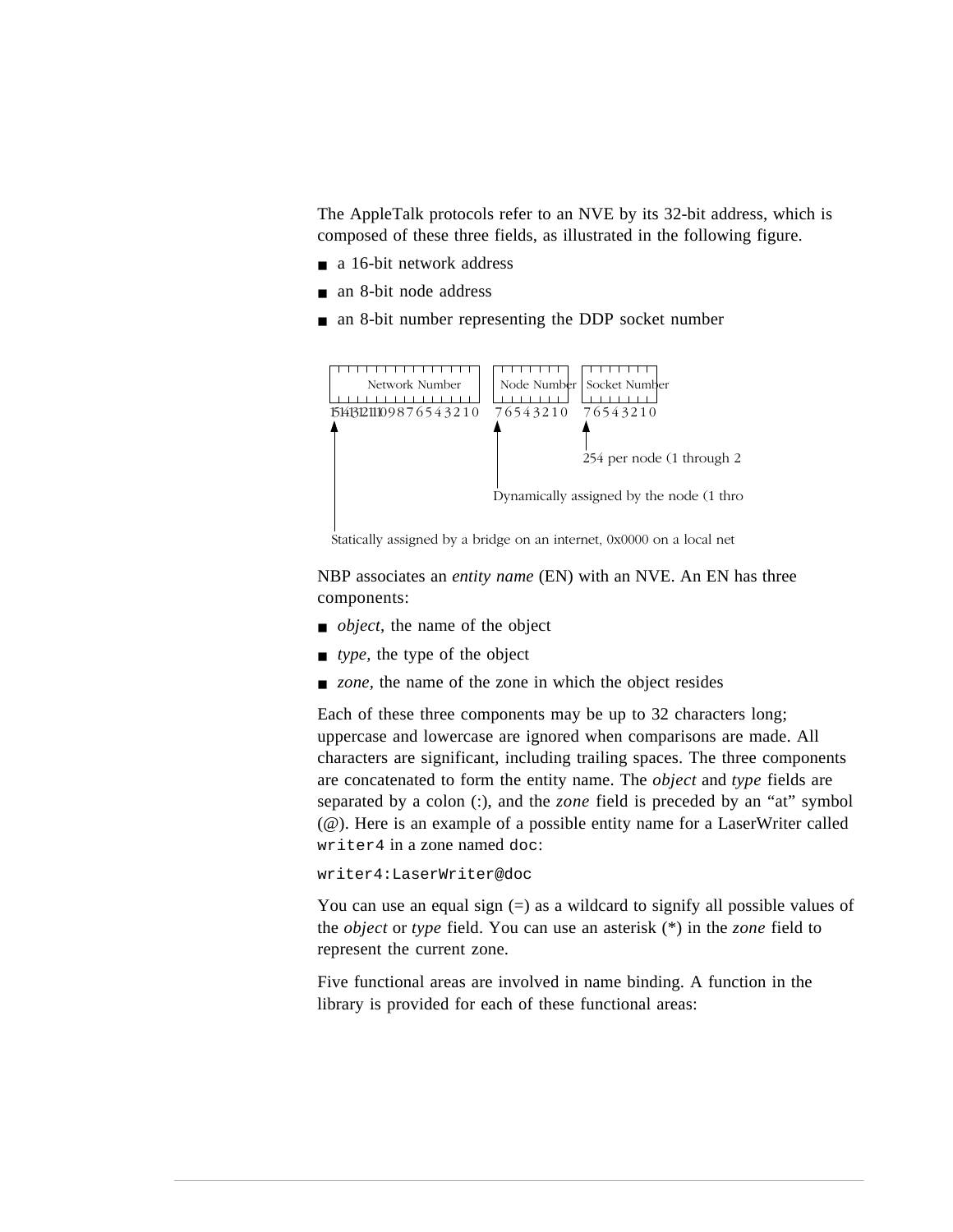- Look up an EN's internet address.
- Confirm an EN's internet address.
- Register an EN's internet address.
- Deregister an EN's internet address.
- Decompose an EN into its components.

See *Inside AppleTalk* for more information.

### **NBP library functions**

The NBP functions use the following structures.

```
typedef struct at_inet {
     at_net net;
     at node node;
     at socket socket;
} at_inet_t;
```
The at\_inet structure specifies the AppleTalk internet address of a DDP socket end point.

```
typedef struct at_retry {
     short interval;
     short retries;
     u_char backoff;
} at_retry_t;
```
The at\_retry structure specifies the retry interval and maximum number of retries for a transaction. The *interval* parameter specifies the number of seconds to wait before retrying an NBP request. The *retries* parameter specifies the maximum number of retries for an NBP request. NBP does not use the *backoff* parameter.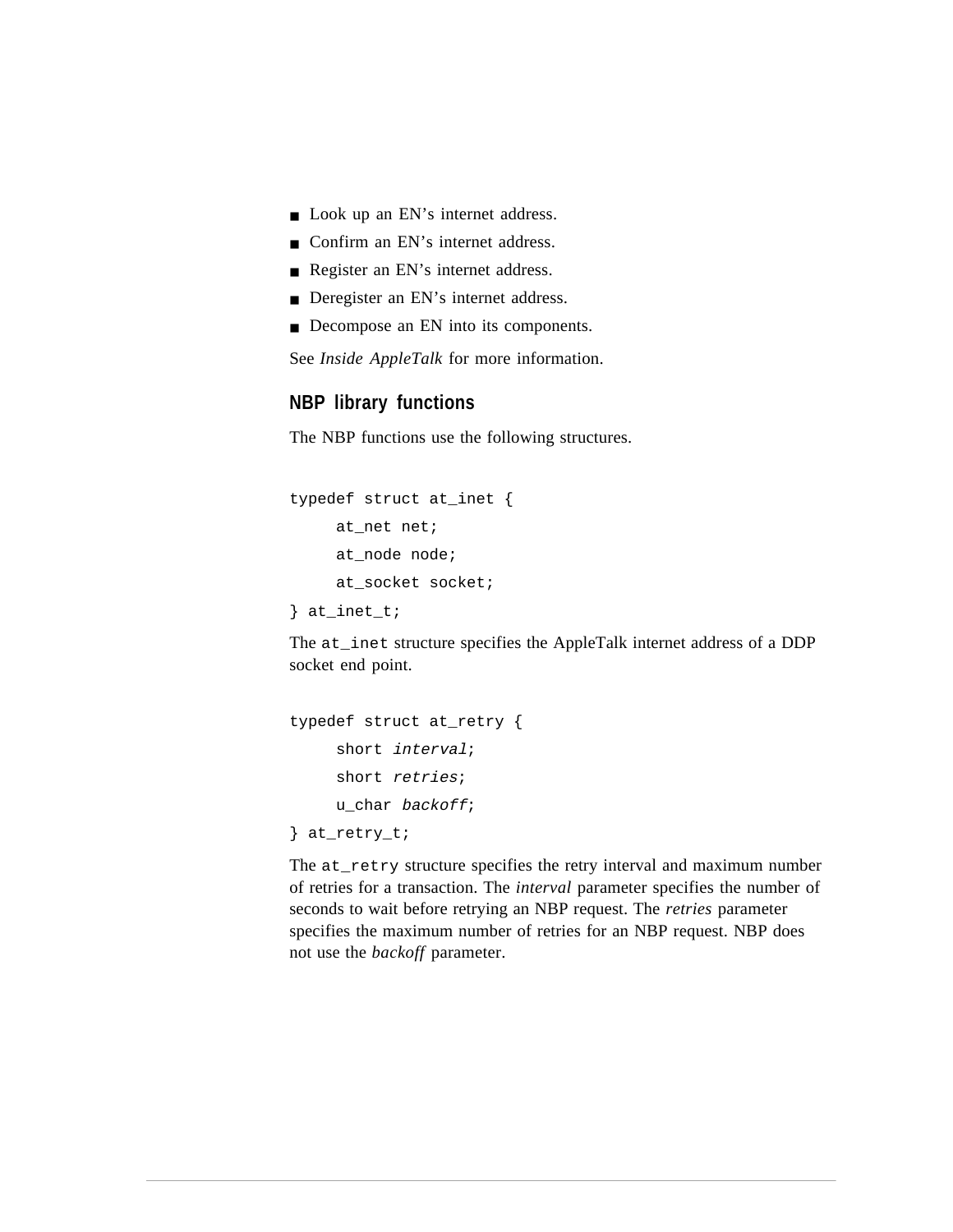```
typedef struct at_nevstr {
     char len;
     char str[NBP_NVE_STR_SIZE];
} at_nvestr_t;
```
The at\_nevstr structure specifies an NBP entity string. The *len* parameter specifies the length of the string in bytes, and the *str* parameter specifies the character data for the string.

```
typedef struct at_entity {
     at_nvestr_t object;
     at_nvestr_t type;
     at_nvestr_t zone;
} at_entity_t;
```
The at\_entity structure specifies an entity name. The *object* parameter specifies the name of the object; the *type* parameter specifies the type of the object (for example, Macintosh IIsi); and the *zone* parameter specifies the name of the zone. The strings in the members of this structure are not nullterminated.

```
typedef struct at_nbptuple {
     at_inet_t enu_addr;
     union {
          struct {
          u_char enumerator;
          at_entity_t entity;
     } en_se;
          struct {
          u_char enumerator;
          u_char name[NBP_TUPLE_SIZE];
          } en_sn;
     \} en_u;
```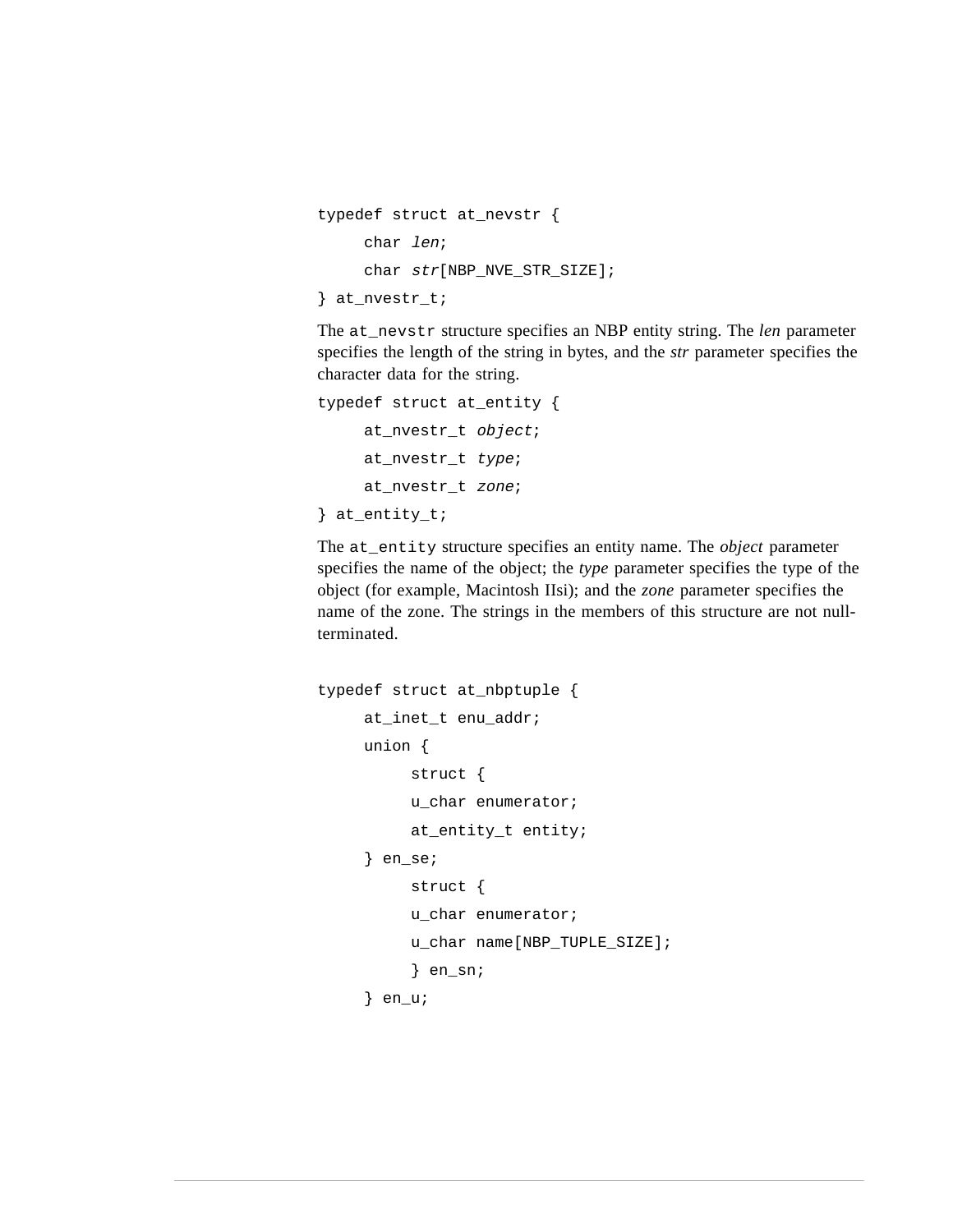```
} at_nbptuple_t;
```
The at\_nbptuple structure is used to store the name-address pairs that result from querying the NBP name tables by calling nbp\_lookup(). The strings in the members of this structure are not null-terminated.

All of the NBP functions return –1 to indicate an error and one of the following error codes in errno:

EINVAL

Indicates that an EN is invalid.

#### EADDRNOTAVAIL

Indicates that the requested address is not available.

#### ETIMEDOUT

Indicates that the request exceeded the maximum number of retries.

The following paragraphs describe the NBP functions.

```
The nbp_parse_entity function
```

```
int nbp_parse_entity(entity, str);
at_entity_t *entity;
```

```
char *str;
```
This function parses *str,* which is a null-terminated string of the form *object*,*object*:*type* or of the form *object*:*type*@*zone*, and stores the elements in the entity structure specified by *entity*.

```
The nbp_make_entity function
int nbp_make_entity(entity, object, type, zone)
at_entity_t *entity;
char *object, *type, *zone;
```
This function stores the value of *object*, *type*, and *zone* (all of which must be null-terminated strings) in the entity structure specified by *entity*. This function returns 0 to indicate success.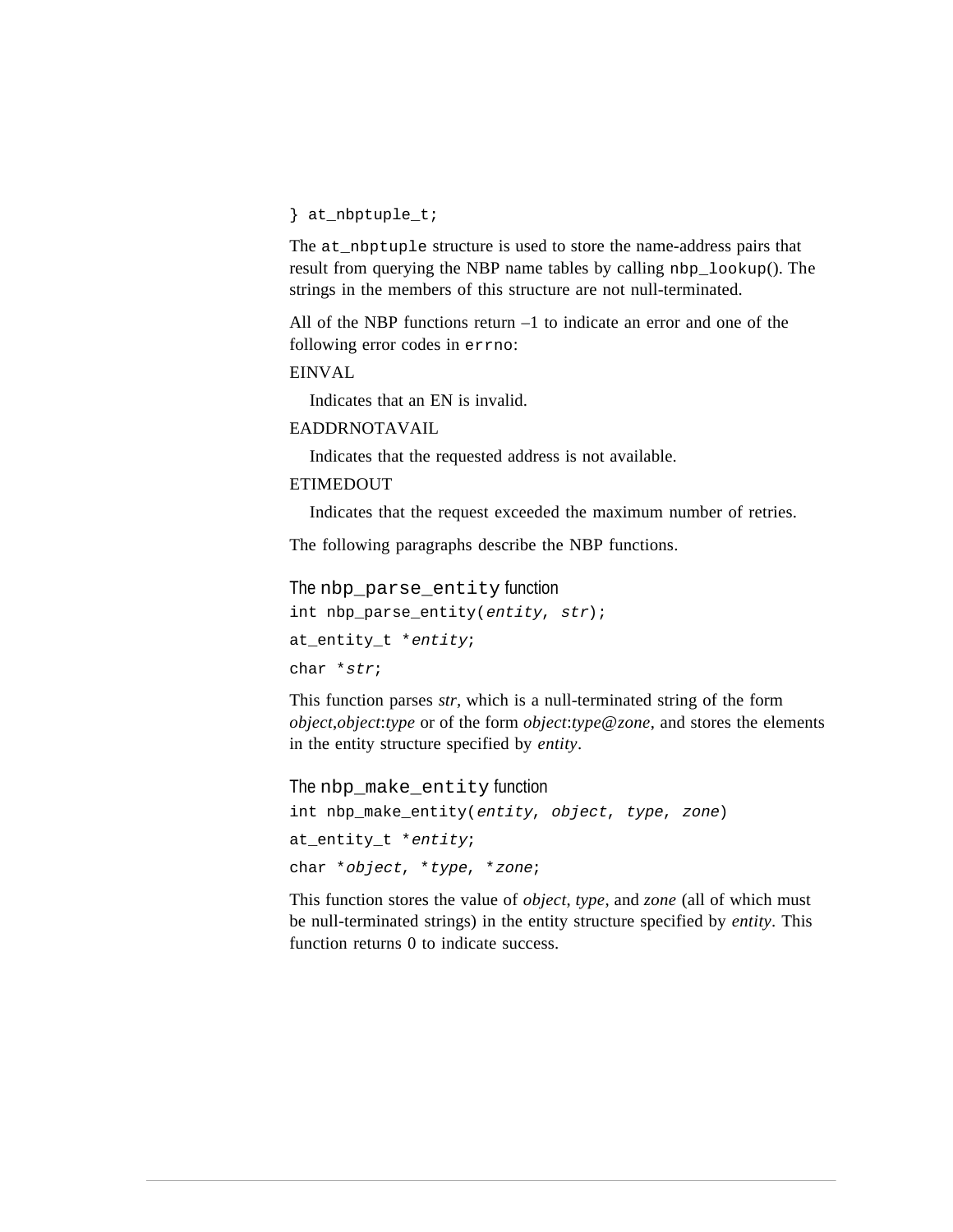The nbp\_confirm function int nbp confirm(entity, dest, retry) at\_entity\_t \*entity; at\_inet\_t \*dest; at\_retry\_t \*retry;

This function sends a confirmation request to the node specified by *dest* to see if the EN specified by *entity* is still registered at the same address. The object and type members of the entity structure cannot contain wildcards, but the zone member can contain an asterisk (\*) to represent the current zone. If the EN is still registered, but at a different socket number, the socket member of the at\_inet\_t structure is updated. The *retry* parameter points to an at retry t structure that specifies the NBP request retry interval in seconds and the maximum retry count. If the value of *retry* is NULL, the retry interval is one second and the maximum retry count is eight. This routine returns 1 to indicate success, 0 to indicate that the EN is not confirmed, and –1 to indicate an error.

The nbp lookup function

int nbp lookup(entity, buf, max, retry) at\_entity\_t \*entity; at\_nbptuple\_t \*buf; int max; at\_retry\_t \*retry;

This function queries the NBP name tables on nodes in the specified AppleTalk zone (specified by the zone member of the entity structure specified by *entity*) and returns a list of NVEs that match the EN specified by *entity*. The value of the zone member of the entity structure can be an asterisk  $(*)$  to indicate the current zone. The nbp  $log \nu$  function stores the list of name/address pairs at the location pointed to by *buf,* which is an array of at\_nbptuple structures. The parameter *max* specifies the number of at\_nbptuple structures that *buf* can hold. The parameter *retry* is a pointer to an at retry t structure, which specifies the retry interval and the maximum number of retries for this NBP transaction.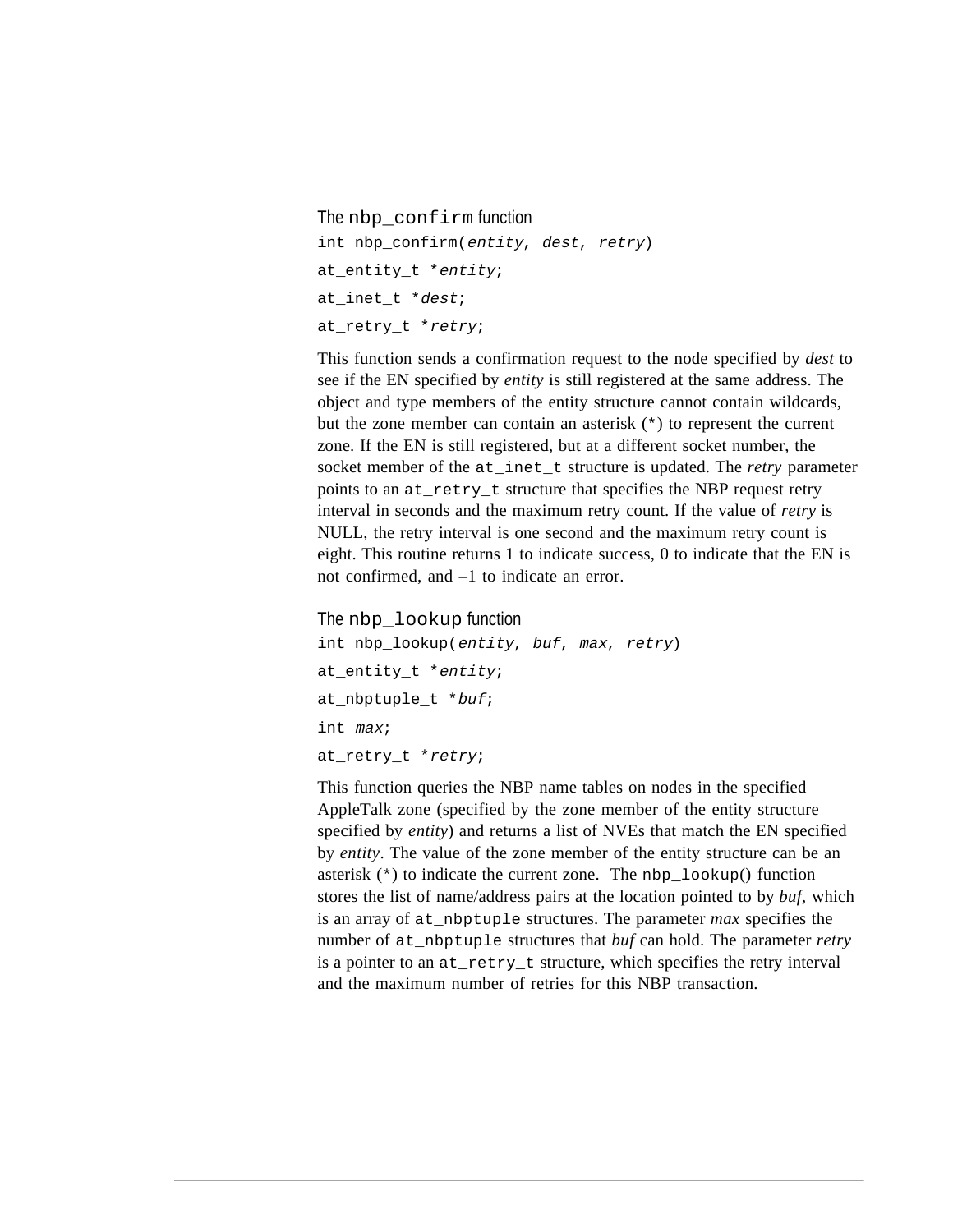```
The nbp register function
int nbp register(entity, fd, retry)
at_entity_t *entity;
int fd;
at_retry_t *retry;
```
This function registers the EN specified by *entity* with the NBP names table on the node. The nbp\_register function ignores the specified zone name and instead uses the name of the home zone. The value of *fd* is the file descriptor to be registered with the EN, and *retry* is a pointer to an at\_retry\_t structure, which specifies the retry interval and the maximum number of retries for this NBP transaction. If the value of *retry* is NULL, the retry interval is one second and the maximum number of retries is eight.

If an NVE with the same object and type names has already been registered in the current zone, nbp\_register() rejects the registration by returning –1 and setting errno to EADDRNOTAVAIL.

```
The nbp remove function
int nbp remove(entity, fd)
at_entity_t *entity;
int fd;
```
This function removes the EN specified by *entity* from the NBP name table. None of the members of the entity structure can contain wildcards. The zone member of the entity structure is ignored. The value of *fd* is the file descriptor registered with the EN. Note that only the EN-to-NVE mapping is removed, not the NVE resource itself, so you can still send information to the AppleTalk internet address.

# **Printer Access Protocol**

The Printer Access Protocol (PAP) is designed primarily to communicate with printers. Details of how data is transferred reliably at the PAP level are handled by the protocol itself.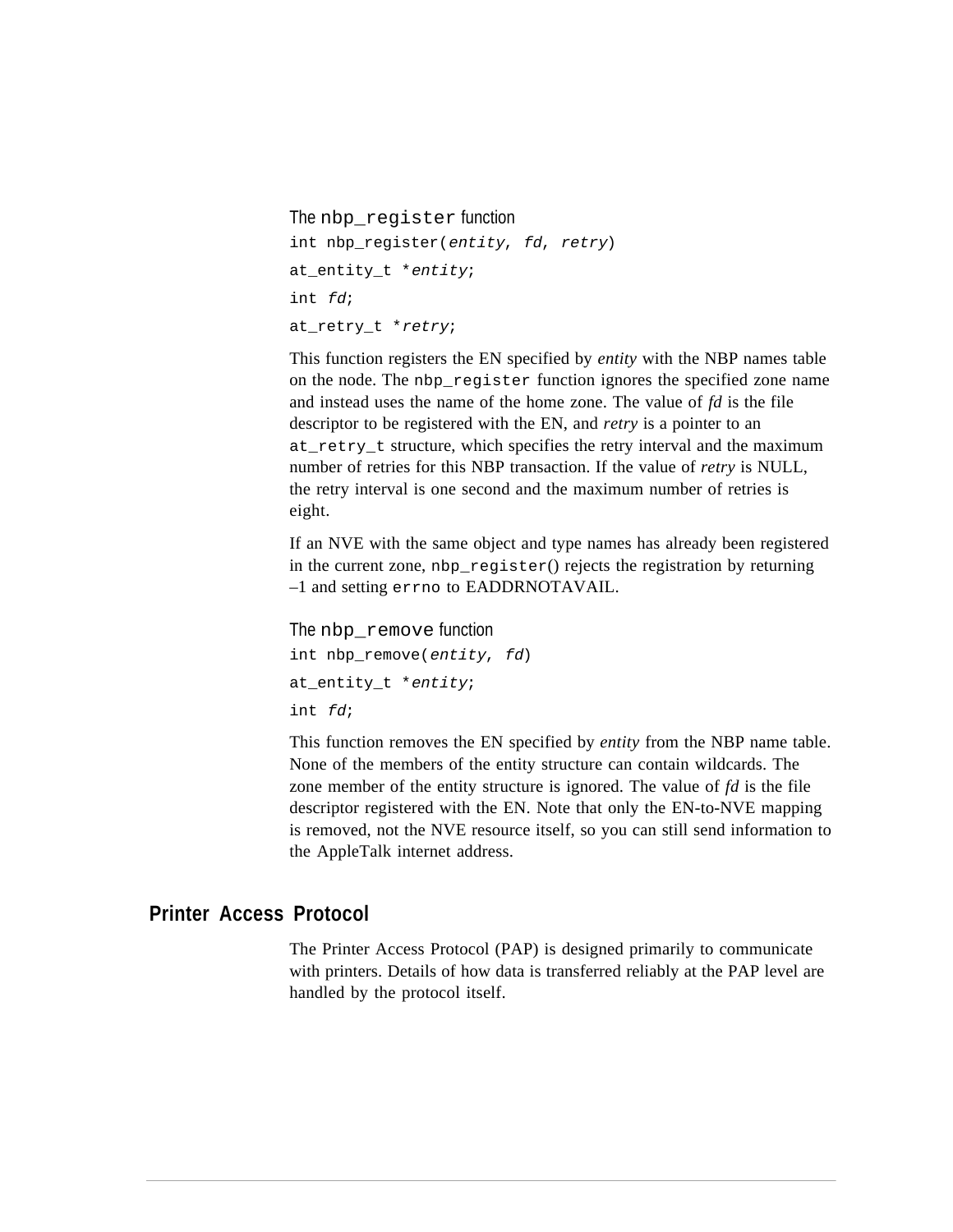PAP is constructed in a server-client relationship. The server is the printer itself, and the client is the print requester. PAP allows multiple connections and handles connection setup, maintenance, closure and data transfer.

#### **PAP Client library functions**

The following sections describe the functions that a PAP client calls.

The pap\_open function int pap\_open(tuple) at\_nbtuple\_t \*tuple;

This function returns a PAP client file descriptor for a connection with the server whose name and address are specified by *tuple*. You can call nbp\_lookup() to obtain a valid name and address of a particular PAP server.

The pap\_read function int pap\_read(fd, data, len) int fd, len; char \*data;

When called by a PAP client, this function reads data from a client PAP file descriptor that has been opened by calling pap\_open(). The value of *fd* is a PAP client file descriptor; the value of *data* is a pointer to a buffer into which the data is to be stored; and the value of *len,* which can be no more than 512, specifies the number of bytes to read. When successful, pap\_read() returns the number of bytes read. When pap\_read() encounters an end-of-file character, it returns 0.

The pap read ignore function int pap read ignore( $fd$ ) int  $fd$ ;

This function issues a PAP read request and ignores any returned data. You can use this call to allow printers to function when they want to return status messages.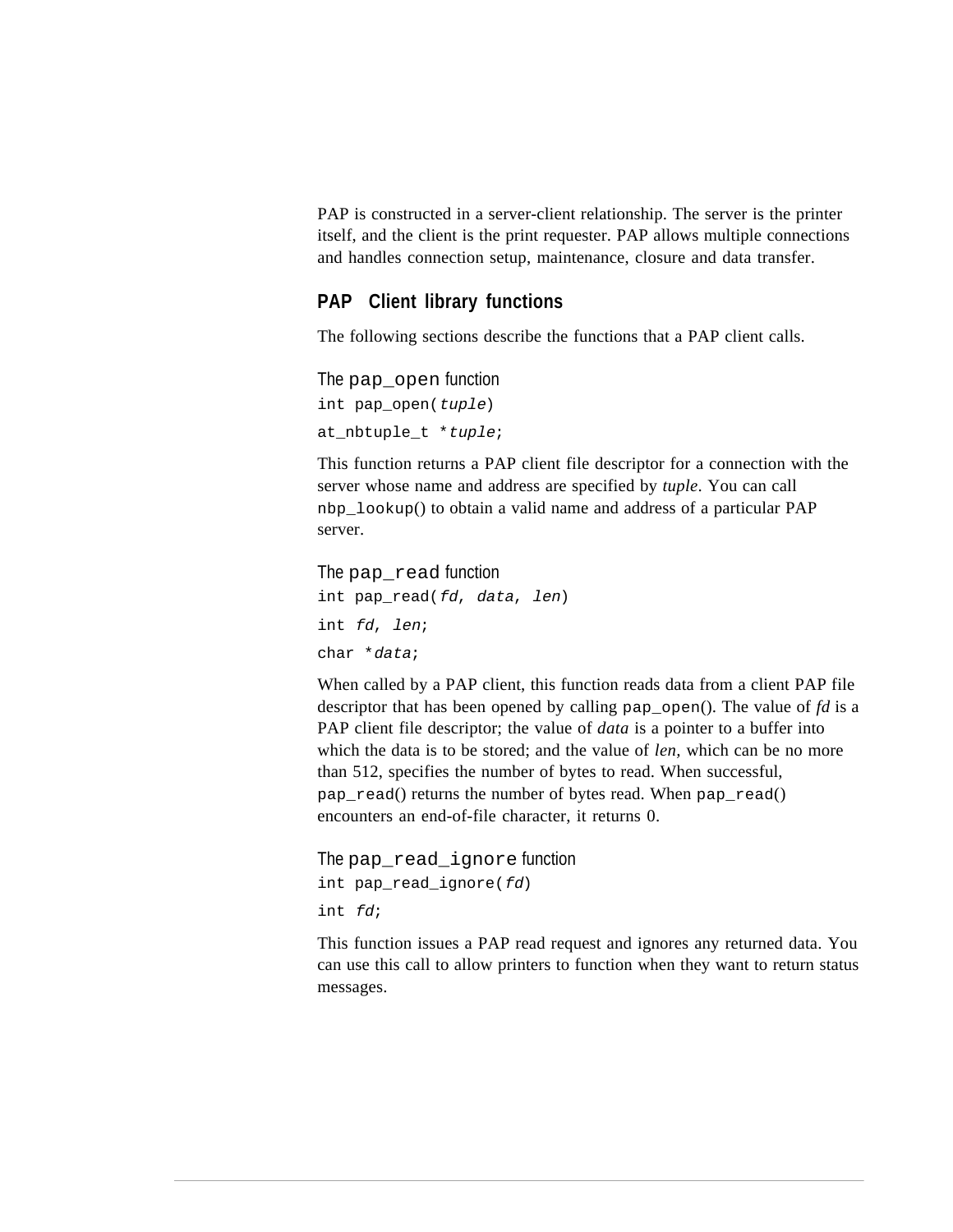The pap\_status function char \*pap\_status(tuple) at\_nbtuple\_t \*tuple;

This function returns a pointer to a PAP server's status string. The value of *tuple* is a pointer to a structure containing the name and address of a PAP server. You can call nbp\_lookup() to obtain the value for the *tuple* parameter.

The pap\_write function int pap\_write(fd, data, len, eof, flush) int fd, len; int eof, flush; char \*data;

This function sends data to a PAP server. The value of *fd* is a PAP client file descriptor. The value of *data* is a pointer to the data being written. The value of *len* , which must be greater than 0, is the amount of data to send. The value of *eof* is TRUE to indicate that no more data will be sent or FALSE to indicate that more data will be sent. *eof* must be set on the last data packet sent. The value of *flush* is TRUE to indicate that all data waiting for PAP writes should be sent (that is, flushed) to the PAP server or FALSE to indicate that a flush is not required. The *flush* parameter is required because PAP runs on top of ATP, which means that PAP writes are queued until a complete ATP response (4 K) is accumulated (that is, *flush* is set to FALSE) or until ATP receives an end-of-message (that is, *flush* is set to TRUE). Setting *eof* to TRUE implies that *flush* is also TRUE. You should set *flush* to TRUE whenever a higher-level protocol, such as a handshake with a LaserWriter, needs to do a write followed by a read.

This function returns a value that is less than 0 to indicate failure.

The pap close function int pap  $close(fd)$ int  $fd$ ;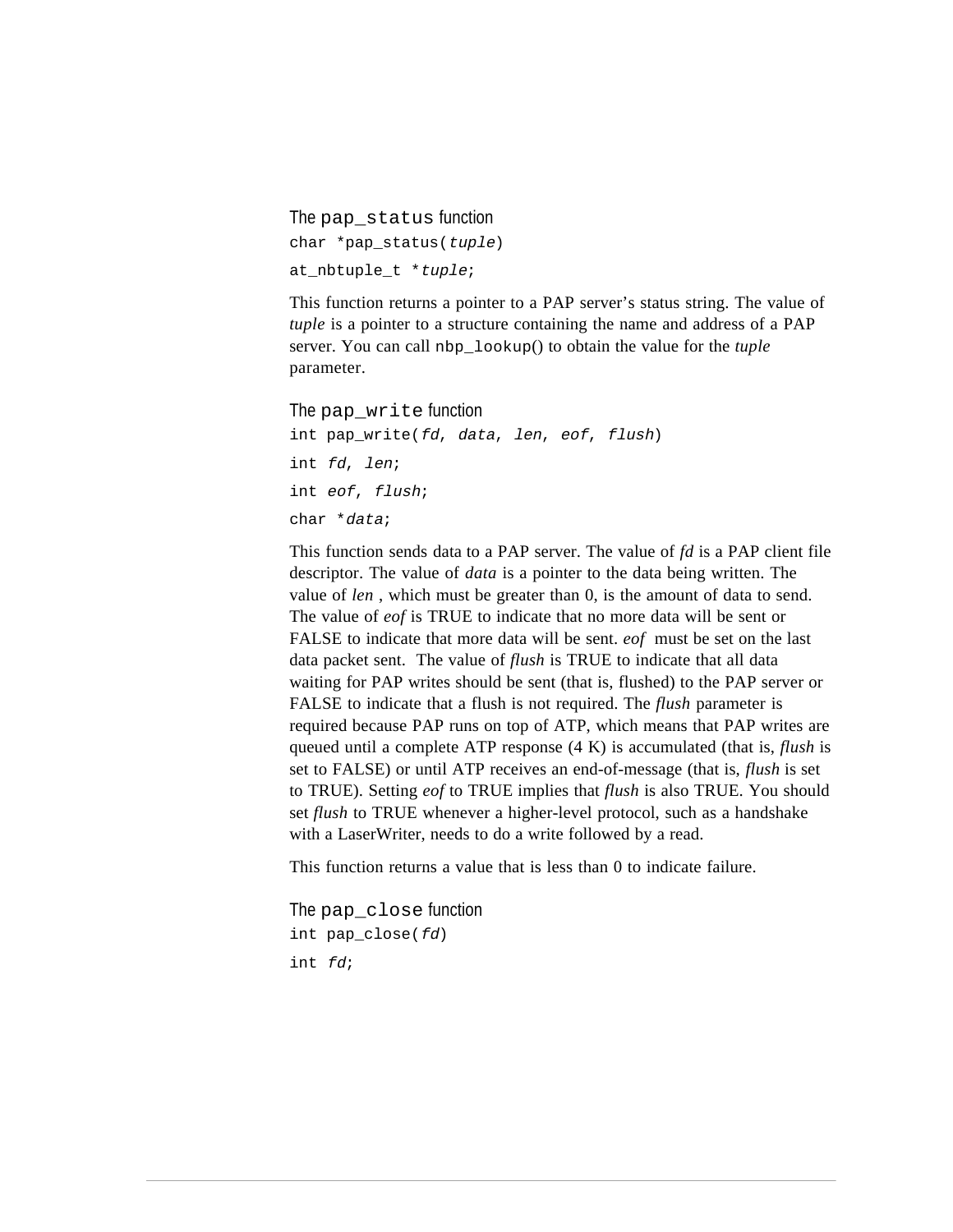This function closes an open PAP client file descriptor. The value of *fd* is the file descriptor to be closed. This routine returns 0 on success; if the file descriptor is no longer open, this routine returns –1.

## **AppleTalk Data Stream Protocol**

The AppleTalk Data Stream Protocol (ADSP) is a symmetric, connectionoriented protocol that guarantees the ordered delivery of full-duplex streams of bytes between two given sockets in an AppleTalk internet. ADSP runs over the Datagram Delivery Protocol DDP and operates at the same layer as AppleTalk Session Protocol (ASP).

**Important** Unlike the other AppleTalk protocols described previously, there are two interfaces for ADSP: the first is the socket-like interface and the second is the industry standard TLI interface. The following sections describe both interfaces.

### **ADSP Socket-like Interface**

The ADSP socket-like interface provides a programming interface very similar to that of the popular socket interface. For programmers who are familiar with the socket interface used for the Internet protocol suite (TCP/IP), this ADSP interface looks very much the same, except for the names of all ADSP function calls having the ADSP prefix.

Following is the list of the ADSP socket-like function calls.

```
ADSPaccept()
ADSPbind()
ADSPclose()
ADSPconnect()
ADSPfwdreset()
ADSPgetpeername()
ADSPgetsockname()
ADSPgetsockopt()
ADSPlisten()
```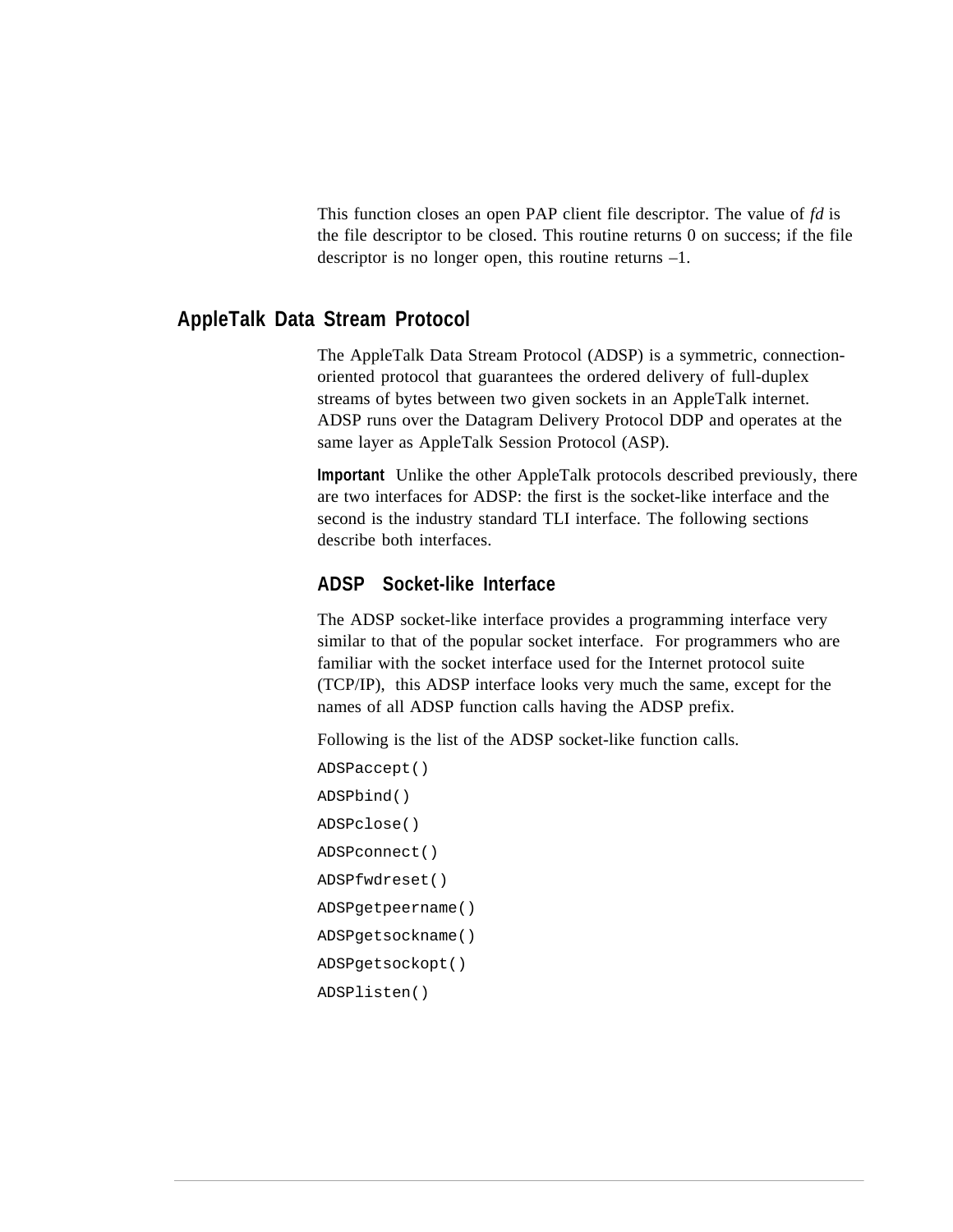```
ADSPrecv()
ADSPsend()
ADSPsetsockopt()
ADSPsocket()
ASYNCread()
ASYNCread_complete()
```
Some of these function calls require specifying an endpoint address. This address is specified using the structure at\_inet\_t defined as follows:

```
typedef struct at_inet {
   u_char net[2]; /* Network address */
   u_char node; /* Node number */
   u_char socket; /* Socket number */
} at_inet_t;
```
The following sections provide a detailed description of each ADSP socketlike function call.

```
The ADSPaccept function
int ADSPaccept(fd, name, namelen)
int fd;
at_inet_t *name;
int *namelen;
```
This function is used to accept a connection on an ADSP socket. The argument fd is the socket descriptor of the listening ADSP socket that has been created with the ADSPsocket() call. The ADSP socket must have been bound to a listening address via the ADSPbind() call and set to listen for connections via the ADSPlisten() call.

The argument name is the result parameter that is filled in with the address of the remote endpoint used in communicating with the connected local endpoint when the connection has been established.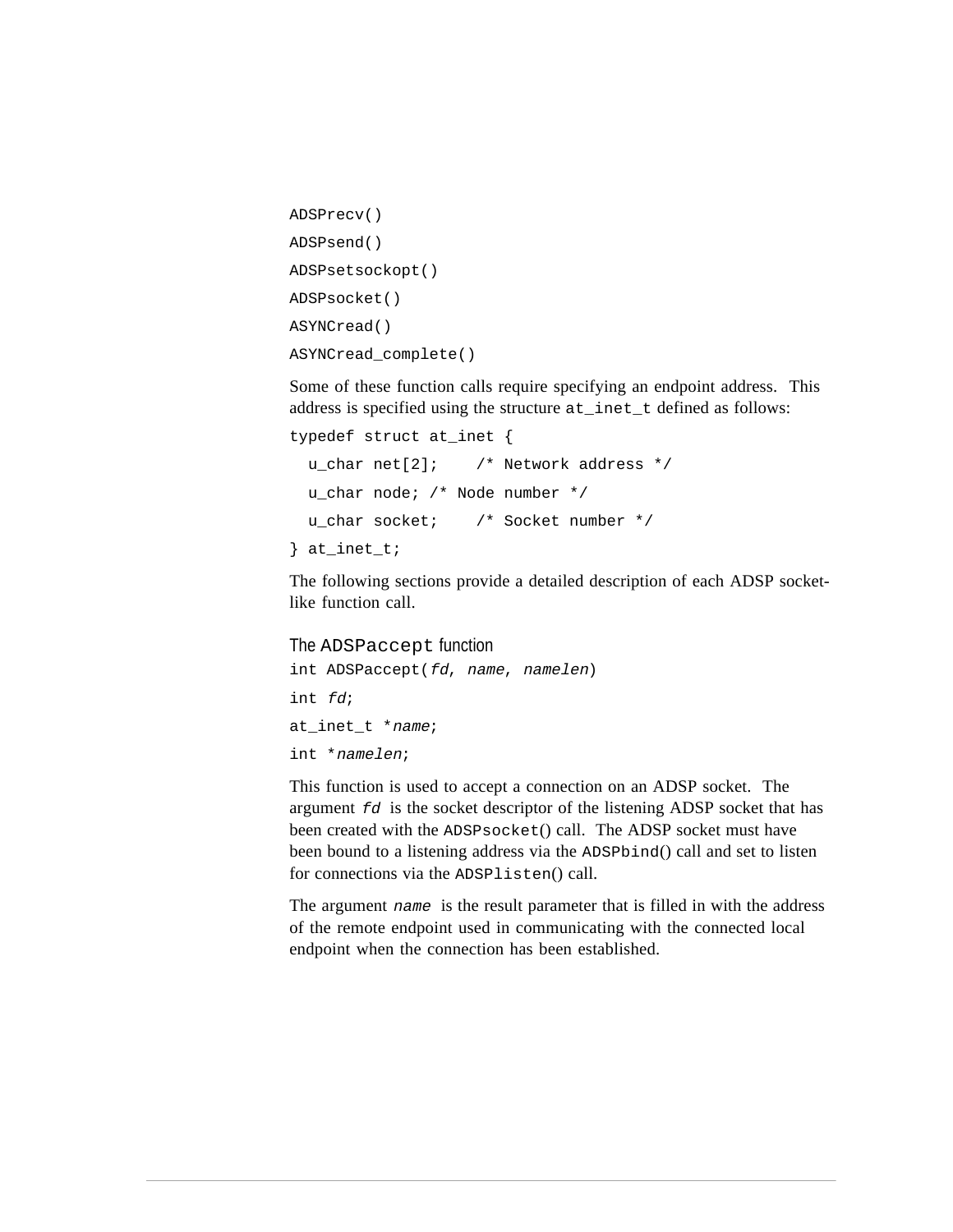The argument namelen is both the calling parameter and result parameter. On calling, this argument must contain a value greater than or equal to the size of the structure at\_inet\_t. On return, it will be filled in with the length of the address of the local endpoint, which in ADSP case is the size of the structure at\_inet\_t.

On success, this function returns the socket descriptor of the connection; otherwise, it returns -1. Also, ADSP protocol can support up to 1024 server connections using this function call.

The ADSPbind function int ADSPbind(fd, name, namelen) int fd; at inet t \*name; int namelen;

This function is used to bind an ADSP address to a socket. The argument fd is the socket descriptor of the ADSP socket that has been created with the ADSPsocket() call. The ADSP socket must not have already been bound to an ADSP address.

The argument name is the parameter that contains a specific socket number which the application wishes the socket to be bound to. If the argument name is 0 or the specified socket number (name->socket) is 0, an unused socket number will be assigned by the ADSP protocol module.

The argument *namelen* is the parameter that indicates the length of the address, which in ADSP case is the size of the structure at\_inet\_t.

On success, this function returns 0; otherwise, it returns -1.

The ADSPclose function int ADSPclose(fd) int  $fd$ ;

This function is used to terminate communication on an ADSP socket. The argument fd is the socket descriptor of the ADSP socket that has been created with the ADSPsocket() call.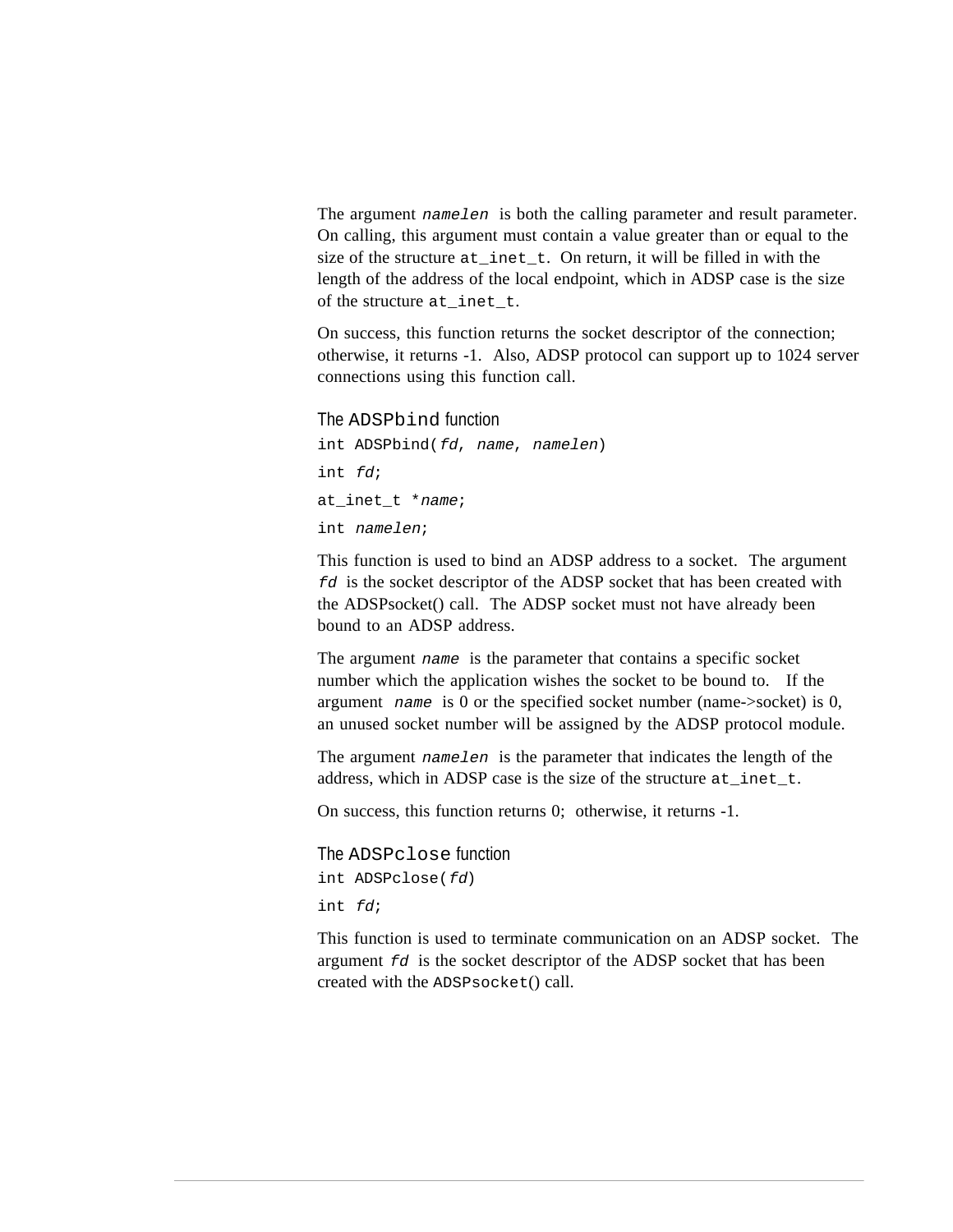On success, this function returns 0; otherwise, it returns -1.

The ADSPconnect function int ADSPconnect(fd, name, namelen) int fd; at inet t \*name; int namelen;

This function is used to establish a connection to a remote ADSP socket. The argument  $fd$  is the socket descriptor of the ADSP socket that has been created with the ADSPsocket() call. The ADSP socket must have been bound to an ADSP address via the ADSPbind() call.

The argument name is the parameter that contains the address of the remote endpoint to make connection. The address of the remote endpoint could be obtained using the nbp\_lookup() call which maps the service name of the remote endpoint to an address suitable for use in the ADSPconnect() call.

The argument namelen is the parameter that indicates the length of the address, which in ADSP case is the size of the structure at\_inet\_t.

On success, this function returns 0; otherwise, it returns -1.

The ADSPfwdreset function int ADSPfwdreset(fd) int fd;

This function is used to abort the delivery of any outstanding data to the remote endpoint's client. This also causes the two endpoints to be resynchronized. The argument  $f_d$  is the socket descriptor of the ADSP socket that has been created with the ADSPsocket() call.

On success, this function returns 0; otherwise, it returns -1.

The ADSPgetpeername function int ADSPgetpeername(fd, name, namelen) int fd;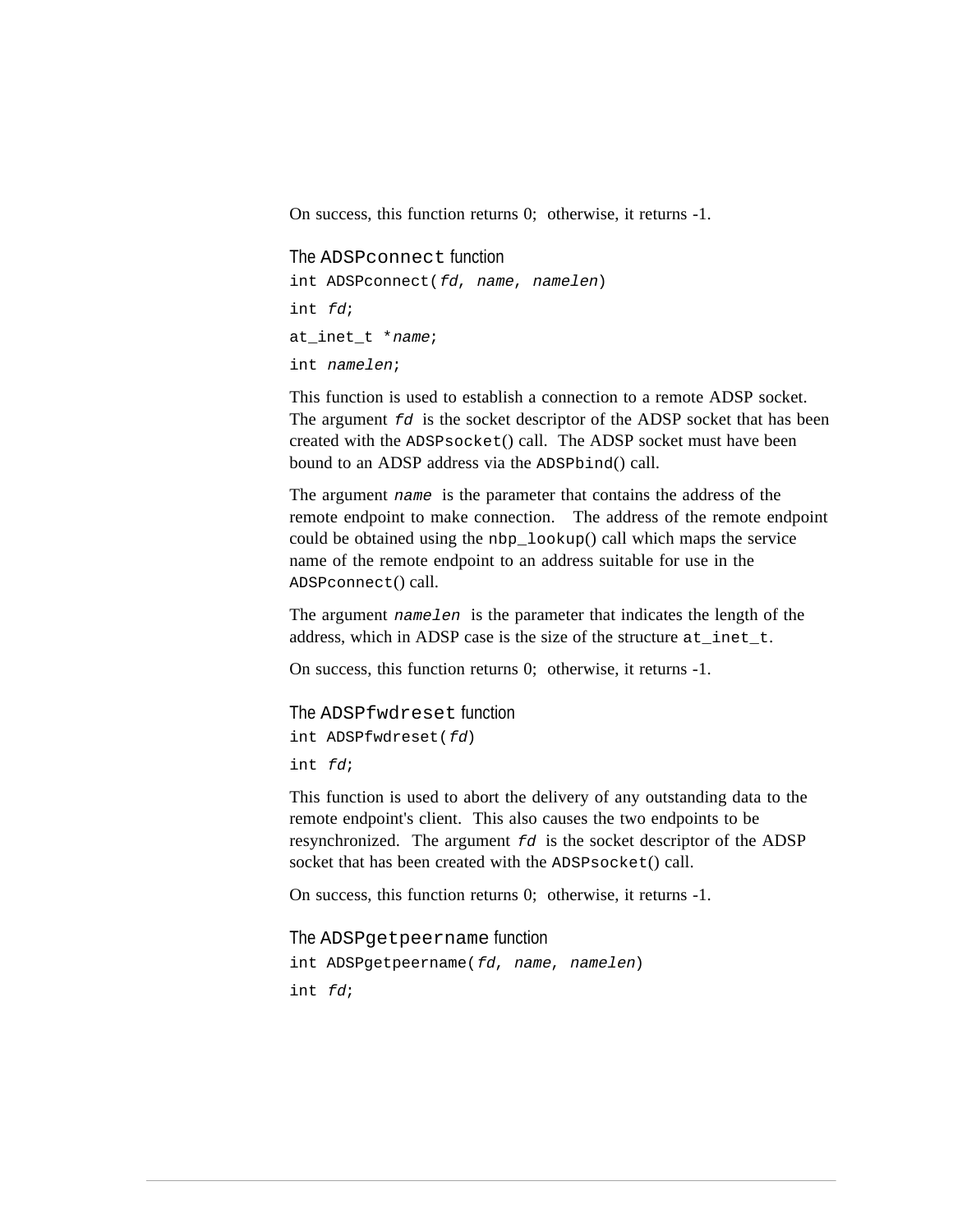at\_inet\_t \*name; int \*namelen;

This function is used to obtain the address of the connected remote endpoint. The argument  $Ed$  is the socket descriptor of the ADSP socket that has been created with the ADSPsocket() call.

The argument name is the result parameter that is filled in with the address of the remote endpoint.

The argument *namelen* is both the calling parameter and result parameter. On calling, this argument must contain a value greater than or equal to the size of the structure at\_inet\_t. On return, it will be filled in with the length of the address of the remote endpoint, which in ADSP case is the size of the structure at\_inet\_t.

On success, this function returns 0; otherwise, it returns -1.

The ADSPgetsocketname function int ADSPgetsockname(fd, name, namelen) int fd; at inet t \*name;

int \*namelen;

This function is used to obtain the address of the local endpoint. The argument  $fd$  is the socket descriptor of the ADSP socket that has been created with the ADSPsocket() call.

The argument name is the result parameter that is filled in with the address of the local endpoint.

The argument namelen is both the calling parameter and result parameter. On calling, this argument must contain a value greater than or equal to the size of the structure  $at$  inet  $t$ . On return, it will be filled in with the length of the address of the remote endpoint, which in ADSP case is the size of the structure at\_inet\_t.

On success, this function returns 0; otherwise, it returns -1.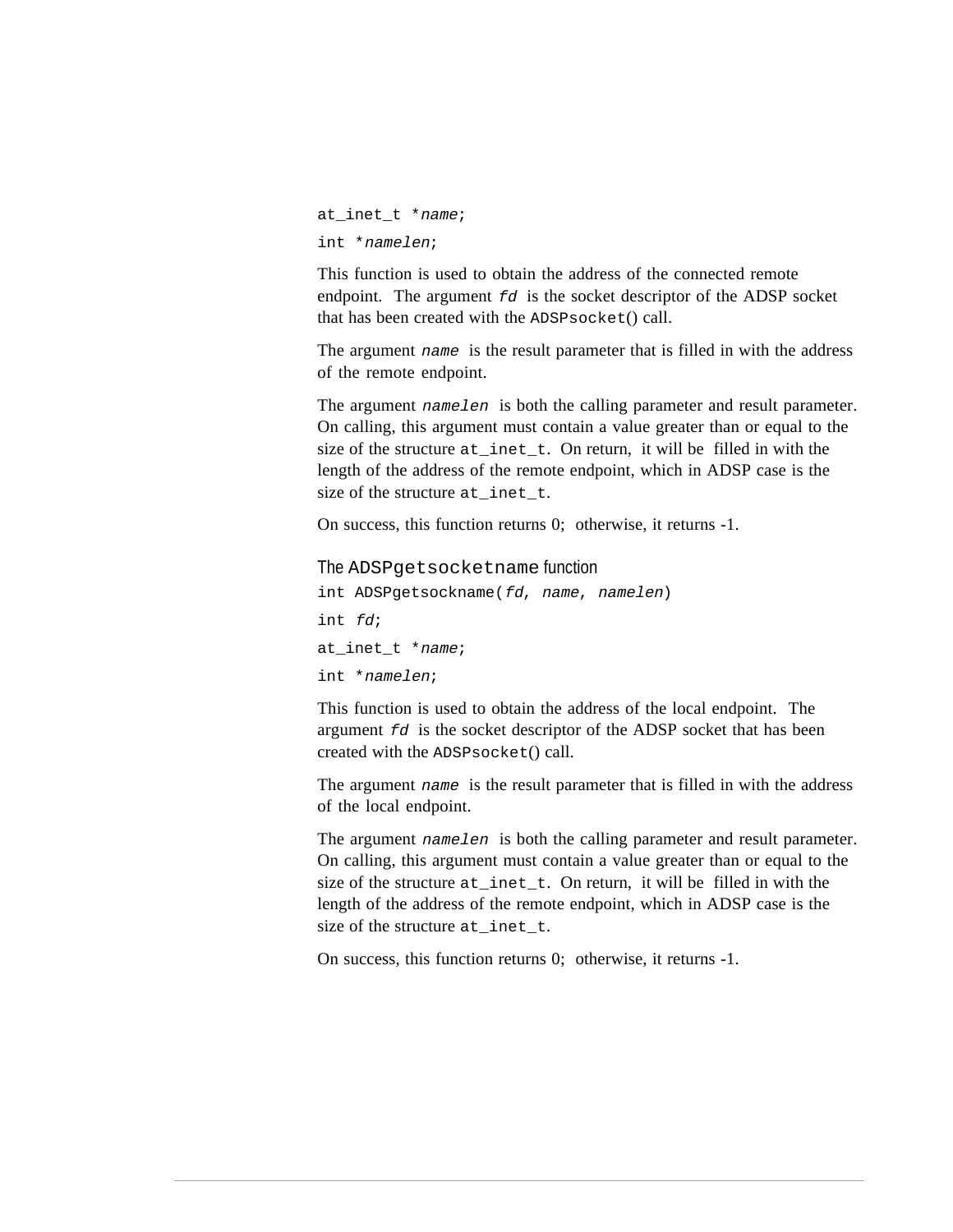```
The ADSPgetsockopt function
```

```
int ADSPgetsockopt(fd, level, optname, optval, optlen)
int fd;
int level;
int optname;
char *optval;
int *optlen;
```
This function is a placeholder that always returns -1 to indicate that the operation is not supported. The errno variable is also set to EOPNOTSUPP.

```
int ADSPlisten(fd, backlog)
int fd;
int backlog;
```
This function is used to set the local endpoint to the state ready to listen for connections from remote endpoints. The argument  $fd$  is the socket descriptor of the ADSP socket that has been created with the ADSPsocket() call.

The argument backlog specifies the maximum length of the queue of pending connections. With the current implementation of the ADSP protocol module, this queue length is always 1 so the backlog value has no effect.

On success, this function returns 0; otherwise, it returns -1.

```
The ADSPrecv function
int ADSPrecv(fd, buf, len, flags)
int fd;
char *buf;
int len;
int flags;
```
This function is used to receive data from a socket. The argument  $fd$  is the socket descriptor of the ADSP socket that has been created with the ADSPsocket() call.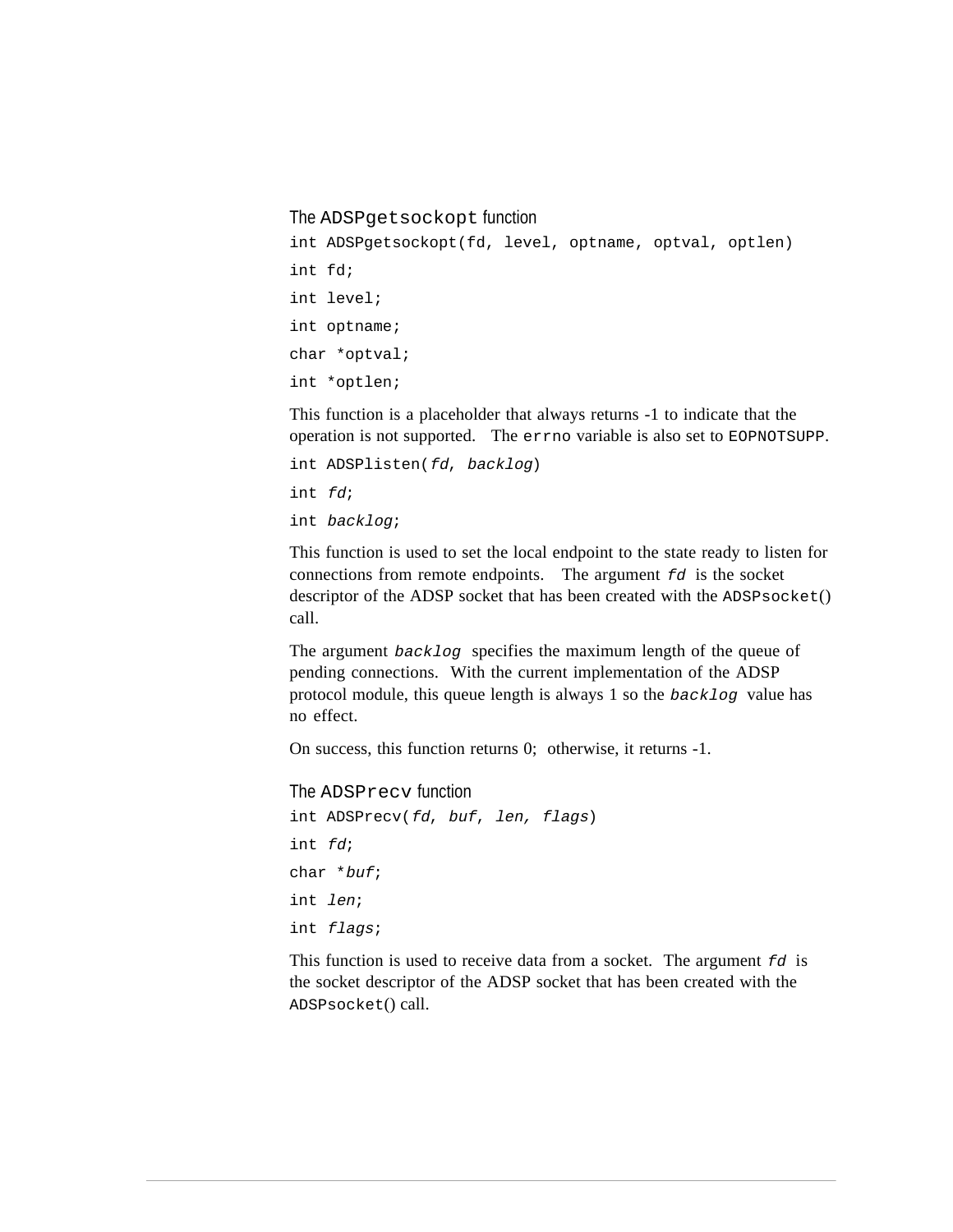The argument  $but$  is the parameter that contains the address of the buffer to be filled in with the receive data.

The argument len is the parameter that specifies the maximum size of the receive buffer.

The argument *flags* is the parameter that specifies either 0 to read the normal data or 1 to read the expedited (attention) data.

On success, this function returns the number of bytes received; otherwise, it returns -1.

The ADSPsend function

int ADSPsend(fd, buf, len, flags) int fd; char \*buf; int len; int flags;

This function is used to send data from a socket to a remote endpoint. The argument  $fd$  is the socket descriptor of the ADSP socket that has been created with the ADSPsocket() call.

The argument  $but$  is the parameter that contains the address of the buffer containing the data to be sent.

The argument *len* is the parameter that specifies the amount of the data to be sent.

The argument  $f_{lags}$  is the parameter that specifies either 0 to write the normal data or 1 to write the expedited (attention) data.

On success, this function returns the number of bytes sent; otherwise, it returns -1.

The ADSPsetsockopt function int ADSPsetsockopt(fd, level, optname, optval, optlen) int  $fd$ ; int level;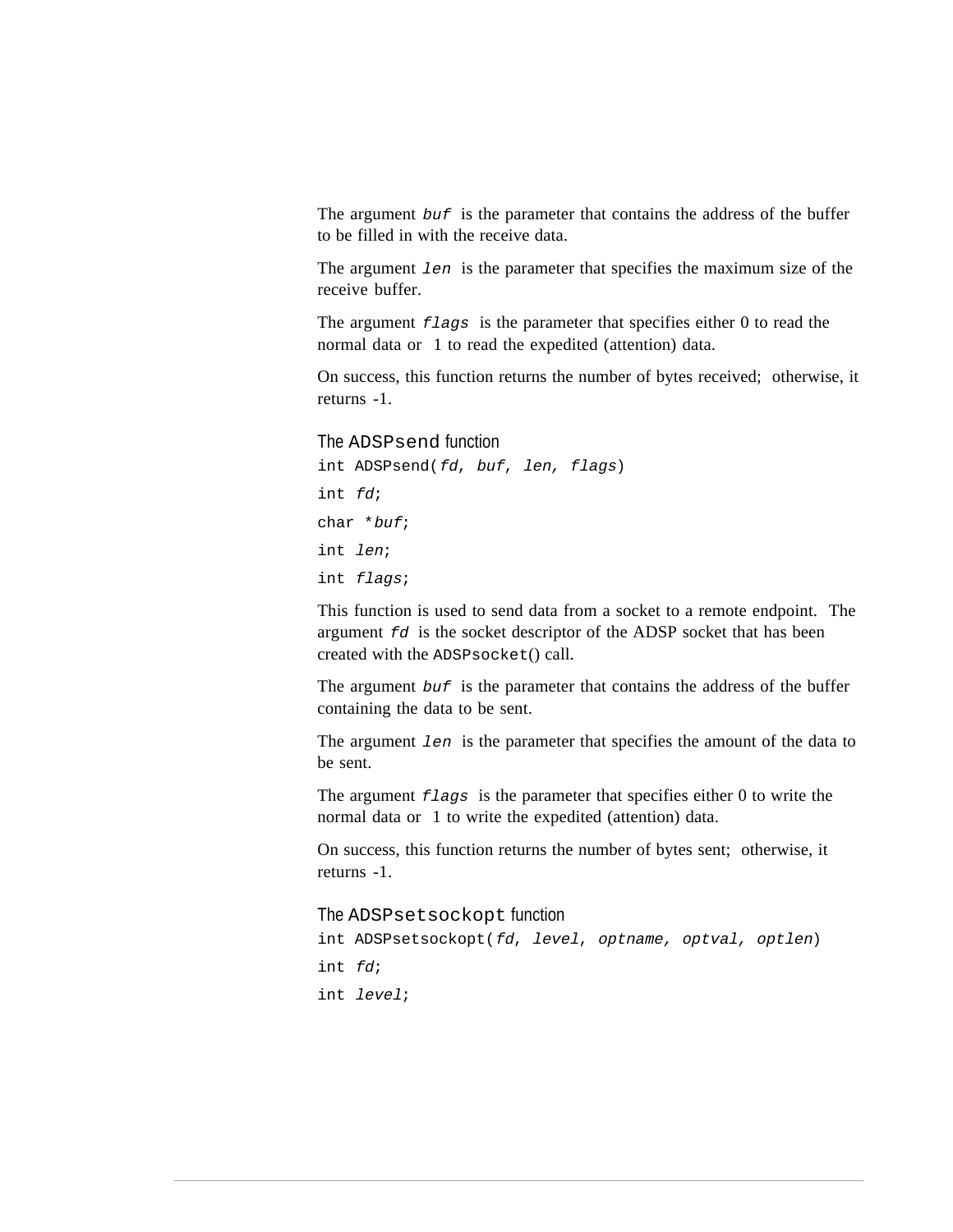```
int optname;
char *optval;
int optlen;
```
This function is used to set options on a socket. The argument  $fd$  is the socket descriptor of the ADSP socket that has been created with the ADSPsocket() call.

The argument level should be set to SOL\_SOCKET (0xffff). The argument optname is not examined and should be set to 0, since at the present time only one set of options can be set for ADSP. The optval is the pointer to the structure containing the option values and the  $optlen$ specifies the length of the structure.

To set the local send options, use the at\_adspopt parameter block, set the optval pointing to the address of the block and the optlen to the size of the at\_adspopt structure.

```
The at_adspopt structure
```

```
union at_adspopt {
 struct {
  u_short sendBlocking; /* quantum for data packets */
  u_char sendTimer; /* send timer in 10-tick
intervals */
 u char rtmtTimer; / for internal use only */ u_char badSeqMax; /* threshold for sending
retransmit advice */
  u_char useCheckSum; /* use ddp packet checksum */
  u_short filler;
  int newPID; /* owner's process id */
\} c;
};
```
On success, this function returns 0; otherwise, it returns -1.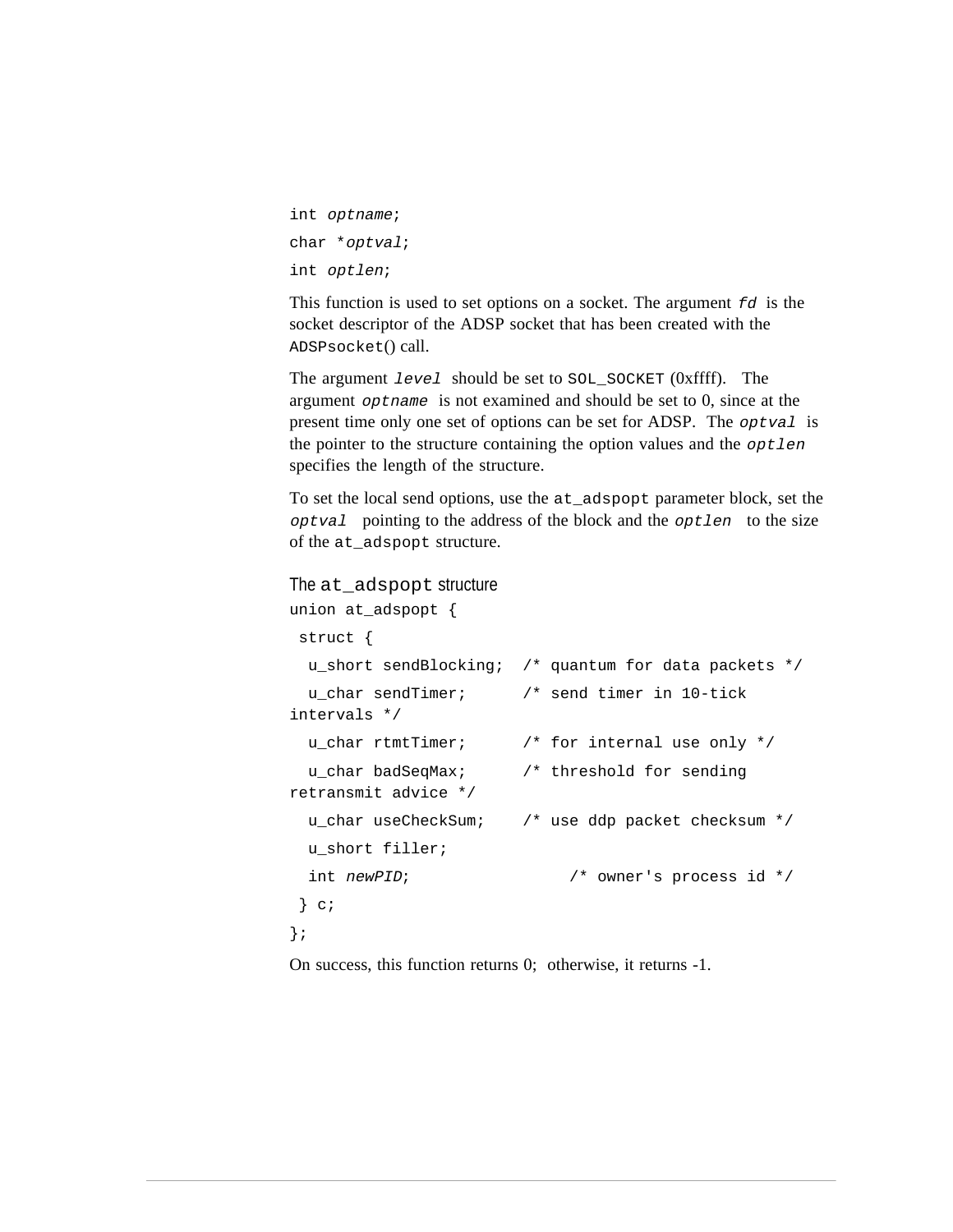*Note*: If a forked process inherits a socket from its parent process, this function should be used to signify it as the new owner of the socket by setting *newPID* to its process ID.

The ADSPsocket function

int ADSPsocket(domain, type, protocol) int fd; int type; int protocol;

This function is used to create an endpoint (socket) for communication. The arguments domain, type and protocol are not examined since this function implicitly knows to create an ADSP socket. However, for future portability, the argument domain should be PF\_APPLETALK, the argument type should be SOCK\_STREAM and the protocol parameter should be 0.

On success, this function returns the socket descriptor of the created socket; otherwise, it returns -1.

The ASYNCread function and the ASYNCread\_complete function

The following two special asynchronous functions are provided to support using the select() call to wait for incoming ADSP data on a socket. The select() call must always be used with these two function calls.

```
int ASYNCread(fd, buf, len)
int fd;
char *buf;
int len;
```
This function is used in conjunction with the ASYNCread\_complete() function to asynchronously receive data from a socket. This function and the ASYNCread\_complete() function are designed to support using the select() call for reading on a socket descriptor. The argument  $fd$  is the socket descriptor of the ADSP socket that has been created with the ADSPsocket() call.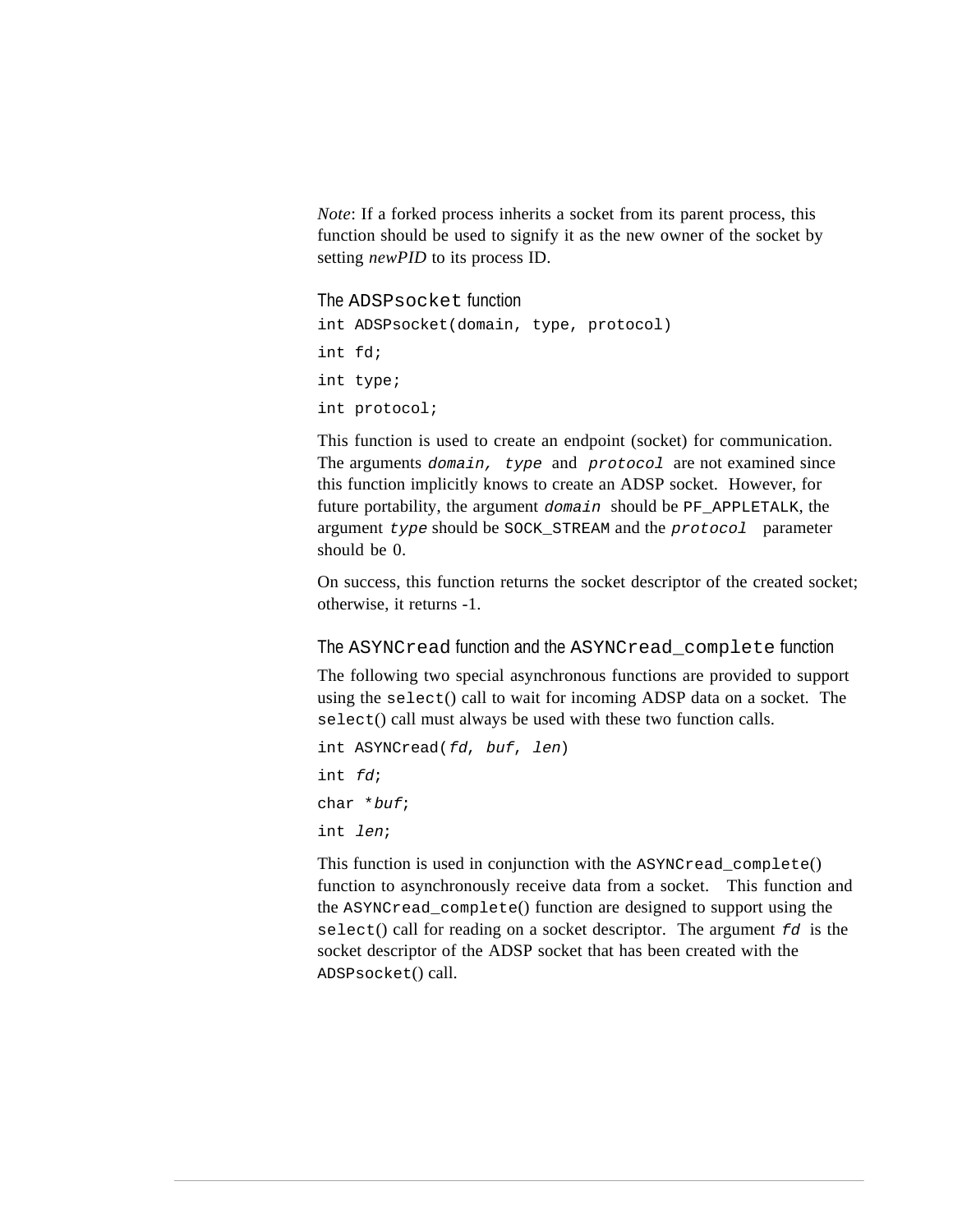The argument  $but$  is the parameter that contains the address of the buffer to be filled in with the receive data.

The argument *len* is the parameter that specifies the maximum size of the receive buffer.

On success, this function returns the number of bytes received; otherwise, it returns -1 to indicate failure or 0 to indicate that it has registered a read request to the ADSP protocol module. If this function returns 0, the application can subsequently use the select() call to wait for input data.

```
int ASYNCread_complete(fd, buf, len)
int fd;
char *buf;
int len;
```
This function is used in conjunction with the ASYNCread() function to asynchronously receive data from a socket. This function and the ASYNCread() function are designed to support using the select() call for reading on a socket descriptor. The argument  $fd$  is the socket descriptor of the ADSP socket that has been created with the ADSPsocket() call.

The argument  $but$  is the parameter that contains the address of the buffer to be filled in with the receive data.

The argument  $1en$  is the parameter that specifies the maximum size of the receive buffer.

On success, this function returns the number of bytes received; otherwise, it returns -1 to indicate failure. This function must only be called if the ASYNCread() function has previously been called and had a 0 return value.

The select() call is usually used between the ASYNCread() function and the ASYNCread\_complete function to wait for input data, for example:

```
if ((\text{retlen} = \text{ASYNCread}(fd, \text{buf}, \text{len})) == 0)FD_ZERO(&readset);
    FD SET(fd, &readset);
    if (select(fd+1, &readset, 0, 0, 0) == 1) {
          retlen = ASYNCread_complete(fd, buf, len);
```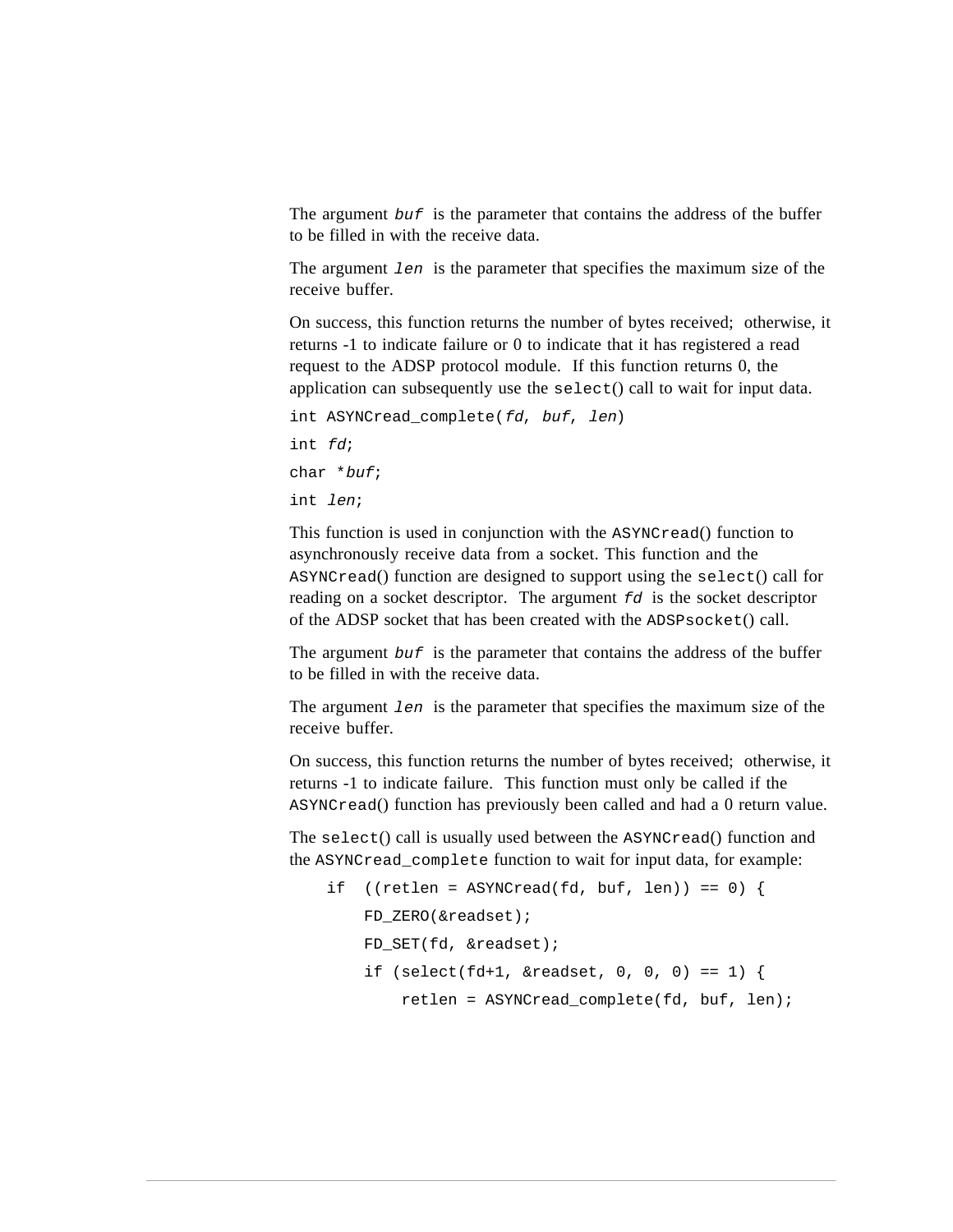}

}

**Important** ADSP incoming normal data can be handled with the UNIX signal mechanism. Incoming normal data is signaled through SIGIO. The user routine must register a handler for normal data using the signal() call. The alternative to this approach is to use the select() call, in conjunction with the ASYNCread() and ASYNCread\_complete() functions described above.

ADSP Attention data is handled with the UNIX signal mechanism. Incoming attention data is signaled through SIGURG. Like the signal call for SIGIO used for normal data, the user routine must register a handler for attention data using the signal() call.

# **ADSP TLI Interface**

The ADSP TLI interface provides the standard programming interface using the Transport Layer Interface (TLI) standard. For programmers who are familiar with the TLI interface used for the Internet protocol suite (TCP/IP), this ADSP interface is easy to use. The following list shows the TLI calls supported by the ADSP TLI interface:

```
t_accept()
t_alloc()
t_bind()
t_close()
t_connect()
t_error()
t_free()
t_getinfo()
t_getstate()
t_listen()
t_look()
```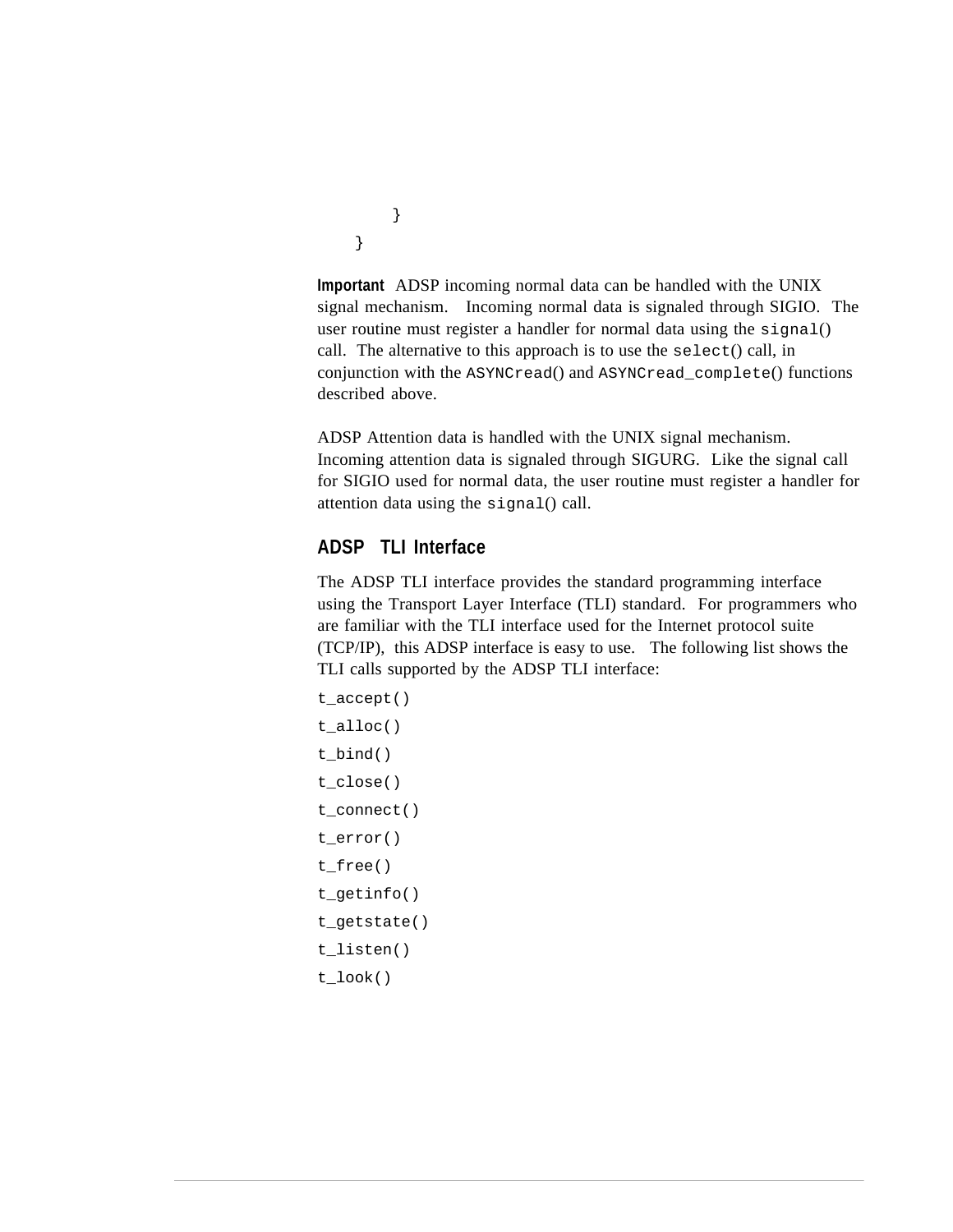t\_optmgmt() t\_open() t\_rcv() t\_snd() t\_sync() t\_unbind()

When programming using this interface, refer to the AIX system manual (or any UNIX application programming interface manual) for description of the TLI interface in general. The only thing that is specific to the ADSP protocol is the specification of an endpoint address for some of the above TLI function calls. This address is specified using the structure at\_inet\_t defined as follows:

```
typedef struct at_inet {
  u_char net[2]; /* Network address */
 u char node; /* Node number */
 u char socket; /* Socket number */
} at inet t;
```
Also, the device name to be specified in the  $t$  open() call for ADSP should be dev/adsp.

**Important** To abort the delivery of any outstanding data to the remote endpoint's client, use the ADSPfwdreset() call described in the ADSP Socket-like Interface section.

*Note:* This interface is a bit slower than that of the ADSP socket-like interface due to the specific implementation of the AIX TLI library and the semantics of the TLI interface itself. The performance difference is most noticeable when receiving data using the  $t_{rev}($ ) function as compared to the ADSPrecv() function.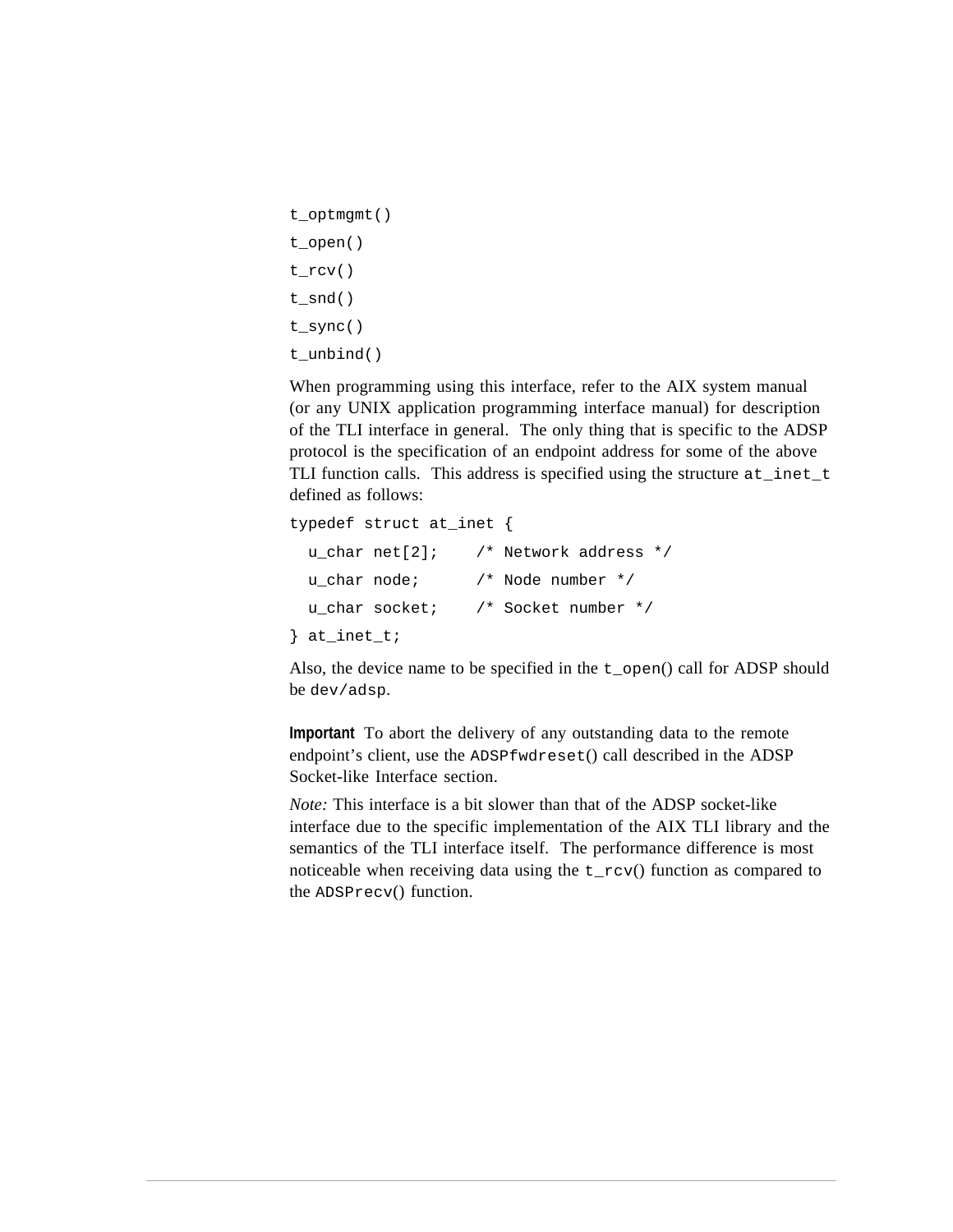# **AppleTalk Session Protocol**

AppleTalk Session Protocol (ASP) is designed primarily to support the AppleTalk Filing Protocol (AFP). However, it can be used by any application desiring a session-type of communication.

ASP is constructed in a server-client relationship. The server is the service provider (such as an AFP server) and the client is the service user (such as an AFP client). ASP allows multiple concurrent connections—one for each session, and handles session set up, maintenance, closure, and data transfer.

In the following description of the ASP library functions, the ASP client refers to either the server or workstation application that uses the ASP library functions, the server client refers to the server application (such as an AFP server module) and the workstation client refers to the workstation application (such as an AFP client module).

### **ASP library functions**

The AppleTalk API provides the following ASP function calls:

```
SPAttention()
SPCloseSession()
SPCmdReply()
SPCommand()
SPConfigure()
SPEnableSelect()
SPGetParms()
SPGetRemEntity()
SPGetReply()
SPGetRequest()
SPGetSession()
SPGetStatus()
SPInit()
SPLook()
```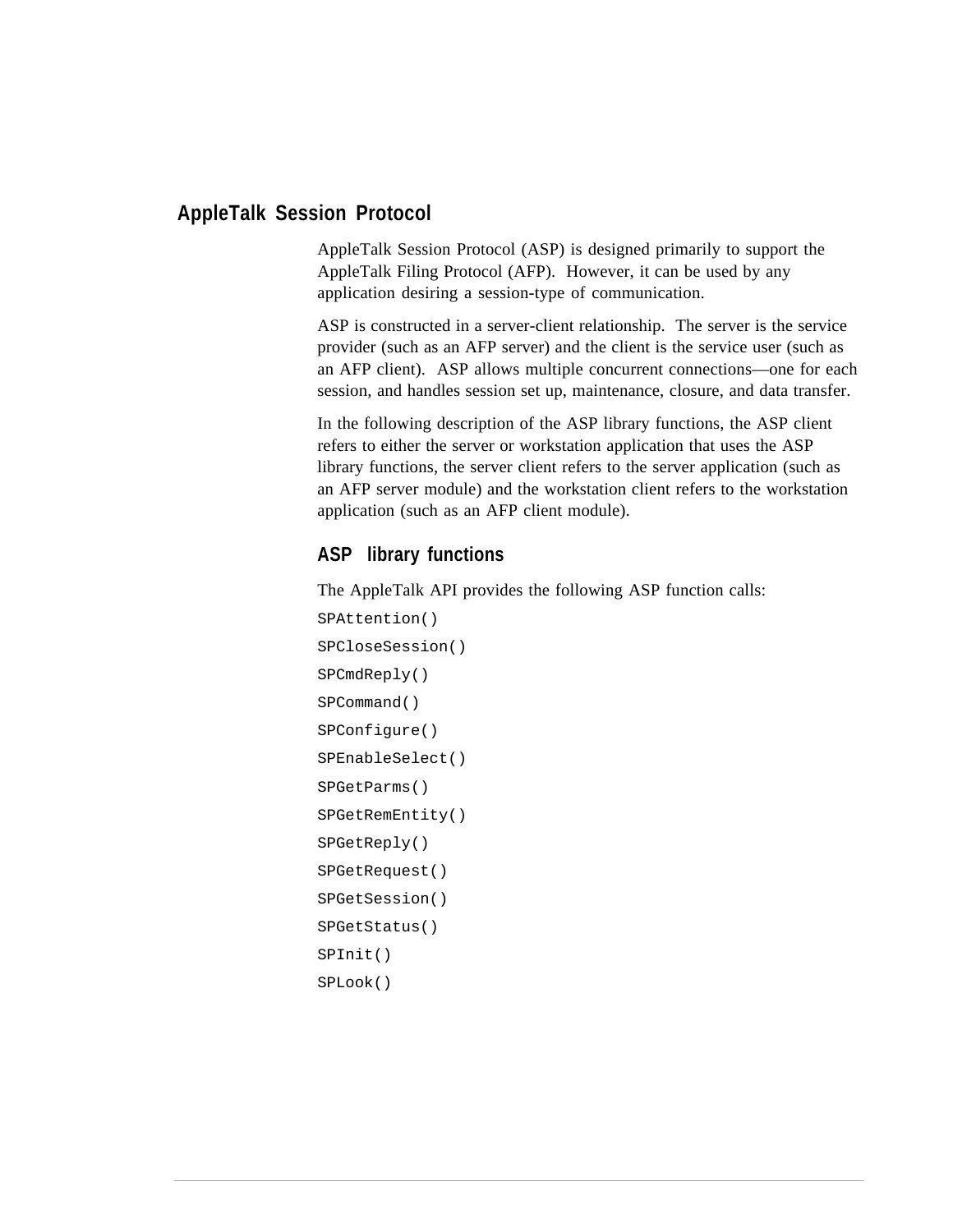```
SPNewStatus()
SPOpenSession()
SPRegister()
SPRemove()
SPSetPid()
SPWrite()
SPWrtContinue()
SPWrtReply()
```
Some of the above function calls require specifying an endpoint address. This address is specified using the structure at\_inet\_t defined as follows:

```
typedef struct at_inet {
   u_char net[2]; /* Network address */
   u_char node; /* Node number */
   u_char socket; /* Socket number */
} at_inet_t;
```
The following sections contain detailed descriptions of each ASP function call. OSErr is defined as type int.

```
The SPAttention function
int SPAttention(SessRefNum, AttentionCode, SPError,
NoWait)
int SessRefNum;
unsigned short AttentionCode;
OSErr *SPError;
int NoWait;
```
This function is used by the server client to send the attention code to the workstation client and waits for an acknowledgment. The argument SessRefNum is the socket descriptor of the ASP socket that has been created with the SPGetSession() call.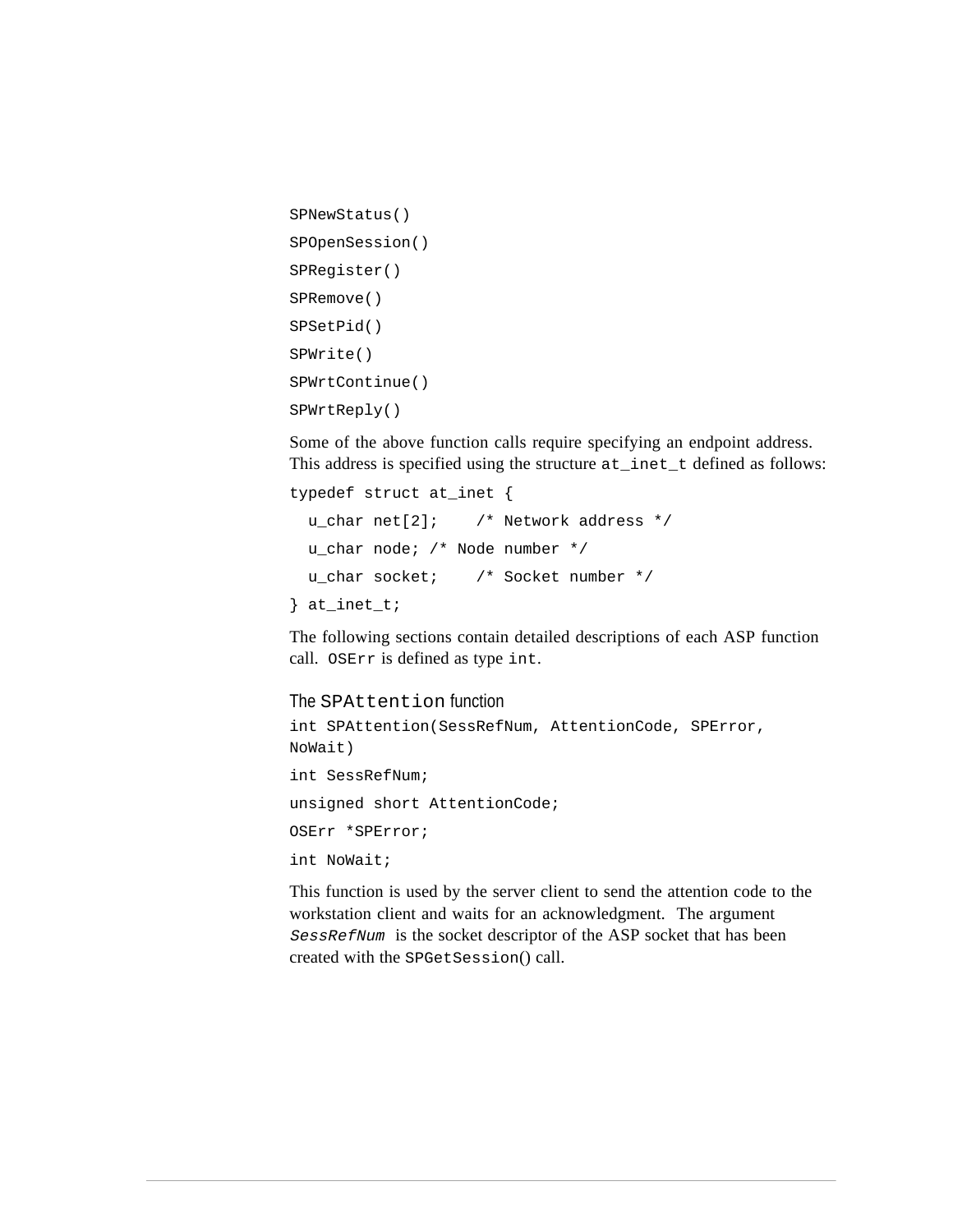The argument AttentionCode is the 2-byte attention code to be delivered to the workstation client.

The argument *SPError* is the result parameter that is filled in with the error code when the function call fails.

The argument  $N \circ W \neq i$ , if set to non-zero, indicates the desire not to wait for the reply data after the attention is sent. The workstation client must later receive the reply data using the SPGetReply() call. Moreover, the server client can use the select() call to probe the availability of the reply data.

On success, this function returns 0; otherwise, it returns -1.

The SPCloseSession function int SPCloseSession(SessRefNum, SPError) int SessRefNum; OSErr \*SPError;

This function is used by the ASP client to close an ASP session. The argument SessRefNum is the socket descriptor of the ASP socket that has been created with the SPOpenSession() or SPGetSession() call.

The argument *SPError* is the result parameter that is filled in with the error code when the function call fails.

On success, this function returns 0; otherwise, it returns -1.

*Note:* When multiple processes share the same session socket, only the last one that actually closes the session socket should call this function. If a process is not the last one to close the session socket, it must call the regular AIX close(SessRefNum) system call. For instance, when a server process accepts a connection, spawns off a child process to handle the connection and then is no longer interested in the connection socket, it must call the close(SessRefNum) to remove reference to the socket descriptor.

The SPCmdReply function int SPCmdReply(SessRefNum, ReqRefNum, CmdResult, CmdReplyData, CmdReplyDataSize,SPError) int SessRefNum;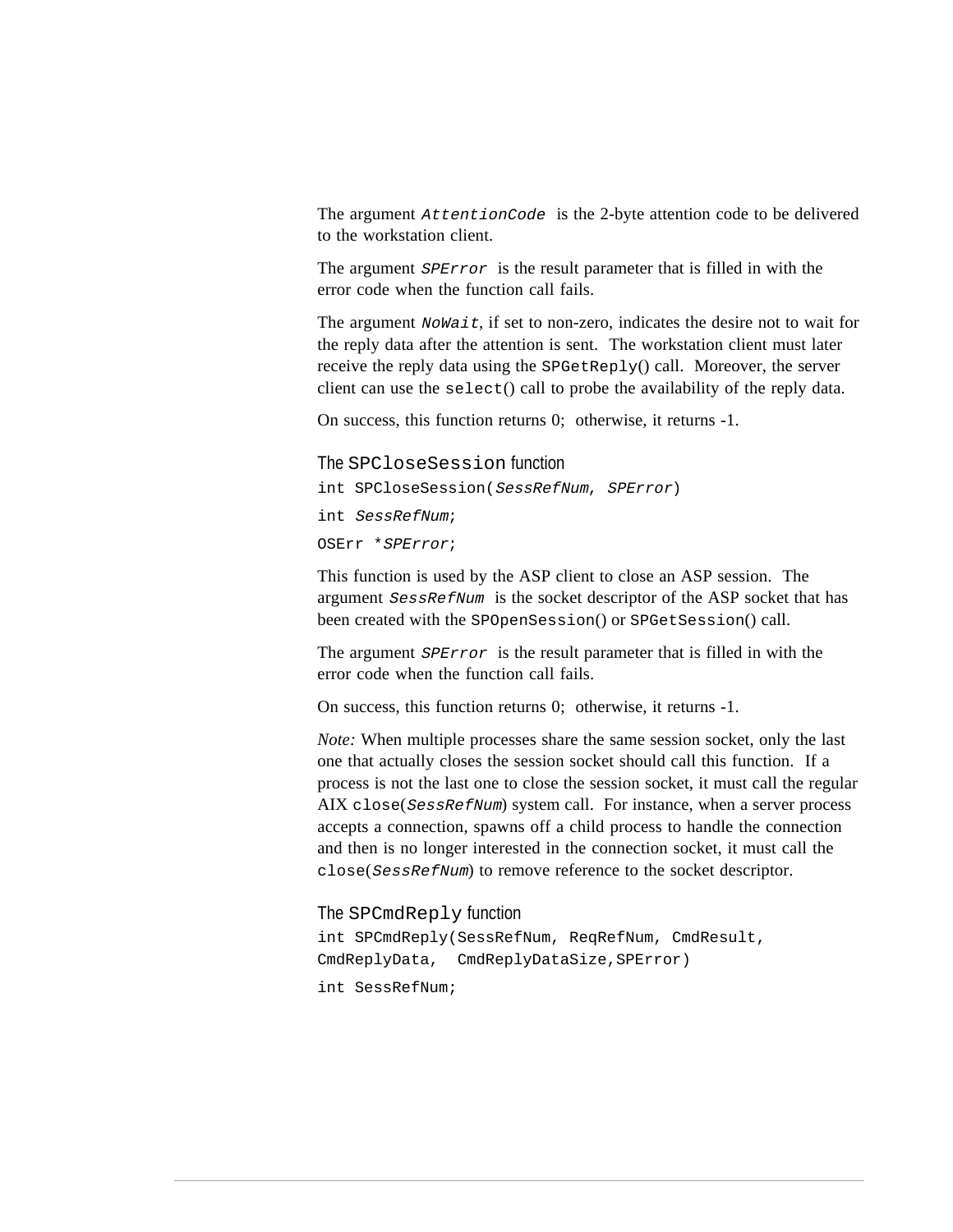```
unsigned short ReqRefNum;
int CmdResult;
char *CmdReplyData;
int CmdReplyDataSize;
OSErr *SPError;
```
This function is used by the server client to respond to the Command request from the workstation client. The argument SessRefNum is the socket descriptor of the ASP socket that has been created with the SPGetSession() call.

The argument ReqRefNum is the same parameter as that returned by the corresponding SPGetRequest() call.

The argument  $Cm dResult$  is 4-byte command result to be sent back to the workstation client.

The argument CmdReplyData is the pointer to the buffer containing the reply data and the argument CmdReplyDataSize specifies the size of the data.

The argument SPError is the result parameter that is filled in with the error code when the function call fails.

On success, this function returns 0; otherwise, it returns -1.

#### The SPCommand function

```
int SPCommand(SessRefNum, CmdBlock, CmdBlockSize,
ReplyBuffer, ReplyBufferSize, CmdResult,
ActRcvdReplyLen, SPError, NoWait)
int SessRefNum;
char *CmdBlock;
int CmdBlockSize;
char *ReplyBuffer;
int ReplyBufferSize;
int *CmdResult;
int *ActRcvdReplyLen;
```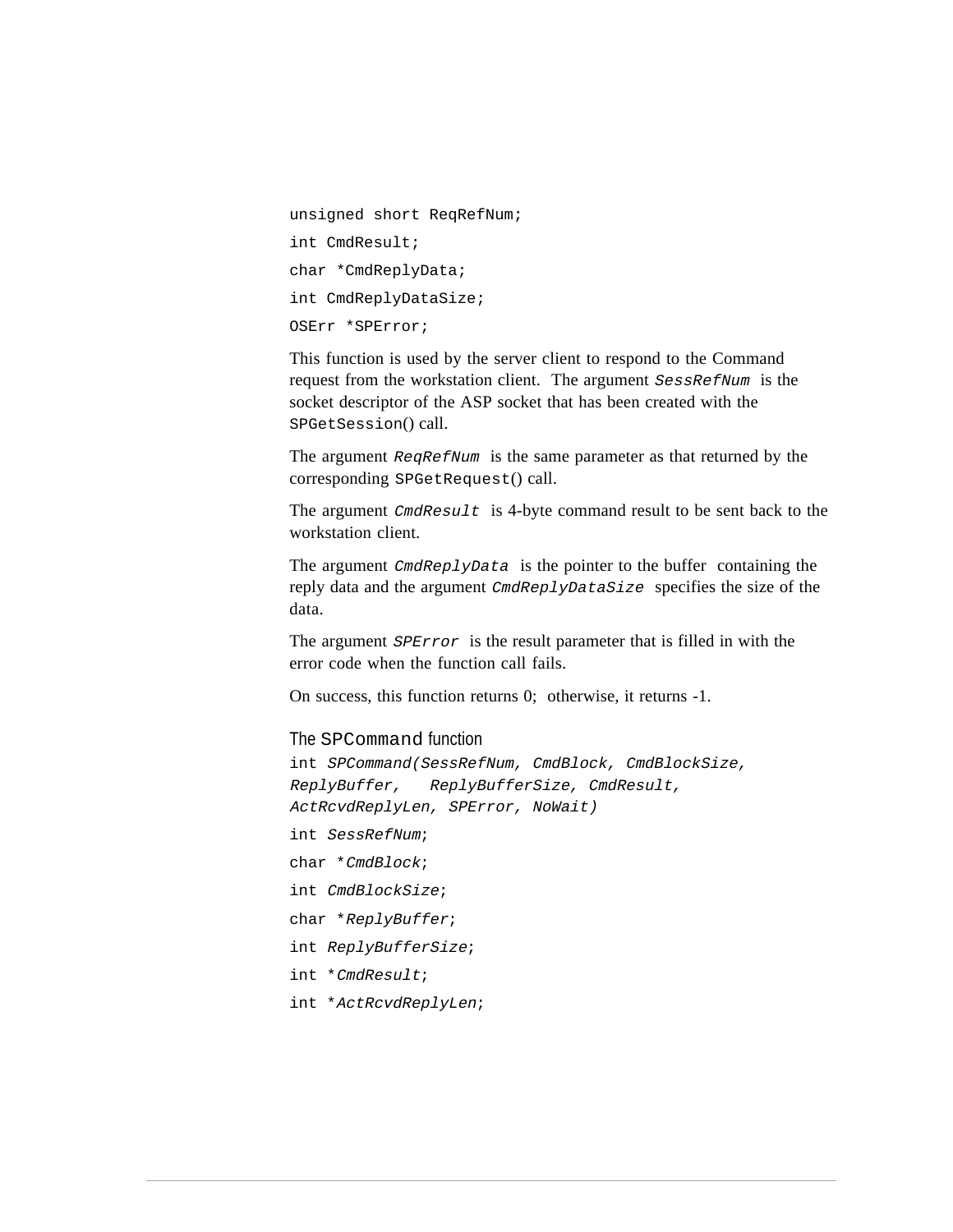OSErr \*SPError; int NoWait;

This function is used by the workstation client to send a command to the server client, and supports only one command at a time in progress; for example, if you use the NoWait feature to attempt to send multiple commands at a time it will not work. The argument SessRefNum is the socket descriptor of the ASP socket that has been created with the SPOpenSession() call.

The argument CmdBlock is the pointer to the buffer containing the command data and the argument CmdBlockSize specifies the size of the data.

The argument  $ReplyBuffer$  is the pointer to the buffer to be filled in with any reply data and the argument ReplyBufferSize specifies the size of the buffer.

The argument  $C$ mdResult is the result parameter that is filled in with the 4-byte command result to be received from the server client.

The argument  $ActRcvdReplyLen$  is the result parameter that indicates the actual length of the reply data stored in ReplyBuffer.

The argument *SPError* is the result parameter that is filled in with the error code when the function call fails.

The argument  $N \circ W \neq i$ , if set to non-zero, indicates the desire not to wait for the reply data after the command is sent. The workstation client must later receive the reply data using the SPGetReply() call. Moreover, the workstation client can use the select() call, only if SPEnableSelect() has previously been called to enable the select option, to probe the availability of the reply data.

On success, this function returns 0; otherwise, it returns -1.

The SPConfigure function void SPConfigure(TickleInterval, SessionTimer, Retry) int \*TickleInterval; int \*SessionTimer;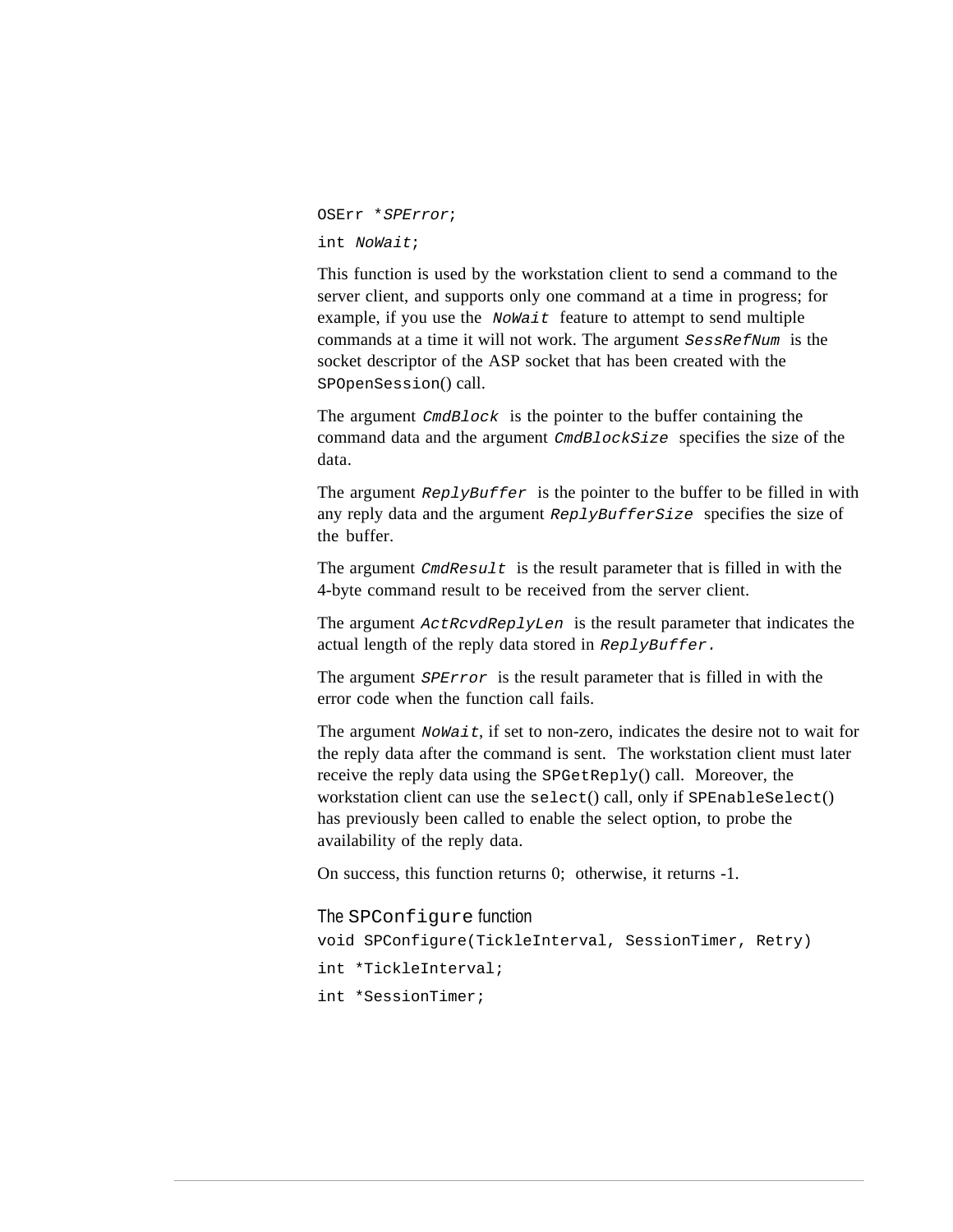at\_retry\_t \*Retry;

This function is used to change the system default configuration for ASP. The argument  $TickleInterval$  specifies in seconds the periodic interval that tickles are sent between a server client and workstation client; the argument SessionTimer specifies in seconds the session maintenance timeout; and the argument Retry specifies the retries used by ASP client for session opening and getting status information. The TickleInterval default value is 30 seconds; the *SessionTimer* default value is 120 seconds; and the Retry default value is 10 retries of 1 second interval.

If a value of zero is specified for any of the arguments of this function call, the corresponding default value is used.

The SPEnableSelect function int SPEnableSelect(SessRefNum, SPError) int SessRefNum; OSErr \*SPError;

This function must be used to enable using the select() call for no-wait operations. Although this function is available for easy of programming when an application must wait for multiple events on multiple descriptors, it is highly recommended that it is not used at all possible if there is an alternate mechanism since using this option will cause noticeable degradation in performance.

The argument  $SessRefNum$  is the socket descriptor of the ASP socket that has been created with the SPGetSession() or SPOpenSession() call.

The argument *SPError* is the result parameter that is filled in with the error code when the function call fails.

On success, this function returns 0; otherwise, it returns -1.

The SPGetParms function void SPGetParms(MaxCmdSize, QuantumSize) int \*MaxCmdSize; int \*QuantumSize;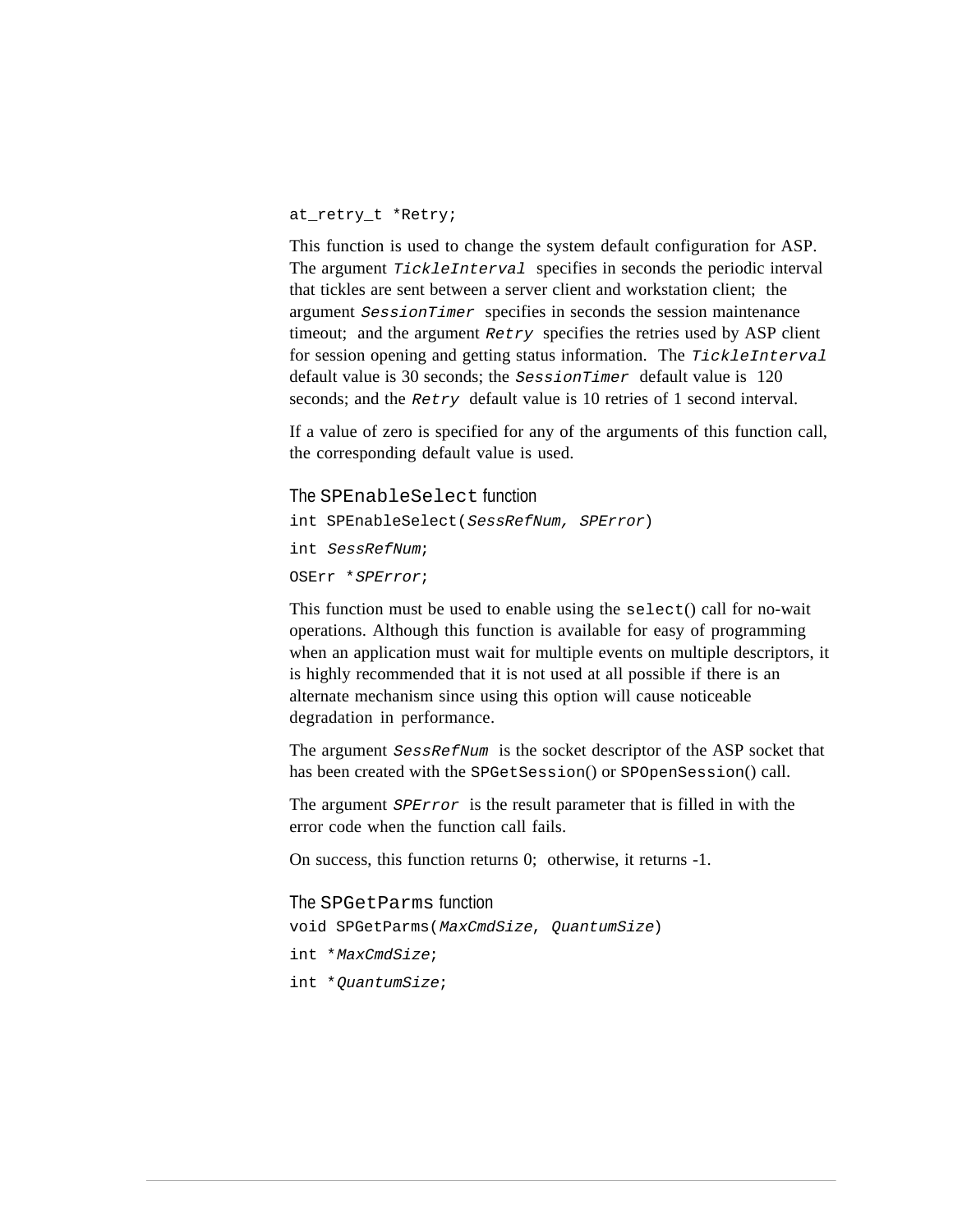This function is used by the ASP client to retrieve the maximum value of the command block size and the quantum size.

The argument  $MaxCmdSize$  is the result parameter that is filled in with the value of the maximum size of a command block.

The argument *QuantumeSize* is the result parameter that is filled in with the value of the maximum size for a command reply or a write.

```
The SPGetRemEntity function
int SPGetRemEntity(SessRefNum, SessRemEntityIdentifier,
SPError)
int SessRefNum;
at inet t *SessRemEntityIdentifier;
OSErr *SPError;
```
This function is used to obtain the address of the remote endpoint. The argument SessRefNum is the socket descriptor of the ASP socket that has been created with the SPGetSession() or SPOpenSession() call.

The argument SessRemEntityIdentifier is the result parameter that is filled in with the address of the remote endpoint.

On success, this function returns 0; otherwise, it returns -1.

```
The SPGetReply function
int SPGetReply(SessRefNum, ReplyBuffer,
     ReplyBufferSize, CmdResult, ActRcvdReplyLen, SPError)
int SessRefNum;
char *ReplyBuffer;
int ReplyBufferSize;
int *CmdResult;
int *ActRcvdReplyLen;
OSErr *SPError;
```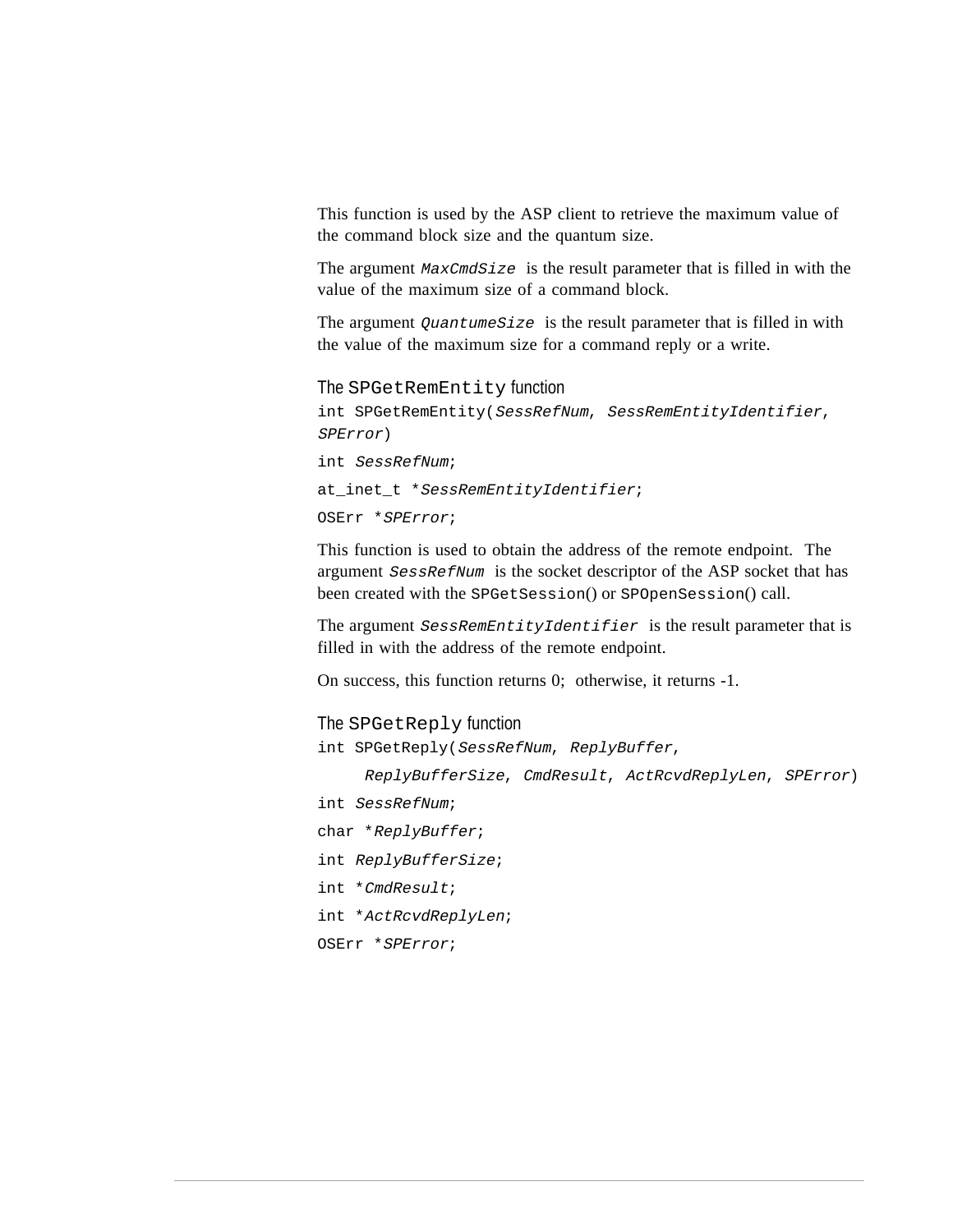This function is used by the ASP client to receive the reply for a previous request. The argument SessRefNum is the socket descriptor of the ASP socket that has been created with the SPGetSession() or SPOpenSession() call.

The argument ReplyBuffer is the pointer to the reply buffer that is filled in with the reply data and the argument ReplyBufferSize specifies the size of the reply buffer.

The argument  $C$ mdResult is the result parameter that is filled in with the 4-byte command result.

The argument  $ActRcvdReplyLen$  is the result parameter that indicates the actual length of the reply data stored in ReplyBuffer.

The argument SPError is the result parameter that is filled in with the error code when the function call fails.

On success, this function returns 0; It returns -1 for an error condition. However, if the message happens to be a request instead of a reply, this function returns the request type and  $C$ mdResult is filled in with the request identifier.

The SPGetRequest function int SPGetRequest(SessRefNum, ReqBuffer, ReqBufferSize, ReqRefNum, ReqType, ActRcvdReqLen, SPError) int SessRefNum; char \*ReqBuffer; int ReqBufferSize; int \*ReqRefNum; int \*ReqType; int \*ActRcvdReqLen; OSErr \*SPError;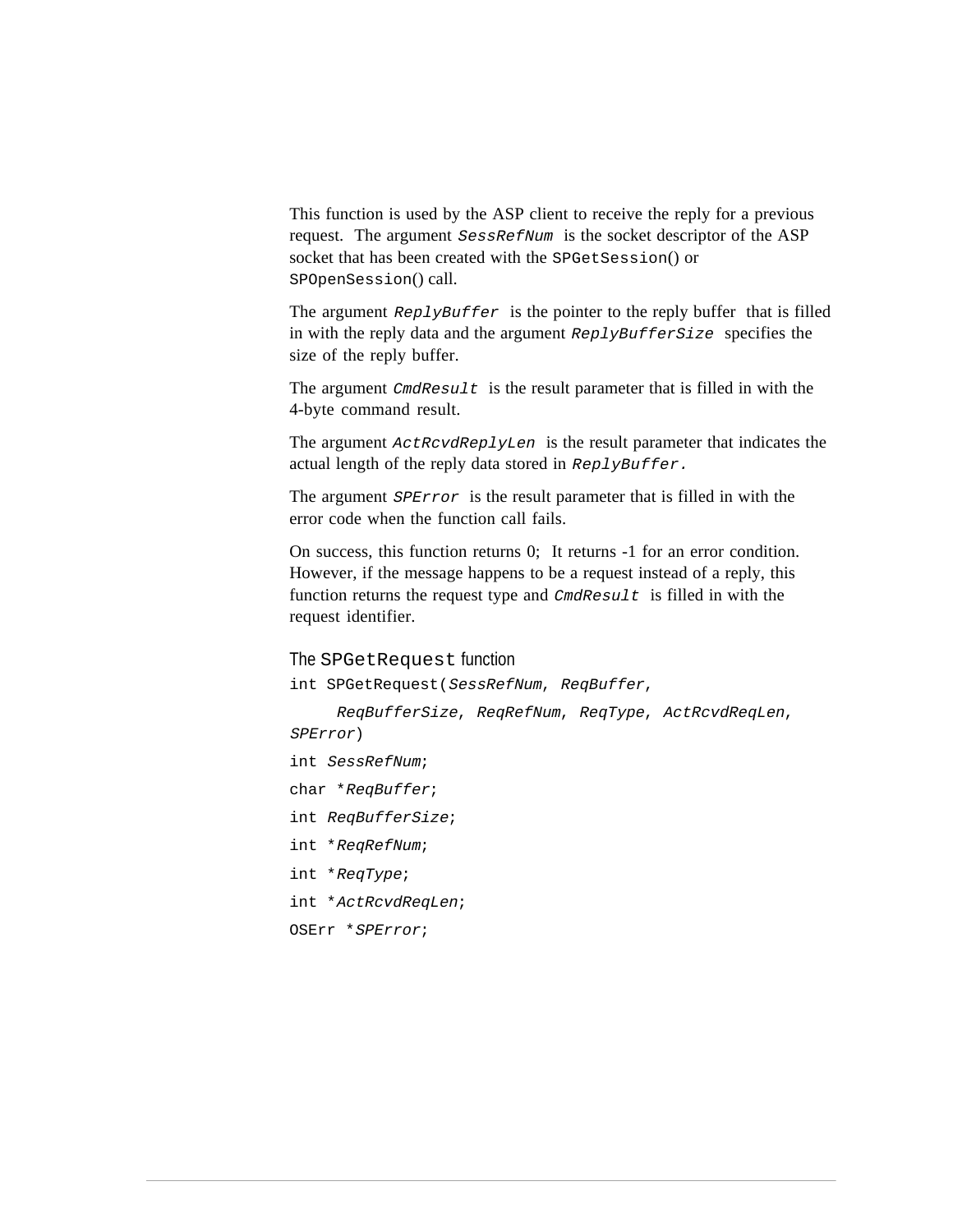This function is used by the ASP client to receive a request or writecontinue. The argument SessRefNum is the socket descriptor of the ASP socket that has been created with the SPGetSession() or SPOpenSession() call.

The argument  $\text{RegBuffer}$  is the pointer to the request buffer that is filled in with the request data and the argument ReqBufferSize specifies the size of the request buffer.

The argument ReqRefNum is the result parameter that is filled in with the request identifier.

The argument ReqType is the result parameter that is filled in with the ASP-level request type.

The argument  $ActRcvdReqLen$  is the result parameter that indicates the actual length of the request data stored in ReqBuffer.

The argument *SPError* is the result parameter that is filled in with the error code when the function call fails.

On success, this function returns 0; It returns -1 for error condition. However, if the message happens to be a reply, instead of a request, for some previous asynchronous request, this function returns 1 and ReqRefNum is filled in with the command result.

```
The SPGetSession function
int SPGetSession(SLSRefNum, SessRefNum, SPError)
int SLSRefNum;
int *SessRefNum;
OSErr *SPError;
```
This function is used to accept a connection on an ASP socket. The argument SLSRefNum is the socket descriptor of the ASP socket that has been created with the SPInit() call.

The argument  $SessRefNum$  is the result parameter that is filled in with the socket descriptor used in communicating with the connected remote endpoint when the connection has been established.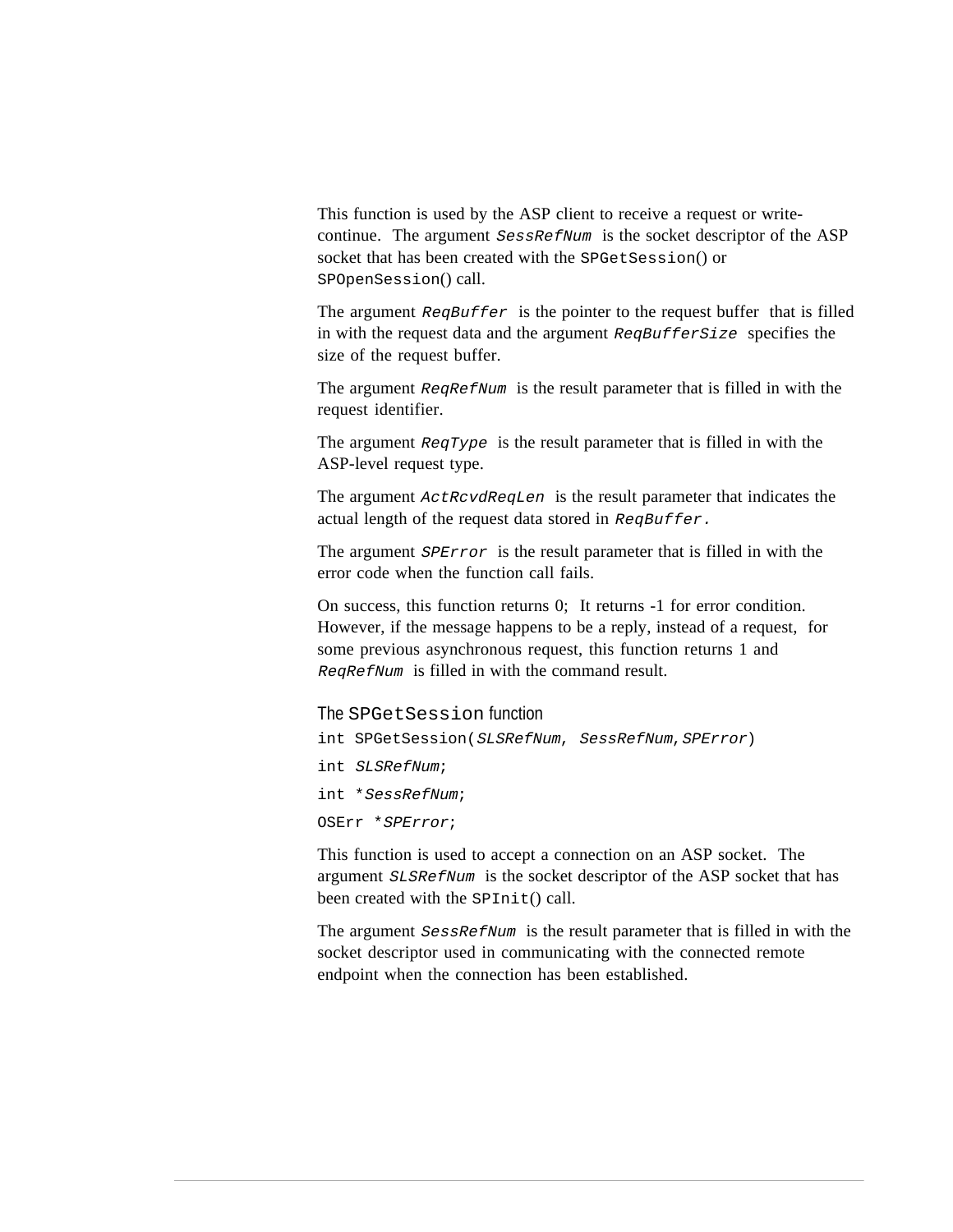The argument *SPError* is the result parameter that is filled in with the error code when the function call fails.

On success, this function returns 0; otherwise, it returns -1. Also, ASP protocol can support 2048 connections using this function call.

The SPGetStatus function int SPGetStatus(SLSEntityIdentifier, StatusBuffer, StatusBufferSize, ActRcvdStatusLen, SPError) at\_inet\_t \*SLSEntityIdentifier; char \*StatusBuffer; int StatusBufferSize; int \*ActRcvdStatusLen; OSErr \*SPError;

This function is used by the workstation client to obtain the status information block of an ASP service provider. The argument SLSEntityIdentifier is the address of the service provider to be queried.

The argument *StatusBuffer* is the pointer to the status buffer that is filled in with the status data and the argument StatusBufferSize specifies the size of the status buffer.

The argument  $ActRcvdStatusLen$  is the result parameter that indicates the actual length of the status data stored in StatusBuffer.

The argument *SPError* is the result parameter that is filled in with the error code when the function call fails.

On success, this function returns 0; otherwise, it returns -1.

#### The SPInit function

```
int SPInit(SLSEntityIdentifier, ServiceStatusBlock,
     ServiceStatusBlockSize, SLSRefNum, SPError)
at_inet_t *SLSEntityIdentifier;
char *ServiceStatusBlock;
```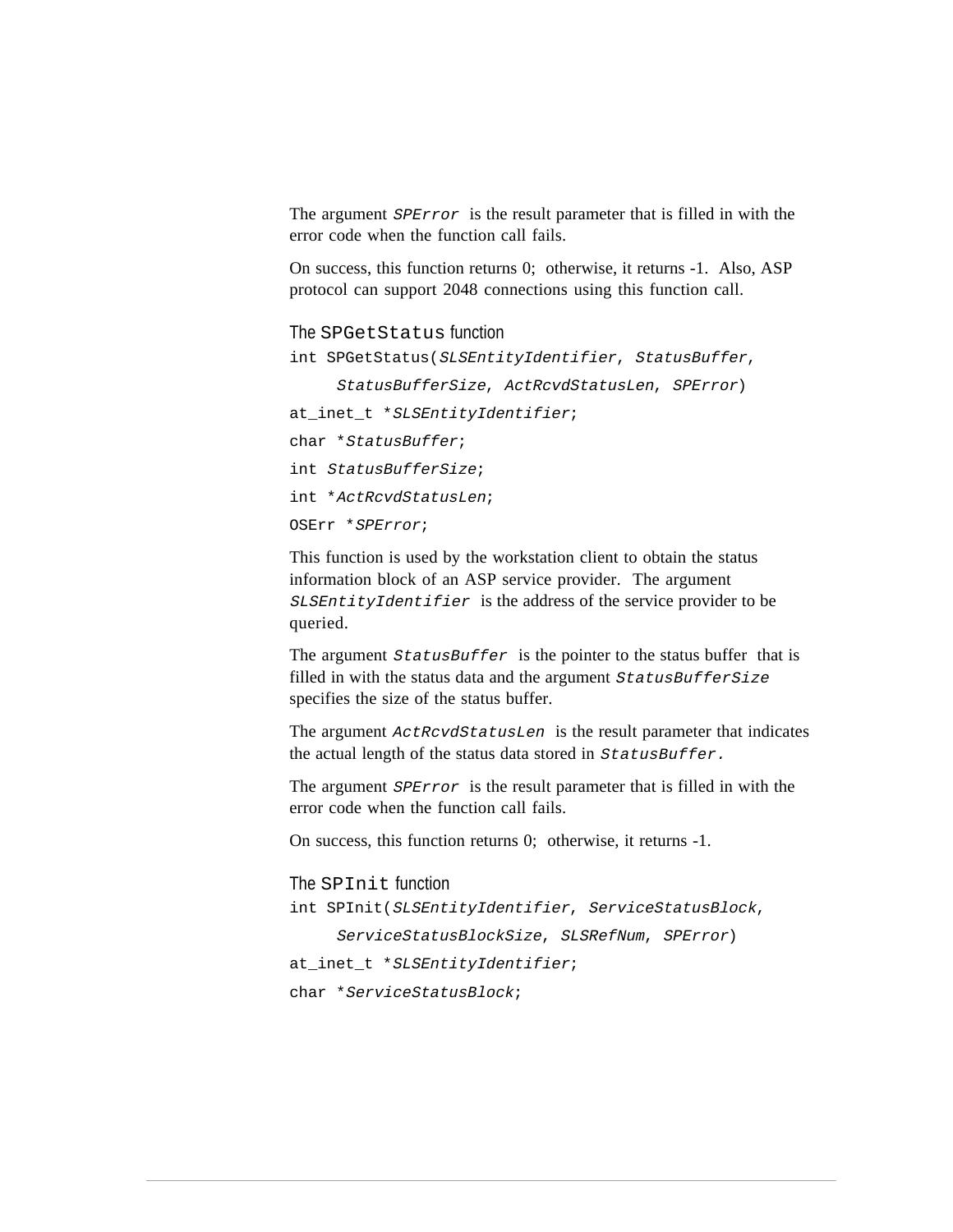int ServiceStatusBlockSize; int \*SLSRefNum; OSErr \*SPError;

This function is used by a Server service provider to pass its networkdependent service identifier as well as its service status block to ASP. The argument SLSEntityIdentifier is the address of the service provider which can be obtained using the SPRegister() call.

The argument ServiceStatusBlock is the pointer to the status buffer that contains the status data and the argument ServiceStatusBlockSize specifies the size of the status buffer.

The argument  $SLSREFNum$  is the result parameter that is filled in with the socket descriptor for the service.

The argument *SPError* is the result parameter that is filled in with the error code when the function call fails.

On success, this function returns 0; otherwise, it returns -1.

The SPLook function int SPLook(SessRefNum, SPError) int SessRefNum; OSErr \*SPError;

This function is used by the ASP client to determine whether the message available at the local end-point is a request or a reply. The argument SessRefNum is the socket descriptor of the ASP socket that has been created with the SPGetSession() or SPOpenSession() call.

On success, this function returns 0 indicating a reply or 1 indicating a request; otherwise, it returns -1 for error or no message.

The SPNewStatus function int SPNewStatus(SLSRefNum, ServiceStatusBlock, ServiceStatusBlockSize, SPError) int SLSRefNum;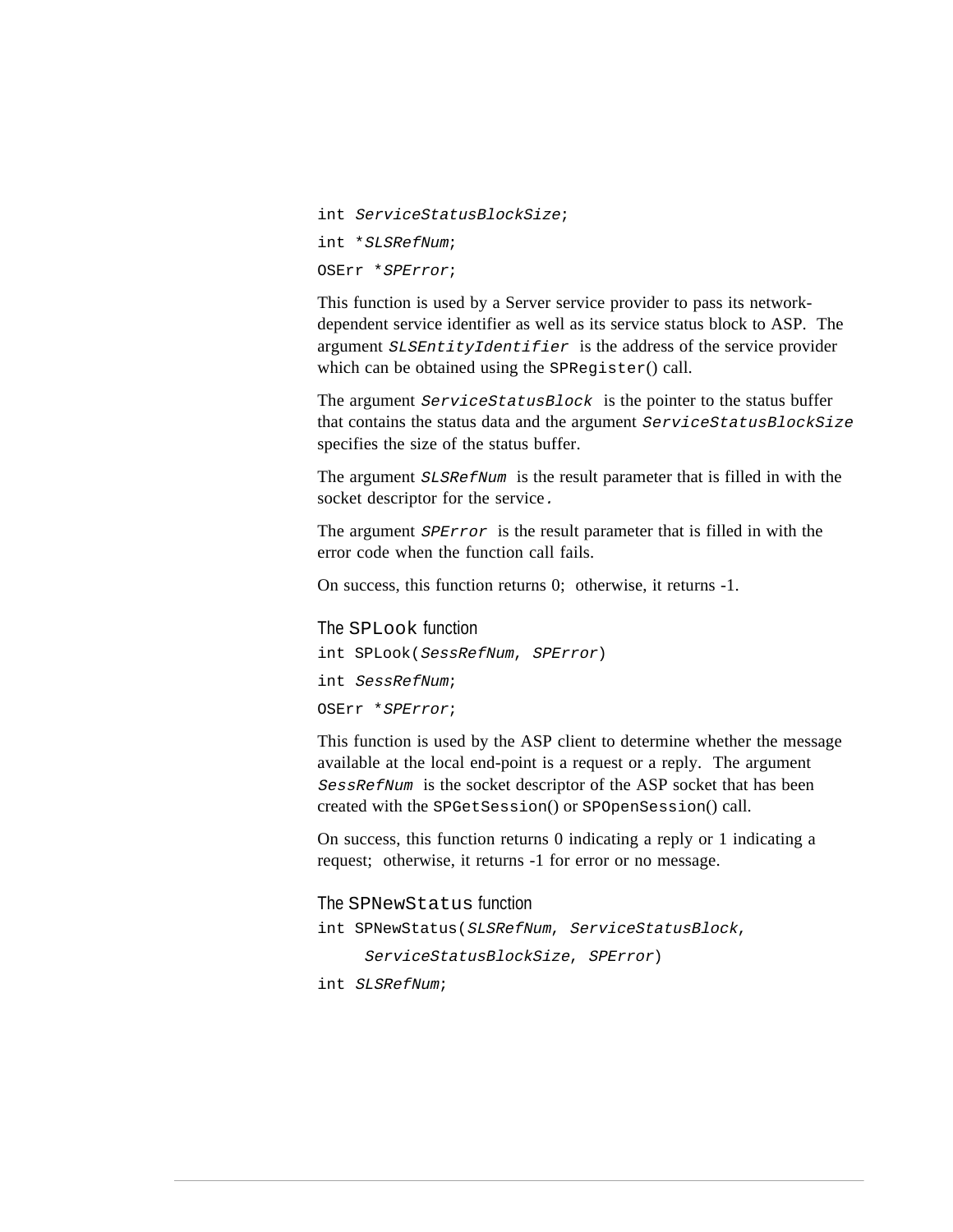```
char *ServiceStatusBlock;
int ServiceStatusBlockSize;
OSErr *SPError;
```
This function is used by a Server service provider to update its service status block. The argument SLSRefNum is the socket descriptor of the service provider that has been created with the SPInit() call.

The argument ServiceStatusBlock is the pointer to the status buffer that contains the status data and the argument ServiceStatusBlockSize specifies the size of the status buffer.

The argument *SPError* is the result parameter that is filled in with the error code when the function call fails.

On success, this function returns 0; otherwise, it returns -1.

The SPOpenSession function

```
int SPOpenSession(SLSEntityIdentifier, AttentionCode, 
     SessRefNum,SPError)
at inet t *SLSEntityIdentifier;
void (*AttentionCode)();
int *SessRefNum;
OSErr *SPError;
```
This function is used to establish a connection to a Server service provider. The argument SLSEntityIdentifier is the address of the service provider.

The argument  $AttentionCode$  is the address of the routine to call when an attention message is received. For AIX, this feature is not supported so this argument is ignored.

The argument  $SessRefNum$  is the result parameter that is filled in with the socket descriptor used in communicating with the connected remote endpoint when the connection has been established.

The argument *SPError* is the result parameter that is filled in with the error code when the function call fails.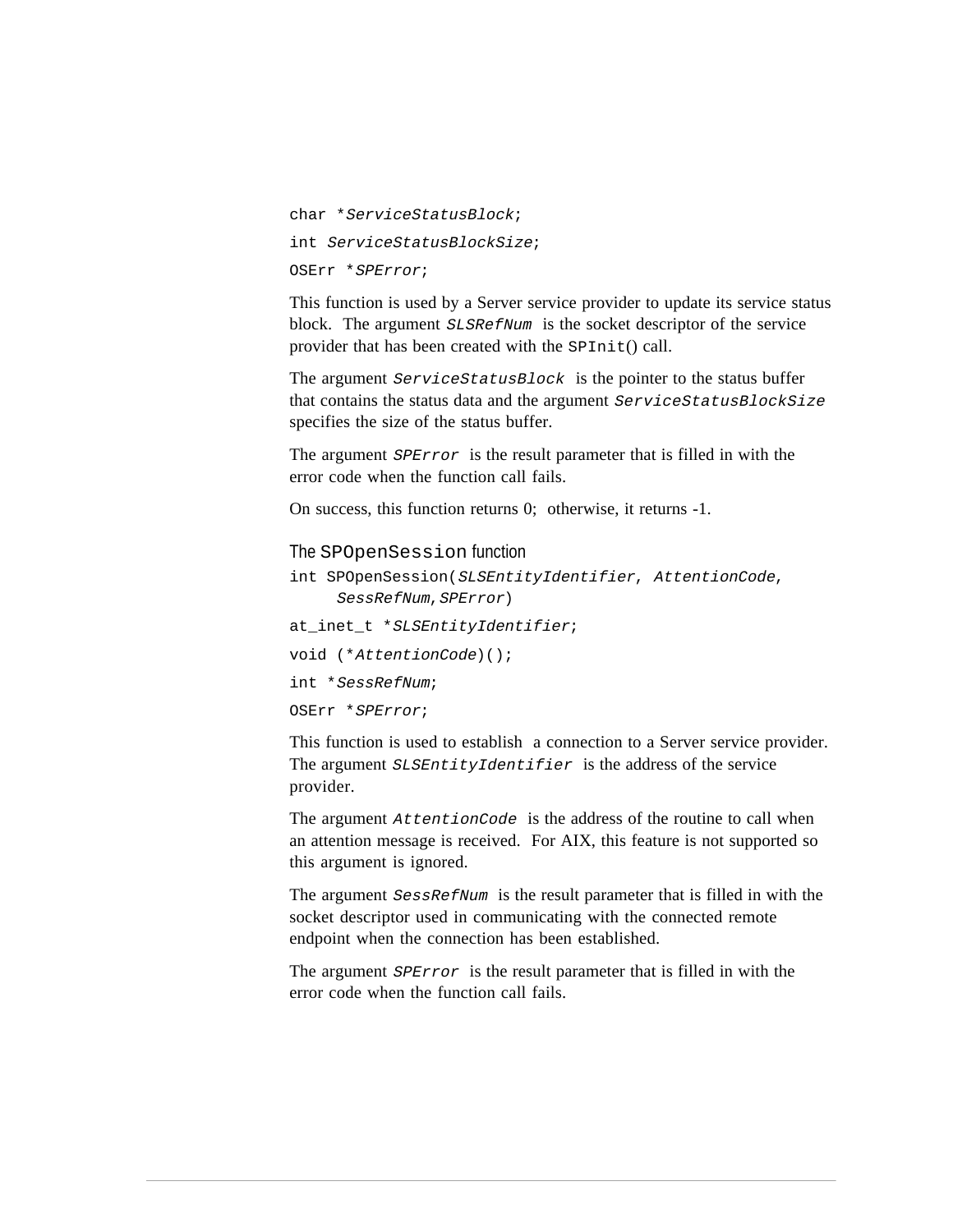On success, this function returns 0; otherwise, it returns -1.

```
The SPRegister function
int SPRegister(SLSEntity, Retry, SLSEntityIdentifier,
SPError)
at_entity_t *SLSEntity;
at_retry_t *Retry;
at inet t *SLSEntityIdentifier;
OSErr *SPError;
```
This function is used to register a Server service provider specified by *SLSEntity* with the NBP names table on the node. The *Retry* is a pointer to an at\_retry\_t structure, which specifies the retry interval and the maximum number of retries for this NBP transaction. If the value of *Retry* is 0, the retry interval is one second and the maximum number of retries is eight.

The argument SLSEntityIdentifier is the result parameter that is filled in with the assigned address for the service provider.

The argument *SPError* is the result parameter that is filled in with the error code if the function call fails.

On success, this function returns 0; otherwise, it returns -1.

The SPRemove function int SPRemove(SLSEntity, SLSEntityIdentifier, SPError) at\_entity\_t \*SLSEntity; at inet t \*SLSEntityIdentifier; OSErr \*SPError;

This function is used to remove the Server service provider specified by *SLSEntity* from the NBP names table. None of the members of the entity structure can contain wildcards. The zone member of the entity structure is ignored. The value of *SLSEntityIdentifier* is the address of the service provider obtained from the SPRegister() call.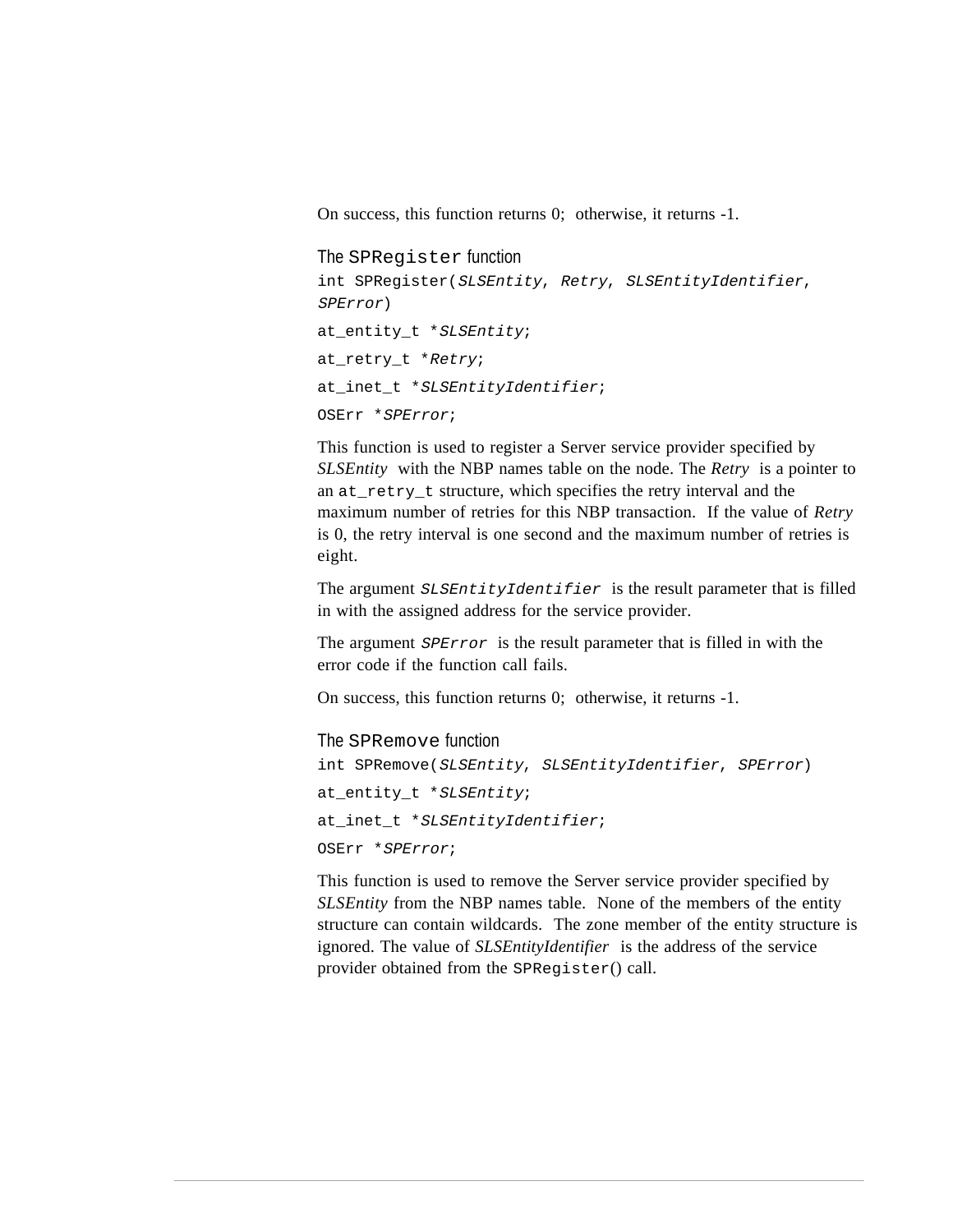The argument *SPError* is the result parameter that is filled in with the error code when the function call fails.

On success, this function returns 0; otherwise, it returns -1.

The SPSetPid function int SPSetPid(SessRefNum, SessPid, SPError) int SessRefNum; int SessPid; OSErr \*SPError;

This function should be used by a forked process to specify it as the owner of the socket descriptor. The argument SessRefNum is the socket descriptor of the ASP socket that has been created with the SPGetSession() or SPOpenSession() call.

The argument  $SessPid$  is process id of the calling process.

The argument *SPError* is the result parameter that is filled in with the error code when the function call fails.

On success, this function returns 0; otherwise, it returns -1.

## The SPWrite function

```
int SPWrite(SessRefNum, CmdBlock, CmdBlockSize, WriteData,
     WriteDataSize, ReplyBuffer, ReplyBufferSize,
CmdResult,
     ActLenWritten, ActRcvdReplyLen, SPError, NoWait)
int SessRefNum;
char *CmdBlock;
int CmdBlockSize;
char *WriteData;
int WriteDataSize;
char *ReplyBuffer;
int ReplyBufferSize;
```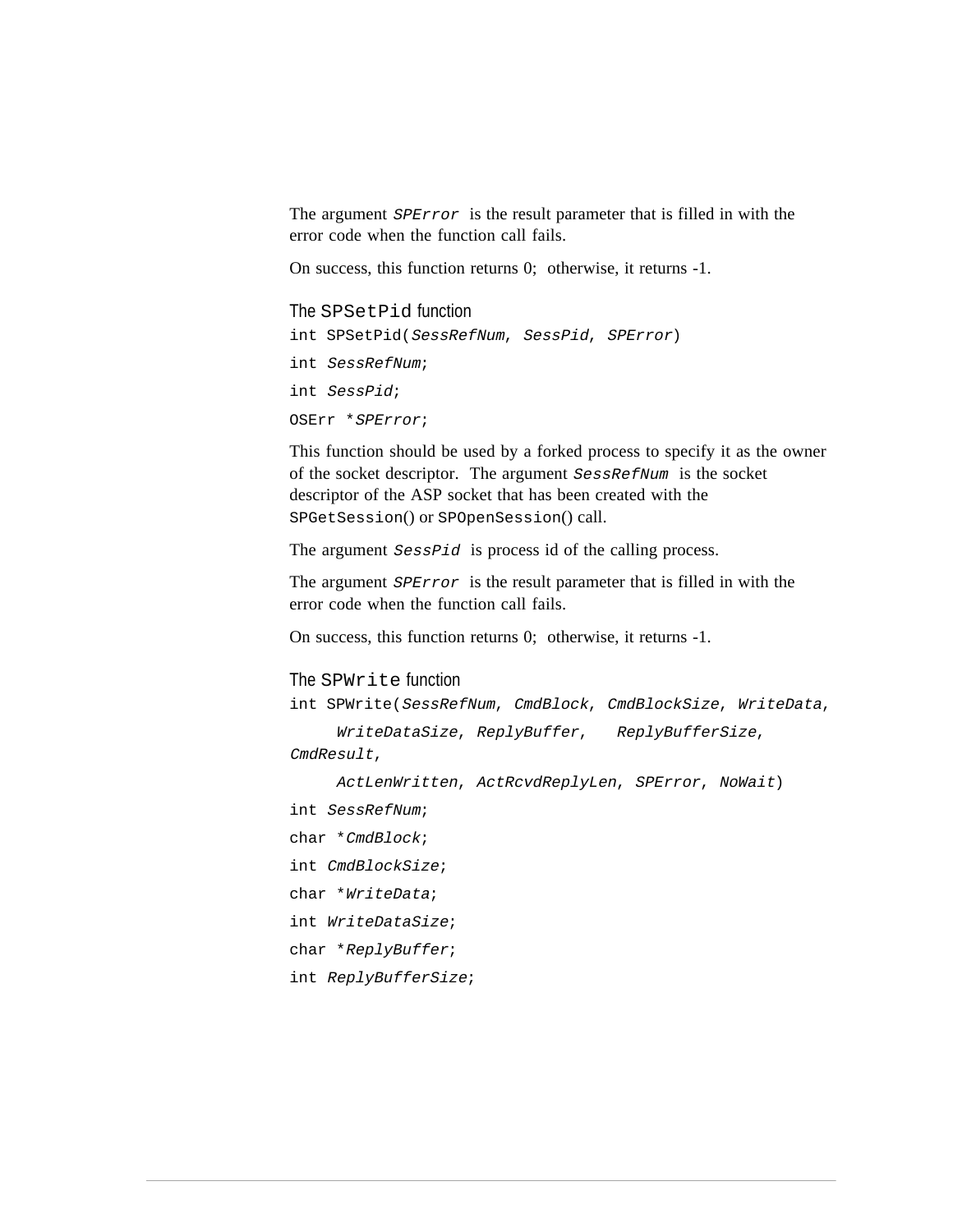int \*CmdResult; int \*ActLenWritten; int \*ActRcvdReplyLen; OSErr \*SPError; int NoWait;

This function is used by the workstation client to send a write request to the server client. The argument SessRefNum is the socket descriptor of the ASP socket that has been created with the SPOpenSession() call.

The argument CmdBlock is the pointer to the buffer containing the command data and the argument CmdBlockSize specifies the size of the data.

The argument  $WriteData$  is the pointer to the buffer containing the data to be written to the server client and the argument  $WriteDatasize$ specifies the size of the data.

The argument ReplyBuffer is the pointer to the buffer to be filled in with any reply data and the argument ReplyBufferSize specifies the size of the buffer.

The argument  $CmdResult$  is the result parameter that is filled in with the 4-byte command result to be received from the server client.

The argument ActLenWritten is the result parameter that indicates the actual amount of the data written to the server client.

The argument  $ActRcvdReplyLen$  is the result parameter that indicates the actual length of the reply data stored in ReplyBuffer.

The argument *SPError* is the result parameter that is filled in with the error code when the function call fails.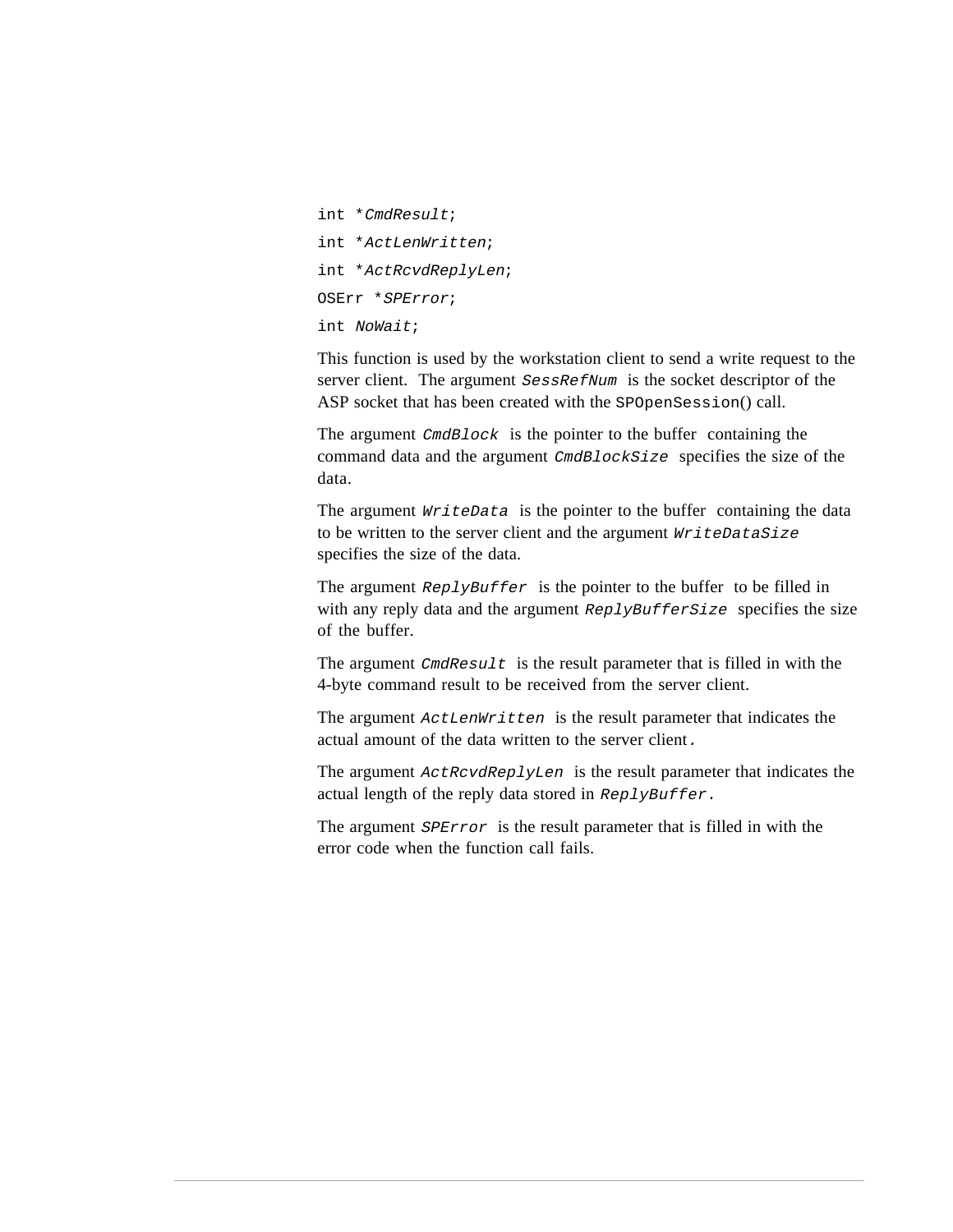The argument  $N \circ \text{Wait}$ , if set to non-zero, indicates the desire not to wait for the write-continue request from the server client after the write request is sent. The workstation client must later receive the write-continue request using the SPGetRequest() call, send the write data using the  $SPCmdReply()$  call and then receive the reply data using the  $SPCetReply()$ call. Moreover, the workstation client can use the select() call, only if SPEnableSelect() has previously been called to enable the select option, to probe the availability of the write-continue request and the reply data from the server client.

On success, this function returns 0; otherwise, it returns -1.

## The SPWrtContinue function

```
int SPWrtContinue(SessRefNum, ReqRefNum, Buff, BuffSize,
ActLenRcvd, SPError, NoWait)
int SessRefNum;
int ReqRefNum;
char *Buff;
int BuffSize;
int *ActLenRcvd;
OSErr *SPError;
int NoWait;
```
This function is used by the server client, in response to the write request from the workstation client, to notify the workstation client to continue with writing the data. The argument  $SessRefNum$  is the socket descriptor of the ASP socket that has been created with the SPGetSession() call.

The argument ReqRefNum is the same parameter as that returned by the corresponding SPGetRequest() call.

The argument  $\text{Buffer}$  is the pointer to the receive buffer that is filled in with the write data and the argument BuffSize specifies the size of the receive buffer.

The argument  $ActLenRcvd$  is the result parameter that indicates the actual length of the write data stored in  $\text{Buffer}$ .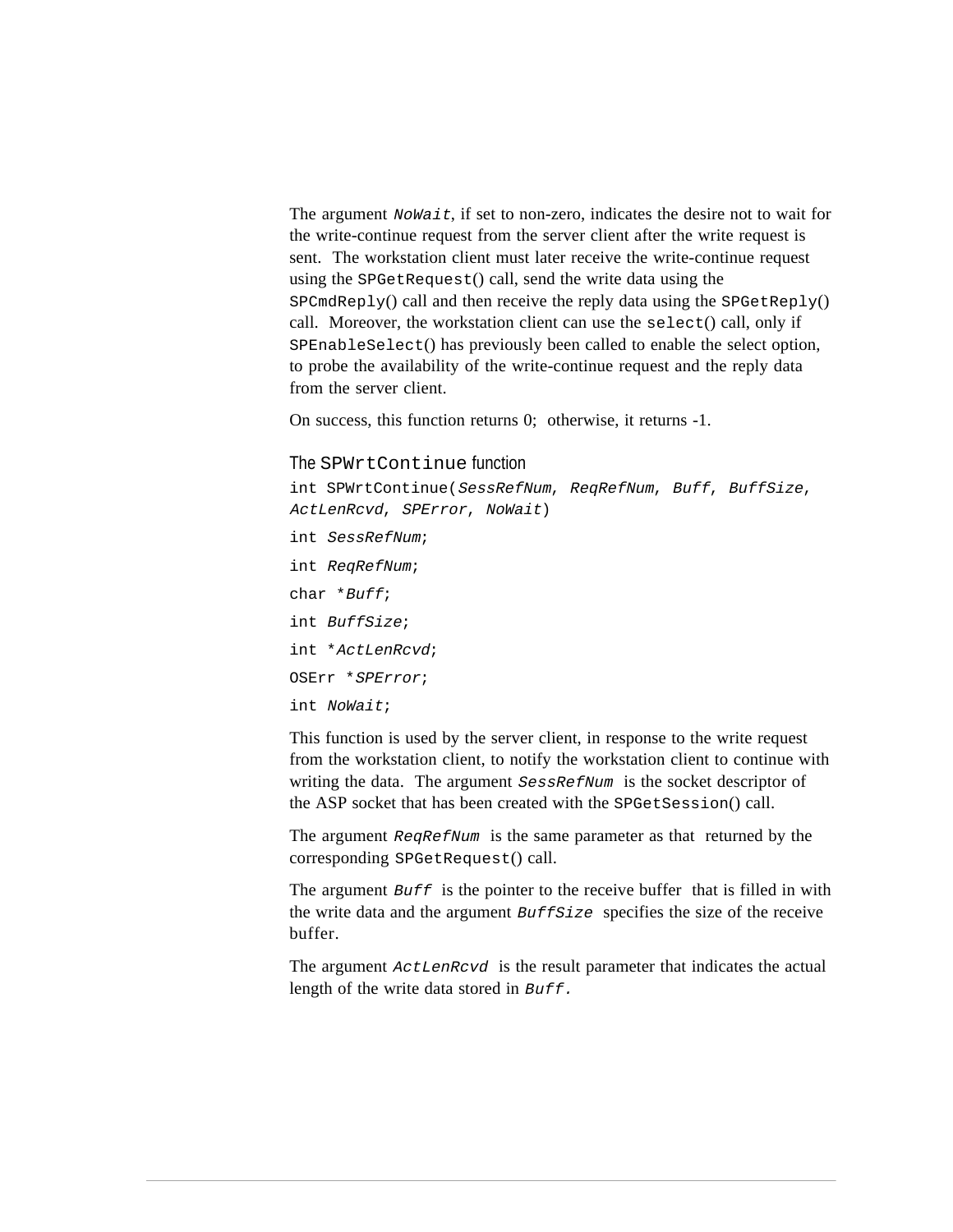The argument *SPError* is the result parameter that is filled in with the error code when the function call fails.

The argument  $N \circ Na$  it, if set to non-zero, indicates the desire not to wait for the write data from the workstation client after the write-continue request is sent. The server client must later receive the write data using the SPGetReply() call. Moreover, the server client can use the select() call, only if SPEnableSelect() has previously been called to enable the select option, to probe the availability of the write data from the workstation client.

On success, this function returns 0; otherwise, it returns -1.

#### The SPWrtReply function

int SPWrtReply(SessRefNum, ReqRefNum, CmdResult, CmdReplyData, CmdReplyDataSize, SPError)

```
int SessRefNum;
int ReqRefNum;
int CmdResult;
char *CmdReplyData;
int CmdReplyDataSize;
OSErr *SPError;
```
This function is used by the server client to terminate, either successfully or unsuccessfully, the write request from the workstation client. The argument SessRefNum is the socket descriptor of the ASP socket that has been created with the SPGetSession() call.

The argument ReqRefNum is the same parameter as that returned by the corresponding SPGetRequest() call.

The argument  $CmdResult$  is 4-byte command result to be sent back to the workstation client.

The argument CmdReplyData is the pointer to the buffer containing the reply data and the argument CmdReplyDataSize specifies the size of the data.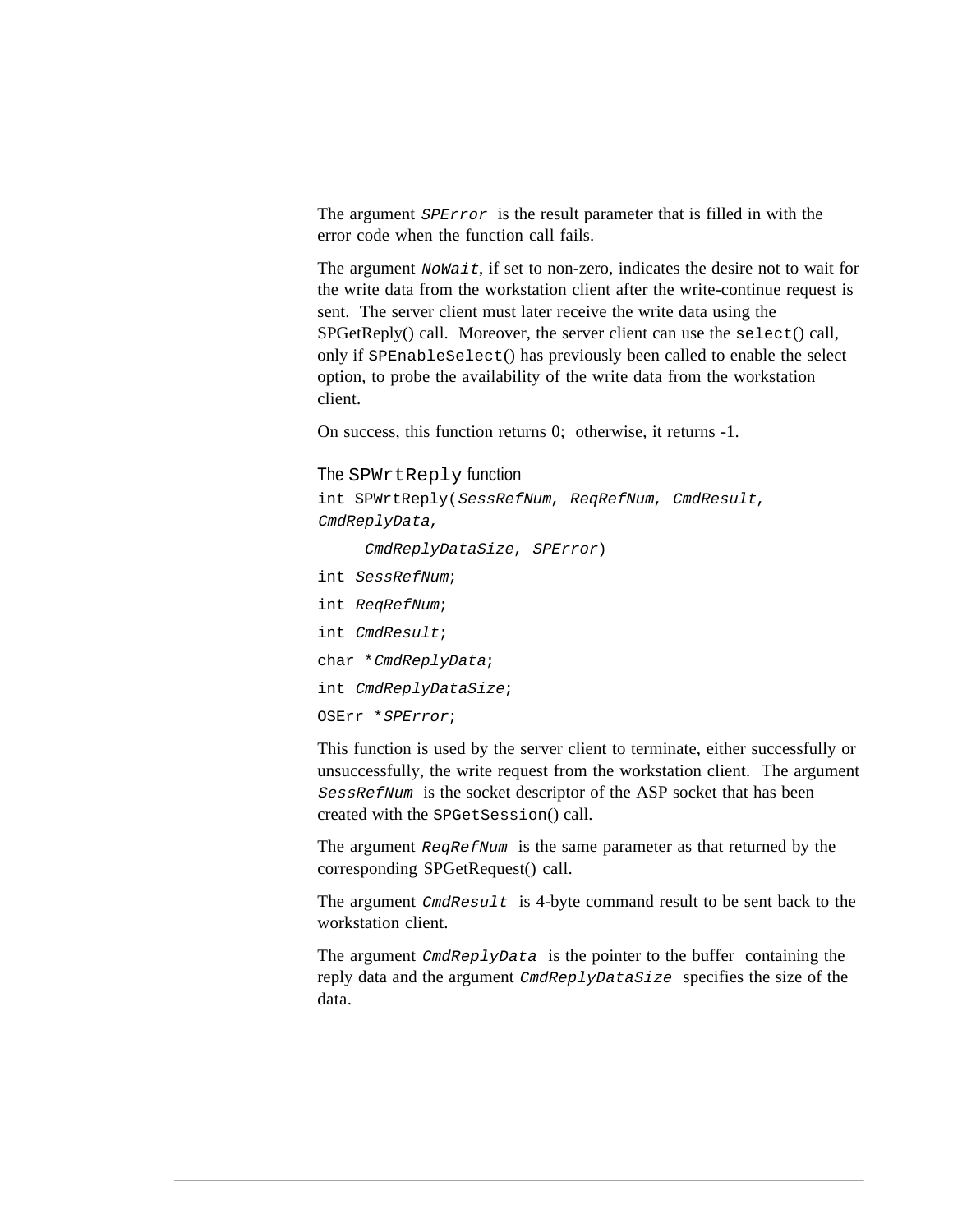The argument SPError is the result parameter that is filled in with the error code when the function call fails.

On success, this function returns 0; otherwise, it returns -1.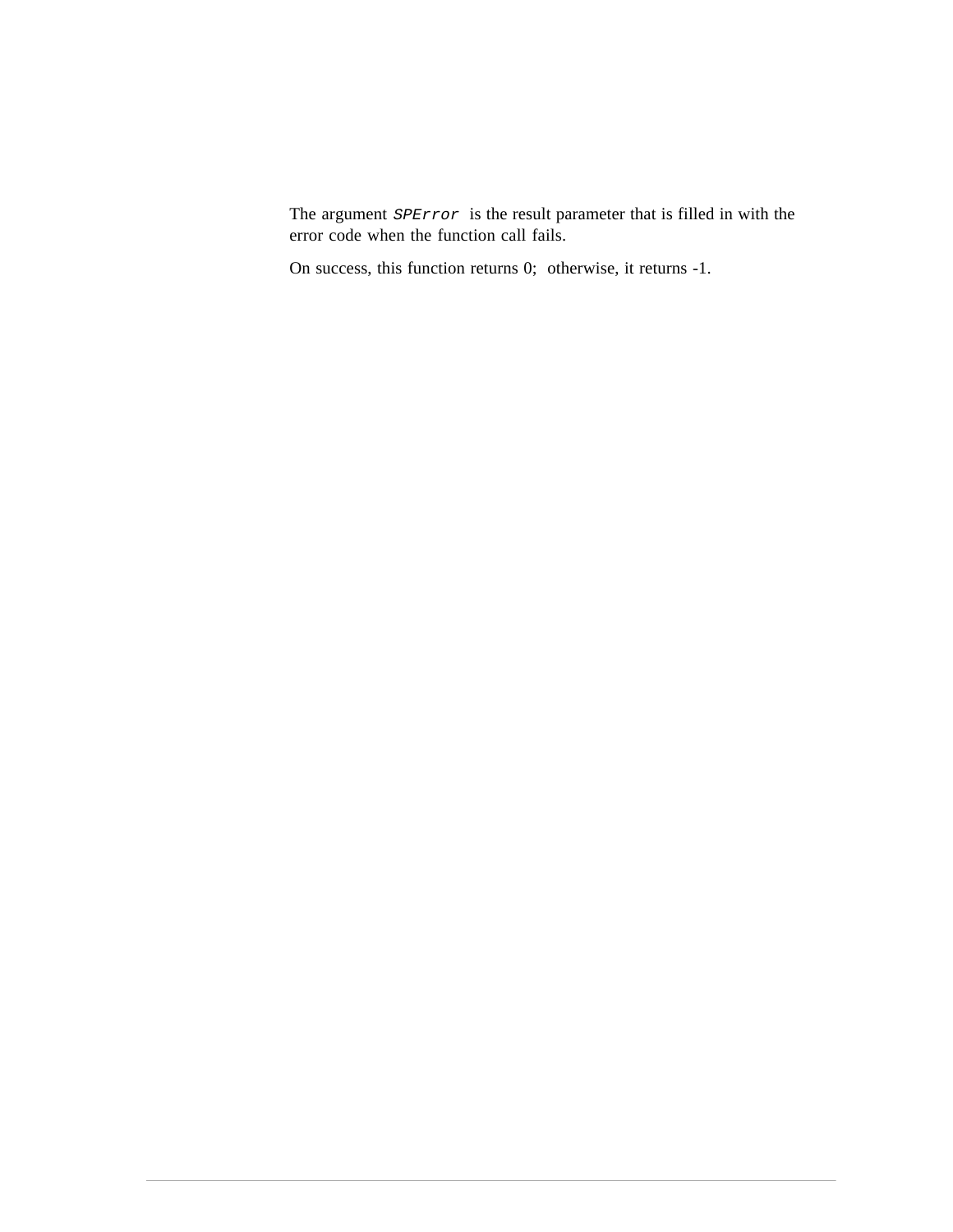# **Section IV Manual Pages for the Network Server**

This section contains the following man pages: Command Reference—Section 1 atlookup atprint at\_cho\_prn atstatus eject System Administrator's Reference—Section 1M appleping atconfig cmdshld discusd javelind mandeld ppcd ppcd.conf Programmer's Reference—Section 3 OF\_child OF\_getprop OF\_hdl2path OF\_nextprop OF\_parent OF\_path2hdl OF\_peer pci\_cfgrw resolve\_gc\_offset resolve\_intr\_level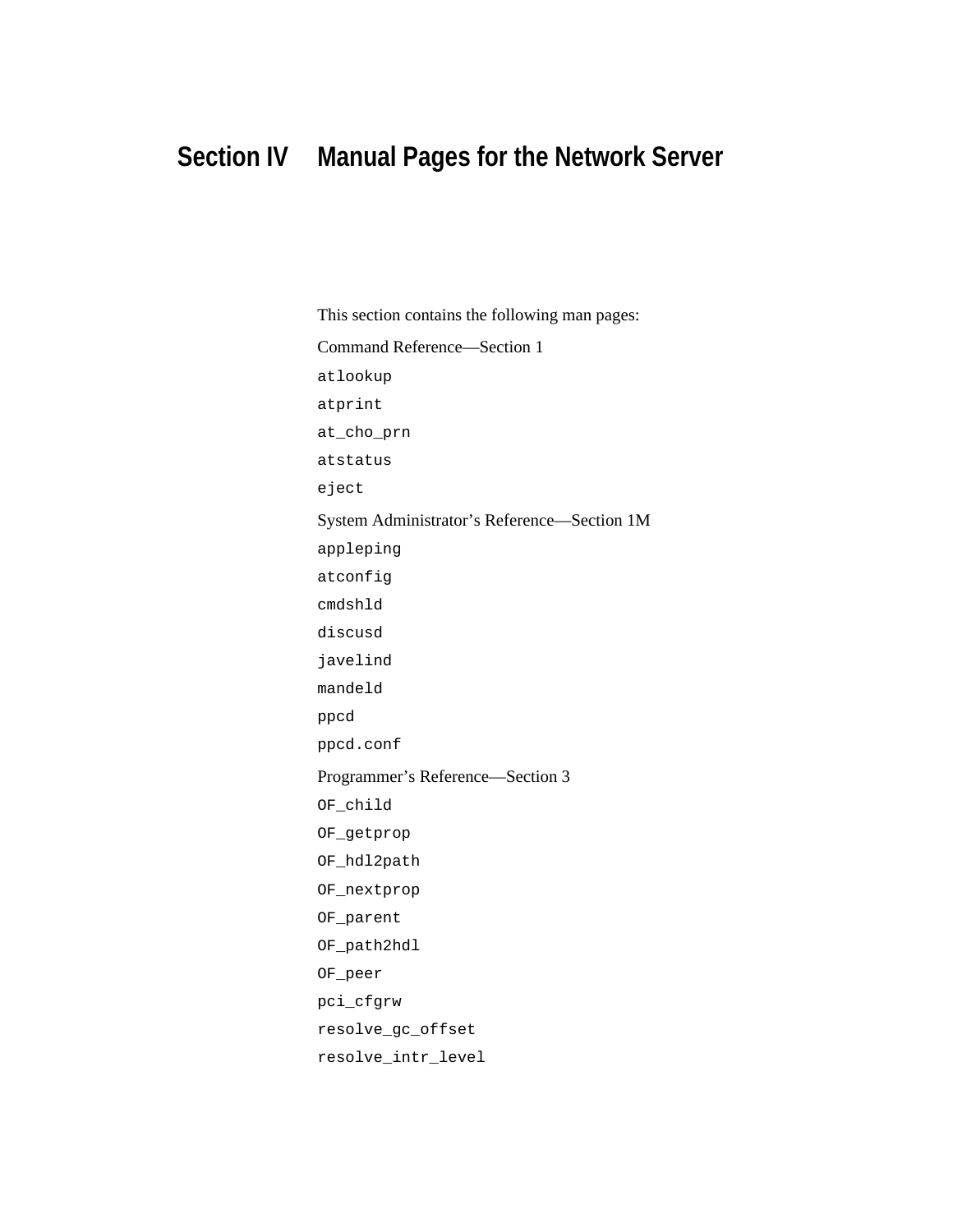resolve\_pci\_config\_space resolve\_pci\_io\_space resolve\_pci\_mem\_space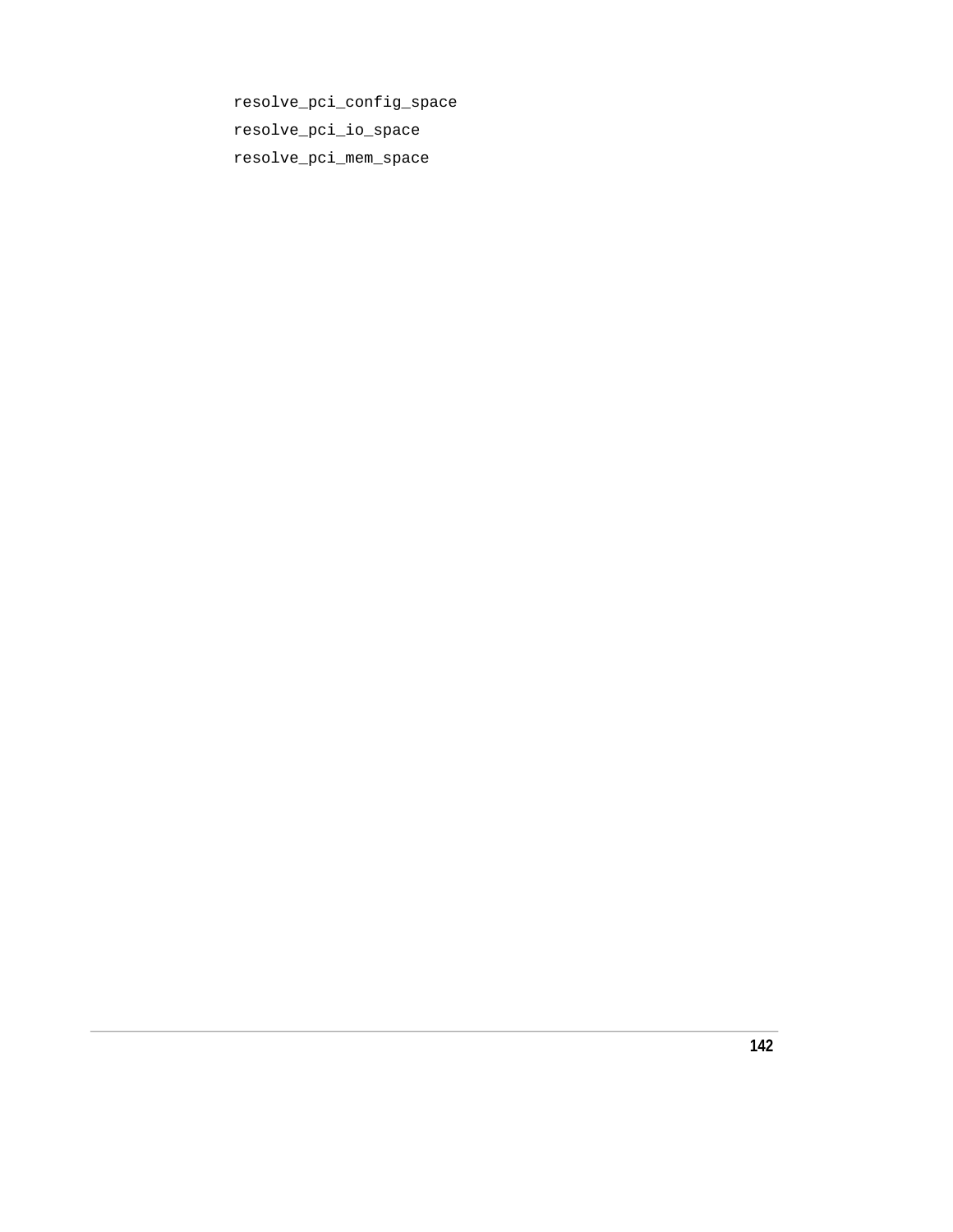atlookup(1) atlookup(1) atlookup(1) atlookup(1) atlookup(1) atlookup(1) atlookup(1) atlookup(1) atlookup(1) atlookup(1) atlookup(1) atlookup(1) atlookup(1) atlookup(1) atlookup(1) atlookup(1) atlookup(1) atlookup(1) atlook

#### **NAME**

atlookup—looks up network-visible entities (NVEs) registered on the AppleTalk network system

## **SYNOPSIS**

atlookup [-d] [-r *nn*] [-s *ss*] [-x] [*object*[:*type*[@*zone*]]]

 $at$ lookup  $-z$   $[-c]$ 

## **ARGUMENTS**

-C Prints zones in multiple columns.

-d Prints the network address in decimal numbers.

*object*

Specifies the name of the NVE to be looked up.

-r *nn*

Specifies the number of retries the system employs if the first lookup is unsuccessful. The default number of retries is 8.

-s *ss*

Instructs atlookup to wait a certain number (*ss*) of seconds between consecutive attempts to complete a lookup successfully. As a default, retries are spaced one second apart.

*type*

Specifies the type of the NVE to be looked up.

- -x Prints the 8-bit ASCII characters on output as hexadecimal numbers of the form *XX* (where *X* is a hexadecimal digit). This option is useful when you are using a terminal other than the system console.
- -z Lists all zones in the network.

*zone*

Specifies the zone in which the lookup is to be performed. You can use an asterisk (\*) instead of a zone name to indicate the current zone. If you don't specify a zone name, the current zone is the default.

The *object* and *type* arguments can contain wildcard characters. The equal sign (=) indicates a wildcard lookup. For wildcard lookups to work correctly with all nodes, the wildcard character must be the only character specified in the string. However, AppleTalk

April 10, 1996 143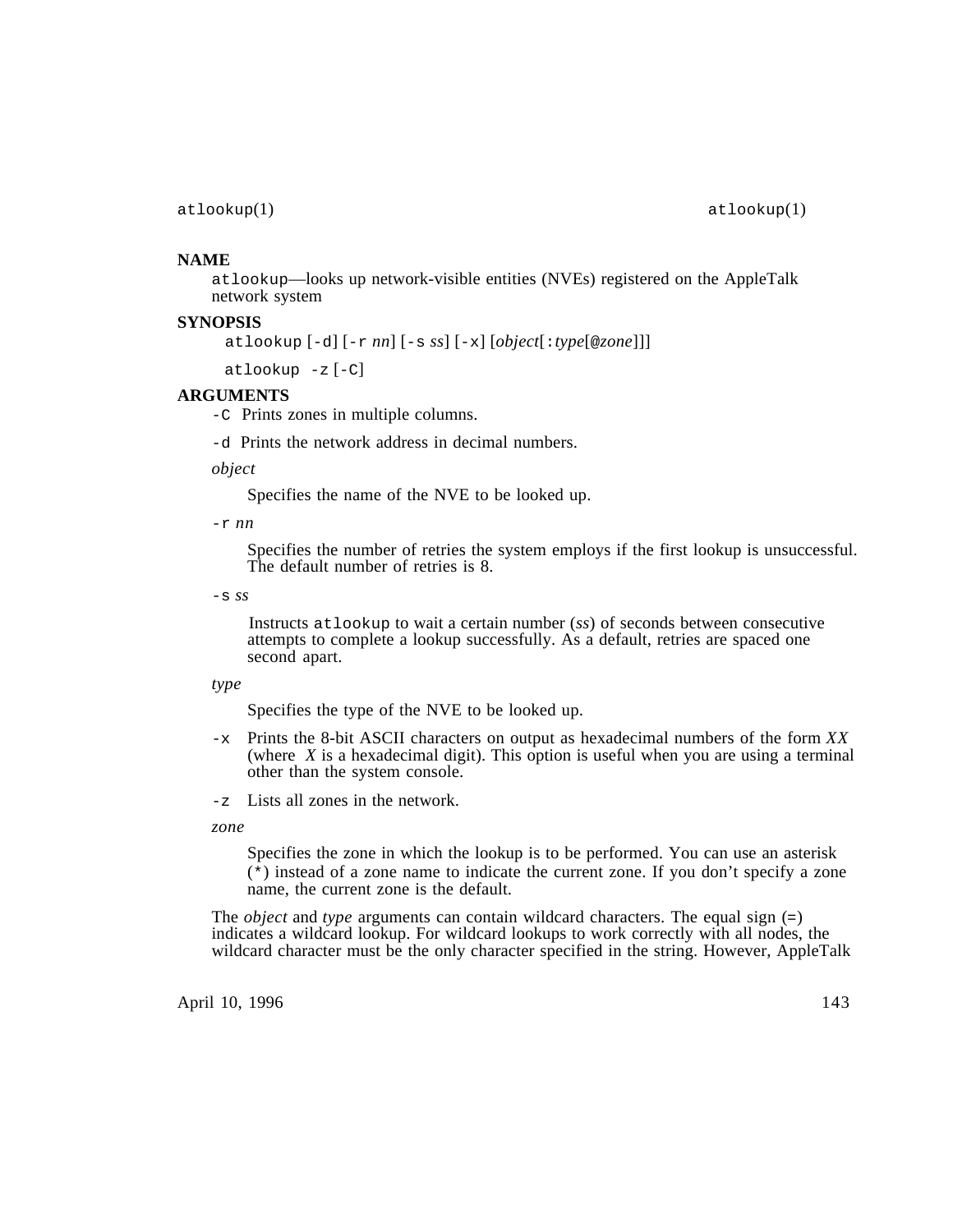Phase 2 nodes also honor a single embedded wildcard character (=). Under this scheme, one wildcard character can appear anywhere in the string and can match 0 or more characters. Note, however, that although an embedded = is acceptable in *object* and *type* arguments of atlookup, only the nodes implementing AppleTalk Phase 2 protocols respond to such a query. For this reason, the resulting list of NVEs may be incomplete.

#### **DESCRIPTION**

atlookup uses the Name Binding Protocol (NBP) to look up names and addresses of the specified NVEs.

The default is to look up all the entities (of all types) in the current zone. Specifying the object, type, or zone on the command line changes the scope of the lookup.

Information about the NVEs is displayed in a table, one NVE per line. Each line gives the name of the object, its type, and its zone and the numbers of the network, node, and socket.

#### **EXAMPLES**

This command looks up all NVEs registered in the local AppleTalk zone:

atlookup

In response, the system displays output similar to this:

 Found 5 entries in zone My-Zone 6b5b.c3.ea 3-Eyed Monster:LaserWriter 6b5b.80.fd 3-Eyed Monster Spooler:LaserWriter 6b14.84.ea Incognito:LaserWriter 6b19.a3.fd Light of Day:AFPServer 6b51.27.fd Nets-R-Us Spooler:LaserWriter

In an extended AppleTalk network, this command displays all NVEs (of any type) in the current zone whose names start with *L* and end in *y*:

atlookup L=y:=

The output might be similar to this:

Found 1 entries in zone My-Zone

6b19.a3.fd Light of Day:AFPServer

#### **FILES**

/usr/bin/atlookup

144 April 10, 1996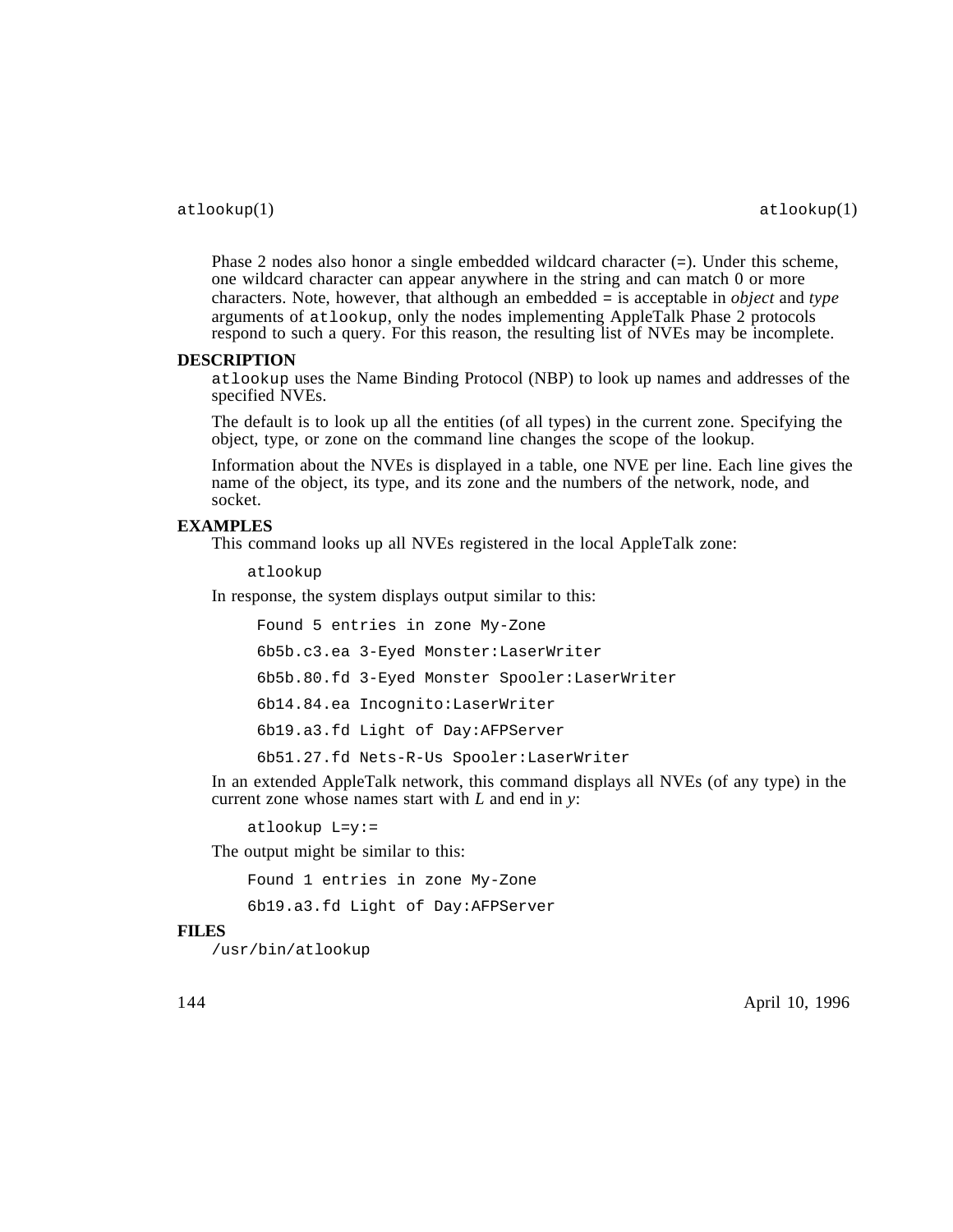atlookup(1) atlookup(1) atlookup(1)

Executable file

## **SEE ALSO**

at\_cho\_prn(1), atprint(1), atstatus(1) *Inside AppleTalk*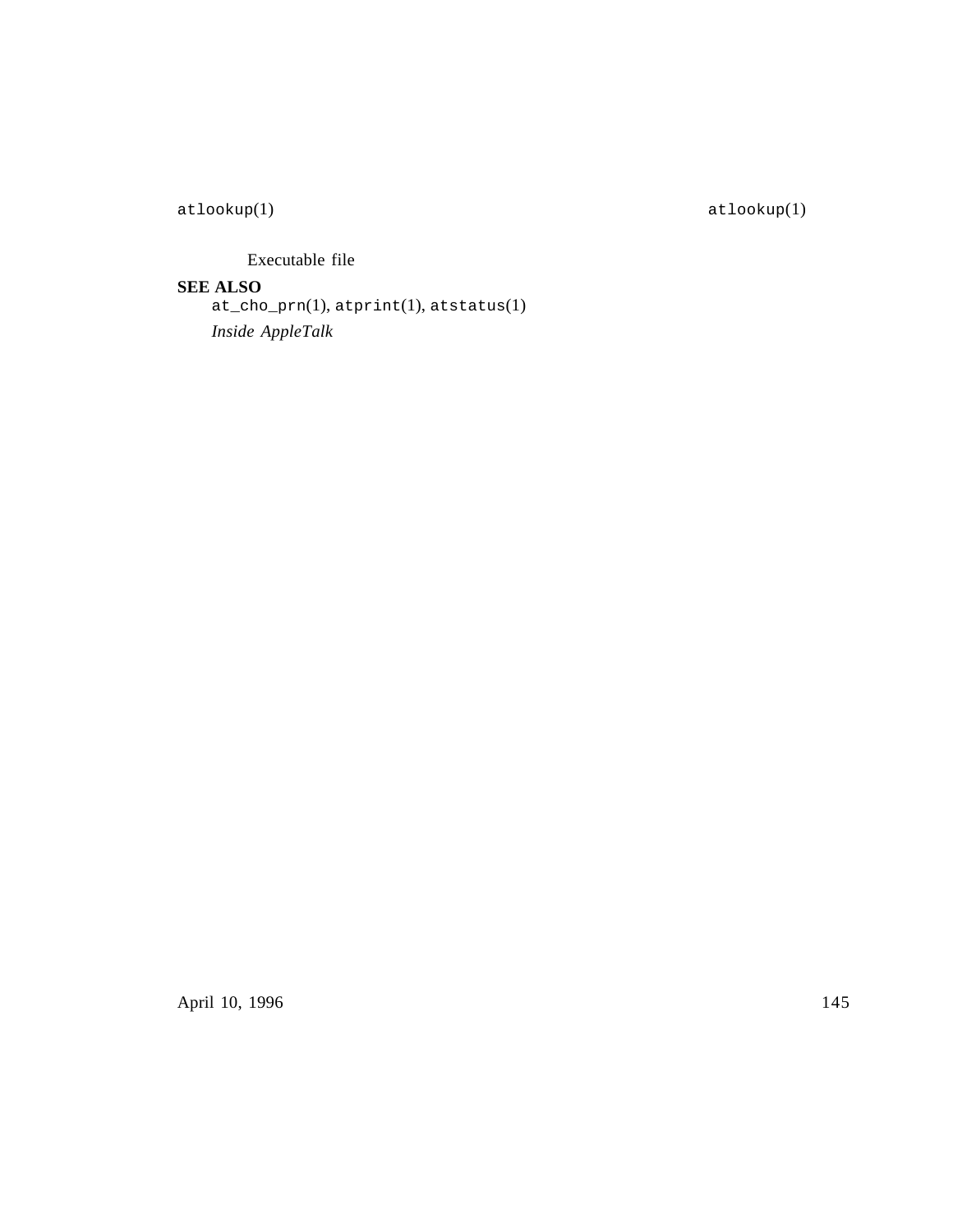atprint(1) atprint(1)

## **NAME**

atprint—transfers data to a printer by using AppleTalk protocols

#### **SYNOPSIS**

atprint [*printer-name*[:*printer-type*[@*zone*]]]

#### **ARGUMENTS**

*printer-name*

Specifies the name of the printer you want to use.

*printer-type*

Specifies the type of printer, such as LaserWriter or ImageWriter. Use this argument when you want to allow the network to select the printer, but only a printer of a given type. If you omit this argument, LaserWriter is the printer type used by default.

For example, when the printer name is specified with wildcards, the printer used is the one chosen by the network. (See  $at$ lookup(1) for an explanation of wildcards.) By supplying LaserWriter as the printer type in a case such as this, you can restrict the network to choosing a printer that can handle PostScript instructions.

The full range of possible replacement values for *printer-type* depends on the configuration of your network. Each different type of printer broadcasts its type and name when it registers itself with the network. You can use atlookup to obtain a report showing this information for all the AppleTalk devices on your network (see atlookup(1)).

*zone*

Specifies the AppleTalk zone in which the printer resides. If you omit this argument or specify it as an asterisk (\*), the local zone is used.

## **DESCRIPTION**

atprint uses a printing protocol to establish a connection to an AppleTalk printer, where it sends data received on its standard input until it reaches an end-of-file character. When it detects an end-of-file character, atprint closes the AppleTalk session with the printer, allowing other users to gain access to the printer.

You can select the destination AppleTalk printer through the command-line arguments as described earlier in this manual page. If you do not specify any of these arguments, atprint uses the printer that was last selected with  $at\_cho\_prn$  (see  $at\_cho\_prn(1)$ ).

Often the printer you access by way of an AppleTalk connection is a LaserWriter printer. Many LaserWriter models are PostScript printers. If you are using such a LaserWriter, the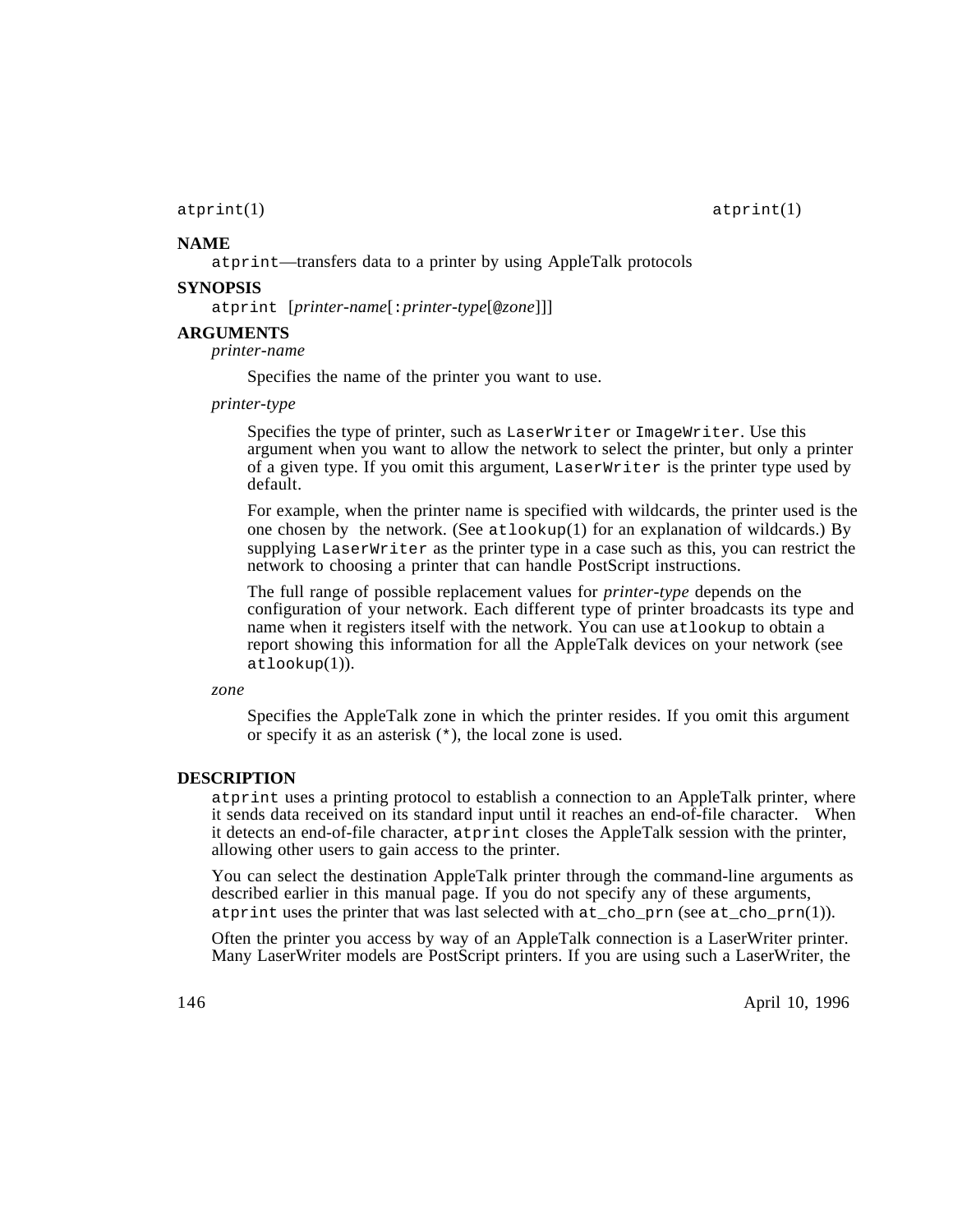atprint(1) atprint(1)

data that you send it must already be translated into the PostScript page-description language. For example, the psdit command translates the output from  $t$ roff (invoked) with the -Tpsc option) into PostScript:

troff -Tpsc -mm *file* | psdit | atprint

The atprint command displays one or more messages indicating the AppleTalk printer with which it is communicating and possibly many printer status messages (for example, a message indicating that another print job is occupying the printer).

Note that atprint does not honor requests from a LaserWriter regarding the downloading of fonts. Likewise, it does not add a PostScript header to the beginning of the data stream in the same manner as the printer drivers in the Macintosh operating system. However, the command line in the preceding example does provide a PostScript header because psdit adds its own header as part of the PostScript conversion process.

In AppleTalk programming terms, the arguments make up a network-visible entity (NVE), where

*printer-name*[:*printer-type*[@*zone*]]

corresponds to the AppleTalk object, type, and zone:

*object*:*type*@*zone*

#### **EXAMPLES**

This command line converts a plain text file into PostScript and then submits it to joe's printer:

enscript -p -*file* | atprint "joe's printer"

The psdit command translates the output from troff (invoked with the -Tpsc option) into PostScript:

troff -Tpsc -mm *file* | psdit | atprint

#### **WARNINGS**

The atprint command does not process the input files as does lpr. To print ASCII files properly on a PostScript printer with atprint, you must preprocess the files with pstext or enscript. Likewise, you must preprocess files produced by troff with psdit.

#### **FILES**

/usr/bin/atprint

Executable file

#### **SEE ALSO**

April 10, 1996 147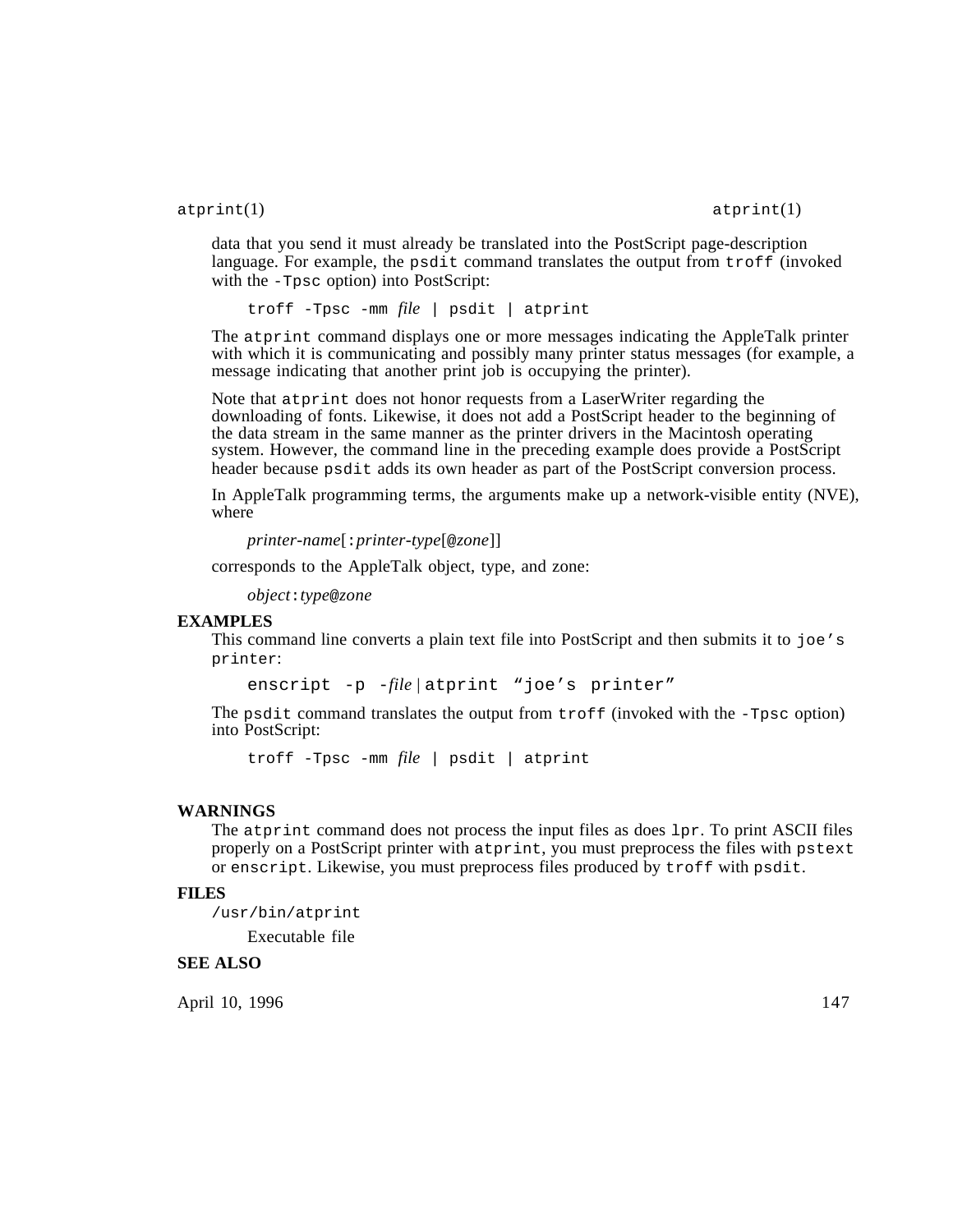## atprint(1) atprint(1)

at\_cho\_prn(1), atlookup(1), atstatus(1), enscript(1),  $1pr(1)$ ,  $psdit(1)$ ,  $pstat(1)$ AppleTalk chapters in the *Using AIX, AppleTalk Services, and Macintosh Utilities with the Network Server*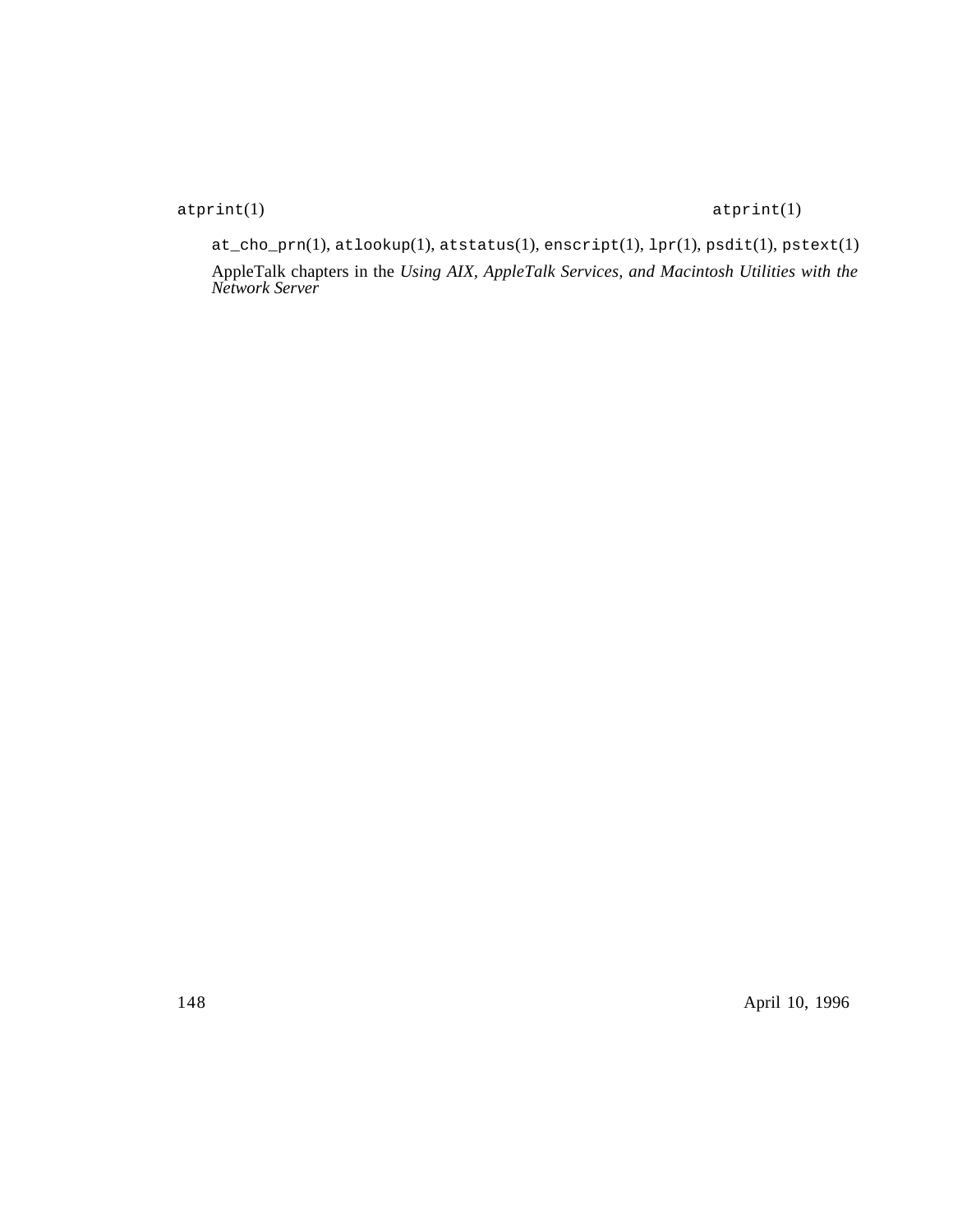at cho  $prn(1)$  at cho $prn(1)$ 

## **NAME**

at\_cho\_prn—allows you to choose a default printer on the AppleTalk network

#### **SYNOPSIS**

at\_cho\_prn [*type*[@*zone*]]

#### **ARGUMENTS**

*type*[@*zone*]

Specifies the type of printer to be used, and the area (*zone*) in which it resides. If you don't use the *type* argument on the command line, at\_cho\_prn displays all entities of the types LaserWriter and ImageWriter. The system prompts you to select a printer by entering the appropriate number from the printer list. If you don't enter the @*zone* part of the argument on the command line, at\_cho\_prn lists all the zones in the internet and prompts you to choose the zone in which you want to select your default printer.

#### **DESCRIPTION**

at\_cho\_prn displays a list of printer selections and saves the name of at\_cho\_prn command checks the network to determine which printers are registered on that network.

After you specify the zone, at\_cho\_prn lists the printers (of the specified type) available in that zone.

#### **EXAMPLES**

The command

at cho prn 'LaserWriter@\*'

produces output similar to this:

 ITEM NET-ADDR OBJECT : TYPE 1: 56bf.af.fc AnnLW:LaserWriter 2: 56bf.ac.cc TimLW:LaserWriter

ITEM number (0 to make no selection)?

where NET-ADDR is the AppleTalk internet address (printed in hexadecimal numbers) of the printer's listener socket, and OBJECT:TYPE is the name of the registered printer and its type.

## **FILES**

/usr/bin/at\_cho\_prn

Executable file

April 10, 1996 149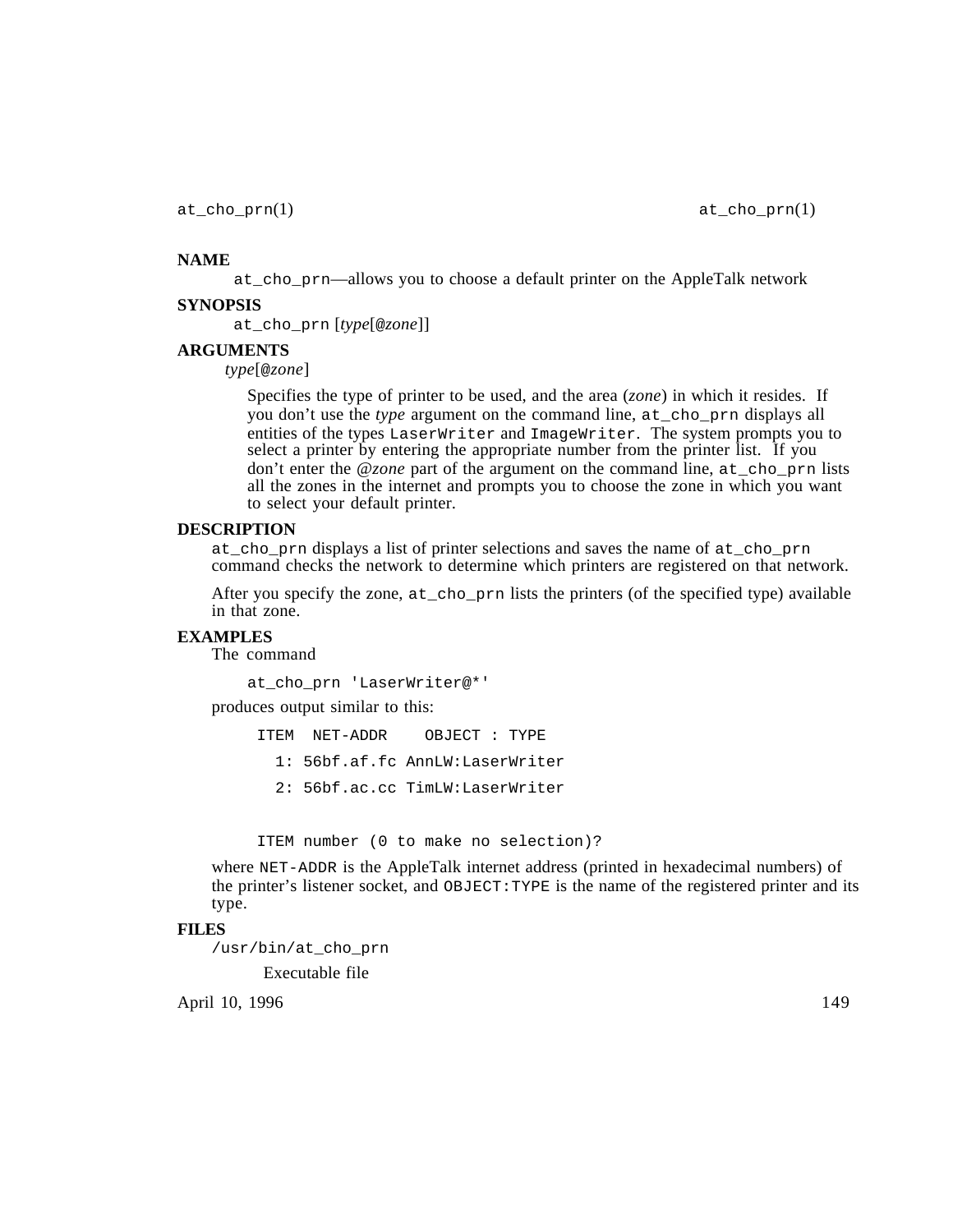$\verb+at_cho_prn+1) \qquad \qquad \verb+at_cho_prn+1)$ 

## **SEE ALSO**

atlookup(1), atprint(1), atstatus(1)

*Inside AppleTalk*

AppleTalk chapters in *Using AIX, AppleTalk Services, and Mac OS Utilities on the Network Server*

150 April 10, 1996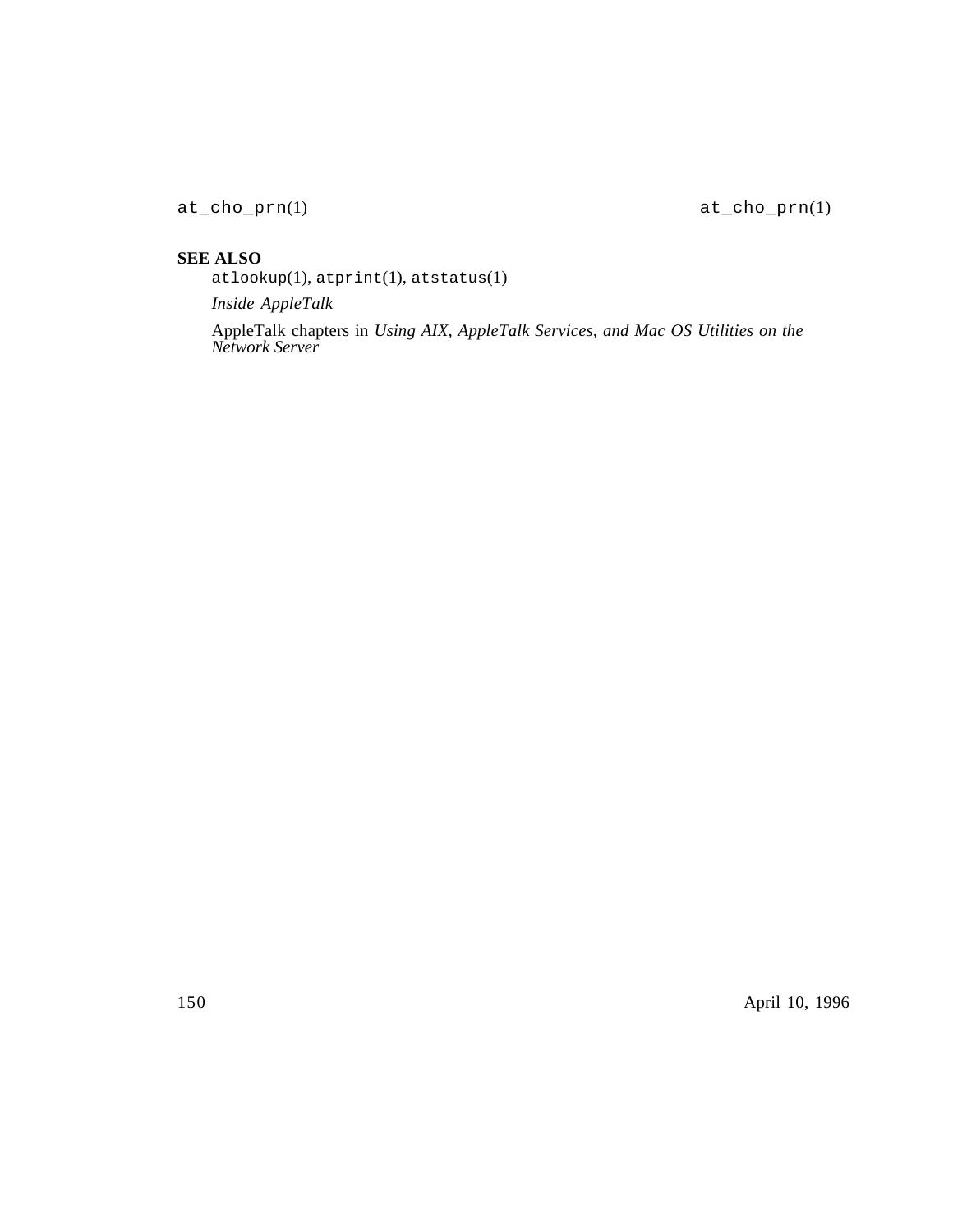## **NAME**

atstatus—displays status information from an AppleTalk device

#### **SYNOPSIS**

atstatus [*object* [:*type* [@*zone*]]]

## **ARGUMENTS**

*object*

Specifies the name of the AppleTalk device. Wildcard characters are not permitted. If you don't specify the AppleTalk device, atstatus uses the system default. If the name contains spaces, put quotation marks around the name, as in this example:

atstatus "Bill's Print Shop"

*type*

Specifies the type of device. If you don't specify the *type* argument, the default is LaserWriter. You must supply a *type* argument if you supply a *zone* argument.

*zone*

Specifies the zone in which the AppleTalk device resides. If you don't specify the zone, the system defaults to \*, your local zone.

## **DESCRIPTION**

atstatus gets the status string from an AppleTalk device, such as a LaserWriter printer.

## **FILES**

/usr/bin/atstatus

Executable file

## **SEE ALSO**

at\_cho\_prn(1), atlookup(1), atprint(1)

*Inside AppleTalk*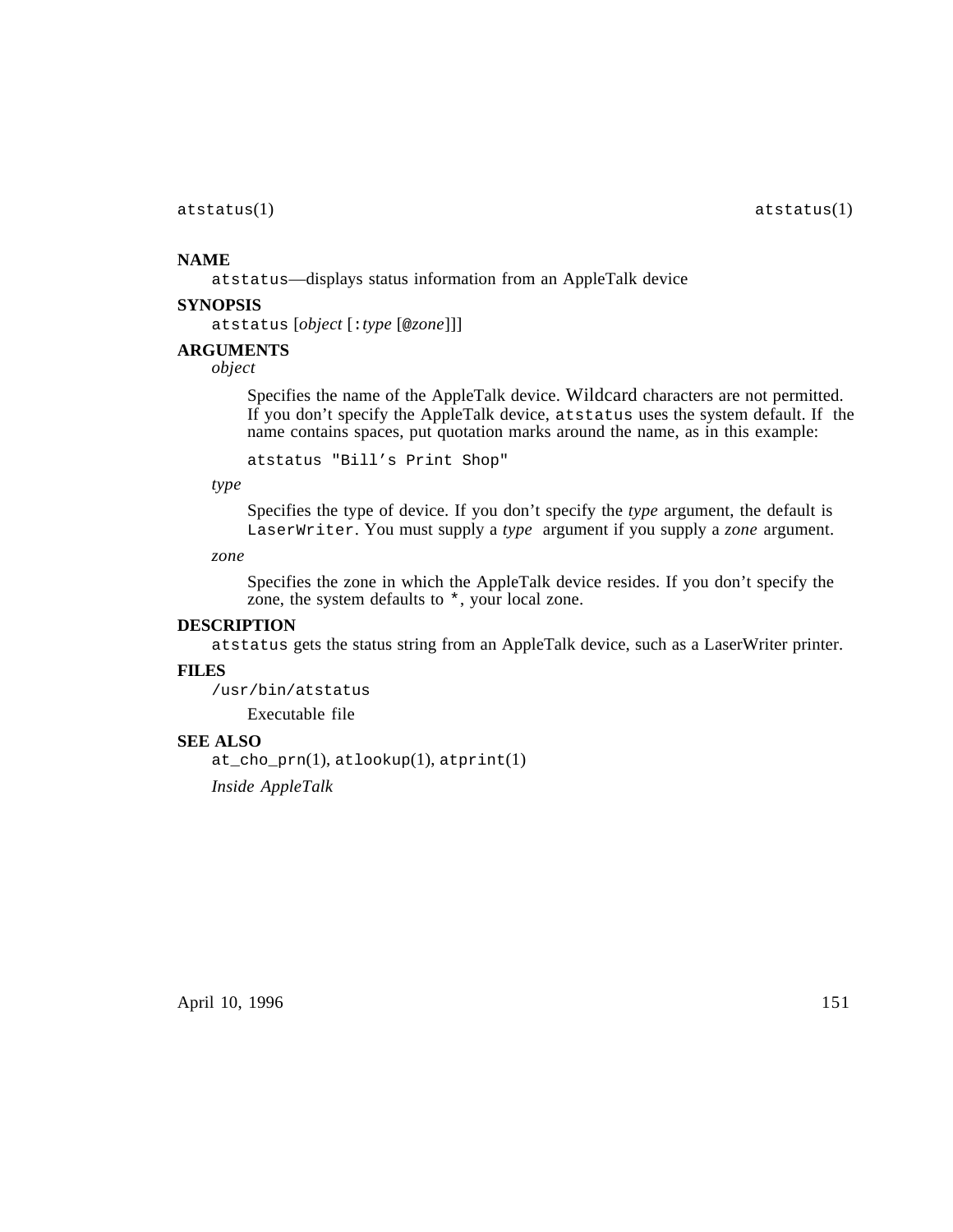## **NAME**

eject—ejects a 3.5-inch floppy disk from the disk drive

## **SYNOPSIS**

eject [*floppy-node*]

#### **ARGUMENTS**

*floppy-node*

Specifies the type of floppy driver to eject the disk. If you do not specify the type of floppy driver, the command determines the type for you and ejects the disk.

## **DESCRIPTION**

eject causes a 3.5-inch disk drive (see fd(7)) to eject an inserted disk.

## **FILES**

/bin/eject

Executable file

## **SEE ALSO**

 $fd(7)$  in the AIX 4.1 manual pages.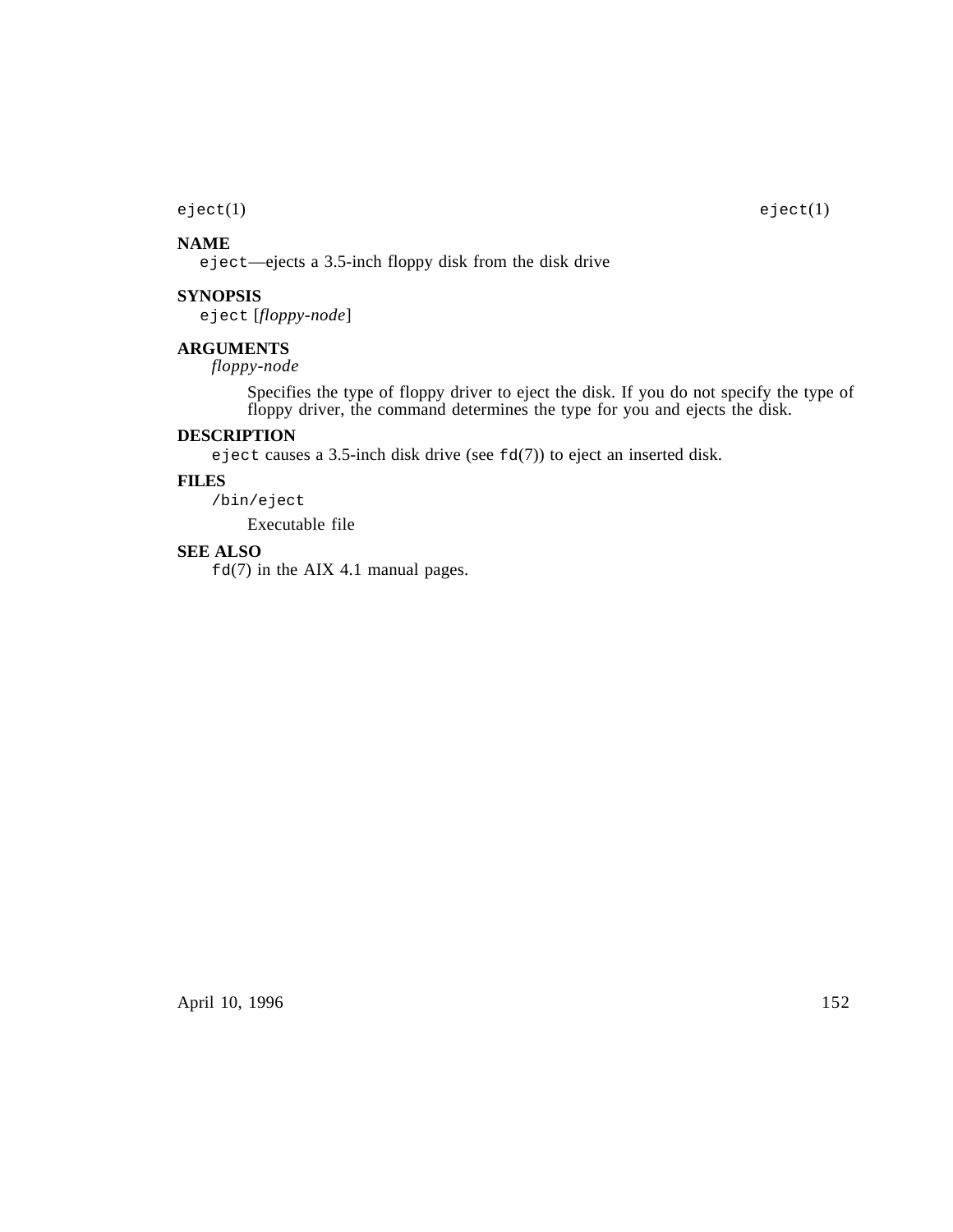#### appleping(1M) appleping(1M)

#### **NAME**

appleping—tests the AppleTalk network by sending packets to a named host to obtain a response

## **SYNOPSIS**

appleping *net-node* [*packet-size* [*npackets*]]

appleping *name*:*type*[@*zone*][*packet-size* [*npackets*]]

## **ARGUMENTS**

*name*:*type*[@*zone*]

Specifies the host computer by its name, type, and zone. If you do not specify a value for *zone*, appleping uses the local zone.

## *net-node*

Specifies the host by its network node number. To see the network node number for a particular system, use the atlookup command.

*npackets*

Specifies how many packets to send before terminating.

*packet-size*

Specifies the size of each packet in bytes. The value of *packet-size* must be between 14 and 599. The default packet size is 64 bytes.

## **DESCRIPTION**

appleping repeatedly sends AppleTalk Echo Protocol request packets to the specified computer and reports whether a reply was received. The appleping command continues to send packets and to display the result until the number of packets specified by *npackets* is reached or until you issue the interrupt character (usually by pressing CONTROL-C). Before exiting, appleping displays a summary of statistics.

#### **FILES**

/etc/appleping

Executable file

## **SEE ALSO**

appletalk(1M)

atlookup(1)

April 10, 1996 153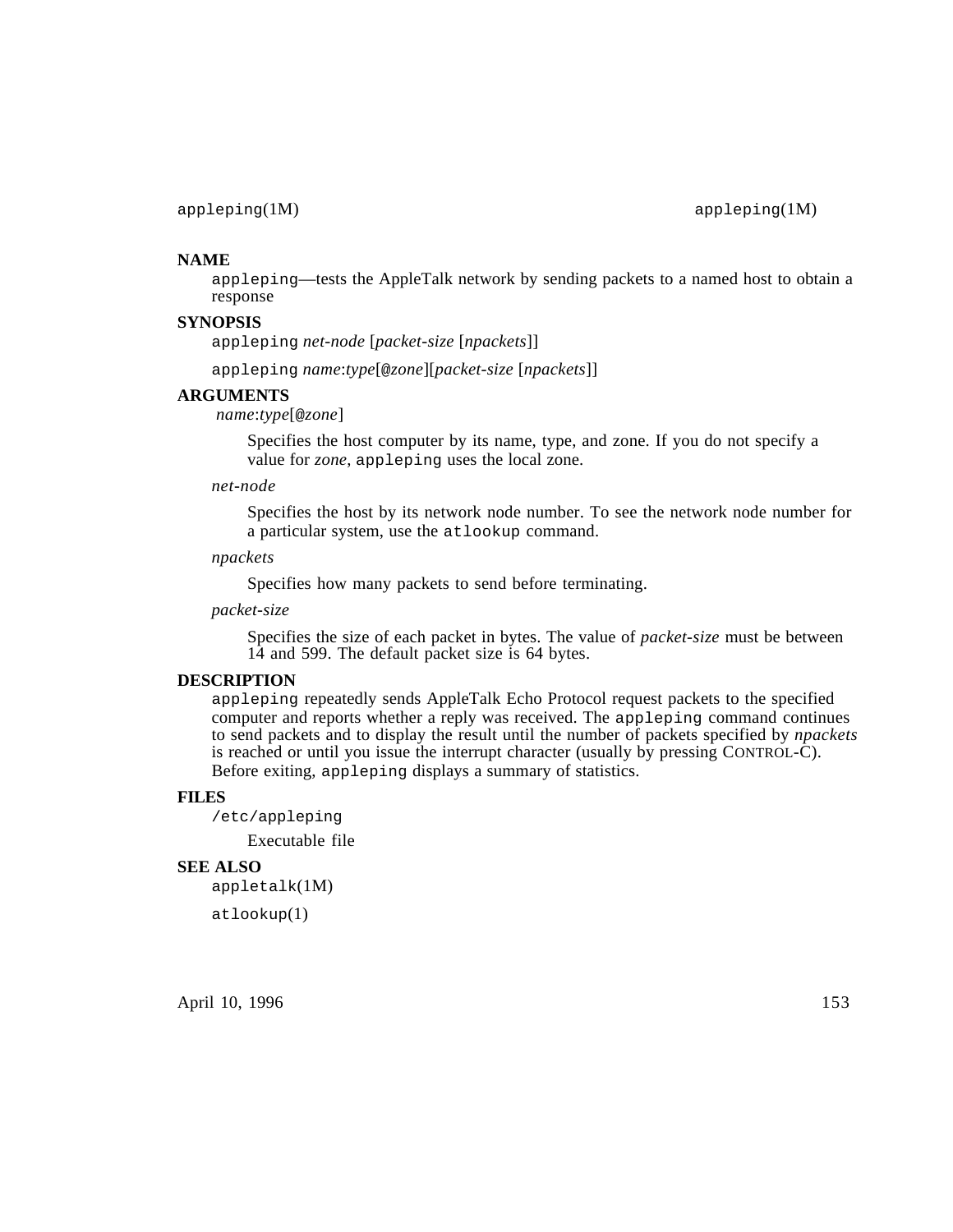atconfig(1M) atconfig(1M)

#### **NAME**

atconfig—allows you to configure and display AppleTalk network interfaces and status

## **SYNOPSIS**

atconfig -s [*interface*] [boot|now|both]

atconfig -m [*interface*] [*packets*] [*config-file*] [*route-table-entries*] [*zone-table-entries*] [boot|now|both]

atconfig  $[-u]$   $[-q]$   $[-p]$ 

#### **OPTIONS**

-m [*packets*] [*config-file*] [*route-table-entries*] [*zone-table-entries*] [boot|now|both]

Starts AppleTalk in multi-port mode. The *packets* parameter specifies the maximum number of packets per second that the AppleTalk stack can route through its network interfaces. The *config-file* parameter specifies the pathname of the configuration file, such as /etc/appletalk.cfg.

The *route-table-entries* parameter specifies the maximum number of route table entries that the AppleTalk stack handles. The *zone-table-entries* parameter specifies thntries that the AppleTalk stack handles. You must tune both of these entries to accommodate the your network environment. If the number you select is too small, AppleTalk will not be able to handle all the traffic; if the number is too large, system memory will be used inefficiently and system performance could be degraded.

Optionally, you can specify when to start AppleTalk—at system restart, now, or both.

- -p Displays the AppleTalk interface (EtherTalk), zone name, network number, and node ID, as stored in PRAM.
- -q Query the status of AppleTalk.
- -s [*interface*] [boot|now|both]

Starts AppleTalk in single-port mode. The *interface* parameter identifies the hardware interface that AppleTalk is to use, such as  $et0$  or  $et1$ . The default hardware interface is  $et_0$ . Optionally, you can specify when to start AppleTalk—at system restart, now, or both.

-u Stop AppleTalk.

#### **DESCRIPTION**

atconfig displays the status of an active AppleTalk interface, selects an AppleTalk interface, and makes AppleTalk active or inactive. Any user can display statistics, but only users logged in as root can select an AppleTalk interface or make it active or inactive.

### **EXAMPLES**

154 April 10, 1996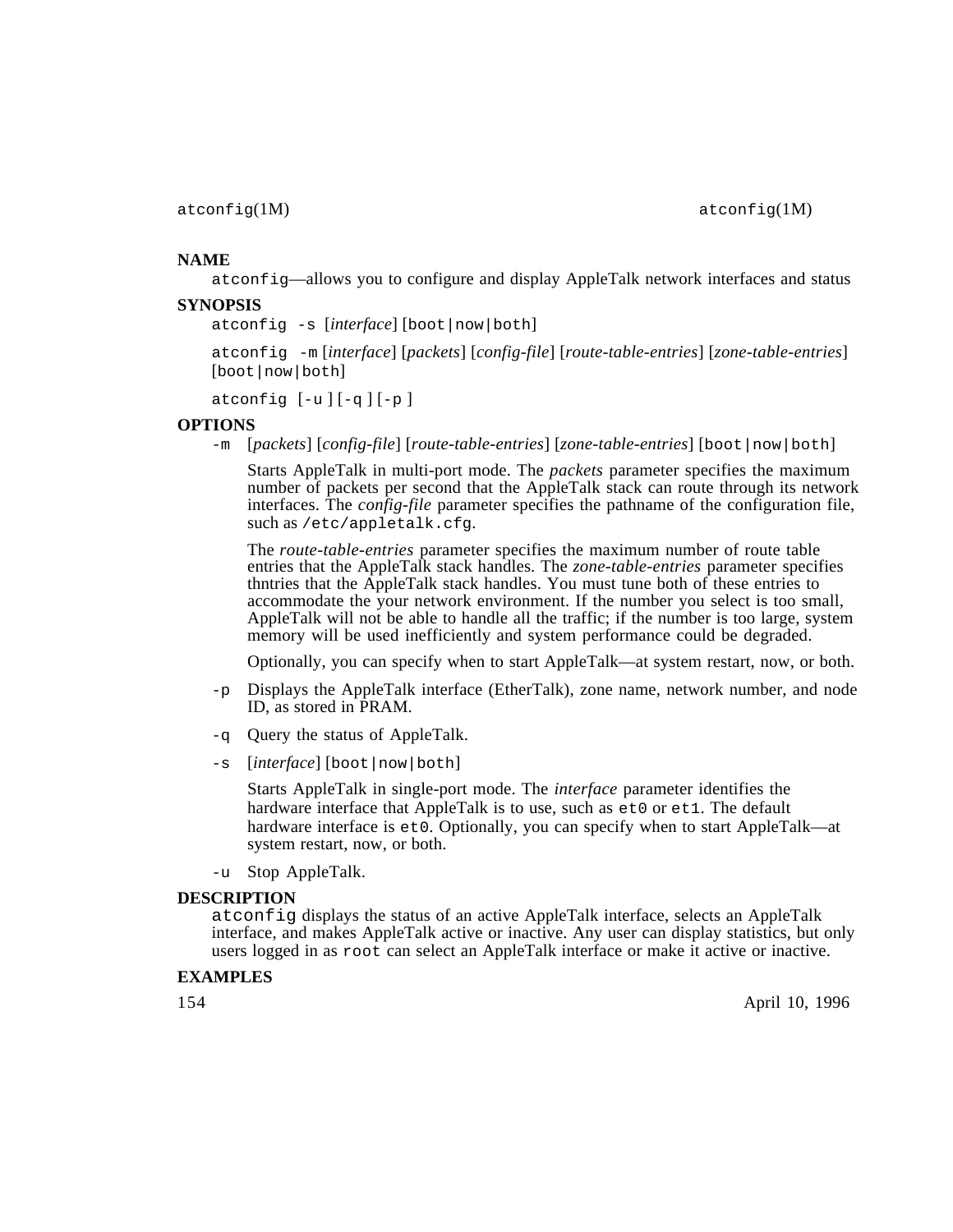atconfig(1M) atconfig(1M)

To start AppleTalk in single port mode with the built-in Ethernet interface, use this command:

atconfig -s et0

To start AppleTalk in multi-port mode with a maximum number of routed packets of 3000, the configuration file /etc/appletalk.cfg, a maximum of 512 route entries and a maximum of 256 zone entries, enter this command:

atconfig -m 3000 /etc/appletalk.cfg 512 256

## **FILES**

/usr/bin/atconfig

Executable file

## **SEE ALSO**

AppleTalk chapters in *Using AIX, AppleTalk Services, and Macintosh Utilities for the Network Server*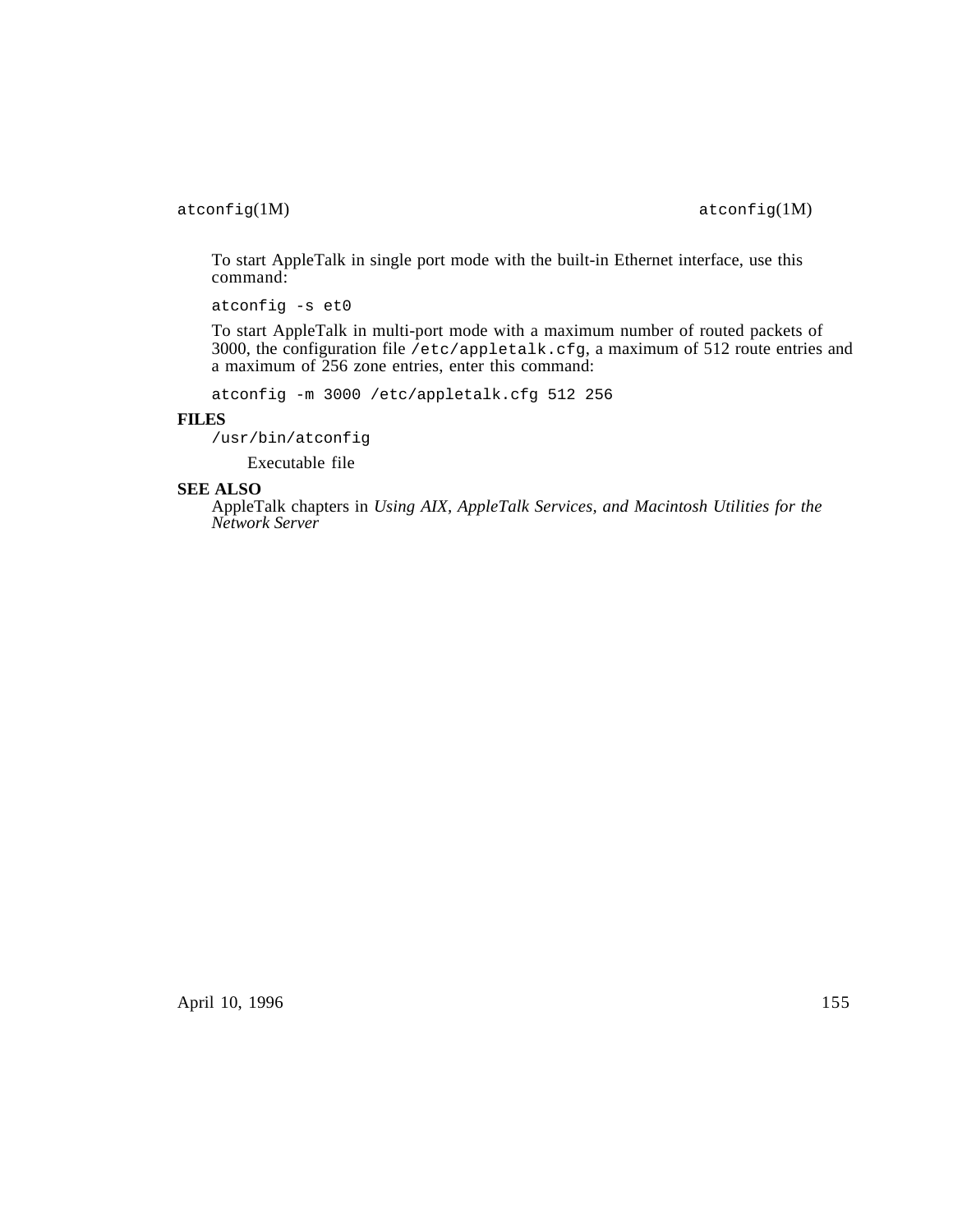## cmdshld(1M) cmdshld(1M)

## **NAME**

cmdshld—allows Mac OS clients to access a Network Server through windowed VT100 compatible terminal emulators

## **SYNOPSIS**

ppcd

#### **DESCRIPTION**

cmdshld runs the CommandShell daemon, which allows Mac OS clients to access a Network Server through a multi-windowed VT100-compatible terminal emulator.

### **FILES**

/etc/cmdshld

Executable file

## **SEE ALSO**

Section 1, "Developing Mac OS Clients for the Network Server"

AppleTalk services chapters in *Using AIX, AppleTalk Services, and Macintosh Utilities for the Network Server*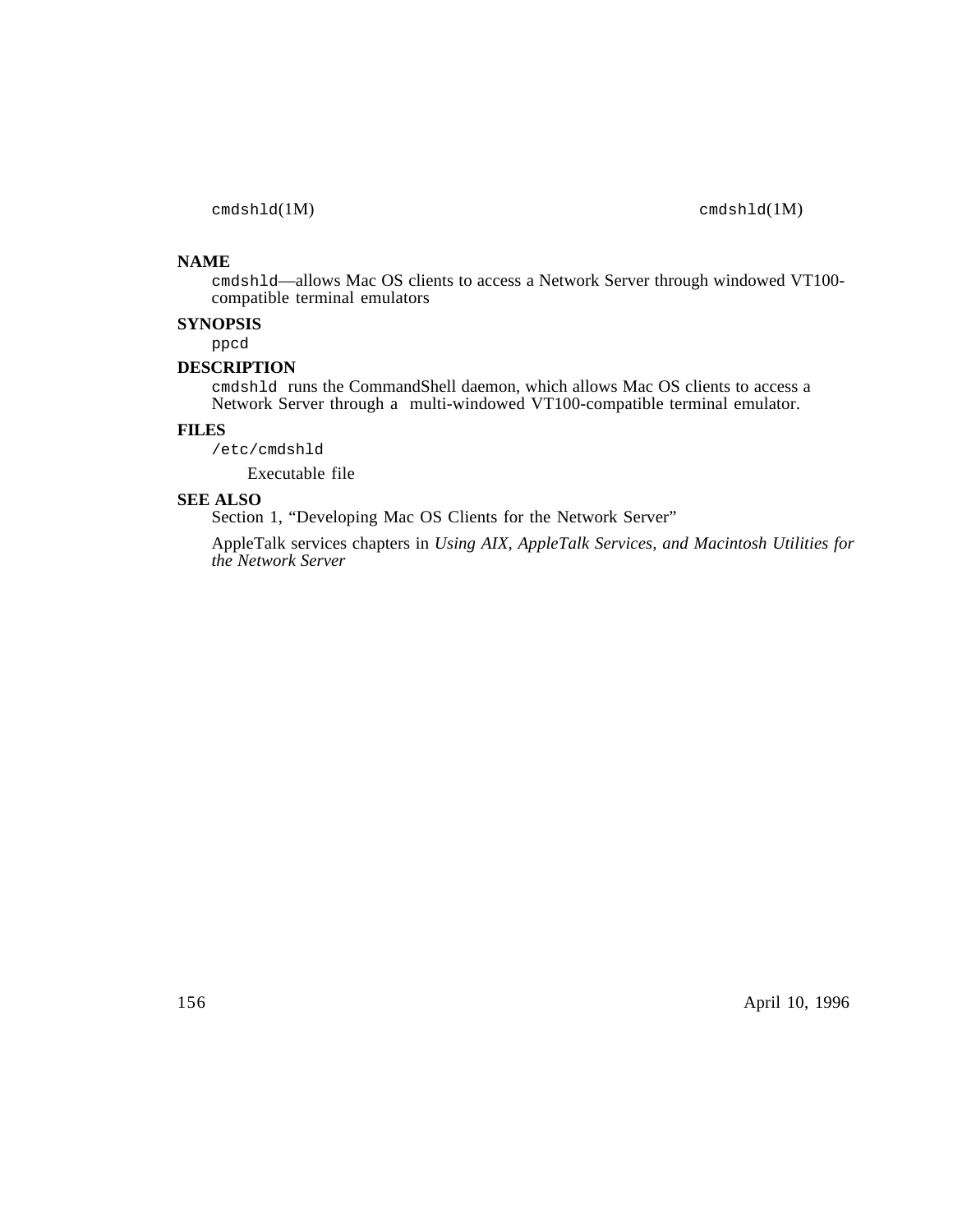## discusd(1M) discusd(1M)

### **NAME**

discusd—the Network Server daemon for the Disk Management Utility

**SYNOPSIS**

discusd

## **DESCRIPTION**

discusd runs the Disk Management Utility daemon (the Network Server component of the Disk Management Utility). The Disk Management Utility application allows you to manage logical volumes on an Network Server from a remote Mac OS computer.

### **FILES**

/etc/discusd

Executable file

## **SEE ALSO**

Section 1, "Developing Mac OS Clients for the Network Server"

AppleTalk services chapters in *Using AIX, AppleTalk Services, and Macintosh Utilities for the Network Server*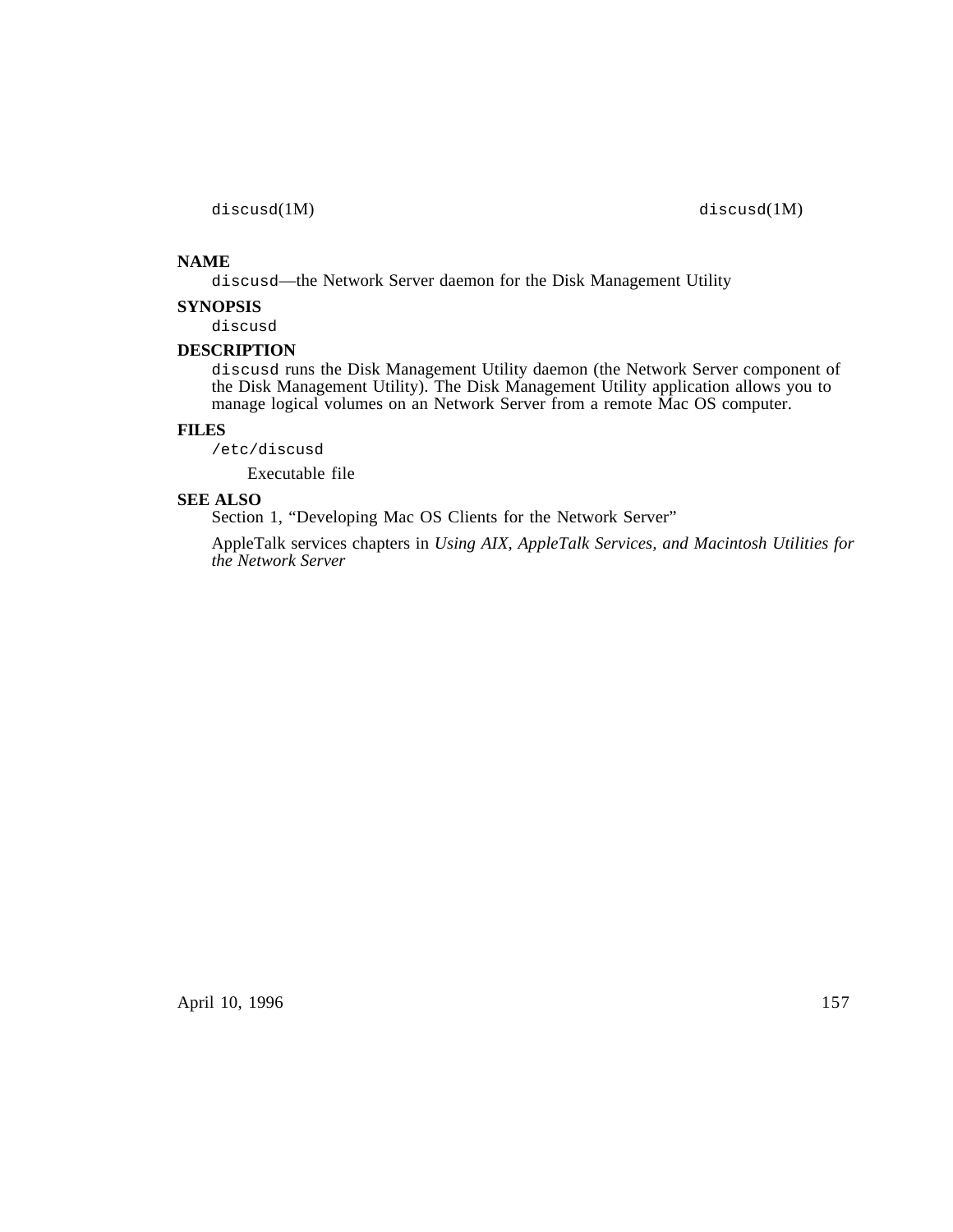javelind(1M) javelind(1M) javelind(1M)

#### **NAME**

javelind—allows Mac OS clients to connect to a Network Server and obtain system information

## **SYNOPSIS**

javelind

## **DESCRIPTION**

javelind runs the daemon for the Status Demo AppleTalk Services application (the Network Server component of the Javelin Macintosh utility), which allows Macintosh clients to obtain and display system information from a Network Server.

#### **FILES**

/etc/javelind

Executable file

## **SEE ALSO**

Section 1, "Developing Mac OS Clients for the Network Server"

AppleTalk services chapters in *Using AIX, AppleTalk Services, and Macintosh Utilities for the Network Server*

158 April 10, 1996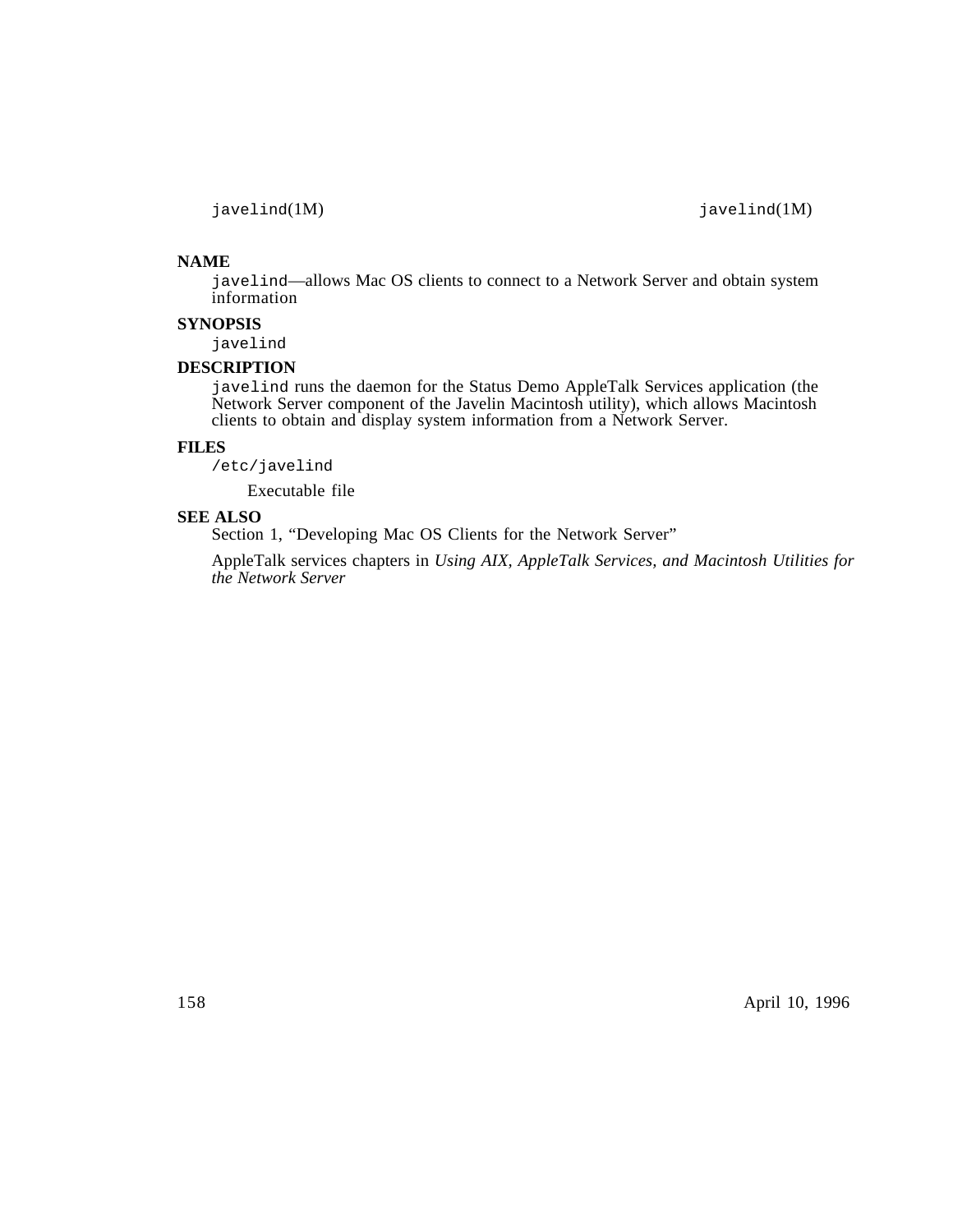mandeld(1M) mandeld(1M)

## **NAME**

mandeld—allows Mac OS clients to connect to a Network Server to create Mandel fractals

**SYNOPSIS**

mandeld

## **DESCRIPTION**

mandeld runs the Mandel daemon, (the Network Server component of the Mandel Macintosh utility), which allows Macintosh clients to use Network Servers to create Mandel fractals.

## **FILES**

/etc/mandeld

Executable file

## **SEE ALSO**

Section 1, "Developing Mac OS Clients for the Network Server"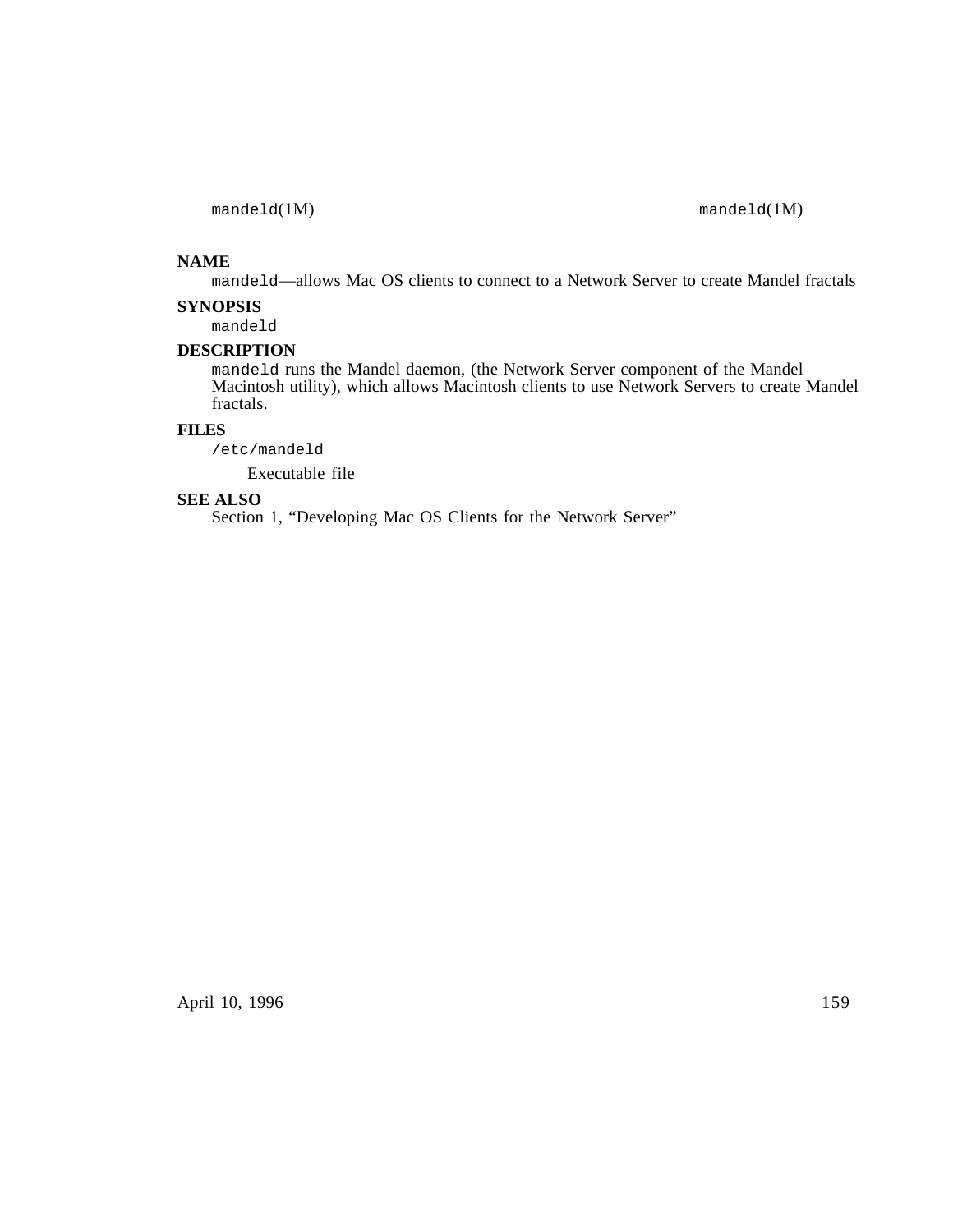$ppcd(1M)$  ppcd(1M)

### **NAME**

ppcd—makes Macintosh utilities available on the server and establishes connections with requesting clients

### **SYNOPSIS**

ppcd

## **DESCRIPTION**

ppcd runs the PPC daemon, which makes the Network Server component of Macintosh utilities available to Mac OS clients and establishes connections with requesting clients. The PPC daemon is always running on the Network Server.

The PPC daemon uses the ppcd.conf file as the basis for the information it advertises to clients. The ppcd.conf file can also be used to provide guest access.

Each Macintosh utility needs an entry in the configuration file, /etc/ppcd.conf, so that the PPC daemon can start the Network Server component of a Macintosh utility.

The file has the following format:

*PPC-NAME PATHNAME SIGNATURE GUEST USERS*

The fields in the ppcd.conf file must be separated by tabs.

The fields have the following values:

## *PPC-NAME*

Contains the name of the AIX component as you want it to appear in the PPC Browser for the Macintosh client. Do not use spaces in the name.

#### *PATHNAME*

Contains the full path to the UNIX executable file.

#### *SIGNATURE*

Contains an application type or signature. The Macintosh client component uses this type to filter information in the PPC Browser. If you do not filter Network Server components from the Macintosh side in the PPC Browser, use the signature 'UNIX' as a default. The four-letter signature needs to be registered with Apple Computer, Inc.

#### *GUEST*

This field is optional. If the word guest appears in this field, any client can connect to this daemon as the guest user (an actual account). If the field is blank or contains a word other than guest, the user must supply a valid account (user name) and password in order to start the Network Server component.

*USERS*

160 **April 10, 1996**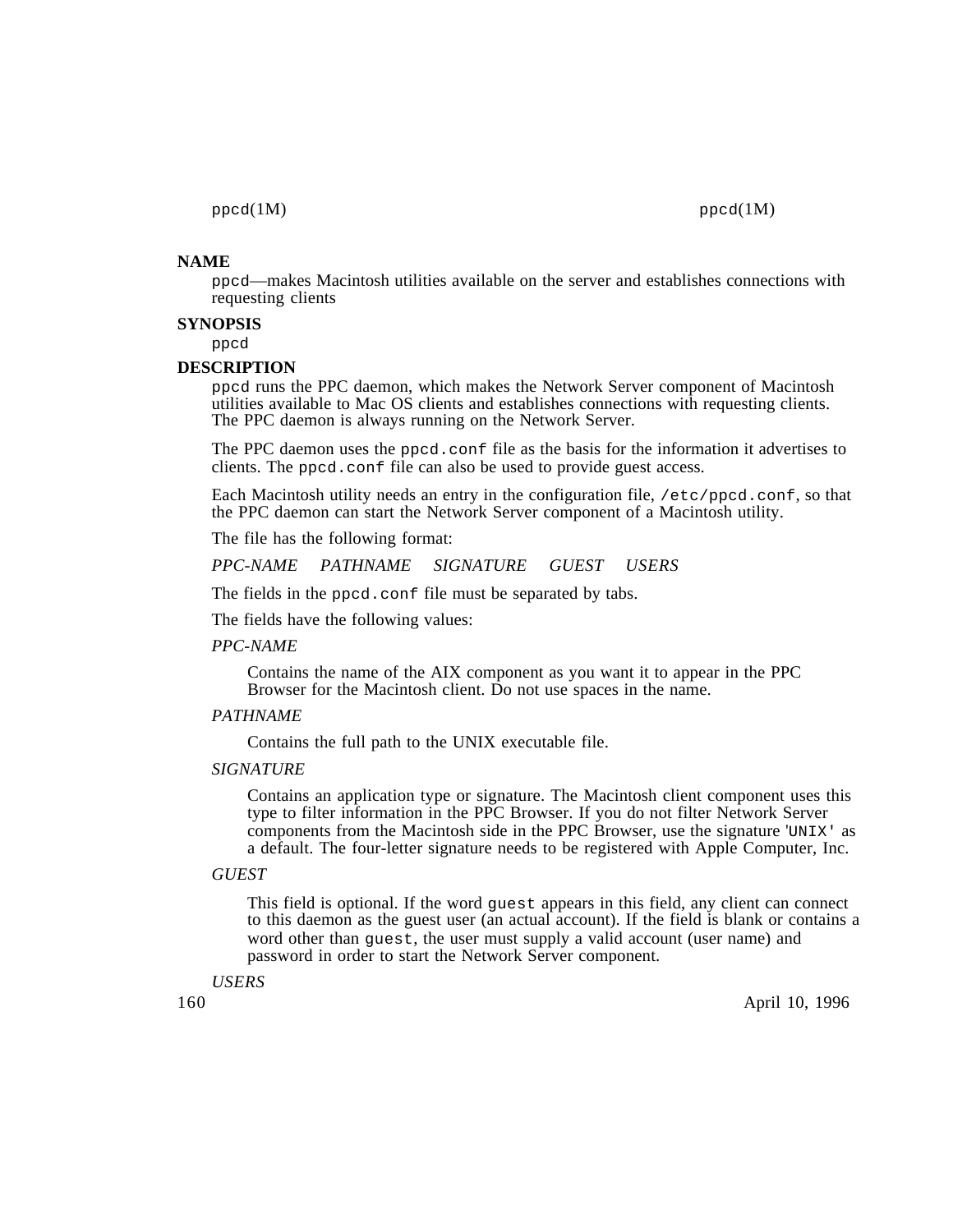$\text{ppcd}(1M)$  ppcd(1M)

This field is optional. This field contains a list of usernames for people with special access privileges.

## **FILES**

/etc/ppcd

Executable file

/etc/ppcd.conf

Configuration file

## **SEE ALSO**

Chapter 3, "Developing the Network Server Component"

AppleTalk services chapters in *Using AIX, AppleTalk Services, and Macintosh Utilities for the Network Server*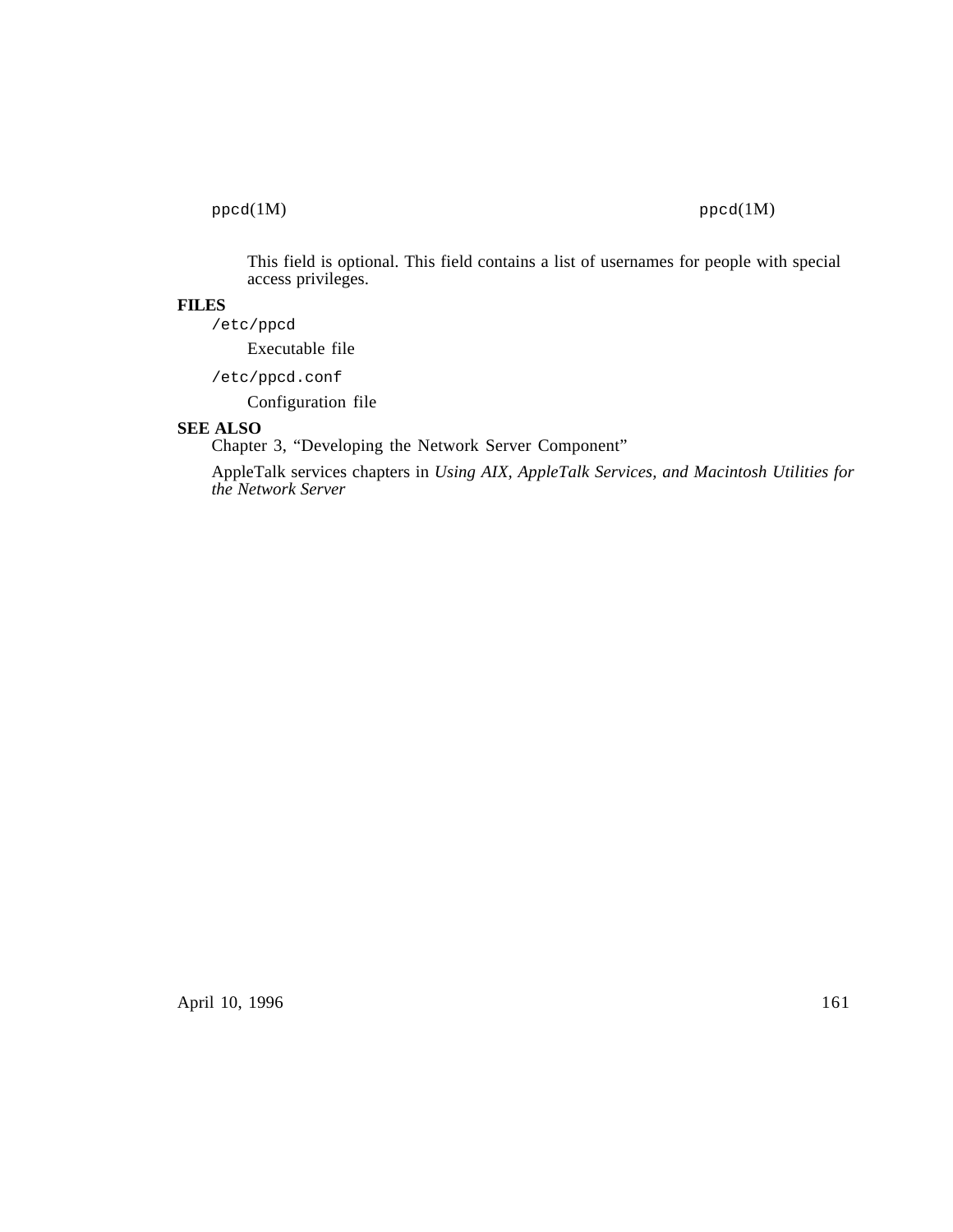ppcd.conf(1M) ppcd.conf(1M)

#### **NAME**

ppcd.conf—the configuration file for the PPC daemon

#### **SYNOPSIS**

/etc/ppcd.conf

#### **DESCRIPTION**

The PPC daemon uses the ppcd.conf file as the basis for the information it advertises to clients. The ppcd.conf file can also be used to provide guest access.

Each Macintosh utility needs an entry in the configuration file, /etc/ppcd.conf, so that the PPC daemon can start the Network Server component of a Macintosh utility.

The file has the following format:

*PPC-NAME PATHNAME SIGNATURE GUEST USERS*

The fields in the ppcd.conf file must be separated by tabs.

The fields have the following values:

## *PPC-NAME*

Contains the name of the AIX component as you want it to appear in the PPC Browser for the Macintosh client. Do not use spaces in the name.

#### *PATHNAME*

Contains the full path to the UNIX executable file.

### *SIGNATURE*

Contains an application type or signature. The Macintosh client component uses this type to filter information in the PPC Browser. If you do not filter Network Server components from the Macintosh side in the PPC Browser, use the signature 'UNIX' as a default. The four-letter signature needs to be registered with Apple Computer, Inc.

#### *GUEST*

This field is optional. If the word guest appears in this field, any client can connect to this daemon as the guest user (an actual account). If the field is blank or contains a word other than guest, the user must supply a valid account (user name) and password in order to start the Network Server component.

#### *USERS*

This field is optional. This field contains a list of usernames for people with special access privileges.

## **FILES**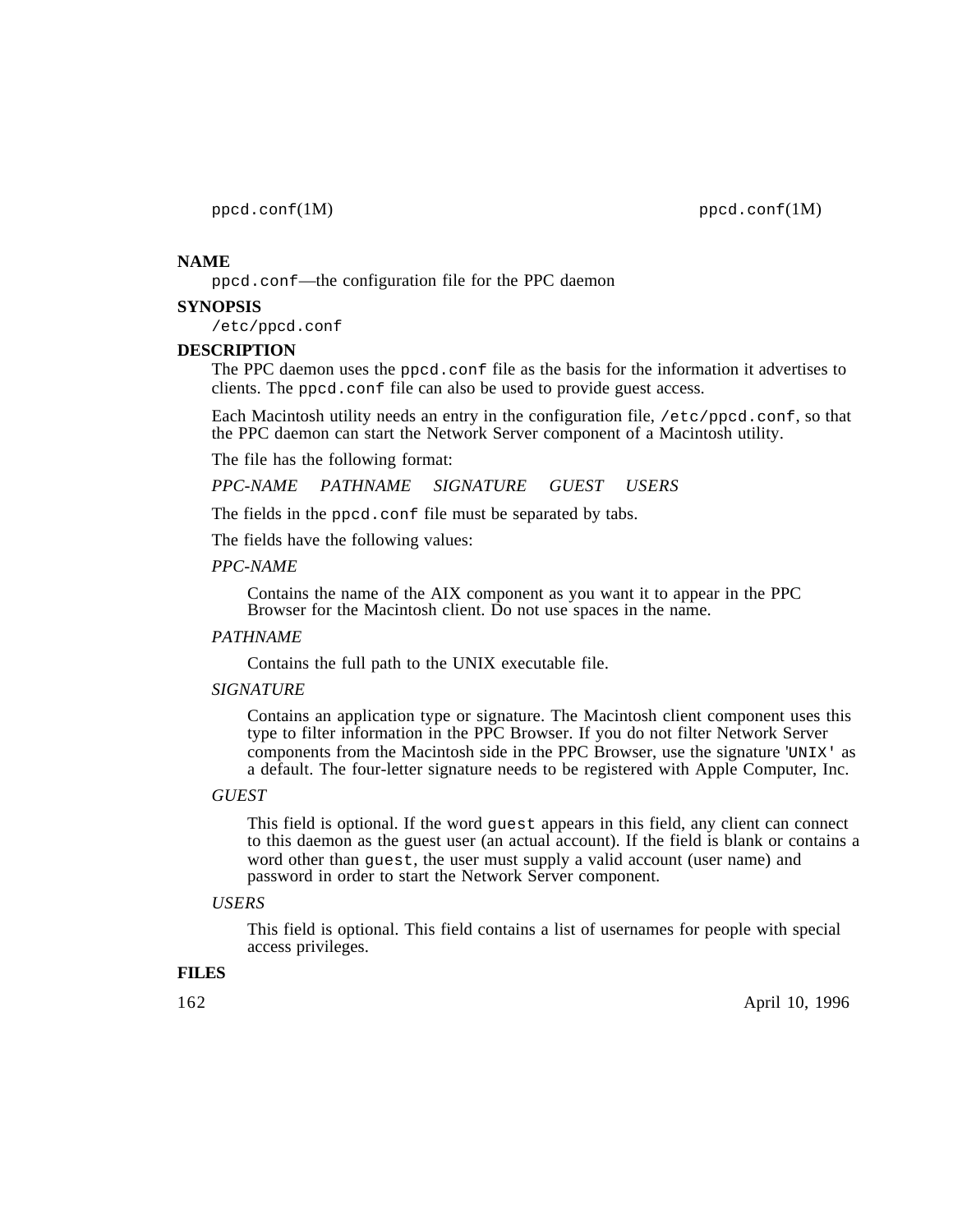ppcd.conf(1M) ppcd.conf(1M)

/etc/ppcd

Executable file

/etc/ppcd.conf

Configuration file

## **SEE ALSO**

Chapter 3, "Developing the Network Server Component"

AppleTalk services chapters in *Using AIX, AppleTalk Services, and Macintosh Utilities for the Network Server*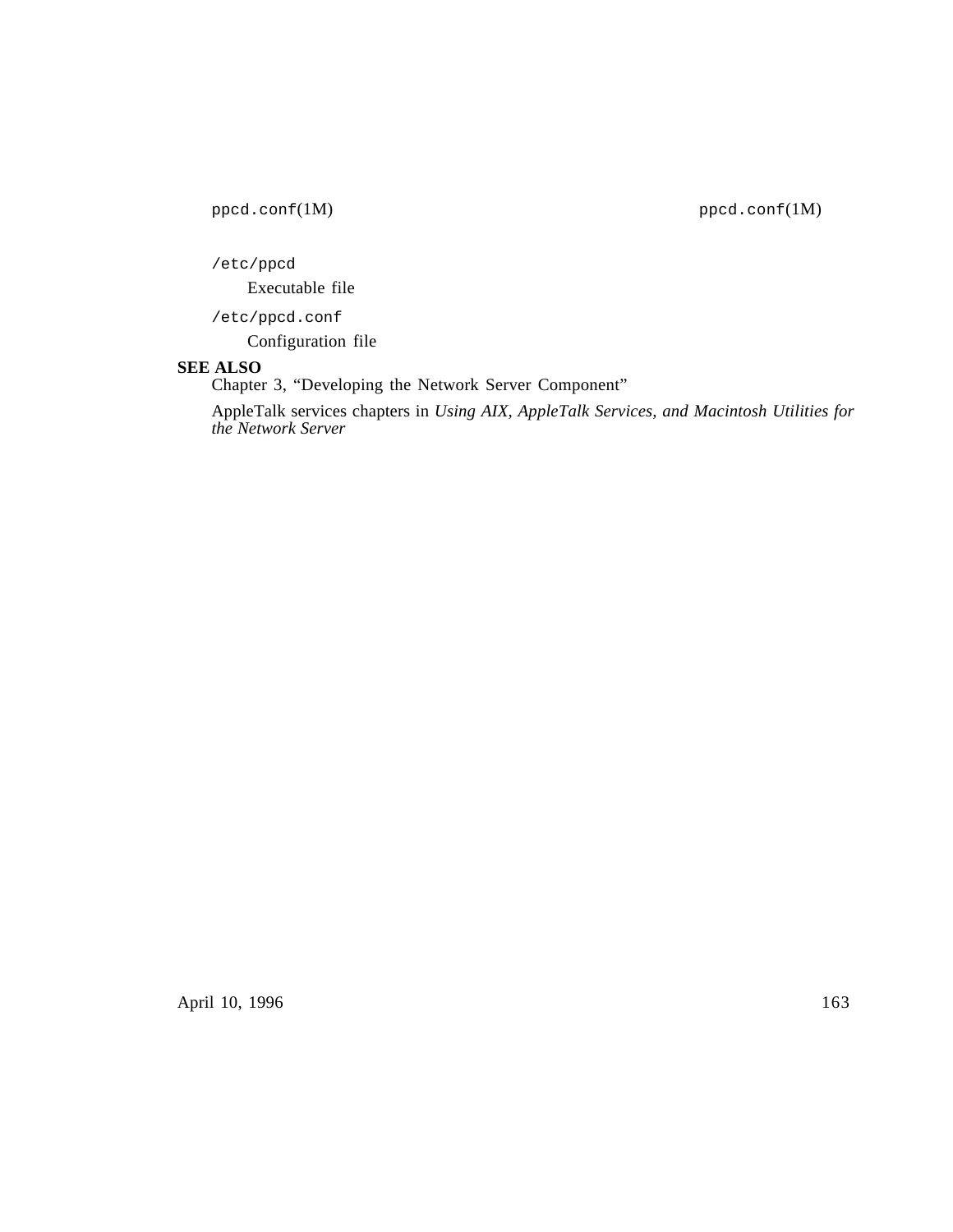### **NAME**

OF\_child—obtains the Open Firmware handle to the first child of a device in the Open Firmware device tree

#### **SYNOPSIS**

long OF\_child (*handle*);

long *handle*;

#### **DESCRIPTION**

The OF\_child routine obtains information from the Open Firmware device tree. The routine takes the Open Firmware handle (an index into the device tree) and returns the Open Firmware handle of the first child of the device.

## **RETURN VALUES**

On successful completion, the OF\_child routine returns the handle of the node of the child. If a child device does not exist, the routine returns 0. If an invalid *handle* value is used or the routine fails, the routine returns –1.

## **FILES**

/usr/lib/libcfg.a

Archive of device configuration subroutines

## **SEE ALSO**

OF\_parent(3), OF\_peer(3), OF\_hdl2path(3)

Chapter 6, "The Open Firmware Device Tree"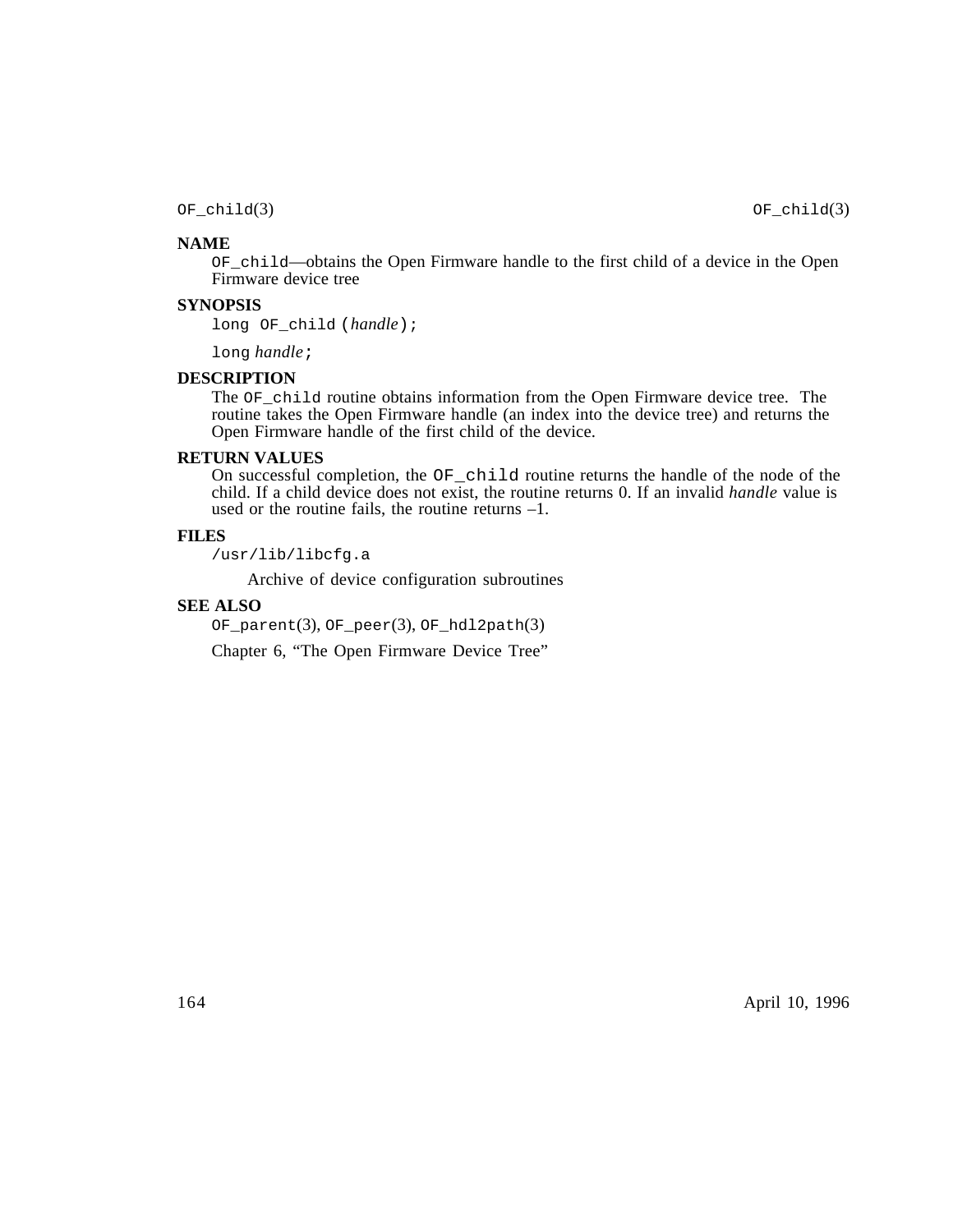OF\_getprop(3) OF\_getprop(3)

## **NAME**

OF\_getprop—obtains the value of an Open Firmware property from the Open Firmware device tree

## **SYNOPSIS**

long OF\_getprop (*handle*, *prop*, *buf*, *size*);

long *handle*;

char \**prop*;

char \**buf*;

long *size*;

## **DESCRIPTION**

The OF\_getprop routine obtains information from the Open Firmware device tree. The routine uses the Open Firmware handle of the device (*handle*) and the name of a property (*prop*) belonging to that handle, and copies the value of that property into the memory pointed to by *buf* up to *size* bytes. If the memory needed to store the property value is larger than the size provided, the value is truncated. To determine the memory needed to store the property value, call this routine with *size* set to 0.

## **RETURN VALUES**

On successful completion, the OF\_getprop routine returns the actual size, in bytes, of the property value. For string-encoded values, the null terminator is included in the returned size. If an invalid *handle* value is used or the routine fails, the routine returns –1.

## **FILES**

/usr/lib/libcfg.a

Archive of device configuration subroutines

## **SEE ALSO**

OF\_parent(3), OF\_peer(3), OF\_hdl2path(3)

Chapter 6, "The Open Firmware Device Tree"

April 10, 1996 165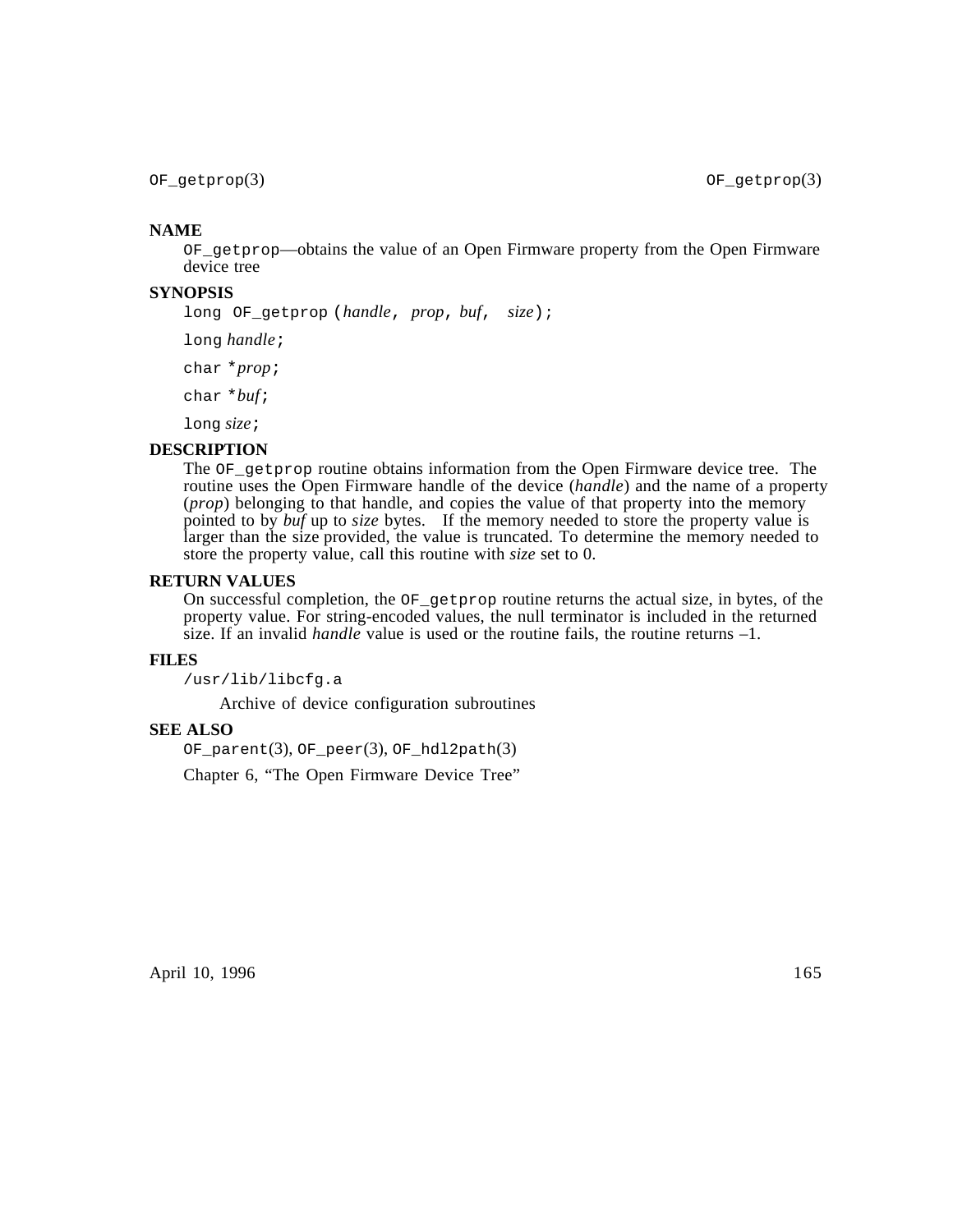OF\_hdl2path(3) OF\_hdl2path(3)

#### **NAME**

OF\_hdl2path—converts an Open Firmware handle to an Open Firmware path

## **SYNOPSIS**

long OF\_hdl2path (*handle*, *buf*, *size*)

long *handle*;

char \**buf*;

long *size*;

### **DESCRIPTION**

The OF\_hdl2path routine obtains information from the Open Firmware device tree. The routine uses the index into the device tree (*handle)* to get the corresponding fully qualified Open Firmware path of the device. This routine copies up to *size* bytes into the memory pointed to by *buf*. If the pathname is longer than the size provided, then the pathname is not null-terminated in *buf* and may be truncated. To determine the memory needed to store the path, call this routine with the *size* value set to 0.

## **RETURN VALUES**

On successful completion, the OF\_hdl2path routine returns the length, in bytes, of the full path, not including the null terminator. If an invalid *handle* value is used or the routine fails, the routine returns –1.

#### **FILES**

/usr/lib/libcfg.a

Archive of device configuration subroutines

#### **SEE ALSO**

OF\_path2hdl(3)

Chapter 6, "The Open Firmware Device Tree"

166 April 10, 1996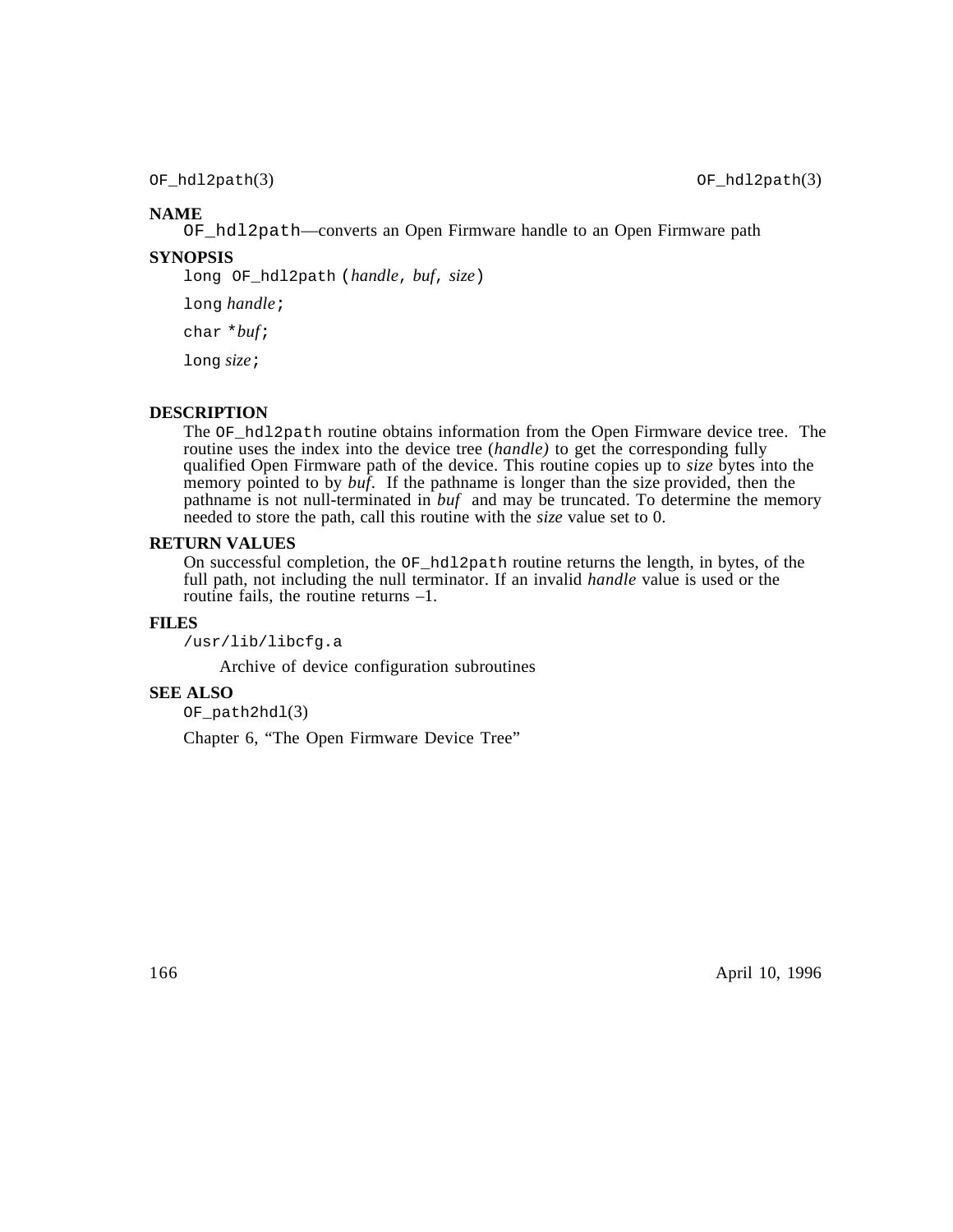OF\_nextprop(3) OF\_nextprop(3)

## **NAME**

OF\_nextprop—obtains the name of the next Open Firmware property in the Open Firmware device tree

## **SYNOPSIS**

long OF\_nextprop (*handle*, *prop*, *buf*)

long *handle*;

char \**prop*;

char \**buf*;

#### **DESCRIPTION**

The OF\_nextprop routine obtains information from the Open Firmware device tree. The routine uses an index into the device tree (*handle*) and the name of a property (*prop*) belonging to the node that the handle indicates, and returns the name of the next property in the node's property list. The function copies 0 to 31 bytes and a null character into *buf*, which results in a null-terminated name string. To obtain the name of the first property in a property list of a node, set *prop* to NULL. If the *prop* you specify doesn't exist or if there are no more properties to report, the routine returns a null byte in *buf*. The *buf* value should be an array of at least 32 characters.

## **RETURN VALUES**

On successful completion, the OF\_nextprop routine returns 1. If the routine does not find a property for the node, the routine returns 0. If an invalid *handle* value is used or the routine fails, it returns –1.

## **FILES**

/usr/lib/libcfg.a

Archive of device configuration subroutines

## **SEE ALSO**

OF\_getprop(3)

Chapter 6, "The Open Firmware Device Tree"

April 10, 1996 167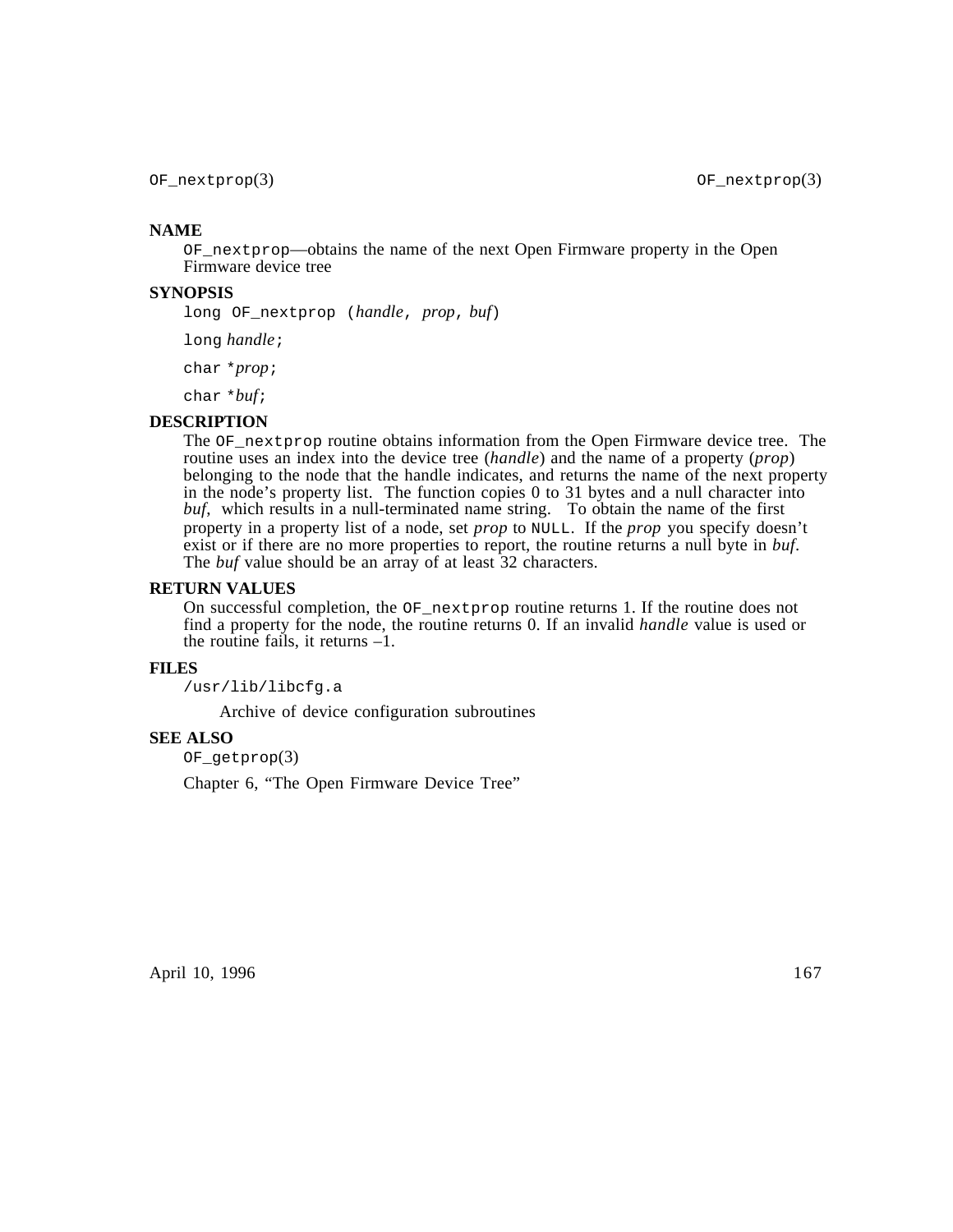OF\_parent(3) OF\_parent(3)

## **NAME**

OF\_parent—obtains the Open Firmware handle to the parent of a device in the Open Firmware device tree

## **SYNOPSIS**

long OF\_parent (*handle*);

long *handle*;

## **DESCRIPTION**

The OF\_parent routine obtains information from the Open Firmware device tree. The routine uses the index into the device tree (*handle)* to return the Open Firmware handle of the parent of the device.

## **RETURN VALUES**

On successful completion, the OF\_parent routine returns the handle of the parent in the device tree. If a parent does not exist (that is, if the node indicated by *handle* is the root node), the routine returns 0. If an invalid *handle* value is used or the routine fails, it returns –1.

## **FILES**

/usr/lib/libcfg.a

Archive of device configuration subroutines

## **SEE ALSO**

 $OF\_peer(3), OF\_child(3), OF\_hd12path(3)$ 

Chapter 6, "The Open Firmware Device Tree"

April 10, 1996 168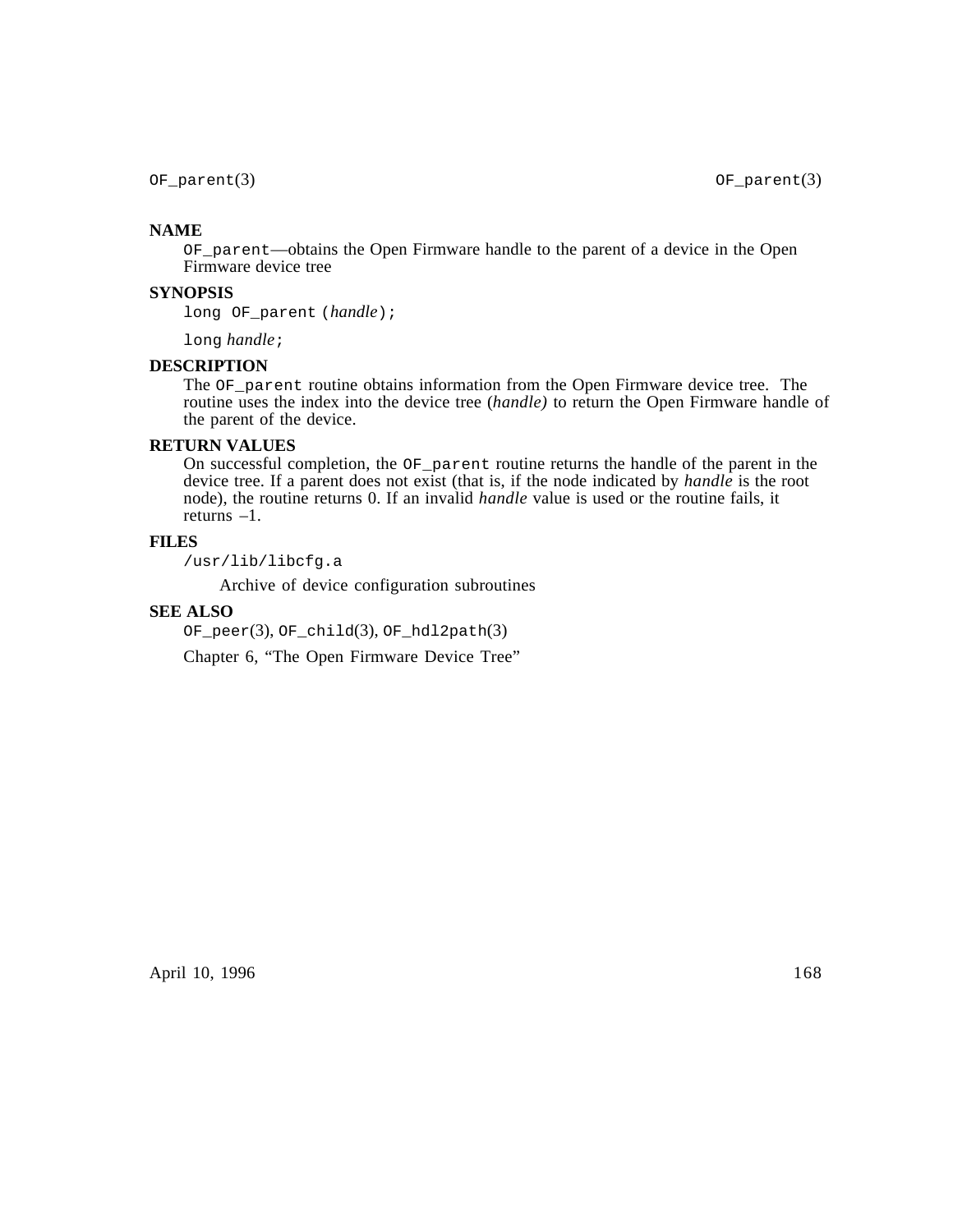#### OF\_path2hdl(3) OF\_path2hdl(3)

#### **NAME**

OF\_path2hdl—converts an Open Firmware path to an Open Firmware handle

## **SYNOPSIS**

long OF\_path2hdl (*path*)

## char \**path*;

## **DESCRIPTION**

The OF\_path2hdl routine obtains information from the Open Firmware device tree. The routine uses the path into the device tree to return the device's corresponding Open Firmware handle.

## **RETURN VALUES**

On successful completion, the OF\_path2hdl routine returns the handle corresponding to the path in the device tree. If the path does not correspond to a node in the device tree, the routine returns –1.

## **FILES**

/usr/lib/libcfg.a

Archive of device configuration subroutines

## **SEE ALSO**

OF\_hdl2path(3)

Chapter 6, "The Open Firmware Device Tree"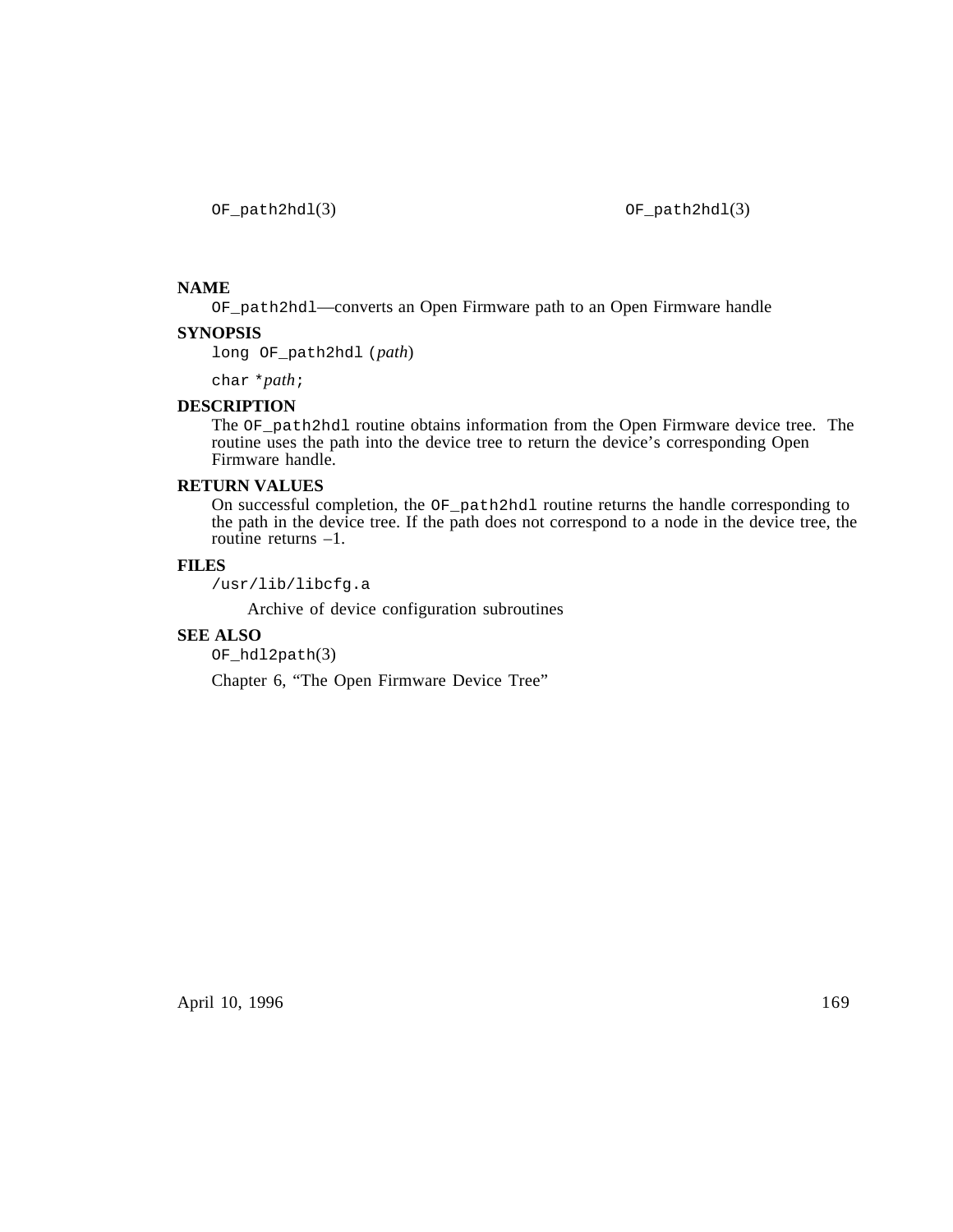## $OF\_peer(3)$  OF $\_peer(3)$

#### **NAME**

OF\_peer—obtains the Open Firmware handle of the sibling of a device in the Open Firmware device tree

### **SYNOPSIS**

long OF\_peer (*handle*)

long *handle*;

## **DESCRIPTION**

The OF\_peer routine obtains information from the Open Firmware device tree. The routine uses the index into the device tree (*handle*) and returns the Open Firmware handle of the device's sibling, or peer.

If you specify 0 for *handle*, the routine returns the handle for the root node of the device tree.

### **RETURN VALUES**

On successful completion, the OF\_peer routine returns the handle of the sibling in the Open Firmware device tree. If a sibling does not exist, the routine returns 0. Otherwise, the routine returns –1.

## **FILES**

/usr/lib/libcfg.a

Archive of device configuration subroutines

## **SEE ALSO**

OF\_child(3), OF\_parent(3)

Chapter 6, "The Open Firmware Device Tree"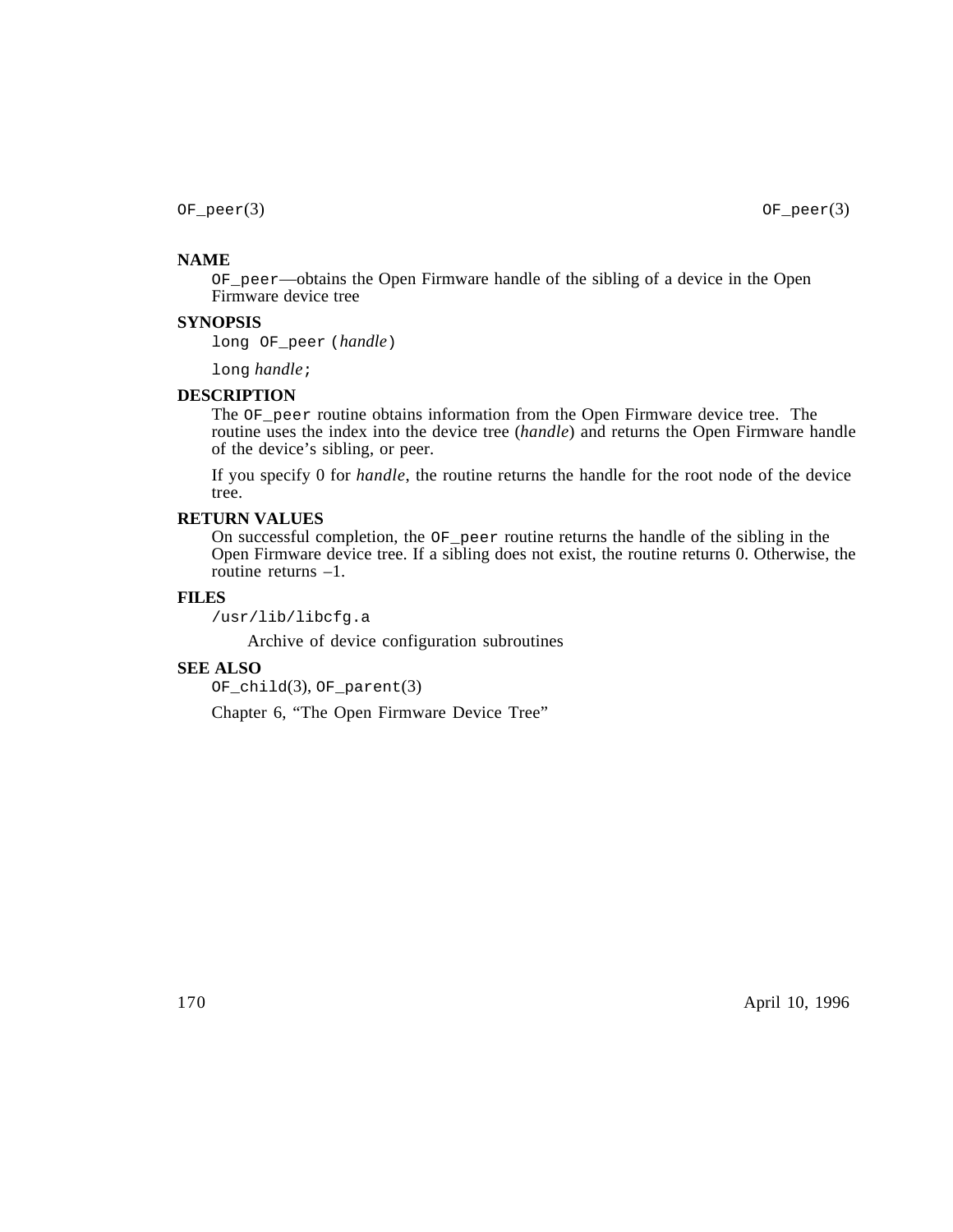pci\_cfgrw—reads and writes PCI bus slot configuration registers

### **SYNOPSIS**

#include <sys/mdio.h> int pci\_cfgrw (*bid*, *md*, *write\_flag*) int *bid*; struct mdio \**md*; int *write\_flag*;

### **DESCRIPTION**

The pci\_cfgrw routine provides serialized access to the configuration registers for a PCI bus. To ensure data integrity in a multi-processor environment, a lock is required before accessing the configuration registers. Depending on the value of the write\_flag parameter, a read or write to the configuration register is performed at offset md\_addr for the device identified by md\_sla.

The pci cfgrw kernel service provides the same services for kernel extensions as the MIOPCFGET and MIOPCFPUT ioctls provide for applications. The pci\_cfgrw kernel service can be called from either the process or the interrupt environment.

The pci cfgrw kernel service is part of the Base Operating System (BOS).

#### **OPTIONS**

bid Specifies the bus identifier.

Set to zero on the Network Server.

md Specifies the address of the mdio structure.

The mdio structure contains the following fields:

| md addr | Specifies the full, real address of the configuration register to access (0<br>to 0xFF). The address is formed by adding the base address of the<br>device and the register offset in configuration space. |
|---------|------------------------------------------------------------------------------------------------------------------------------------------------------------------------------------------------------------|
| md data | Pointer to the data buffer.                                                                                                                                                                                |
| md size | Specifies the number of items of size specified by the md_incr<br>parameter. The maximum size is 256.                                                                                                      |
| md incr | The valid access type is $MV_WORD$ .                                                                                                                                                                       |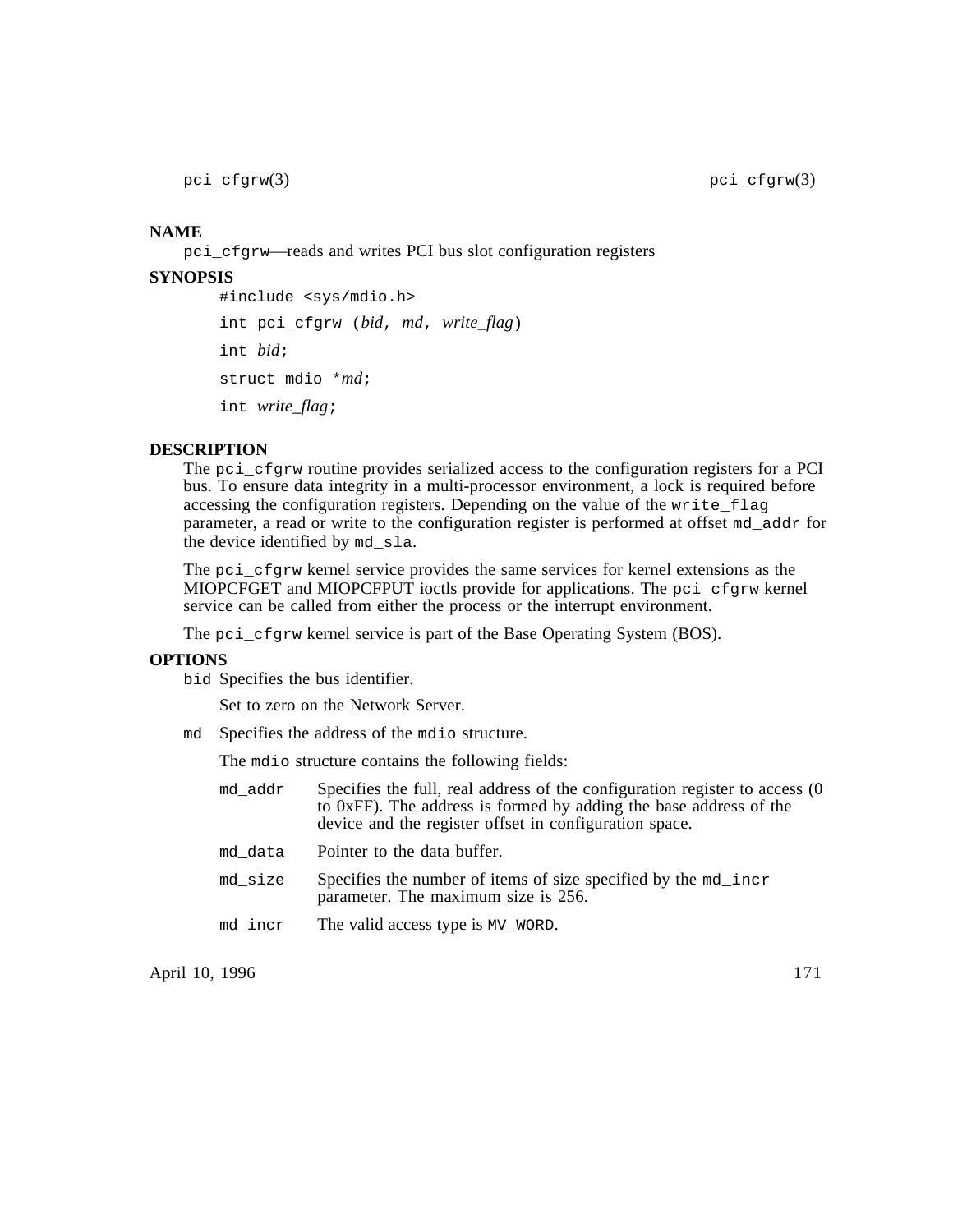(MV\_SHORT and MV\_BYTE are not supported.)

- md\_sla The value returned by resolve\_pci\_cfg\_space for the device.
- md\_length The bus range of the parent bus.

### write\_flag

Set to 1 for write and 0 for read.

### **RETURN VALUES**

The pci\_cfgrw routine returns a value of 0 when it completes successfully.

| 0      | Indicates success                                               |
|--------|-----------------------------------------------------------------|
| ENOMEM | Indicates that no memory could be allocated.                    |
| EINVAL | Indicates that the bus, device, function, or size is not valid. |

### **SEE ALSO**

"Machine Device Driver" in *AIX Version 4.1 Technical Reference, Volume 6: Kernel and Subsystems*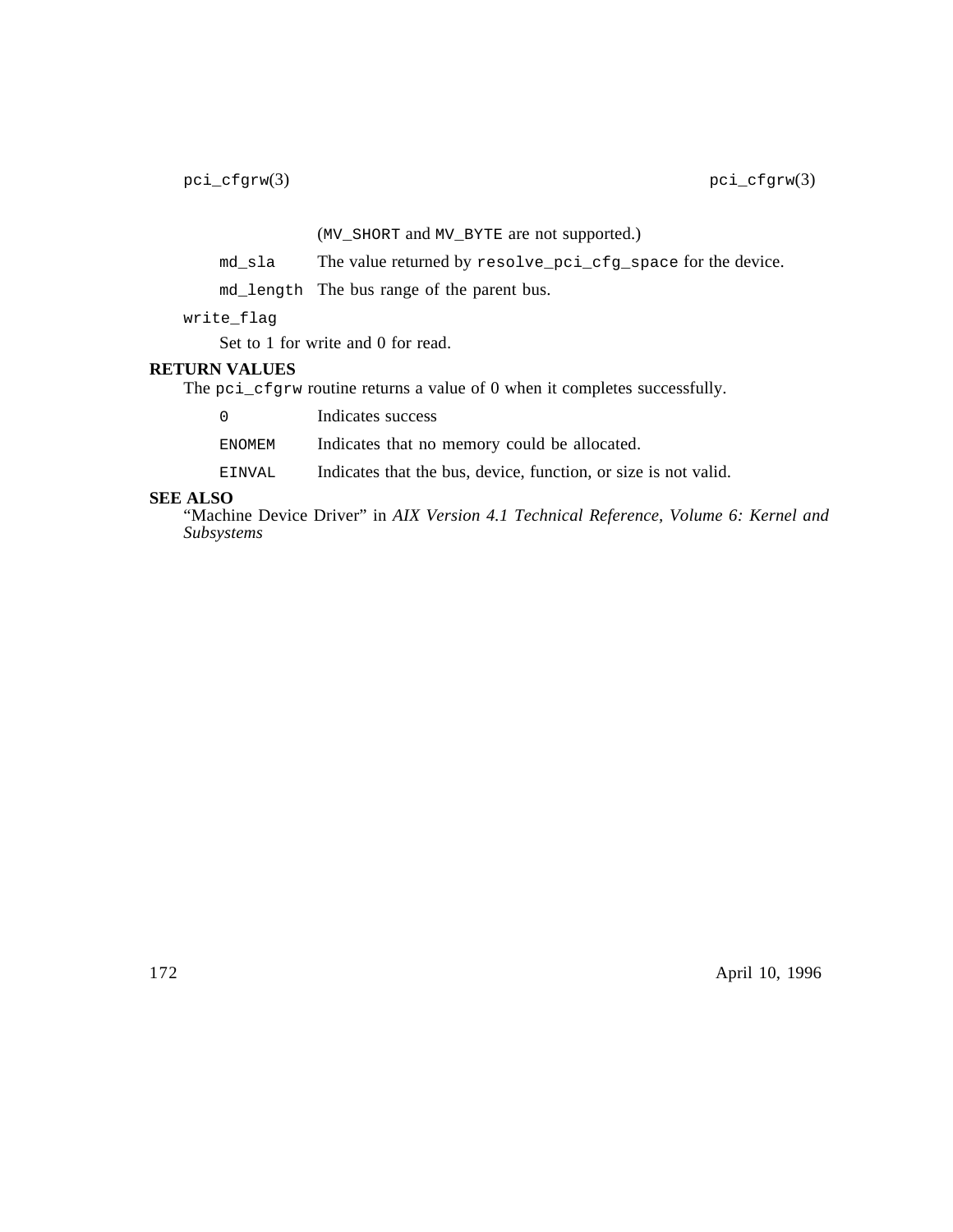resolve gc offset—compute the base and dbDMA address for a child of the Grand Central (Integrated I/O controller) device

#### **SYNOPSIS**

int resolve\_gc\_offset (*cusobj*, *baddr*, *baddr\_size*, *dbDMA\_xe\_addr dbDMA\_xe\_size*, *dbDMA\_re\_addr*, *dbDMA\_re\_size*)

struct CuDv \* *cusobj* ulong \**baddr*; ulong \**baddr\_size*; ulong \**dbDMA\_xe\_addr*; ulong \**dbDMA\_xe\_size*; ulong \**dbDMA\_re\_addr*; ulong \**dbDMA\_re\_size*;

#### **DESCRIPTION**

The resolve\_gc\_offset routine computes the base address and dbDMA addresses for a device that is a child of the Grand Central node. The routine resolves the addresses by adding the device offsets found in the Open Firmware device tree to the parent Grand Central node's base\_addr attribute.

Using *cusobj*, this routine extracts the parent Grand Central node's base\_addr atrribute. Also using *cusobj*, it extracts the device's OF\_handle attribute which is then used to query the reg property in the Open Firmware device tree. For children of the Grand Central, as many as three entries can be present in the reg property. The first entry is interpreted as the device's base offset and size. The second entry, if present, is as the device's transmit dbDMA offset and size, and the third entry, if present is always interpreted as the device's receive dbDMA offset and size.

The routine returns the base address of the child device in *baddr*. The routine returns the size of the address space in *baddr\_size*. If the reg property contains a transmit dbDMA offset, then the actual transmit db $\overline{D}$ MA address of this child device is returned in *dbDMA\_xe\_addr* and the size of this address space is returned in *dbDMA\_xe\_size*. If the reg property contains a receive dbDMA offset, then the actual receive dbDMA address of this child device is returned in *dbDMA\_re\_addr* and the size of this address space is returned in *dbDMA\_re\_size*. If the reg property does not provide a dbDMA offset, then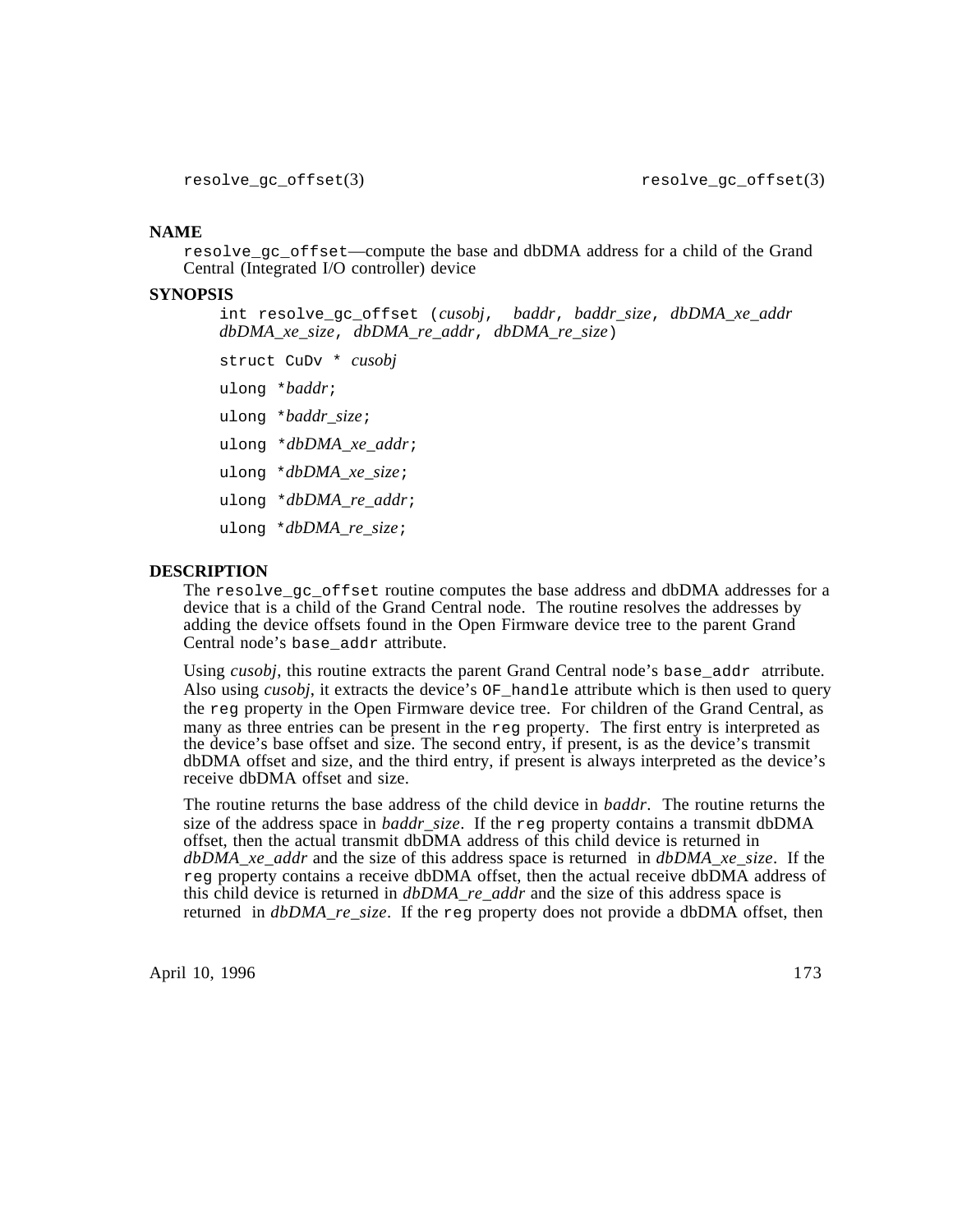resolve\_gc\_offset(3) resolve\_gc\_offset(3)

the respective address and size parameters are both set to 0. Set any of these return fields to NULL if you do not require the return data.

This routine should be used by a device method only if that device is a child of the Apple Integrated I/O (for example, the Grand Central node) in the Open Firmware device tree.

### **RETURN VALUES**

| E OK     | Indicates success                                                    |
|----------|----------------------------------------------------------------------|
| E MALLOC | Indicates that the allocation of necessary memory storage<br>failed. |
| E NOATTR | Could not get an attibute from the database.                         |

Other errors indicates that the address could not be resolved given the information in the OpenFirmware device tree.

| E APPLE OFHANDLE      | The node-handle appears to be invalid.                             |
|-----------------------|--------------------------------------------------------------------|
| E APPLE NOOFREG       | The reg property doesn't exist in the<br>OpenFirmware device tree. |
| <b>E_APPLE_OFSIZE</b> | The reg property is not of the expected size.                      |

### **FILES**

/usr/lib/libcfg.a

Archive of device configuration subroutines.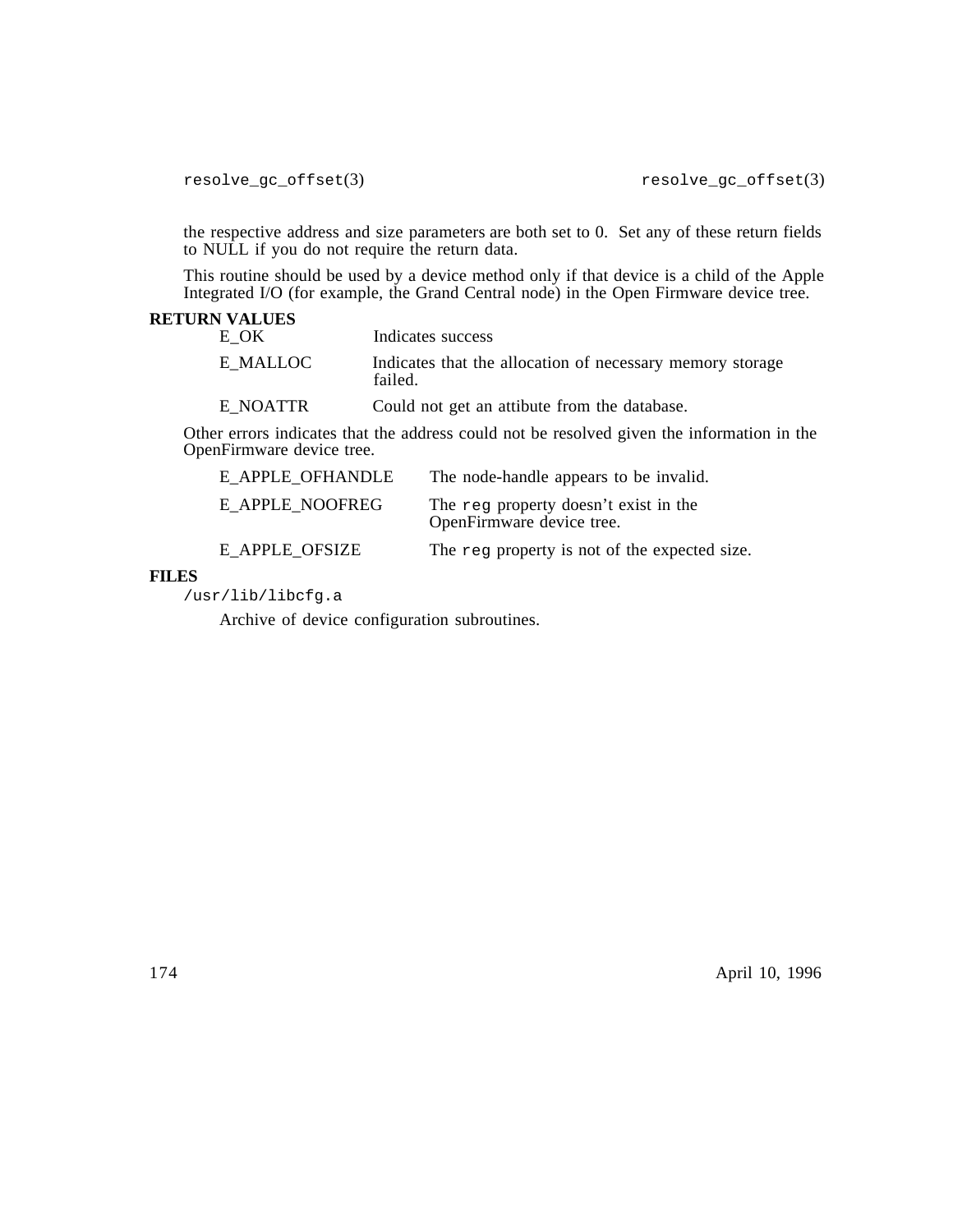resolve intr lvl—reads the device and dbDMA interrupt levels for a device

#### **SYNOPSIS**

int resolve\_intr\_lvl (*cusobj*, *dev\_intr\_lvl*, *xe\_intr\_lvl re\_intr\_lvl* )

struct CuDv \* *cusobj*

int \* *dev\_intr\_lvl*;

int \* *xe\_intr\_lvl*;

int \* *re\_intr\_lvl*;

#### **DESCRIPTION**

The resolve\_intr\_lvl routine reads the integer values from the Open Firmware device tree that identify a device's interrupt source. This routine uses *cusobj* value to extract the device's OF\_handle attribute and use it to query the "AAPL, interrupts" property in the Open Firmware device tree. If the device does not have an "AAPL, interrupts" property, then the routine traverses the device tree looking for a parent node from which the device can inherit its interrupt source. (This situation is likely to happen for PCI bridge devices.) Devices may have several possible interrupt sources. The first interrupt value is always that of the device and is returned in *dev\_intr\_lvl*. The existance of any following values represent the DMA interrupts. The DMA transmit interrupt level, if present, is returned in *xe\_intr\_lvl* and the DMA receive interrupt level, if present, is returned in *re\_intr\_lvl*.

If the "AAPL, interrupts" property does not provide a DMA interrupt level, then *xe\_intr\_lvl* and *re\_intr\_lvl* are both set to -1. Set any of these return fields to NULL if you do not require the return data.

This routine can be used by any device method that expects its device to have an "AAPL, interrupts" propety in the Open Firmware device tree, or wants to inherit the "AAPL, interrupts" property from a parent node.

# **RETURN VALUES**

Indicates success

E\_NOATTR Could not get an attribute from the database.

Other errors indicates that the interrupts could not be interpreted given the information in the OpenFirmware device tree.

| E APPLE OFHANDLE | The node-handle appears to be invalid.                                            |
|------------------|-----------------------------------------------------------------------------------|
| E APPLE NOOFINTR | The "AAPL, interrupts" property doesn't exist<br>in the OpenFirmware device tree. |
| E APPLE OFSIZE   | The "AAPL, interrupts" property is not of the<br>expected size.                   |

### **FILES**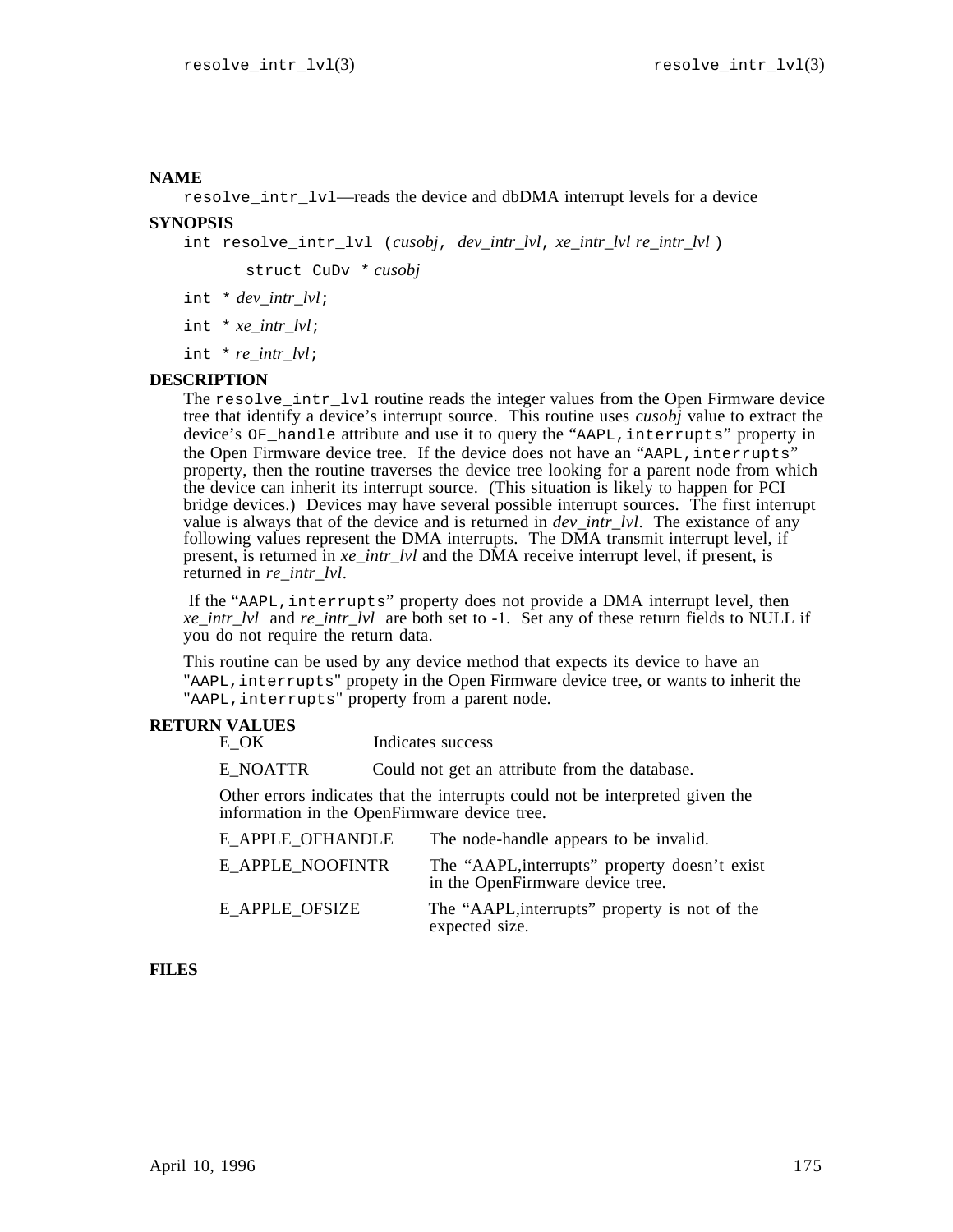/usr/lib/libcfg.a

Archive of device configuration subroutines.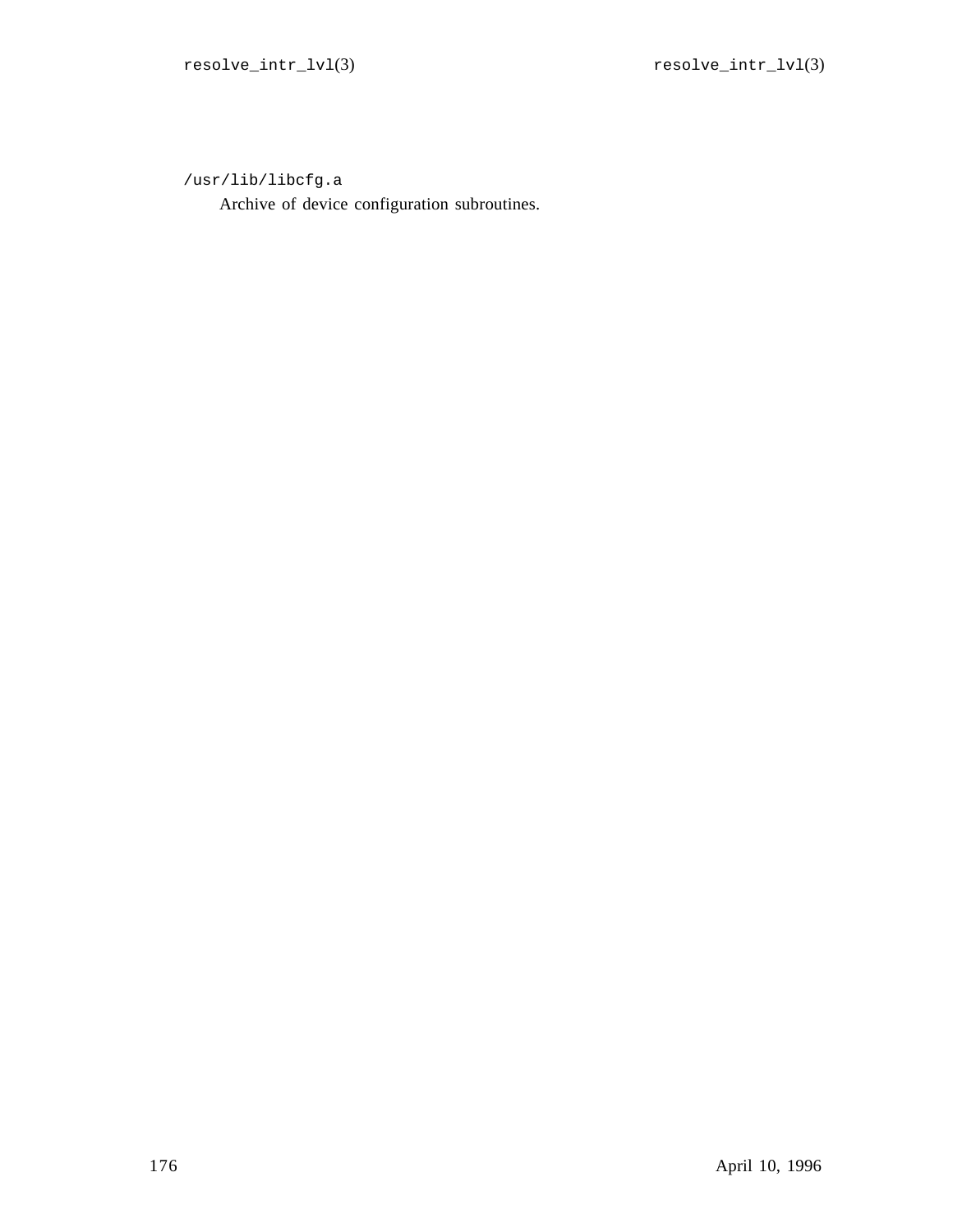resolve\_pci\_cfg\_space(3) resolve\_pci\_cfg\_space(3)

#### **NAME**

resolve\_pci\_cfg\_space—obtains the configuration space address for a child of the PCI device

#### **SYNOPSIS**

int resolve\_pci\_cfg\_space (*handle*, *cfg\_addr*)

long *handle*;

ulong \**cfg\_addr*;

#### **DESCRIPTION**

The resolve\_pci\_cfg\_space routine obtains information from the Open Firmware device tree. The routine uses a device's Open Firmware *handle* to find the configuration space address that has been assigned to that device in *cfg\_addr*. The routine searches the first entry of the device's reg property in the Open Firmware device tree for the configuration space.

This routine should be used by a device method only if that device is a child of a PCI bus or PCI bridge in the Open Firmware device tree.

#### **RETURN VALUES**

| E OK     | Indicates success                                                    |
|----------|----------------------------------------------------------------------|
| E MALLOC | Indicates that the allocation of necessary memory<br>storage failed. |

Other errors indicates that the address could not be resolved given the information in the OpenFirmware device tree.

| E_APPLE_OFHANDLE | The node-handle appears to be invalid.                                           |
|------------------|----------------------------------------------------------------------------------|
| E APPLE NOOFREG  | The reg property doesn't exist in the<br>OpenFirmware device tree.               |
| E APPLE OFSIZE   | The reg property or the assigned-addresses property is not of the expected size. |

#### **FILES**

/usr/lib/libcfg.a

Archive of device configuration subroutines.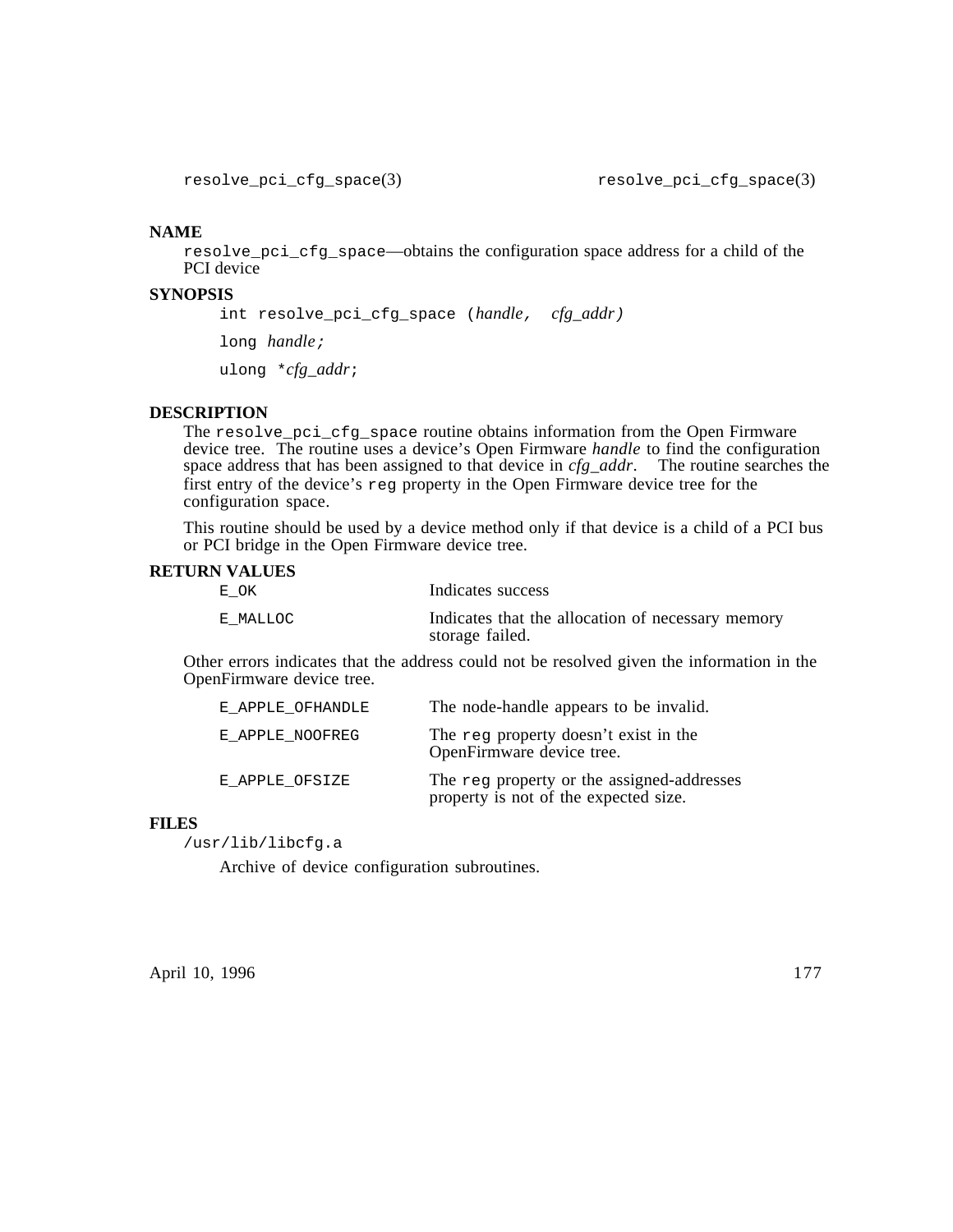resolve\_pci\_io\_space(3) resolve\_pci\_io\_space(3)

#### **NAME**

resolve\_pci\_io\_space—obtains the physical, 32-bit I/O space address for a child of a PCI device

#### **SYNOPSIS**

int resolve\_pci\_io\_space (*handle*, *io\_addr*, *io\_addr\_size*)

long *handle*;

ulong \**io\_addr*;

ulong \**io\_addr\_size*;

#### **DESCRIPTION**

The resolve\_pci\_io\_space routine obtains information from an Open Firmware device tree. The routine uses a device's Open Firmware *handle* to access the device information in the device tree. The function returns the absolute, 32-bit I/O space address in *io\_addr* (within the PCI domain's address space) that has been assigned to that device. It also returns the size in bytes of that assigned space in *io\_addr\_size*. The routine uses the OF\_getprop() function to read up the "reg" and "assigned-addresses" properties from the Open Firmware device tree. It searches for the first entry of the "reg" property that indicates a 32-bit I/O space address. If that entry identifies a relocatable region, then the region's corresponding assigned physical address and size is searched for in the "assigned-addresses" property.

This routine should be used by a device method only if that device is a child of a PCI bus or PCI bridge in the Open Firmware device tree. This routine deals only with primary access paths within the "reg" property; secondary access paths listed in the "alternatereg" property are not used.

#### **RETURN VALUES**

| E OK     | Indicates success                                                    |
|----------|----------------------------------------------------------------------|
| E MALLOC | Indicates that the allocation of necessary memory<br>storage failed. |

Other errors indicates that the address could not be resolved given the information in the OpenFirmware device tree.

| E APPLE OFHANDLE | The node-handle appears to be invalid.                             |
|------------------|--------------------------------------------------------------------|
| E APPLE NOOFREG  | The reg property doesn't exist in the<br>OpenFirmware device tree. |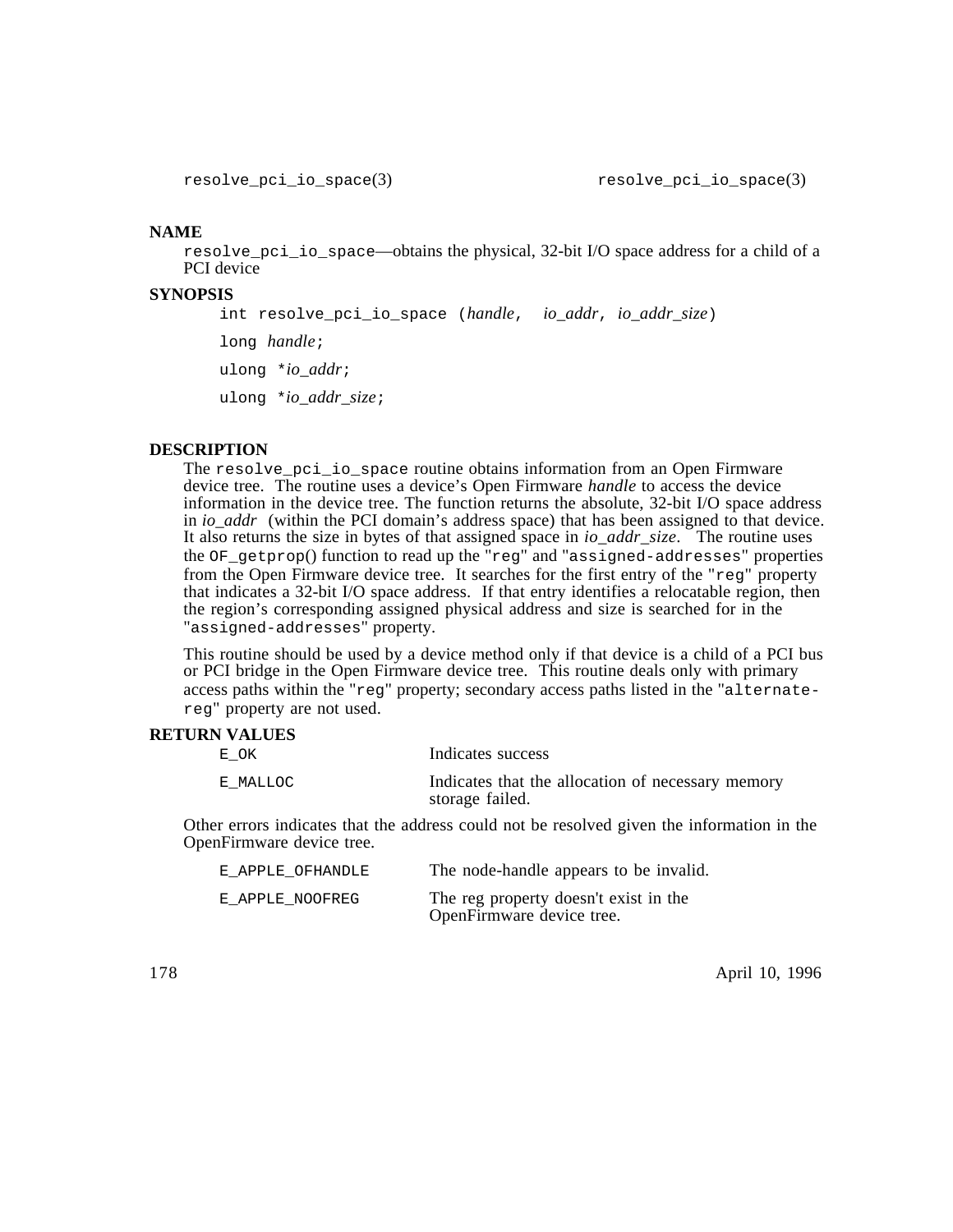resolve\_pci\_io\_space(3) resolve\_pci\_io\_space(3)

| E APPLE OFSIZE   | The reg property or the assigned-addresses<br>property is not of the expected size.                                                          |
|------------------|----------------------------------------------------------------------------------------------------------------------------------------------|
| E APPLE PHYSADDR | A relocatable address found in the reg property does<br>not have a corresponding assigned-address entry<br>giving the true physical address. |

### **FILES**

/usr/lib/libcfg.a

Archive of device configuration subroutines.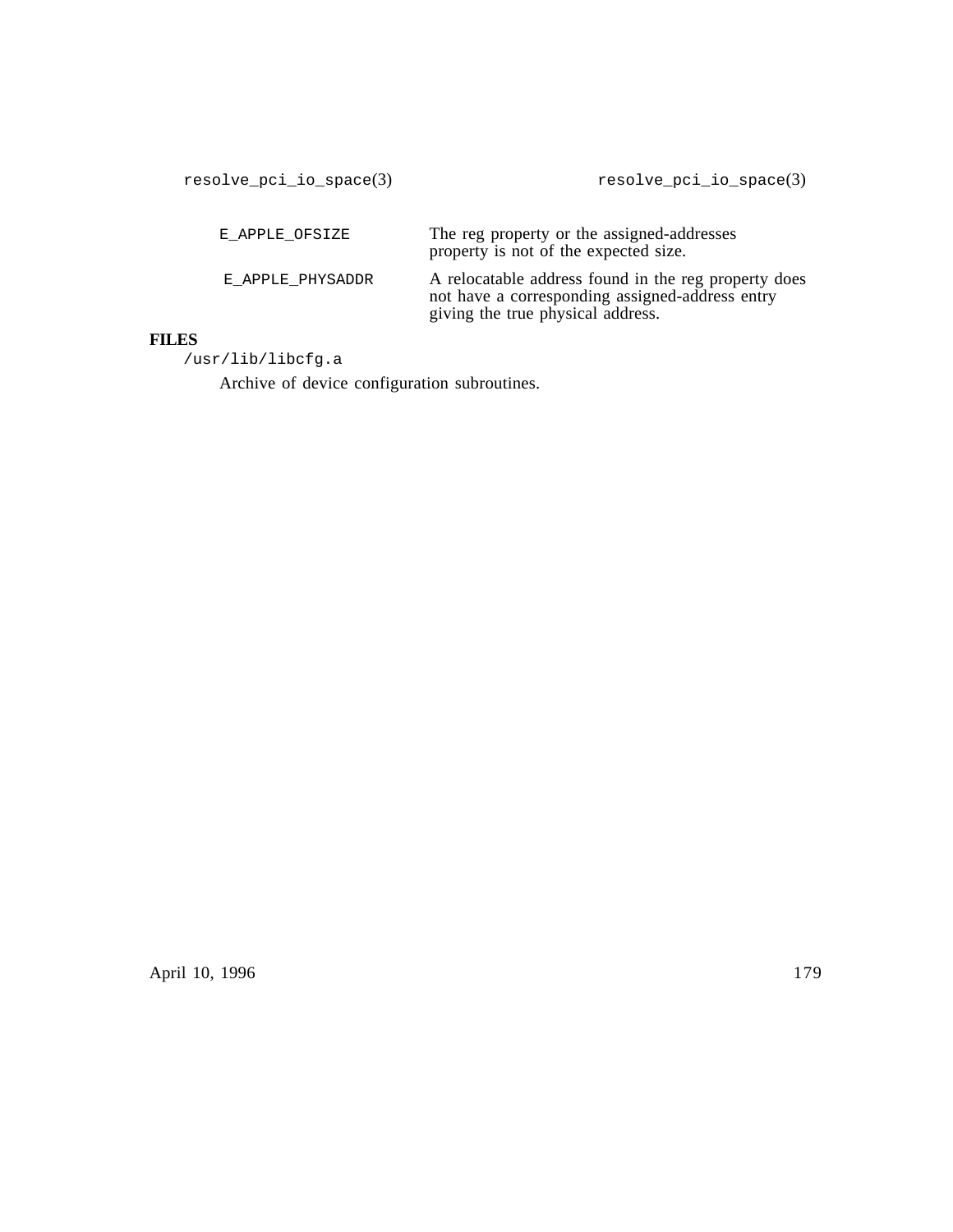resolve\_pci\_mem\_space—obtains the physical, 32-bit memory space address for a child of a PCI device

#### **SYNOPSIS**

int resolve\_pci\_mem\_space (*handle*, *mem\_addr*, *mem\_addr\_size*)

long *handle*;

ulong \**mem\_addr*;

ulong \**mem\_addr\_size*;

### **DESCRIPTION**

The resolve pci mem space routine obtains information from the Open Firmware device tree. This routine uses a device's Open Firmware *handle* to returns the absolute, 32-bit memory space address (within the PCI domain's address space) that has been assigned to that device in *mem\_addr*. The routine also returns the size in bytes of that assigned space in *mem\_addr\_size*. The routine uses the OF\_getprop() routine to read the "reg" and "assigned-addresses" properties from the device tree. The resolve\_pci\_mem\_space routine searches the "reg" property for the first entry indicating a 32-bit Memory Space address. If that entry identifies a relocatable region, then the region's corresponding assigned physical address and size will be searched for in the "assigned-addresses" property.

This routine should be used by a device method only if that device is a child of a PCI bus or PCI bridge in the Open Firmware device tree. This function deals only with primary access paths within the "reg" property; secondary access paths listed in the "alternatereg" property are not used.

#### **RETURN VALUES**

| E OK     | Indicates success                                                    |
|----------|----------------------------------------------------------------------|
| E MALLOC | Indicates that the allocation of necessary memory<br>storage failed. |

Other errors indicates that the address could not be resolved given the information in the Open Firmware device tree.

| E APPLE OFHANDLE | The node-handle appears to be invalid.                                              |
|------------------|-------------------------------------------------------------------------------------|
| E APPLE NOOFREG  | The reg property doesn't exist in the<br>Open Firmware device tree.                 |
| E APPLE OFSIZE   | The reg property or the assigned-addresses<br>property is not of the expected size. |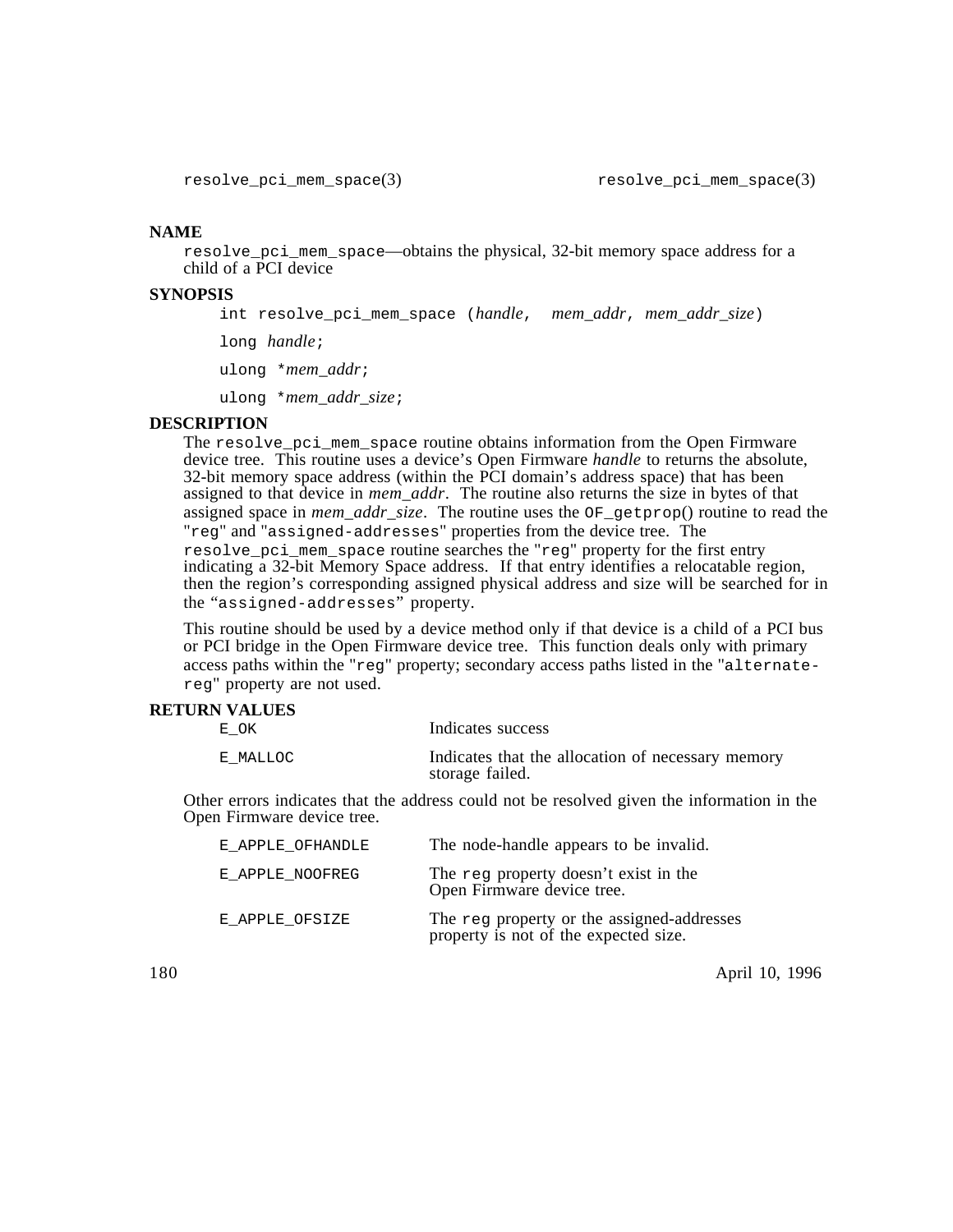resolve\_pci\_mem\_space(3) resolve\_pci\_mem\_space(3)

E\_APPLE\_PHYSADDR A relocatable address found in the reg property does not have a corresponding assigned-address entry giving the true physical address.

### **FILES**

/usr/lib/libcfg.a

Archive of device configuration subroutines.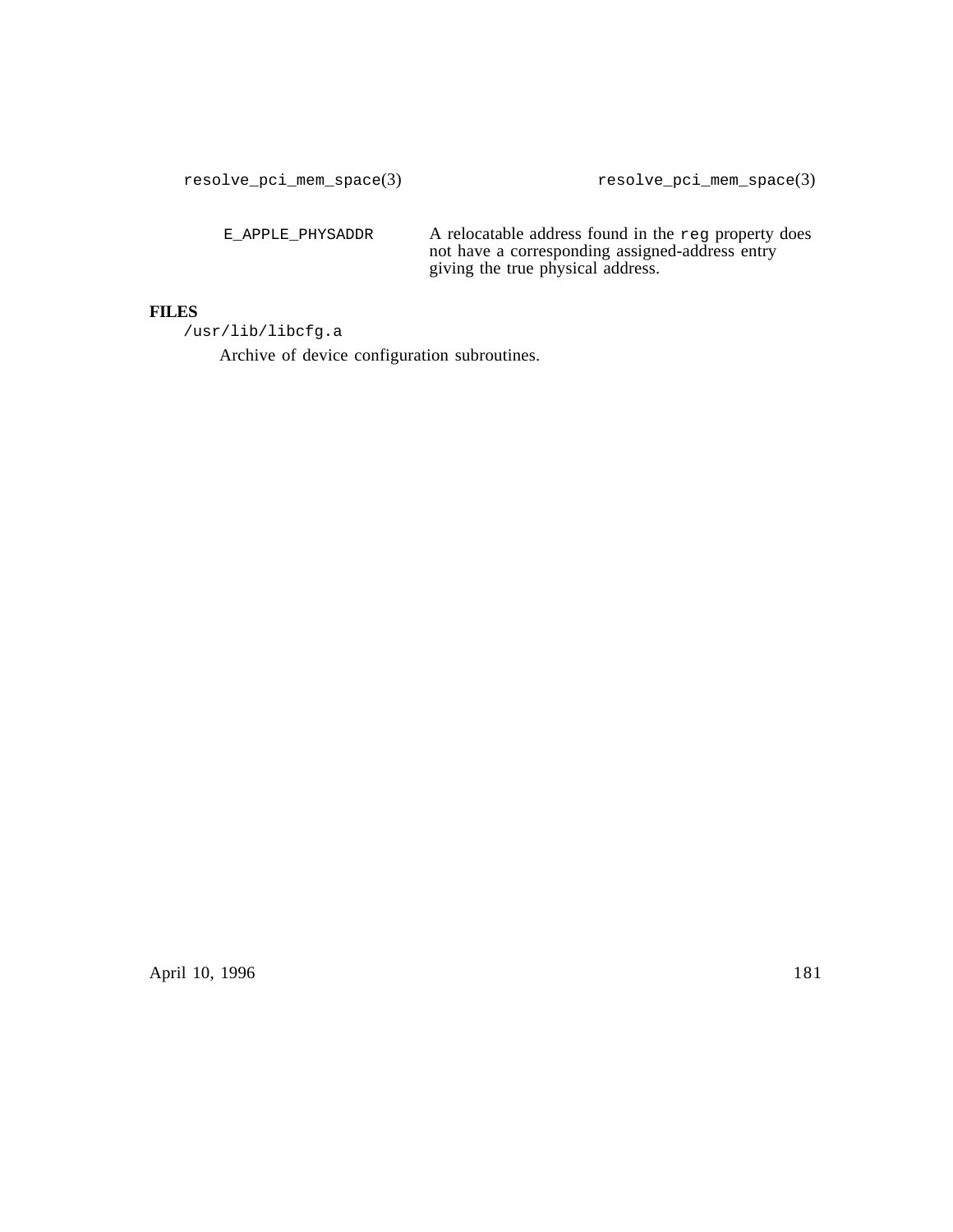# **Appendix Keyboard Positions**

This appendix describes differences between Apple and IBM keyboards and describes the differences in key positions for foreign keyboards.

For information about AIX keyboards and detailed diagrams of the keyboards, see the AIX *Technical Reference*. You can use this reference through InfoExplorer.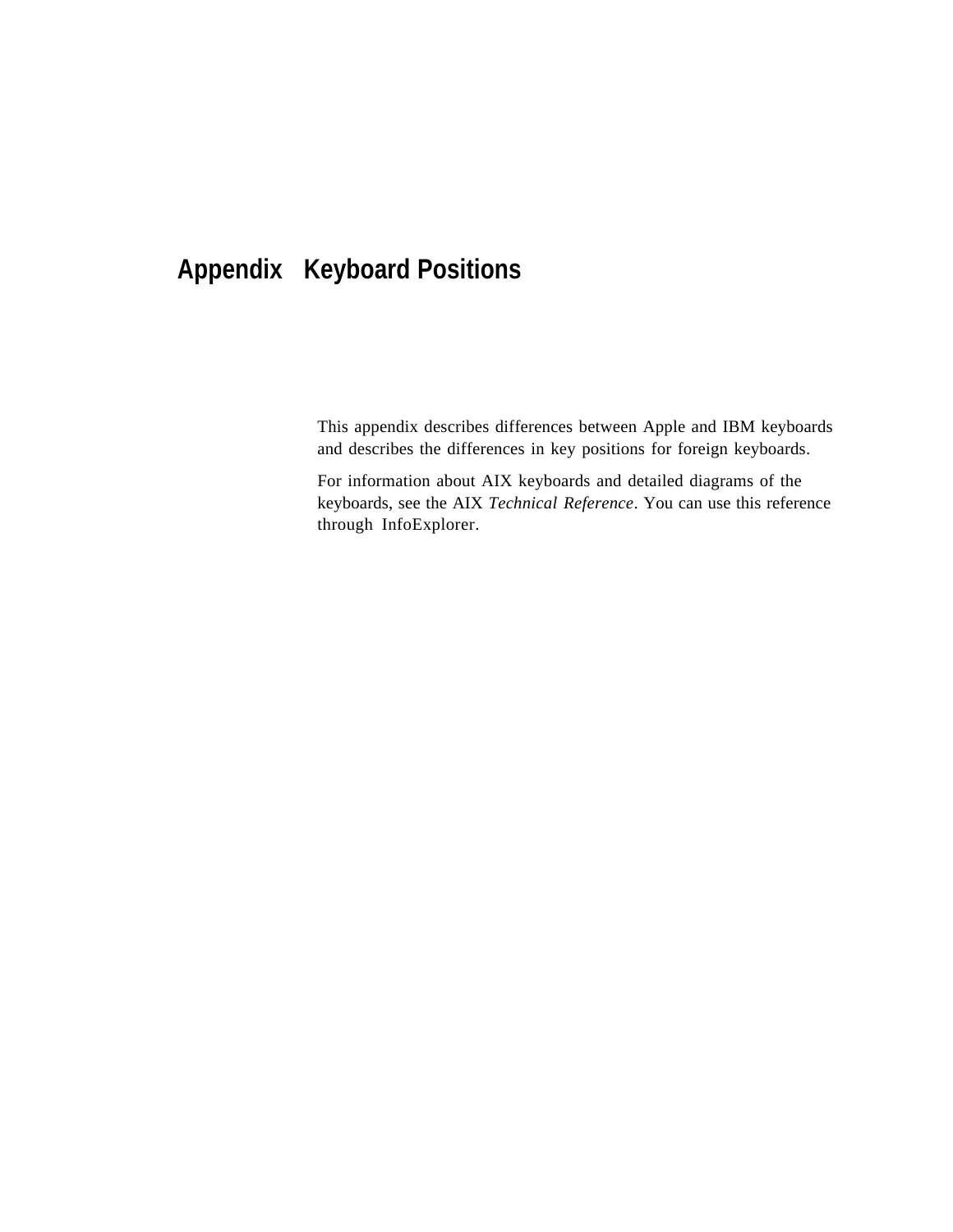## **The Network Server Keyboard**

The Network Server uses the 101-key keyboard, ISO 8859-1. The following figure shows the keyboard and the numbered position codes for each key.



Figure A-1 The key positions for the Network Server

The following sections detail differences in key positions for international keyboards.

### **Generating the third symbol for a key**

Most Apple keyboards only have two symbols printed on each key whereas IBM keyboards provide three symbols per key. To generate the third symbol on a key, hold down the Alternate Graphic (the Apple Command key, position number 60 or 62) and press the key you want.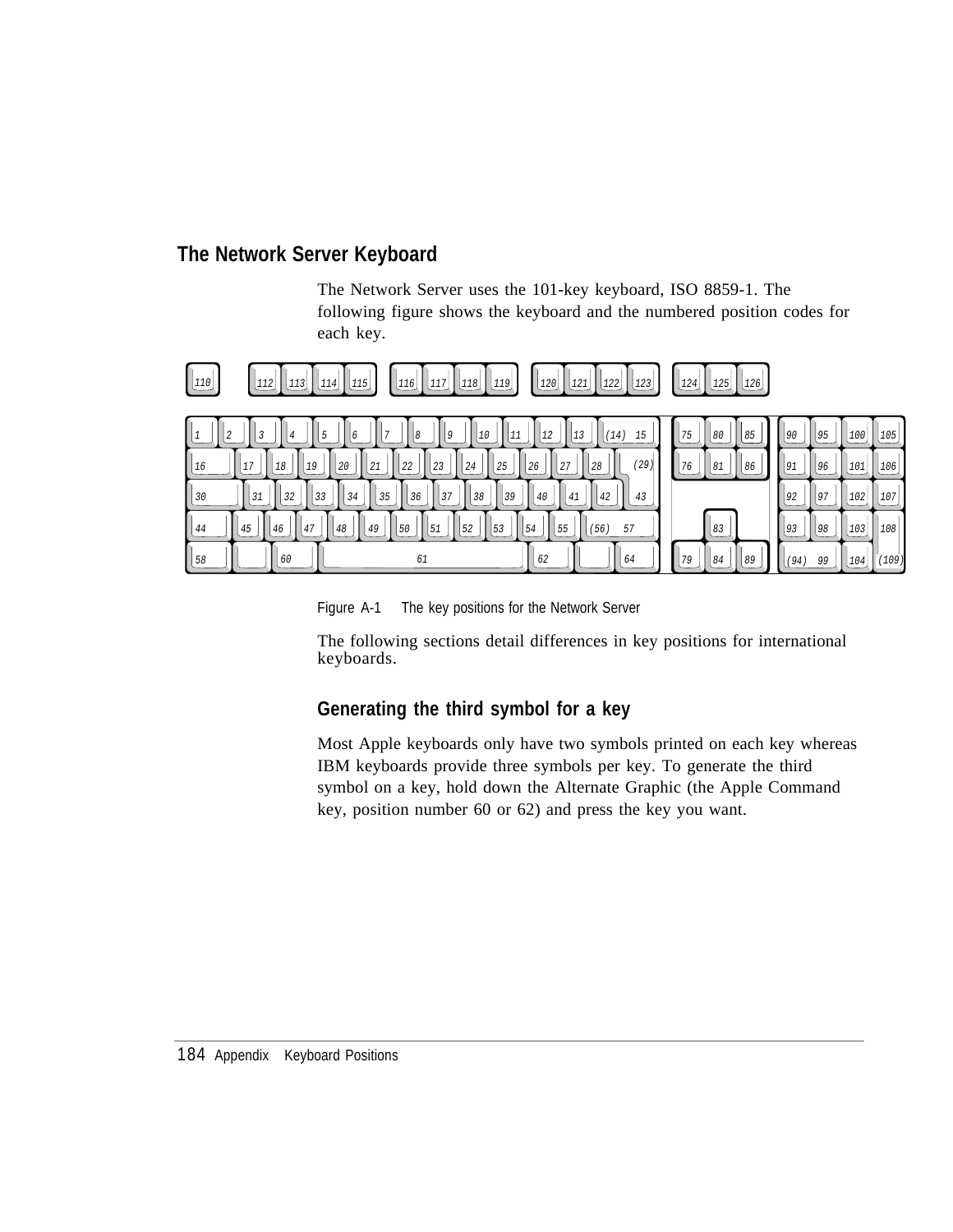### **Creating diacritical marks**

Diacritical marks (or "dead keys") are keys that do not print out when you type them; they print when you type the next character. Diacritical marks include accents, umlauts, and circumflexes. For example, to add diacritical mark to a letter, type the dead key and then type the letter for the accent. When you type the dead key, nothing appears. When you type the next key, it appears with the accent above it. The tables in the following sections list the key positions for many dead keys.

## **Differences for international keyboards**

This section highlights the differences in key positions for international keyboards. The international keyboards use the same 101-key keyboard (ISO 8859-1), however, for many countries the some keys are in different places.

| ັ<br>$\cdots$            |           |  |  |
|--------------------------|-----------|--|--|
| <b>Key Position</b>      | Character |  |  |
| 95                       |           |  |  |
|                          |           |  |  |
|                          | $^\star$  |  |  |
|                          |           |  |  |
| 100<br>105<br>106<br>107 |           |  |  |
|                          |           |  |  |

For all international Apple keyboards, keys on the numeric keyboard have the following mappings:

For more information about keyboards and keyboard layouts, see the *AIX Technical Reference* in InfoExplorer.

### **Italian Keyboard**

The following table details the differences for the key positions between the IBM Italian keyboard and the Apple Italian keyboard. See the keyboard layout map at the beginning of this appendix to locate the key positions.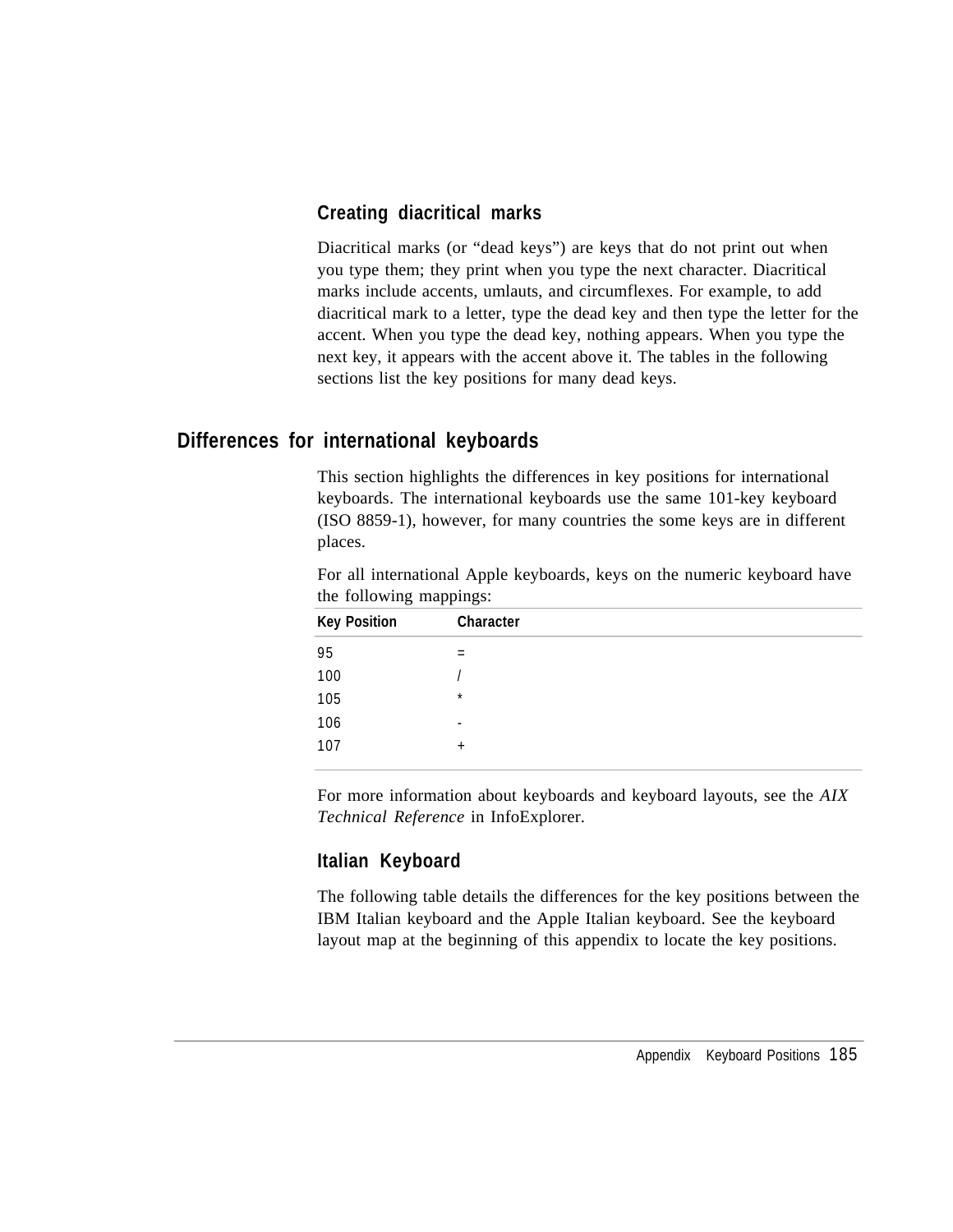| <b>Key Position</b>     | <b>Base Character</b>     | <b>Shift Character</b>  | Alternate Graphic    |
|-------------------------|---------------------------|-------------------------|----------------------|
| $\mathbf 1$             | $^\text{\textregistered}$ | $\#$                    |                      |
| $\overline{2}$          | &                         | $\mathbf{1}$            |                      |
| 3                       | $\blacksquare$            | $\overline{2}$          |                      |
| $\overline{\mathbf{4}}$ | ł.                        | 3                       |                      |
| $\sqrt{5}$              | (                         | $\overline{\mathbf{4}}$ |                      |
| 6                       | Ç                         | 5                       |                      |
| $\boldsymbol{7}$        | è                         | 6                       |                      |
| 8                       | )                         | $\overline{7}$          | $\{$                 |
| 9                       | £                         | 8                       | ĺ                    |
| $10$                    | à                         | 9                       | l                    |
| 11                      | é                         | $\pmb{0}$               | $\big\}$             |
| 12                      |                           |                         |                      |
| 13                      | $=$                       | $\ddot{}$               |                      |
| $17$                    | q                         | Q                       | $\backslash$         |
| $18$                    | Z                         | Z                       |                      |
| $27\,$                  | ì                         | $\hat{\phantom{a}}$     |                      |
| 28                      | \$                        | $\star$                 |                      |
| 40                      | ${\sf m}$                 | M                       |                      |
| 41                      | ù                         | $\%$                    |                      |
| 42                      | $\S$                      | $\circ$                 | $\pmb{\mathfrak{c}}$ |
| 46                      | W                         | ${\sf W}$               |                      |
| 52                      | ,                         | $\ddot{?}$              |                      |
| 53                      | ,                         |                         |                      |
| 54                      |                           |                         |                      |
| 55                      | ò                         | Ţ                       |                      |

## **United Kingdom English Keyboard**

The following table details the differences for the key positions between the IBM United Kingdom English keyboard layout and the Apple United Kingdom keyboard. See the keyboard layout map at the beginning of this appendix to locate the key positions.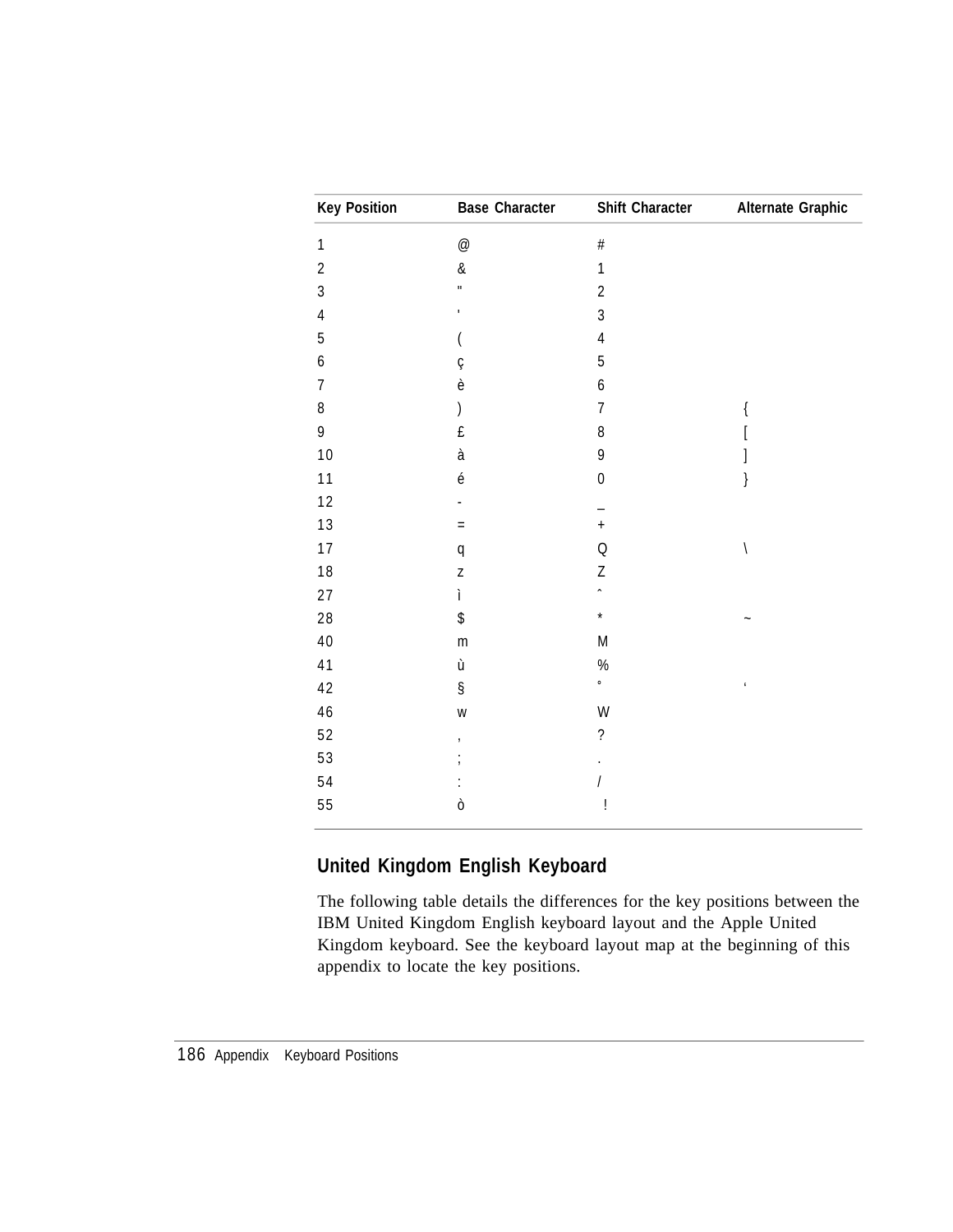| <b>Key Position</b> | <b>Base Character</b> | <b>Shift Character</b>    | <b>Alternate Graphic</b> |
|---------------------|-----------------------|---------------------------|--------------------------|
| 1                   | Ş                     | $\pm$                     |                          |
| 3                   | $\overline{2}$        | $^\text{\textregistered}$ | $\sqrt{2}$               |
| 7                   | 6                     | $\hat{\phantom{a}}$       |                          |
| 8                   | 7                     | &                         |                          |
| 9                   | 8                     | $\star$                   |                          |
| 10                  | 9                     |                           |                          |
| 11                  | $\pmb{0}$             |                           | $\circ$                  |
| 12                  |                       |                           | $\#$                     |
| 13                  | $\equiv$              | $\ddot{}$                 | π,                       |
| 27                  |                       |                           |                          |
| 28                  |                       |                           | $-$ (overbar)            |
| 40                  |                       |                           |                          |
| 41                  |                       | Π                         |                          |
| 42                  |                       |                           |                          |
| 45                  | t                     |                           |                          |

## **Finnish/Swedish Keyboard**

The following table details the differences for the key positions between the IBM Finnish/Swedish keyboard and the Apple Finnish/Swedish keyboard. See the keyboard layout map at the beginning of this appendix to locate the key positions.

| <b>Key Position</b> | <b>Base Character</b> | <b>Shift Character</b> | <b>Alternate Graphic</b> |
|---------------------|-----------------------|------------------------|--------------------------|
|                     |                       | ۰                      | 1/2                      |

## **Norwegian Keyboard**

The following table details the differences for the key positions between the IBM Norwegian keyboard and the Apple keyboard. See the keyboard layout map at the beginning of this appendix to locate the key positions.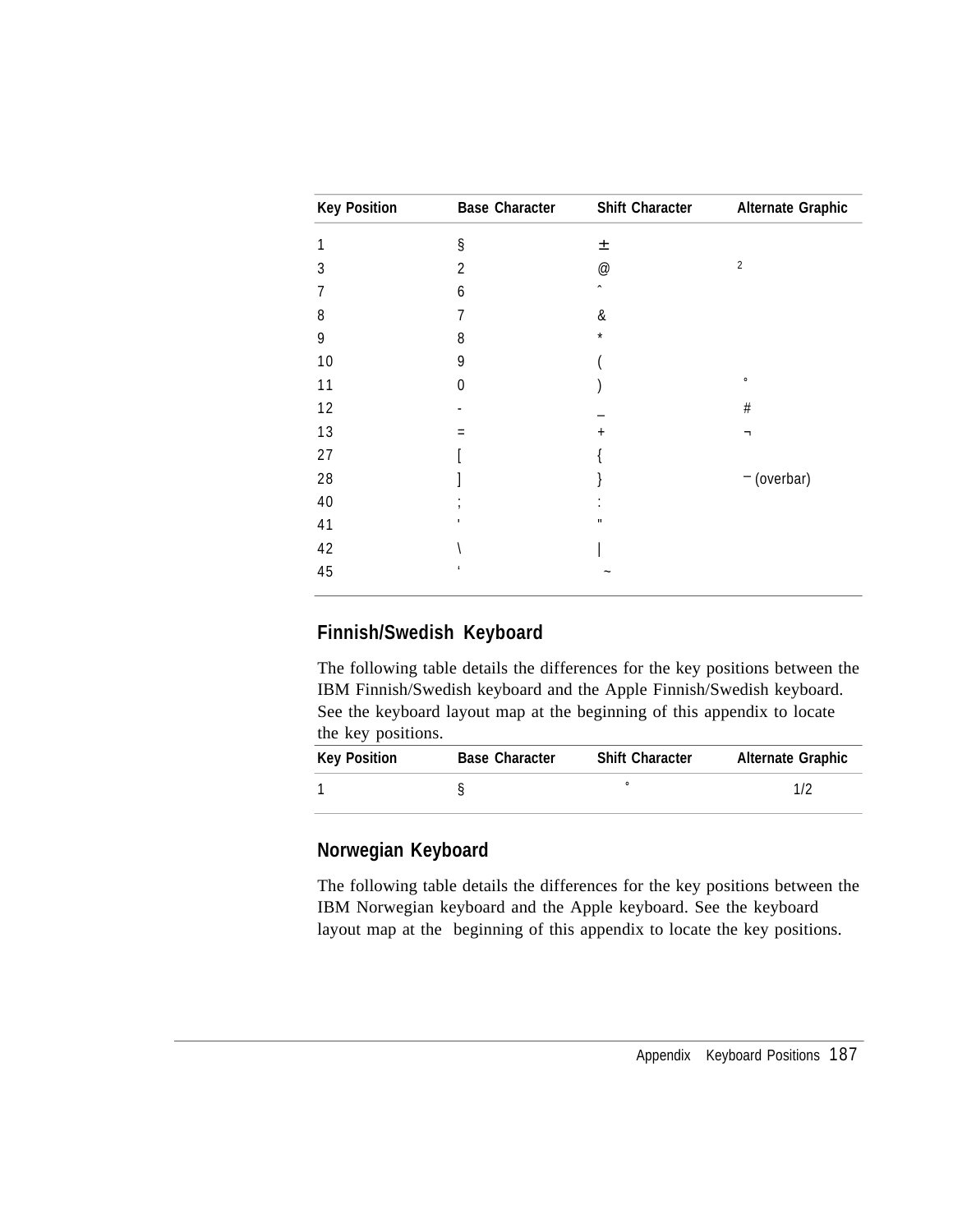| <b>Key Position</b> | <b>Base Character</b> | <b>Shift Character</b> | <b>Alternate Graphic</b> |
|---------------------|-----------------------|------------------------|--------------------------|
|                     |                       | ş                      |                          |
| 3                   | 2                     | $\blacksquare$         |                          |
| 5<br>Symbol         | 4                     | \$                     | Int. Currency            |
| 13                  |                       | ٠                      |                          |
| 42                  | @                     | $\star$                |                          |

# **Danish Keyboard**

The following table details the differences for the key positions between the IBM Danish keyboard and the Apple Danish keyboard. See the keyboard layout map at the beginning of this appendix to locate the key positions.

| <b>Base Character</b> | <b>Shift Character</b> | <b>Alternate Graphic</b> |  |
|-----------------------|------------------------|--------------------------|--|
|                       |                        |                          |  |
|                       |                        |                          |  |
|                       |                        | Int. Currency Symbol 1/2 |  |

## **Belgian-French, Dutch, and Flemish Keyboards**

The following table details the differences for the key positions between the IBM Belgian-French, Dutch, and Flemish keyboard and the Apple Belgian-French, Dutch, and Flemish keyboards. See the keyboard layout map at the beginning of this appendix to locate the key positions.

| <b>Key Position</b> | <b>Base Character</b> | <b>Shift Character</b> | <b>Alternate Graphic</b> |
|---------------------|-----------------------|------------------------|--------------------------|
|                     | $^{\textregistered}$  |                        |                          |
| -3                  | е                     |                        | 2                        |
|                     | ш                     |                        | 3                        |
| -42                 |                       |                        | μ                        |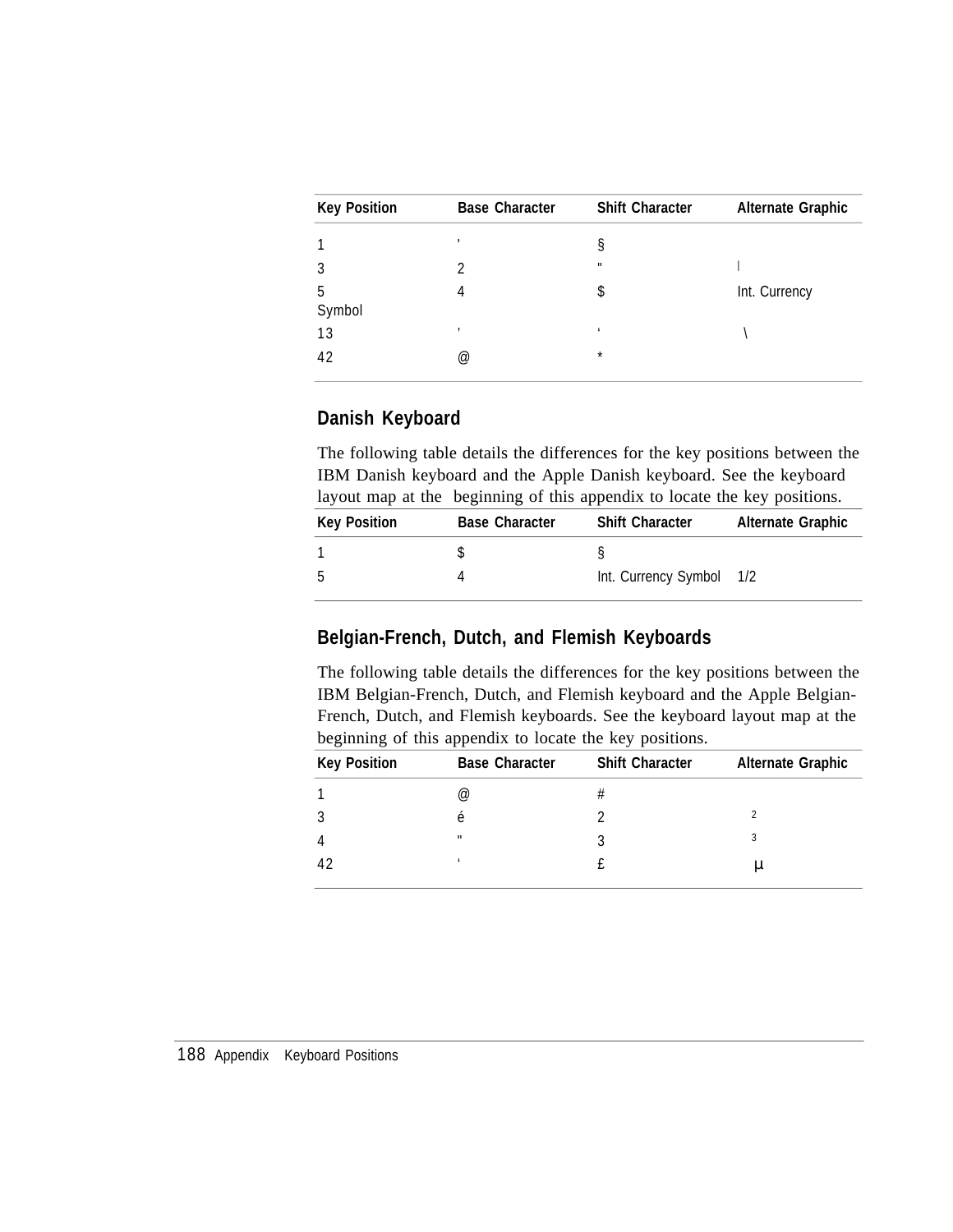## **Index**

### **A**

address allocations 76 address translation 74 ADSP TLI interface 123 AECreateAppleEvent routine 17 AEInit routine 24 AEPutParamPtr routine 17 AEregistry.h file Network Server component 37 AESend routine 17 allocating contiguous memory 79 alternate graphic key 186 Apple Event Interprocess Messaging Protocol (AEIMP) 9 Apple Event Manager 3 Apple events initializing 23 Macintosh client component 16 Network Server components 24 registering 8 AppleEvent.h file Network Server component 37 AppleEvents.h file 22 appleping command 155 AppleTalk services 27 AppleTalk Data Stream Protocol (ADSP) 9, 113 AppleTalk internet 93 AppleTalk Session Protocol (ASP) 125 AppleTalk Transaction Protocol (ATP) 97 application types 15 ASP function calls 125 atconfig command 156 atlookup command 146 ATP functions 98 atprint command 148 atstatus command 153 at\_cho\_prn command 151 authenticating a client 7 authentication dialog box 5 AUXAESuite.h file 22 AUXSuite.h file Network Server component 37

### **B**

Belgian keyboard 190 block address translation 74 boot firmware 50 busresolve routine 59, 66

### **C**

C compiler 22 cfgbus method 61 cfgsio method 61  $cf$ gsys method  $61$ cmdshld 158 client/server applications components 3 developing 8 examples 2 overview 4 protocols 9 CommandShell application 2 CommandShell daemon 158 Configuration Manager 59, 60 configure methods 66 defining children 66 setting the handle attribute 66 updating Custom Device database 66 connecting the commponents 7 custom databases 62

### **D**

Danish keyboard 190 datagram 92 Datagram Delivery Protocol (DDP) 92 dbDMA 78 DDP functions 93 dead keys 187 debugging, Network Server component 30 development environment Macintosh 12 Network Server 22 device configuration overview 59 with the device tree 53 device discovery 50 device hierarchy 60 device information, getting 67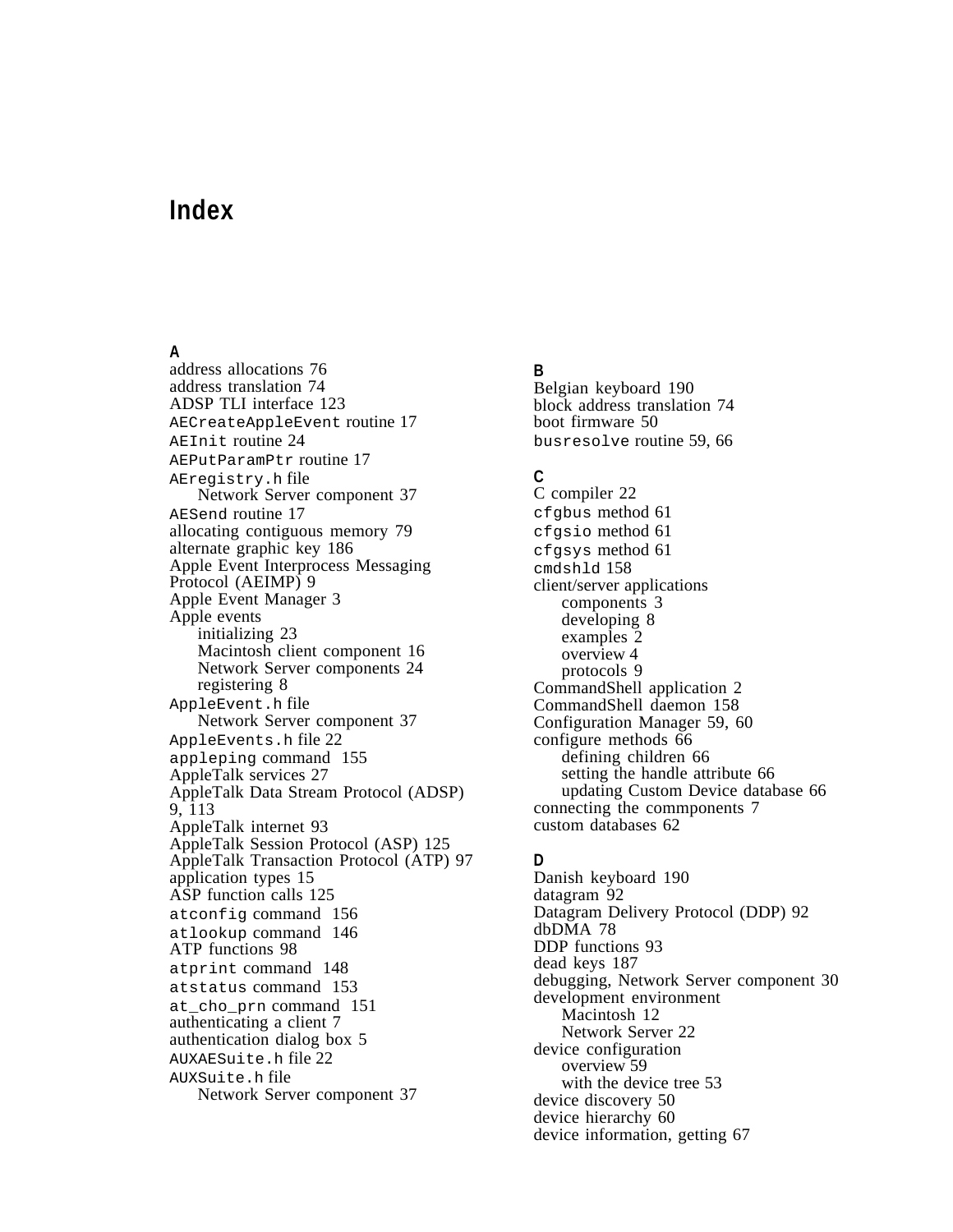device path 54 device tree 49, 50 accessing nodes 53 children 52 creation 50 device configuration methods 53 displaying 56 handle 54 handle attribute 54 methods 52 name property 53 nodes 52 parents 52 path 54 properties 52, 57 reg property 53 routines 55 device type (DevId) 62 DevId field 62 size limitations 63 diacritical marks 187 direct memory access, see DMA 78 discusd 159 Disk Management Utility application 2 Disk Management Utility daemon 159 DMA 78 master 78 slave 78 Dutch keyboard 190

### **E**

eject command 154 English keyboard 188 error codes, AppleTalk RTMP 97

### **F**

filter function 15 filtering servers 15 Finnish keyboard 189 Flemish keyboard 190 Forth monitor 56 French keyboard 190

### **G**

German keyboard 190 guest access 6, 16

### **H**

handle attribute 54 Predefined Attribute database 65 handler.c file Network Server component 36 header files 22 heartbeat Apple events 7, 17 Network Server component 23 sample code 18

**I** I/O controllers 75 I/O space 76 international keyboards 187-191 interrupt handlers 82 interrupt levels 83 interrupt priority 82 interrupt property 83 intr structure 83 iomem\_attach routine 75 iomem\_detach routine 75 Italian keyboard 187

## **J**

javelin.c file Macintosh client component 34 Network Server component 36 javelin.h file 34 Network Server component 36 javelind 160 JavelinEvents.h file 34

## **K**

keyboards 185-191 alternate graphic key 186 diacritical marks 187 generating a third character 186 international differences 187-191

## **L**

level field, intr structure 83 libadsp.a file 22 libaem.a file 22 libat.a file 22 libraries 22

### **M**

Macintosh client component 4 authenticating a network connection 16 files 34 Macintosh development environment 12 Mandel daemon 161 mandeld 161 mbuf structure 47 mdio structure 69 memory allocating contiguous memory 79 misc.c file Network Server component 36 misc.h file Network Server component 36 m\_nextpkt pointer 47